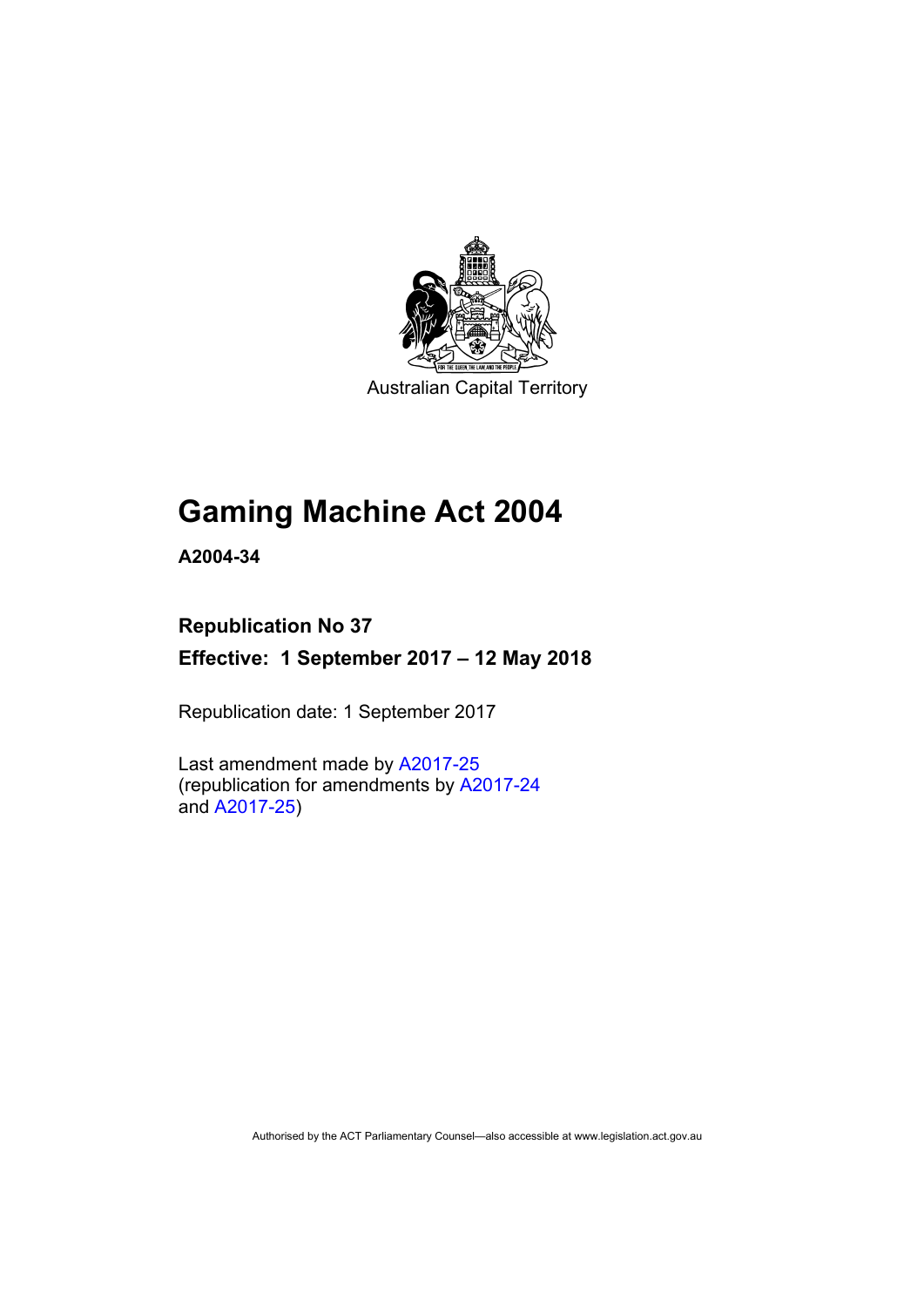### **About this republication**

#### **The republished law**

This is a republication of the *Gaming Machine Act 2004* (including any amendment made under the *[Legislation Act 2001](http://www.legislation.act.gov.au/a/2001-14)*, part 11.3 (Editorial changes)) as in force on 1 September 2017*.* It also includes any commencement, amendment, repeal or expiry affecting this republished law to 1 September 2017.

The legislation history and amendment history of the republished law are set out in endnotes 3 and 4.

#### **Kinds of republications**

The Parliamentary Counsel's Office prepares 2 kinds of republications of ACT laws (see the ACT legislation register at [www.legislation.act.gov.au](http://www.legislation.act.gov.au/)):

- authorised republications to which the *[Legislation Act 2001](http://www.legislation.act.gov.au/a/2001-14)* applies
- unauthorised republications.

The status of this republication appears on the bottom of each page.

#### **Editorial changes**

The *[Legislation Act 2001](http://www.legislation.act.gov.au/a/2001-14)*, part 11.3 authorises the Parliamentary Counsel to make editorial amendments and other changes of a formal nature when preparing a law for republication. Editorial changes do not change the effect of the law, but have effect as if they had been made by an Act commencing on the republication date (see *[Legislation Act 2001](http://www.legislation.act.gov.au/a/2001-14)*, s 115 and s 117). The changes are made if the Parliamentary Counsel considers they are desirable to bring the law into line, or more closely into line, with current legislative drafting practice.

This republication includes amendments made under part 11.3 (see endnote 1).

#### **Uncommenced provisions and amendments**

If a provision of the republished law has not commenced, the symbol  $\mathbf{U}$  appears immediately before the provision heading. Any uncommenced amendments that affect this republished law are accessible on the ACT legislation register [\(www.legislation.act.gov.au\)](http://www.legislation.act.gov.au/). For more information, see the home page for this law on the register.

#### **Modifications**

If a provision of the republished law is affected by a current modification, the symbol  $\mathbf{M}$ appears immediately before the provision heading. The text of the modifying provision appears in the endnotes. For the legal status of modifications, see the *[Legislation Act 2001](http://www.legislation.act.gov.au/a/2001-14)*, section 95.

### **Penalties**

At the republication date, the value of a penalty unit for an offence against this law is \$150 for an individual and \$750 for a corporation (see *[Legislation Act 2001](http://www.legislation.act.gov.au/a/2001-14)*, s 133).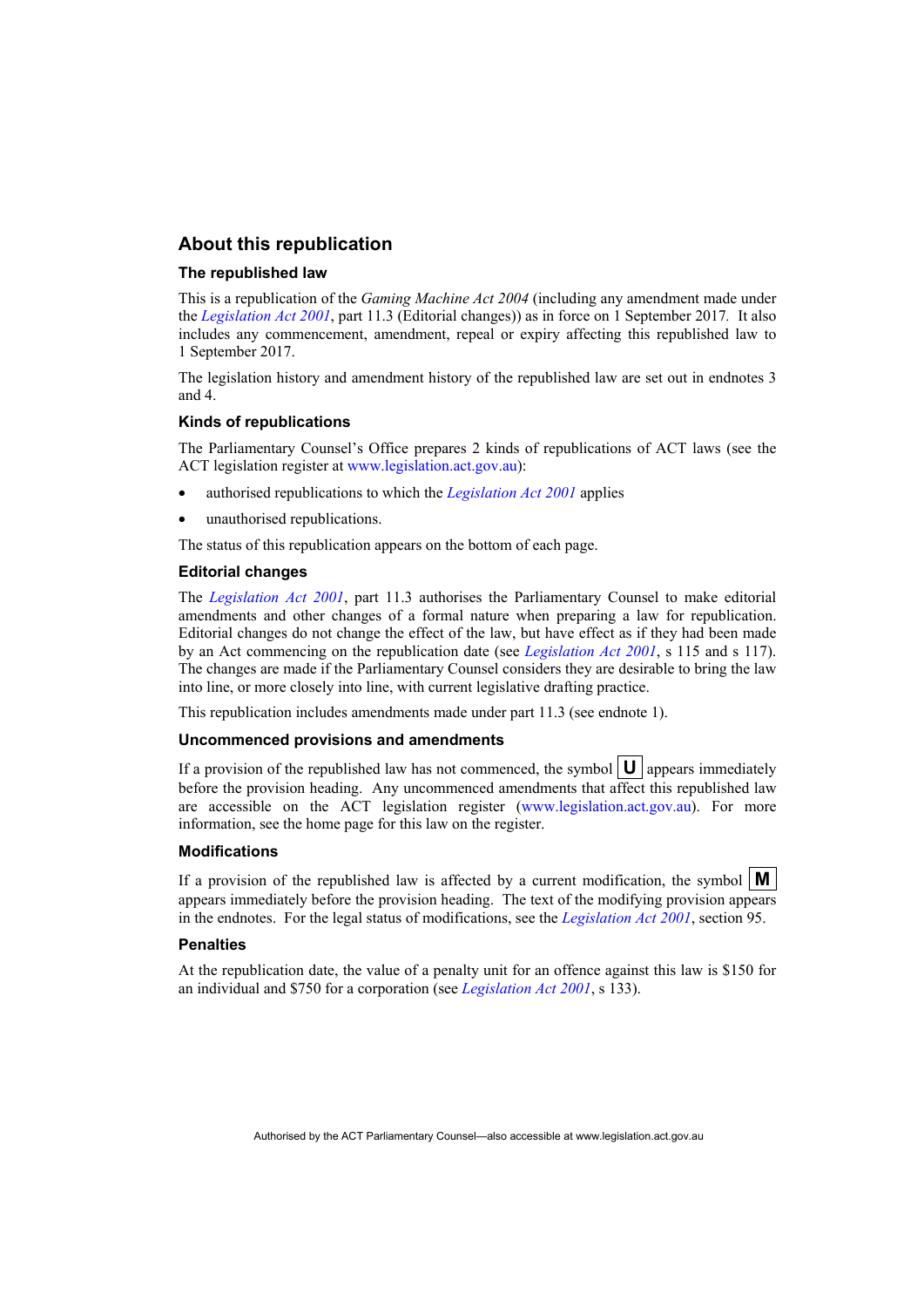

# **Gaming Machine Act 2004**

# **Contents**

|                 |                                                                               | Page       |
|-----------------|-------------------------------------------------------------------------------|------------|
| Part 1          | <b>Preliminary</b>                                                            |            |
| 1               | Name of Act                                                                   | 2          |
| 3               | Dictionary                                                                    | 2          |
| 4               | <b>Notes</b>                                                                  | 2          |
| 5               | Offences against Act—application of Criminal Code etc                         | 3          |
| Part 2          | <b>Important concepts</b>                                                     |            |
| 6               | Eligibility of individuals                                                    | 4          |
| 7               | Eligibility of corporations                                                   | 6          |
| 8               | Meaning of influential person                                                 |            |
| 9               | Proper completion—applications under Act                                      | 8          |
| Part 2A         | <b>Gaming machine authorisation numbers</b>                                   |            |
| 10              | Maximum number of authorisations for gaming machines allowed in<br><b>ACT</b> | 10         |
| R37<br>01/09/17 | Gaming Machine Act 2004<br>Effective: 01/09/17-12/05/18                       | contents 1 |
|                 |                                                                               |            |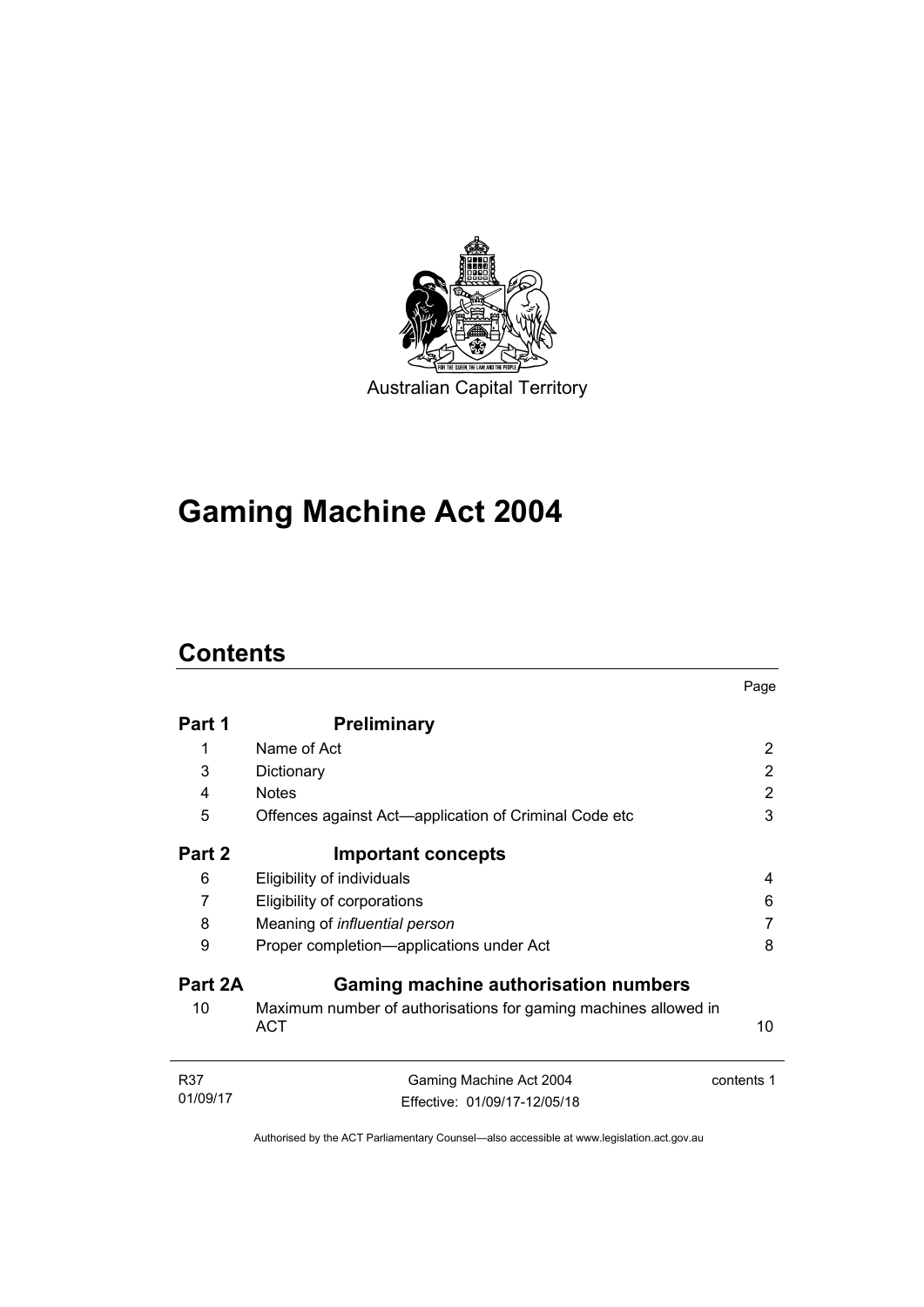### **Contents**

| Part 2B                    | <b>Licences and authorisations</b>                                                                          | Page     |
|----------------------------|-------------------------------------------------------------------------------------------------------------|----------|
|                            |                                                                                                             |          |
| <b>Division 2B.1</b><br>11 | <b>Definitions and important concepts</b>                                                                   | 13       |
| 12                         | Definitions-pt 2B                                                                                           | 13       |
|                            | Meaning of social impact assessment                                                                         | 14       |
| 13<br>14                   | Social impact assessment--publication<br>Applications to be dealt with in order of receipt etc              | 17       |
|                            |                                                                                                             |          |
| <b>Division 2B.2</b>       | <b>Class C licences-application and issue</b>                                                               |          |
| 15                         | Licence for class C gaming machines—application                                                             | 17       |
| 16                         | Class C licence application-contents                                                                        | 18       |
| 17                         | Class C licence—decision on application                                                                     | 19       |
| 18                         | Class C licence application-grounds for refusal                                                             | 20       |
| 19                         | Class C licence-conditions                                                                                  | 21       |
| 20                         | Class C licence-form                                                                                        | 21       |
| Division 2B.3              | Authorisation certificates for class C gaming<br>machines-application and issue                             |          |
| 21                         | Authorisation certificate for class C gaming machines—application                                           | 23       |
| 22                         | Authorisation certificate for class C gaming machines—contents of<br>application                            | 23       |
| 23                         | Authorisation certificate for class C gaming machines—decision on<br>application                            | 25       |
| 24                         | Authorisation certificate application for class C gaming machines-<br>grounds for refusal                   | 27       |
| 25                         | Issue of authorisation certificate for class C gaming machines-<br>number of gaming machines to be operated | 28       |
| 26                         | Authorisation certificate for class C gaming machines—conditions                                            | 28       |
| 27                         | Authorisation certificate for class C gaming machines-form                                                  | 28       |
| <b>Division 2B.4</b>       | Licences and authorisation certificates-class B<br>gaming machines                                          |          |
| 28                         | Licence and authorisation certificate for class B gaming machines-<br>restricted application                | 30       |
| 29                         | Class B licence and authorisation certificate—decision on application                                       | 32       |
| 30                         | Class B licence and authorisation certificate—conditions and form                                           | 33       |
| <b>Division 2B.5</b>       | Licences and authorisation certificates-amendments                                                          |          |
| 31                         | Licence amendment-application                                                                               | 35       |
| 32                         | Licence amendment decision-minor amendment                                                                  | 36       |
| contents 2                 | Gaming Machine Act 2004                                                                                     | R37      |
|                            | Effective: 01/09/17-12/05/18                                                                                | 01/09/17 |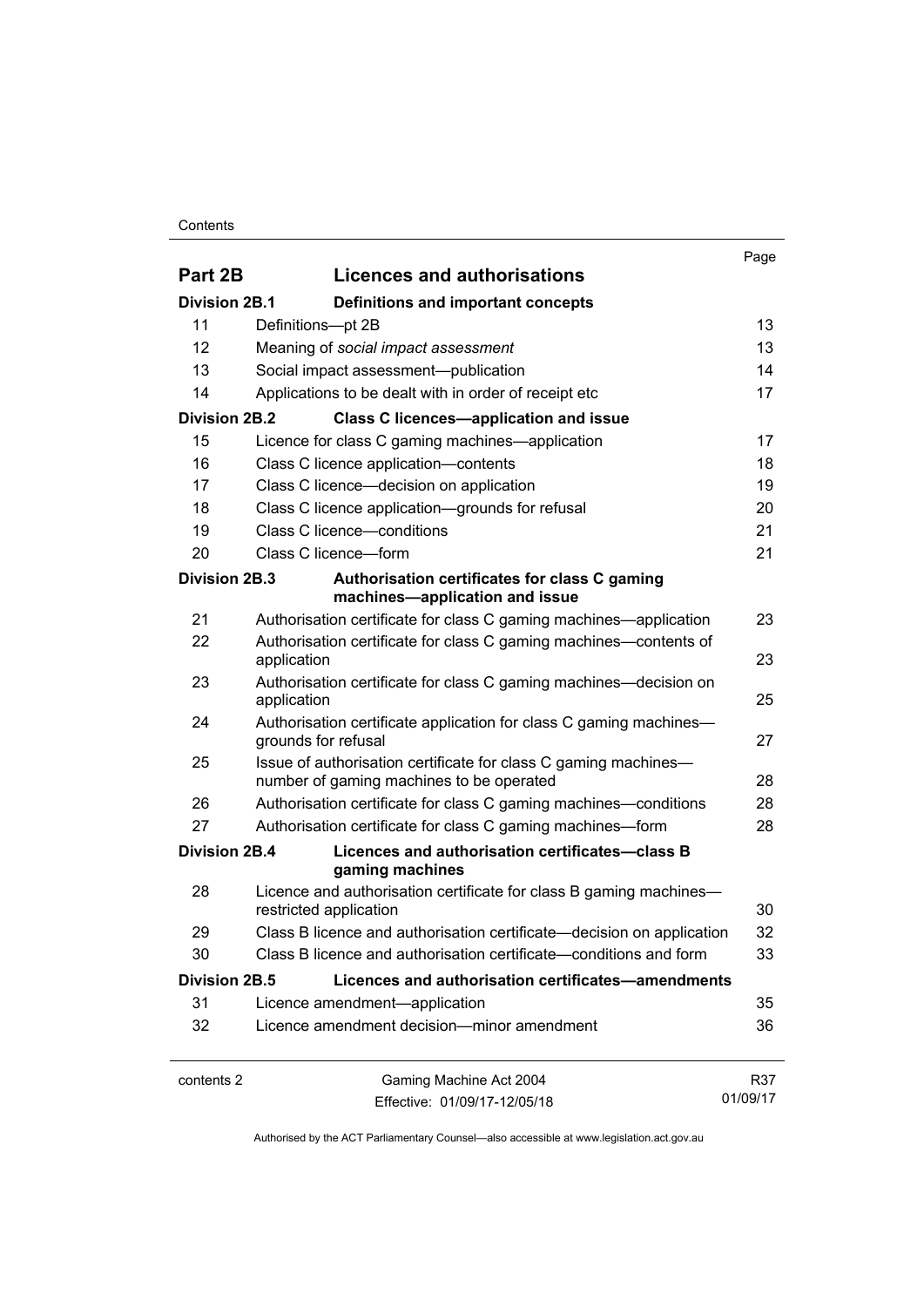|                      |                                                                                            | Contents   |
|----------------------|--------------------------------------------------------------------------------------------|------------|
|                      |                                                                                            | Page       |
| 33                   | Authorisation certificate amendment—application                                            | 37         |
| 34                   | Authorisation certificate amendment—contents of application                                | 38         |
| 35                   | Authorisation certificate amendment decision—gaming area<br>amendment                      | 39         |
| 36                   | Authorisation certificate amendment decision—premises relocation<br>amendment              | 40         |
| 37                   | Authorisation certificate amendment decision—increase maximum<br>amendment                 | 42         |
| 37A                  | Authorisation certificate amendment—increase maximum to not more<br>than relevant number   | 44         |
| 37B                  | Authorisation certificate amendment—technical amendment                                    | 45         |
| 37C                  | Amendment of licence, authorisation certificate etc-commission's                           |            |
|                      | own initiative                                                                             | 46         |
| 37D                  | Re-issue of amended licence, authorisation certificate etc                                 | 47         |
| Division 2B.6        | Transfer and surrender of licences and authorisation<br>certificates                       |            |
| 37E                  | Transferring an authorisation certificate                                                  | 48         |
| 37F                  | Surrender of licences, authorisation certificates and authorisations                       | 49         |
| 37G                  | Offence-failure to dispose of gaming machines                                              | 52         |
| <b>Division 2B.7</b> | Licences, authorisation certificates and<br>authorisations-register and replacement copies |            |
| 37H                  | Licences and authorisation certificates—register                                           | 52         |
| 37I                  | Licences, authorisation certificates and authorisation schedules-<br>replacement copies    | 54         |
| Part 2C              | In-principle authorisation certificates                                                    |            |
| <b>Division 2C.1</b> | Preliminary                                                                                |            |
| 38                   | Object-pt 2C                                                                               | 55         |
| 38A                  | Definitions for Act                                                                        | 55         |
| Division 2C.2        | In-principle authorisation certificate-application                                         |            |
| 38B                  | In-principle authorisation certificate-application                                         | 56         |
| 38C                  | In-principle authorisation certificate application-contents                                | 56         |
| <b>Division 2C.3</b> | In-principle authorisation certificate-issue                                               |            |
| 38D                  | In-principle authorisation certificate-decision on application                             | 57         |
| 38E                  | In-principle authorisation certificate-form                                                | 58         |
| 38F                  | In-principle authorisation certificate-conditions                                          | 59         |
| R37                  | Gaming Machine Act 2004                                                                    | contents 3 |
| 01/09/17             | Effective: 01/09/17-12/05/18                                                               |            |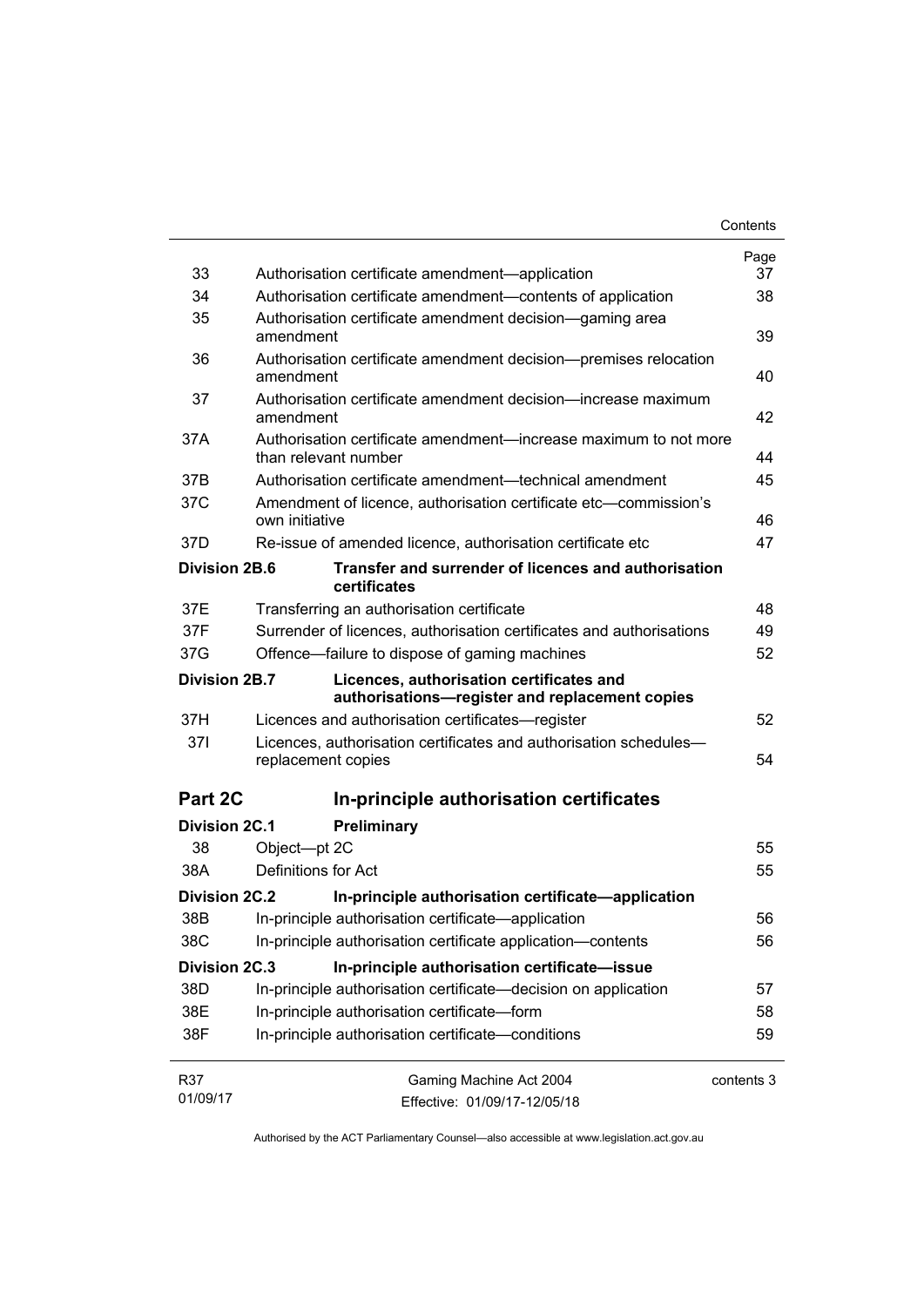### Contents

| 38G                  | In-principle authorisation certificate-term                                                                 | Page<br>59 |
|----------------------|-------------------------------------------------------------------------------------------------------------|------------|
| <b>Division 2C.4</b> | In-principle authorisation certificate-transfer                                                             |            |
| 38H                  | In-principle authorisation certificate-application to transfer                                              | 59         |
| 381                  | In-principle authorisation certificate—transfer decision                                                    | 60         |
| 38J                  | In-principle authorisation certificate—application for extension                                            | 61         |
| 38K                  | In-principle authorisation certificate-extension decision                                                   | 62         |
| 38L                  | In-principle authorisation certificate-surrender                                                            | 62         |
| <b>Division 2C.5</b> | In-principle authorisation certificates-conversion                                                          |            |
| 38M                  | Conversion of in-principle authorisation certificate to authorisation<br>certificate-application            | 63         |
| 38N                  | Conversion of in-principle authorisation certificate to authorisation<br>certificate-decision               | 65         |
| 38O                  | Consequences of conversion-other in-principle authorisation<br>certificates for the land or premises expire | 67         |
| Part <sub>3</sub>    | Licences and authorisation certificates-<br>conditions                                                      |            |
| Division 3.1         | <b>Compliance with licence conditions</b>                                                                   |            |
| 39                   | Offence-failure to comply with condition                                                                    | 68         |
| <b>Division 3.2</b>  | General licence and authorisation certificate<br>conditions                                                 |            |
| 39A                  | Compliance with requirements for issue of licence and authorisation<br>certificate                          | 69         |
| 40                   | Compliance with directions                                                                                  | 69         |
| 41                   | Licence and authorisation certificate to be kept at premises                                                | 70         |
| 42                   | Licence and authorisation certificate to be available on request                                            | 70         |
| 42A                  | Assistance with reviews                                                                                     | 71         |
| 43                   | Rules and control procedures for operation of gaming machines and<br>peripheral equipment                   | 71         |
| 44                   | Installation in accordance with Act                                                                         | 71         |
| 45                   | Installation certificate                                                                                    | 71         |
| 46                   | Operation after installation                                                                                | 72         |
| 47                   | Operation subject to correct percentage payout                                                              | 72         |
| 48                   | Approved statement to be displayed                                                                          | 73         |
| 49                   | Maximum stake amount                                                                                        | 73         |
|                      |                                                                                                             |            |

contents 4 Gaming Machine Act 2004 Effective: 01/09/17-12/05/18

R37 01/09/17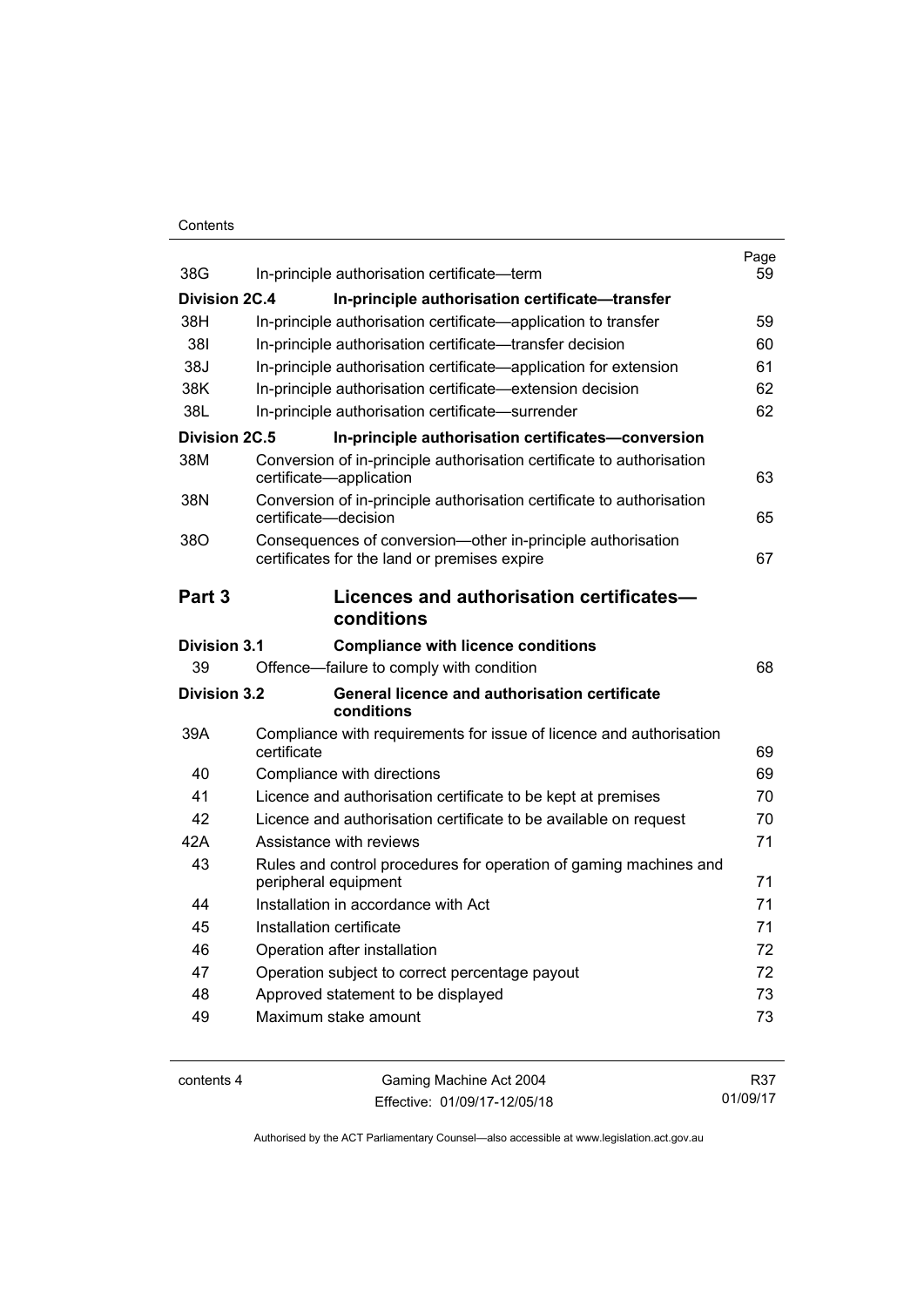|                     |                                                                                                         | Contents |
|---------------------|---------------------------------------------------------------------------------------------------------|----------|
|                     |                                                                                                         | Page     |
| 50                  | Licensee to comply with relevant codes of practice                                                      | 73       |
| 52                  | Accounts relating to gaming machines                                                                    | 73       |
| <b>Division 3.3</b> | <b>Club licence conditions</b>                                                                          |          |
| 53                  | Conditions about inequitable benefits                                                                   | 73       |
| 53A                 | Condition about club's constitution—consistency with gaming laws                                        | 75       |
| 53B                 | Condition about club's constitution—amendment if inconsistent with<br>gaming laws                       | 75       |
| 54                  | Annual report of clubs                                                                                  | 76       |
| 54A                 | Conditions about guests and temporary membership                                                        | 77       |
| 55                  | Other conditions of club licences                                                                       | 78       |
| Part 4              | <b>Disciplinary action</b>                                                                              |          |
| 56                  | Definitions-pt 4                                                                                        | 79       |
| 57                  | Grounds for disciplinary action                                                                         | 80       |
| 58                  | Disciplinary action                                                                                     | 81       |
| 59                  | Criteria for disciplinary action                                                                        | 83       |
| 60                  | When disciplinary notice may be given                                                                   | 83       |
| 61                  | Disciplinary notices                                                                                    | 83       |
| 62                  | Commission may take disciplinary action against licensee                                                | 84       |
| 62A                 | Disciplinary action in relation to trading authorisations and gaming<br>machines—directions             | 84       |
| 63                  | Suspension of licence and authorisation certificate because of<br>suspension of general and on licences | 85       |
| 64                  | Cancellation of authorisation certificate because of cancellation etc of<br>general and on licences     | 86       |
| 65                  | Return of licence and authorisation certificate on cancellation                                         | 86       |
| 65A                 | Cancellation of licences and authorisation certificates—disposal of<br>gaming machines                  | 87       |
| Part 5              | <b>Centralised monitoring system</b>                                                                    |          |
| 66                  | Meaning of centralised monitoring system                                                                | 88       |
| 67                  | Regulations about CMS                                                                                   | 88       |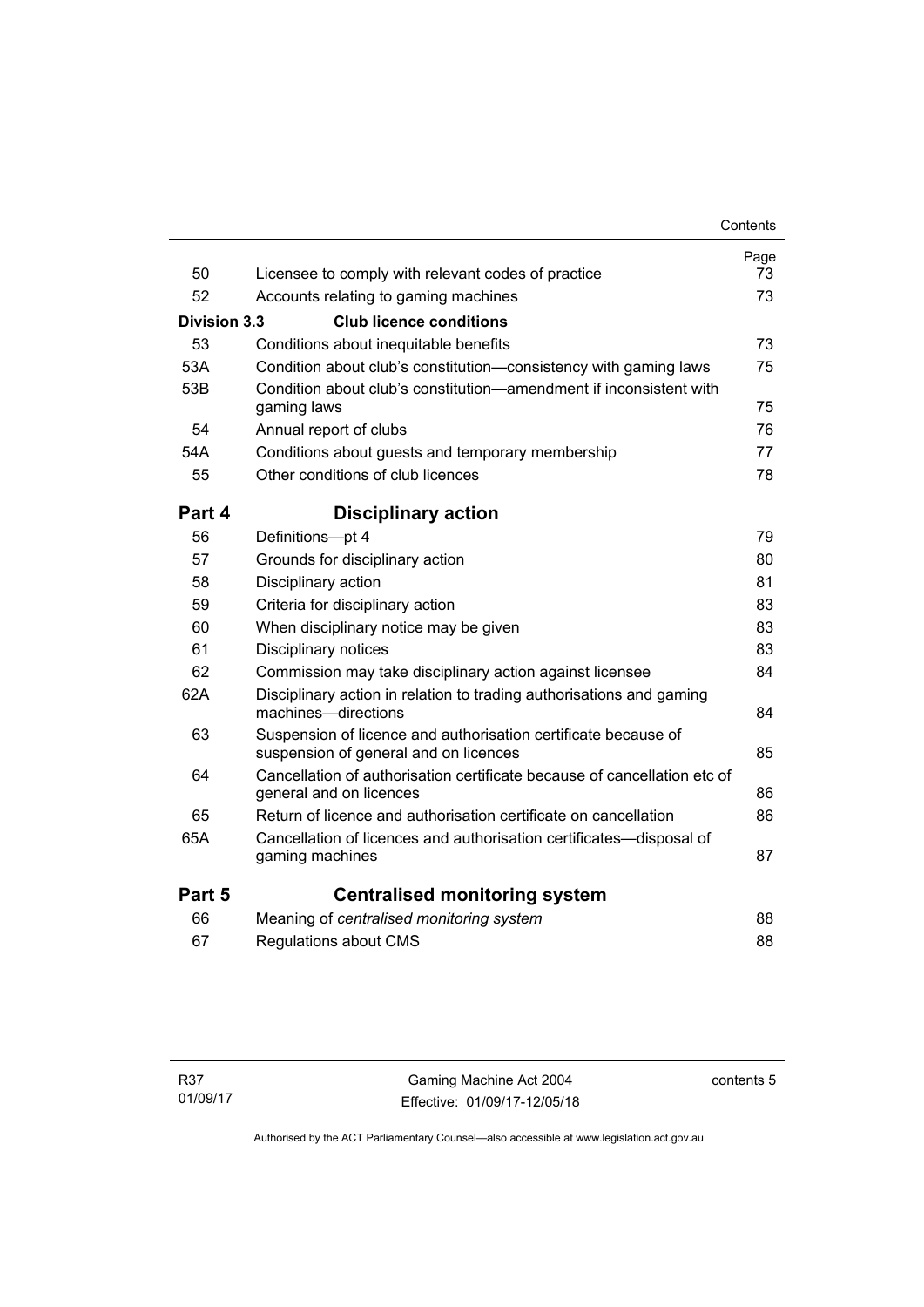| Part 6               | Approval of gaming machines, peripherals,<br>suppliers and technicians            | Page     |
|----------------------|-----------------------------------------------------------------------------------|----------|
| Division 6.1         | Approval of gaming machines and peripheral<br>equipment                           |          |
| 68                   | Meaning of peripheral equipment                                                   | 89       |
| 69                   | Approval of gaming machines and peripheral equipment                              | 89       |
| 70                   | Cancellation or suspension of gaming machine and peripheral<br>equipment approval | 90       |
| 71                   | Computer cabinet access register                                                  | 91       |
| Division 6.2         | <b>Approved suppliers</b>                                                         |          |
| 72                   | Application and approval as supplier                                              | 92       |
| 73                   | Giving copy of certificate about approved supplier                                | 93       |
| 73A                  | Cancellation etc of supplier's approval                                           | 93       |
| <b>Division 6.3</b>  | <b>Approved technicians</b>                                                       |          |
| 74                   | Application for approval as technician                                            | 94       |
| 75                   | Approval of technicians                                                           | 95       |
| 76                   | Short-term approval of technicians                                                | 96       |
| 77                   | Ending short-term approvals                                                       | 97       |
| 78                   | Transfer etc of technician's approval                                             | 97       |
| 79                   | Cancellation etc of technician's approval                                         | 98       |
| 80                   | Certificates and identity cards for approved technicians                          | 99       |
| 81                   | Giving copy of certificate about approved technician or identity card             | 100      |
| 82                   | Notice by supplier if technician no longer employed                               | 100      |
| 83                   | Return of approval certificates and identity cards for approved<br>technicians    | 100      |
| 84                   | Renewal of technician's approval                                                  | 101      |
| Part 6A              | <b>Gaming machine dealings</b>                                                    |          |
| <b>Division 6A.1</b> | <b>Gaming machine dealings</b>                                                    |          |
| 97                   | Control procedures                                                                | 103      |
| 98                   | Acquisition of gaming machines and peripheral equipment-general                   | 104      |
| 99                   | Acquisition of authorisations and gaming machines-notification                    | 105      |
| 100                  | Acquisition of gaming machines—amendment of authorisation<br>schedule etc         | 106      |
| 103                  | Possession and operation of gaming machines                                       | 107      |
| contents 6           | Gaming Machine Act 2004                                                           | R37      |
|                      | Effective: 01/09/17-12/05/18                                                      | 01/09/17 |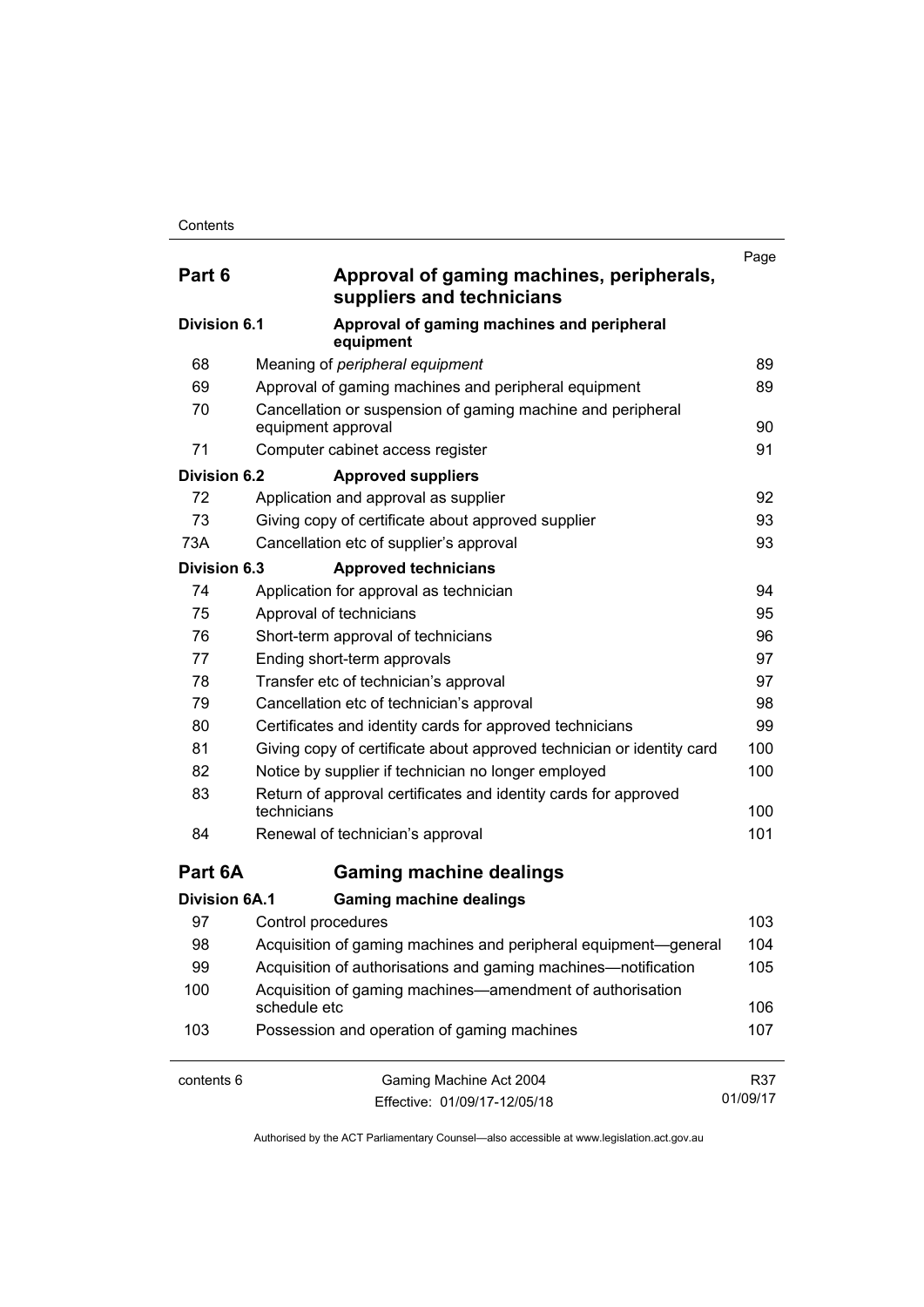|                      |                                                                              | Contents |
|----------------------|------------------------------------------------------------------------------|----------|
|                      |                                                                              | Page     |
| 104                  | Offence—operating unauthorised, stored or quarantined gaming<br>machines     | 108      |
| 105                  | Operation of gaming machines other than in accordance with<br>authorisations | 108      |
| <b>Division 6A.2</b> | <b>Repossession of gaming machines</b>                                       |          |
| 105A                 | Definitions-div 6A.2                                                         | 109      |
| 106                  | Offences by people repossessing gaming machines                              | 110      |
| 107                  | Approval for repossession-application                                        | 110      |
| 108                  | Approval of repossession of gaming machines                                  | 111      |
| 109                  | Conditions on approval to repossess gaming machine                           | 111      |
| 109A                 | Repossessed gaming machines—amendment of authorisation<br>schedule           | 112      |
| 110                  | Contravention of repossession approval conditions                            | 112      |
| 110A                 | Appointment of external administrator                                        | 113      |
| <b>Division 6A.3</b> | <b>Disposal of gaming machines</b>                                           |          |
| 111                  | Unapproved disposal of gaming machines                                       | 113      |
| 112                  | Application for approval for disposal of gaming machines                     | 113      |
| 113                  | Approval of disposal of gaming machines                                      | 114      |
| 113A                 | Disposal of gaming machines—notifiable action                                | 115      |
| 113B                 | Destruction of gaming machines-commission's attendance                       | 116      |
| 113C                 | Disposal of gaming machines-direction about manner of disposal               | 117      |
| 113D                 | Offence—failure to dispose of gaming machine within required time            | 117      |
| <b>Division 6A.4</b> | Seizure of gaming machines                                                   |          |
| 114                  | Seizure of unlawful gaming machines                                          | 118      |
| 115                  | Receipt for gaming machines seized                                           | 118      |
| 116                  | Application for order disallowing seizure                                    | 119      |
| 117                  | Order for return of seized gaming machine                                    | 119      |
| 118                  | Adjournment pending hearing of other proceedings                             | 120      |
| 119                  | Forfeiture of seized gaming machines                                         | 120      |
| <b>Division 6A.5</b> | Installation and operation of gaming machines                                |          |
| 120                  | Installation to be in accordance with approval of commission                 | 121      |
| 121                  | Offence to install gaming machines                                           | 121      |
| 122                  | Certificate about meter readings                                             | 122      |
| 123                  | Sealing computer cabinet                                                     | 122      |
|                      |                                                                              |          |

| R37      | Gaming Machine Act 2004      | contents 7 |
|----------|------------------------------|------------|
| 01/09/17 | Effective: 01/09/17-12/05/18 |            |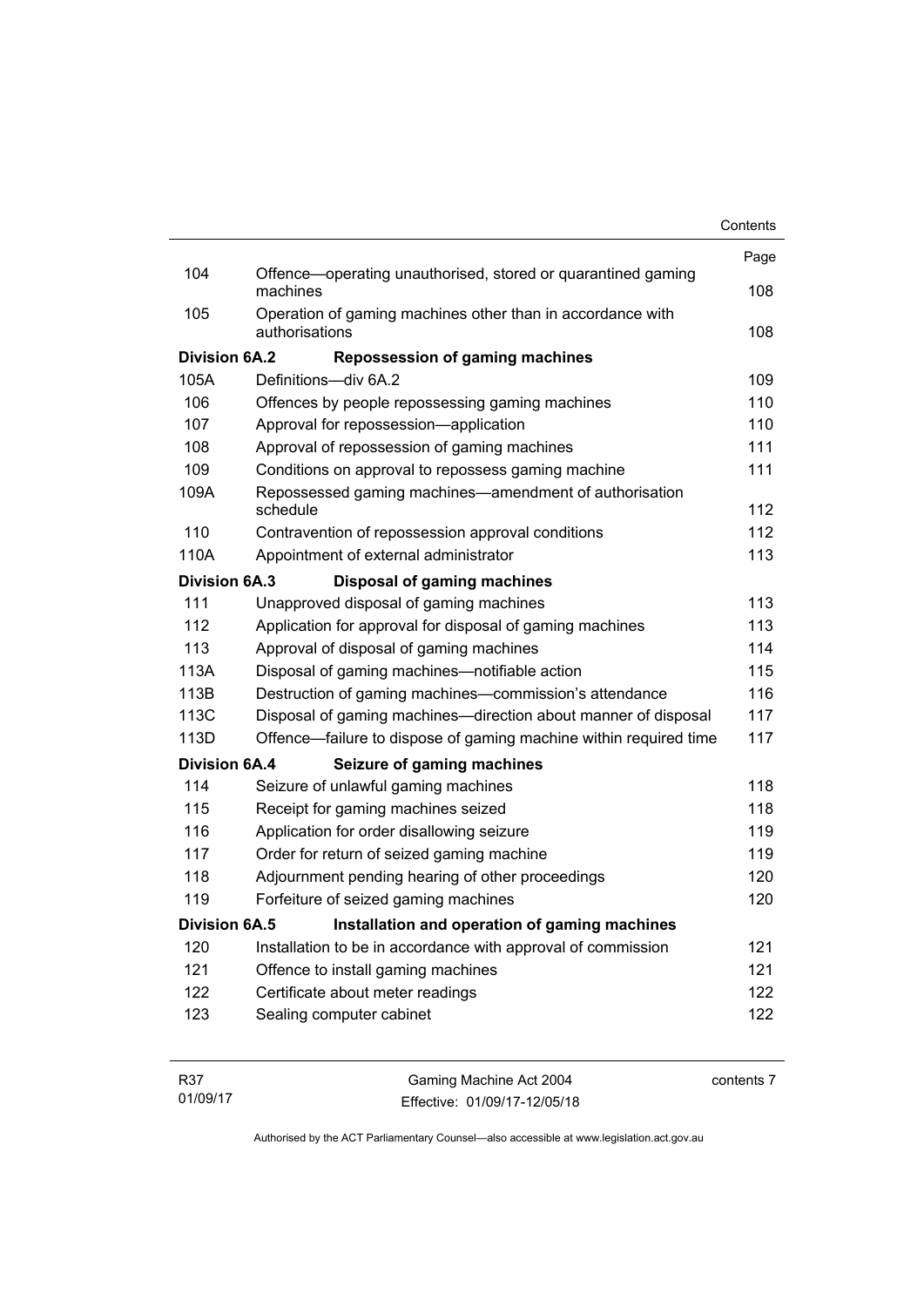### Contents

|                           |                                                                                 | Page |
|---------------------------|---------------------------------------------------------------------------------|------|
| 124                       | Commission may require information                                              | 122  |
| 125                       | Operation to be subject to correct percentage payout                            | 123  |
| 126                       | Approval of statement for display on gaming machines                            | 123  |
| 127                       | Maximum stake amount                                                            | 123  |
| <b>Division 6A.6</b>      | Trading of authorisations and gaming machines                                   |      |
| <b>Subdivision 6A.6.1</b> | Preliminary                                                                     |      |
| 127A                      | Objects-div 6A.6                                                                | 124  |
| 127B                      | Definitions-div 6A.6                                                            | 124  |
|                           | Subdivision 6A.6.2 Trading class B authorisations                               |      |
| 127C                      | Selling class B authorisations                                                  | 125  |
| 127D                      | Offence—selling class B gaming machines                                         | 127  |
|                           | <b>Subdivision 6A.6.3</b><br>Trading class C authorisations and gaming machines |      |
| 127E                      | Trading class C authorisations and gaming machines                              | 127  |
| 127F                      | Trading authorisations——forfeiture requirement                                  | 128  |
| 127G                      | Offence—acquiring authorisations and gaming machines                            | 130  |
| 127H                      | Selling class C gaming machines                                                 | 130  |
| 1271                      | Selling class C authorisations                                                  | 131  |
| <b>Subdivision 6A.6.4</b> | Trading authorisations and gaming machines-<br>miscellaneous                    |      |
| 127J                      | Trading authorisations-disposal of gaming machines                              | 131  |
| 127K                      | Trading authorisations and gaming machines—regulations                          | 132  |
| Division 6A.7             | Storage of authorisations and gaming machines                                   |      |
| Subdivision 6A.7.1        | Interpretation                                                                  |      |
| 127L                      | Meaning of storage permit-Act                                                   | 133  |
| 127M                      | Definitions-div 6A.7                                                            | 133  |
|                           | Subdivision 6A.7.2 Storage permits—application and decision                     |      |
| 127N                      | Storage permits--purpose                                                        | 134  |
| 1270                      | Storage permit-application                                                      | 134  |
| 127P                      | Storage permit-decision on application                                          | 136  |
|                           | <b>Subdivision 6A.7.3</b><br><b>Quarantine permits</b>                          |      |
| 127Q                      | Quarantine permits-notification and issue                                       | 137  |
| 127R                      | Quarantine permits-extension                                                    | 138  |
|                           |                                                                                 |      |

contents 8 Gaming Machine Act 2004 Effective: 01/09/17-12/05/18

R37 01/09/17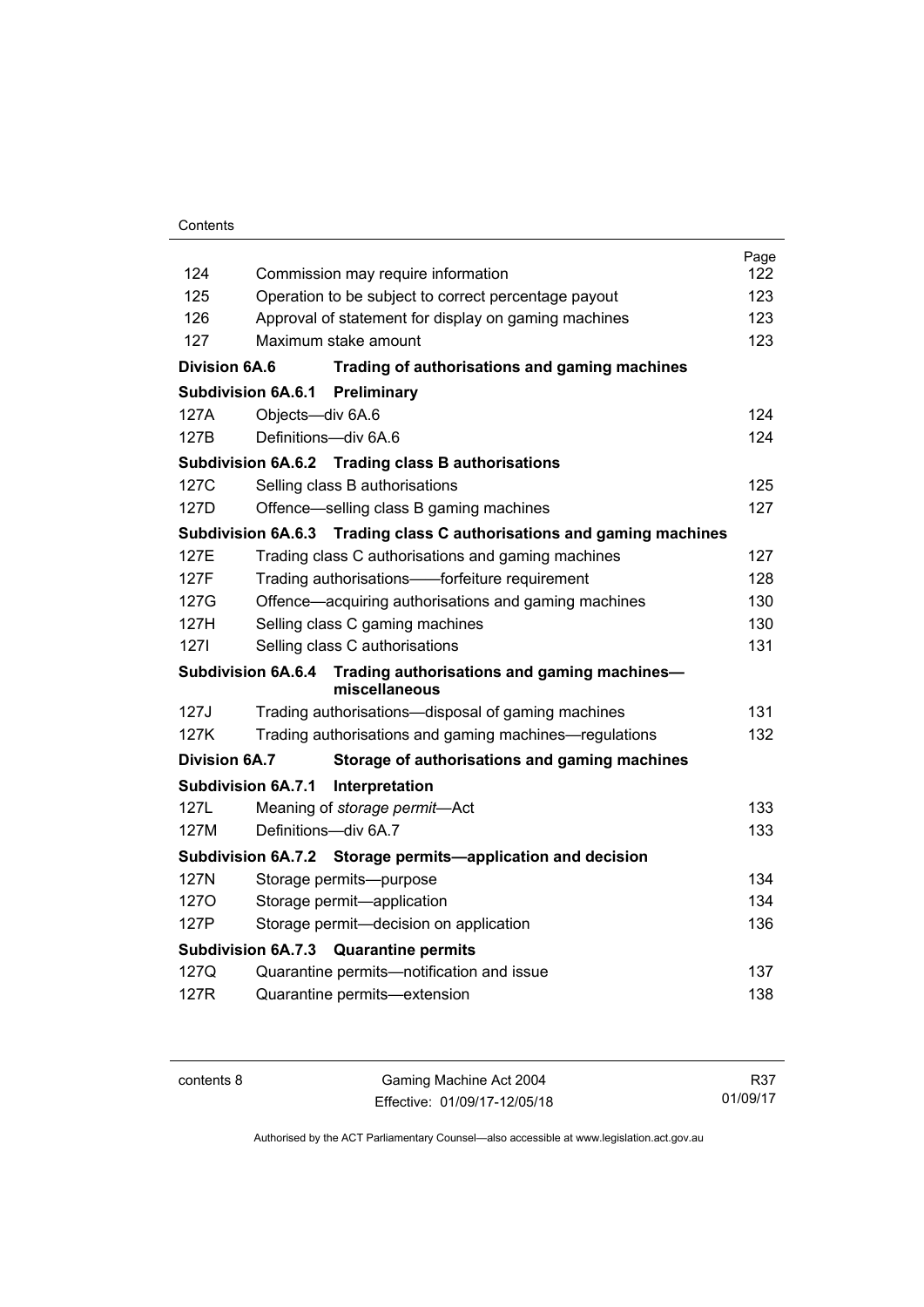|             |                                                                                          | Contents   |
|-------------|------------------------------------------------------------------------------------------|------------|
|             |                                                                                          | Page       |
|             | Subdivision 6A.7.4 Permits-form                                                          |            |
| 127S        | Permit-form                                                                              | 139        |
|             | Subdivision 6A.7.5 Permits-conditions                                                    |            |
| 127T        | Permit-conditions                                                                        | 141        |
| <b>127U</b> | Permit-term                                                                              | 143        |
| 127V        | Storage permit-application for extension                                                 | 143        |
| 127W        | Storage permit-extension decision                                                        | 144        |
|             | <b>Subdivision 6A.7.6</b><br>Permits-amendment                                           |            |
| 127X        | Permit amendment-notification                                                            | 144        |
| 127Y        | Permit amendment-decision                                                                | 145        |
| 1277        | Permit amendment-commission's own initiative                                             | 145        |
| 127ZA       | Permit amendment-reissue of permit                                                       | 145        |
|             | Subdivision 6A.7.7 Permits-trading authorisations under permits                          |            |
| 127ZB       | Trading authorisations under permits--procedure                                          | 146        |
| 127ZC       | Trading authorisations under permits-decision on application by<br>disposing licensee    | 147        |
| 1277D       | Trading authorisations under permits-issue of quarantine permit to<br>acquiring licensee | 147        |
|             | Permits-miscellaneous<br>Subdivision 6A.7.8                                              |            |
| 127ZE       | Gaming machines and authorisations under permits—inspection                              | 148        |
| 127ZF       | Storage of gaming machines and authorisations-rules                                      | 148        |
| Part 7      | Regulation of gaming machines generally                                                  |            |
| 128         | Machine access generally                                                                 | 150        |
| 129         | Interference with gaming machines                                                        | 150        |
| 130         | Opening computer cabinets                                                                | 151        |
| 131         | Rendering gaming machines inoperable on authorisation ceasing to be<br>in force          | 151        |
| 132         | Removal of gaming machines from premises                                                 | 152        |
| Part 8      | Linked-jackpot arrangements                                                              |            |
| 133         | Operation of linked-jackpot arrangements                                                 | 154        |
| 134         | Single-user approval for linked-jackpot arrangements                                     | 154        |
| 135         | Issue of multi-user permits                                                              | 155        |
| 136         | Conditions on multi-user permits                                                         | 157        |
| <b>R37</b>  | Gaming Machine Act 2004                                                                  | contents 9 |
| 01/09/17    | Fffective: 01/09/17-12/05/18                                                             |            |

Effective: 01/09/17-12/05/18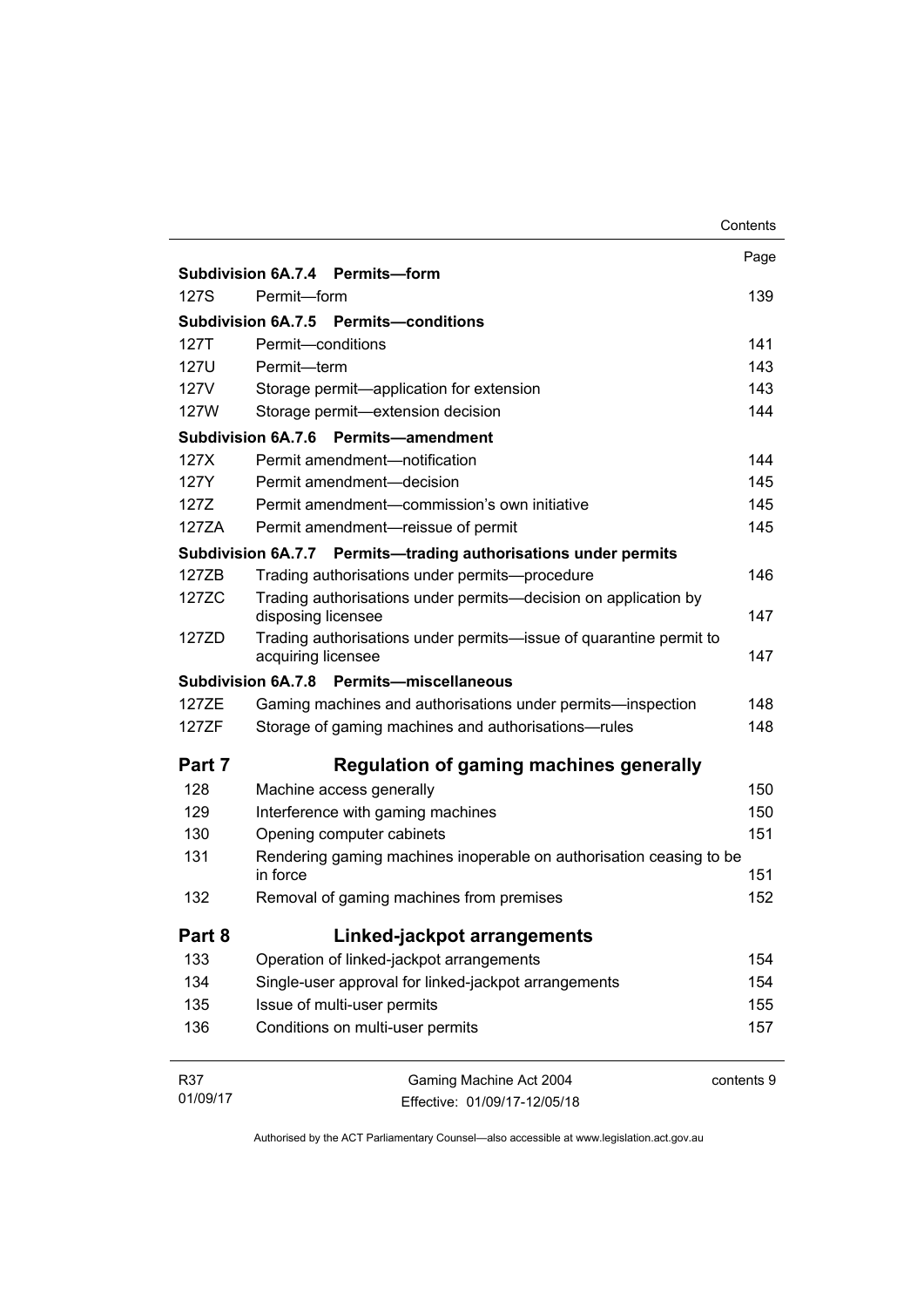| 137         | Term of multi-user permits                                           | Page<br>158 |
|-------------|----------------------------------------------------------------------|-------------|
| 138         | Amendment of multi-user permits in interest of users                 | 158         |
| 139         | Amendment of multi-user permit on request                            | 158         |
| 140         | Amendment of financial and operational aspects of multi-user permits | 160         |
| 141         | Transfer of multi-user permits                                       | 160         |
| 142         | Surrender of multi-user permits                                      | 161         |
| 143         | Unclaimed jackpots                                                   | 161         |
| 144         | Undisbursed jackpots                                                 | 162         |
| Part 9      | <b>Club administration</b>                                           |             |
| 144A        | Definitions-pt 9                                                     | 163         |
| 145         | Eligible objects                                                     | 163         |
| 146         | Eligible clubs                                                       | 163         |
| 147         | Associated organisations-declaration                                 | 164         |
| 147A        | Associated organisation declaration-condition                        | 165         |
| 147B        | Associated organisation-warning notice                               | 166         |
| 147C        | Associated organisation declaration-suspension or repeal             | 167         |
| 147D        | Club elections—election of board directors                           | 167         |
| 148         | Club elections-record-keeping                                        | 168         |
| 148A        | Club directors-acting in good faith                                  | 168         |
| 148B        | Club constitution-consistency with gaming laws                       | 168         |
| 149         | Power to require information about status of eligible clubs          | 169         |
| 150         | Disclosure of gifts by executive officer                             | 169         |
| Part 10     | Promoting responsible practices at                                   |             |
|             | authorised premises                                                  |             |
| 151         | Warning notices                                                      | 170         |
| 152         | <b>External signs</b>                                                | 171         |
| 152A        | External visibility of gaming machines                               | 172         |
| 153         | Cash facilities                                                      | 173         |
| 153A        | Offence-ATM allowing withdrawals exceeding \$250                     | 173         |
| 154         | Lending or extending credit                                          | 174         |
| 155         | Children must not enter gaming area                                  | 175         |
| 156         | Children must not play gaming machines                               | 175         |
| 157         | Using false identification                                           | 175         |
| contents 10 | Gaming Machine Act 2004                                              | R37         |

Effective: 01/09/17-12/05/18

01/09/17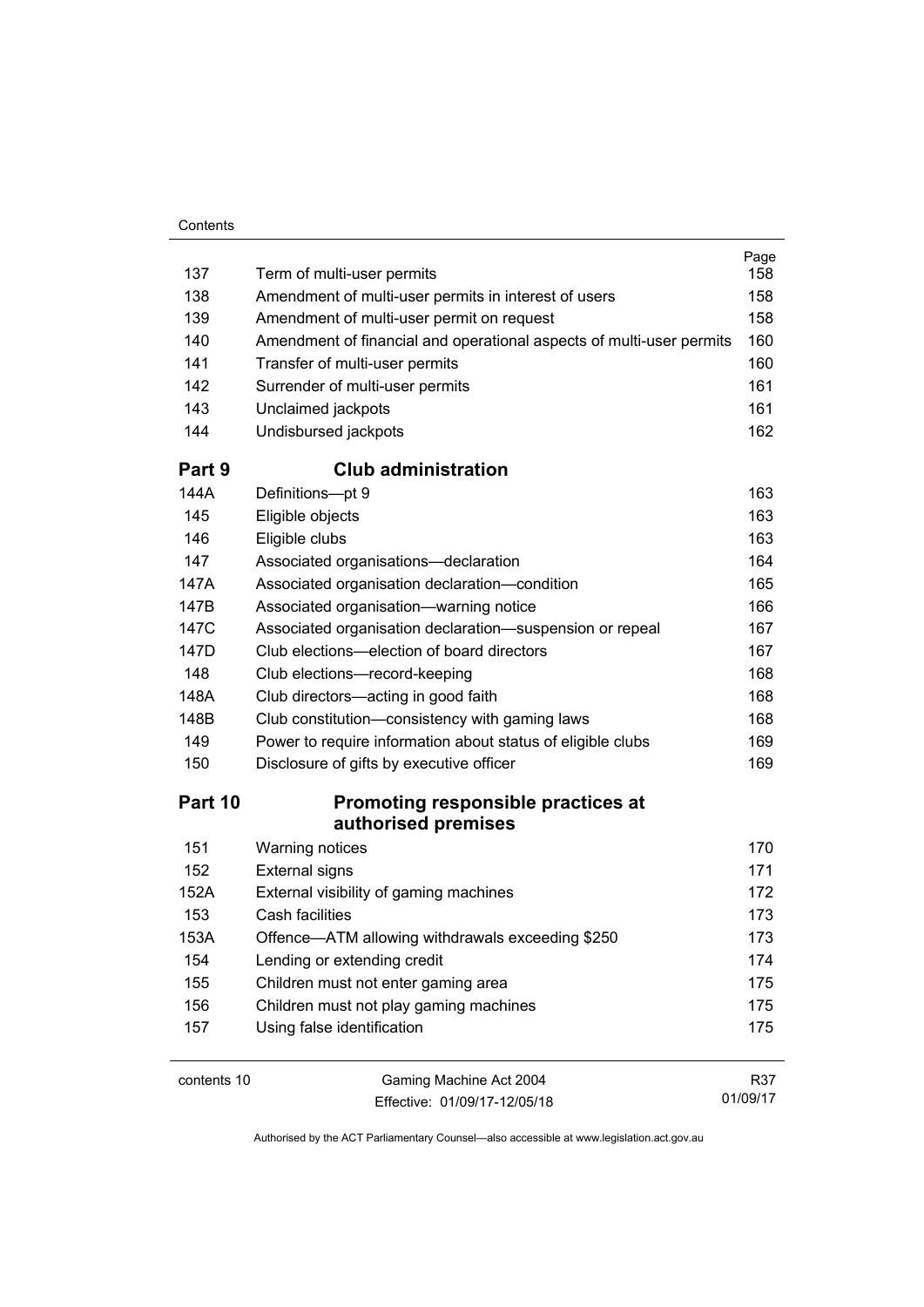|                                 |                                                        | Page |  |  |
|---------------------------------|--------------------------------------------------------|------|--|--|
| Part 11                         | <b>Finance</b>                                         |      |  |  |
| <b>Division 11.1</b><br>General |                                                        |      |  |  |
| 157A                            | Definitions-pt 11                                      | 176  |  |  |
| 157B                            | Meaning of club group etc-pt 11                        | 176  |  |  |
| 157C                            | Determination that licensee not part of club group     | 177  |  |  |
| 157D                            | Notice of change to club group status                  | 178  |  |  |
| 158                             | Audit of financial statements etc                      | 179  |  |  |
| 159                             | Gaming machine tax                                     | 180  |  |  |
| 161                             | Payment of gaming machine tax                          | 181  |  |  |
| 161A                            | Payment of gaming machine tax—quarterly election       | 182  |  |  |
| 162                             | Gaming machine tax returns                             | 182  |  |  |
| 162A                            | Gaming machine tax rebate-financial year               | 183  |  |  |
| 162B                            | Gaming machine tax rebate—part financial year          | 183  |  |  |
| 162C                            | Gaming machine tax rebate-claim                        | 183  |  |  |
| 162D                            | Annual adjustment of gaming machine tax-GMT rebate     | 184  |  |  |
| 163                             | Payment of gaming machine tax following transfer       | 185  |  |  |
| <b>Division 11.2</b>            | Problem gambling assistance fund                       |      |  |  |
| 163A                            | Required payment to problem gambling assistance fund   | 185  |  |  |
| 163AA                           | Problem gambling assistance fund—annual payment option | 186  |  |  |
| 163B                            | Problem gambling assistance fund                       | 187  |  |  |
| Part 12                         | <b>Community contributions</b>                         |      |  |  |
| 164                             | Approval of community contributions                    | 188  |  |  |
| 165                             | Records of contributions                               | 190  |  |  |
| 166                             | Report about records and finances                      | 191  |  |  |
| 167                             | Commission must report to Minister                     | 191  |  |  |
| 168                             | Minister must present commission's report              | 191  |  |  |
| 169                             | Required community contributions                       | 192  |  |  |
| 170                             | Corporations with gaming machines at multiple clubs    | 192  |  |  |
| 171                             | Women's sport community contributions                  | 193  |  |  |
| 171A                            | Problem gambling community contributions               | 193  |  |  |
| 172                             | Community contribution shortfall tax                   | 194  |  |  |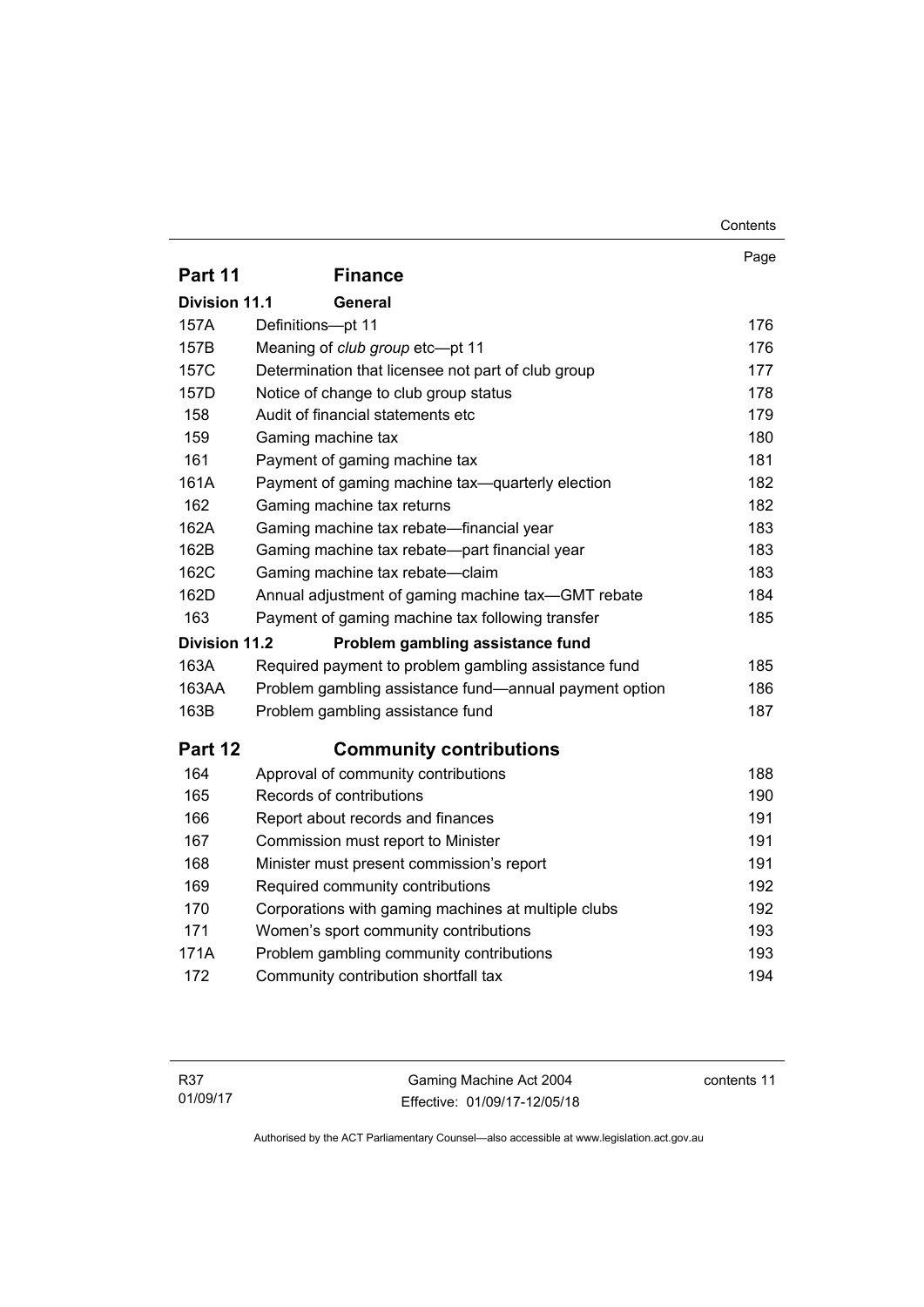### **Contents**

|             |                                                                            | Page |
|-------------|----------------------------------------------------------------------------|------|
| Part 13     | <b>Notification and review of decisions</b>                                |      |
| 173         | Meaning of reviewable decision-pt 13                                       | 195  |
| 173A        | Reviewable decision notices                                                | 195  |
| 173B        | Applications for review                                                    | 195  |
| Part 13A    | <b>Notifiable actions</b>                                                  |      |
| 173C        | Meaning of notifiable action                                               | 196  |
| 173D        | Notifiable actions                                                         | 196  |
| 173E        | Notifiable actions-date of effect                                          | 198  |
| 173F        | Notifiable actions—amendment or cancellation                               | 198  |
| 173G        | Notifiable actions under s 37F                                             | 199  |
| 173H        | Notifiable actions under div 6A.6—disposal of gaming machines              | 199  |
| <b>1731</b> | Notifiable actions under div 6A.6—trading of class B authorisations        | 201  |
| Part 14     | <b>Miscellaneous</b>                                                       |      |
| 174         | Acts and omissions of representatives                                      | 202  |
| 174A        | Licences and authorisations not personal property-PPS Act                  | 203  |
| 175         | Canberra Airport                                                           | 203  |
| 176         | Evidentiary certificates                                                   | 203  |
| 177         | Determination of fees                                                      | 204  |
| 178         | Regulation-making power                                                    | 204  |
| 179         | Review of amendments made by Gaming Machine (Reform)<br>Amendment Act 2015 | 205  |
| 179A        | Review of amendments made by Gaming Machine Amendment Act<br>2017          | 205  |
| Part 20     | <b>Transitional-Gaming Machine (Reform)</b>                                |      |
|             | <b>Amendment Act 2015</b>                                                  |      |
| 300         | Definitions-pt 20                                                          | 206  |
| 301         | Old licences-class B gaming machines                                       | 206  |
| 302         | Old licences-class C gaming machines                                       | 207  |
| 303         | Class B gaming machines-application                                        | 208  |
| 304         | Class C gaming machines—application                                        | 208  |
| 305         | Large-scale machine relocation amendment application                       | 209  |
| 306         | In-principle approval application                                          | 209  |
|             |                                                                            |      |

contents 12 Gaming Machine Act 2004 Effective: 01/09/17-12/05/18

R37 01/09/17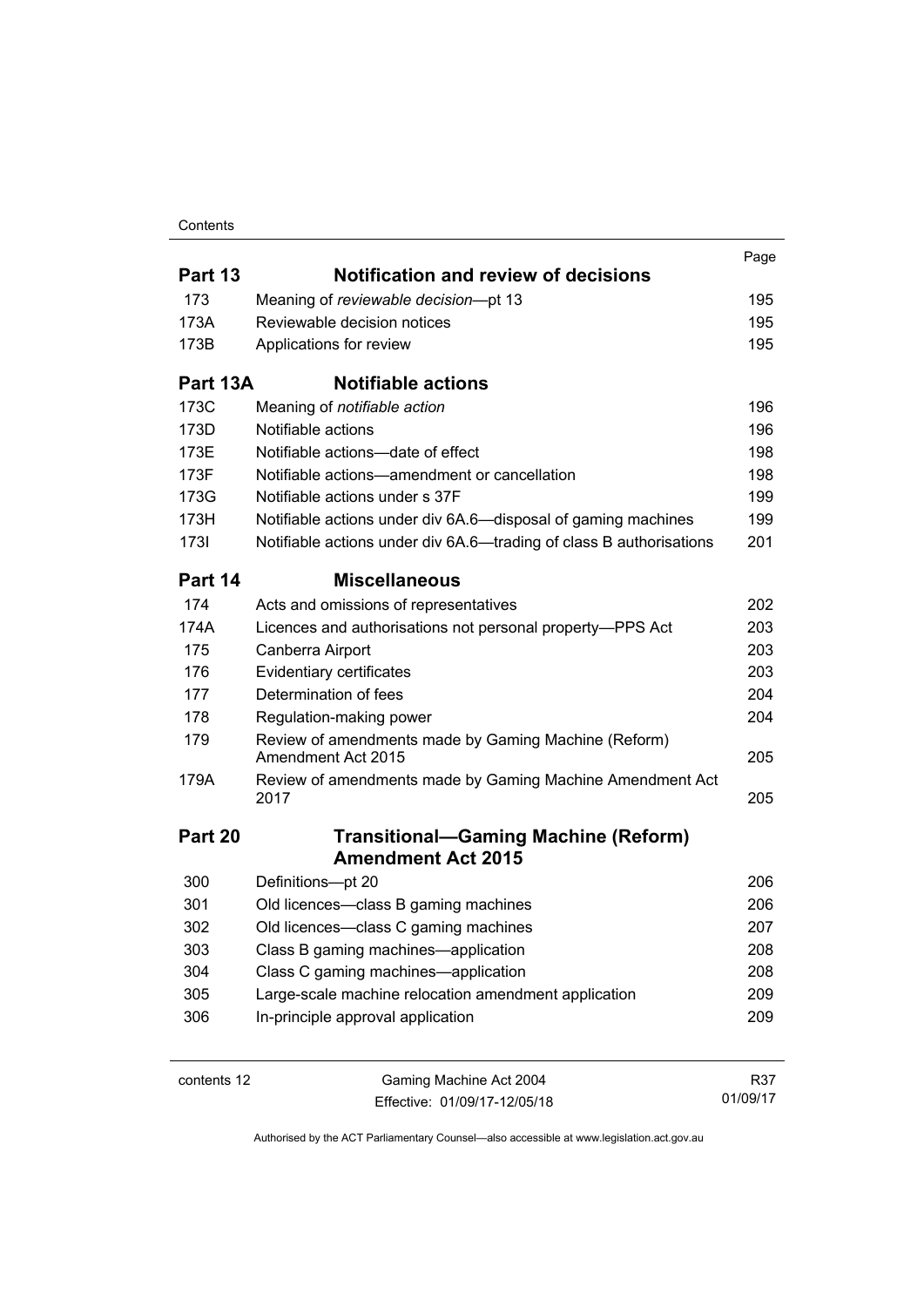| 307               | Application to transfer in-principle approval                       | Page<br>210 |
|-------------------|---------------------------------------------------------------------|-------------|
| 308               | Application for extension of in-principle approval                  | 210         |
| 309               | Application to convert in-principle approval to licence             | 210         |
| 309A              | Application to convert in-principle approval to new venue amendment | 211         |
| 309B              | Temporary storage amendment application                             | 212         |
| 310               | <b>Transitional regulations</b>                                     | 212         |
| 311               | Expiry-pt 20                                                        | 212         |
| Part 21           | <b>Transitional-Gaming Machine Amendment</b><br><b>Act 2017</b>     |             |
| 312               | Application of GMT rebate                                           | 213         |
| 313               | Expiry-pt 21                                                        | 213         |
| <b>Schedule 1</b> | <b>Reviewable decisions</b>                                         | 214         |
| <b>Schedule 2</b> | <b>Notifiable actions</b>                                           | 218         |
| <b>Dictionary</b> |                                                                     | 219         |
| <b>Endnotes</b>   |                                                                     |             |
| 1                 | About the endnotes                                                  | 232         |
| 2                 | Abbreviation key                                                    | 232         |
| 3                 | Legislation history                                                 | 233         |
| 4                 | Amendment history                                                   | 239         |
| 5                 | Earlier republications                                              | 270         |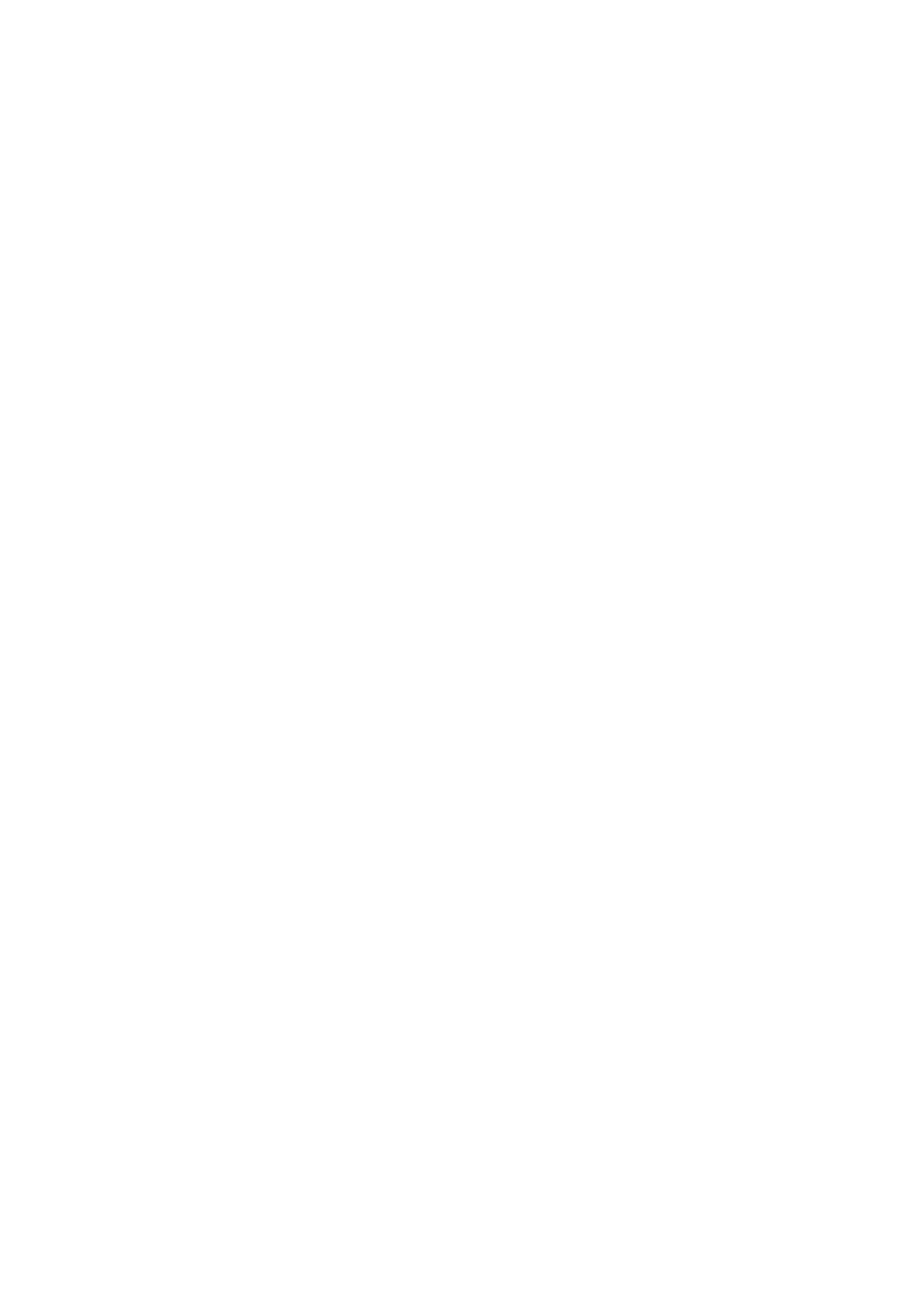

# **Gaming Machine Act 2004**

An Act in relation to gaming machines, and for other purposes

R37 01/09/17

Ī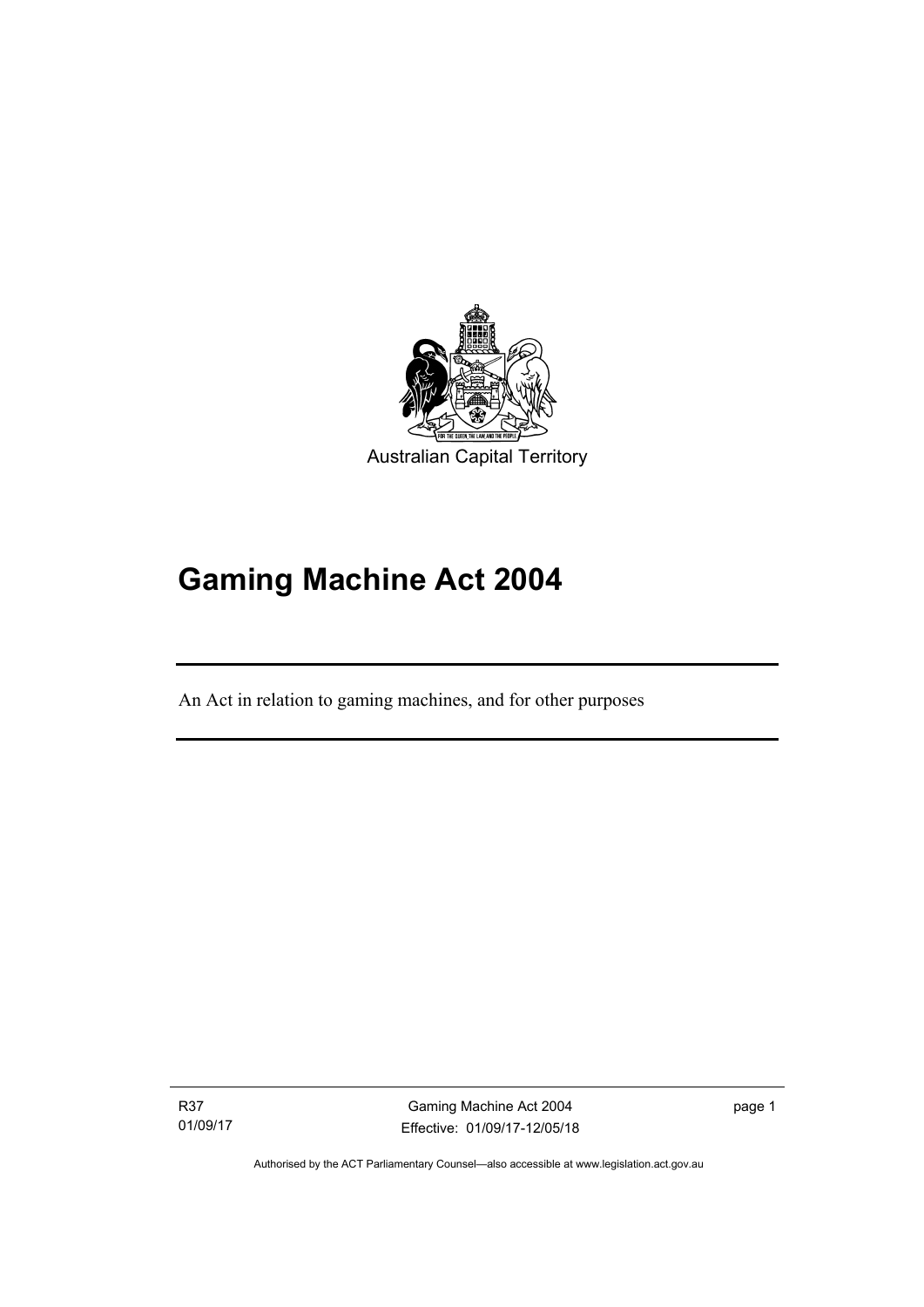### **Part 1** Preliminary

Section 1

# <span id="page-17-0"></span>**Part 1** Preliminary

### <span id="page-17-1"></span>**1 Name of Act**

This Act is the *Gaming Machine Act 2004*.

### <span id="page-17-2"></span>**3 Dictionary**

The dictionary at the end of this Act is part of this Act.

*Note 1* The dictionary at the end of this Act defines certain terms used in this Act, and includes references (*signpost definitions*) to other terms defined elsewhere.

For example, the signpost definition '*general licence*—see the *[Liquor](http://www.legislation.act.gov.au/a/2010-35)  [Act 2010](http://www.legislation.act.gov.au/a/2010-35)*, section 17.' means that the term 'general licence' is defined in that section and the definition applies to this Act.

*Note 2* A definition in the dictionary (including a signpost definition) applies to the entire Act unless the definition, or another provision of the Act, provides otherwise or the contrary intention otherwise appears (see [Legislation Act,](http://www.legislation.act.gov.au/a/2001-14) s  $155$  and s  $156$  (1)).

### <span id="page-17-3"></span>**4 Notes**

A note included in this Act is explanatory and is not part of this Act.

*Note* See the [Legislation Act,](http://www.legislation.act.gov.au/a/2001-14) s 127 (1), (4) and (5) for the legal status of notes.

Authorised by the ACT Parliamentary Counsel—also accessible at www.legislation.act.gov.au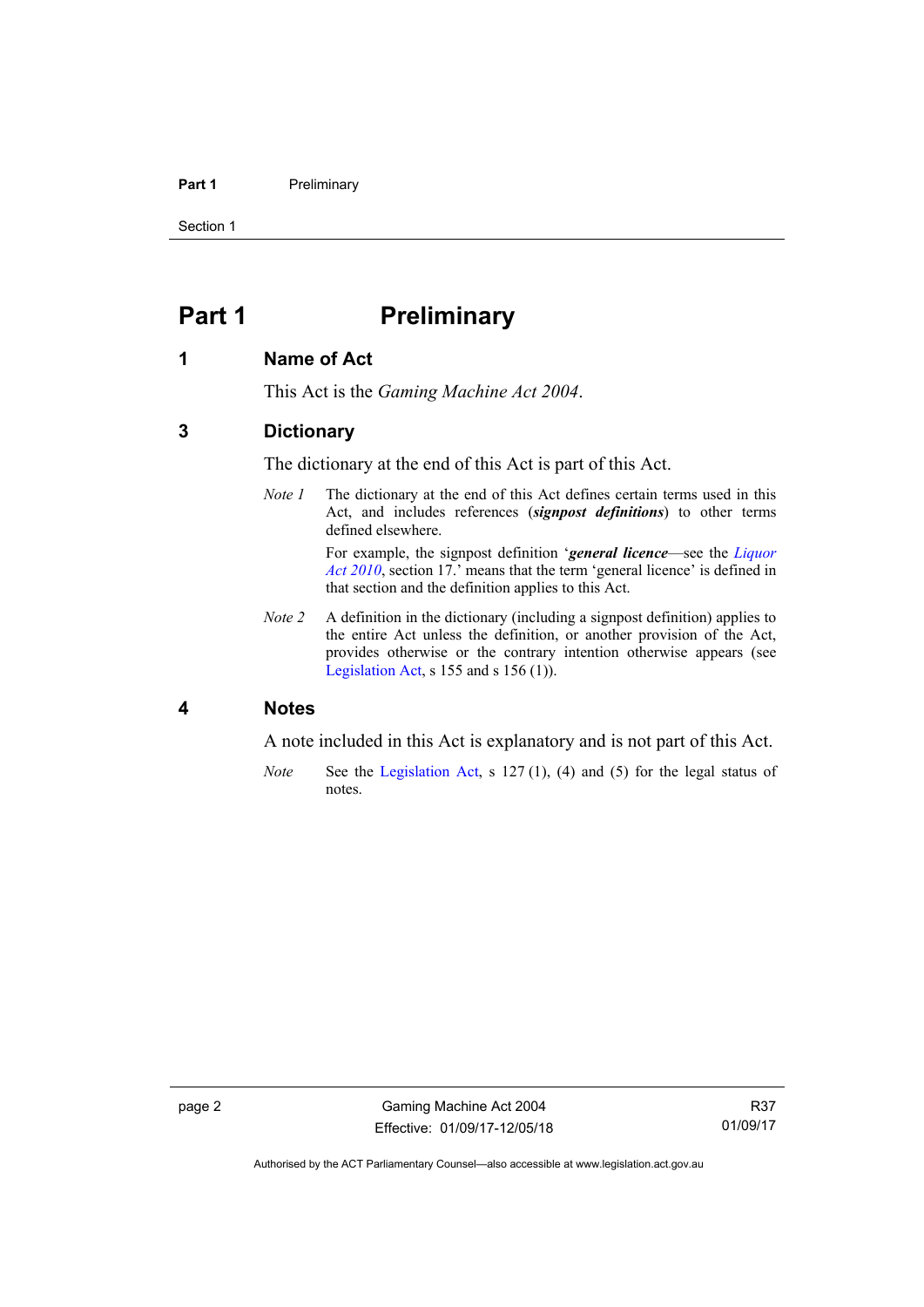### <span id="page-18-0"></span>**5 Offences against Act—application of Criminal Code etc**

Other legislation applies in relation to offences against this Act.

- *Note 1 Criminal Code* The [Criminal Code,](http://www.legislation.act.gov.au/a/2002-51) ch 2 applies to all offences against this Act (see Code, pt 2.1). The chapter sets out the general principles of criminal responsibility (including burdens of proof and general defences), and defines terms used for offences to which the Code applies (eg *conduct*, *intention*, *recklessness* and *strict liability*).
- *Note 2 Penalty units*

The [Legislation Act](http://www.legislation.act.gov.au/a/2001-14), s 133 deals with the meaning of offence penalties that are expressed in penalty units.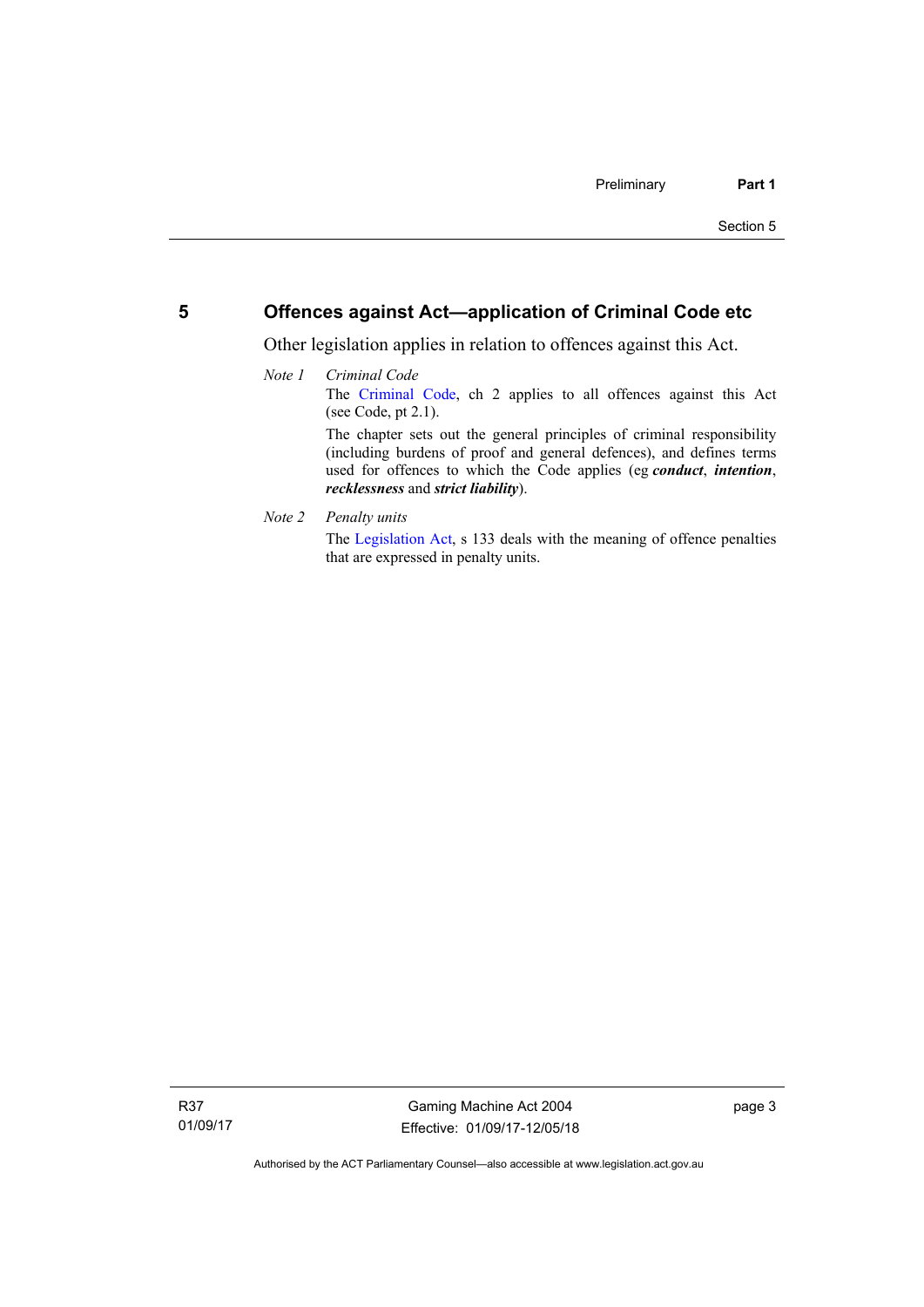#### **Part 2 Important concepts**

Section 6

# <span id="page-19-0"></span>**Part 2 Important concepts**

## <span id="page-19-1"></span>**6 Eligibility of individuals**

- (1) For this Act, an individual is an *eligible person* if—
	- (a) the individual is an adult; and
	- (b) there is not a disqualifying ground in relation to the individual.
- (2) Each of the following is a *disqualifying ground* for an individual:
	- (a) the individual has been convicted, or found guilty, in the last 5 years, whether in the ACT or elsewhere, of an offence—
		- (i) involving fraud or dishonesty; or
		- (ii) punishable by imprisonment for at least 1 year; or
		- (iii) against a law about gaming;
	- (b) the individual is, or at any time in the last 5 years has been, bankrupt or personally insolvent;

*Note Bankrupt or personally insolvent*—see the [Legislation Act,](http://www.legislation.act.gov.au/a/2001-14) dictionary, pt 1.

- (c) at any time in the last 5 years the individual was involved in the management of a corporation when—
	- (i) the corporation became the subject of a winding-up order; or
	- (ii) a controller or administrator was appointed for the corporation;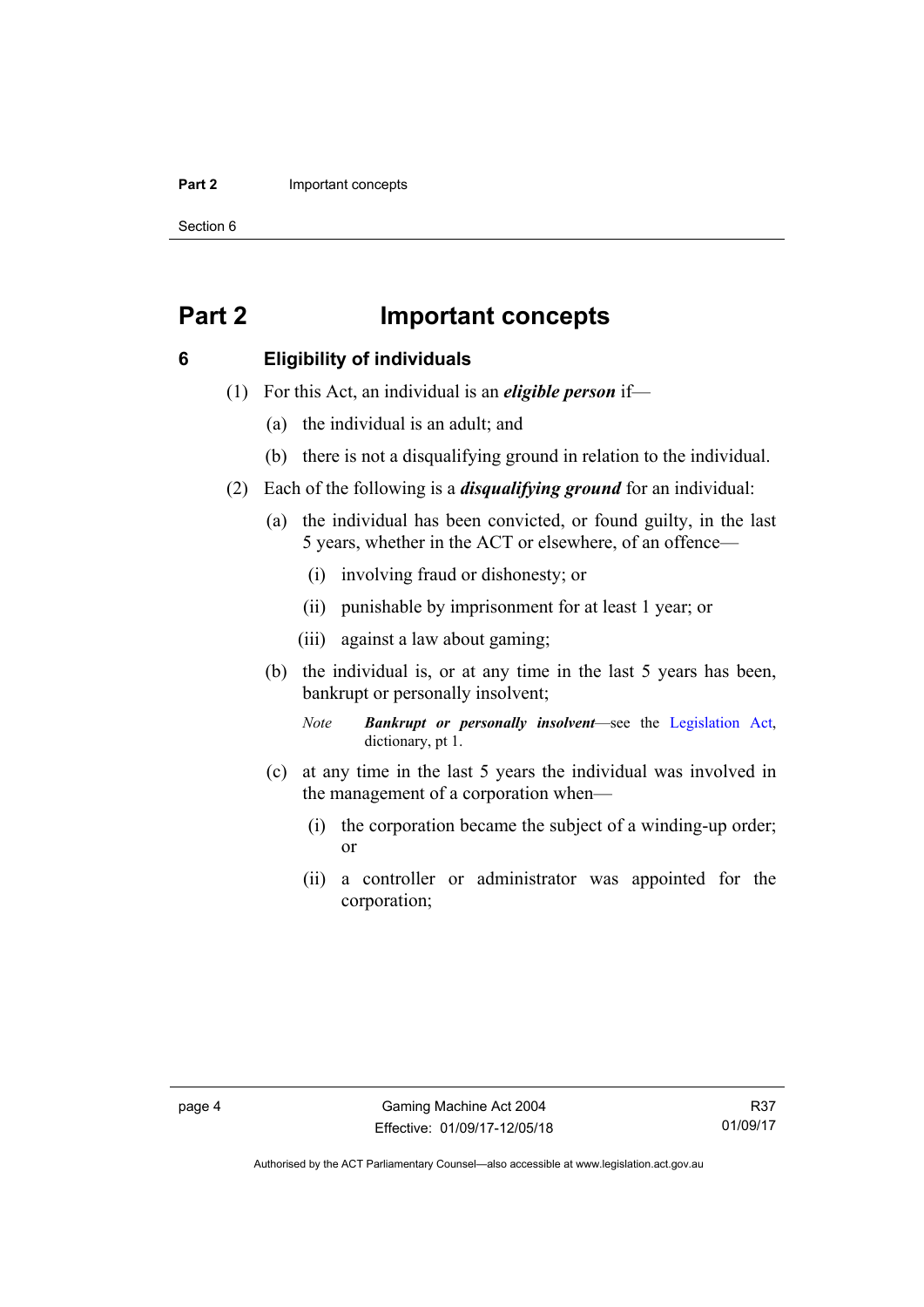- (d) at any time in the last 12 months the individual had—
	- (i) a licence cancelled under section 58 (Disciplinary action); or

*Note Licence* is defined in s 56 and includes—

- (a) approval to operate a linked-jackpot arrangement; and
- (b) in-principle authorisation certificate; and
- (c) multi-user permit.
- (ii) an authorisation cancelled under section 64 (Cancellation of authorisation certificate because of cancellation etc of general and on licences); or
- (iii) an application for approval as a supplier refused, on the basis that the person provided false or misleading information, under section 72 (Application and approval as supplier); or
- (iv) approval as a supplier cancelled under section 73A (Cancellation etc of supplier's approval); or
- (v) an application for approval as a technician refused, on the basis that the person provided false or misleading information, under section 75 (Approval of technicians); or
- (vi) approval as a technician cancelled under section 79 (1) (a) or (c) (Cancellation etc of technician's approval).
- (3) Despite subsection (2), the commission may decide that the individual is an *eligible person* even though there is a disqualifying ground in relation to the individual if satisfied that—
	- (a) if the individual is an applicant for a licence—the operation of gaming machines by the individual would not adversely affect the public; and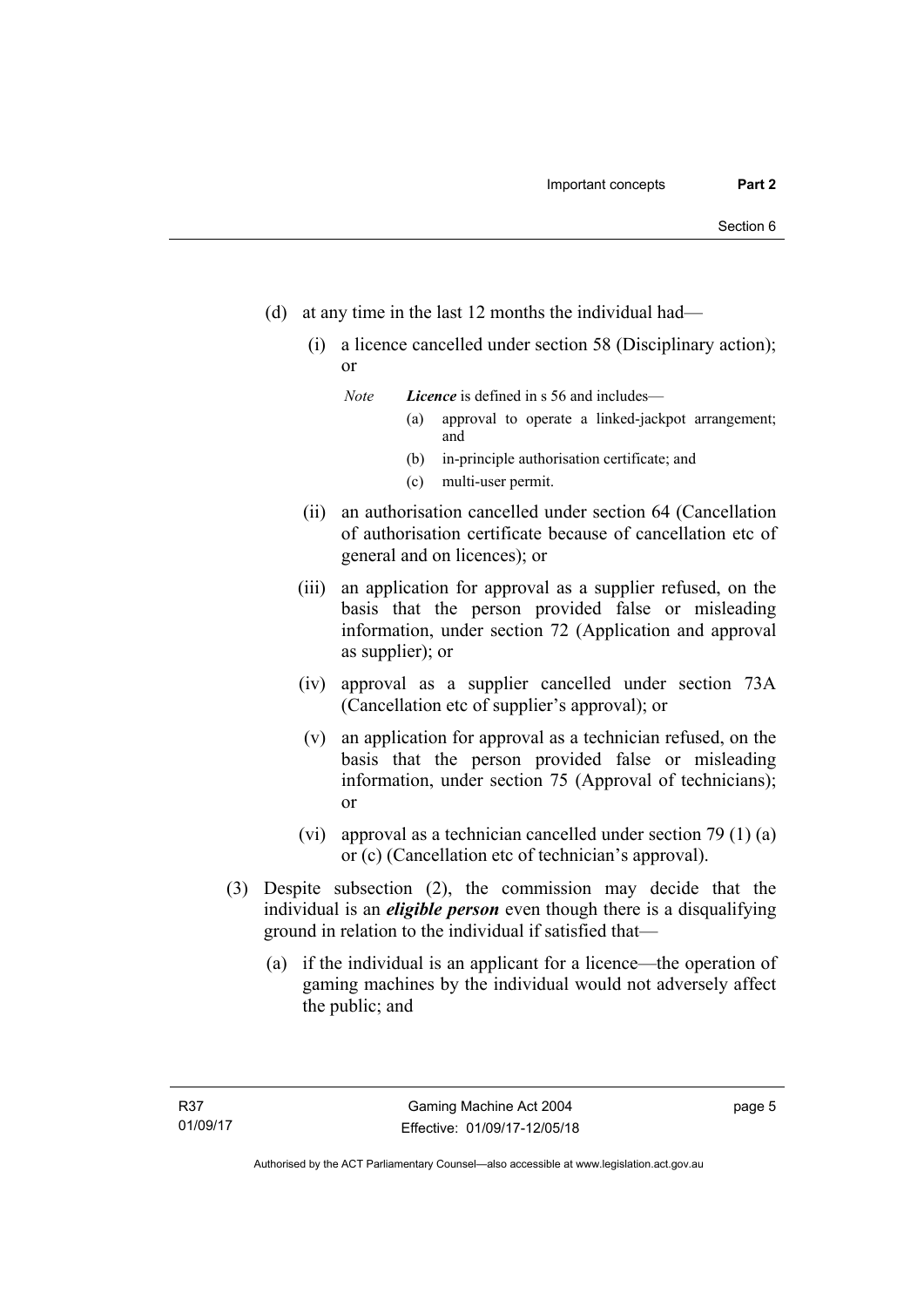Section 7

 (b) it is otherwise in the public interest that the individual be treated as an eligible person.

### <span id="page-21-0"></span>**7 Eligibility of corporations**

- (1) For this Act, a corporation is an *eligible person* if—
	- (a) each influential person of the corporation is an eligible person; and
	- (b) if the corporation is a club—it is an eligible club; and
	- (c) the corporation is not the subject of a winding-up order, and has not been the subject of a winding-up order in the last 3 years; and
	- (d) a controller or administrator has not been appointed for the corporation in the last 3 years; and
	- (e) the corporation is not the subject of an auditor's opinion that it is not able to pay all of its debts as and when they become due and payable; and
	- (f) the corporation is not the subject of an auditor's adverse opinion or disclaimer of opinion, within the meaning of Auditing Standard ASA 705.
- (2) Despite subsection (1), the commission may decide that the corporation is an eligible person even though a provision of that subsection does not apply in relation to the corporation if satisfied that—
	- (a) the operation of gaming machines by the corporation would not adversely affect the public; and
	- (b) it is otherwise in the public interest that the corporation be treated as an eligible person.

Authorised by the ACT Parliamentary Counsel—also accessible at www.legislation.act.gov.au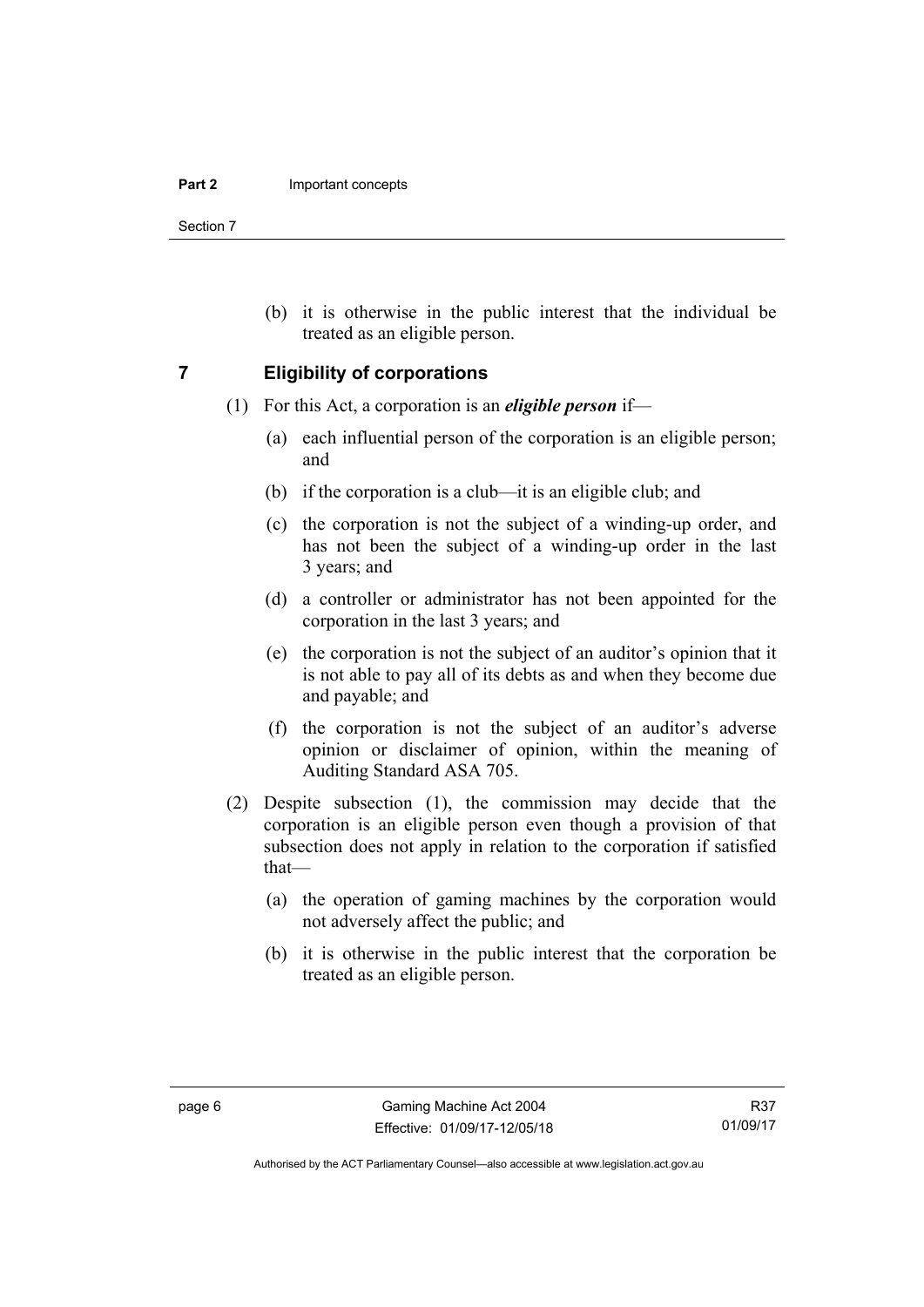(3) In this section:

*AUASB* means the Auditing and Assurance Standards Board established under the *[Australian Securities and Investments](http://www.comlaw.gov.au/Series/C2004A00819)  [Commission Act 2001](http://www.comlaw.gov.au/Series/C2004A00819)* (Cwlth), section 227AA (1).

*Auditing Standard ASA 705* means Auditing Standard ASA 705 *Modifications to the Opinion in the Independent Auditor's Report* made by the AUASB on 27 October 2009 under the [Corporations](http://www.comlaw.gov.au/Series/C2004A00818)  [Act](http://www.comlaw.gov.au/Series/C2004A00818), section 336 (1) (Auditing standards).

*Note* The standard is accessible at [www.comlaw.gov.au.](http://www.comlaw.gov.au/)

# <span id="page-22-0"></span>**8 Meaning of** *influential person*

(1) In this Act:

*influential person*, for a corporation—

- (a) means any of the following:
	- (i) an executive officer of the corporation;
	- (ii) a related corporation;
	- (iii) an executive officer of a related corporation;
	- (iv) an influential owner; and
- (b) includes a person who, though not mentioned in paragraph (a), can exercise as much influence over the actions of the corporation as someone mentioned in that paragraph.

*Note Corporation* includes a club (see dict).

(2) In this section:

*influential owner*, of a corporation, means a person who, whether directly or through intermediary corporate ownership or nominees—

- (a) can control 5% of the votes at an annual general meeting of the corporation; or
- (b) can control the appointment of a director of the corporation.

page 7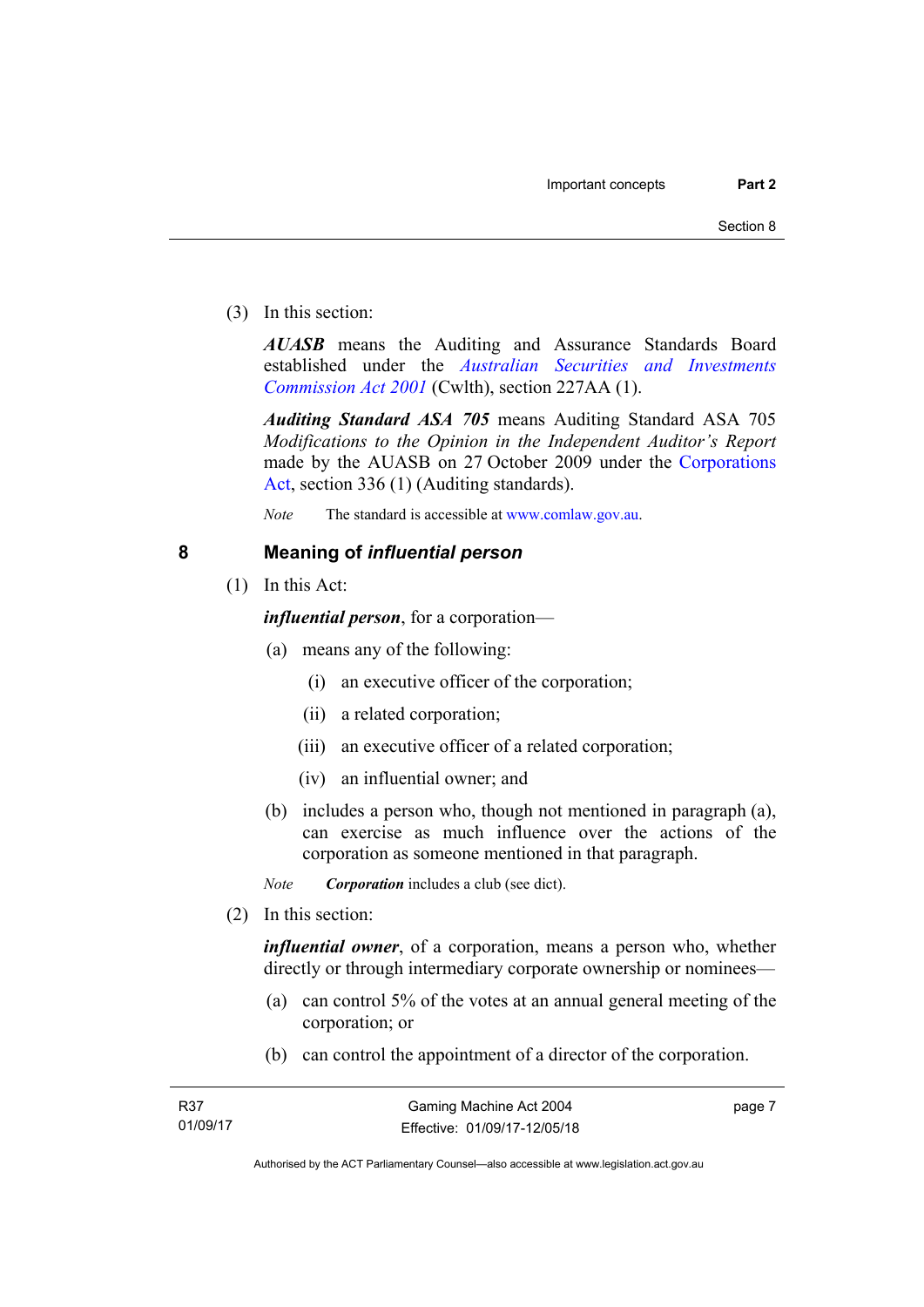Section 9

*related corporation* means a related body corporate under the [Corporations Act](http://www.comlaw.gov.au/Series/C2004A00818).

### <span id="page-23-0"></span>**9 Proper completion—applications under Act**

- (1) An application under a provision of this Act is *properly completed* only if the following requirements are met:
	- (a) if a form is approved under the [Control Act,](http://www.legislation.act.gov.au/a/1999-46/default.asp) section 53D for the application—the form is used;
	- (b) the application includes all information and documents required under the provision to be included;
	- (c) a document required to be included with the application includes all information required under the provision to be included in the document and is substantially complete;
	- (d) the application, and any document or information included in the application, is verified in the way required by the provision;
	- (e) if a fee is determined under section 177 for the application the fee is paid.
	- *Note 1* Under the [Legislation Act,](http://www.legislation.act.gov.au/a/2001-14) s 255 (5), if a form requires any of the following, substantial compliance with the form is not sufficient and the form is properly completed only if the requirement is complied with:
		- (a) the form to be signed;
		- (b) the form to be prepared in a particular way (for example, on paper of a particular size or quality or in a particular electronic form);
		- (c) the form to be completed in a particular way;
		- (d) particular information to be included in the form, or a particular document to be attached to or given with the form;
		- (e) the form, information in the form, or a document attached to or given with the form, to be verified in a particular way (for example, by statutory declaration).
	- *Note 2* It is an offence to make a false or misleading statement, give false or misleading information or produce a false or misleading document (see [Criminal Code](http://www.legislation.act.gov.au/a/2002-51), pt 3.4).

page 8 Gaming Machine Act 2004 Effective: 01/09/17-12/05/18

R37 01/09/17

Authorised by the ACT Parliamentary Counsel—also accessible at www.legislation.act.gov.au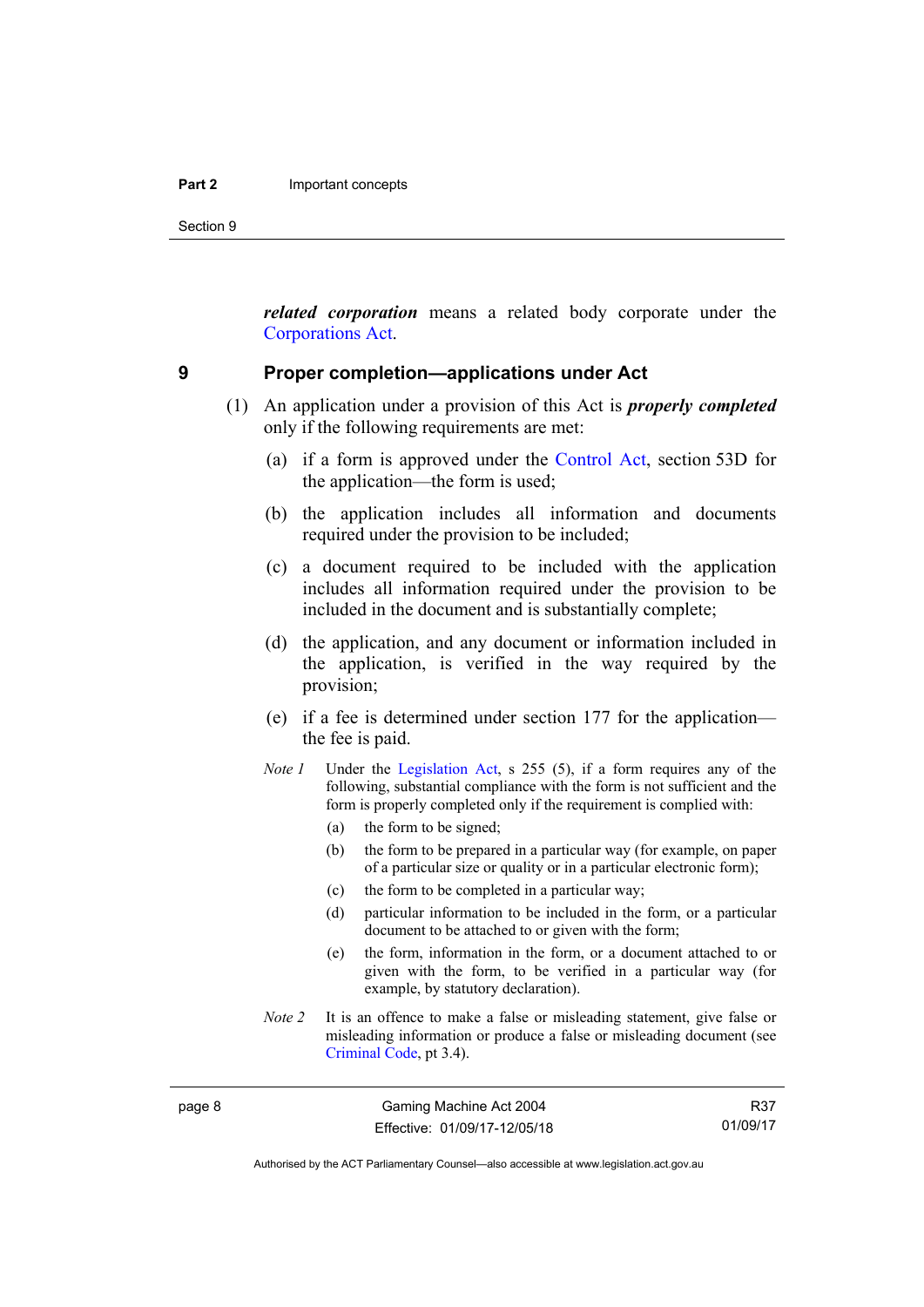- (2) If an application under this Act is not properly completed—
	- (a) the commission may refuse to consider the application; and
	- (b) if the commission refuses to consider the application—the application lapses.
	- *Note* A reference to an Act includes a reference to the statutory instruments made or in force under the Act, including any regulation (see [Legislation Act,](http://www.legislation.act.gov.au/a/2001-14) s 104).
- (3) The commission may, in writing, require an applicant to give the commission additional information, within the time stated by the commission, that the commission reasonably needs to decide the application.
- (4) If the applicant does not comply with a requirement under subsection (3) within the time stated by the commission—
	- (a) the commission may refuse to consider the application; and
	- (b) if the commission refuses to consider the application—the application lapses.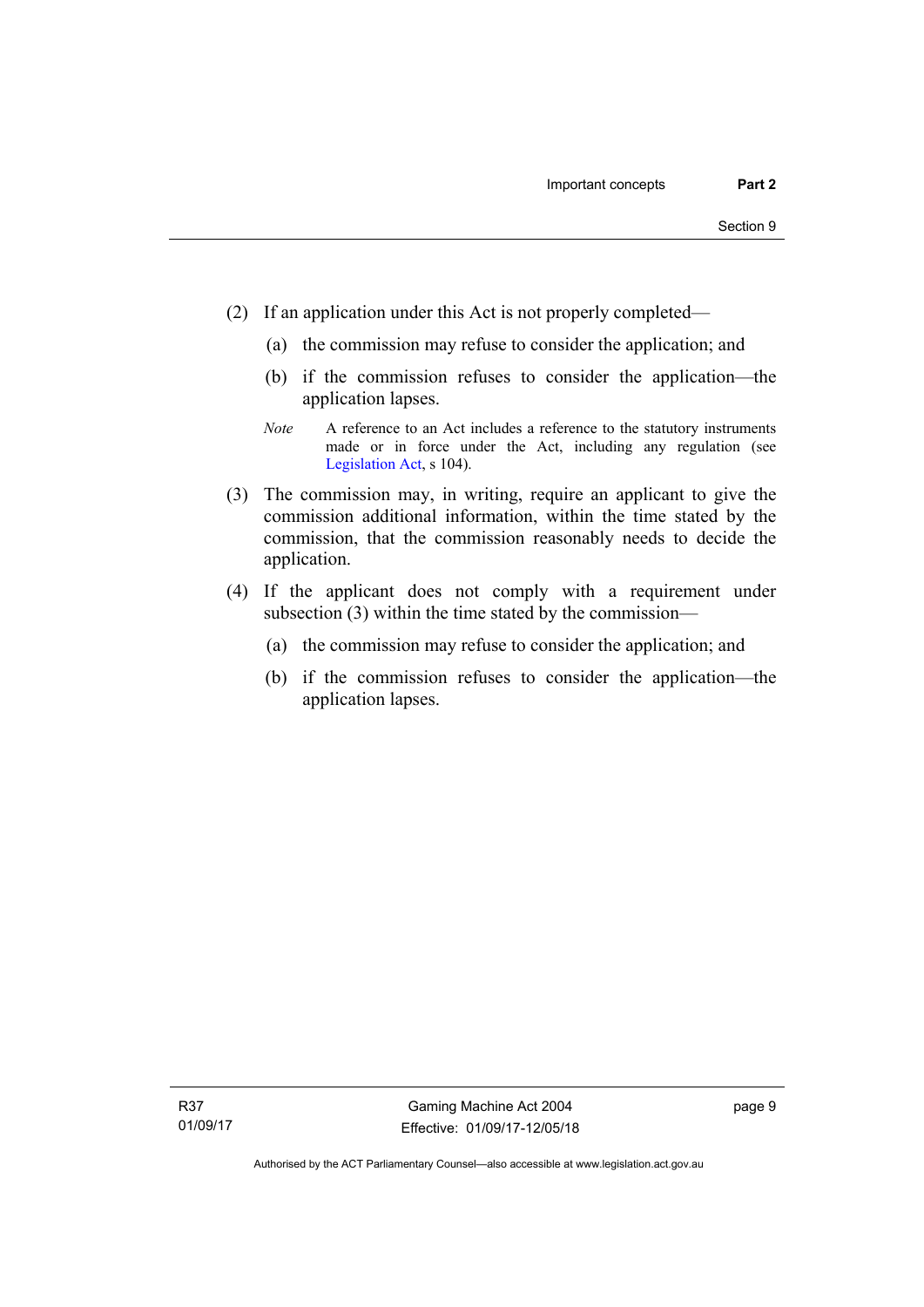# <span id="page-25-0"></span>**Part 2A Gaming machine authorisation numbers**

## <span id="page-25-1"></span>**10 Maximum number of authorisations for gaming machines allowed in ACT**

 (1) The maximum number of authorisations for gaming machines for all authorised premises in the ACT is worked out as follows:

$$
SN - (NS + NC + NF)
$$

*NC* means the total number of authorisations cancelled after the relevant day.

*NF* means the total number of authorisations forfeited to the Territory after the relevant day.

*NS* means the total number of authorisations surrendered after the relevant day.

*SN* means the number notified by the commission on the relevant day.

- (2) The total number of authorisations for gaming machines allowed under all authorisation schedules issued under this Act must not exceed the maximum number worked out under subsection (1).
	- *Note* An authorisation schedule is included in an authorisation certificate (see s 27 (1) (h) and s 30 (3) (j)).
- (3) As soon as practicable after each time the maximum number of authorisations for gaming machines changes, the commission must prepare a notice stating the new maximum number and the date of the change.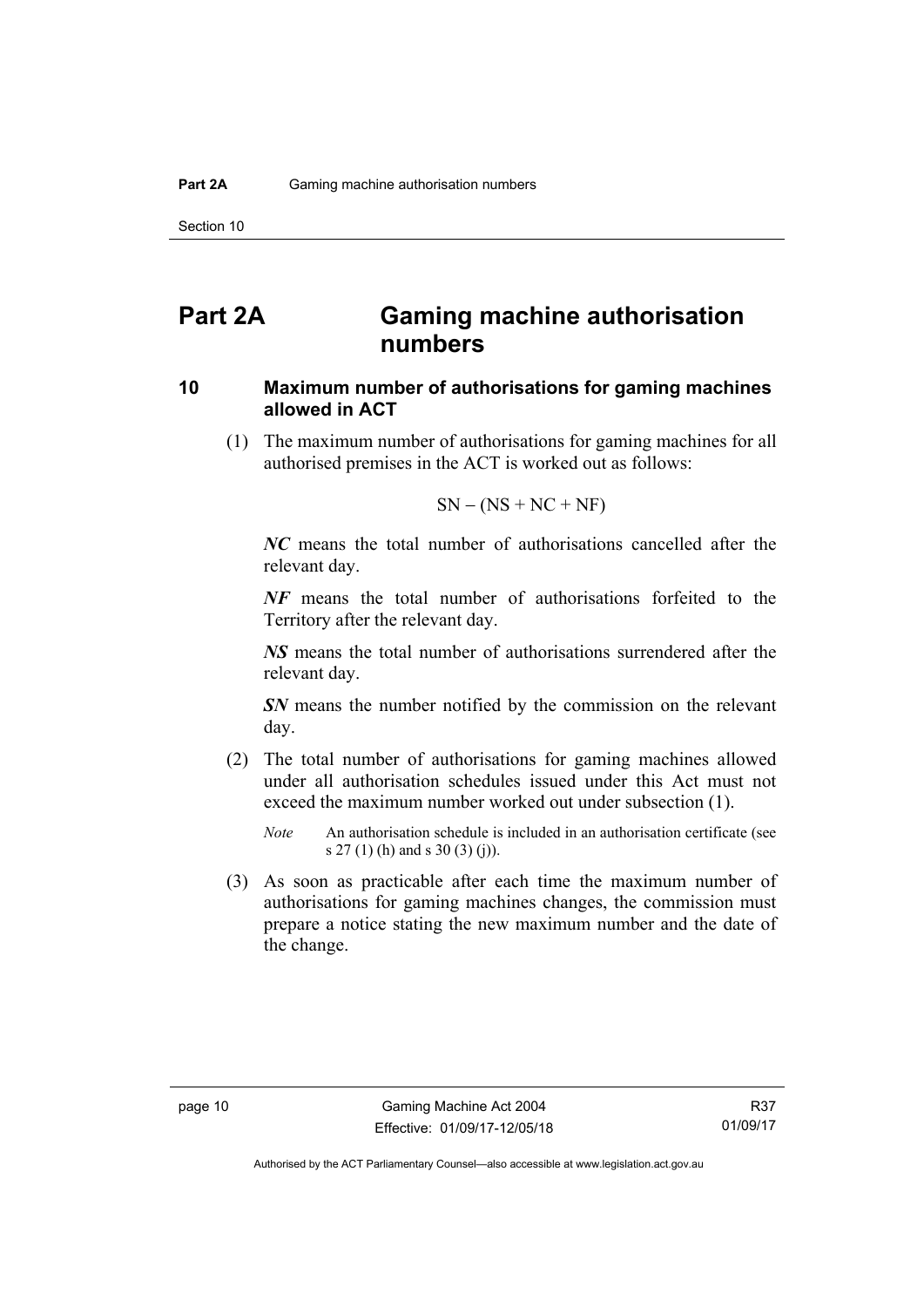- (4) Each of the following is a notifiable instrument:
	- (a) a notification under subsection (1), definition of *SN*;
	- (b) a notice under subsection (3).
	- *Note* A notifiable instrument must be notified under the [Legislation Act](http://www.legislation.act.gov.au/a/2001-14).
- (5) In this section:

*cancelled*—an authorisation for a gaming machine is *cancelled* if—

- (a) the authorisation is cancelled under—
	- (i) section 62 (Commission may take disciplinary action against licensee); or
	- (ii) section 64 (Cancellation of authorisation certificate because of cancellation etc of general and on licences); and
- (b) the cancellation has become final.

*final*—a cancellation of an authorisation becomes *final* when—

- (a) the time for any appeal or review in relation to the decision has ended; or
- (b) any appeal or review in relation to the decision has been decided or withdrawn.

*relevant day* means the day the *[Gaming Machine \(Reform\)](http://www.legislation.act.gov.au/a/2015-21/default.asp)  [Amendment Act 2015](http://www.legislation.act.gov.au/a/2015-21/default.asp)*, section 4 commences.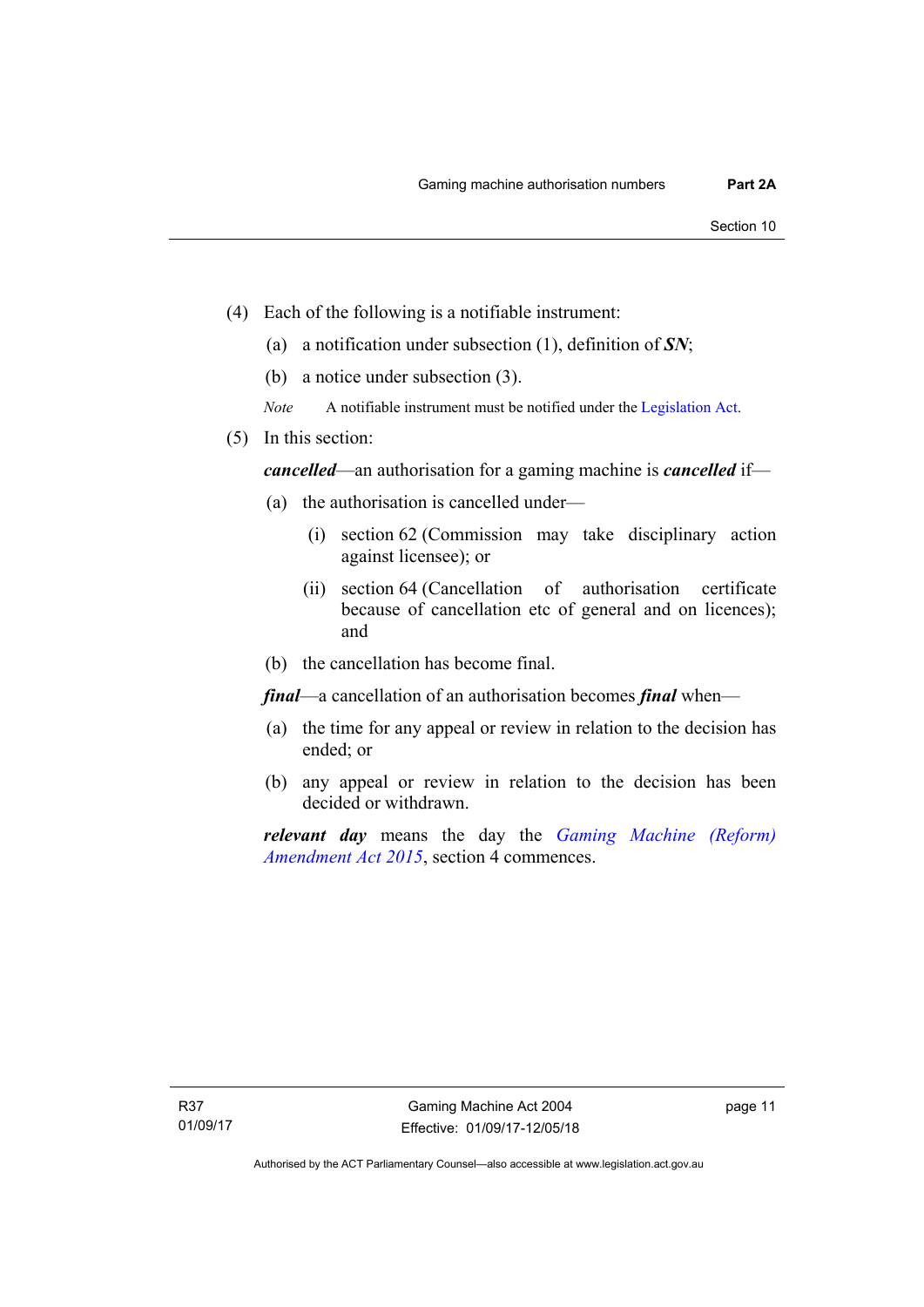Section 10

*surrendered*—an authorisation for a gaming machine is *surrendered* if the licensee, under section 37F (1) (c) (Surrender of licences, authorisation certificates and authorisations), surrenders the authorisation and the surrender takes effect under section 173E (Notifiable actions—date of effect).

- *Note 1* The surrender of an authorisation is a notifiable action (see pt 13A and sch 2).
- *Note 2* A notifiable action takes place—
	- (a) the prescribed number of days after the day the commission receives the notification (see s 173E (a)); or
	- (b) if the commission allows the notifiable action to take place on an earlier day—that day (see s 173E (b)); or
	- (c) if the commission asks for additional information under s 173E (c)—when the commission has notified the licensee that it is satisfied in relation to the additional information (see s 173E (c)).

page 12 Gaming Machine Act 2004 Effective: 01/09/17-12/05/18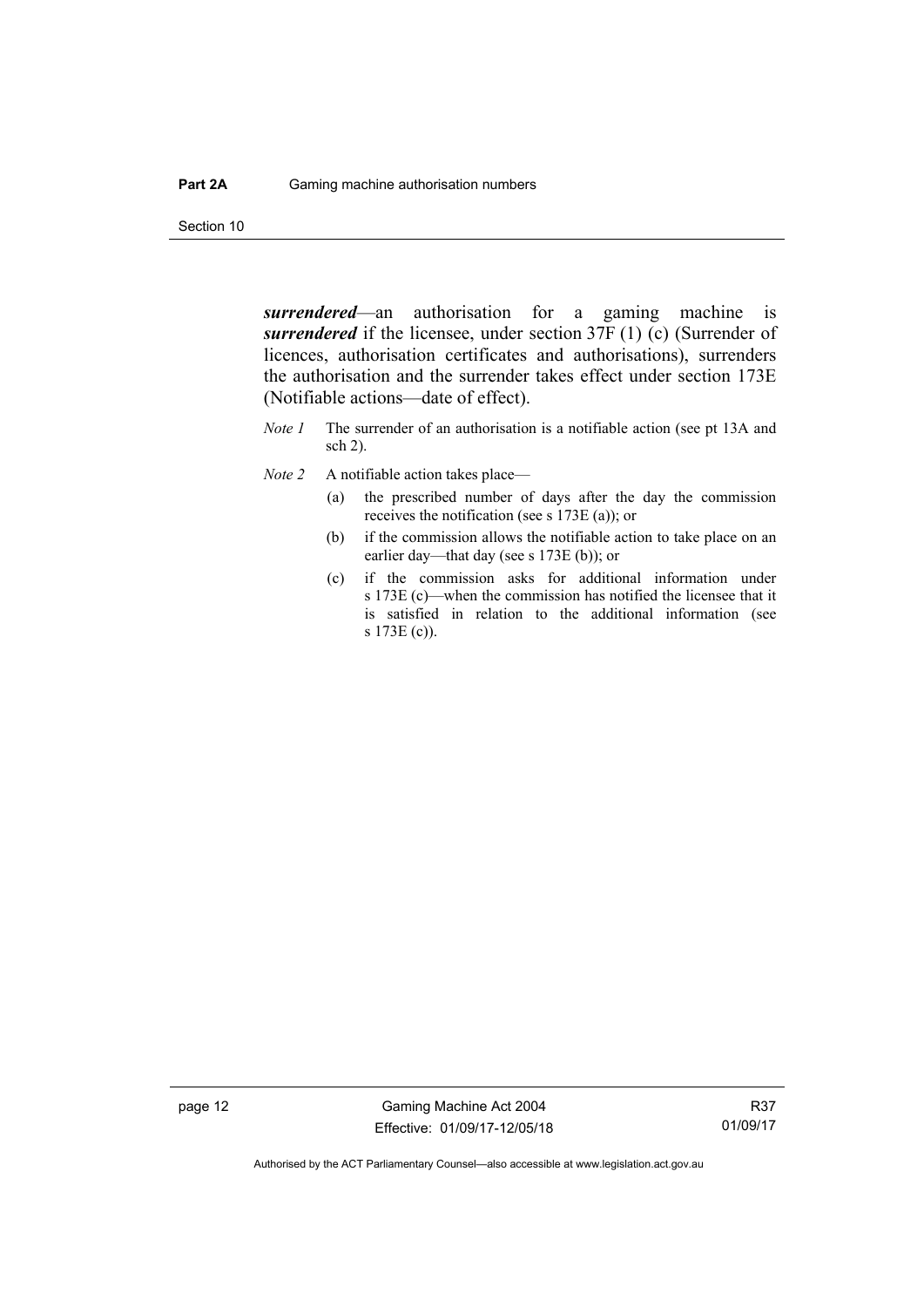# <span id="page-28-0"></span>**Part 2B Licences and authorisations**

# <span id="page-28-1"></span>**Division 2B.1 Definitions and important concepts**

# <span id="page-28-2"></span>**11 Definitions—pt 2B**

In this part:

*authorisation certificate amendment application*—see section 33 (1).

*authorisation certificate application*, for class C gaming machines—see section 21 (1).

*class B licence* means a licence to operate class B gaming machines.

*class B licence and authorisation certificate application*—see section 28 (1).

*class C licence* means a licence to operate class C gaming machines.

*Note* An applicant who the commission is satisfied on reasonable grounds is an eligible person must be issued with a class C licence (see s 17 (3)).

*class C licence application*—see section 15.

*gaming area amendment*—see section 33 (1) (a).

*increase maximum amendment*—see section 33 (1) (c).

*minor licence amendment application*—see section 31 (1).

*premises relocation amendment*—see section 33 (1) (b).

# <span id="page-28-3"></span>**12 Meaning of** *social impact assessment*

- (1) For this Act, a *social impact assessment* for an application is a written assessment of the likely economic and social impact of the operation of gaming machines—
	- (a) for an authorisation certificate application—under the proposed authorisation certificate; or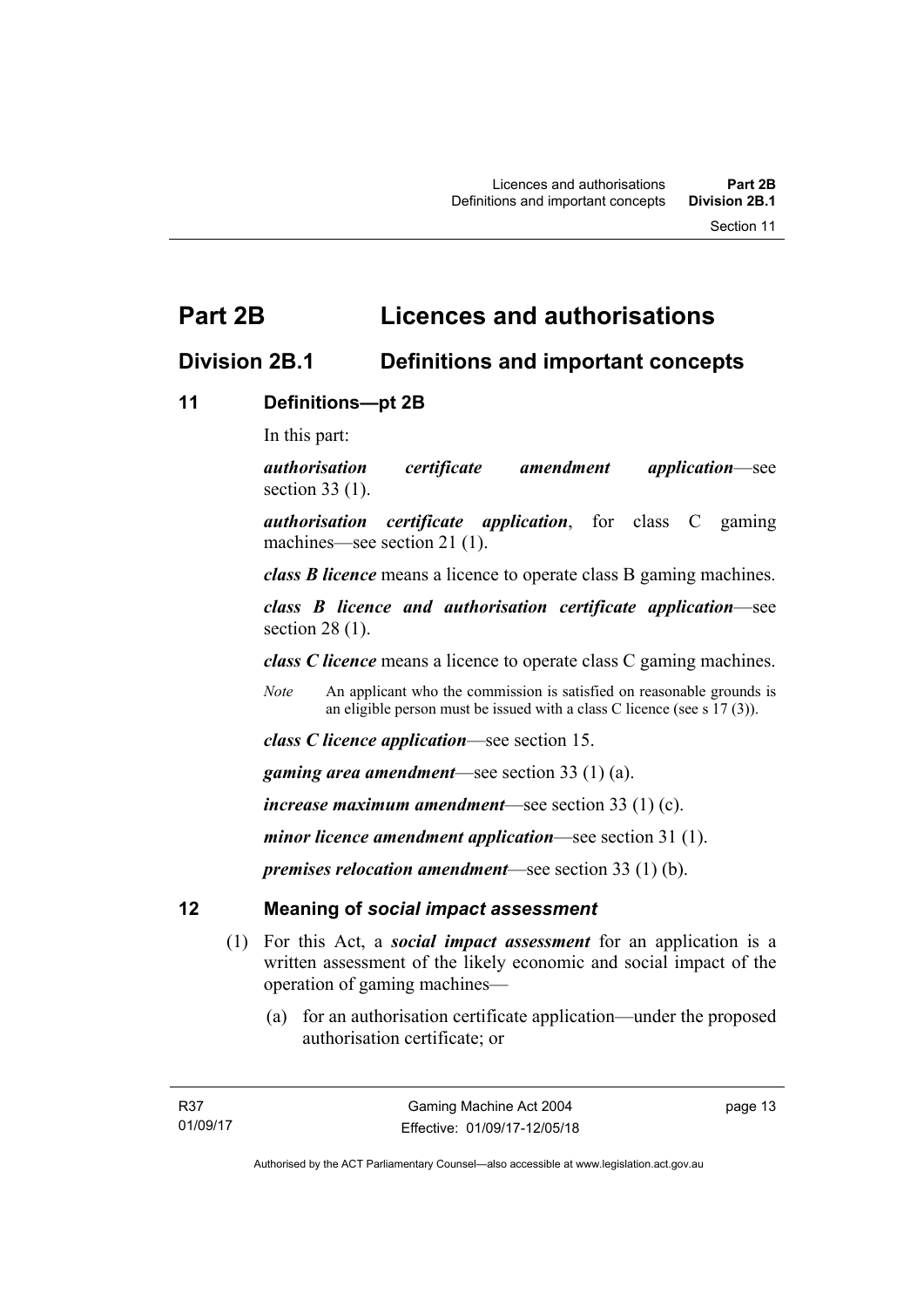- (b) for an authorisation certificate amendment application—under the authorisation certificate as proposed to be amended; or
- (c) for an application for an in-principle authorisation certificate under the proposed in-principle authorisation certificate.

### *Note* A social impact assessment is required for—

- (a) an authorisation certificate application (see s  $22(2)(a)$ ); and
- (b) some authorisation certificate amendment applications (see s 34 (f) (ii) (A) and s 37 (4) (a)); and
- (c) an application for an in-principle authorisation certificate (see s 38C, which requires applications to comply with s 22 (1)).
- (2) A regulation may make provision in relation to social impact assessments, including the following:
	- (a) the requirements that must be satisfied by a social impact assessment;
	- (b) the matters to be addressed by a social impact assessment;
	- (c) the information to be given in a social impact assessment.

# <span id="page-29-0"></span>**13 Social impact assessment—publication**

- (1) This section applies if an applicant for any of the following is required to provide a social impact assessment with the application:
	- (a) an authorisation certificate;
	- (b) an amendment of an authorisation certificate;
	- (c) an in-principle authorisation certificate.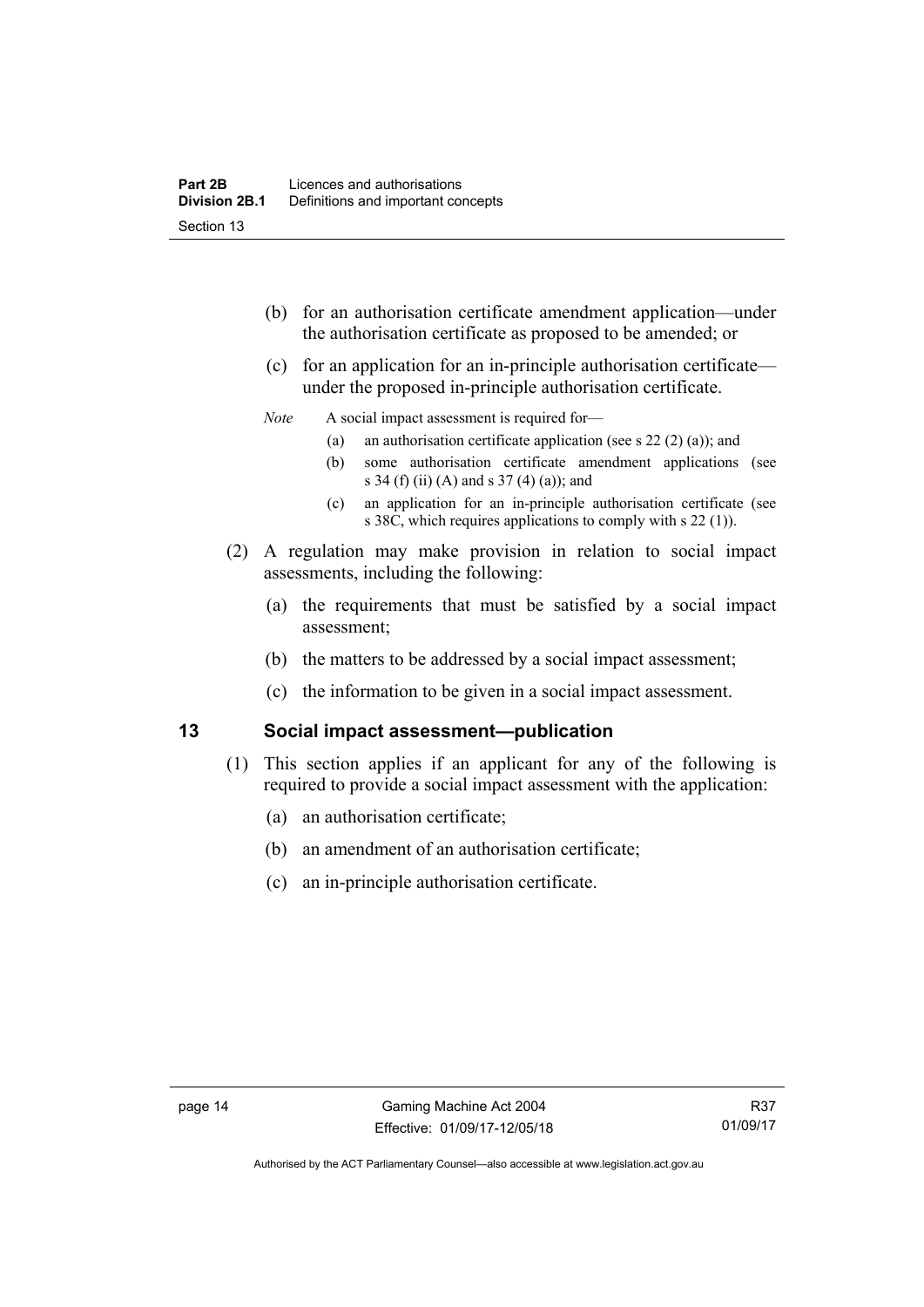- (2) The applicant must give public notice of the application, stating that—
	- (a) the social impact assessment for the application will be available for inspection by members of the public for 6 weeks after a day stated in the public notice (the *comment period*)—
		- (i) at a place in the ACT named on the commission's website during ordinary business hours; and
		- (ii) on the commission's website; and
	- (b) any written submissions about the social impact assessment may be made to the commission within the comment period.
	- *Note 1 Public notice* means notice on an ACT government website or in a daily newspaper circulating in the ACT (see [Legislation Act,](http://www.legislation.act.gov.au/a/2001-14) dict, pt 1).
	- *Note 2* If a form is approved under the [Control Act](http://www.legislation.act.gov.au/a/1999-46), s 53D for a public notice, the form must be used.
- (3) Before the comment period begins, the applicant must give the commission—
	- (a) the social impact assessment for the application; and
	- (b) a copy of the public notice.
- (4) The applicant must—
	- (a) on or before the day the public notice is given, place a sign (the *information sign*) containing information about the application in a prominent position—
		- (i) for an authorisation certificate application or authorisation certificate amendment application—outside each public entrance to the premises to which the application relates; or
		- (ii) for an application for an in-principle authorisation certificate—on the land at the address to which the approval applies; and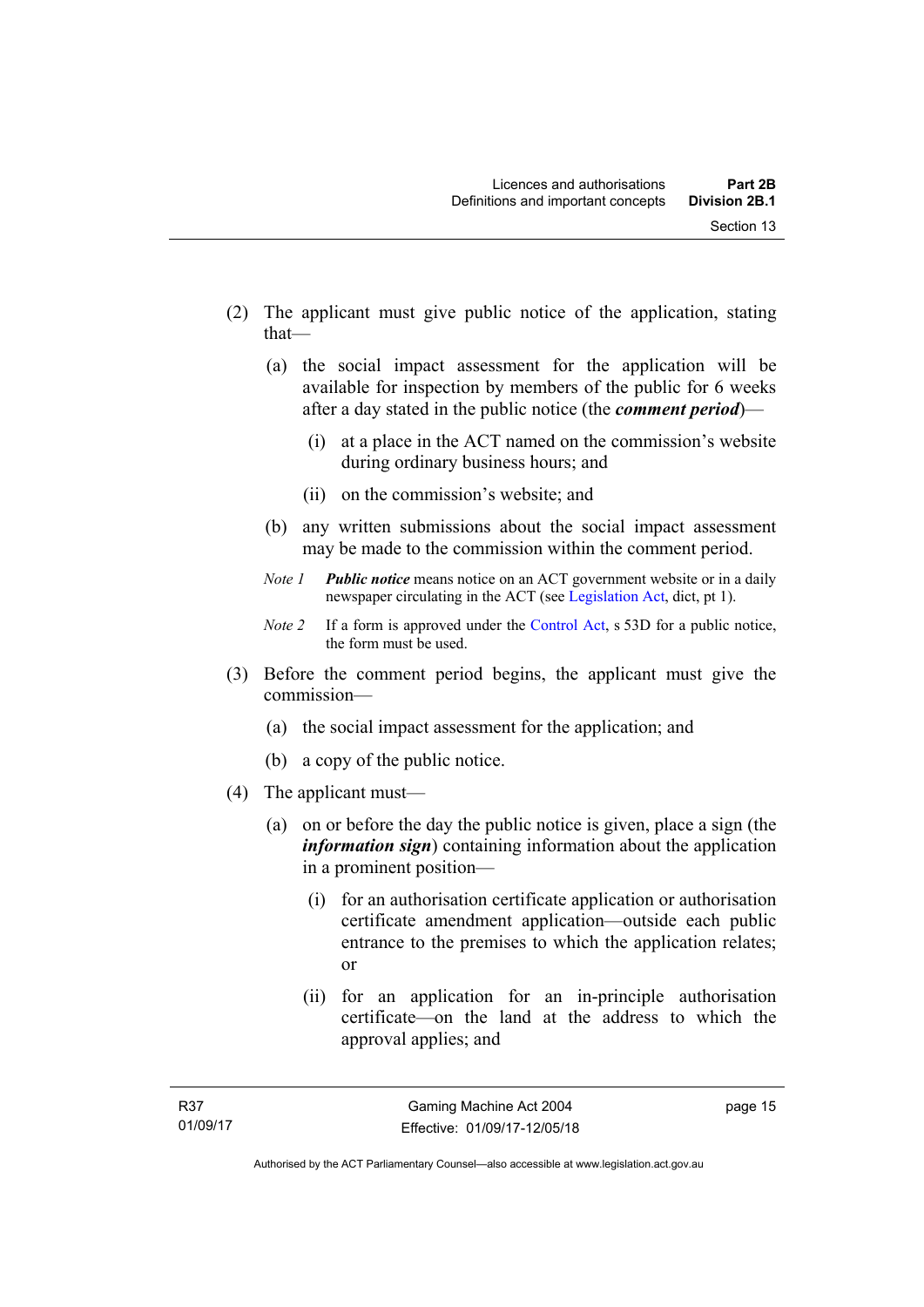- (b) ensure that the sign stays there for the comment period.
- (5) However, an applicant for an in-principle authorisation certificate need not comply with subsection (4) if it would be impractical to do so.

### **Examples—impractical to place sign at address**

- 1 there is no road access to the address
- 2 building work is being carried out at the address
- *Note* An example is part of the Act, is not exhaustive and may extend, but does not limit, the meaning of the provision in which it appears (see [Legislation Act,](http://www.legislation.act.gov.au/a/2001-14) s 126 and s 132).
- (6) The information sign must include the following:
	- (a) a description of the application;
	- (b) a statement of when and where the social impact assessment for the application will be available;
	- (c) an invitation to make written submissions to the commission about the social impact assessment within the comment period;
	- (d) when the comment period ends;
	- (e) details of where to get more information about the application.
- (7) The commission must make the social impact assessment available for inspection by members of the public during the comment period—
	- (a) at a place in the ACT named on the commission's website during ordinary business hours; and
	- (b) by publishing the assessment on the commission's website.
- (8) The commission must not decide the application until the comment period has ended.

Authorised by the ACT Parliamentary Counsel—also accessible at www.legislation.act.gov.au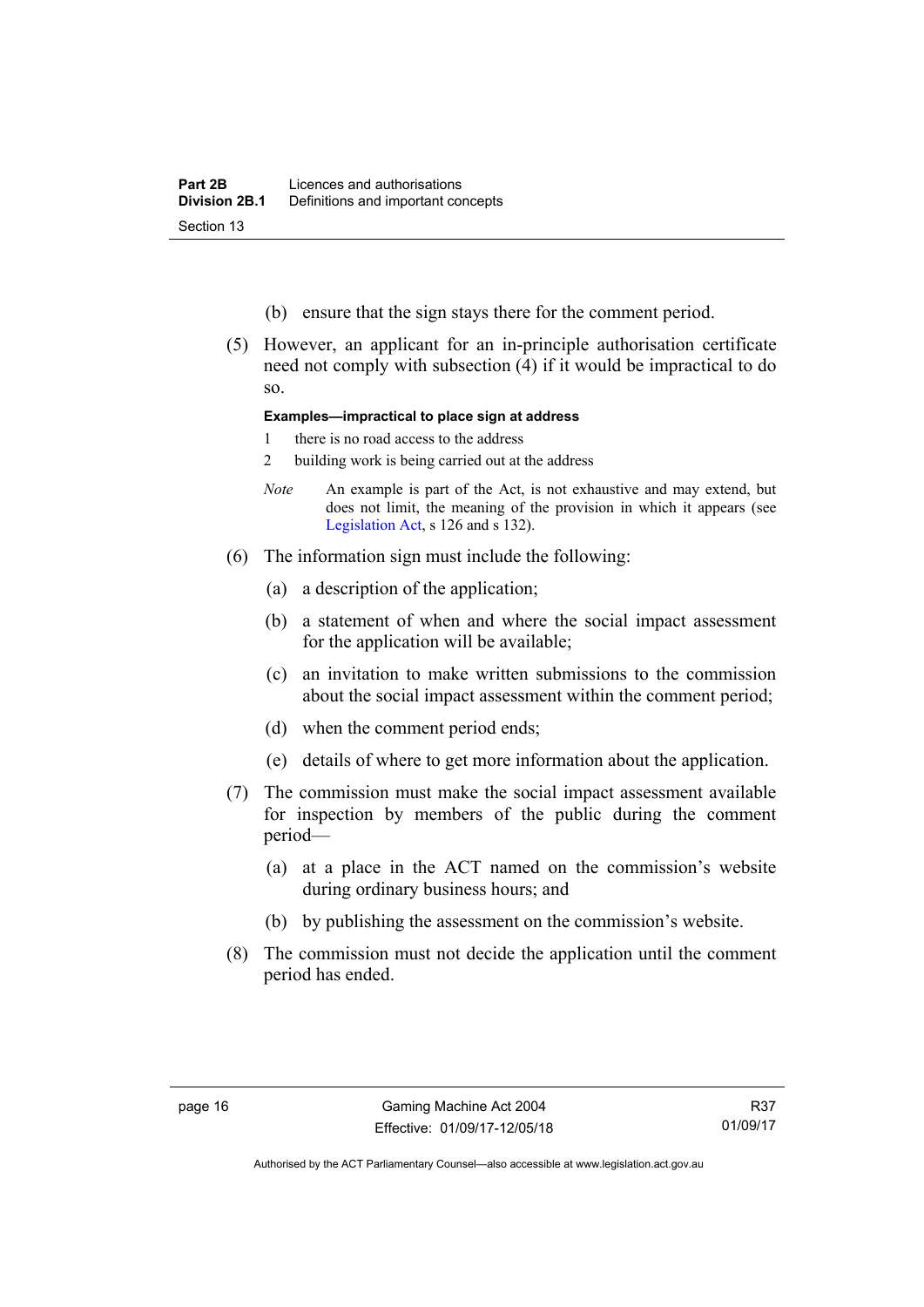# <span id="page-32-0"></span>**14 Applications to be dealt with in order of receipt etc**

- (1) A person may make an authorisation certificate application when the person makes a licence application for a class B or class C licence.
- (2) The commission must deal with properly completed licence applications and properly completed authorisation certificate applications in the order in which the commission receives the applications.
	- *Note 1* The commission may refuse to consider an application that is not properly completed. If the commission refuses to consider the application, it lapses (see s 9 (2)).
	- *Note 2* If additional information in relation to an application is not given to the commission within the time required by the commission, the commission may refuse to consider the application. If the commission refuses to consider the application, it lapses (see s 9 (4)).
	- *Note 3* It is an offence to make a false or misleading statement, give false or misleading information or produce a false or misleading document (see [Criminal Code](http://www.legislation.act.gov.au/a/2002-51), pt 3.4).

# <span id="page-32-1"></span>**Division 2B.2 Class C licences—application and issue**

## <span id="page-32-2"></span>**15 Licence for class C gaming machines—application**

A club may apply to the commission for a licence for class C gaming machines (a *class C licence application*).

- *Note 1* If a form is approved under the [Control Act,](http://www.legislation.act.gov.au/a/1999-46/default.asp) s 53D for an application, the form must be used.
- *Note 2* A fee may be determined under s 177 for an application.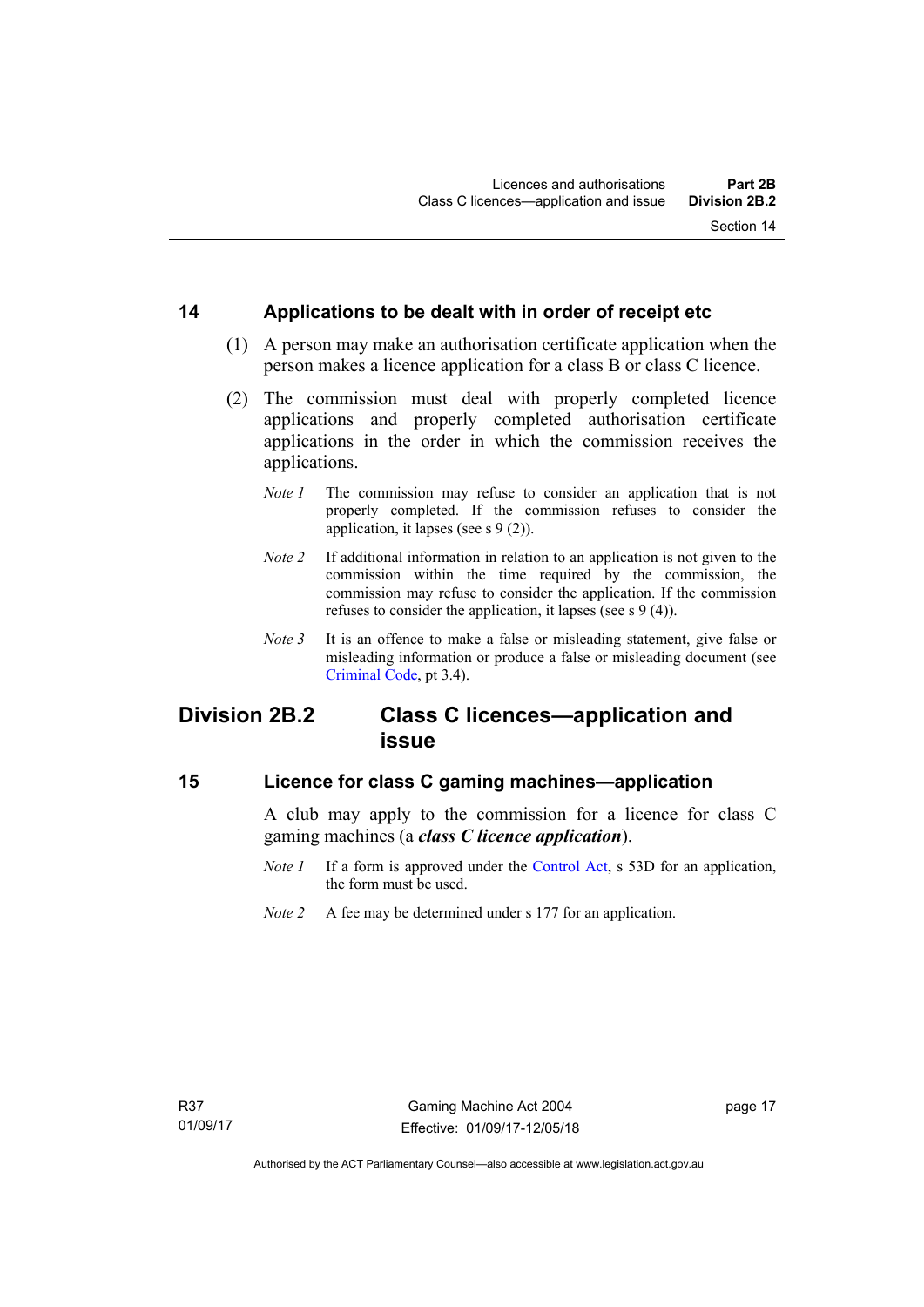### <span id="page-33-0"></span>**16 Class C licence application—contents**

A class C licence application must—

- (a) be in writing and signed by the applicant; and
- (b) state the name of the applicant's legal entity and the applicant's address; and
- (c) state the applicant's ABN; and
- (d) state the applicant's—
	- (i) ACN; or
	- (ii) if the applicant is an incorporated association association number; and

*Note Association number*—see the dictionary.

- (e) state that the application is for a class C licence; and
- (f) state the name and address of each director of the applicant; and
- (g) state the name of each influential person for the applicant and the person's relationship with the applicant; and
- (h) include the following:
	- (i) a copy of the applicant's constitution;
	- (ii) an alphabetical list of names and addresses of all current members of the applicant, certified correct by the applicant's secretary;
		- *Note Member*, of a club, does not include a temporary member (see dict).
	- (iii) a statement, signed by the applicant's secretary, stating the grounds on which the applicant claims to be an eligible club;

*Note* A *club* is a corporation (see dict, def *corporation*).

R37 01/09/17

Authorised by the ACT Parliamentary Counsel—also accessible at www.legislation.act.gov.au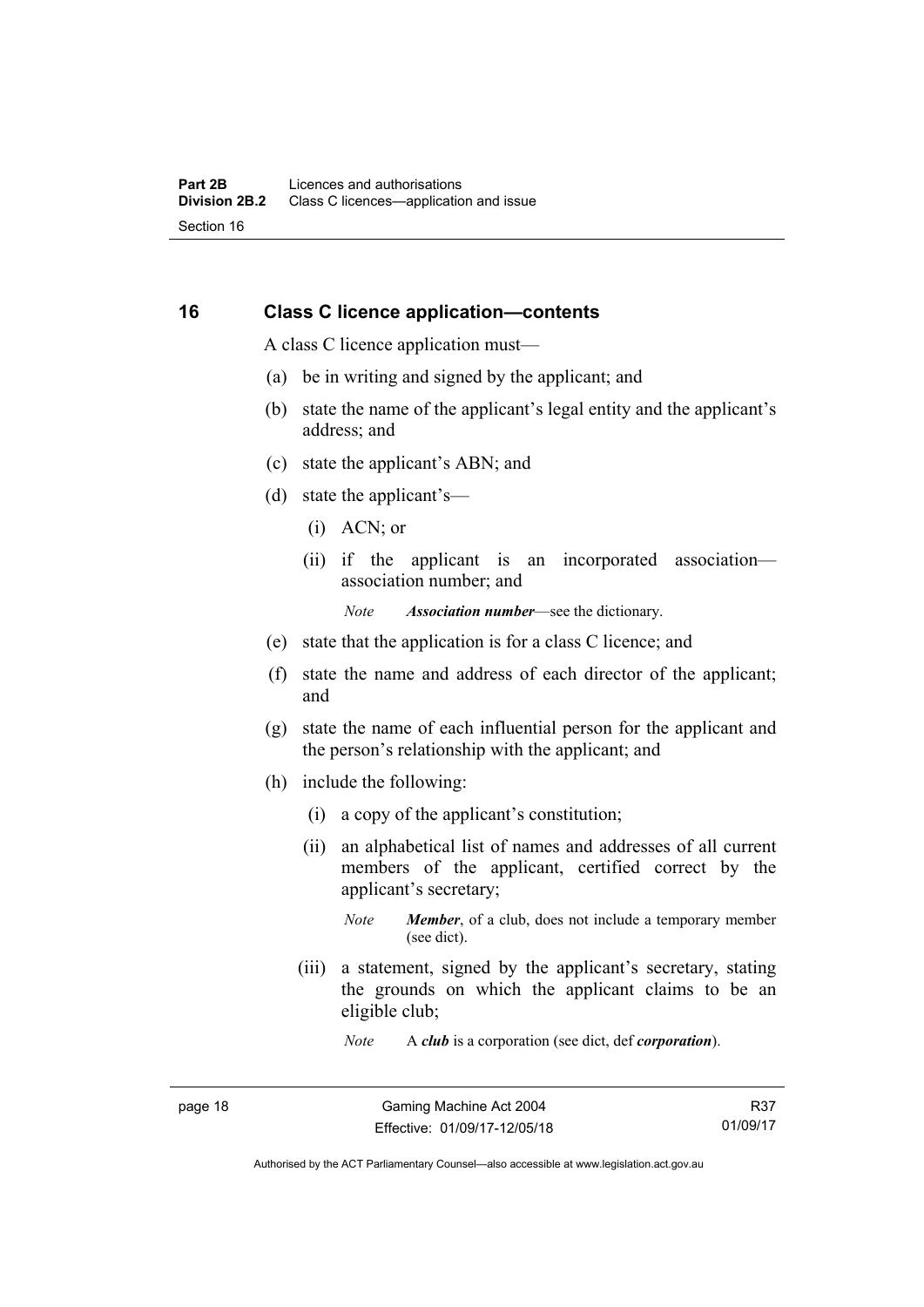- (iv) evidence that a majority of the applicant's voting members who voted in a ballot conducted under a regulation voted for the applicant having gaming machines; and
- (i) include anything else prescribed by regulation.
- *Note 1* The commission may refuse to consider an application that is not properly completed. If the commission refuses to consider the application, it lapses (see s 9 (2)).
- *Note 2* If additional information in relation to an application is not given to the commission within the time required by the commission, the commission may refuse to consider the application. If the commission refuses to consider the application, it lapses (see s 9 (4)).

# <span id="page-34-0"></span>**17 Class C licence—decision on application**

- (1) This section applies if the commission receives a licence application under section 15 (Licence for class C gaming machines application).
- (2) In deciding whether to issue a class C licence, the commission may consider any matter prescribed by regulation.
- (3) The commission must issue a class C licence to the applicant if satisfied on reasonable grounds that—
	- (a) the applicant is an eligible person; and
	- (b) a majority of the applicant's voting members who voted in a ballot conducted under a regulation voted for the applicant having gaming machines.
	- *Note 1* If a corporation is a club, the corporation is an eligible person if it is an eligible club (see s 7 (1) (b)).
	- *Note 2* The commission may refuse to issue a class C licence to a club if a ground for refusing the licence exists (see s 18).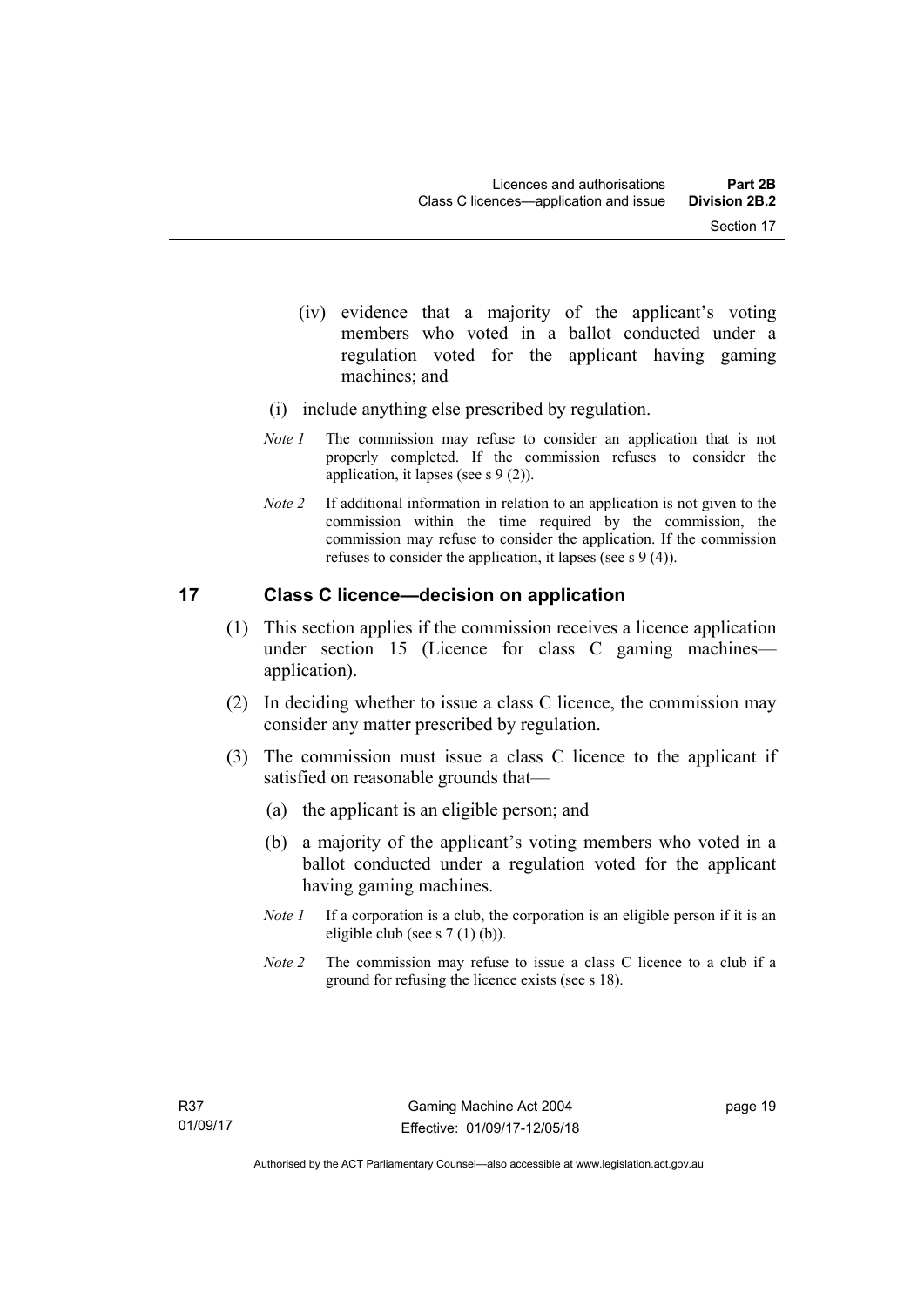# <span id="page-35-0"></span>**18 Class C licence application—grounds for refusal**

- (1) The commission may refuse to issue a class C licence to a club if satisfied that—
	- (a) the election of a member of the club's management committee or board has been decided, controlled or influenced in a significant way, or to a significant degree, by—
		- (i) people who are not voting members of the club; or
		- (ii) only some voting members of the club; or
	- (b) the voting members of the club, taken as a group, do not have complete control over the election of all members of the club's management committee or board; or
	- (c) each voting member of the club does not have an equal right to elect people, or to nominate or otherwise choose people for election, to the club's management committee or board; or
	- (d) if the club does not own its premises—an executive officer or employee of the club is also the club's lessor, or an associate of the club's lessor; or
	- (e) an executive officer or employee of the club is a creditor, or an associate of a creditor, of the club; or
	- (f) the club's management committee or board does not, for any reason, have complete control over the club's business or operations, or a significant aspect of the club's business or operations; or
	- (g) the club is being, or may be, used as a device for individual gain or commercial gain by someone other than the club.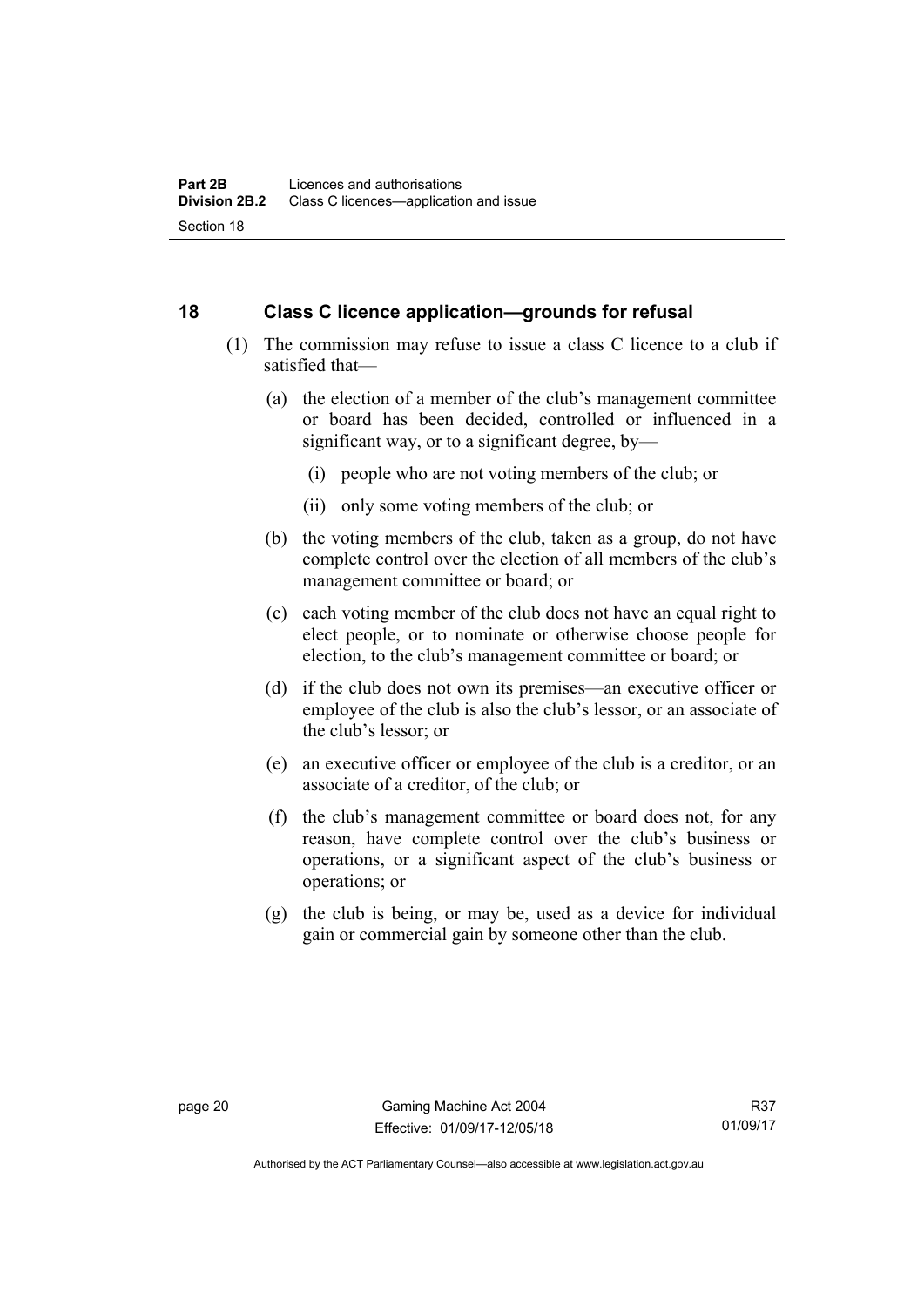- (2) However, the commission must not refuse to issue a class C licence under subsection  $(1)$   $(a)$ ,  $(b)$  or  $(c)$  only because—
	- (a) the commission is satisfied that the election of a member of the club's management committee or board has been decided, controlled or influenced in a significant way, or to a significant degree, by an associated organisation; or
	- (b) the voting members of the club, taken as a group, do not have complete control over the election of all members of the club's management committee or board because an associated organisation has some control; or
	- (c) each voting member of the club does not have an equal right to elect people, or to nominate or otherwise choose people for election, to the club's management committee or board because an associated organisation has a right to elect, nominate or otherwise choose people for election.
	- *Note Associated organisation*, for a club—see the dictionary.

## **19 Class C licence—conditions**

A class C licence is subject to—

- (a) a condition mentioned in part 3 (Licences and authorisation certificates—conditions) that applies to a licence; and
- (b) any other condition imposed by the commission.

## **20 Class C licence—form**

- (1) A class C licence must—
	- (a) be in writing; and
	- (b) include the following:
		- (i) the licensee's name;

*Note Licensee's name*—see the dictionary.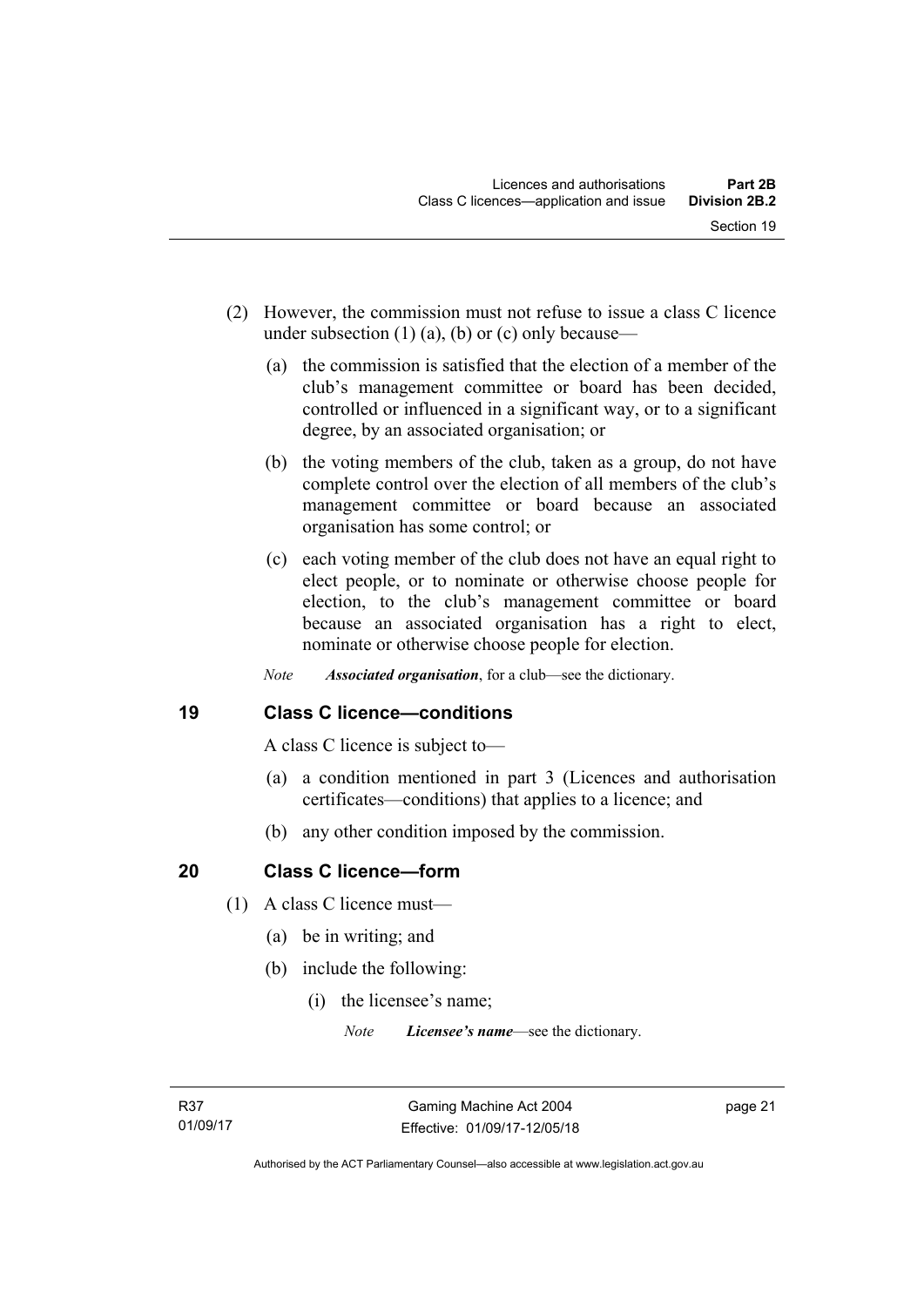- (ii) if the licensee carries on business under a name other than the licensee's name—the name under which the licensee carries on business;
- (iii) the licensee's ABN;
- (iv) the licensee's—
	- (A) ACN; or
	- (B) if the licensee is an incorporated association association number;

*Note Association number*—see the dictionary.

- (v) the date the licence comes into force;
- (vi) a unique identifying number (a *licence number*);
- (vii) a statement that the licensee is entitled to operate class C gaming machines;
- (viii) the conditions on the licence.
- (2) A regulation may prescribe other requirements in relation to the form of a licence.

Authorised by the ACT Parliamentary Counsel—also accessible at www.legislation.act.gov.au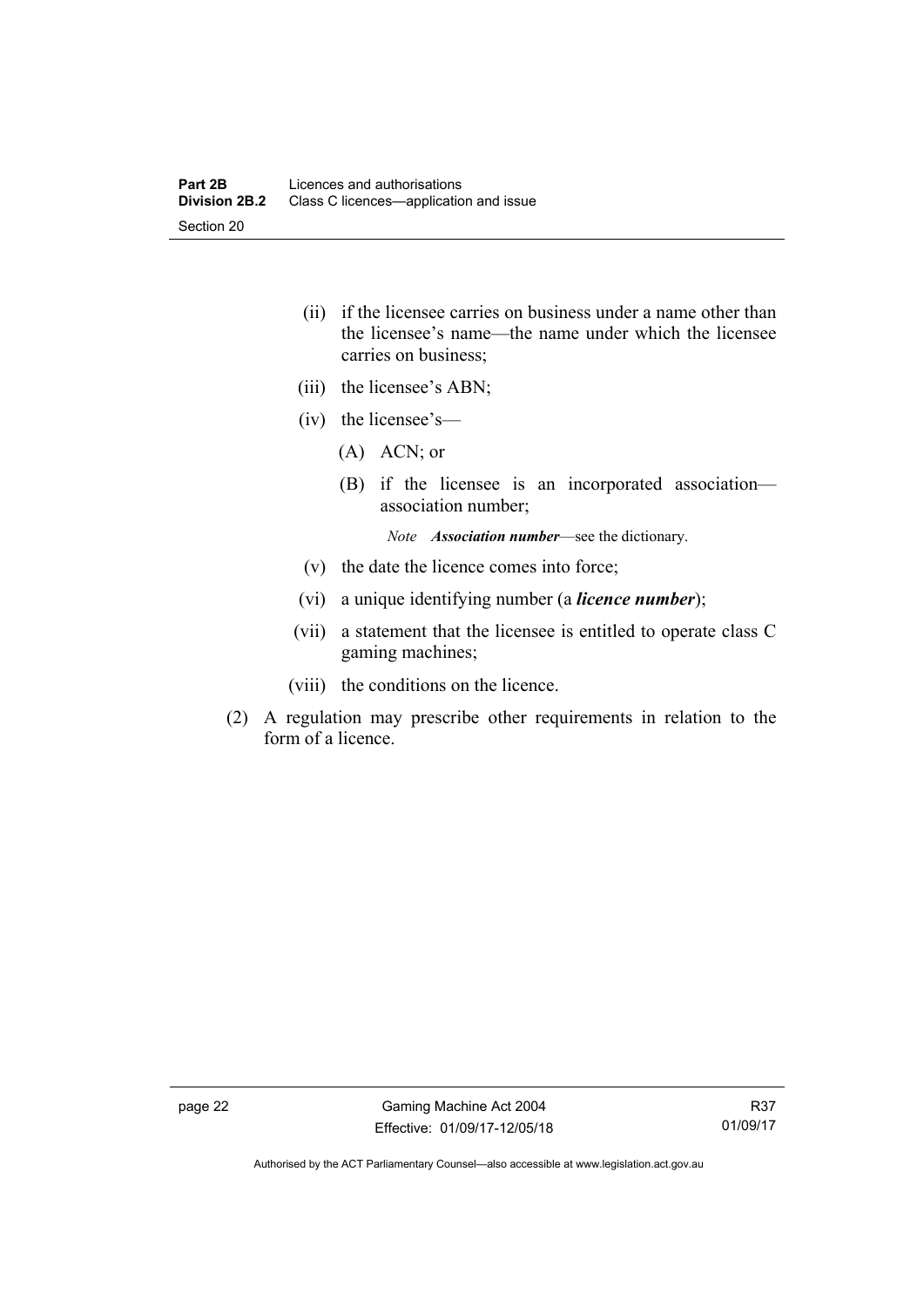# **Division 2B.3 Authorisation certificates for class C gaming machines—application and issue**

## **21 Authorisation certificate for class C gaming machines application**

- (1) A club may apply to the commission for an authorisation certificate (an *authorisation certificate application*) to have the maximum number of authorisations for class C gaming machines at the premises stated in the application.
	- *Note 1* If a form is approved under the [Control Act,](http://www.legislation.act.gov.au/a/1999-46/default.asp) s 53D for an application, the form must be used.
	- *Note 2* A fee may be determined under s 177 for an application.
	- *Note* 3 For the issue of authorisations in relation to a class B licence, see div 2B.4.
- (2) However, a club may make an authorisation certificate application only if the club—
	- (a) holds a current licence for class C gaming machines; or
	- (b) has made a class C licence application.

## **22 Authorisation certificate for class C gaming machines contents of application**

- (1) An authorisation certificate application for class C gaming machines must—
	- (a) be in writing signed by the applicant; and
	- (b) include the following:
		- (i) the name of the applicant's legal entity (the *applicant's name*);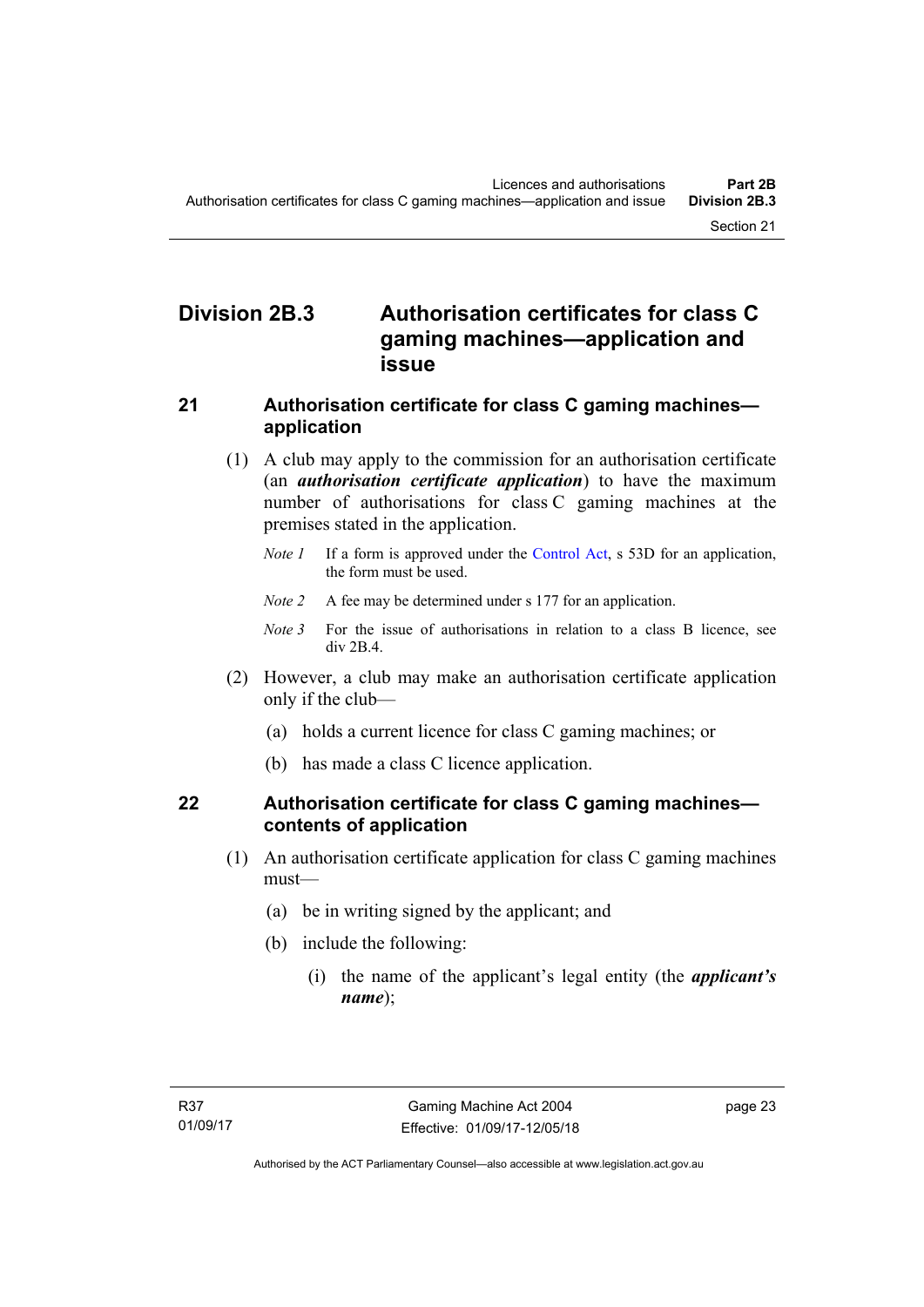- (ii) if the applicant carries on business under a name other than the applicant's name—the name under which the applicant carries on business;
- (iii) the applicant's ABN;
- (iv) the applicant's—
	- (A) ACN; or
	- (B) if the applicant is an incorporated association association number; and

*Note Association number*—see the dictionary.

- (c) state the address, and block and section number, of the premises for which the authorisation certificate is sought; and
- (d) state the maximum number of authorisations for gaming machines for which the authorisation certificate is sought; and
- (e) be accompanied by each of the required documents for the application.
- (2) For subsection (1) (e), the *required documents* are the following:
	- (a) a social impact assessment for the application;
	- (b) a plan of the premises that—
		- (i) is drawn to scale; and
		- (ii) clearly shows the location, boundaries and dimensions of the area in the premises where gaming machines are to be installed (the *proposed gaming area*);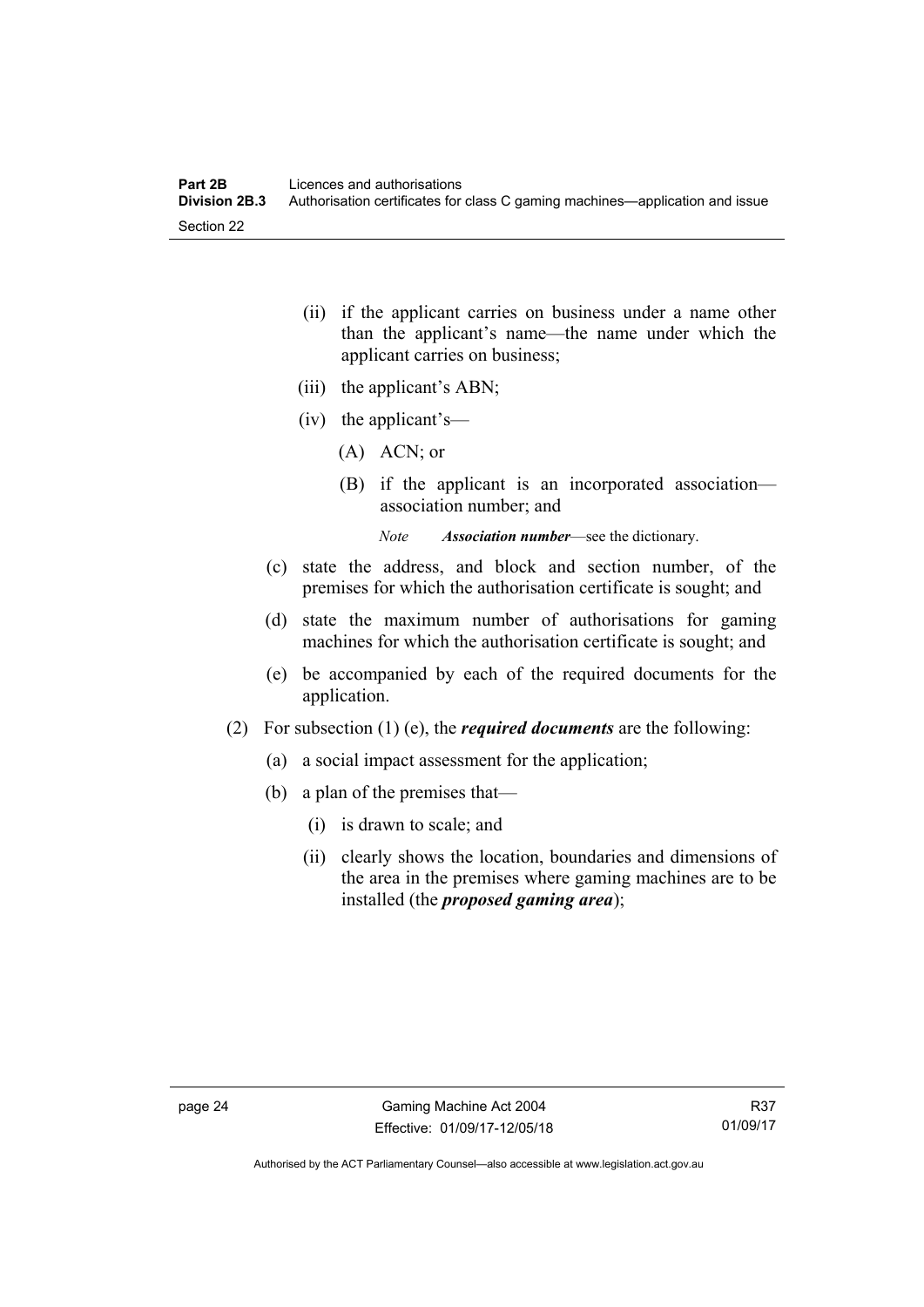(c) a copy of the current gaming rules the applicant has adopted in relation to the premises for which the authorisation certificate is sought;

#### **Examples—what gaming rules may cover**

- 1 how long a gaming machine may be reserved for
- 2 who may play the gaming machines
- 3 banning of extension of credit to players
- 4 cash payment limits
- *Note* An example is part of the Act, is not exhaustive and may extend, but does not limit, the meaning of the provision in which it appears (see [Legislation Act,](http://www.legislation.act.gov.au/a/2001-14) s 126 and s 132).
- (d) a copy of the current control procedures the applicant has adopted to control the operation of gaming machines on the premises for which the authorisation certificate is sought;
	- *Note* Section 97 sets out the requirements for control procedures.
- (e) any other documents required by regulation.
- *Note 1* The commission may refuse to consider an application that is not properly completed. If the commission refuses to consider the application, it lapses (see s 9 (2)).
- *Note 2* If additional information in relation to an application is not given to the commission within the time required by the commission, the commission may refuse to consider the application. If the commission refuses to consider the application, it lapses (see s 9 (4)).

#### **23 Authorisation certificate for class C gaming machines decision on application**

- (1) This section applies if the commission receives an authorisation certificate application for class C gaming machines.
- (2) The commission must issue an authorisation certificate to the applicant if satisfied on reasonable grounds—
	- (a) that the applicant holds a class C licence; and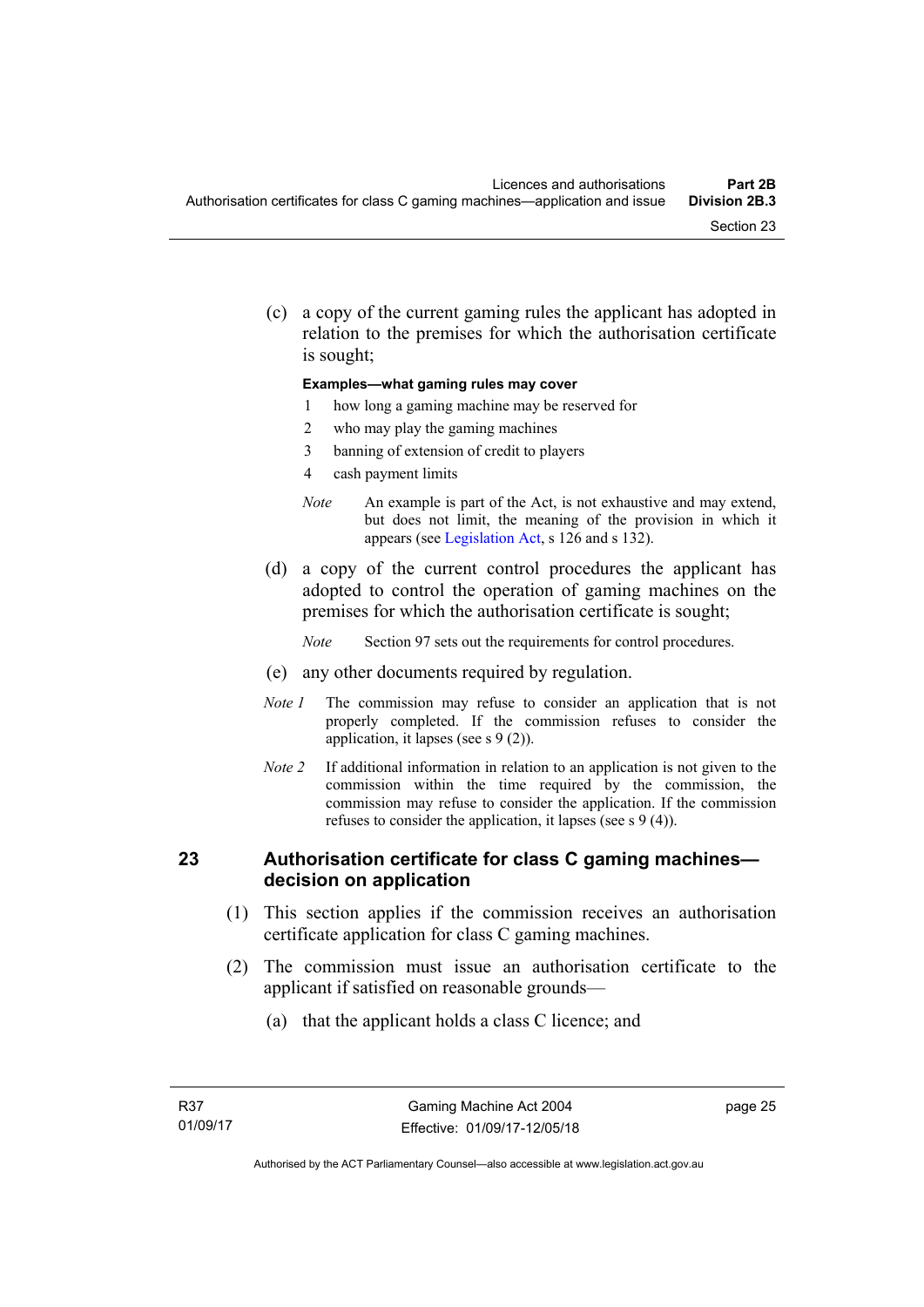- (b) the gaming rules and control procedures the applicant has adopted for the purpose of controlling the operation of gaming machines are adequate for that purpose; and
- (c) taking into consideration the social impact assessment for the application and any submission made on the assessment within the comment period under section 13 (Social impact assessment—publication), the issue of the authorisation certificate is appropriate.
- (3) The commission must issue the authorisation certificate for the number of authorisations for gaming machines stated in the application if satisfied on reasonable grounds that the size and layout of the proposed gaming area are suitable for the installation of the number of gaming machines for which the authorisation certificate is sought.
- (4) The commission may issue the authorisation certificate for a lower number of authorisations for gaming machines than the number stated in the application if satisfied that the size and layout of the proposed gaming area are suitable for the installation of the lower number of gaming machines.
	- *Note* The commission may refuse to issue an authorisation certificate to a club if a ground for refusing to issue the certificate exists (see s 24).
- (5) In deciding the maximum number of authorisations for gaming machines under an authorisation certificate, the commission must consider the following:
	- (a) the size and layout of the premises the application relates to;
	- (b) the size and layout of the proposed gaming area;
	- (c) the number of club members worked out under a regulation;
		- *Note Member*, of a club, does not include a temporary member (see dict).
	- (d) the ratio of club members to the maximum number of authorisations for gaming machines sought by the licensee;

R37 01/09/17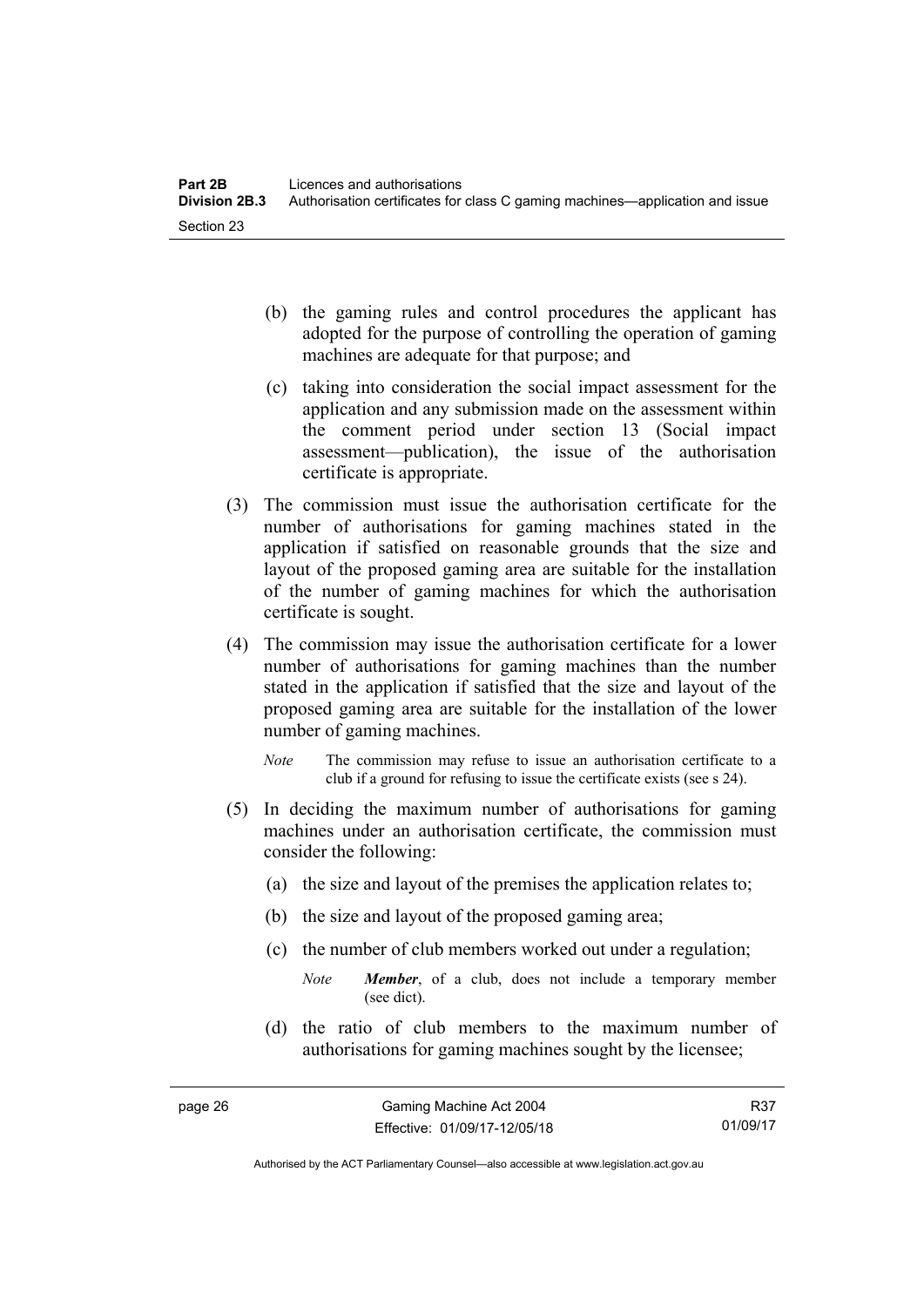- (e) the extent to which the club has contributed to, or is likely to contribute to, the community and supported and benefited the community;
- (f) the social impact assessment for the application for the authorisation certificate and any submission made on the assessment within the comment period under section 13.
- *Note Maximum number*, of authorisations—see the dictionary.
- (6) In deciding whether a proposed gaming area is suitable for the installation of the number of gaming machines the licensee may have under an authorisation certificate, the commission must consider harm minimisation strategies for patrons.
- (7) The commission may consider anything else prescribed by regulation.

## **24 Authorisation certificate application for class C gaming machines—grounds for refusal**

The commission may refuse to issue an authorisation certificate to a club if satisfied that—

 (a) payments for goods and services supplied to the club, including the rental or lease payments for the club's premises, are related to the level of gaming machine performance; or

#### **Examples—goods and services**

- food and beverages
- cleaning services
- gaming machines
- *Note* An example is part of the Act, is not exhaustive and may extend, but does not limit, the meaning of the provision in which it appears (see [Legislation Act,](http://www.legislation.act.gov.au/a/2001-14) s 126 and s 132).
- (b) someone, other than the lessor or leasing agent, will receive a payment or benefit during or at the end of a lease, agreement or arrangement entered into by the club for its premises.

page 27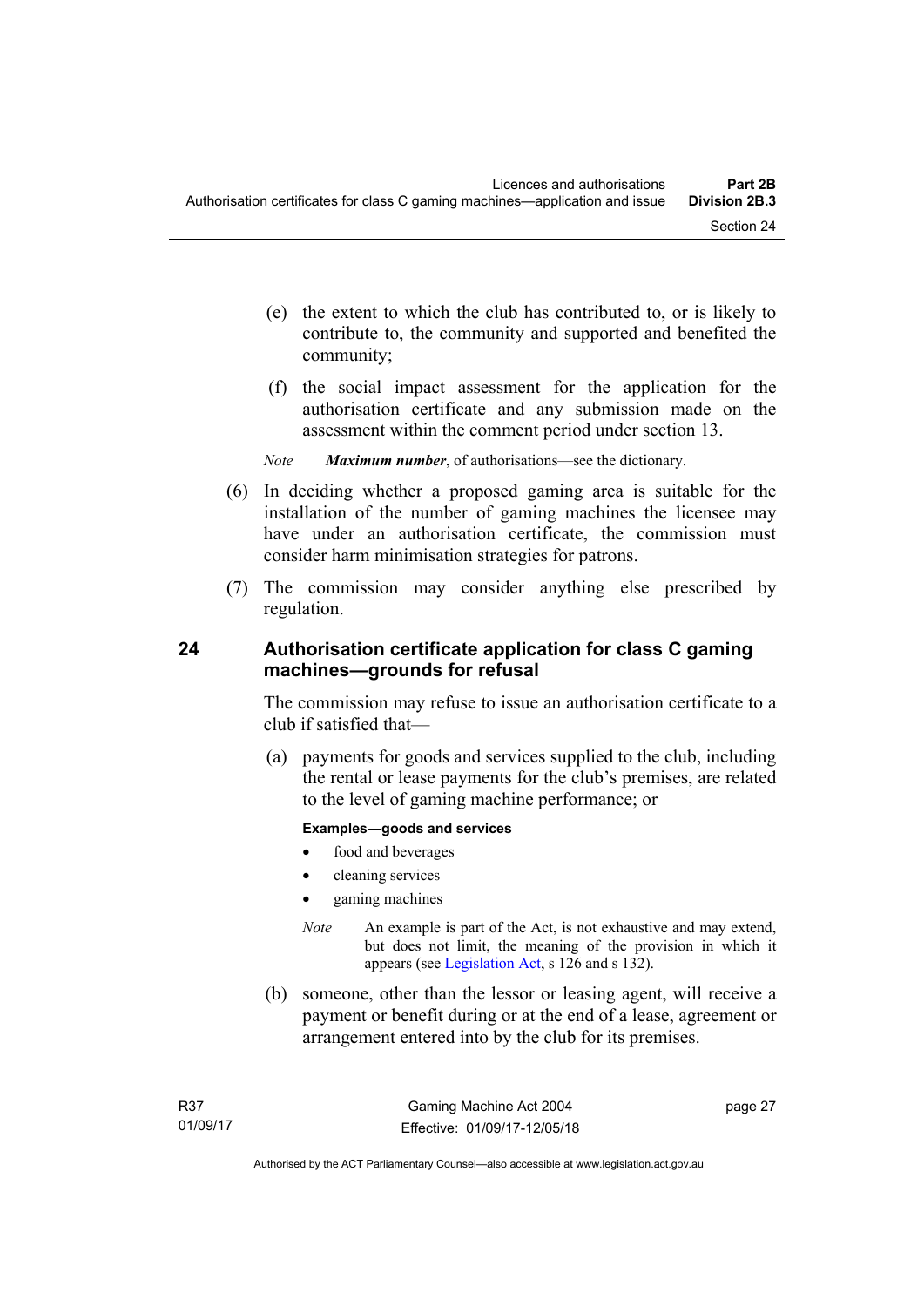### **25 Issue of authorisation certificate for class C gaming machines—number of gaming machines to be operated**

To remove any doubt, a licensee issued with an authorisation certificate for a maximum number of authorisations for class C gaming machines at the premises stated in the certificate may, at any time, operate the maximum number, or less than the maximum number, of gaming machines allowed under the authorisation certificate.

- *Note 1* The licensee must not acquire a gaming machine for premises authorised under an authorisation certificate if the licensee does not hold an authorisation for the gaming machine (see s 98 (4)).
- *Note 2* The licensee must not operate a gaming machine if the operation of the gaming machine is not allowed under an authorisation certificate (see s 104).

## **26 Authorisation certificate for class C gaming machines conditions**

An authorisation certificate for a maximum number of authorisations for class C gaming machines is subject to—

- (a) a condition mentioned in part 3 (Licences and authorisation certificates—conditions) that applies to an authorisation certificate; and
- (b) any other condition imposed by the commission.

## **27 Authorisation certificate for class C gaming machines form**

- (1) An authorisation certificate for a class C licence must—
	- (a) include the following:
		- (i) the licensee's name;

*Note Licensee's name*—see the dictionary.

Authorised by the ACT Parliamentary Counsel—also accessible at www.legislation.act.gov.au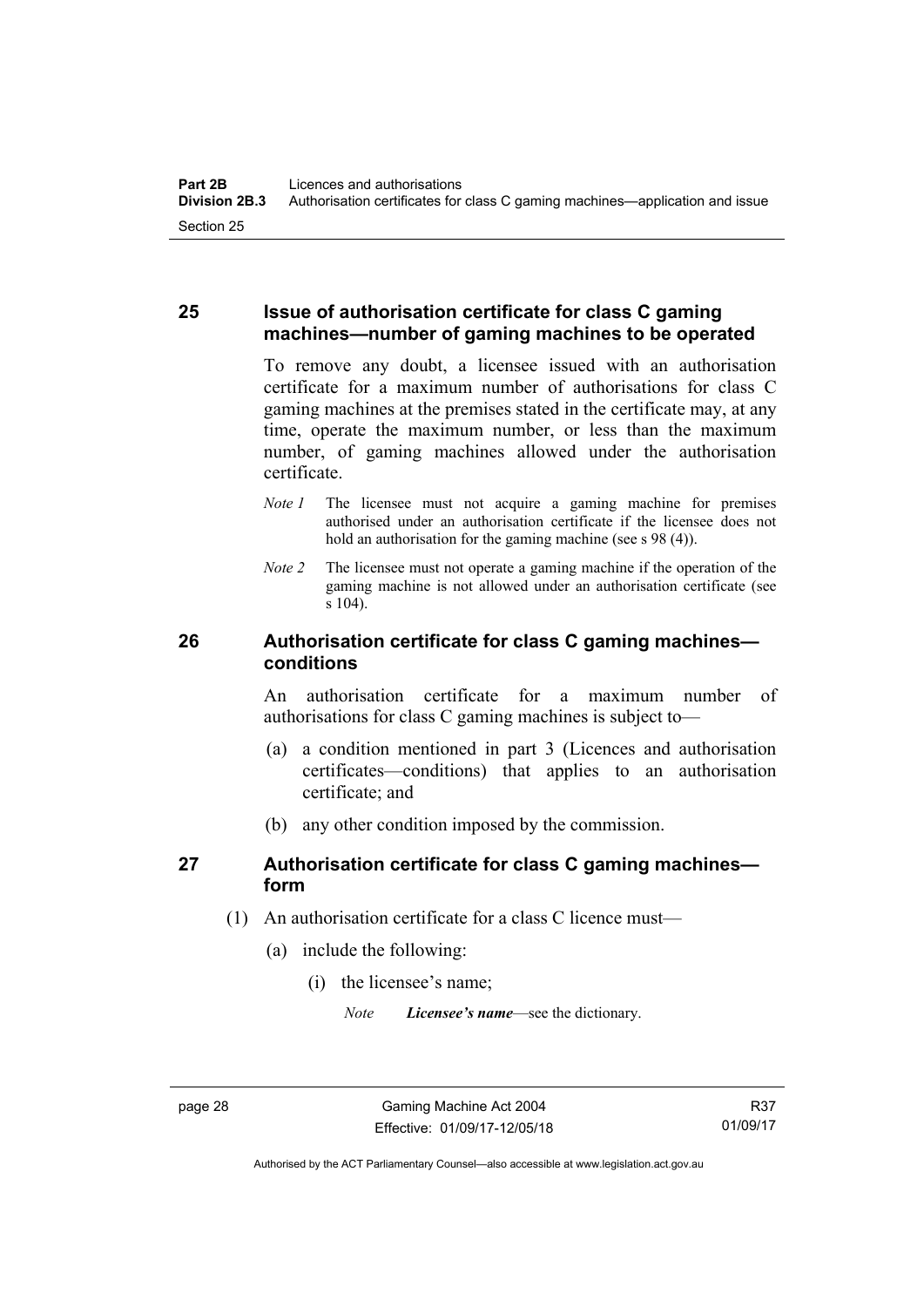- (ii) if the licensee carries on business under a name other than the licensee's name—the name under which the licensee carries on business;
- (iii) the licensee's ABN;
- (iv) the licensee's—
	- (A) ACN; or
	- (B) if the licensee is an incorporated association association number; and

*Note Association number*—see the dictionary.

- (b) state the licensee's licence number; and
- (c) include a unique identifying number (an *authorisation certificate number*); and
- (d) state that class C gaming machines only are allowed under the authorisation certificate; and
- (e) state the details of the premises where the licensee is authorised to have the gaming machines; and
- (f) state the details of the part of the premises (the *gaming areas*) where the licensee is allowed to operate the gaming machines; and
- (g) state the maximum number of authorisations for gaming machines under the authorisation certificate; and

*Note Maximum number*, of authorisations—see the dictionary.

- (h) include a schedule (an *authorisation schedule*) that contains—
	- (i) the serial number of each gaming machine the licensee has under the authorisation certificate; and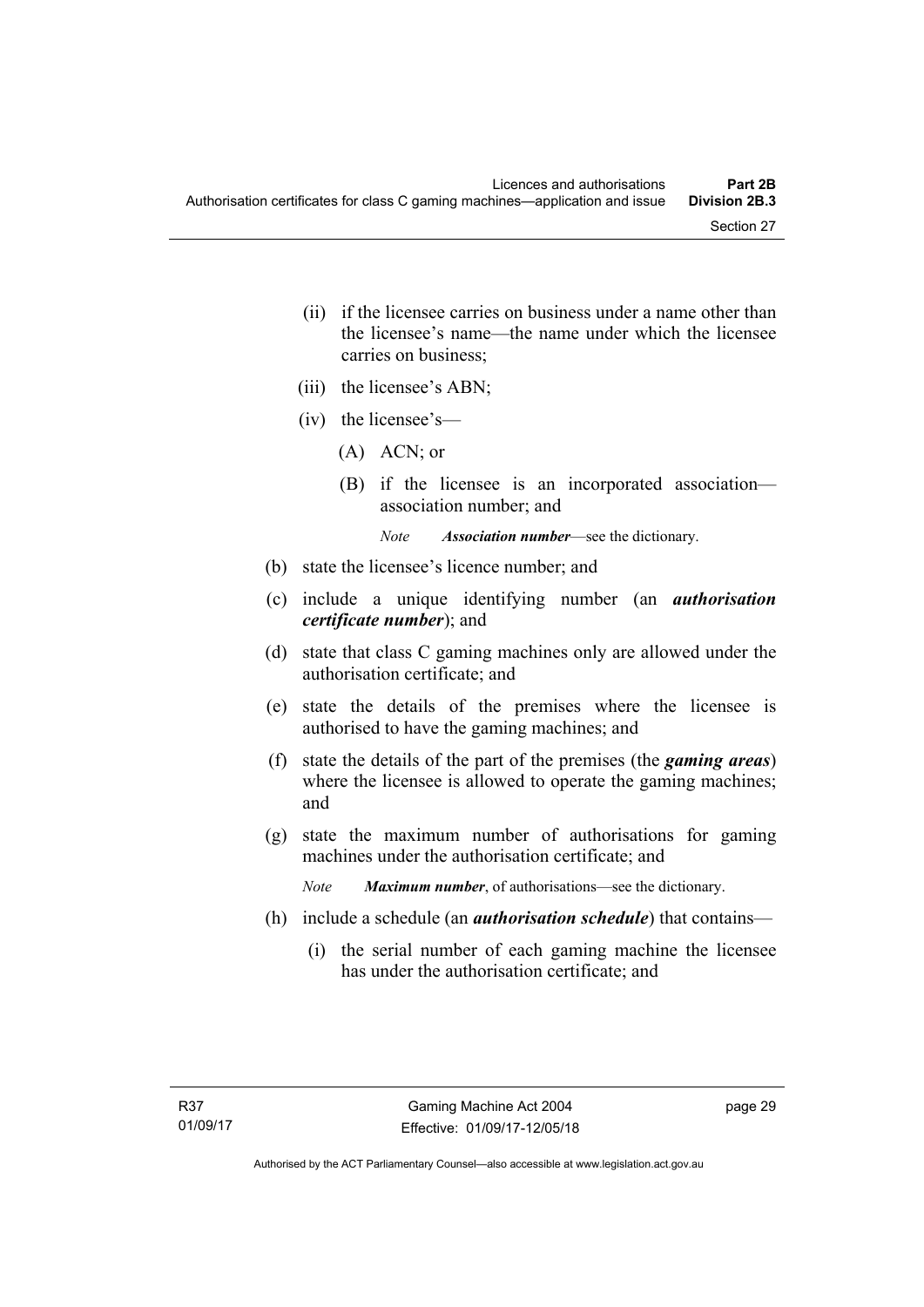- (ii) a unique identifying number for each authorisation (an *authorisation number*) under the authorisation certificate.
- *Note* A licensee may also store gaming machines the licensee has under an authorisation (see div 6A.7).
- (2) A regulation may prescribe other requirements in relation to the form of an authorisation certificate or authorisation schedule.

# **Division 2B.4 Licences and authorisation certificates—class B gaming machines**

#### **28 Licence and authorisation certificate for class B gaming machines—restricted application**

- (1) A person may apply to the commission for a licence and authorisation certificate for class B gaming machines (a *class B licence and authorisation certificate application*) only if—
	- (a) the application relates to a business being purchased from the holder of a class B licence; and
	- (b) the business is operated under a general licence or on licence.
	- *Note 1* If a form is approved under the [Control Act,](http://www.legislation.act.gov.au/a/1999-46/default.asp) s 53D for an application, the form must be used.

*Note 2* A fee may be determined under s 177 for an application.

- (2) A class B licence and authorisation certificate application must—
	- (a) be in writing signed by the applicant; and
	- (b) include the following:
		- (i) if the applicant is an individual—the applicant's full name;
		- (ii) the name of the applicant's legal entity;

Authorised by the ACT Parliamentary Counsel—also accessible at www.legislation.act.gov.au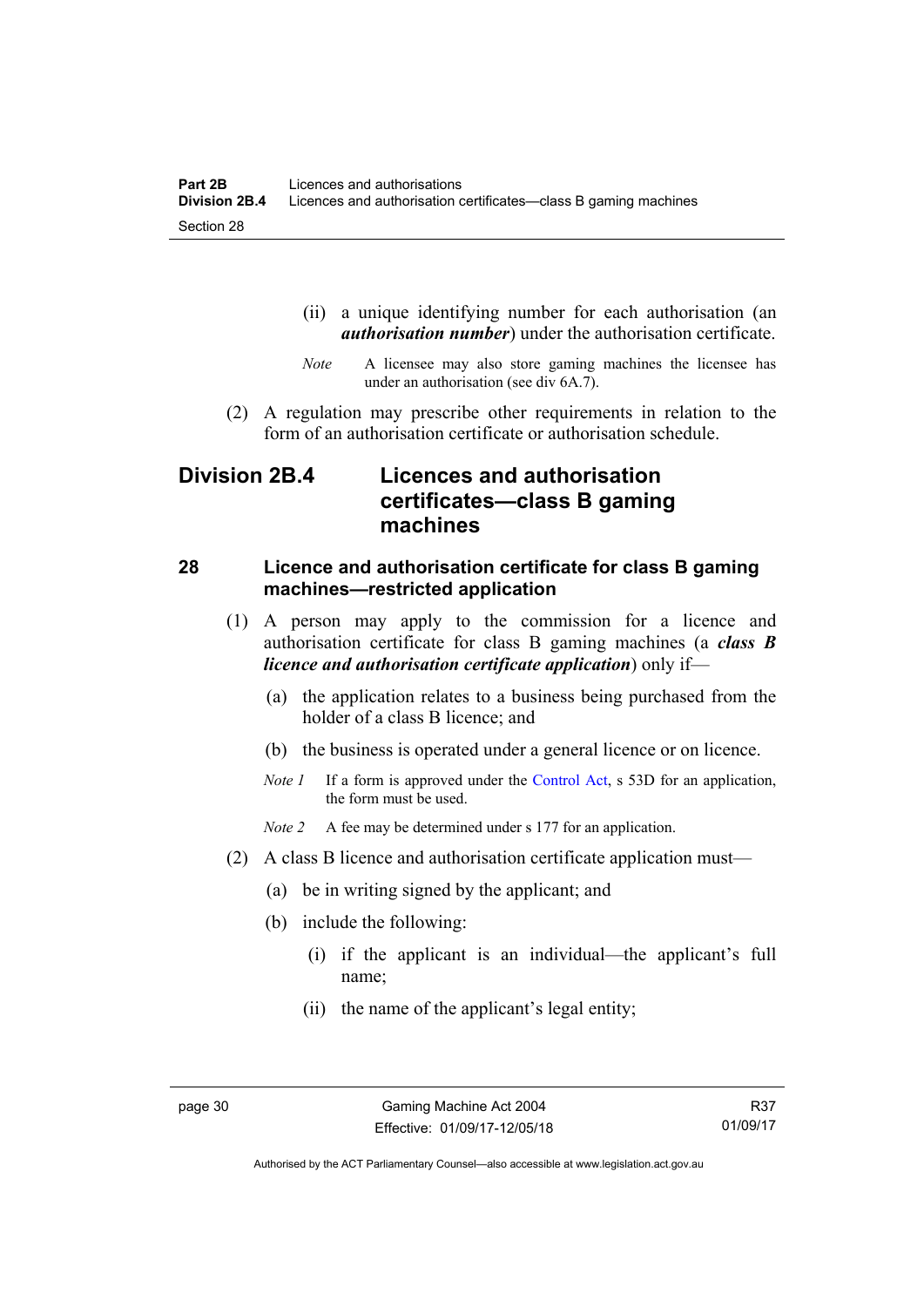- (iii) if the applicant carries on business under a name other than the name of the applicant's legal entity—the name under which the applicant carries on business;
- (iv) the applicant's ABN and ACN (if any); and
- (c) state that the application is for a class B licence and authorisation certificate; and
- (d) state the address, and block and section number, of the premises where the business is operated; and
- (e) state the number of gaming machines at the premises; and
- (f) state the serial number for each gaming machine at the premises; and
- (g) if the applicant is a corporation—
	- (i) state the name and address of each director of the corporation; and
	- (ii) state the name of each influential person for the corporation and the person's relationship with the corporation; and
- (h) include anything else prescribed by regulation.
- *Note 1* The commission may refuse to consider an application that is not properly completed. If the commission refuses to consider the application, it lapses (see s 9 (2)).
- *Note 2* If additional information in relation to an application is not given to the commission within the time required by the commission, the commission may refuse to consider the application. If the commission refuses to consider the application, it lapses (see s 9 (4)).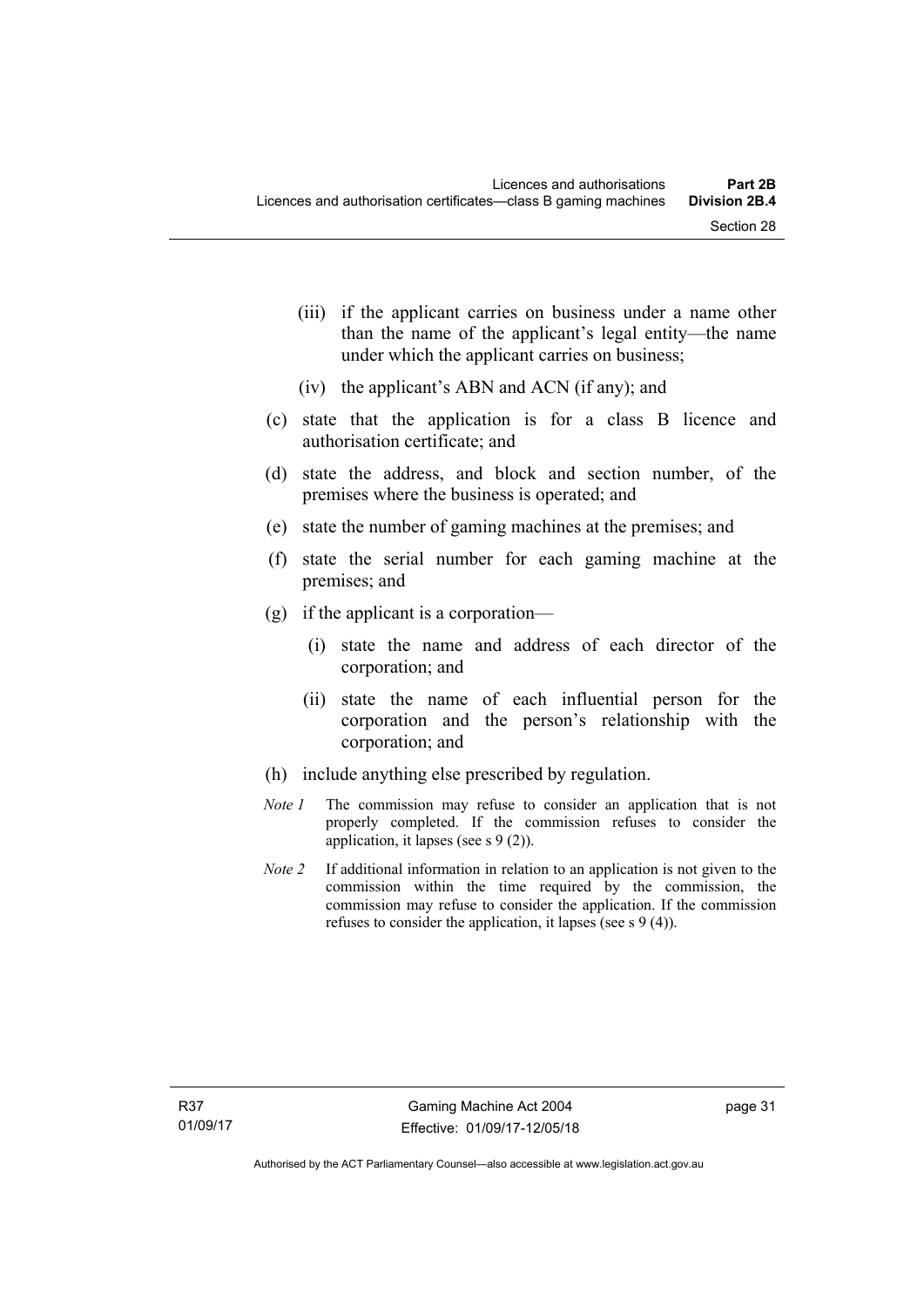## **29 Class B licence and authorisation certificate—decision on application**

- (1) This section applies if the commission receives a class B licence and authorisation certificate application as a consequence of the sale of a business to the applicant.
- (2) In deciding whether to issue a class B licence and authorisation certificate, the commission may consider any matter prescribed by regulation.
- (3) The commission must issue a class B licence and authorisation certificate to the applicant if satisfied on reasonable grounds that the applicant is an eligible person.

*Note 1* For eligibility of individuals, see s 6.

*Note 2* For eligibility of corporations, see s 7.

- (4) The commission must issue an authorisation certificate for each premises of the business for the number of authorisations for class B gaming machines the licensee who sold the business was authorised to have at the time of the sale, if satisfied on reasonable grounds—
	- (a) the size and layout of the proposed gaming area are suitable for the installation of the number of gaming machines for which the authorisation certificate is sought; and
	- (b) that the applicant holds the appropriate licence under the *[Liquor Act 2010](http://www.legislation.act.gov.au/a/2010-35)* for the premises for which the authorisation is to be issued; and
	- (c) if an on licence applies to the premises to which the application relates—the premises are used by people mainly for drinking alcohol; and
	- (d) the gaming rules and control procedures the applicant has adopted for the purpose of controlling the operation of gaming machines are adequate for that purpose.

Authorised by the ACT Parliamentary Counsel—also accessible at www.legislation.act.gov.au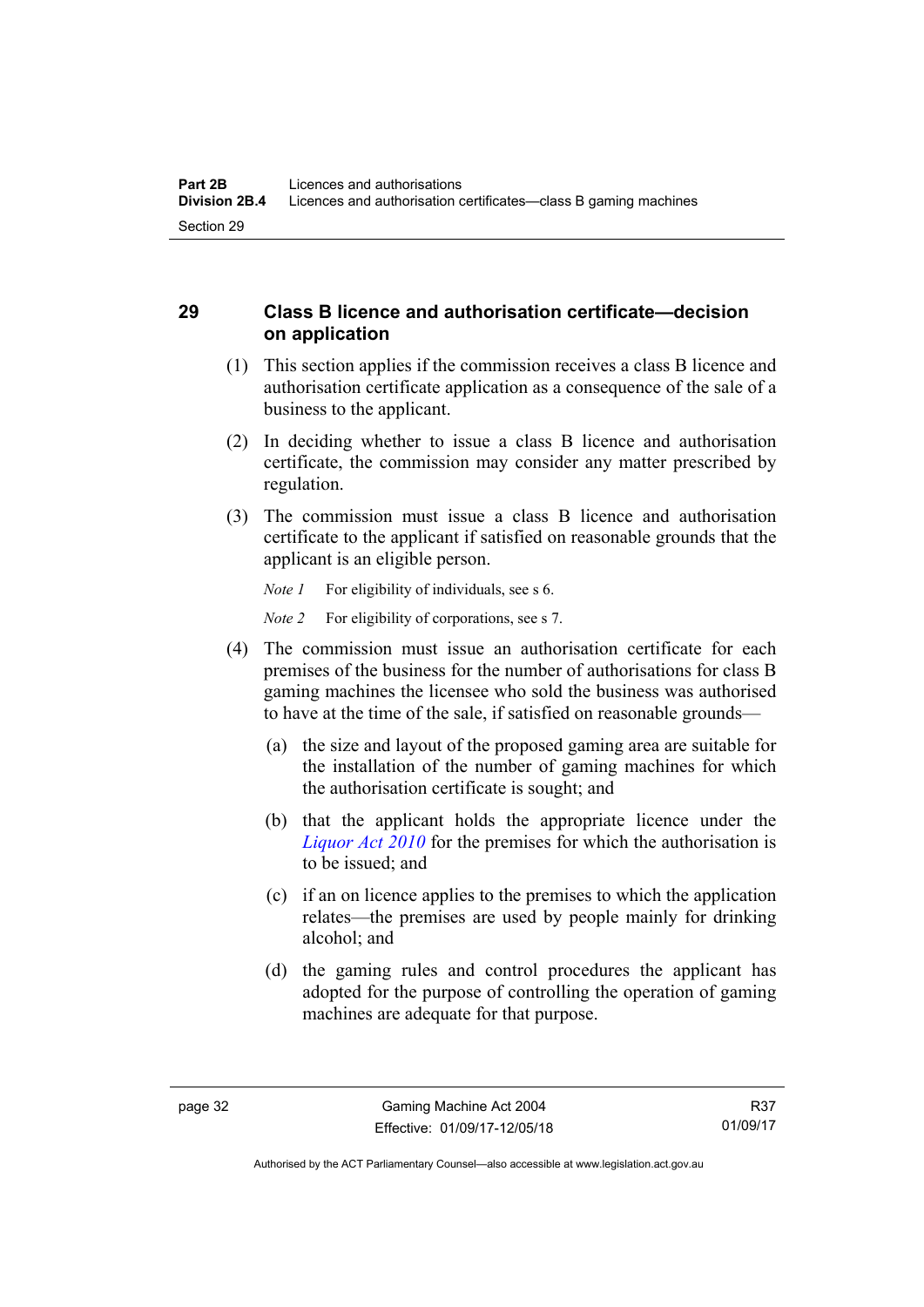### **30 Class B licence and authorisation certificate—conditions and form**

- (1) A class B licence is subject to—
	- (a) a condition mentioned in part 3 (Licences and authorisation certificates—conditions) that applies to a licence; and
	- (b) any other condition imposed by the commission.
- (2) A class B licence must—
	- (a) be in writing; and
	- (b) include the following:
		- (i) if the licensee is an individual—the individual's full name;
		- (ii) if the licensee is not an individual—the licensee's name; *Note Licensee's name*—see the dictionary.
		- (iii) if the licensee carries on business under a name other than the licensee's name—the name under which the licensee carries on business;
		- (iv) the licensee's ABN (if any);
		- (v) if the licensee is a corporation—the corporation's ACN;
		- (vi) the date the licence comes into force;
		- (vii) a unique identifying number (a *licence number*);
		- (viii) a statement that the licensee is entitled to operate class B gaming machines;
			- (ix) the conditions on the licence.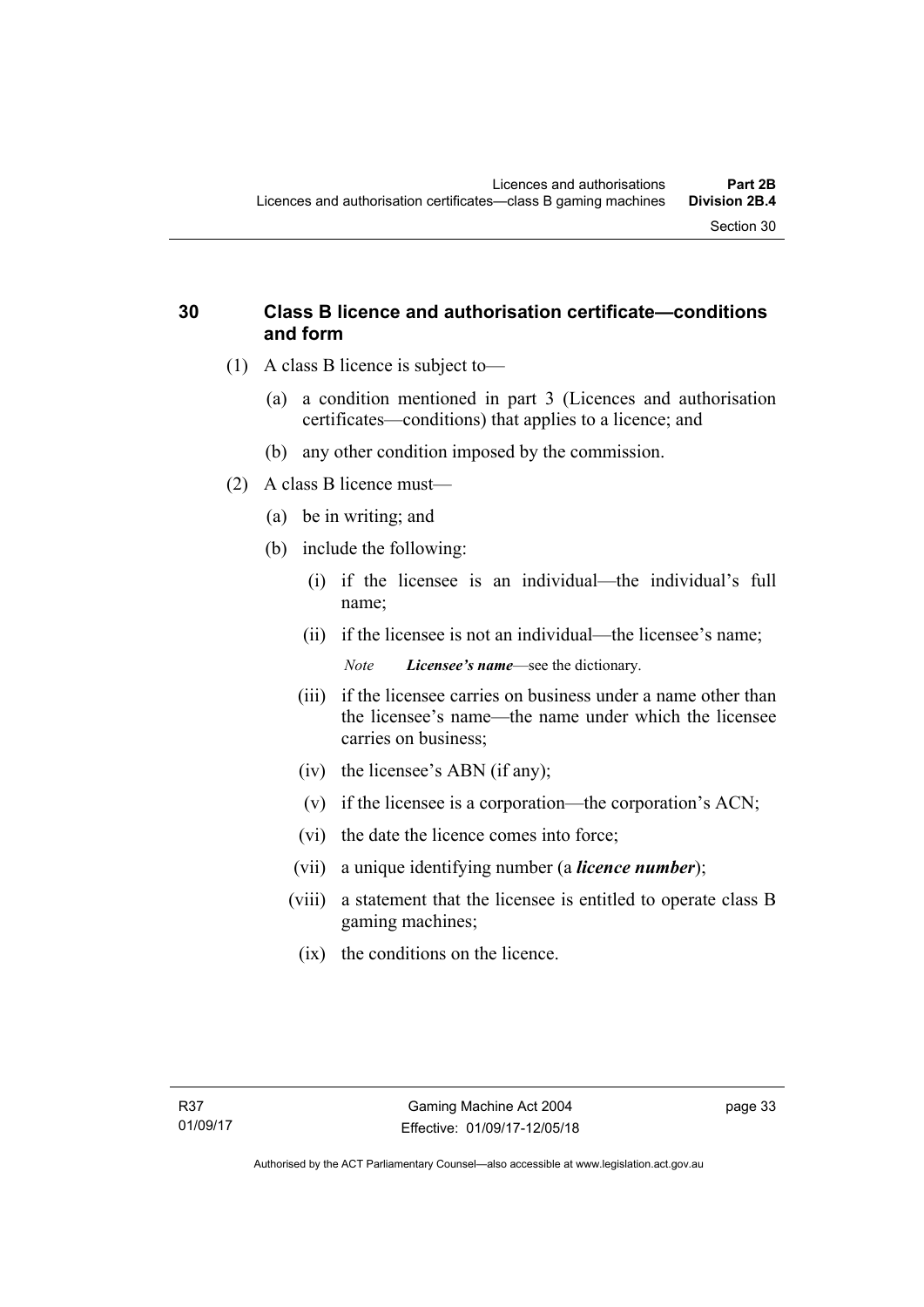- (3) An authorisation certificate for a class B licence must—
	- (a) state the licensee's name, address, ABN and ACN (if any); and
	- (b) if the licensee is not an individual—state the name of the licensee's legal entity; and
	- (c) if the licensee carries on business under a name other than the licensee's name—state the name under which the licensee carries on business; and
	- (d) state the licensee's licence number; and
	- (e) include a unique identifying number (an *authorisation certificate number*); and
	- (f) state that class B gaming machines only are allowed under the authorisation certificate; and
	- (g) include details of the premises where the licensee is authorised to have the gaming machines; and
	- (h) include details of the part of the premises (the *gaming areas*) where the licensee is allowed to operate the gaming machines; and
	- (i) state the number of authorisations for gaming machines under the authorisation certificate; and
	- (j) include a schedule (an *authorisation schedule*) that contains—
		- (i) the serial number of each gaming machine the licensee has under the authorisation certificate; and
		- (ii) a unique identifying number for each authorisation (an *authorisation number*) under the authorisation certificate.
		- *Note* A licensee may also store gaming machines the licensee has under an authorisation certificate (see div 6A.7).

Authorised by the ACT Parliamentary Counsel—also accessible at www.legislation.act.gov.au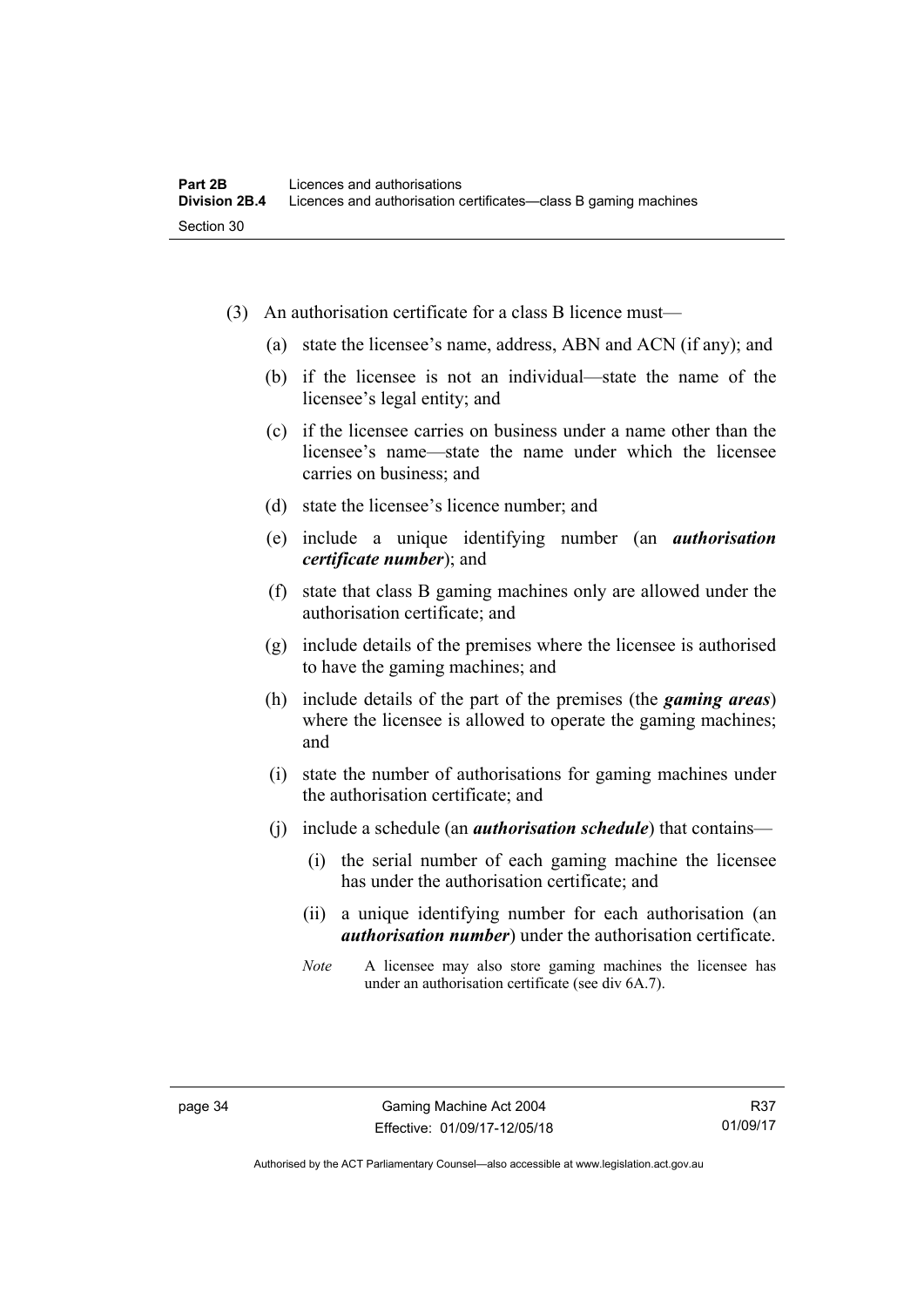(4) A regulation may prescribe other requirements in relation to the form of a class B licence or authorisation certificate for a class B licence.

# **Division 2B.5 Licences and authorisation certificates—amendments**

#### **31 Licence amendment—application**

 (1) A licensee may apply, in writing, to the commission for an amendment of a licence only to change a minor detail in the licence (a *minor licence amendment application*).

#### **Example**

to change the licensee's trading name

- *Note 1* If a form is approved under the [Control Act,](http://www.legislation.act.gov.au/a/1999-46/default.asp) s 53D for an application, the form must be used.
- *Note 2* A fee may be determined under s 177 for an application.
- *Note 3* An example is part of the Act, is not exhaustive and may extend, but does not limit, the meaning of the provision in which it appears (see [Legislation Act,](http://www.legislation.act.gov.au/a/2001-14) s 126 and s 132).
- (2) The application must—
	- (a) be in writing signed by the applicant; and
	- (b) set out the proposed amendment of the licence; and
	- (c) explain why the applicant is seeking the amendment; and
	- (d) include anything else required by regulation.
	- *Note* It is an offence to make a false or misleading statement, give false or misleading information or produce a false or misleading document (see [Criminal Code](http://www.legislation.act.gov.au/a/2002-51), pt 3.4).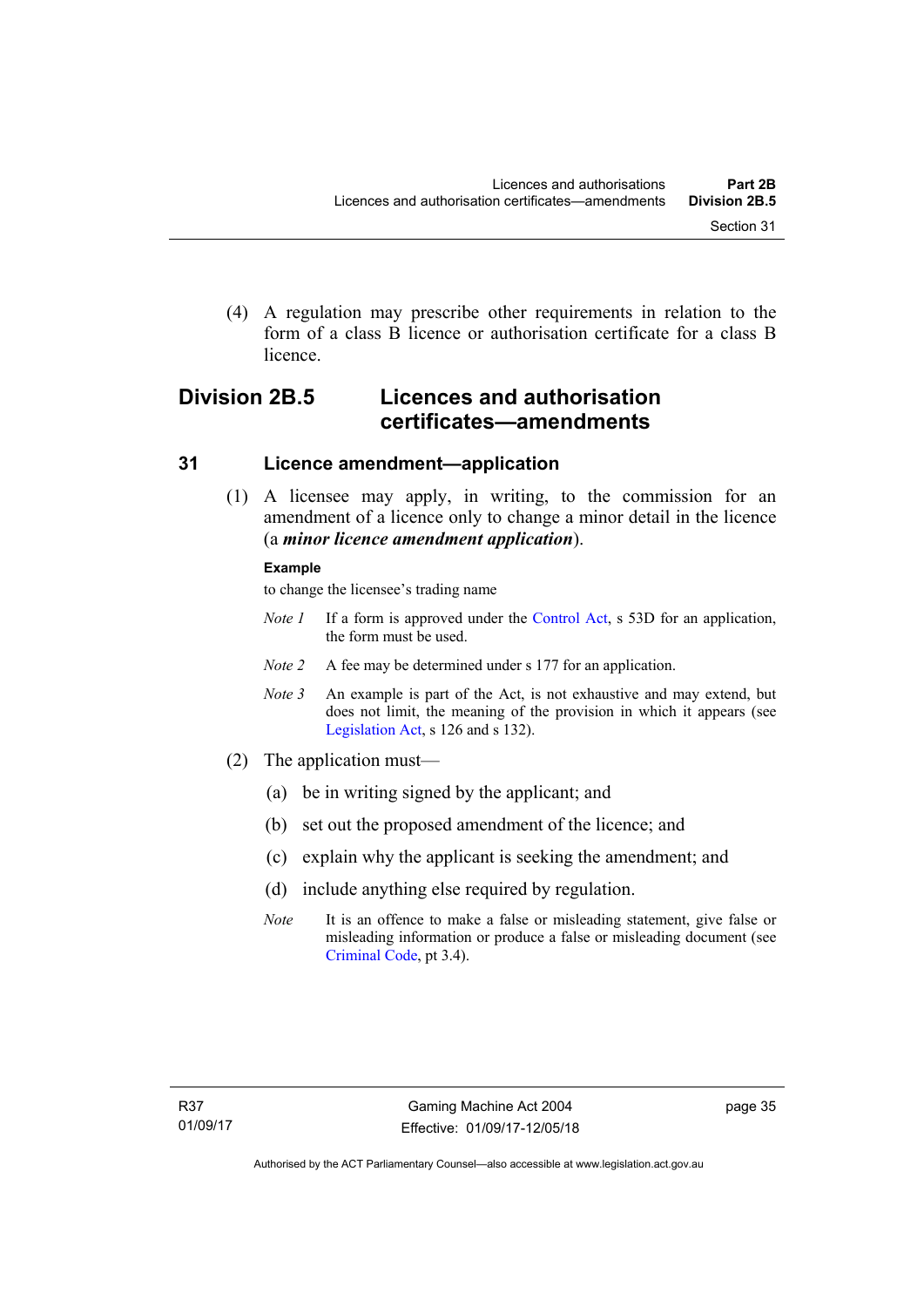- (3) A regulation may require a minor licence amendment application to—
	- (a) include stated information; or
	- (b) be accompanied by stated documents.

#### **32 Licence amendment decision—minor amendment**

- (1) This section applies if a licensee makes a minor licence amendment application.
- (2) The commission may—
	- (a) amend the licence in accordance with the application; or
	- (b) refuse to amend the licence.
	- *Note 1* The commission may refuse to consider an application that is not properly completed. If the commission refuses to consider the application, it lapses (see s 9 (2)).
	- *Note 2* If additional information in relation to an application is not given to the commission within the time required by the commission, the commission may refuse to consider the application. If the commission refuses to consider the application, it lapses (see s 9 (4)).
- (3) The commission must—
	- (a) tell the licensee, in writing, of a decision under subsection (2); and
	- (b) if the commission refuses to amend the licence—give the reasons for the decision.
	- *Note* For what must be included in a statement of reasons, see the Legislation [Act](http://www.legislation.act.gov.au/a/2001-14), s 179.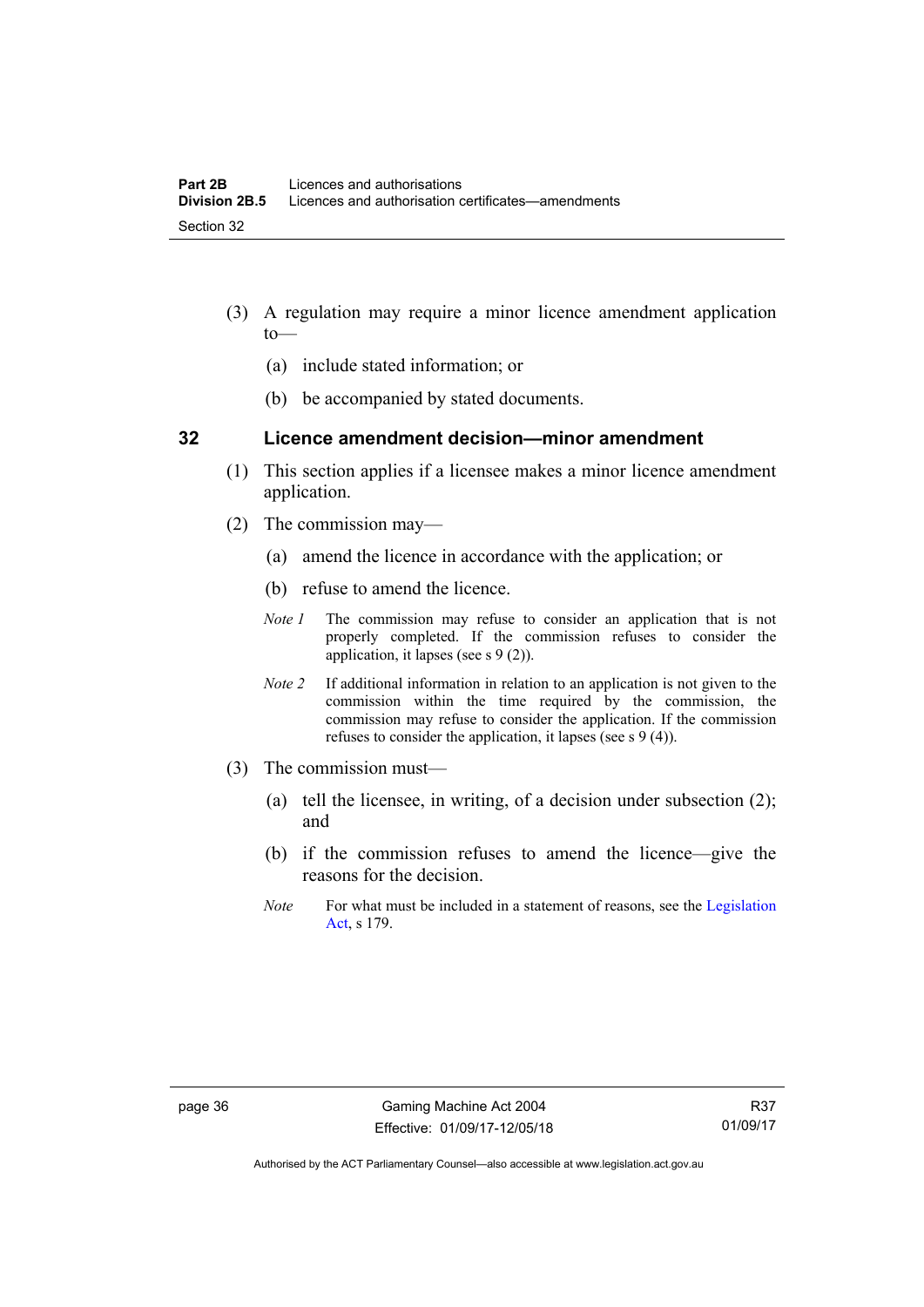#### **33 Authorisation certificate amendment—application**

- (1) A licensee may apply, in writing, to the commission for an amendment of an authorisation certificate (an *authorisation certificate amendment application*) only to—
	- (a) do any of the following at the authorised premises (a *gaming area amendment*):
		- (i) change the size or shape of a gaming area, or part of a gaming area;
		- (ii) change the location of a gaming area;
		- (iii) add another gaming area; or

*Note Gaming area*—see s 27 (1) (f) and s 30 (3) (h).

- (b) enable the licensee to relocate all gaming machine operations allowed under the authorisation certificate to new premises (a *premises relocation amendment*); or
- (c) increase the maximum number of authorisations for class C gaming machines under the authorisation certificate (an *increase maximum amendment*).
- *Note 1* If a form is approved under the [Control Act](http://www.legislation.act.gov.au/a/1999-46/default.asp), s 53D for an application, the form must be used.
- *Note 2* A fee may be determined under s 177 for an application.
- *Note* 3 Section 34 sets out what must be included in an authorisation certificate amendment application.
- *Note 4* An authorisation certificate may also be amended under the following sections:
	- s 37A (a one-off increase maximum amendment)
	- s 37B (a technical amendment)
	- s 37C (an amendment of a licence, authorisation certificate or authorisation schedule on the commission's own initiative).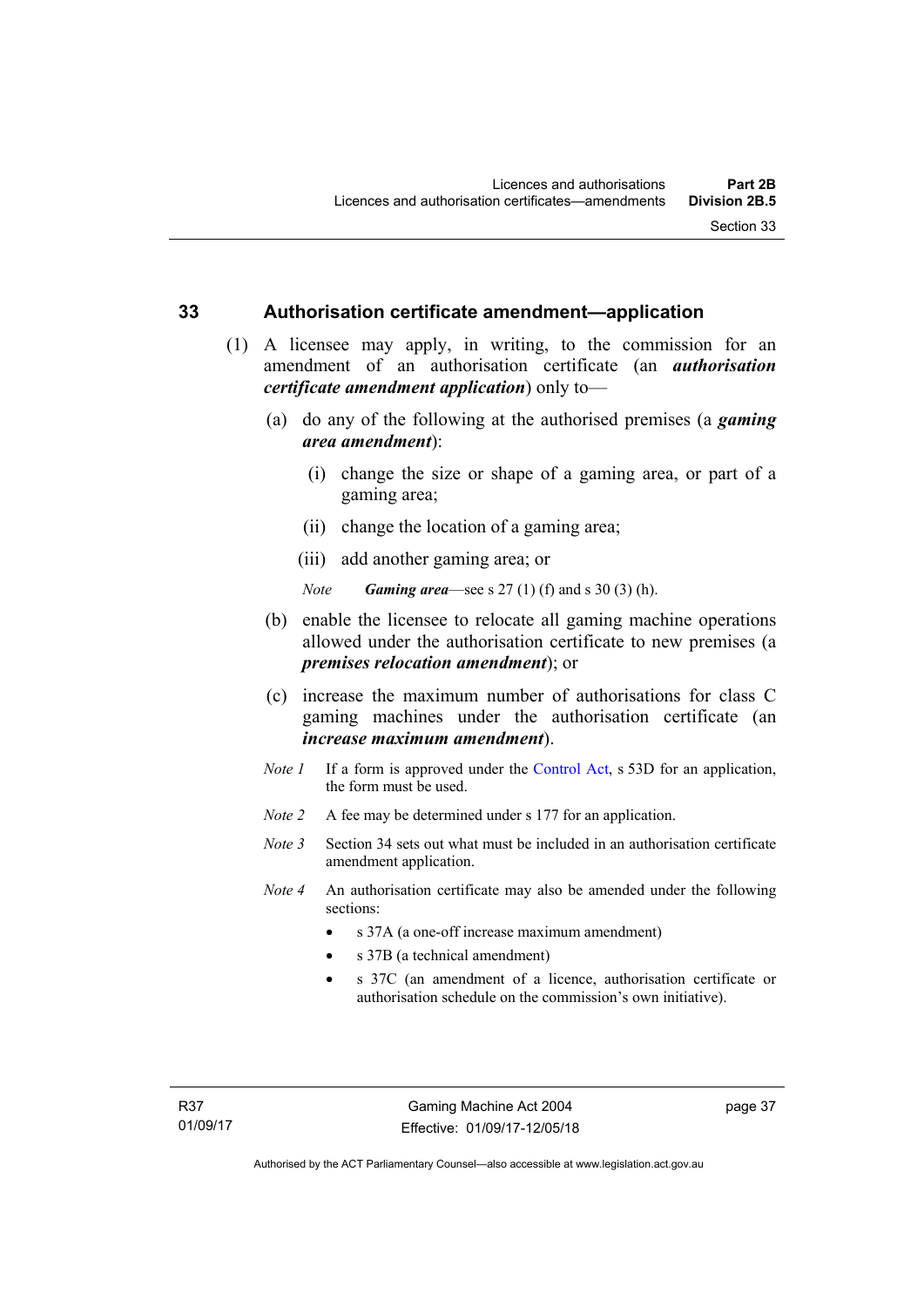(2) To remove any doubt, a licensee does not need to apply for a gaming area amendment, or any other authorisation amendment, to move a gaming machine from one part of a gaming area to another part of the gaming area.

## **34 Authorisation certificate amendment—contents of application**

An authorisation certificate amendment application must—

- (a) be in writing signed by the applicant; and
- (b) set out the proposed amendment of the authorisation certificate; and
- (c) explain why the applicant is seeking the amendment; and
- (d) for a gaming area amendment—be accompanied by a plan of the premises, drawn to scale, that clearly shows the proposed changes to the gaming area; and
- (e) for a premises relocation amendment in relation to relocating all gaming machine operations to new premises within the same suburb—
	- (i) state the address, and block and section number, of the new premises; and
	- (ii) be accompanied by a plan of the new premises, drawn to scale, that clearly shows the location, boundaries and dimensions of the proposed gaming area; and
- (f) for a premises relocation amendment in relation to relocating all gaming machine operations to new premises in another suburb—
	- (i) state the address, and block and section number, of the new premises; and

R37 01/09/17

Authorised by the ACT Parliamentary Counsel—also accessible at www.legislation.act.gov.au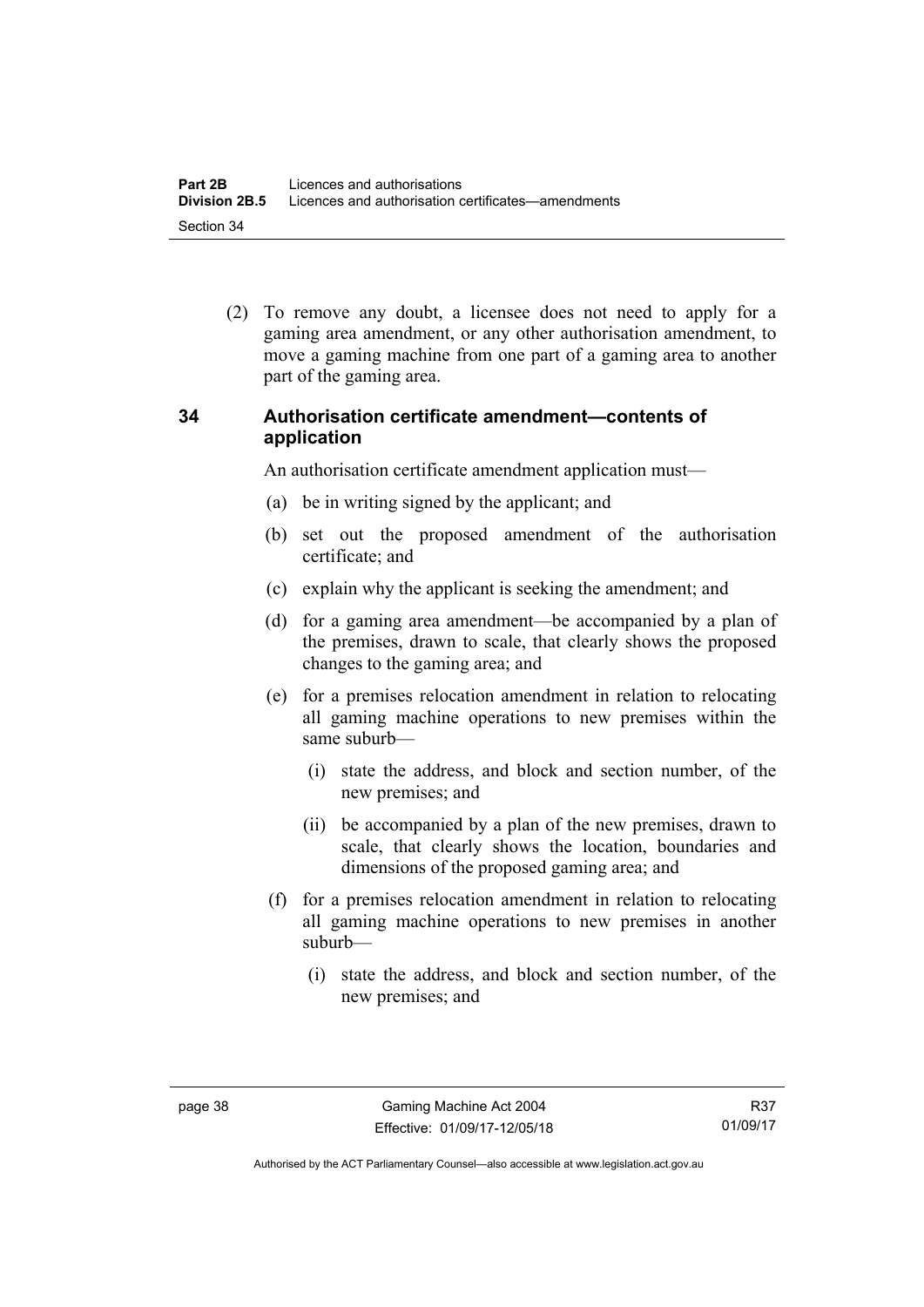- (ii) be accompanied by—
	- (A) a social impact assessment; and
	- (B) a plan of the new premises, drawn to scale, that clearly shows the location, boundaries and dimensions of the proposed gaming area; and
	- (C) if the applicant is a club—evidence that a majority of the voting members of the club who voted in a ballot conducted under a regulation voted for the club relocating to the new premises.

#### **35 Authorisation certificate amendment decision—gaming area amendment**

 (1) This section applies if a licensee applies for a gaming area amendment of an authorisation certificate.

*Note Gaming area amendment*—see s 33 (1) (a).

- (2) The commission may—
	- (a) amend the authorisation certificate; or
	- (b) refuse to amend the authorisation certificate.
	- *Note 1* The commission may refuse to consider an application that is not properly completed. If the commission refuses to consider the application, it lapses (see s 9 (2)).
	- *Note 2* If additional information in relation to an application is not given to the commission within the time required by the commission, the commission may refuse to consider the application. If the commission refuses to consider the application, it lapses (see s 9 (4)).
- (3) If the commission refuses to amend the authorisation certificate, the commission must tell the applicant, in writing, the reasons for the decision.
	- *Note* For what must be included in a statement of reasons, see the Legislation [Act](http://www.legislation.act.gov.au/a/2001-14), s 179.

page 39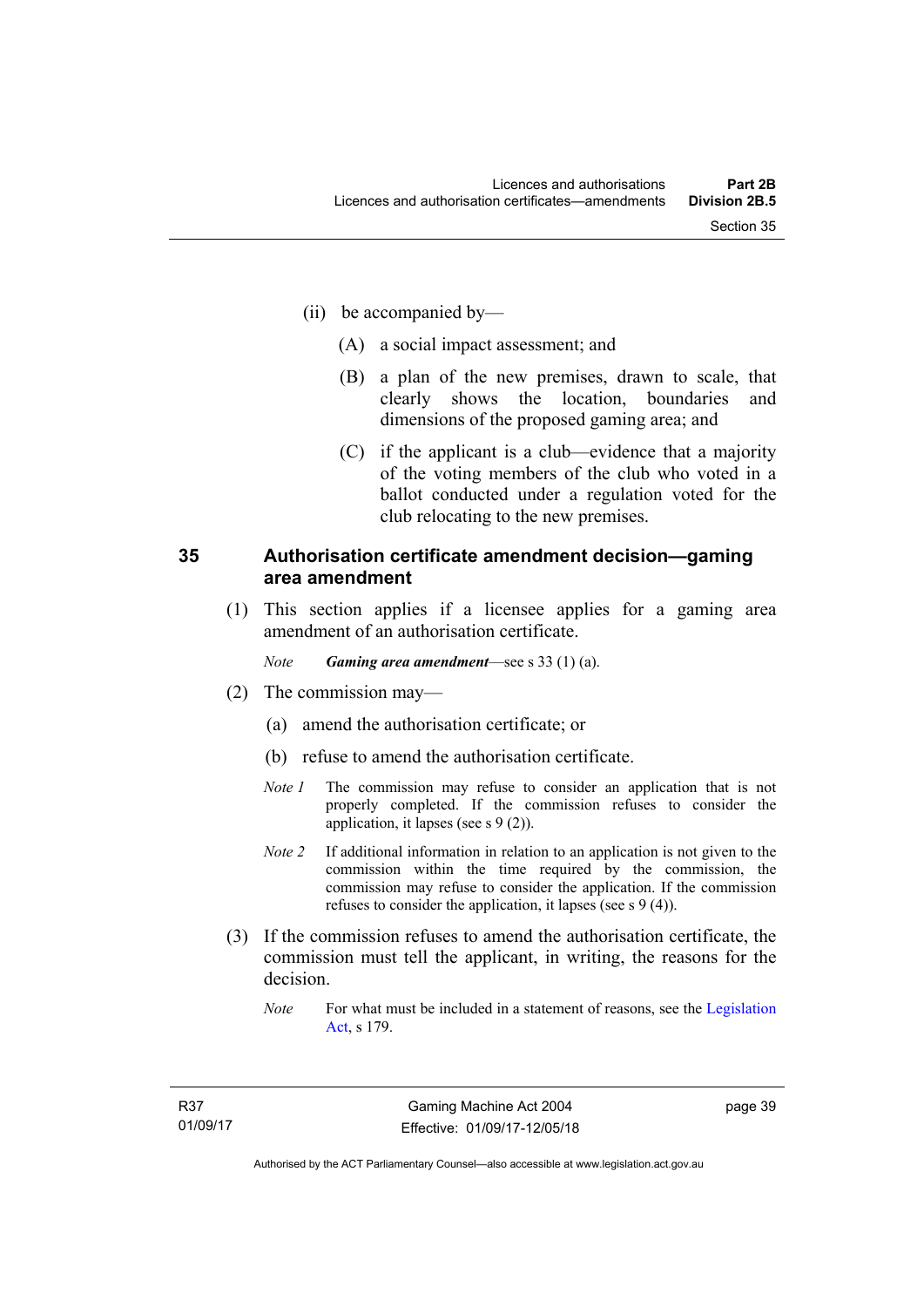- (4) The commission must amend the authorisation certificate in accordance with the application if it is satisfied that the gaming area proposed to be changed will be suitable for the operation of the number of gaming machines the licensee may have under the authorisation certificate.
- (5) In deciding whether a gaming area will be suitable for the operation of the number of gaming machines the licensee may have under the authorisation certificate, the commission must consider harm minimisation strategies for patrons.

## **36 Authorisation certificate amendment decision—premises relocation amendment**

(1) This section applies if a licensee applies for a premises relocation amendment of an authorisation certificate.

*Note Premises relocation amendment*—see s 33 (1) (b).

- (2) The commission may—
	- (a) amend the authorisation certificate; or
	- (b) refuse to amend the authorisation certificate.
	- *Note 1* The commission may refuse to consider an application that is not properly completed. If the commission refuses to consider the application, it lapses (see s 9 (2)).
	- *Note 2* If additional information in relation to an application is not given to the commission within the time required by the commission, the commission may refuse to consider the application. If the commission refuses to consider the application, it lapses (see s 9 (4)).
- (3) If the commission refuses to amend the authorisation certificate, the commission must tell the applicant, in writing, the reasons for the decision.
	- *Note* For what must be included in a statement of reasons, see the Legislation [Act](http://www.legislation.act.gov.au/a/2001-14), s 179.

Authorised by the ACT Parliamentary Counsel—also accessible at www.legislation.act.gov.au

R37 01/09/17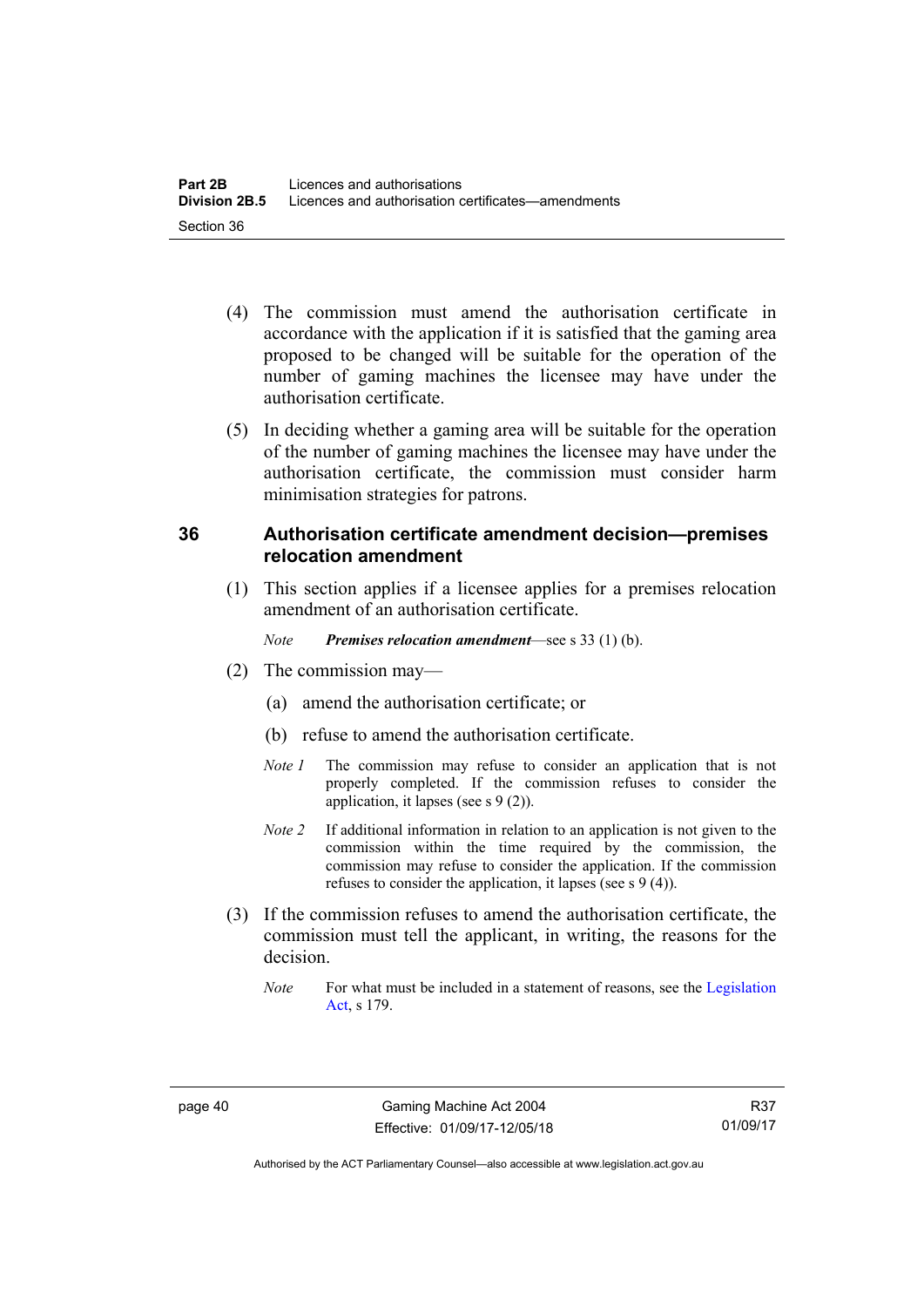- (4) In deciding whether to amend the authorisation certificate, the commission must consider the following:
	- (a) the application for the amendment;
	- (b) if the new premises are in another suburb—
		- (i) the social impact assessment for the application; and
		- (ii) each submission made about the social impact assessment within the comment period mentioned in section 13 (2) (Social impact assessment—publication).
- (5) If the application is for a premises relocation amendment in relation to premises in another suburb, the commission must amend the authorisation certificate in accordance with the application if satisfied that—
	- (a) the size and layout of the new premises and the proposed gaming area are suitable for the operation of the number of gaming machines that would be allowed under the authorisation certificate; and
	- (b) a majority of the voting members of the applicant who voted in a ballot conducted under a regulation voted for the club relocating to the new premises; and
	- (c) taking into consideration the social impact assessment for the application and any submission made on the assessment within the comment period under section 13 (2), the amendment of the authorisation certificate is appropriate.
- (6) However, if the commission is not satisfied under subsection (5) in relation to the maximum number of authorisations for gaming machines stated in the application, but would be satisfied under subsection  $(5)$  (a) or (c) in relation to a lower maximum, the commission may amend the authorisation certificate to allow a lower maximum number of authorisations for gaming machines at the new premises.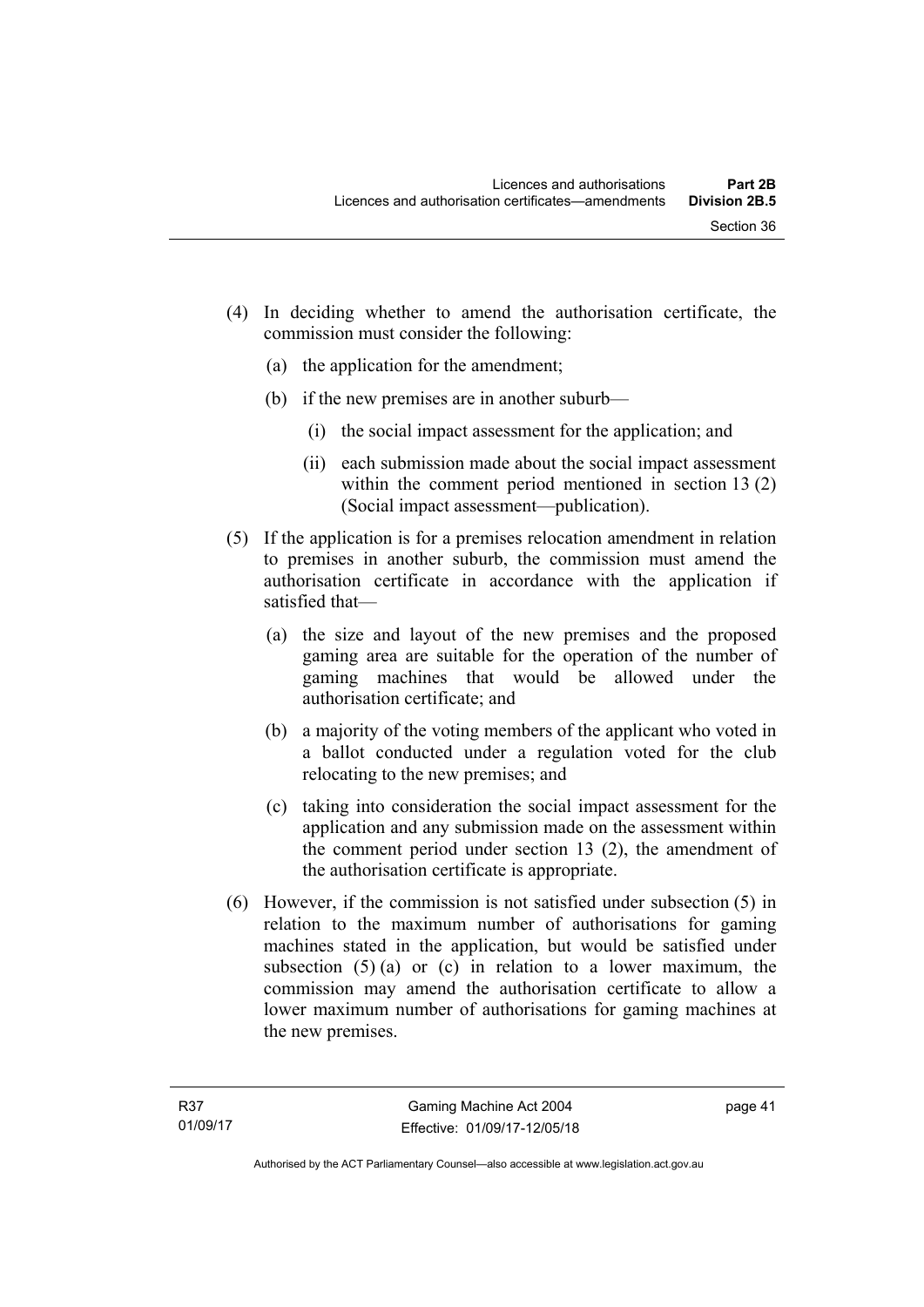- (7) If the application is for a premises relocation amendment in relation to premises in the same suburb, the commission must amend the authorisation certificate in accordance with the application if satisfied that the size and layout of the new premises and the proposed gaming area are suitable for the operation of the number of gaming machines that would be allowed under the authorisation certificate.
- (8) However, if the commission is not satisfied under subsection (7) in relation to the maximum number of authorisations for gaming machines stated in the application, but would be satisfied in relation to a lower maximum, the commission may amend the authorisation certificate to allow a lower maximum number of authorisations for gaming machines at the new premises.

## **37 Authorisation certificate amendment decision—increase maximum amendment**

(1) This section applies if a licensee applies for an increase maximum amendment of an authorisation certificate.

*Note Increase maximum amendment*—see s 33 (1) (c).

- (2) The commission may—
	- (a) amend the authorisation certificate; or
	- (b) refuse to amend the authorisation certificate.
	- *Note 1* The commission may refuse to consider an application that is not properly completed. If the commission refuses to consider the application, it lapses (see s 9 (2)).
	- *Note 2* If additional information in relation to an application is not given to the commission within the time required by the commission, the commission may refuse to consider the application. If the commission refuses to consider the application, it lapses (see s 9 (4)).

Authorised by the ACT Parliamentary Counsel—also accessible at www.legislation.act.gov.au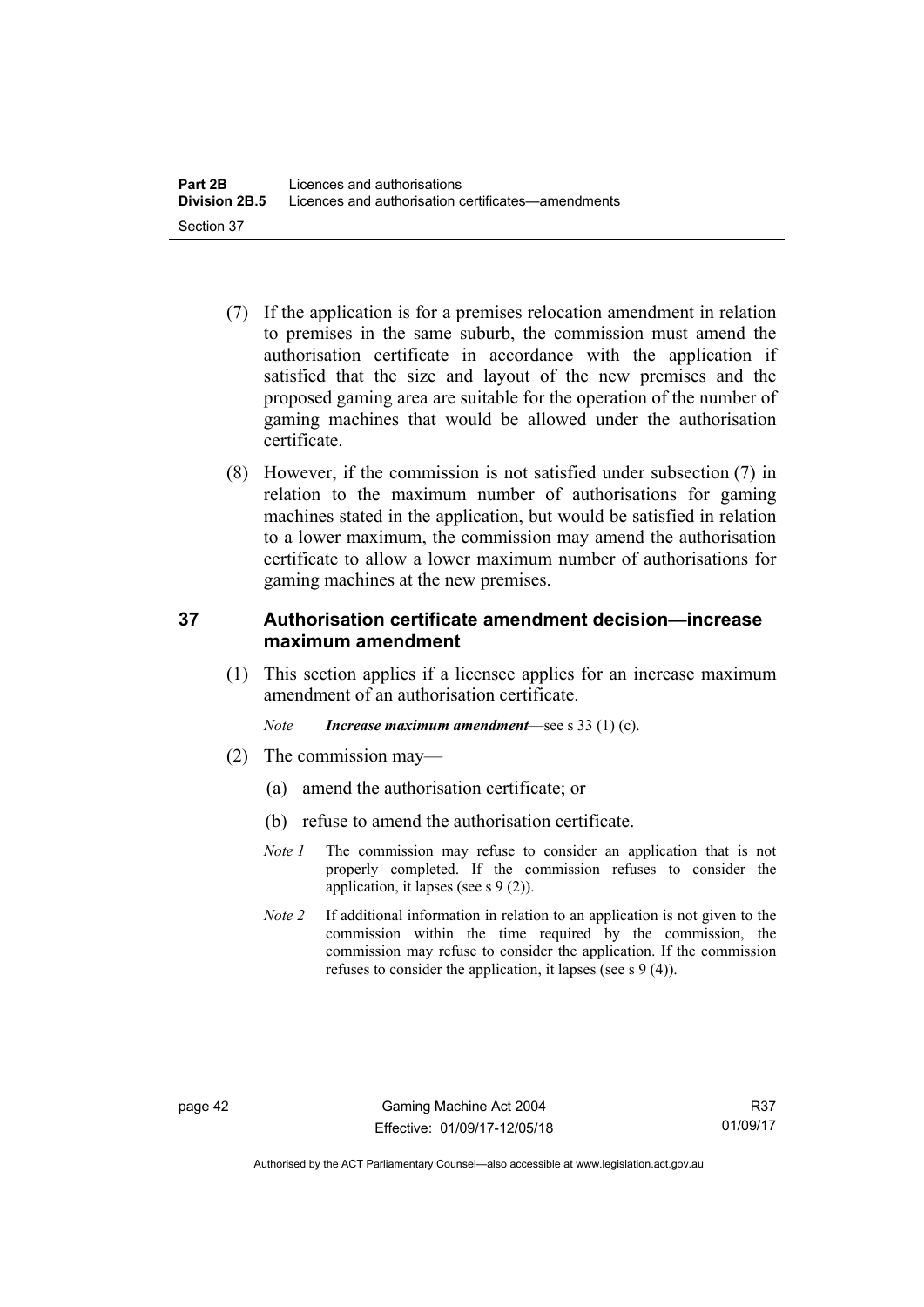- (3) If the commission refuses to amend the authorisation certificate, the commission must tell the applicant, in writing, the reasons for the decision.
	- *Note* For what must be included in a statement of reasons, see the Legislation [Act](http://www.legislation.act.gov.au/a/2001-14), s 179.
- (4) The commission must amend the authorisation in accordance with the application if satisfied that—
	- (a) the application is accompanied by a social impact assessment that supports an increase in the maximum number of authorisations for gaming machines allowed at the authorised premises; and
	- (b) the size and layout of the premises mentioned in the authorisation certificate is suitable for the operation of the number of gaming machines that would be allowed under the authorisation certificate.
- (5) In deciding the maximum number of authorisations for gaming machines under the amended authorisation certificate, the commission must consider the following:
	- (a) the number of club members worked out under a regulation;
		- *Note Member*, of a club, does not include a temporary member (see dict).
	- (b) the ratio of club members to the maximum number of authorisations for gaming machines sought by the licensee;
	- (c) the extent to which the club has contributed to, or is likely to contribute to, the community and supported and benefited the community.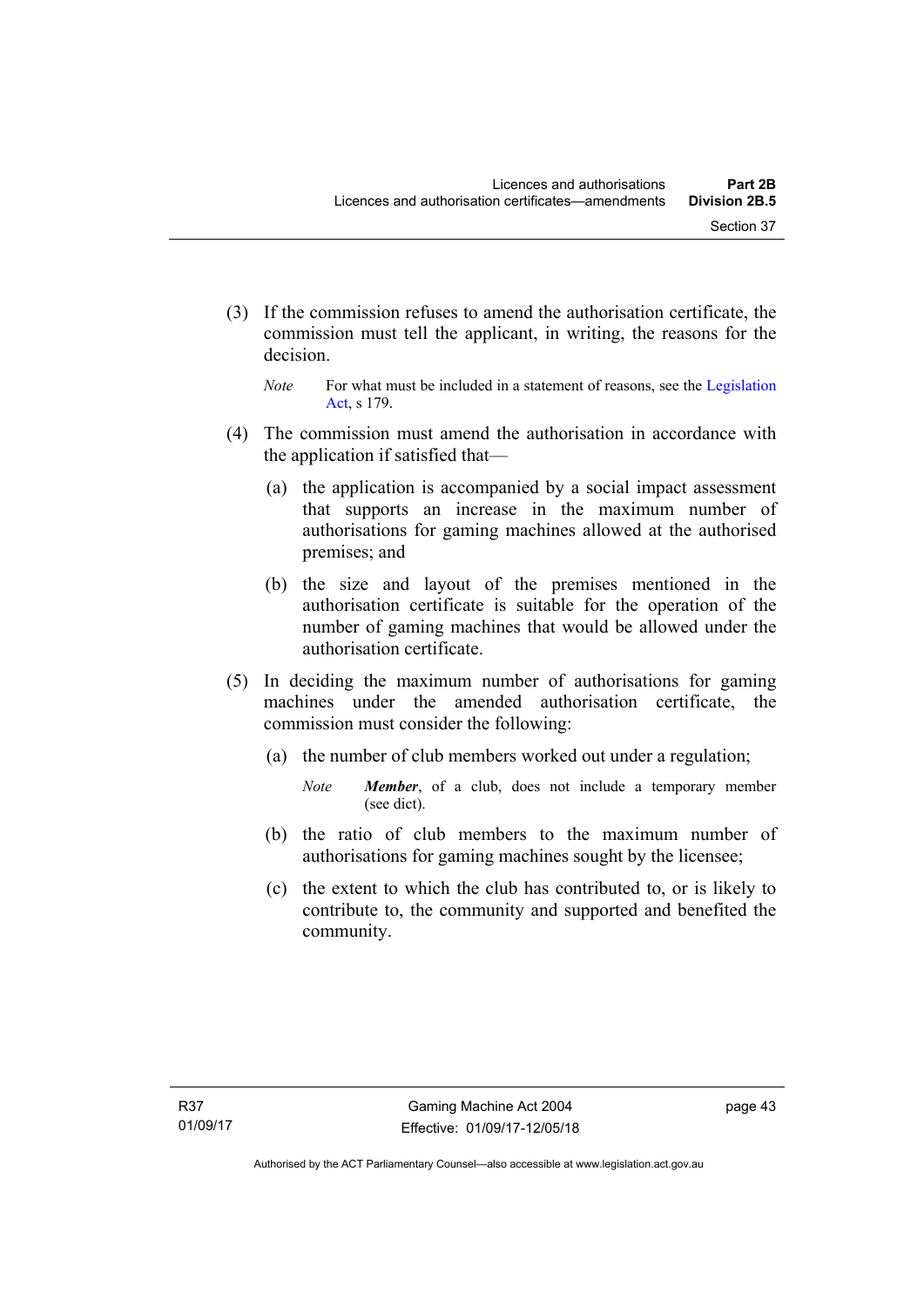## **37A Authorisation certificate amendment—increase maximum to not more than relevant number**

- (1) This section applies if, during the trading period, a licensee wants to increase the maximum number of authorisations for class C gaming machines the licensee may have under an authorisation certificate (a *one-off increase maximum amendment*).
	- *Note Trading period*—see s (4).
- (2) The licensee must notify the commission about the proposed one-off increase maximum amendment.
	- *Note 1* Making a one-off increase maximum amendment of an authorisation certificate during the trading period is a notifiable action (see pt 13A and sch 2).
	- *Note 2* A notifiable action takes place—
		- (a) the prescribed number of days after the day the commission receives the notification (see s 173E (a)); or
		- (b) if the commission allows the notifiable action to take place on an earlier day—that day (see s 173E (b)); or
		- (c) if the commission asks for additional information under s 173E (c)—when the commission has notified the licensee that it is satisfied in relation to the additional information (see s 173E (c)).
- (3) The commission must amend the authorisation certificate in accordance with the notification if satisfied that—
	- (a) the number of authorisations by which the licensee proposes to increase the maximum number the licensee may have under the authorisation certificate is not more than the relevant number; and

*Note Relevant number*—see s (4).

 (b) the size and layout of the premises mentioned in the authorisation certificate are suitable for the operation of the number of gaming machines the licensee may have under the authorisation certificate, as amended; and

R37 01/09/17

Authorised by the ACT Parliamentary Counsel—also accessible at www.legislation.act.gov.au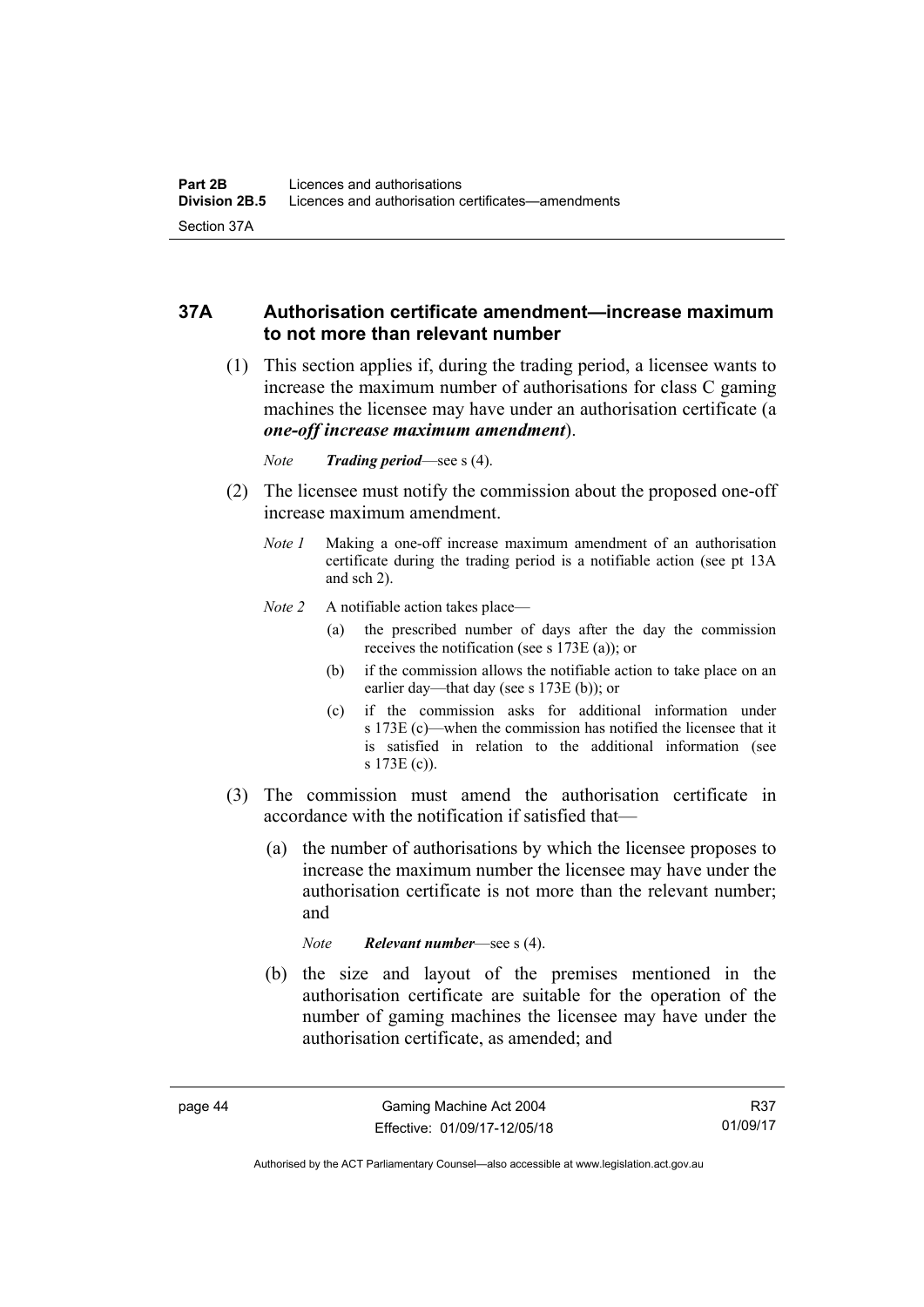(c) the applicant has not previously notified the commission about a one-off increase maximum amendment during the trading period.

*Note Trading period*—see s (4).

(4) In this section:

*relevant number*, for a one-off increase maximum amendment of an authorisation certificate, means—

- (a) if the licensee's authorisation certificate is for less than 120 authorisations when the application is made—12; or
- (b) in any other case—10% of the total number of authorisations allowed under the authorisation certificate, up to a maximum of 20.

*trading period* means the period commencing on the commencement of the *[Gaming Machine \(Reform\) Amendment Act](http://www.legislation.act.gov.au/a/2015-21/default.asp)  [2015](http://www.legislation.act.gov.au/a/2015-21/default.asp)*, section 4 and ending on the commencement of that Act, schedule 1 (Other amendments—compulsory surrender).

 (5) This section expires on the commencement of the *[Gaming Machine](http://www.legislation.act.gov.au/a/2015-21/default.asp)  [\(Reform\) Amendment Act 2015](http://www.legislation.act.gov.au/a/2015-21/default.asp)*, schedule 1 (Other amendments compulsory surrender).

#### **37B Authorisation certificate amendment—technical amendment**

- (1) This section applies if a licensee wants to make 1 or more of the following changes to a gaming machine operated under an authorisation certificate (a *technical amendment*):
	- (a) change the percentage payout of the gaming machine;
	- (b) change the basic stake denomination of the gaming machine;
	- (c) change the game installed on the gaming machine;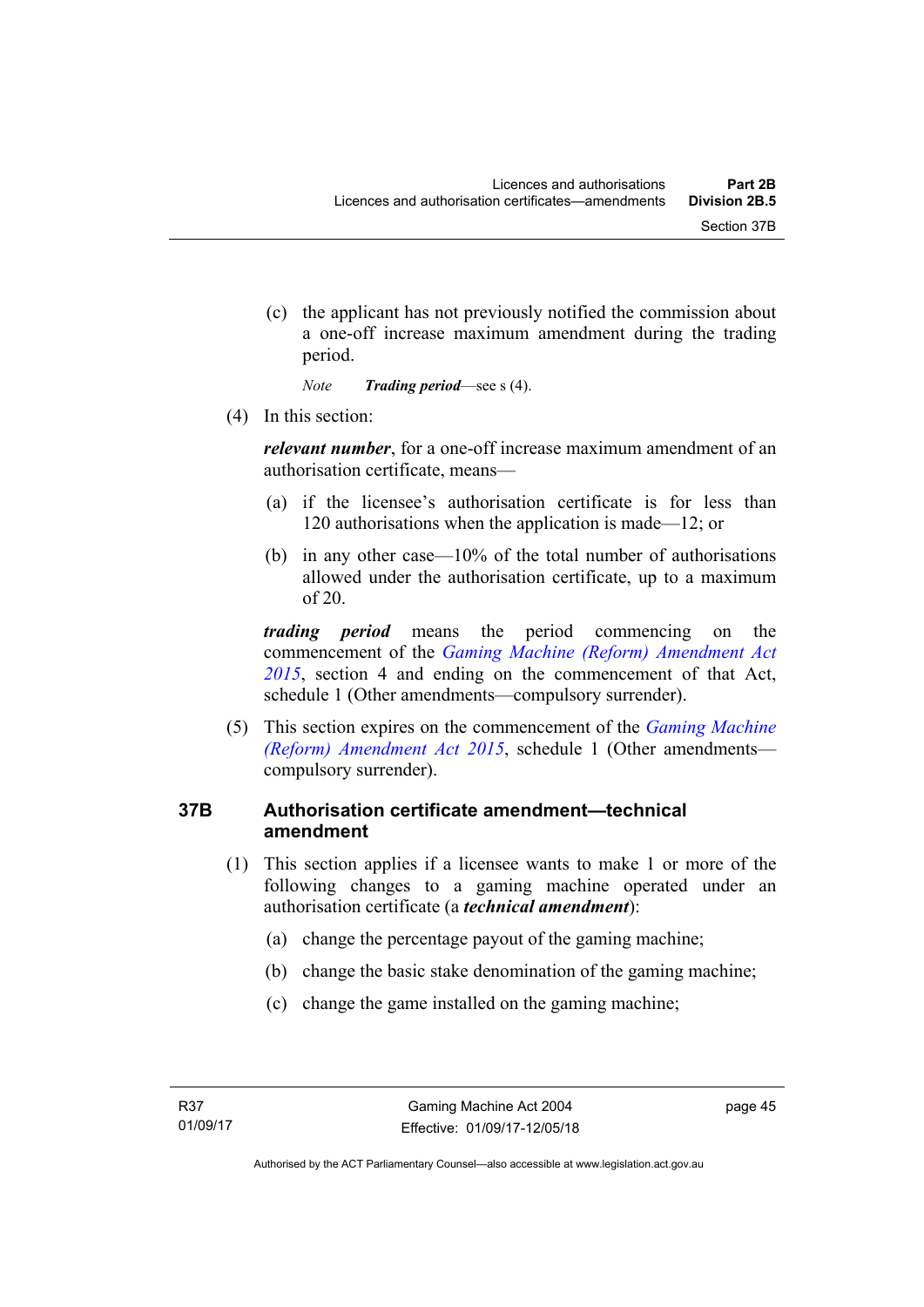- (d) change any other technical detail mentioned in the authorisation schedule.
- (2) The licensee must notify the commission about the proposed technical amendment.
	- *Note 1* Making a technical amendment to a gaming machine is a notifiable action (see pt 13A and sch 2).
	- *Note 2* A notifiable action takes place—
		- (a) the prescribed number of days after the day the commission receives the notification (see s 173E (a)); or
		- (b) if the commission allows the notifiable action to take place on an earlier day—that day (see s 173E (b)); or
		- (c) if the commission asks for additional information under s 173E (c)—when the commission has notified the licensee that it is satisfied in relation to the additional information (see s 173E (c)).

#### **37C Amendment of licence, authorisation certificate etc commission's own initiative**

- (1) The commission may amend a licence, authorisation certificate or authorisation schedule on its own initiative to correct a mistake, error or omission on the licence or authorisation certificate or authorisation schedule.
- (2) If the maximum number of authorisations for gaming machines allowed under an authorisation certificate has changed, the commission may amend the authorisation certificate to record the correct maximum number.
- (3) If a licensee notifies the commission about the acquisition or disposal of an authorisation under division 6A.6 (Trading of authorisations and gaming machines), the commission must amend the licensee's authorisation schedule to—
	- (a) for an acquisition—include the authorisation number of the acquired authorisation; or

R37 01/09/17

Authorised by the ACT Parliamentary Counsel—also accessible at www.legislation.act.gov.au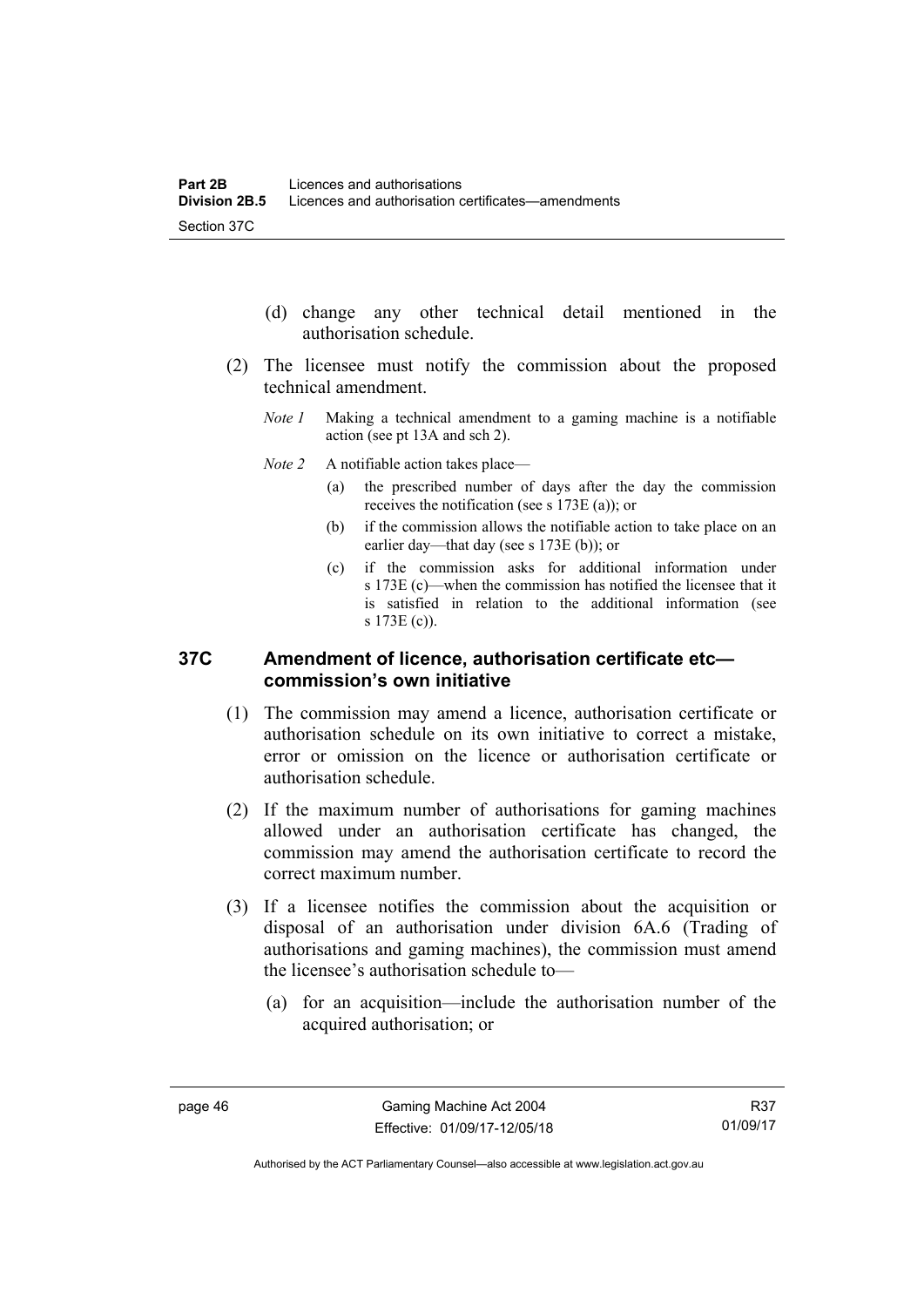(b) for a disposal—remove the authorisation number of the disposed authorisation.

#### **37D Re-issue of amended licence, authorisation certificate etc**

- (1) If the commission amends a licence under this Act, the commission must issue the licensee with a licence that includes the amendment (a *replacement licence*).
- (2) The replacement licence must state—
	- (a) that the licence is a replacement licence; and
	- (b) the date the replacement licence was issued; and
	- (c) the date the amendment commences.

#### **Example—commencement of amendment**

the day a new trading name for the licensee is registered

*Note* An example is part of the Act, is not exhaustive and may extend, but does not limit, the meaning of the provision in which it appears (see [Legislation Act,](http://www.legislation.act.gov.au/a/2001-14) s 126 and s 132).

- (3) If the commission amends an authorisation certificate (other than the schedule to the certificate) under this Act, the commission must issue the licensee with an authorisation certificate that includes the amendment (a *replacement authorisation certificate*).
- (4) The replacement authorisation certificate must state—
	- (a) that the certificate is a replacement authorisation certificate; and
	- (b) the date the replacement authorisation certificate was issued; and
	- (c) the date the amendment commences.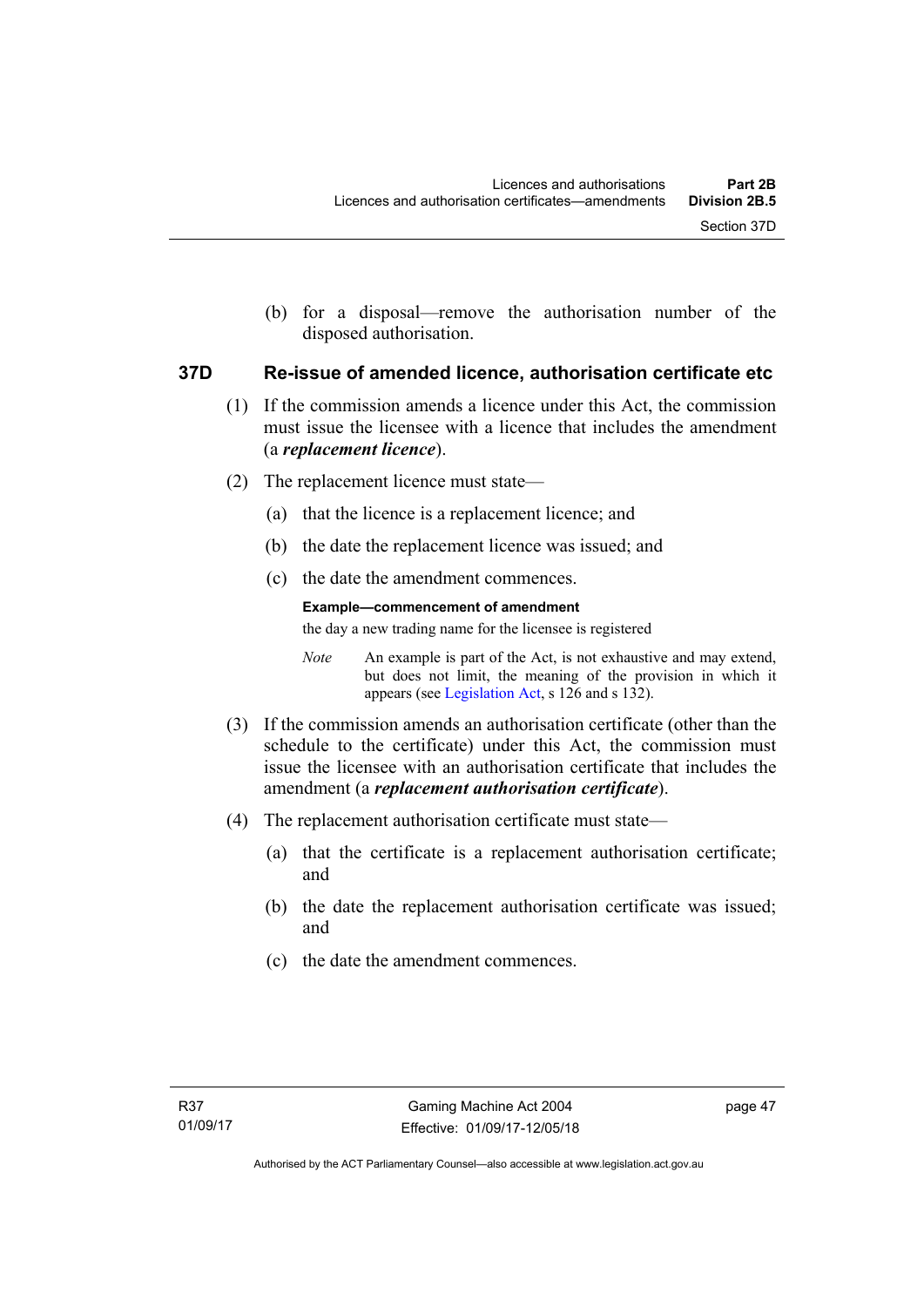- (5) If an authorisation schedule to an authorisation certificate is amended under this Act, the commission must issue the licensee with an authorisation schedule that includes the amendment (a *replacement authorisation schedule*).
- (6) The replacement authorisation schedule must state—
	- (a) that the authorisation schedule is a replacement authorisation schedule; and
	- (b) the date the replacement authorisation schedule was issued; and
	- (c) the date the amendment commences.

**Example—commencement of amendment** 

the day the commission receives an installation certificate for a new gaming machine

# **Division 2B.6 Transfer and surrender of licences and authorisation certificates**

#### **37E Transferring an authorisation certificate**

- (1) If a licensee (the *outgoing licensee*) transfers an authorisation certificate to another licensee (the *incoming licensee*), the incoming licensee must tell the commission about the transfer.
	- *Note 1* The transfer of an authorisation certificate is a notifiable action (see pt 13A and sch 2).

*Note 2* A notifiable action takes place—

- (a) the prescribed number of days after the day the commission receives the notification (see s 173E (a)); or
- (b) if the commission allows the notifiable action to take place on an earlier day—that day (see s 173E (b)); or
- (c) if the commission asks for additional information under s 173E (c)—when the commission has notified the licensee that it is satisfied in relation to the additional information (see s 173E (c)).

page 48 Gaming Machine Act 2004 Effective: 01/09/17-12/05/18

Authorised by the ACT Parliamentary Counsel—also accessible at www.legislation.act.gov.au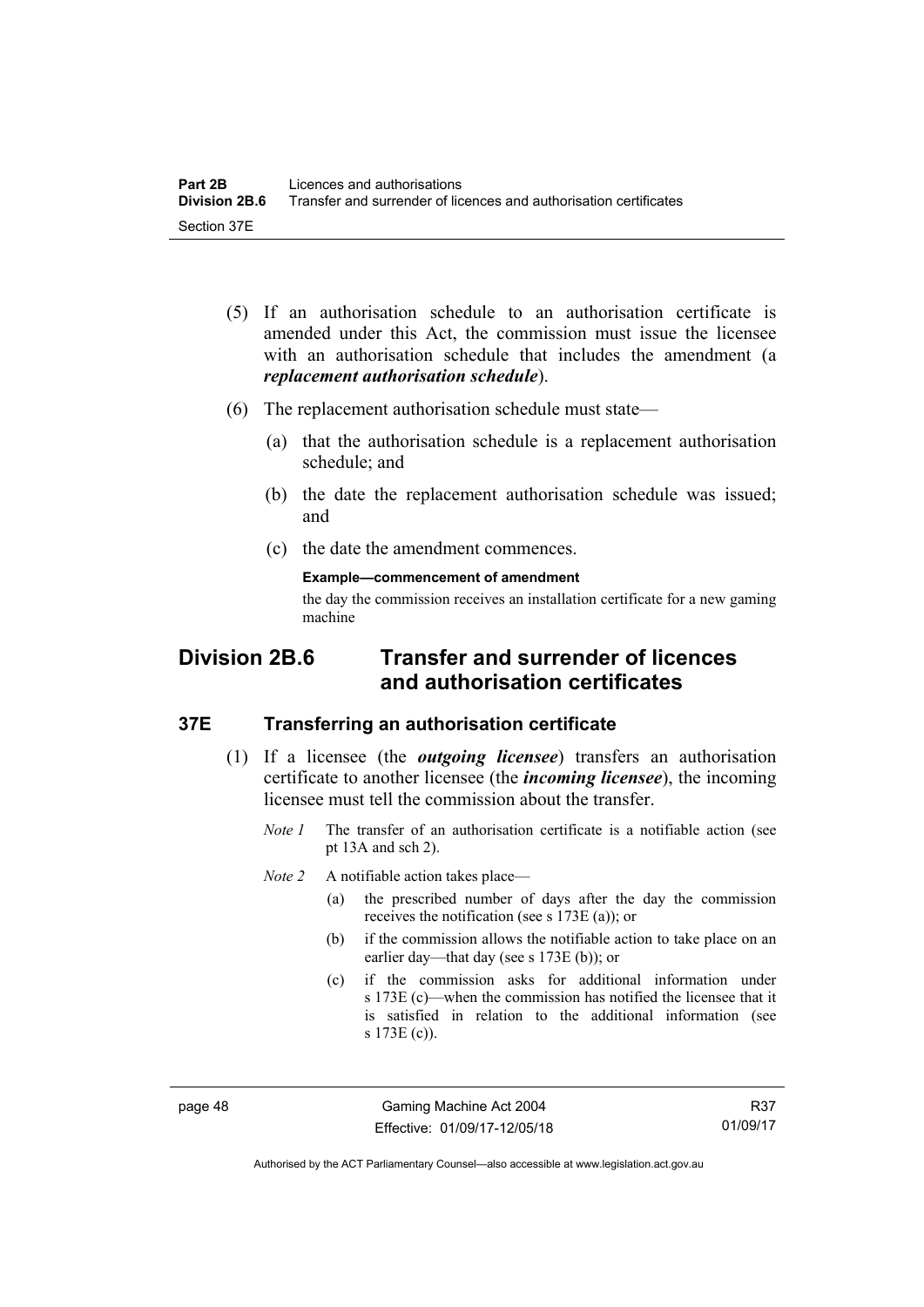- (2) If an authorisation certificate is transferred under subsection (1), the outgoing licensee must give the commission the following:
	- (a) the outgoing licensee's computer cabinet access register;
	- (b) the accounts kept by the outgoing licensee under section 52 (Accounts relating to gaming machines) that relate to amounts taken during the month when the transfer is made;
	- (c) any other accounts kept in connection with the licence under section 52 that the commission requires;
	- (d) any outstanding amount payable by the outgoing licensee under this Act.
	- *Note* Amounts are payable by licensees under provisions including s 143, s 159 and s 172.

## **37F Surrender of licences, authorisation certificates and authorisations**

- (1) A licensee may surrender—
	- (a) the licensee's licence; or
	- (b) 1 or more authorisation certificates under the licence; or
	- (c) an authorisation.
	- *Note* If a licensee surrenders a licence, all authorisation certificates under the licence are cancelled (see s (3) (a)).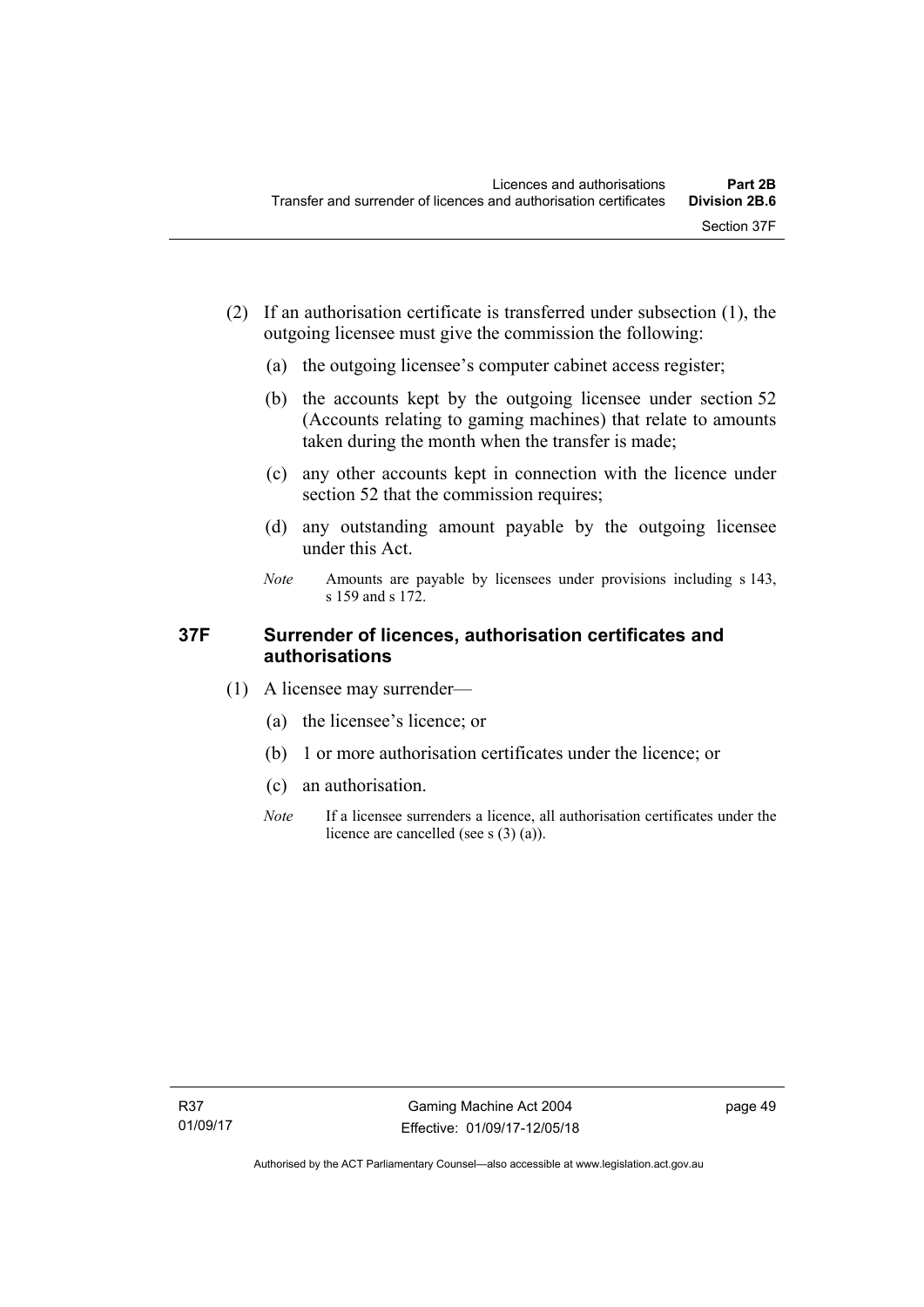- (2) A licensee may surrender a licence, authorisation certificate or authorisation by—
	- (a) notifying the commission that the licensee surrenders the licence, authorisation certificate or authorisation; and
		- *Note 1* The surrender of a licence, authorisation certificate or authorisation is a notifiable action (see pt 13A and sch 2).
		- *Note 2* A notifiable action takes place—
			- (a) the prescribed number of days after the day the commission receives the notification (see s 173E (a)); or
			- (b) if the commission allows the notifiable action to take place on an earlier day—that day (see s 173E (b)); or
			- (c) if the commission asks for additional information under s 173E (c)—when the commission has notified the licensee that it is satisfied in relation to the additional information (see s 173E (c)).
	- (b) if the licensee surrendering an authorisation certificate or authorisation is a club—giving the commission evidence—
		- (i) that a majority of the voting members of the club who voted in a ballot conducted under a regulation voted for the club surrendering the authorisation certificate or authorisation; or
		- (ii) that a vote under subparagraph (i) would not be practical; and
	- (c) returning the licence, certificate or authorisation to the commission.

#### **Example—par (b) (ii)**

all memberships have expired and the club does not propose to continue operating

*Note* An example is part of the Act, is not exhaustive and may extend, but does not limit, the meaning of the provision in which it appears (see [Legislation Act,](http://www.legislation.act.gov.au/a/2001-14) s 126 and s 132).

Authorised by the ACT Parliamentary Counsel—also accessible at www.legislation.act.gov.au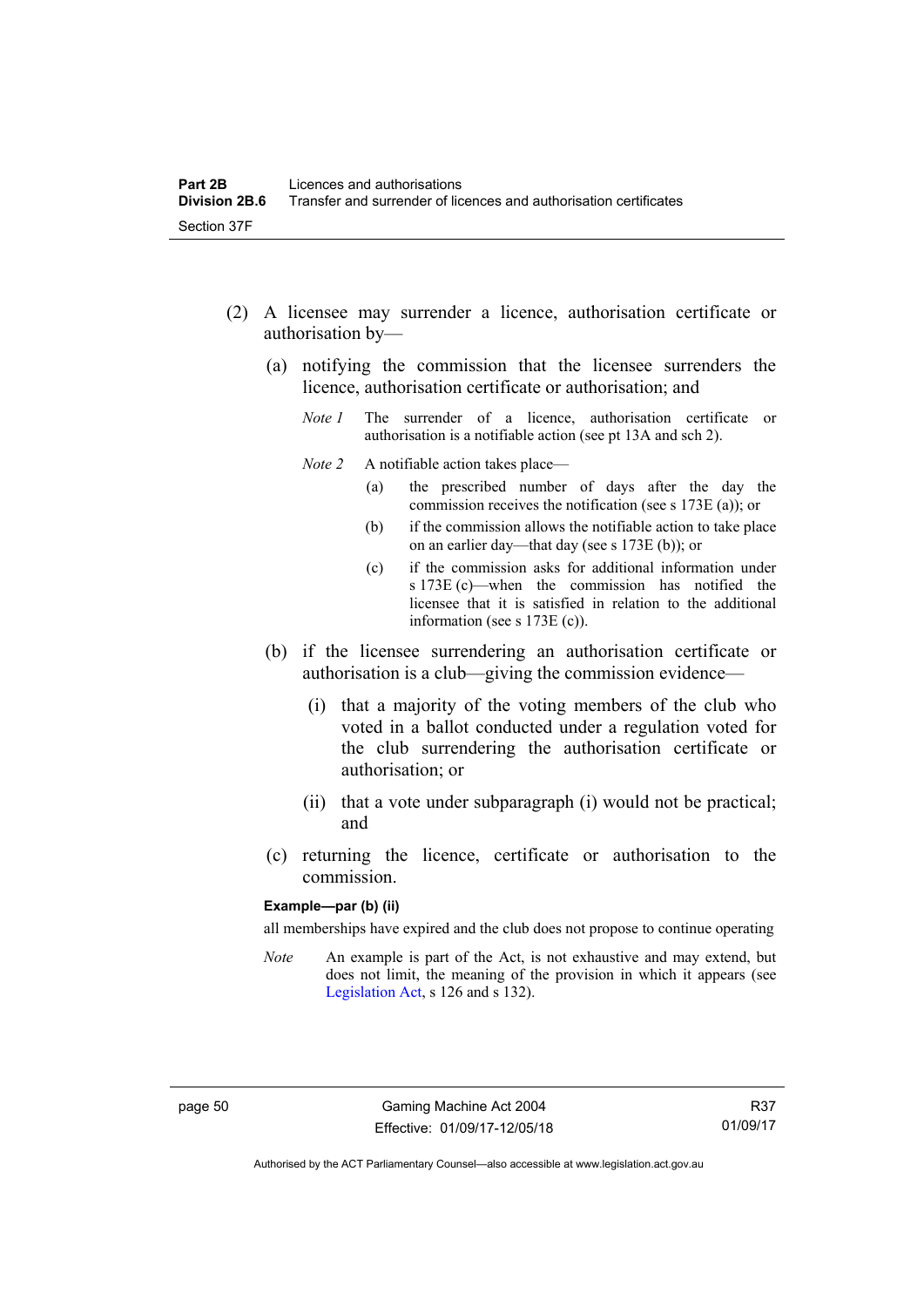- (3) If a licensee notifies the commission about the surrender of the licensee's licence, the commission must—
	- (a) cancel all authorisation certificates held by the licensee; and
	- (b) give the licensee a storage permit for an interim purpose for each gaming machine under the cancelled authorisation certificates.
- (4) If a licensee surrenders an authorisation certificate or an authorisation under this section, the commission must give the licensee a storage permit for an interim purpose for each gaming machine under the surrendered certificate or authorisation.
- (5) If an authorisation certificate or authorisation is surrendered or cancelled under this section, the licensee must—
	- (a) take meter readings from each gaming machine under the certificate or authorisation; and
	- (b) render the gaming machine inoperable; and
	- (c) within the prescribed number of days after the day the certificate or authorisation is surrendered or cancelled, give the commission—
		- (i) details of the meter readings taken under paragraph (a); and
		- (ii) any outstanding amount payable by the licensee in relation to the operation of the gaming machine under the surrendered or cancelled authorisation certificate.
		- *Note Prescribed number of days*—see s 173D (5).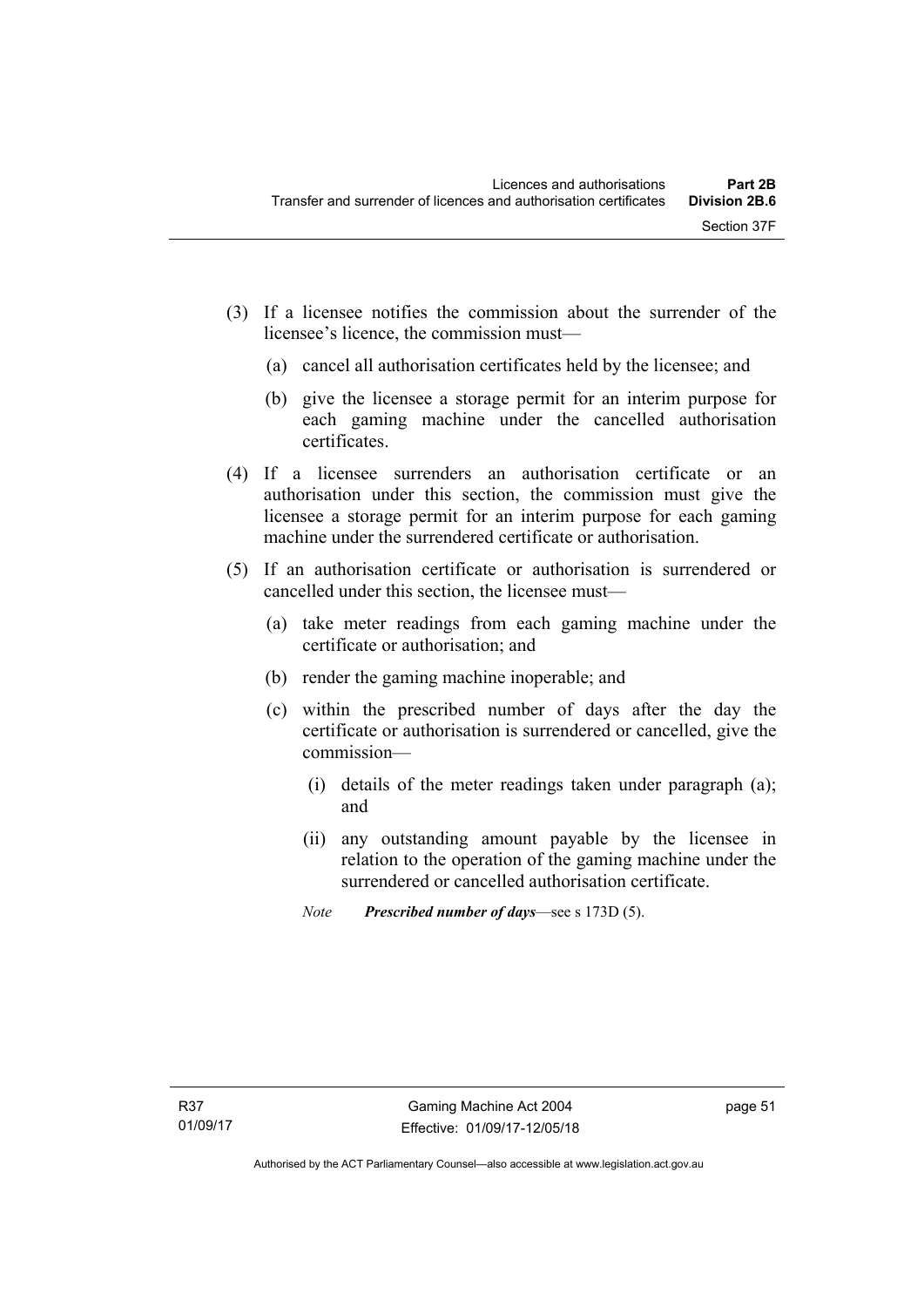## **37G Offence—failure to dispose of gaming machines**

A person commits an offence if—

- (a) an authorisation held by the person was surrendered or cancelled under section 37F; and
- (b) the commission gave the person a storage permit for a gaming machine to which the authorisation related; and
- (c) the person fails to dispose of the gaming machine mentioned in the permit—
	- (i) in the way the commission directs; or
	- (ii) within the period stated in the storage permit.

Maximum penalty: 50 penalty units.

*Note* Div 6A.3 deals with disposal of gaming machines.

# **Division 2B.7 Licences, authorisation certificates and authorisations—register and replacement copies**

#### **37H Licences and authorisation certificates—register**

- (1) The commission must keep a register of licences, authorisation certificates and authorisations.
- (2) The register must include the following details:
	- (a) the date of the issue, amendment or transfer of a licence or authorisation certificate;
	- (b) the date of the suspension or cancellation of a licence or authorisation certificate;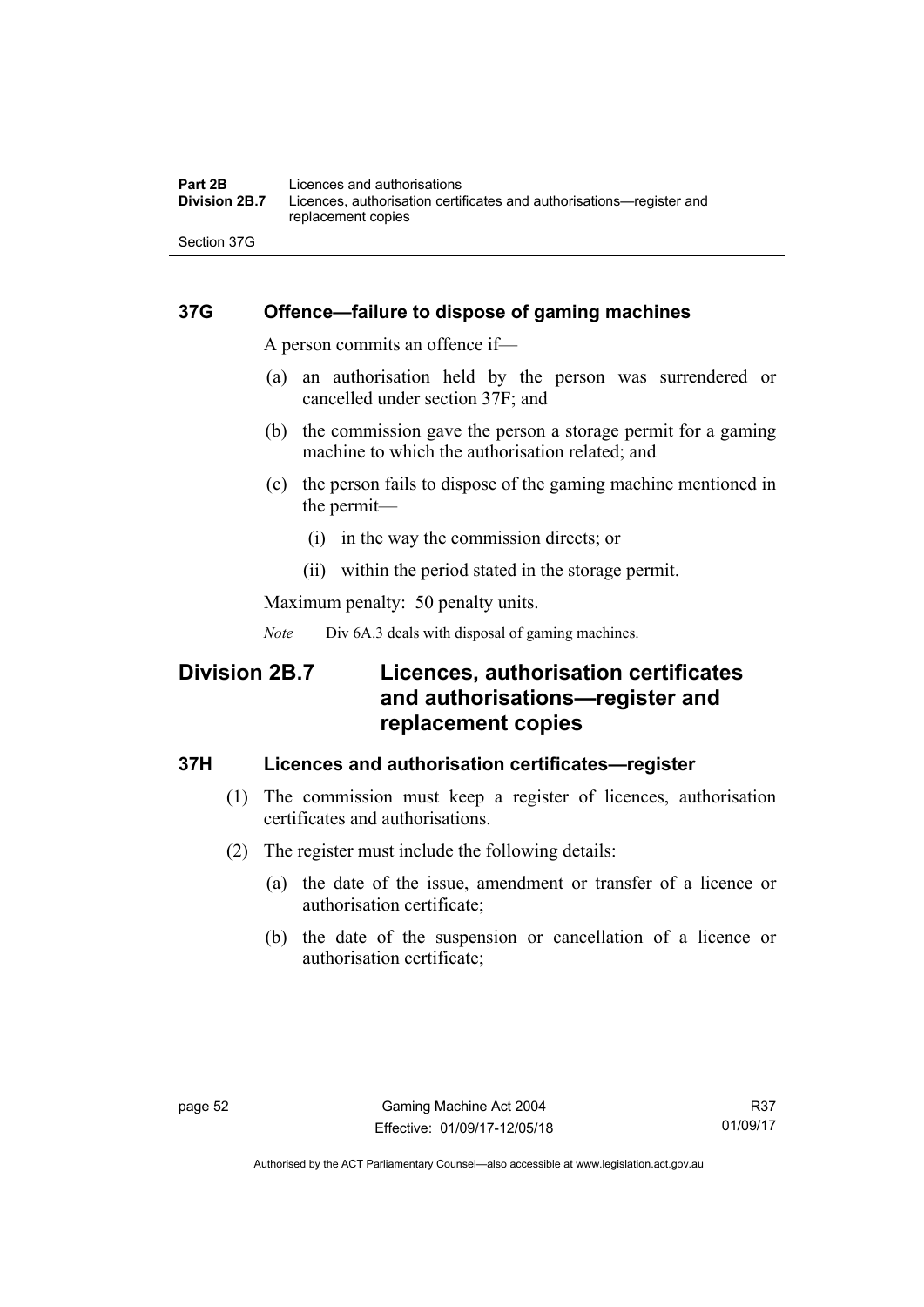- (c) for each authorisation certificate included in the register—
	- (i) the maximum number of authorisations for gaming machines the licensee may have under the authorisation certificate; and

*Note Maximum number* of authorisations—see the dictionary.

- (ii) the authorisation number for each authorisation; and
- (iii) details of any gaming machine under each authorisation;
- (d) if a licensee holds a permit—
	- (i) whether the permit is—
		- (A) a storage permit for a general purpose; or
		- (B) a storage permit for an interim purpose; or
		- (C) a quarantine permit; and
	- (ii) for a storage permit for a general purpose—
		- (A) the serial number of each gaming machine to be stored under the permit; and
		- (B) the authorisation number for each machine's associated authorisation; and
	- (iii) for a storage permit for an interim purpose—the serial number of each gaming machine to be stored under the permit; and
	- (iv) for a quarantine permit—
		- (A) the authorisation number for each authorisation to be stored under the permit; and
		- (B) for each authorisation stored with its associated gaming machine—the serial number of the associated gaming machine;
- (e) anything else prescribed by regulation.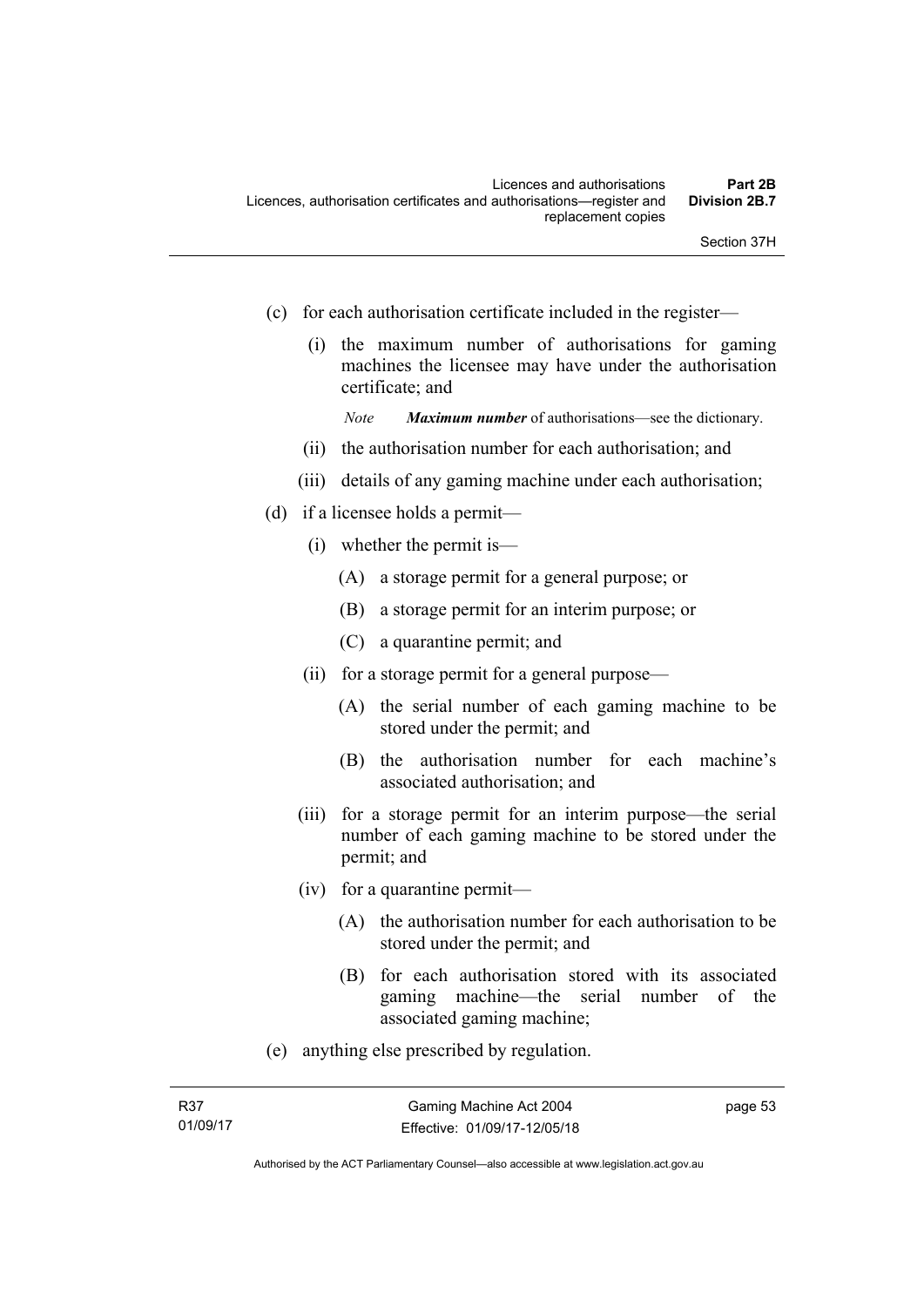- (3) The register may be kept in any form, including electronically, that the commission decides.
- (4) The commission may correct a mistake, error or omission in the register.
- (5) A licensee may ask the commission, in writing, to correct a mistake, error or omission in the register.
- (6) The commission may change a detail included in the register to keep the register up-to-date.

#### **Example**

A detail in the register may be changed as a consequence of receiving notification under s 173D about a notifiable action.

*Note* An example is part of the Act, is not exhaustive and may extend, but does not limit, the meaning of the provision in which it appears (see [Legislation Act,](http://www.legislation.act.gov.au/a/2001-14) s 126 and s 132).

#### **37I Licences, authorisation certificates and authorisation schedules—replacement copies**

- (1) This section applies if a licensee's licence, authorisation certificate or authorisation schedule is lost, stolen or destroyed.
- (2) The licensee must give the commission a statement verifying the loss, theft or destruction of the licence, authorisation certificate or authorisation schedule as soon as practicable after becoming aware of the loss, theft or destruction.
	- *Note* It is an offence to make a false or misleading statement, give false or misleading information or produce a false or misleading document (see [Criminal Code](http://www.legislation.act.gov.au/a/2002-51), pt 3.4).
- (3) If the commission receives a statement under subsection (2), the commission must give the licensee a replacement licence, replacement authorisation certificate or replacement authorisation schedule.

*Note* A fee may be determined under s 177 for this provision.

R37 01/09/17

Authorised by the ACT Parliamentary Counsel—also accessible at www.legislation.act.gov.au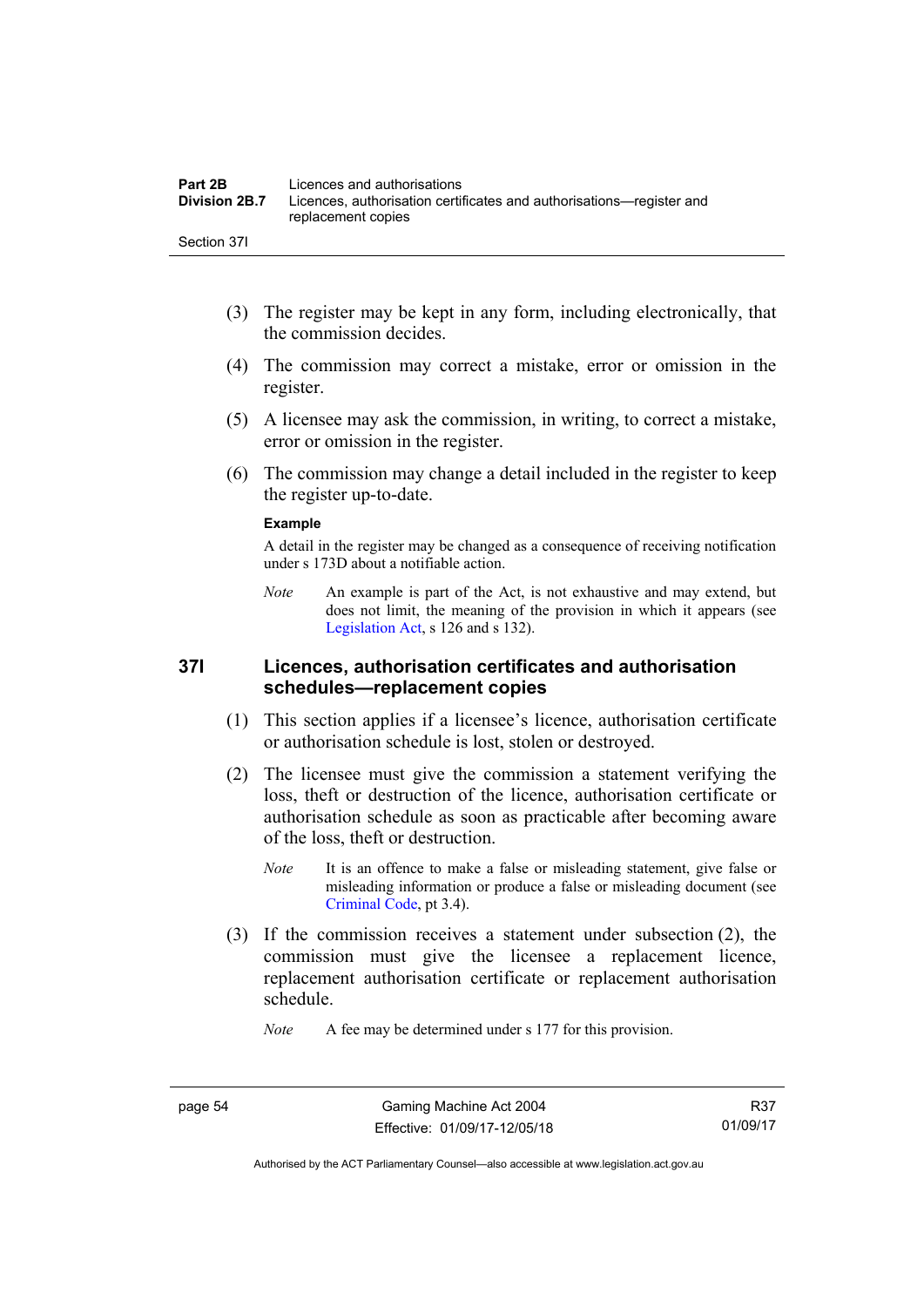# **Part 2C In-principle authorisation certificates**

# **Division 2C.1 Preliminary**

## **38 Object—pt 2C**

The object of this part is to allow a person to obtain in-principle approval to have a maximum number of authorisations for gaming machines under an authorisation certificate at an address at unleased land before—

- (a) the person acquires an interest in the land or premises at the address; or
- (b) plans are prepared for the premises proposed to be licensed at the address; or
- (c) for a club—the voting members of the club vote in a ballot conducted under the regulation for the club having gaming machines at the address.
- *Note Maximum number*, of authorisations—see the dictionary.

## **38A Definitions for Act**

In this Act:

*approval-holder* means a person who holds an in-principle approval for an authorisation certificate under this part.

*in-principle authorisation certificate* means an in-principle approval for an authorisation certificate.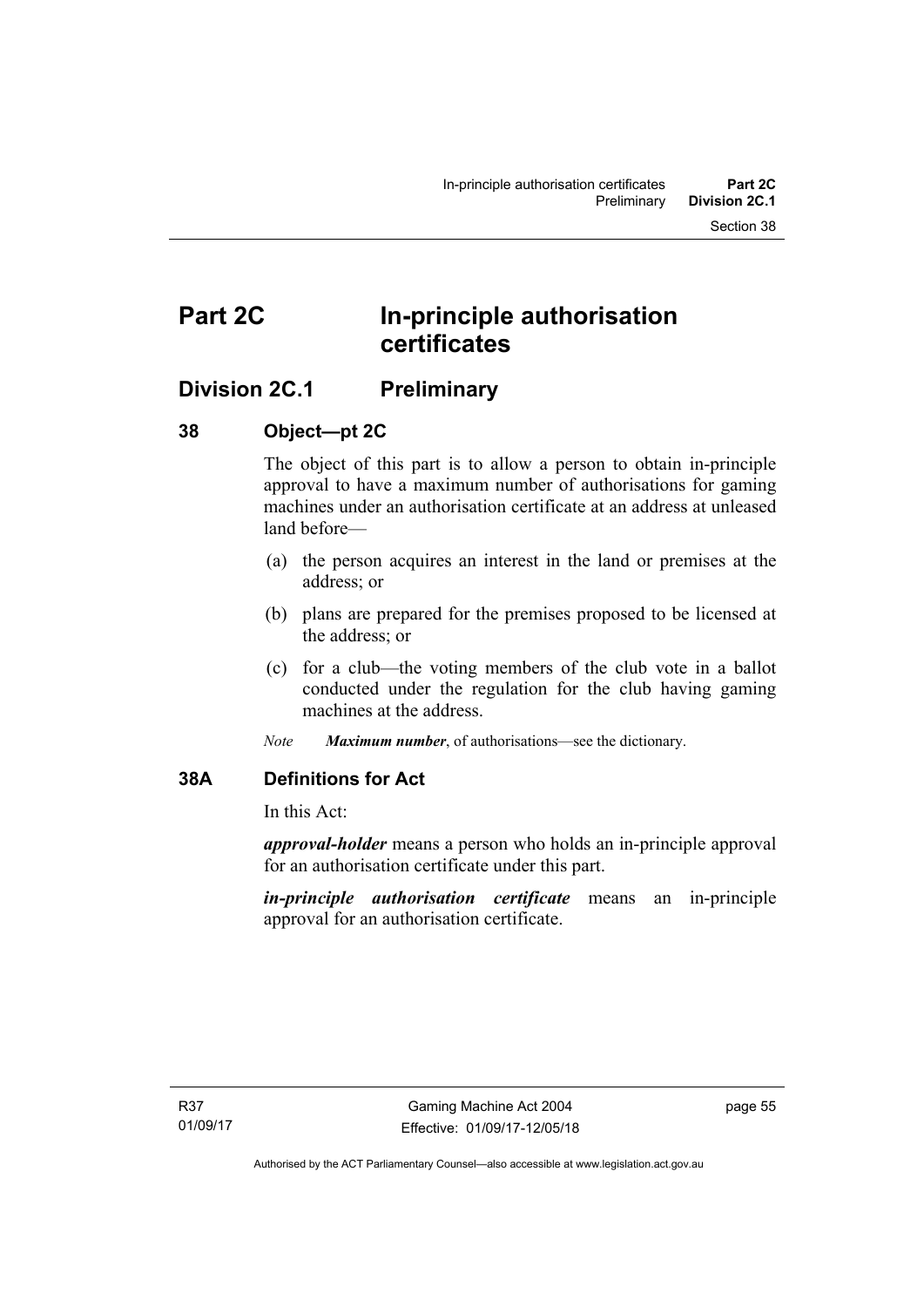# **Division 2C.2 In-principle authorisation certificate application**

#### **38B In-principle authorisation certificate—application**

- (1) A person may apply for an in-principle approval for an authorisation certificate only if—
	- (a) the person—
		- (i) holds a class C licence; or
		- (ii) has applied for a class C licence; and
	- (b) the land at the address for which the in-principle authorisation certificate is sought is suitable land.
	- *Note 1* If a form is approved under the [Control Act](http://www.legislation.act.gov.au/a/1999-46/default.asp), s 53D for an application, the form must be used.

*Note 2* A fee may be determined under s 177 for an application.

(2) In this section:

*suitable land* means land that is—

- (a) unleased land; and
- (b) to be leased with a purpose clause permitting use of the land for a club.

#### **38C In-principle authorisation certificate application contents**

An application for in-principle approval for an authorisation certificate—

- (a) must comply with the requirements for an authorisation certificate application under section 22 (1) (Authorisation certificate for class C gaming machines—contents of application); but
- (b) need not comply with section  $22(2)$  (b) to (d).

R37 01/09/17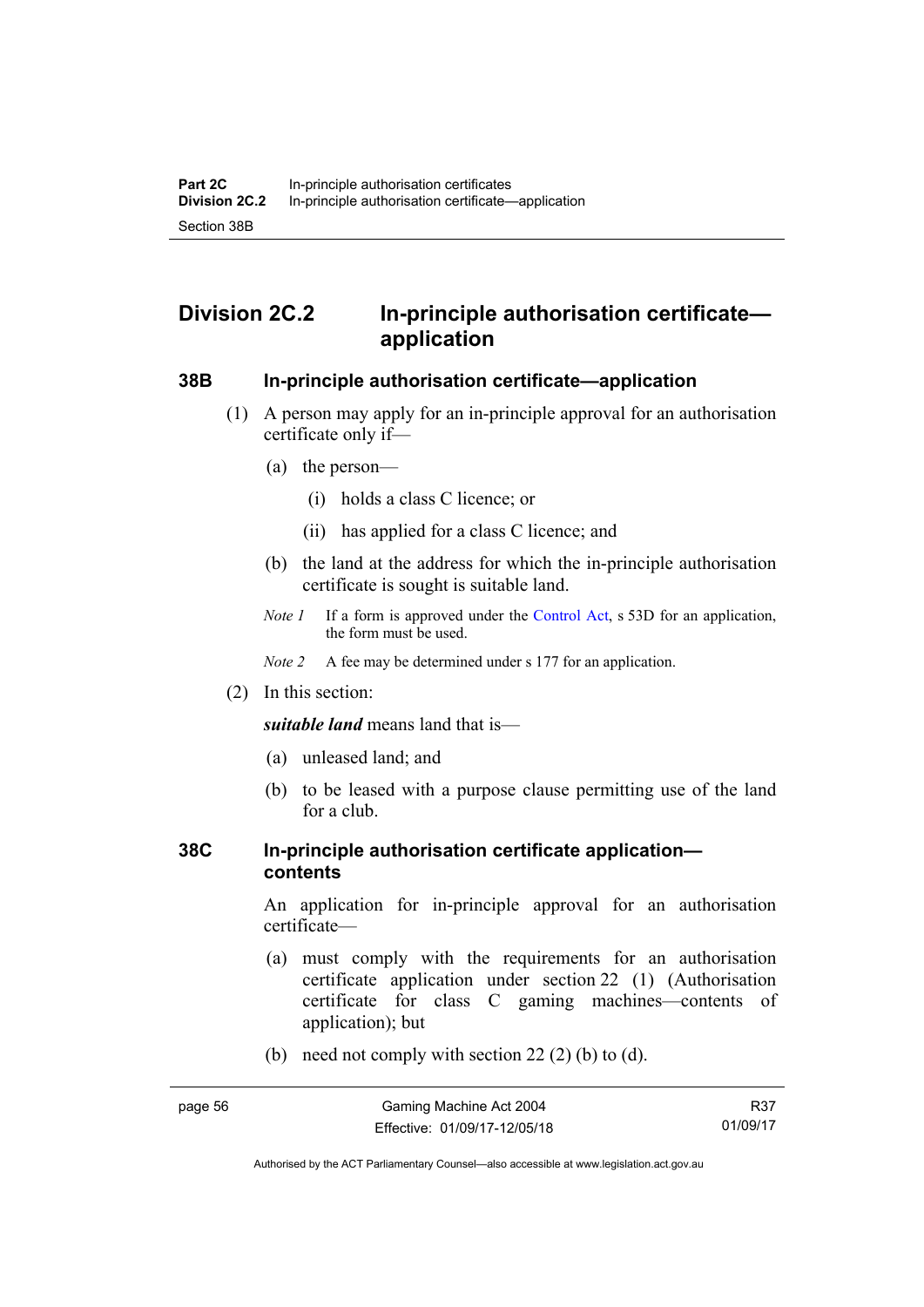# **Division 2C.3 In-principle authorisation certificate issue**

#### **38D In-principle authorisation certificate—decision on application**

- (1) This section applies if the commission receives an application for an in-principle authorisation certificate under section 38B (1) (In-principle authorisation certificate—application).
- (2) The commission may—
	- (a) issue the in-principle authorisation certificate; or
	- (b) refuse to issue the in-principle authorisation certificate.
	- *Note 1* The commission may refuse to consider an application that is not properly completed. If the commission refuses to consider the application, it lapses (see s 9 (2)).
	- *Note 2* If additional information in relation to an application is not given to the commission within the time required by the commission, the commission may refuse to consider the application. If the commission refuses to consider the application, it lapses (see s 9 (4)).
- (3) If the commission refuses to issue the in-principle authorisation certificate, the commission must tell the applicant, in writing, the reasons for the decision.
	- *Note* For what must be included in a statement of reasons, see the Legislation [Act](http://www.legislation.act.gov.au/a/2001-14), s 179.
- (4) The commission must issue the in-principle authorisation certificate if satisfied that, taking into consideration the social impact assessment for the application and any submission made on the assessment within the comment period under section 13 (2) (Social impact assessment—publication), issuing the in-principle authorisation certificate is appropriate.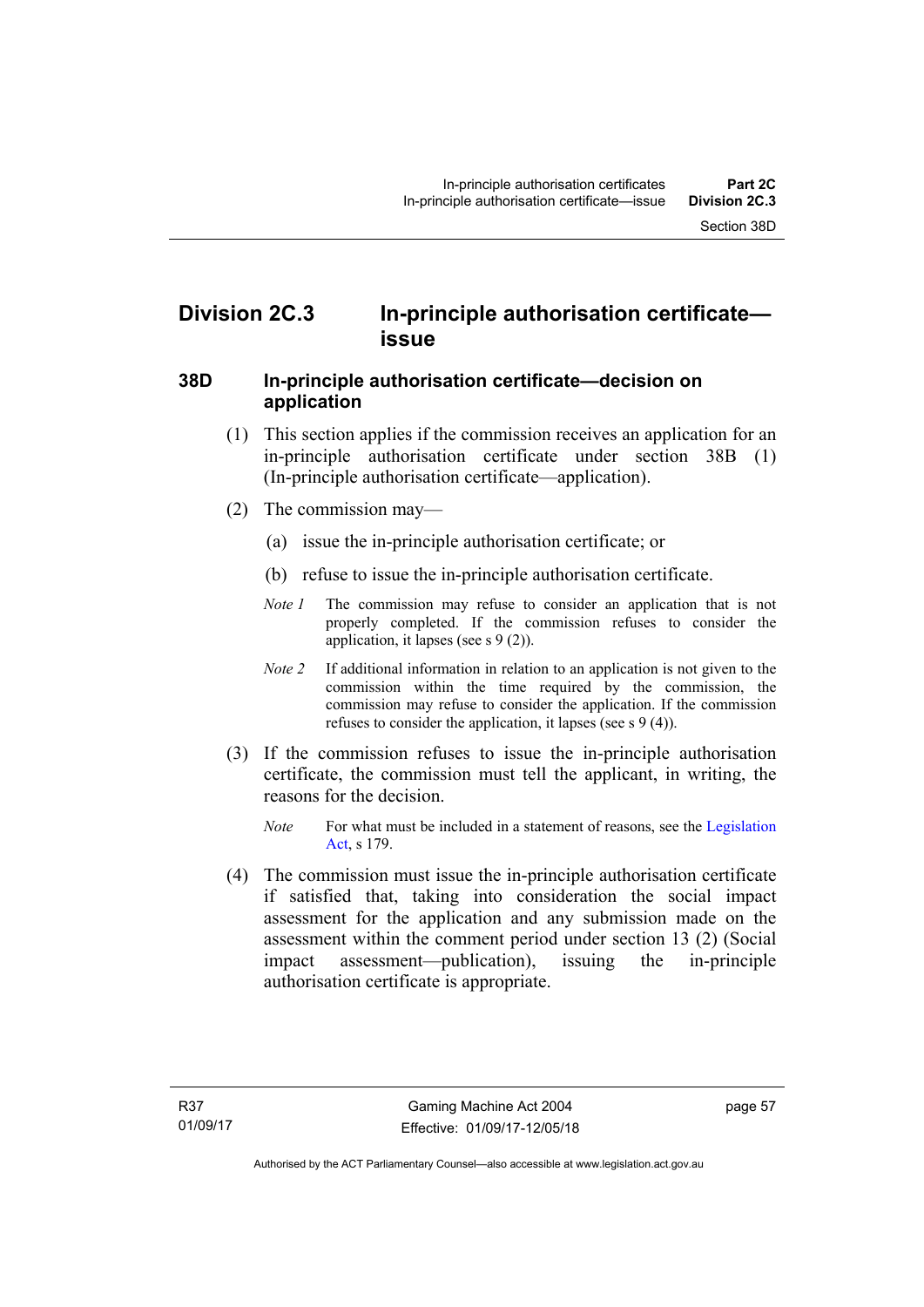#### **38E In-principle authorisation certificate—form**

- (1) An in-principle authorisation certificate must—
	- (a) be in writing; and
	- (b) state the following:
		- (i) the name of the approval-holder's legal entity (the *approval-holder's name*);
		- (ii) if the approval-holder carries on business under a name other than the approval-holder's name—the name under which the approval-holder carries on business:
		- (iii) the approval-holder's ABN;
		- (iv) the approval-holder's—
			- (A) ACN; or
			- (B) if the approval-holder is an incorporated association—association number;

*Note Association number*—see the dictionary.

- (v) the address, and block and section number, to which the in-principle authorisation certificate applies;
- (vi) the maximum number of authorisations allowed under the in-principle authorisation certificate;
- (vii) the class of gaming machines;
- (viii) the conditions (if any) of the in-principle authorisation certificate.
- (2) A regulation may prescribe other requirements about the form of an in-principle authorisation certificate.

Authorised by the ACT Parliamentary Counsel—also accessible at www.legislation.act.gov.au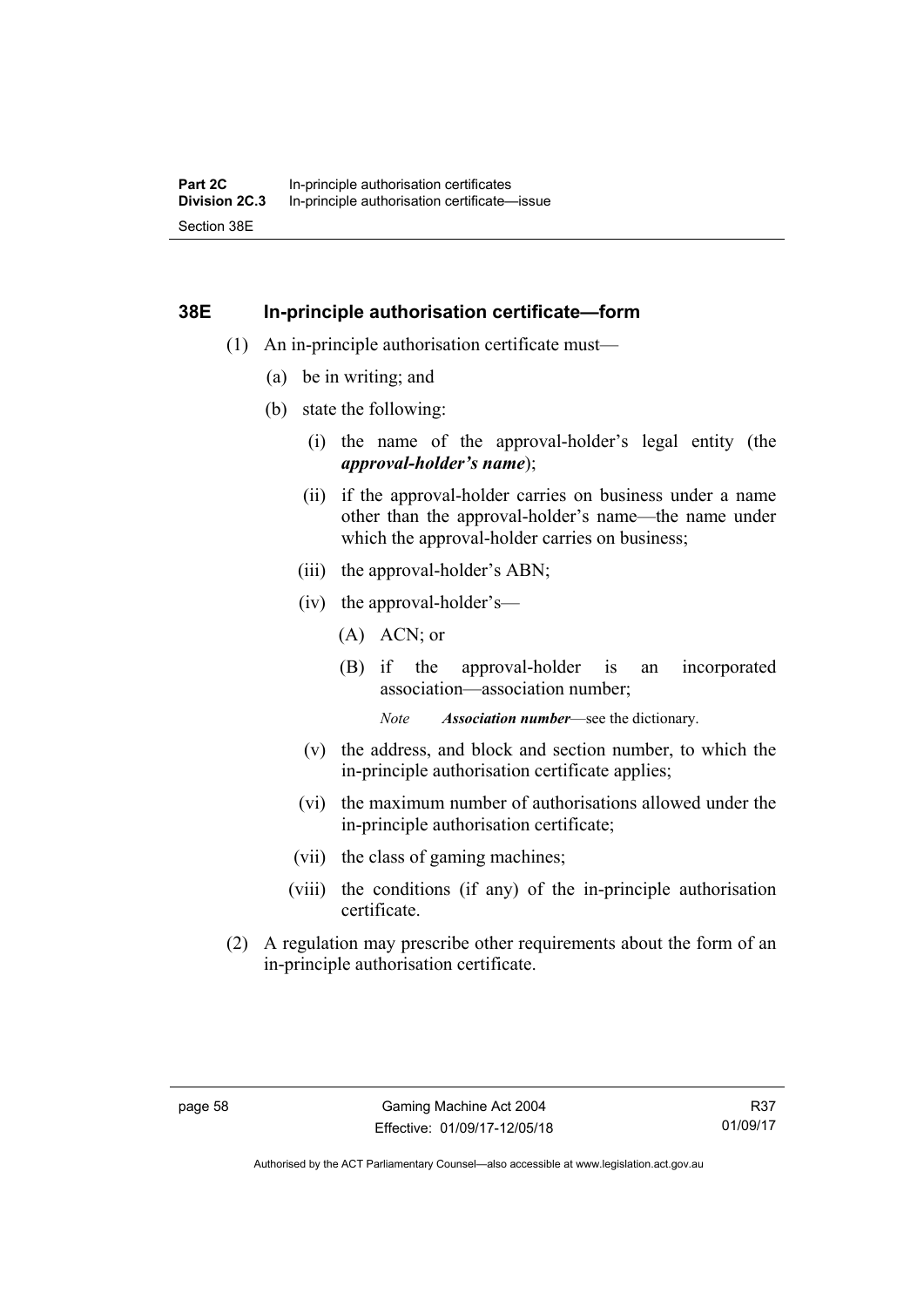#### **38F In-principle authorisation certificate—conditions**

An in-principle authorisation certificate is subject to any condition—

- (a) prescribed by regulation; or
- (b) imposed by the commission when the in-principle authorisation certificate is issued or extended.

#### **38G In-principle authorisation certificate—term**

An in-principle authorisation certificate—

- (a) commences on the day it is issued; and
- (b) expires—
	- (i) 3 years after the day it is issued; or
	- (ii) if the term of the in-principle authorisation certificate is extended under section 38K (In-principle authorisation certificate—extension decision)—on the date to which the in-principle authorisation certificate is extended.

## **Division 2C.4 In-principle authorisation certificate transfer**

#### **38H In-principle authorisation certificate—application to transfer**

- (1) An approval-holder may apply to the commission to transfer the in-principle authorisation certificate to someone else (the *proposed new approval-holder*).
	- *Note* An approval-holder must hold a class C licence or must have applied for a class C licence (see s  $38B(1)(a)$ ).
- (2) The application must—
	- (a) be in writing, signed by the approval-holder and the proposed new approval-holder; and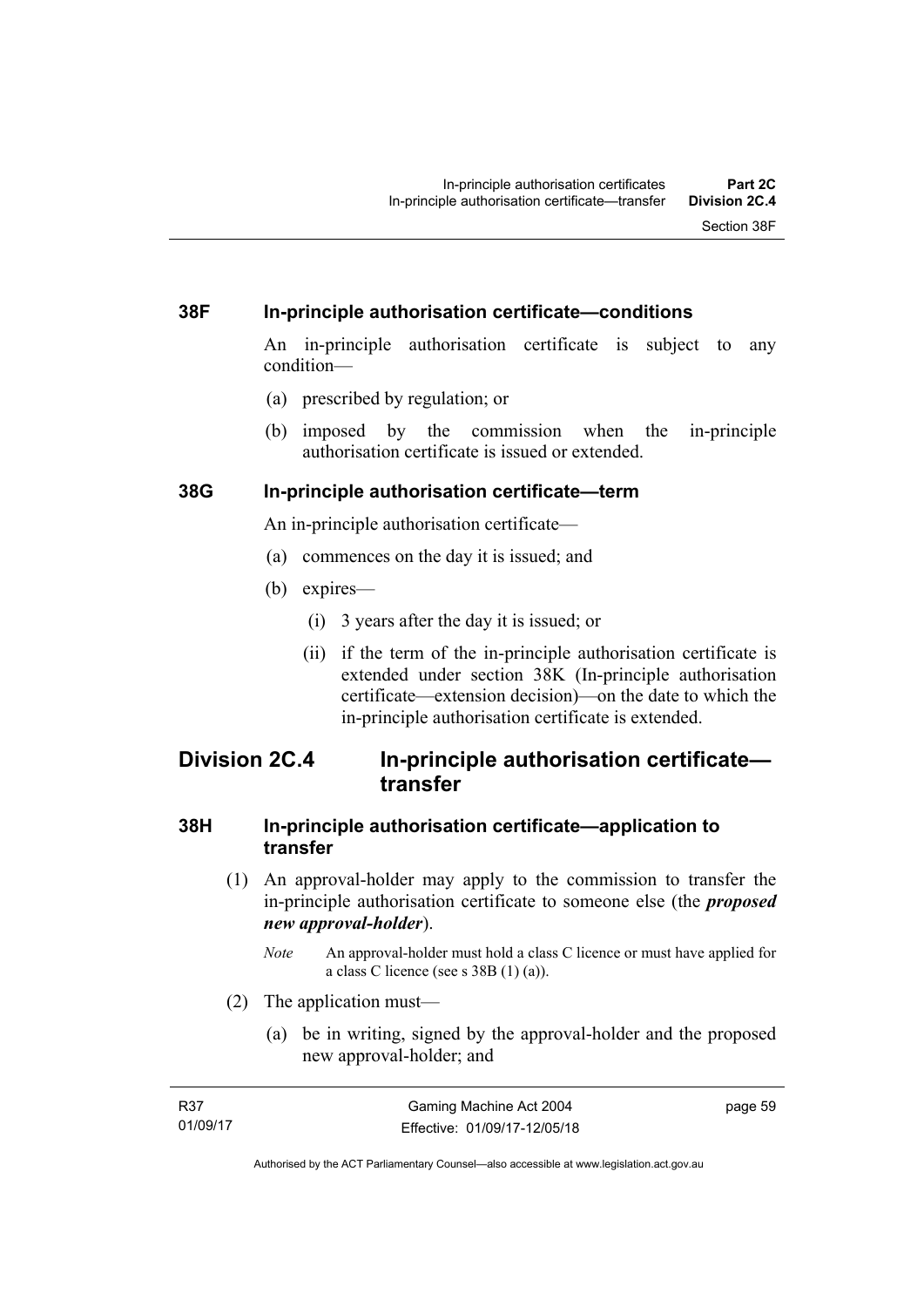- (b) state the full name and address of—
	- (i) the proposed new approval-holder; and
	- (ii) each director of the proposed new approval-holder; and
- (c) state the name of each influential person for the applicant and the person's relationship with the applicant.
- (3) A regulation may require an application to—
	- (a) include stated information; or
	- (b) be accompanied by stated documents.
	- *Note 1* If a form is approved under the [Control Act](http://www.legislation.act.gov.au/a/1999-46/default.asp), s 53D for an application, the form must be used.
	- *Note 2* A fee may be determined under s 177 for an application.

**38I In-principle authorisation certificate—transfer decision** 

- (1) This section applies if the commission receives an application to transfer an in-principle authorisation certificate under section 38H.
	- *Note* An approval-holder who makes an application under s 38H must hold a class C licence or must have applied for a class C licence (see s 38B (1) (a)).
- (2) The commission may—
	- (a) transfer the in-principle authorisation certificate to the proposed new approval-holder; or
	- (b) refuse to transfer the in-principle authorisation certificate to the proposed new approval-holder.
	- *Note 1* The commission may refuse to consider an application that is not properly completed. If the commission refuses to consider the application, it lapses (see s 9 (2)).
	- *Note 2* If additional information in relation to an application is not given to the commission within the time required by the commission, the commission may refuse to consider the application. If the commission refuses to consider the application, it lapses (see s 9 (4)).

R37 01/09/17

Authorised by the ACT Parliamentary Counsel—also accessible at www.legislation.act.gov.au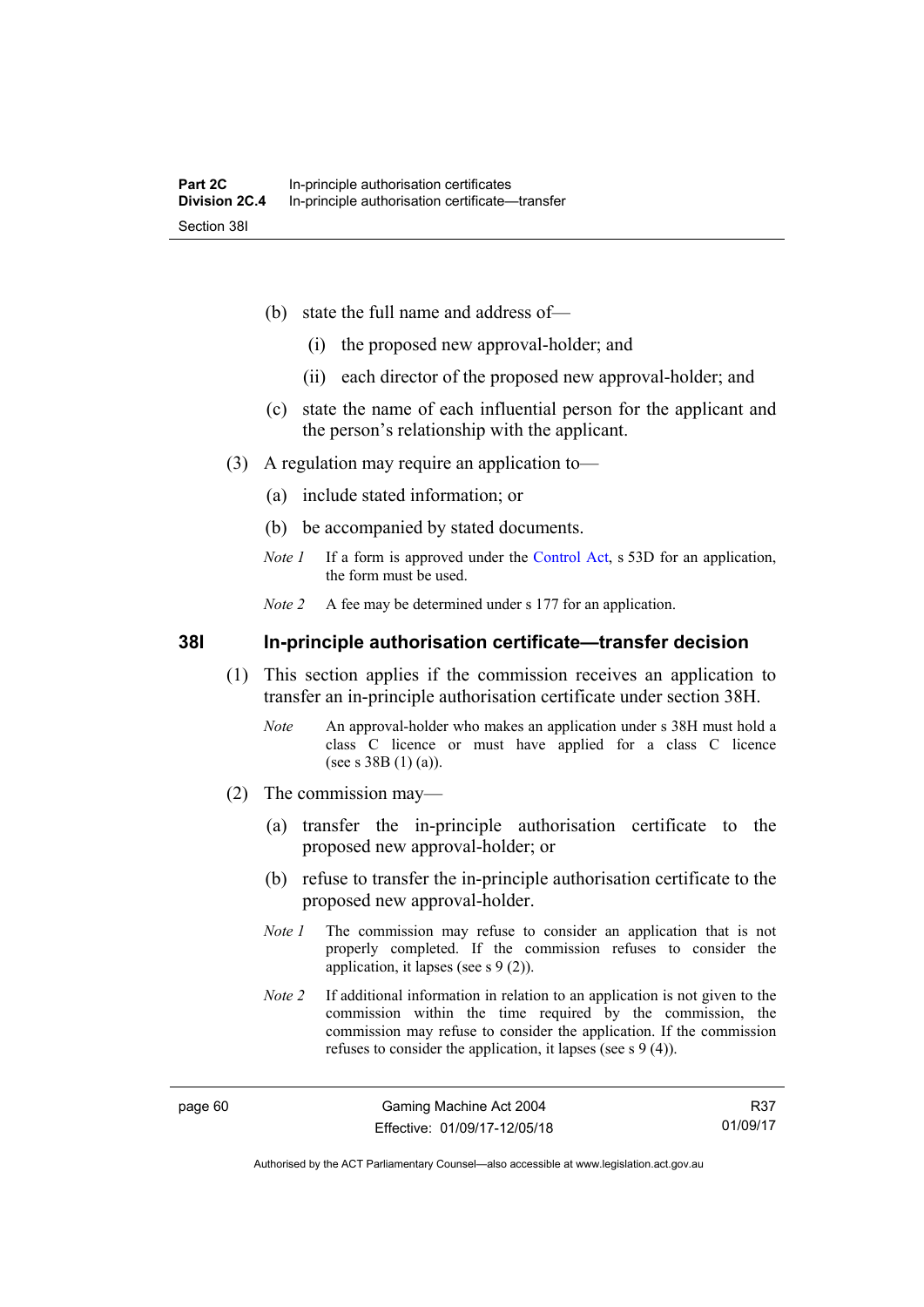- (3) If the commission refuses to transfer the in-principle authorisation certificate to the proposed new approval-holder, the commission must tell the applicant, in writing, the reasons for the decision.
	- *Note* For what must be included in a statement of reasons, see the Legislation [Act](http://www.legislation.act.gov.au/a/2001-14), s 179.
- (4) The commission must transfer the in-principle authorisation certificate to the proposed new approval-holder if satisfied that the proposed new approval-holder—
	- (a) holds a licence; or
	- (b) has applied for a licence.

#### **38J In-principle authorisation certificate—application for extension**

 (1) An approval-holder may apply to the commission to extend the term of an in-principle authorisation certificate.

*Note* Section 38G sets out the term of an in-principle authorisation certificate.

- (2) The application must—
	- (a) be in writing signed by the approval-holder; and
	- (b) state why the approval-holder is seeking the extension.
	- *Note 1* If a form is approved under the [Control Act](http://www.legislation.act.gov.au/a/1999-46/default.asp), s 53D for an application, the form must be used.
	- *Note 2* A fee may be determined under s 177 for an application.
- (3) If an approval-holder applies to extend the term of an in-principle authorisation certificate, the in-principle authorisation certificate remains in force until the application is decided.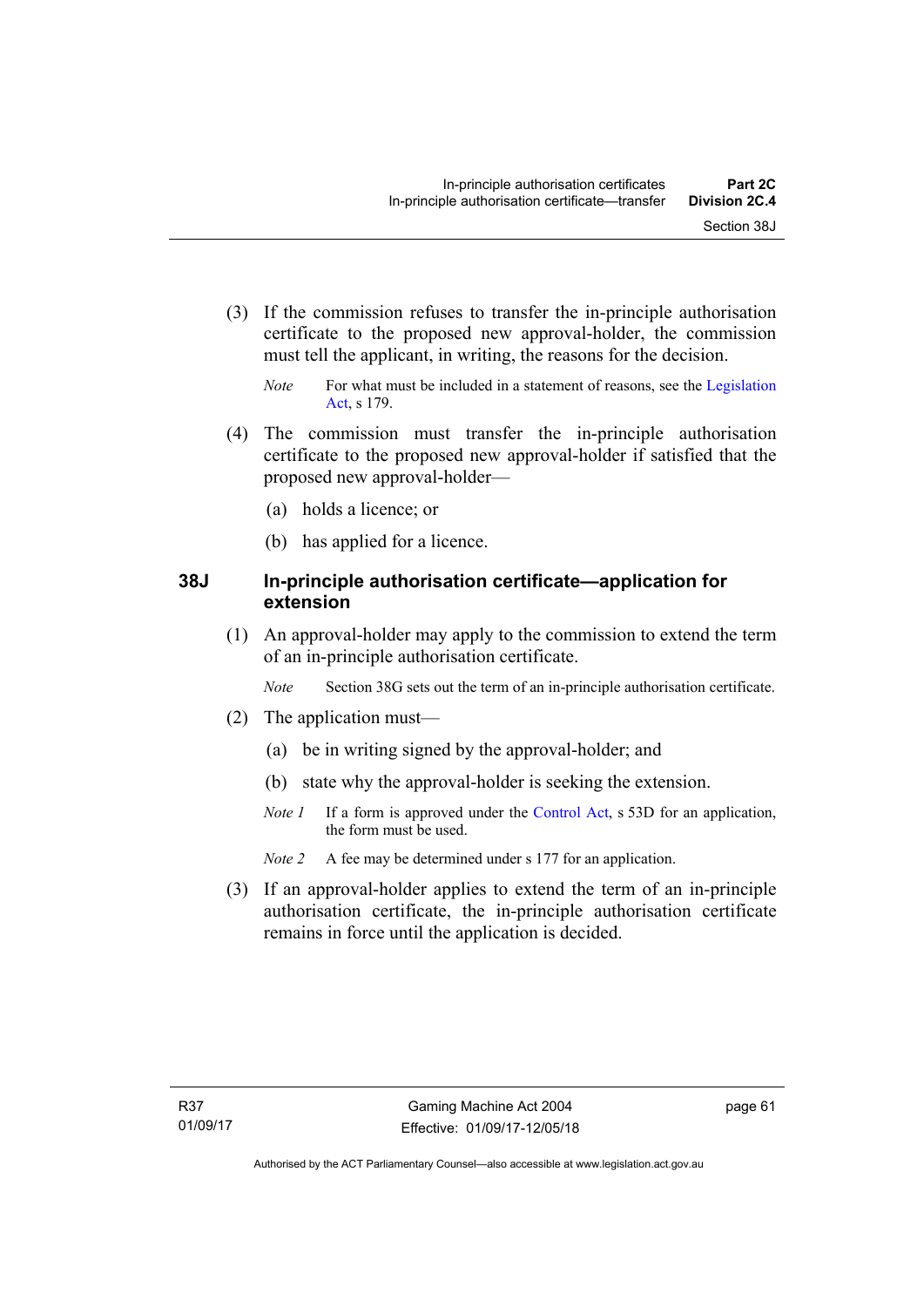#### **38K In-principle authorisation certificate—extension decision**

- (1) This section applies if the commission receives an application under section 38J to extend the term of an in-principle authorisation certificate.
- (2) The commission may—
	- (a) extend the term of the in-principle authorisation certificate; or
	- (b) refuse to extend the term of the in-principle authorisation certificate.
	- *Note 1* The commission may refuse to consider an application that is not properly completed. If the commission refuses to consider the application, it lapses (see s 9 (2)).
	- *Note 2* If additional information in relation to an application is not given to the commission within the time required by the commission, the commission may refuse to consider the application. If the commission refuses to consider the application, it lapses (see s 9 (4)).
- (3) If the commission refuses to extend the term of the in-principle authorisation certificate, the commission must tell the applicant, in writing, the reasons for the decision.
	- *Note* For what must be included in a statement of reasons, see the Legislation [Act](http://www.legislation.act.gov.au/a/2001-14), s 179.
- (4) The commission may extend the term of the in-principle authorisation certificate for a period not longer than 12 months.

#### **38L In-principle authorisation certificate—surrender**

An approval-holder may surrender an in-principle authorisation certificate by giving the commission—

- (a) written notice of the surrender; and
- (b) the in-principle authorisation certificate.

Authorised by the ACT Parliamentary Counsel—also accessible at www.legislation.act.gov.au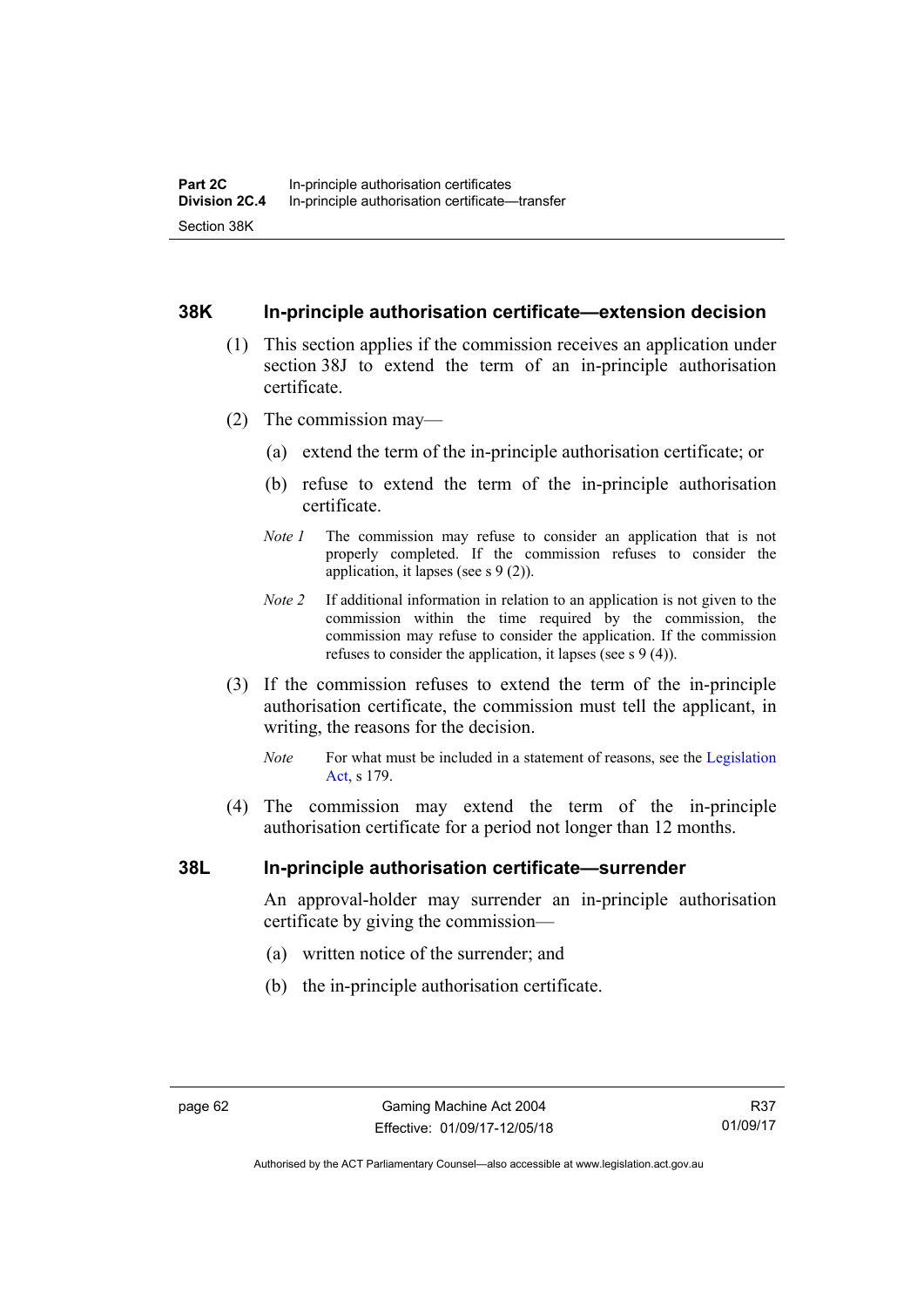# **Division 2C.5 In-principle authorisation certificates—conversion**

#### **38M Conversion of in-principle authorisation certificate to authorisation certificate—application**

- (1) An approval-holder may apply to the commission to have an in-principle authorisation certificate converted to an authorisation certificate.
- (2) The application must—
	- (a) be in writing signed by the applicant; and
	- (b) be accompanied by evidence that the approval-holder has acquired an interest in the land, or premises, at the address to which the in-principle authorisation certificate applies; and
	- (c) include the following:
		- (i) the name of the applicant's legal entity (the *applicant's name*);
		- (ii) if the applicant carries on business under a name other than the applicant's name—the name under which the applicant carries on business;
		- (iii) the applicant's ABN;
		- (iv) the applicant's—
			- (A) ACN; or
			- (B) if the applicant is an incorporated association association number; and

*Note Association number*—see the dictionary.

 (d) state the address, and block and section number, of the premises for which the authorisation certificate is sought; and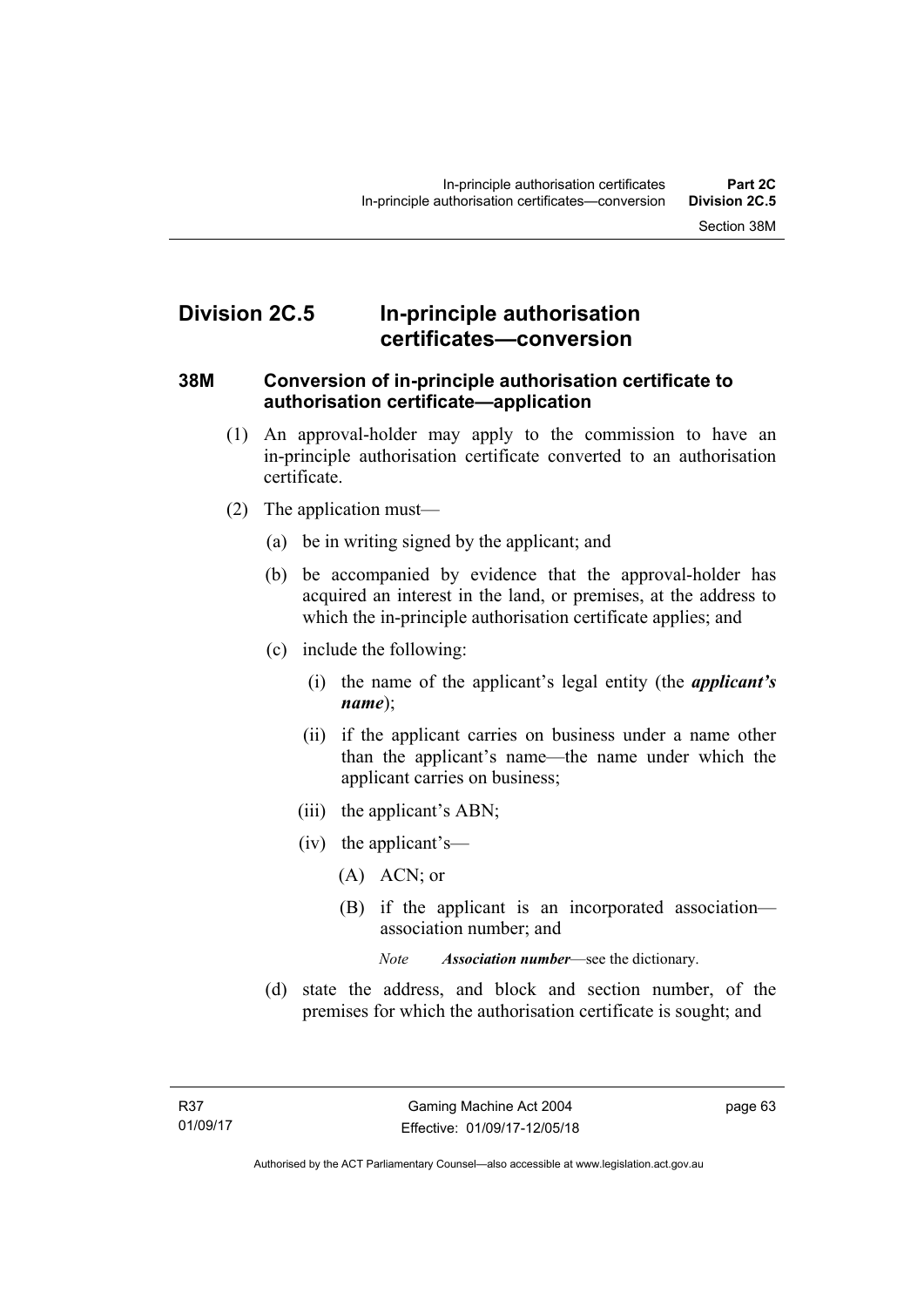- (e) state the maximum number of authorisations for gaming machines for which the authorisation certificate is sought; and
- (f) be accompanied by each of the required documents for the application.
- (3) For subsection (2) (f), the *required documents* are the following:
	- (a) a plan of the premises that—
		- (i) is drawn to scale; and
		- (ii) clearly shows the location, boundaries and dimensions of the area in the premises where gaming machines are to be installed (the *proposed gaming area*);
	- (b) a copy of the current gaming rules the applicant has adopted in relation to the premises for which the authorisation certificate is sought;

#### **Examples—what gaming rules may cover**

- 1 how long a gaming machine may be reserved for
- 2 who may play the gaming machines
- 3 banning of extension of credit to players
- 4 cash payment limits
- *Note* An example is part of the Act, is not exhaustive and may extend, but does not limit, the meaning of the provision in which it appears (see [Legislation Act,](http://www.legislation.act.gov.au/a/2001-14) s 126 and s 132).
- (c) a copy of the current control procedures the applicant has adopted to control the operation of gaming machines on the premises for which the authorisation certificate is sought;
	- *Note* Section 97 sets out the requirements for control procedures.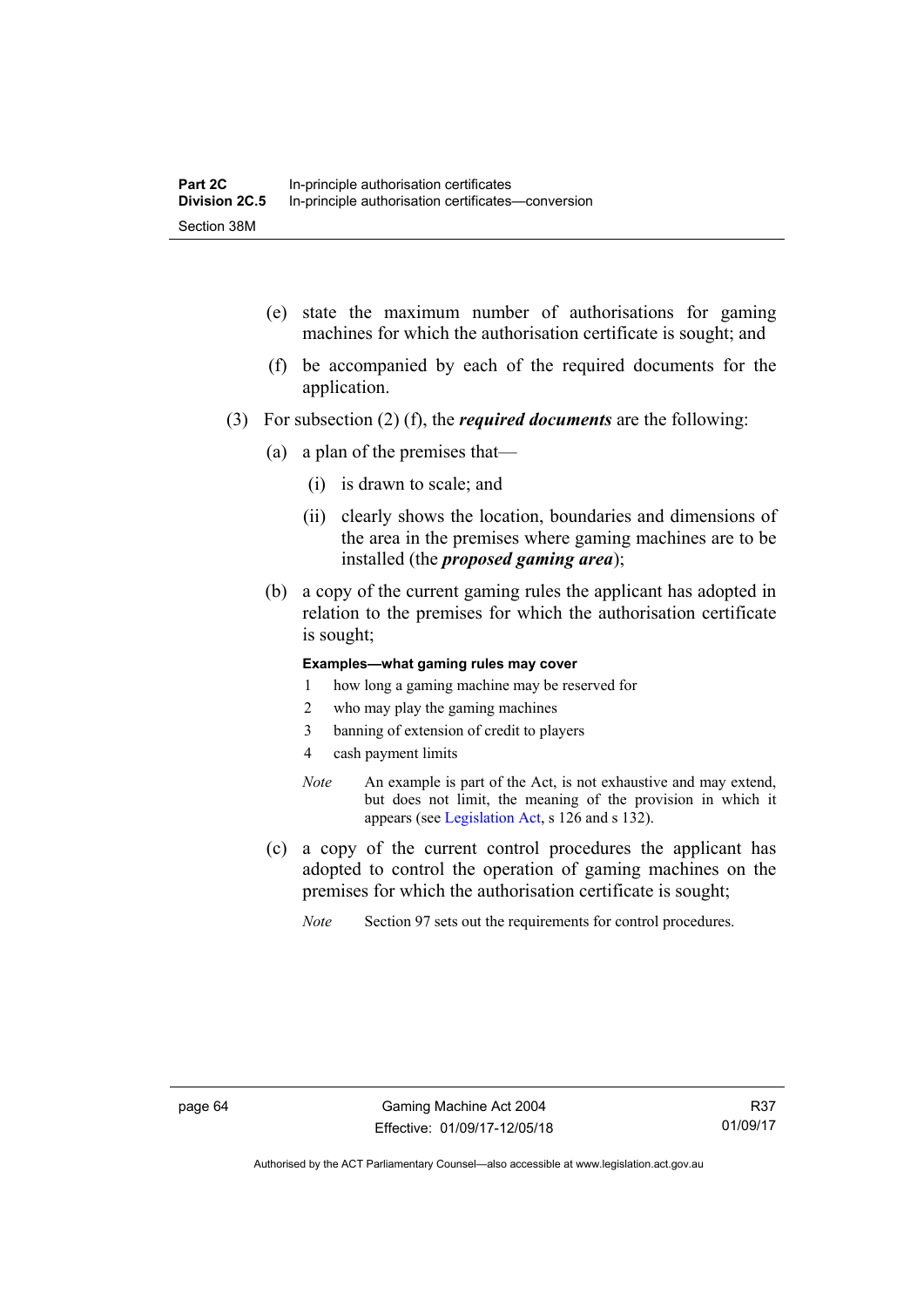- (d) any other documents required by regulation.
- *Note 1* If a form is approved under the [Control Act](http://www.legislation.act.gov.au/a/1999-46/default.asp), s 53D for an application, the form must be used.
- *Note 2* A fee may be determined under s 177 for an application.
- *Note* 3 The commission may refuse to consider an application that is not properly completed. If the commission refuses to consider the application, it lapses (see s 9 (2)).
- *Note 4* If additional information in relation to an application is not given to the commission within the time required by the commission, the commission may refuse to consider the application. If the commission refuses to consider the application, it lapses (see s 9 (4)).

#### **38N Conversion of in-principle authorisation certificate to authorisation certificate—decision**

- (1) This section applies if the commission receives an application under section 38M to convert an in-principle authorisation certificate to an authorisation certificate.
- (2) The commission may—
	- (a) convert the in-principle authorisation certificate to an authorisation certificate; or
	- (b) refuse to convert the in-principle authorisation certificate to an authorisation certificate.
	- *Note 1* The commission may refuse to consider an application that is not properly completed. If the commission refuses to consider the application, it lapses (see s 9 (2)).
	- *Note 2* If additional information in relation to an application is not given to the commission within the time required by the commission, the commission may refuse to consider the application. If the commission refuses to consider the application, it lapses (see s 9 (4)).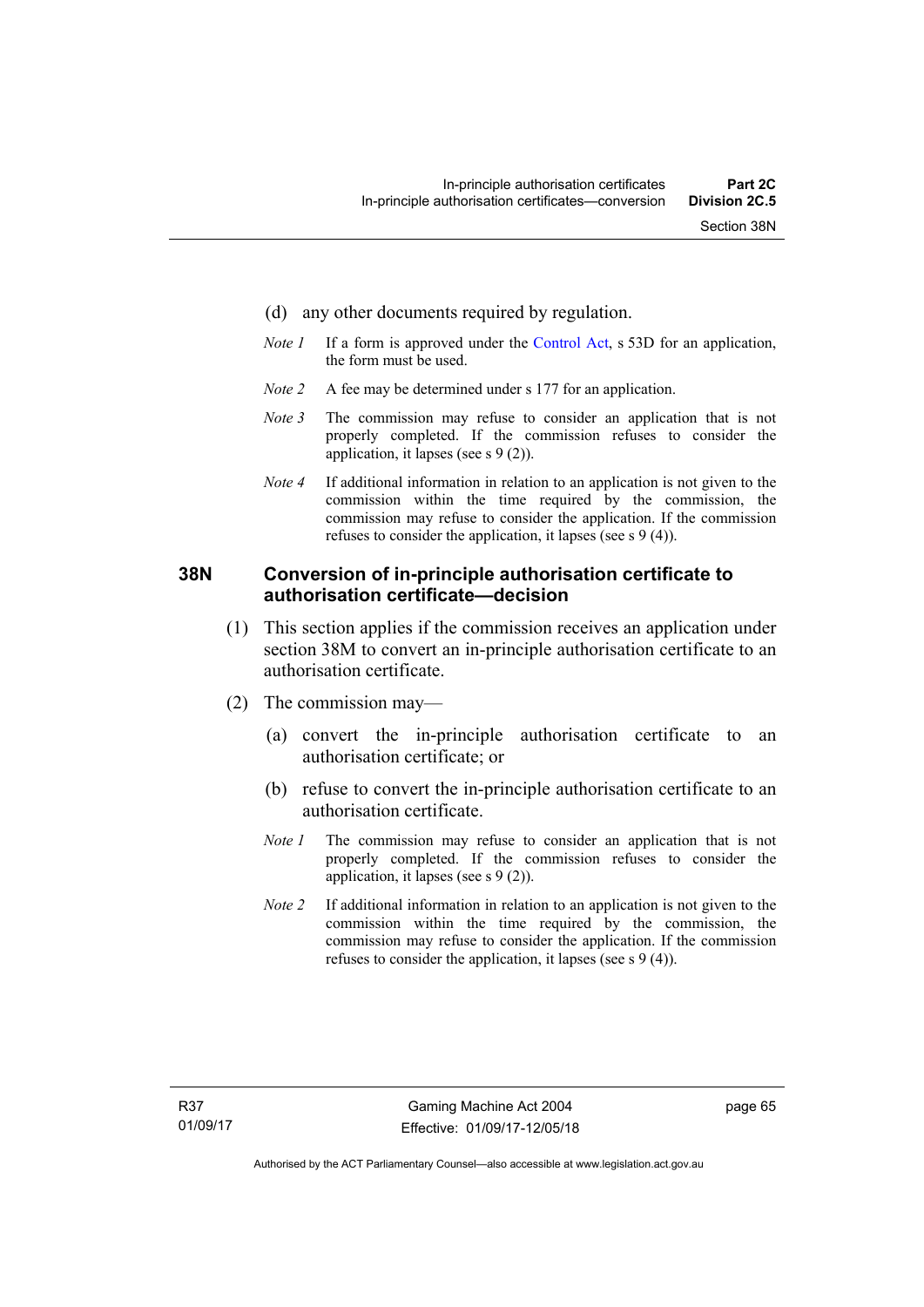- (3) If the commission refuses to convert the in-principle authorisation certificate to an authorisation certificate, the commission must tell the applicant, in writing, the reasons for the decision.
	- *Note* For what must be included in a statement of reasons, see the Legislation [Act](http://www.legislation.act.gov.au/a/2001-14), s 179.
- (4) The commission must convert the in-principle authorisation certificate to an authorisation certificate for the number of authorisations stated in the in-principle certificate if satisfied that—
	- (a) the approval-holder has acquired an interest in the land, or premises, at the address to which the in-principle authorisation certificate applies; and
	- (b) were the application an application for an authorisation certificate under section 21 (Authorisation certificate for class C gaming machines—application), the commission would issue the authorisation certificate under section 23 (Authorisation certificate for class C gaming machines decision on application).
- (5) The commission may convert the in-principle authorisation certificate to an authorisation certificate for a lower number of authorisations for gaming machines than the number stated in the in-principle certificate if satisfied that the size and layout of the proposed gaming area are suitable for the installation of the lower number of gaming machines.
	- *Note* The commission may refuse to issue an authorisation certificate to a club if a ground for refusing to issue the certificate exists (see s 24).
- (6) If the commission converts an in-principle authorisation certificate to an authorisation certificate, the commission must issue an authorisation certificate to the applicant in the same terms, and subject to the same conditions, as the in-principle authorisation certificate.

Authorised by the ACT Parliamentary Counsel—also accessible at www.legislation.act.gov.au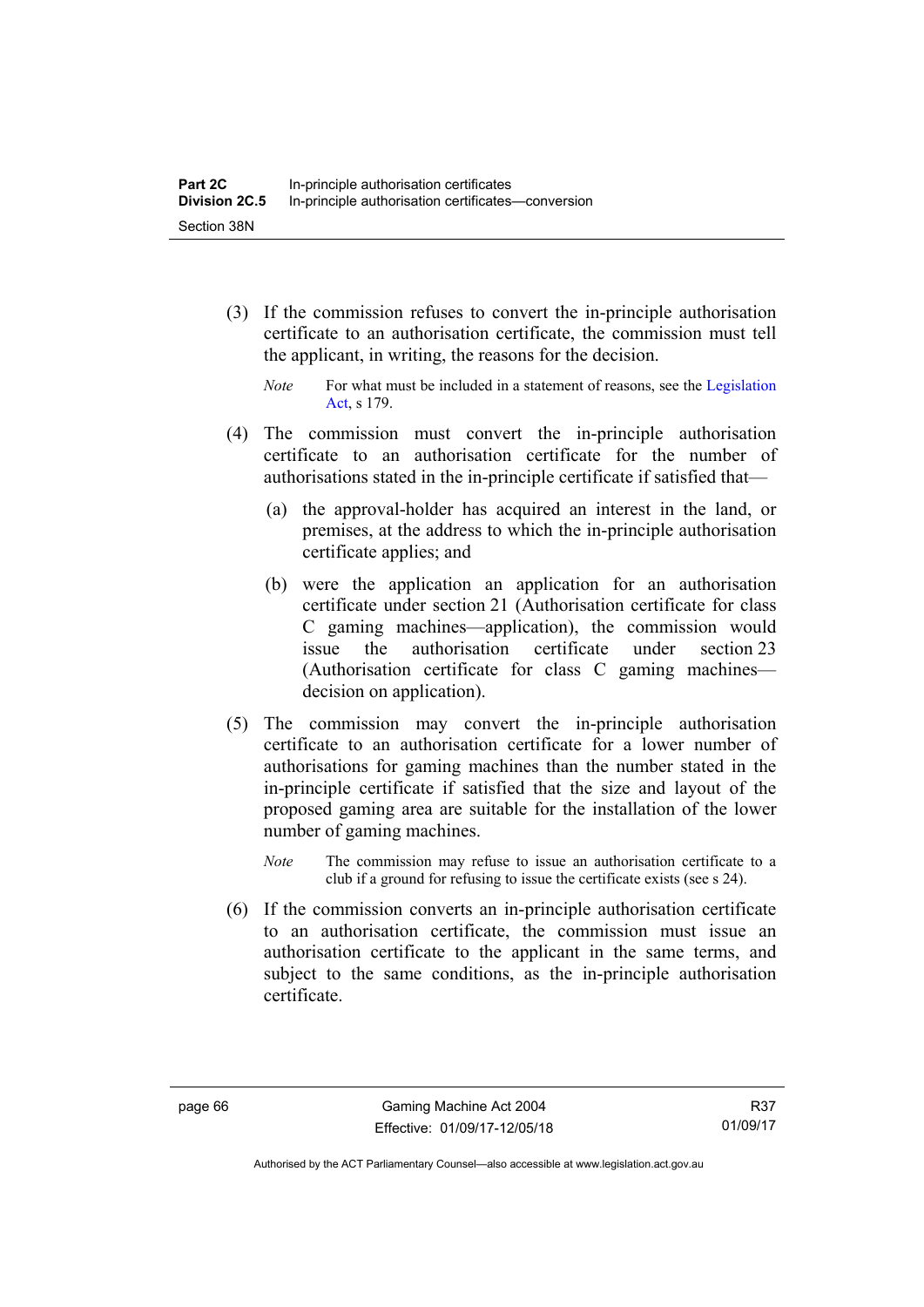## **38O Consequences of conversion—other in-principle authorisation certificates for the land or premises expire**

- (1) This section applies if the commission converts an in-principle authorisation certificate under section 38N.
- (2) All other in-principle authorisation certificates in relation to the land, or premises, to which the in-principle authorisation certificate applied, expire.
- (3) The commission must tell each approval-holder whose in-principle authorisation certificate expires under subsection (2) that the in-principle authorisation certificate has expired.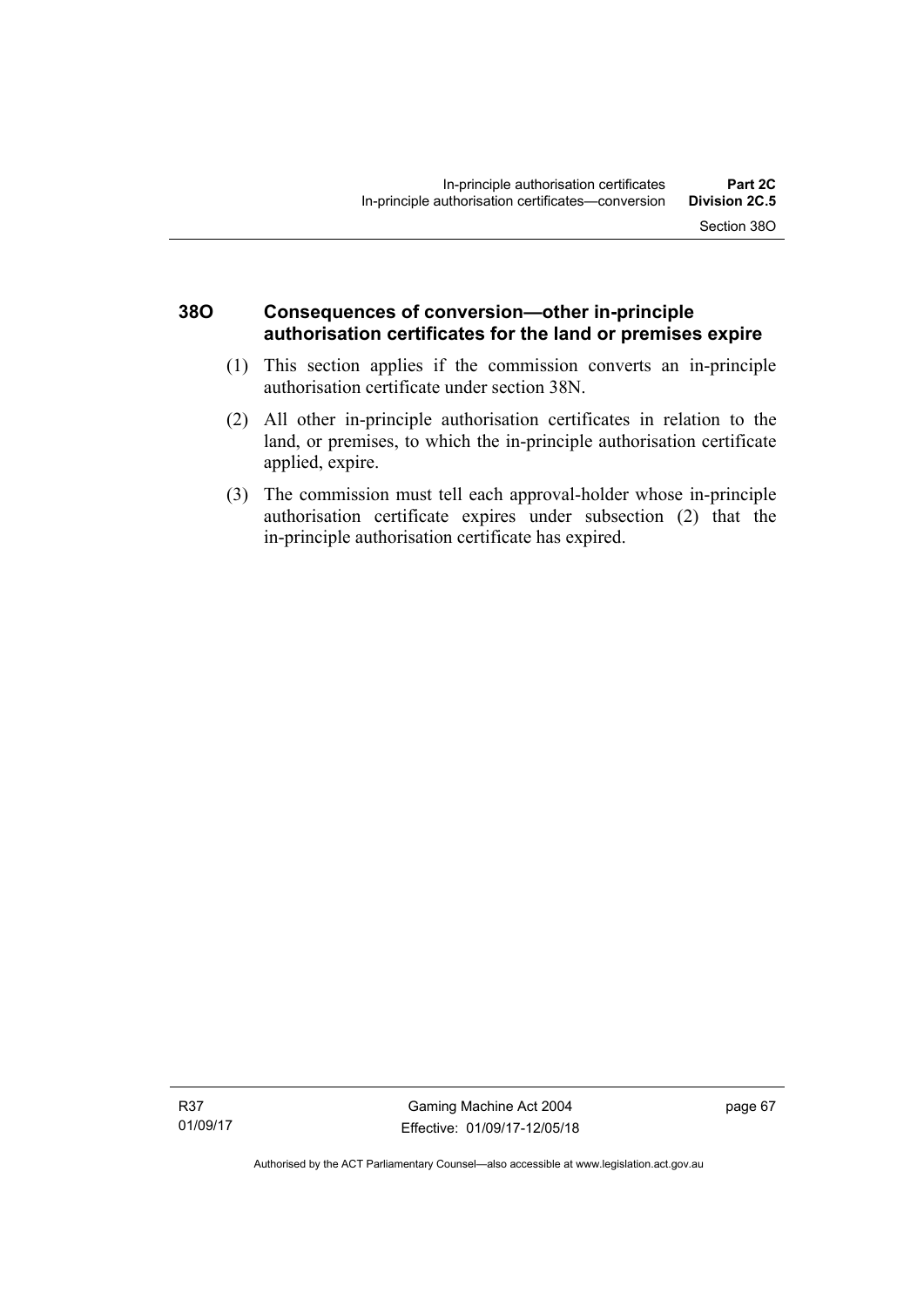# **Part 3 Licences and authorisation certificates—conditions**

## **Division 3.1 Compliance with licence conditions**

#### **39 Offence—failure to comply with condition**

- (1) A licensee commits an offence if—
	- (a) the licensee's licence is subject to a condition; and
	- (b) the licensee fails to comply with a requirement of the condition.

Maximum penalty: 100 penalty units.

- (2) A licensee commits an offence if—
	- (a) an authorisation certificate held by the licensee is subject to a condition; and
	- (b) the licensee fails to comply with a requirement of the condition.

Maximum penalty: 100 penalty units.

- (3) An offence against this section is a strict liability offence.
	- *Note* Conditions on licences and authorisation certificates are imposed by the commission and by other parts of the Act, as well as by this part.
- (4) Subsections (1) and (2) do not apply if the licensee took all reasonable steps to comply with a requirement of the condition.
	- *Note* The defendant has an evidential burden in relation to the matters mentioned in s (4) (see Criminal Code, s 58).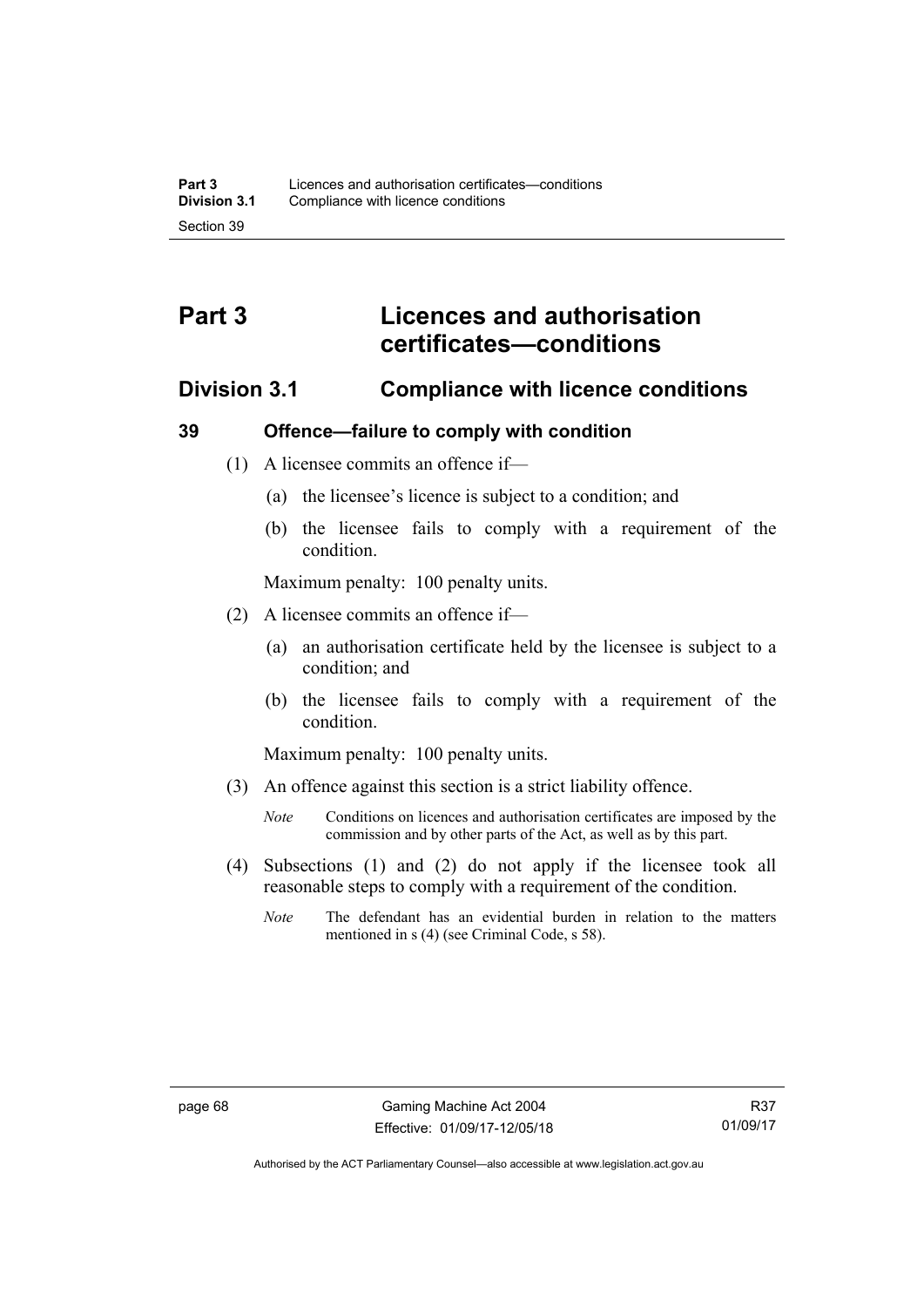# **Division 3.2 General licence and authorisation certificate conditions**

#### **39A Compliance with requirements for issue of licence and authorisation certificate**

- (1) It is a condition of a licence that the licensee—
	- (a) continually meets each requirement for the issue of a licence; and
		- *Note* For the requirements for the issue of a licence, see s 17, in relation to class C gaming machines, and s 29 in relation to class B gaming machines.
	- (b) continues not to do anything that would, if the licensee were applying for a licence, cause the licensee to be refused the licence.

*Note* For the grounds for refusing to issue a class C licence, see s 18.

- (2) It is a condition of an authorisation certificate that the licensee—
	- (a) continually meets each requirement for the issue of an authorisation certificate; and
		- *Note* For the requirements for the issue of an authorisation certificate, see s 23, in relation to class C gaming machines, and s 29, in relation to class B gaming machines.
	- (b) continues not to do anything that would, if the licensee were applying for an authorisation certificate, cause the licensee to be refused the authorisation certificate.
		- *Note* For the grounds for refusing to issue an authorisation certificate for a class C licence, see s 24.

#### **40 Compliance with directions**

It is a condition of a licence that the licensee complies with a written direction given to the licensee by the commission.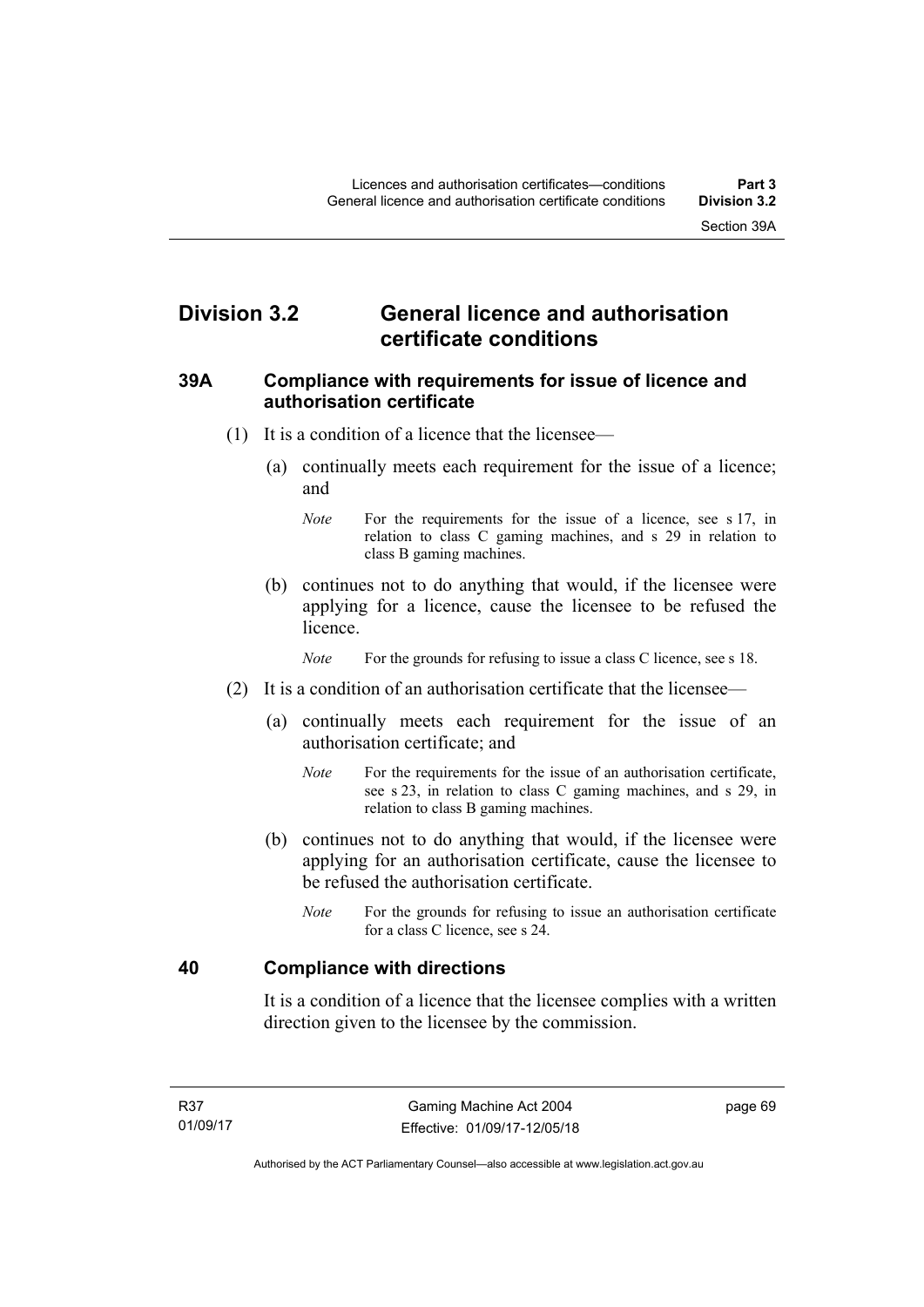## **41 Licence and authorisation certificate to be kept at premises**

- (1) It is a condition of a licence that the licensee keeps a copy of the licence and authorisation certificate (including the authorisation schedule) at the authorised premises to which the certificate relates.
- (2) However, subsection (1) does not apply if—
	- (a) the licence or authorisation certificate is lost, stolen or destroyed; and
	- (b) the licensee has given the commission a statement under section 37I (Licences, authorisation certificates and authorisation schedules—replacement copies); and
	- (c) the commission has not given the licensee a replacement.

## **42 Licence and authorisation certificate to be available on request**

- (1) It is a condition of a licence that the licensee allows a person, on request, to view a copy of the licence and authorisation certificate at the authorised premises to which the certificate relates.
- (2) However, the licensee need not allow a person to view the authorisation schedule for the authorisation certificate if the person is not an authorised officer exercising a function under the [Control](http://www.legislation.act.gov.au/a/1999-46)  [Act](http://www.legislation.act.gov.au/a/1999-46).
- (3) Subsection (1) does not apply if—
	- (a) the licence or authorisation certificate is lost, stolen or destroyed; and
	- (b) the licensee has given the commission a statement under section 37I (Licences, authorisation certificates and authorisation schedules—replacement copies); and
	- (c) the commission has not given the licensee a replacement.

Authorised by the ACT Parliamentary Counsel—also accessible at www.legislation.act.gov.au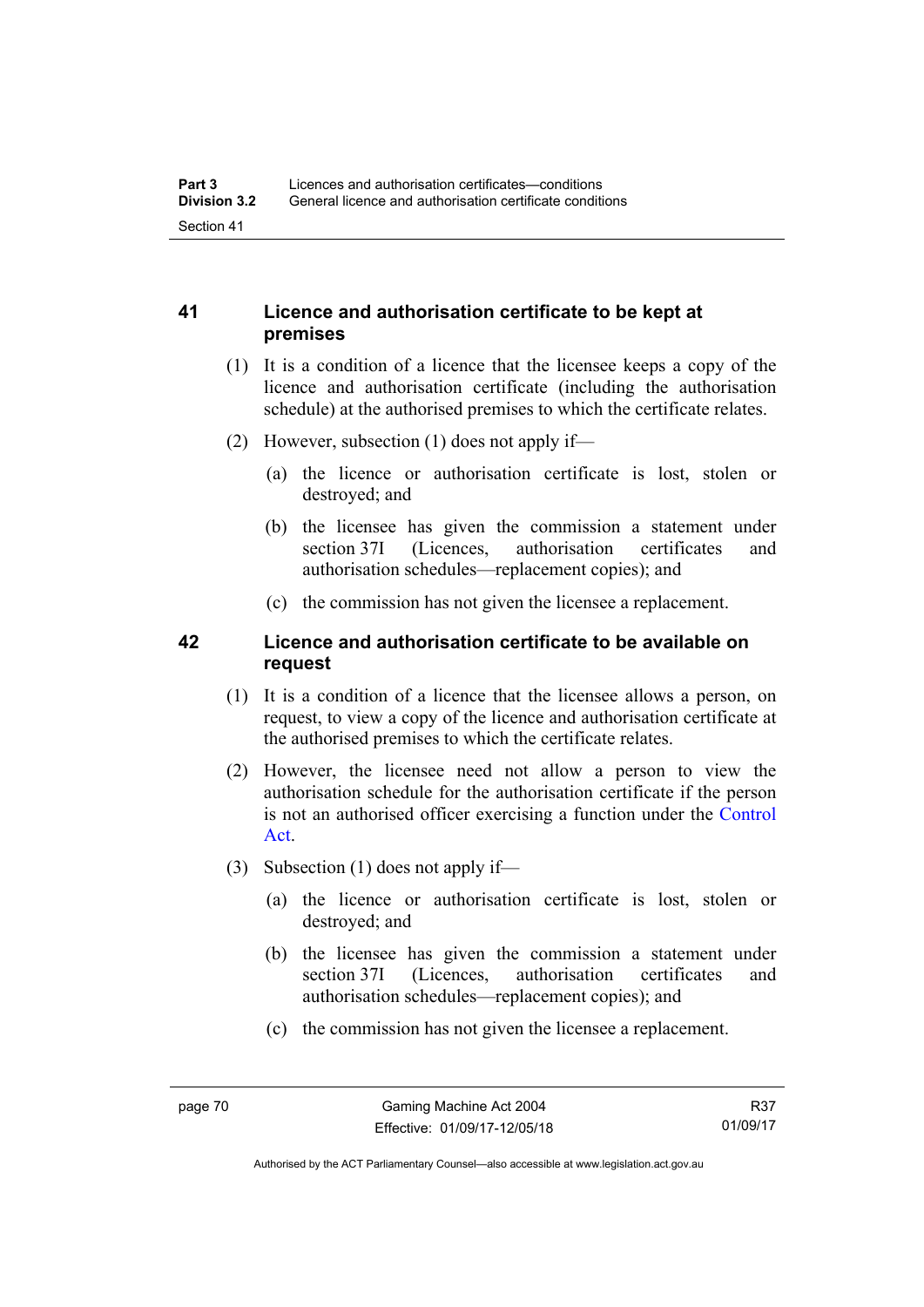#### **42A Assistance with reviews**

It is a condition of a licence that the licensee gives reasonable assistance to the commission in the conduct of any review the commission undertakes.

*Note* A failure to comply with this section is a ground for disciplinary action (see s  $57(1)(c)$ ).

#### **43 Rules and control procedures for operation of gaming machines and peripheral equipment**

It is a condition of a licence that the licensee must not operate a gaming machine or peripheral equipment on its authorised premises otherwise than in accordance with licensee's rules and control procedures.

#### **44 Installation in accordance with Act**

It is a condition of a licence that the licensee must not allow the installation of a gaming machine on the licensee's authorised premises otherwise than in accordance with this Act.

#### **45 Installation certificate**

- (1) It is a condition of a licence that the licensee gives the commission an installation certificate for a gaming machine if—
	- (a) a gaming machine is installed on authorised premises; or
	- (b) a technical amendment is made to a gaming machine operated under an authorisation.
	- *Note* If a form is approved under the [Control Act,](http://www.legislation.act.gov.au/a/1999-46) s 53D for the certificate, the form must be used.
- (2) An installation certificate must—
	- (a) be in writing; and
	- (b) state the licensee's name and licence number; and

page 71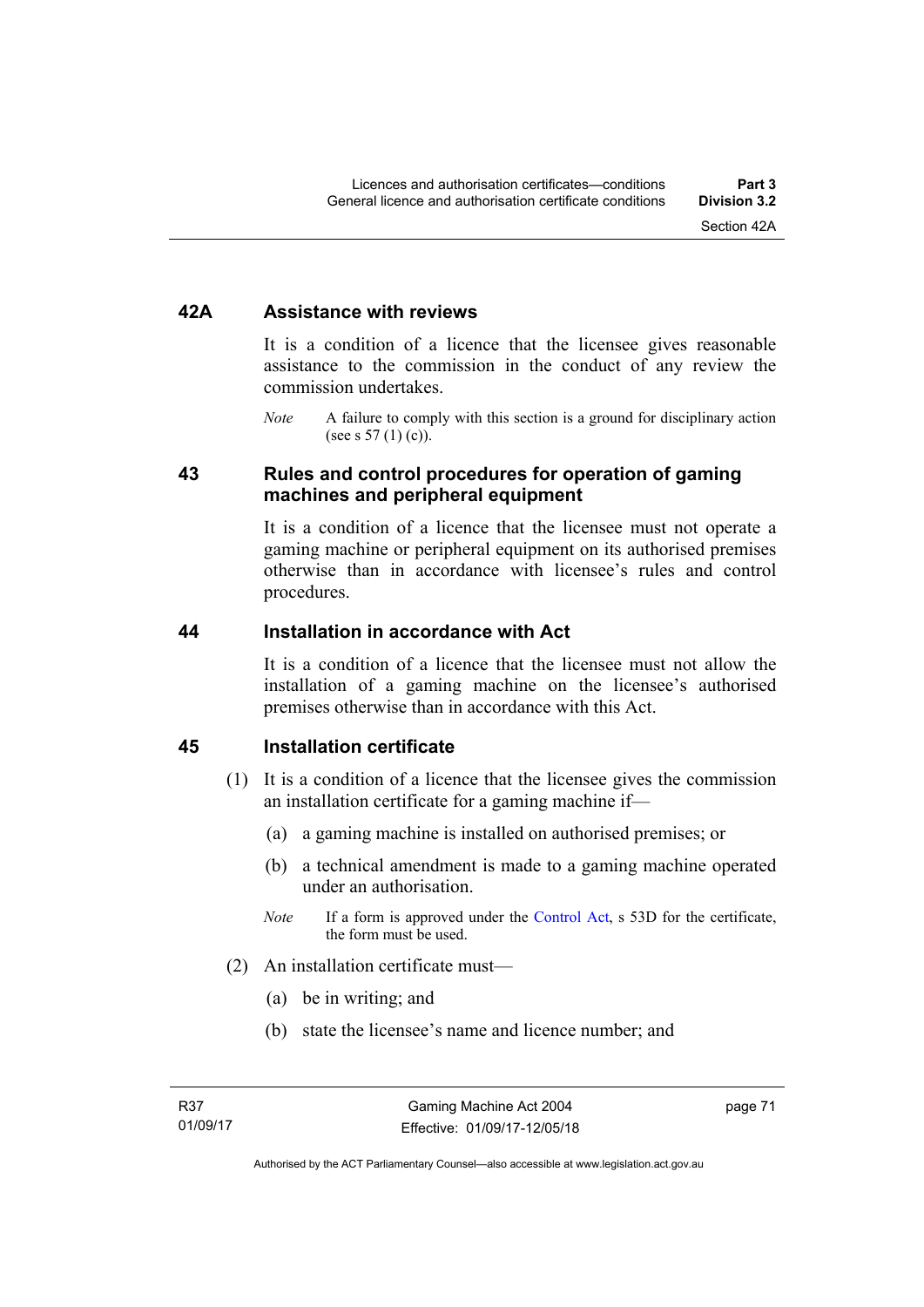- (c) if a gaming machine is installed—identify the authorised premises where the gaming machine is installed; and
- (d) if the commission has given the licensee a notice under section 124 (Commission may require information) about the installation—include the details required by the notice; and
- (e) be given to the commission not more than 3 days after—
	- (i) the day the gaming machine is installed or the technical amendment made; or
	- (ii) if the commission has given the licensee a notice under section 124 about the installation—the day the commission gave the notice.

## **46 Operation after installation**

- (1) This section applies if a gaming machine is operated on authorised premises.
- (2) It is a condition of the licence that the licensee not allow the gaming machine to be operated on the authorised premises unless the licensee has given the commission a notice under section 45 (2) for the machine.
- (3) However, subsection (2) does not prevent the operation of the gaming machine for maintenance.

## **47 Operation subject to correct percentage payout**

- (1) It is a condition of a licence that the licensee not operate a gaming machine on authorised premises if the percentage payout on the gaming machine is not the percentage payout under the authorisation schedule for the gaming machine.
- (2) Subsection (1) does not prevent the operation of the gaming machine to correct the percentage payout.

R37 01/09/17

Authorised by the ACT Parliamentary Counsel—also accessible at www.legislation.act.gov.au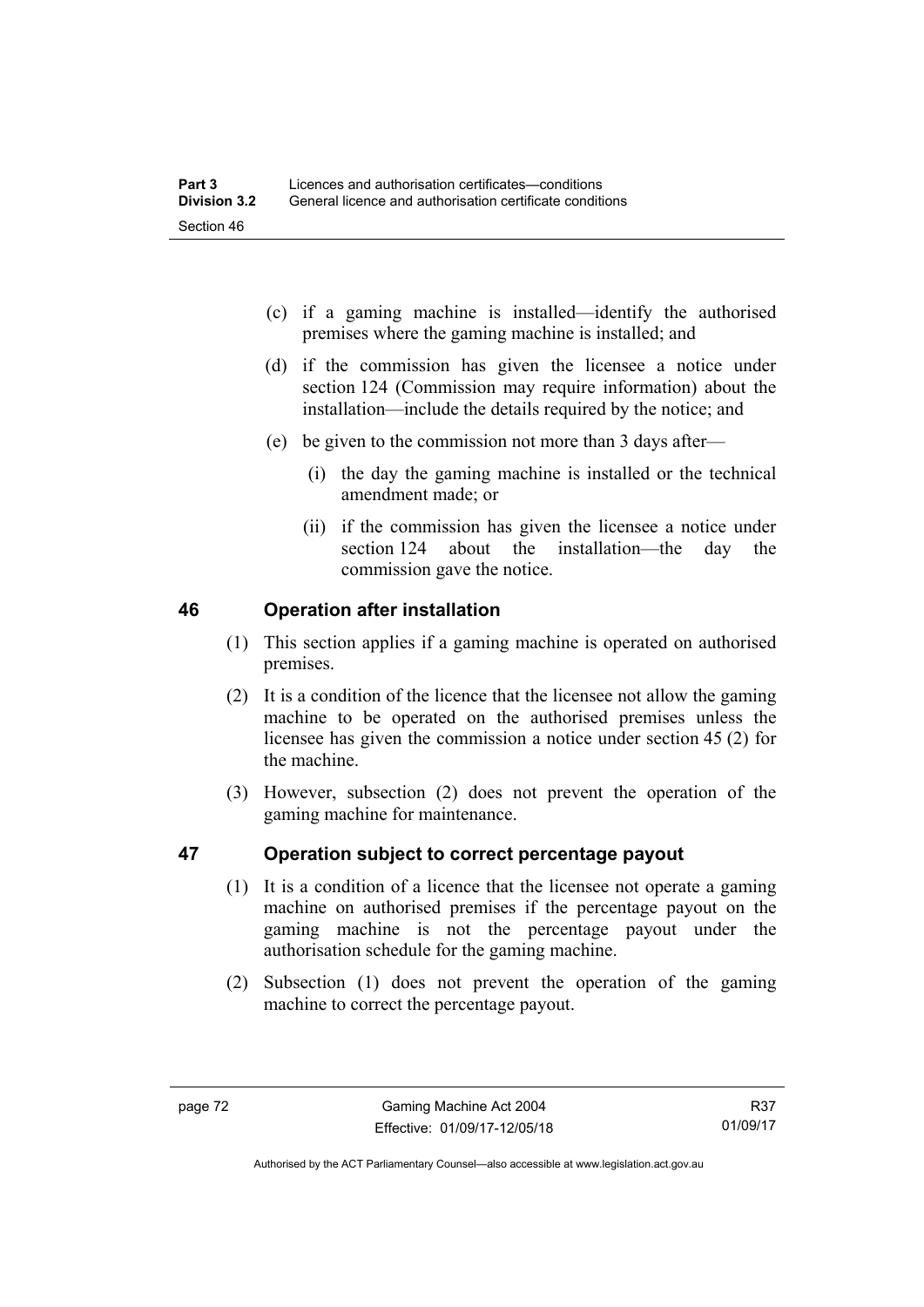## **48 Approved statement to be displayed**

It is a condition of a licence that, if the Minister approves a statement under section 126, the statement is clearly displayed on each gaming machine at authorised premises.

## **49 Maximum stake amount**

It is a condition of the licence that the licensee not operate a gaming machine with a stake amount that is more than the amount prescribed by regulation.

## **50 Licensee to comply with relevant codes of practice**

It is a condition of a licence that the licensee comply with the relevant code of practice (if any) prescribed under the [Control Act.](http://www.legislation.act.gov.au/a/1999-46)

## **52 Accounts relating to gaming machines**

It is a condition of a licence that the licensee must—

- (a) keep full and separate accounts of all amounts taken from each gaming machine on the licensee's authorised premises; and
- (b) keep the accounts in a way that allows them to be conveniently and properly audited; and
- (c) correctly balance the accounts at the end of each month.

# **Division 3.3 Club licence conditions**

## **53 Conditions about inequitable benefits**

- (1) It is a condition of a licence for a club that nobody, whether or not a member of a club, directly or indirectly derives a benefit from the club other than a benefit that—
	- (a) is available equally to all voting members of the club; or
	- (b) arises under an agreement in which the parties are dealing with each other at arm's length; or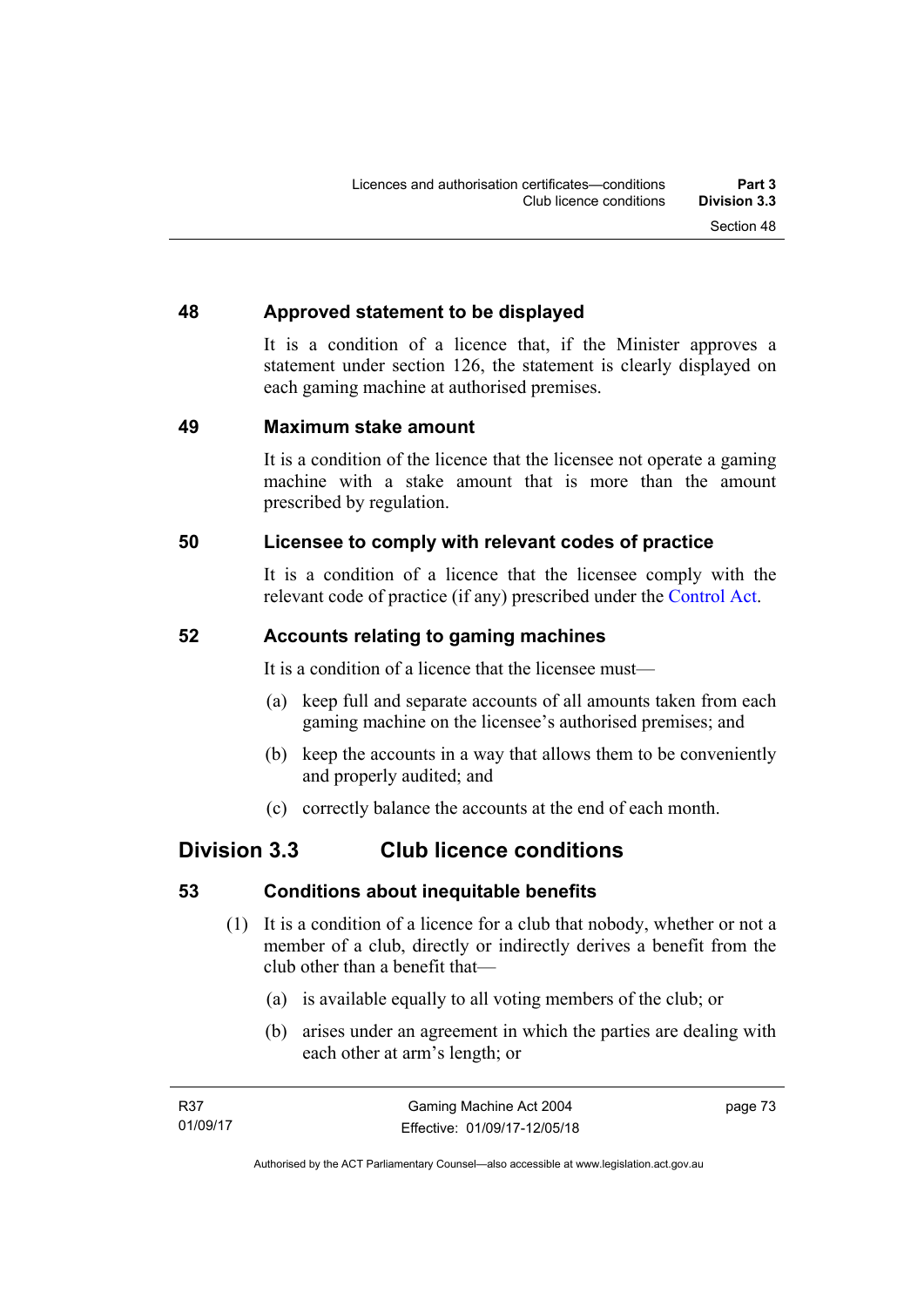- (c) is given to a member under a resolution passed at a general meeting of voting members.
- (2) It is a condition of a licence for a club that nobody, whether or not a member of a club, directly or indirectly derives a benefit that is not available equally to all voting members of the club from—
	- (a) the club having applied for a licence; or
	- (b) a licence being issued to the club; or
	- (c) any added value that may accrue to the premises of the club because of a licence being issued to the club.
- (3) For this section, a person is not taken to be not dealing with the club at arm's length only because—
	- (a) the person and the club are corporations that are related under the [Corporations Act,](http://www.comlaw.gov.au/Series/C2004A00818) section 50; or
	- (b) the person, or an individual representing the person in dealings with the club, is an influential person for the club.
- (4) This section does not prevent a person taking a benefit if—
	- (a) the person is offered the benefit (whether or not under the rules of the club) in the course of acting on behalf of the club while performing the person's normal duties as an employee or director of the club; and
	- (b) the benefit consists only of—
		- (i) reasonable food or refreshment; or
		- (ii) out-of-pocket expenses reasonably incurred and authorised by a resolution of the club's management committee or board; or

Authorised by the ACT Parliamentary Counsel—also accessible at www.legislation.act.gov.au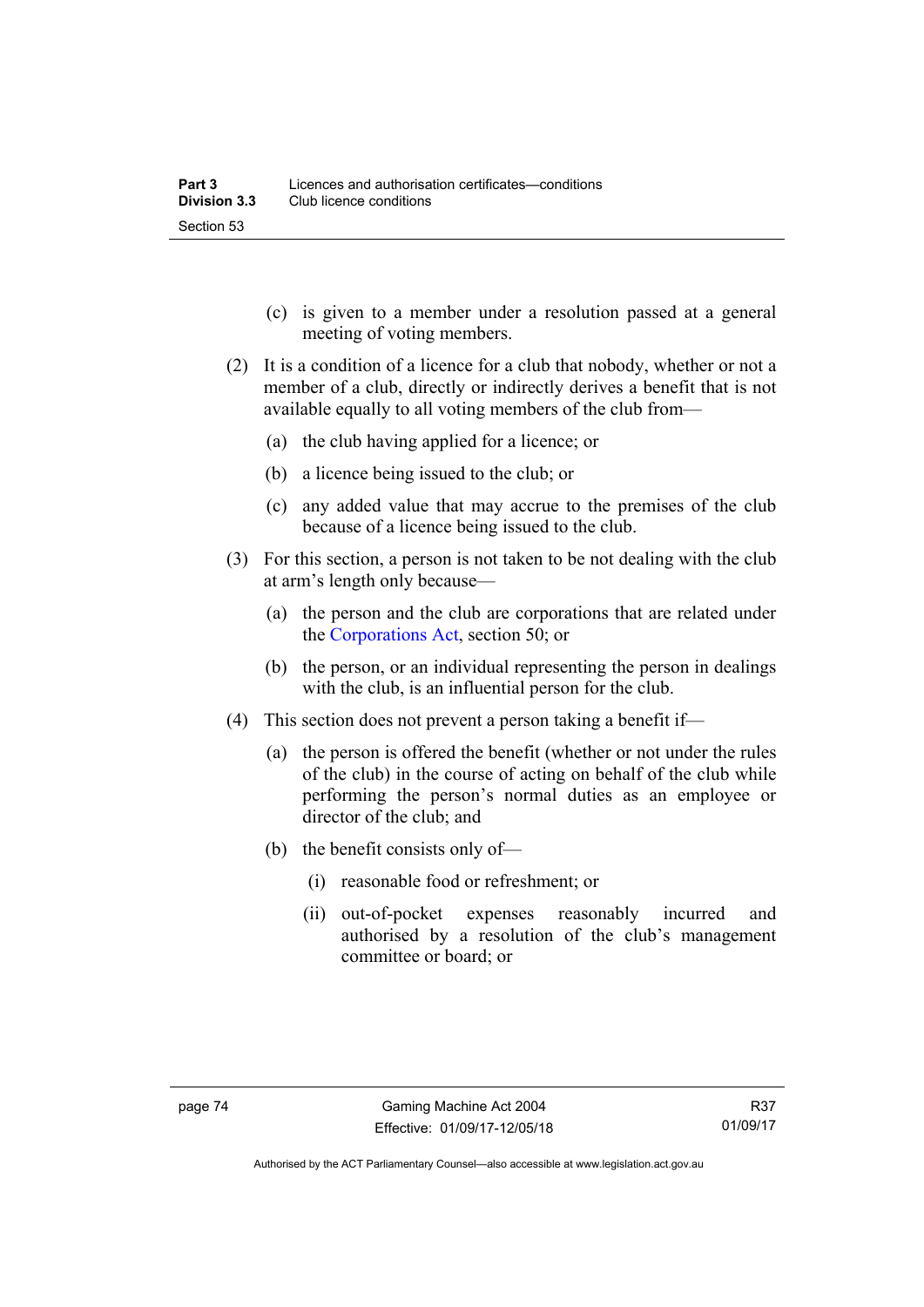(iii) an expense relating to the person's duties paid by someone else and authorised by a resolution of the club's management committee or board.

#### **Example—expense paid by someone else**  conference fees

*Note* An example is part of the Act, is not exhaustive and may extend, but does not limit, the meaning of the provision in which it appears (see [Legislation Act,](http://www.legislation.act.gov.au/a/2001-14) s 126 and s 132).

## **53A Condition about club's constitution—consistency with gaming laws**

It is a condition of a licence for a club that the club's constitution is consistent with the gaming laws.

## **53B Condition about club's constitution—amendment if inconsistent with gaming laws**

- (1) It is a condition of a licence for a club that the club's constitution provides that, if the commission directs the club, under section 148B (Club constitution—consistency with gaming laws), to amend its constitution to remove an inconsistency with a gaming law, the club must amend its constitution, with or without an election of its voting members.
- (2) This section is declared to be a corporations legislation displacement provision for the [Corporations Act](http://www.comlaw.gov.au/Series/C2004A00818), section 5G (Avoiding direct inconsistency arising between the Corporations legislation and State and Territory laws).
	- *Note* Subsection (2) ensures that any provision of the [Corporations Act](http://www.comlaw.gov.au/Series/C2004A00818) or the *[Australian Securities and Investment Commission Act 2001](http://www.comlaw.gov.au/Series/C2004A00819)* (Cwlth) with which this section would otherwise be inconsistent does not apply to the extent necessary to avoid the inconsistency.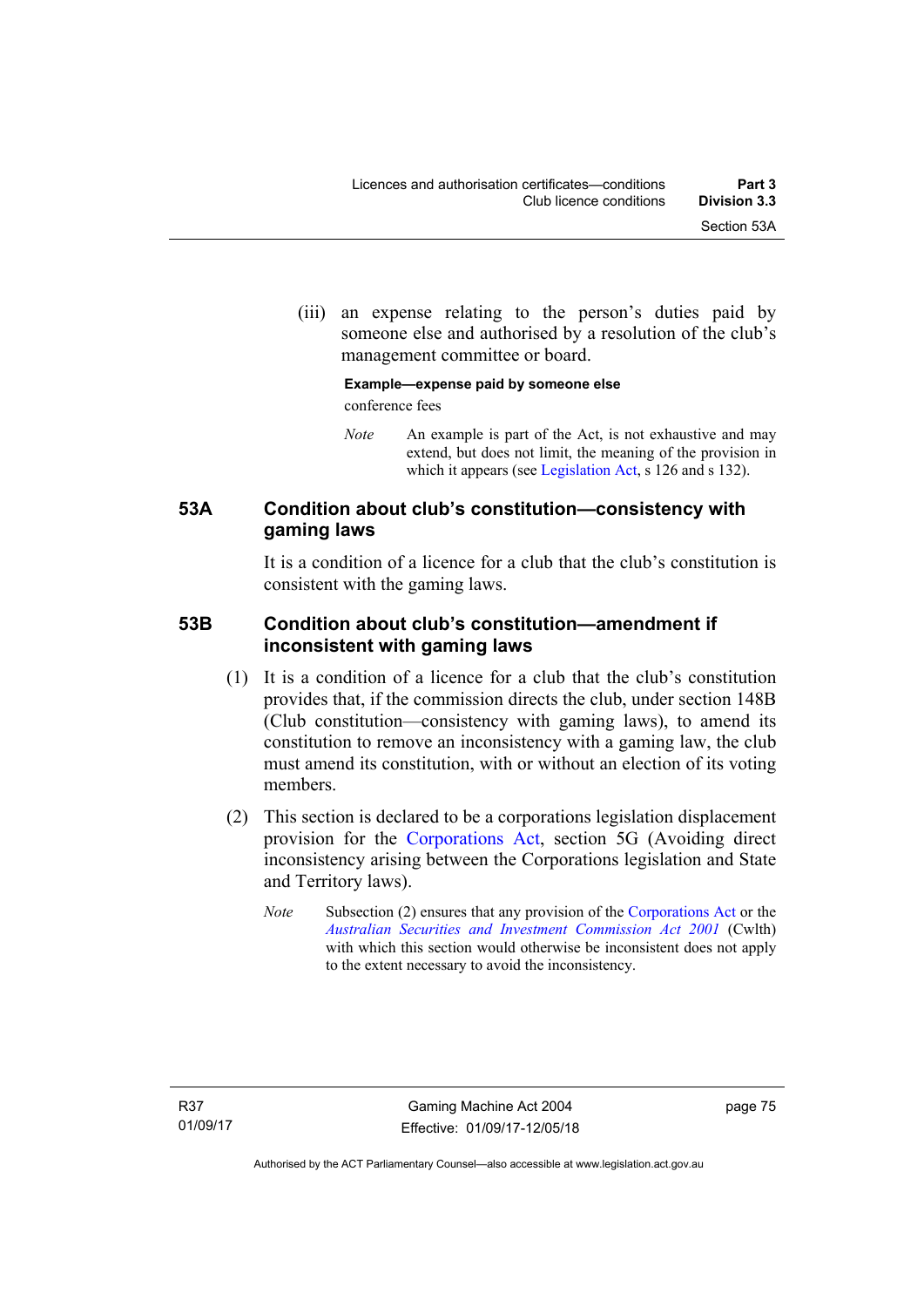#### **54 Annual report of clubs**

It is a condition of a licence for a club that the club's annual report for a financial year of the club include information about the following for the financial year:

- (a) any contractual arrangement or consultancy entered into with an influential person during the year, including—
	- (i) the position the influential person occupies in the club; and
	- (ii) the purpose of the arrangement or consultancy; and
	- (iii) the total amount of the arrangement or consultancy for the year;
- (b) any contractual arrangement or consultancy entered into during the year for more than the amount prescribed by regulation, including—
	- (i) the purpose of the arrangement or consultancy; and
	- (ii) the total amount of the arrangement or consultancy for the year;
- (c) any remuneration given to a person the value of which is equal to or more than the amount prescribed by regulation;

#### **Example for par (c)**

A person may be remunerated by salary plus the use of a car.

- *Note* An example is part of the Act, is not exhaustive and may extend, but does not limit, the meaning of the provision in which it appears (see [Legislation Act,](http://www.legislation.act.gov.au/a/2001-14) s 126 and s 132).
- (d) if any benefits have been taken by a person during the financial year—
	- (i) the person's position in the club; and
	- (ii) a description of the benefit taken by the person; and

Authorised by the ACT Parliamentary Counsel—also accessible at www.legislation.act.gov.au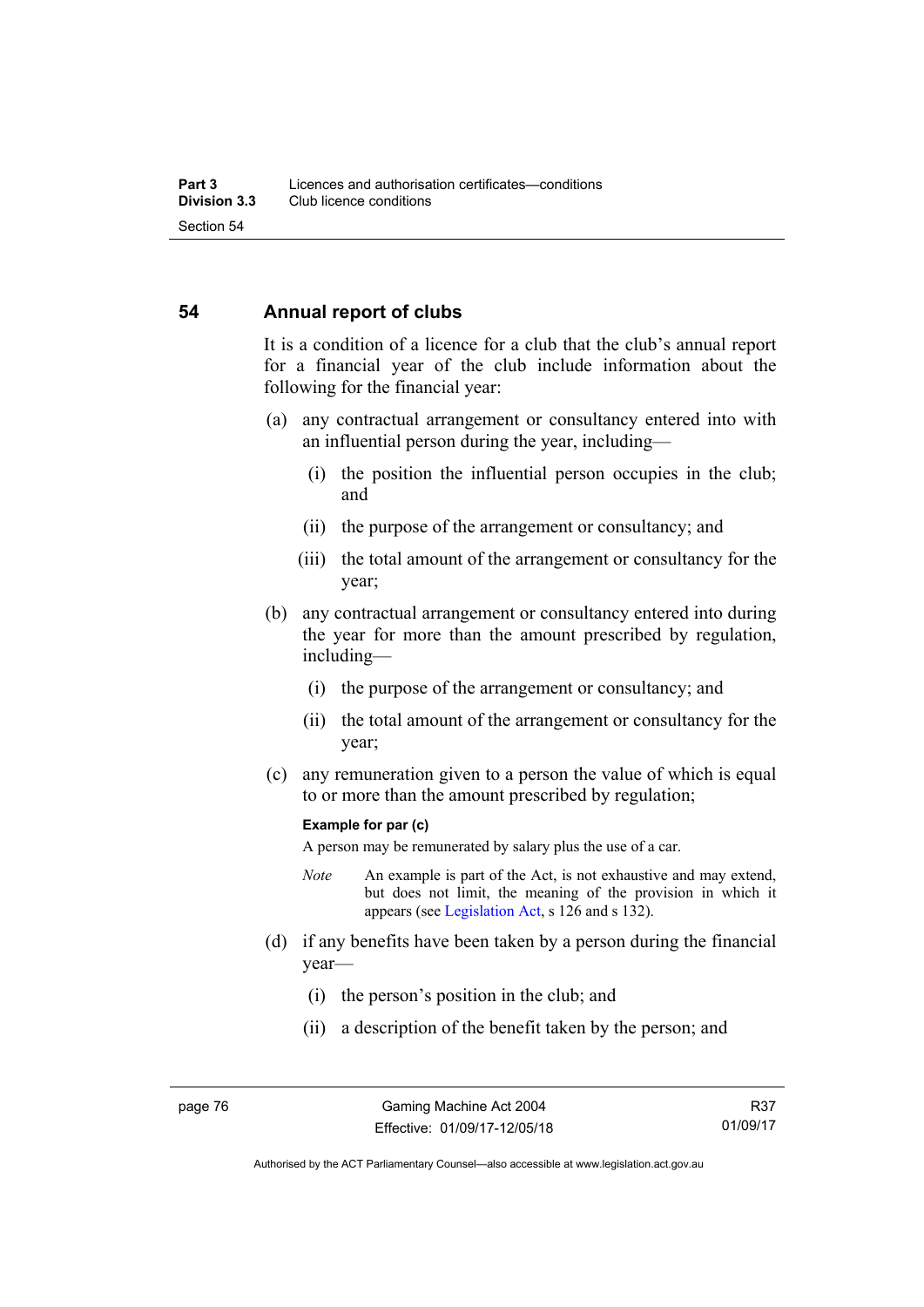- (iii) the purpose for which the benefit was taken; and
- (iv) the monetary value of the benefit; and
- (v) the name of the person who offered the benefit.

## **54A Conditions about guests and temporary membership**

- (1) It is a condition of a licence for a club that—
	- (a) a local guest may attend the club only if—
		- (i) a club member signs in the guest; and
		- (ii) the guest is accompanied by the member who signed the guest in (a *signed-in guest*); and
	- (b) an interstate guest may attend the club only if the guest—
		- (i) signs in to the club; and
		- (ii) is issued with temporary membership by the club (a *temporary member*).
- (2) It is a condition of a licence for a club that the club must not—
	- (a) require an interstate guest to pay a fee for temporary membership of the club; or
	- (b) allow a temporary member to be a voting member of the club.
- (3) In this section:

*interstate guest*, for a club, means a person who—

- (a) is not a member of the club; and
- (b) is not a resident of the ACT.

*local guest*, for a club, means a person who—

- (a) is not a member of the club; but
- (b) is a resident of the ACT.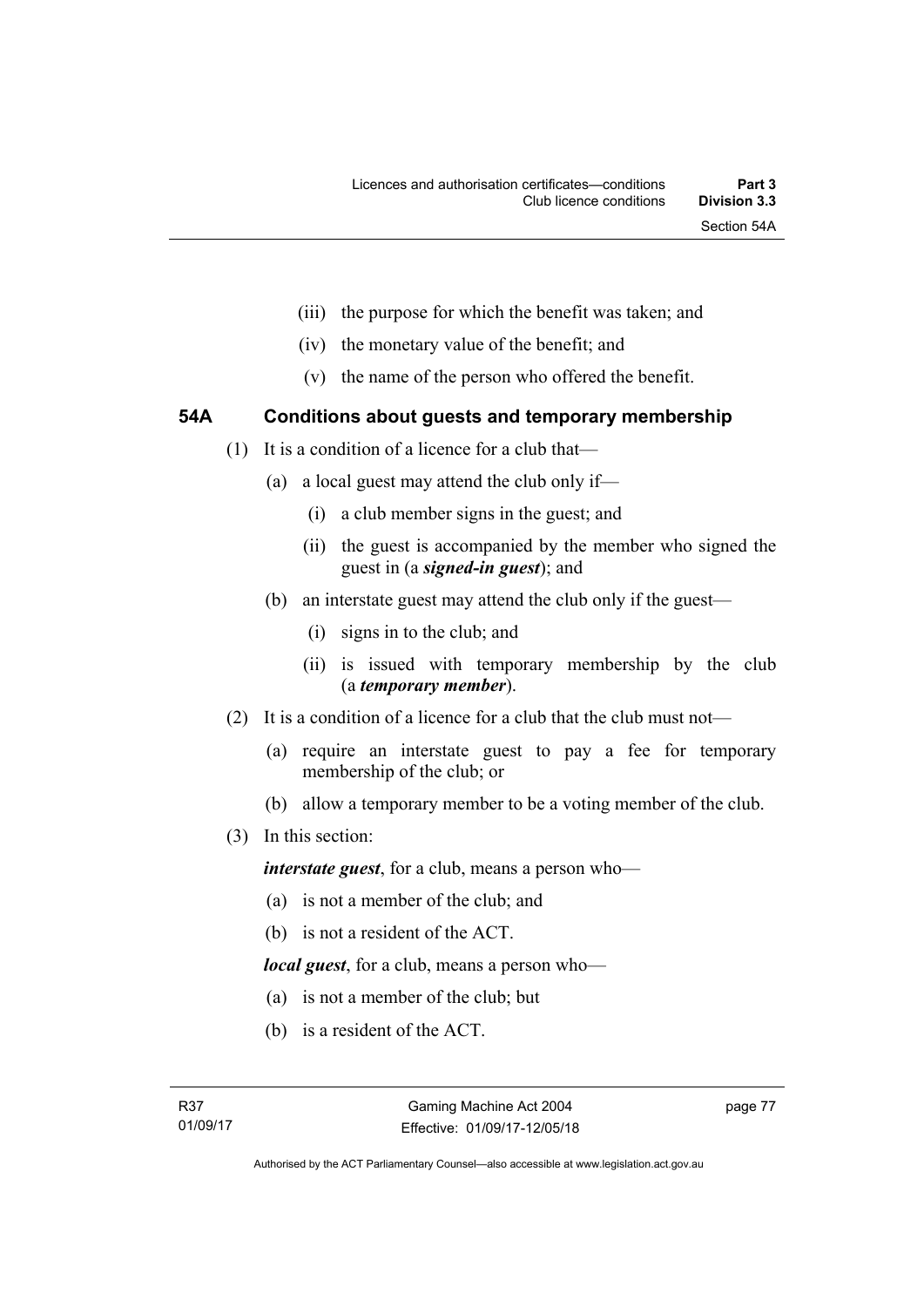#### **55 Other conditions of club licences**

Each of the following is a condition of a licence for a club:

- (a) the proceeds from the conduct of gaming are used in a way that promotes the objects of the licensee;
- (b) the licensee follows its objects or purposes honestly and seriously;
- (c) payments made under the licensee's objects are in the best interests of the licensee's members;
- (d) salaries, wages, allowances or benefits paid or payable by the licensee to the licensee's executive officers and employees are reasonable;
- (e) payments for services provided to the licensee are reasonable and necessary, particularly in relation to the scale of the licensee's licensed business;

#### **Example**

The licensee has 4 gaming machines and pays \$150 000 a year for gaming machine advice. This payment is not reasonable because the payment is disproportionately large given the revenues from the 4 machines in relation to which the advice is being given.

- *Note* An example is part of the Act, is not exhaustive and may extend, but does not limit, the meaning of the provision in which it appears (see [Legislation Act,](http://www.legislation.act.gov.au/a/2001-14) s 126 and s 132).
- (f) only members, temporary members and signed-in guests can play gaming machines in the club.
	- *Note Signed-in guest*—see s 54A. *Temporary member*—see s 54A.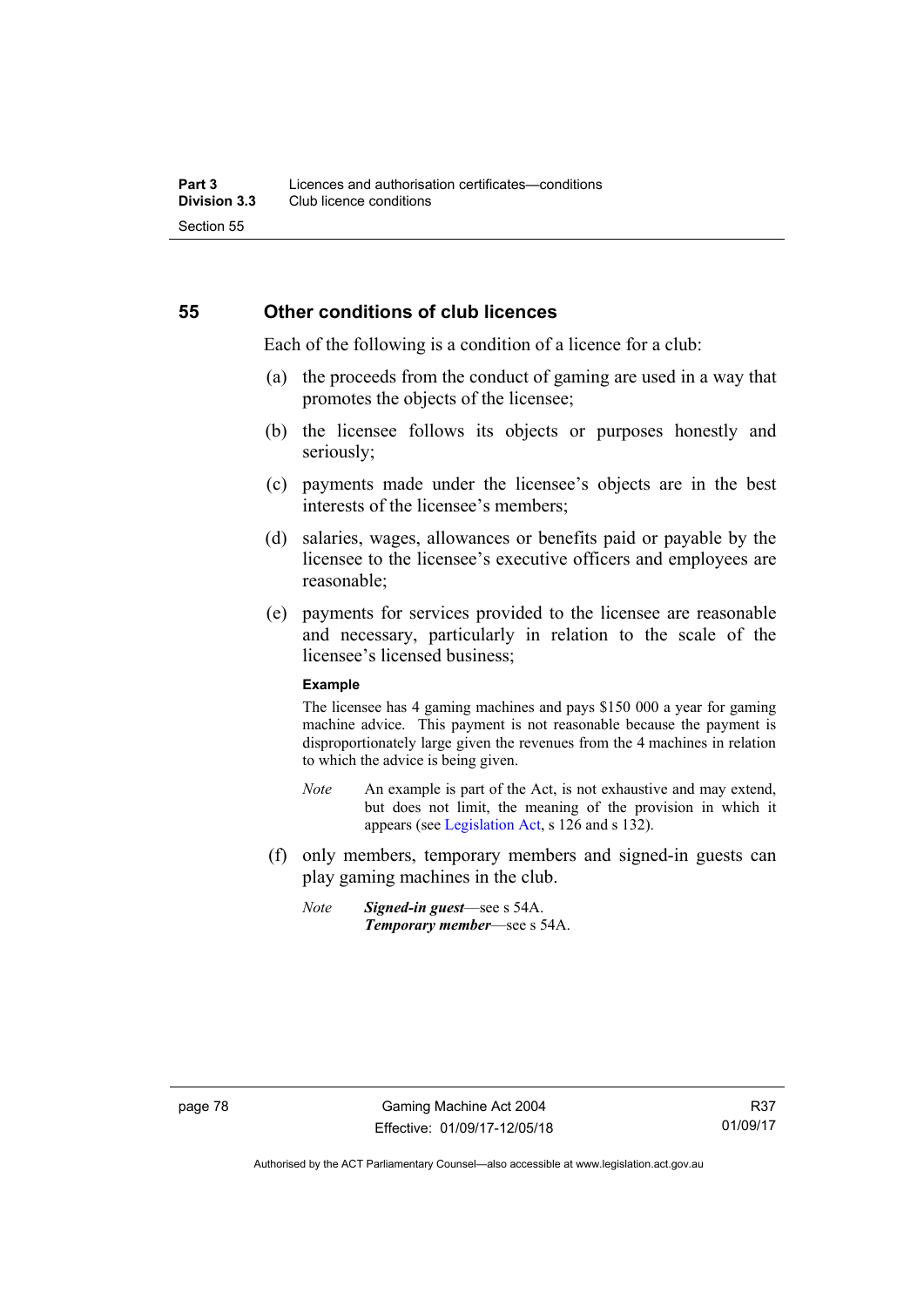# **Part 4 Disciplinary action**

#### **56 Definitions—pt 4**

In this part:

*cancelled*—a licence, and each authorisation certificate under the licence, is *cancelled* under this part if—

- (a) the licence, and each certificate, is cancelled under—
	- (i) section 62 (Commission may take disciplinary action against licensee); or
	- (ii) section 64 (Cancellation of authorisation certificate because of cancellation etc of general and on licences); and
- (b) the cancellation has become final.

*disciplinary action*—see section 58.

*disciplinary notice*—see section 61.

*final*—a cancellation of a licence becomes *final* when—

- (a) the time for any appeal or review in relation to the decision has ended; or
- (b) any appeal or review in relation to the decision has been decided or withdrawn.

*ground for disciplinary action* against a licensee—see section 57.

*licence* includes an in-principle authorisation certificate.

- *Note 1 In-principle authorisation certificate*—see s 38A.
- *Note 2 Licence*—see the dictionary.
- *Note 3 Licensee* has a meaning corresponding to the meaning of *licence* (see [Legislation Act,](http://www.legislation.act.gov.au/a/2001-14) s 157).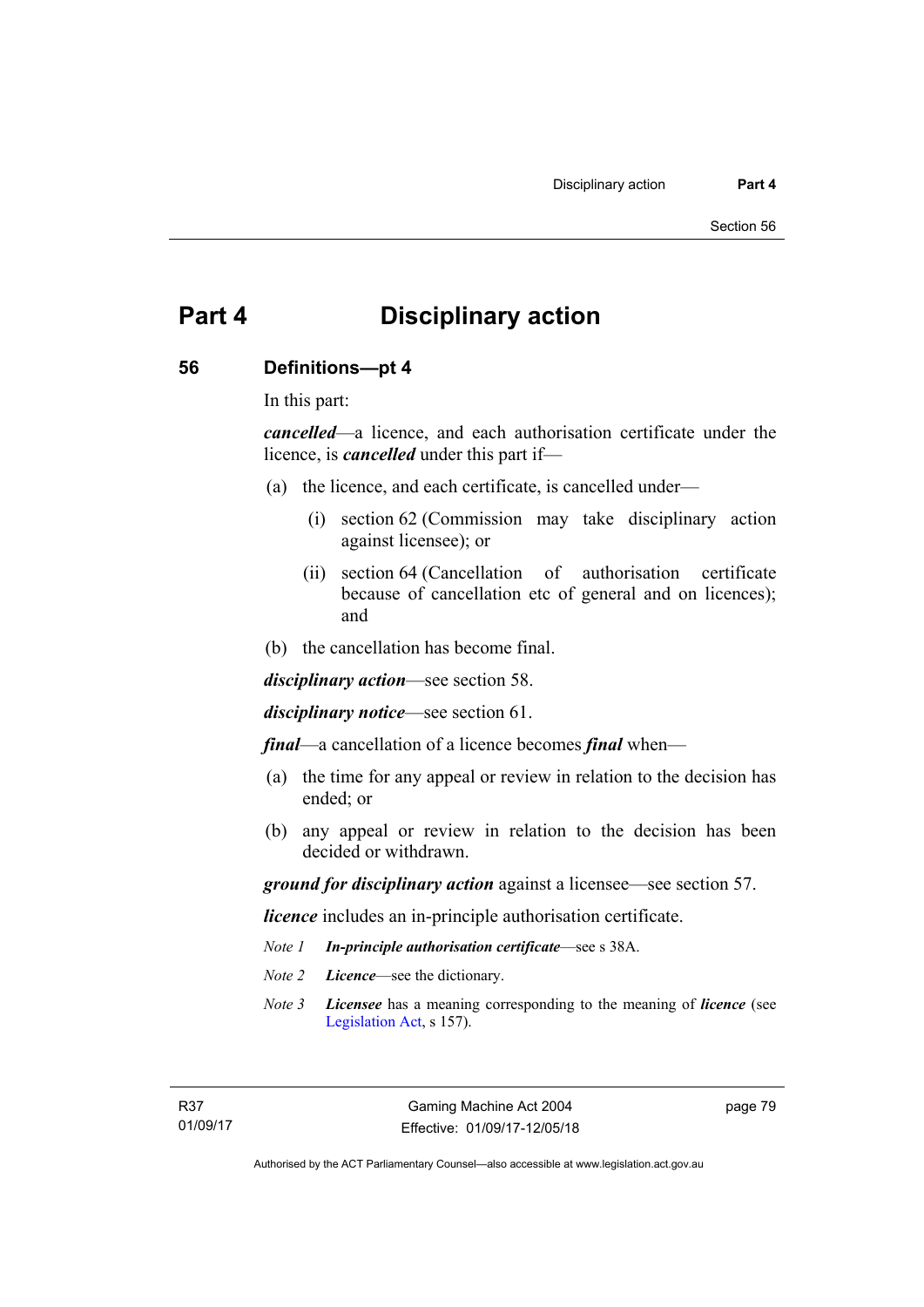#### **Part 4 Disciplinary action**

Section 57

#### **57 Grounds for disciplinary action**

- (1) Each of the following is a *ground for disciplinary action* against a licensee:
	- (a) the licensee has given information to the commission that was false or misleading;
	- (b) the licensee has failed to give information required to be given under this Act or the [Control Act;](http://www.legislation.act.gov.au/a/1999-46)
	- (c) the licensee, or an agent or employee of the licensee, has contravened this Act;
	- (d) the licensee is not, or is no longer, an eligible person;
	- (e) for a corporation—an influential person is not an eligible person;
	- (f) for a licence issued to a club—
		- (i) the club has been or is about to be wound up; or
		- (ii) the club has not operated for 3 months or, if the commission approves a longer period, that longer period; or
		- (iii) the club has ceased to be an eligible club;
	- (g) for a licence issued in relation to premises to which an on licence applies—the premises are not being used by people mainly for drinking alcohol;
	- (h) the licensee has been given a reprimand that included a direction and has not complied with the direction;
	- (i) the licensee has failed to pay to the Territory a financial penalty imposed under section 62.

Authorised by the ACT Parliamentary Counsel—also accessible at www.legislation.act.gov.au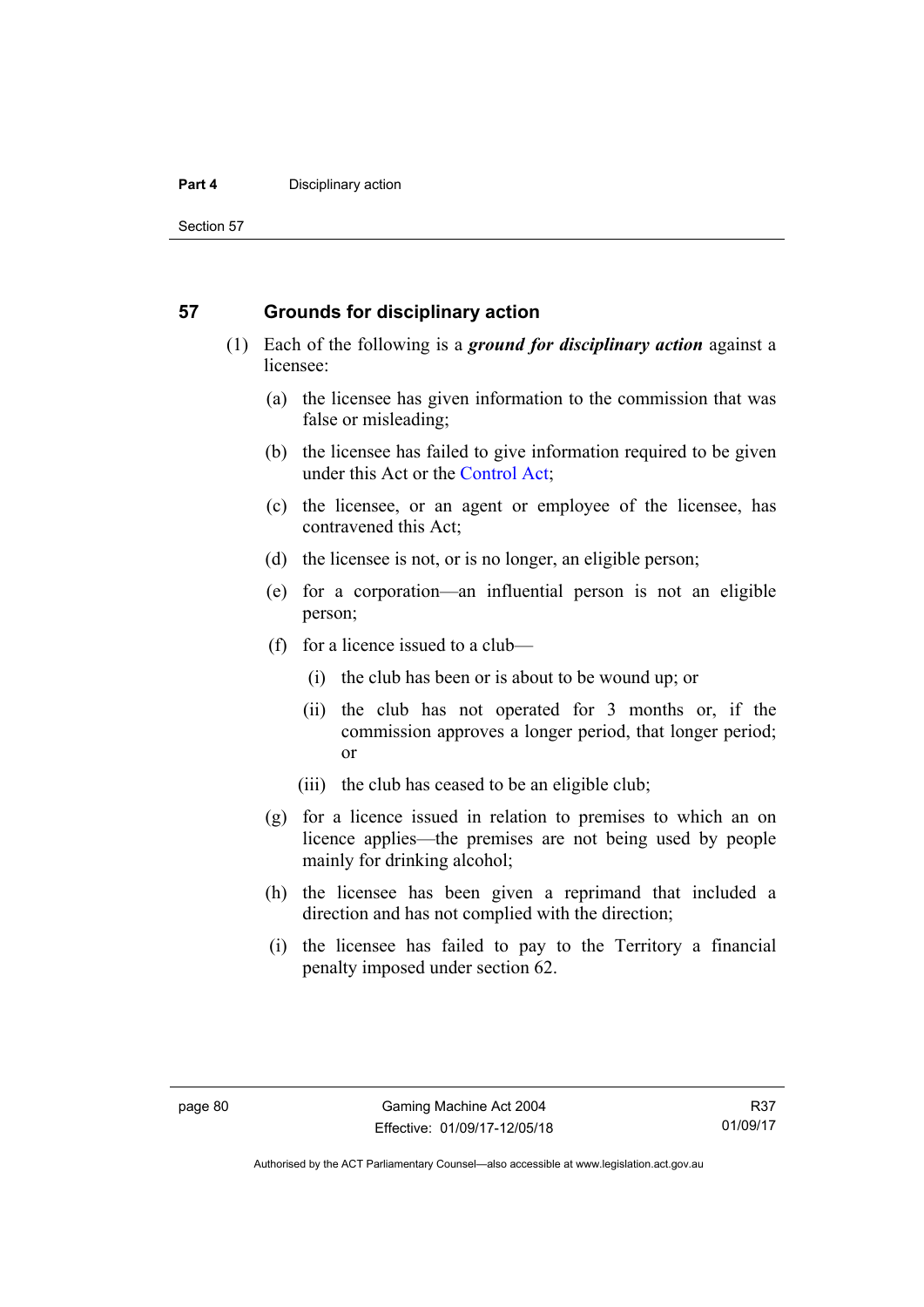- (2) In subsection (1) (c), a reference to a *contravention* of this Act includes a reference to the following:
	- (a) a contravention of the [Criminal Code](http://www.legislation.act.gov.au/a/2002-51), part 2.4 (Extensions of criminal responsibility) in relation to an offence against this Act or otherwise in relation to this Act;
	- (b) a contravention of the [Criminal Code](http://www.legislation.act.gov.au/a/2002-51) in relation to a document completed, kept or given, or required to be completed, kept or given, under or in relation to this Act;
	- (c) a contravention of the [Criminal Code](http://www.legislation.act.gov.au/a/2002-51) in relation to anything done, or not done, under or in relation to this Act.
- (3) Subsection (1) (f) (ii) does not apply to an approval-holder.
- (4) The commission may, in writing, approve a period longer than 3 months for subsection  $(1)$   $(f)$   $(ii)$  if satisfied that-
	- (a) there is a good reason why the club is not operating; and
	- (b) the club will operate again after the end of the longer period.

## **58 Disciplinary action**

- (1) Each of the following is a *disciplinary action* when taken against a person:
	- (a) reprimanding the person;
	- (b) imposing conditions on, or amending the conditions of, the person's licence or authorisation certificate;
	- (c) ordering the person to pay to the Territory a financial penalty of not more than \$100 000;
	- (d) suspending the person's licence or authorisation certificate for a stated period or until a stated thing happens;
	- (e) cancelling the person's licence;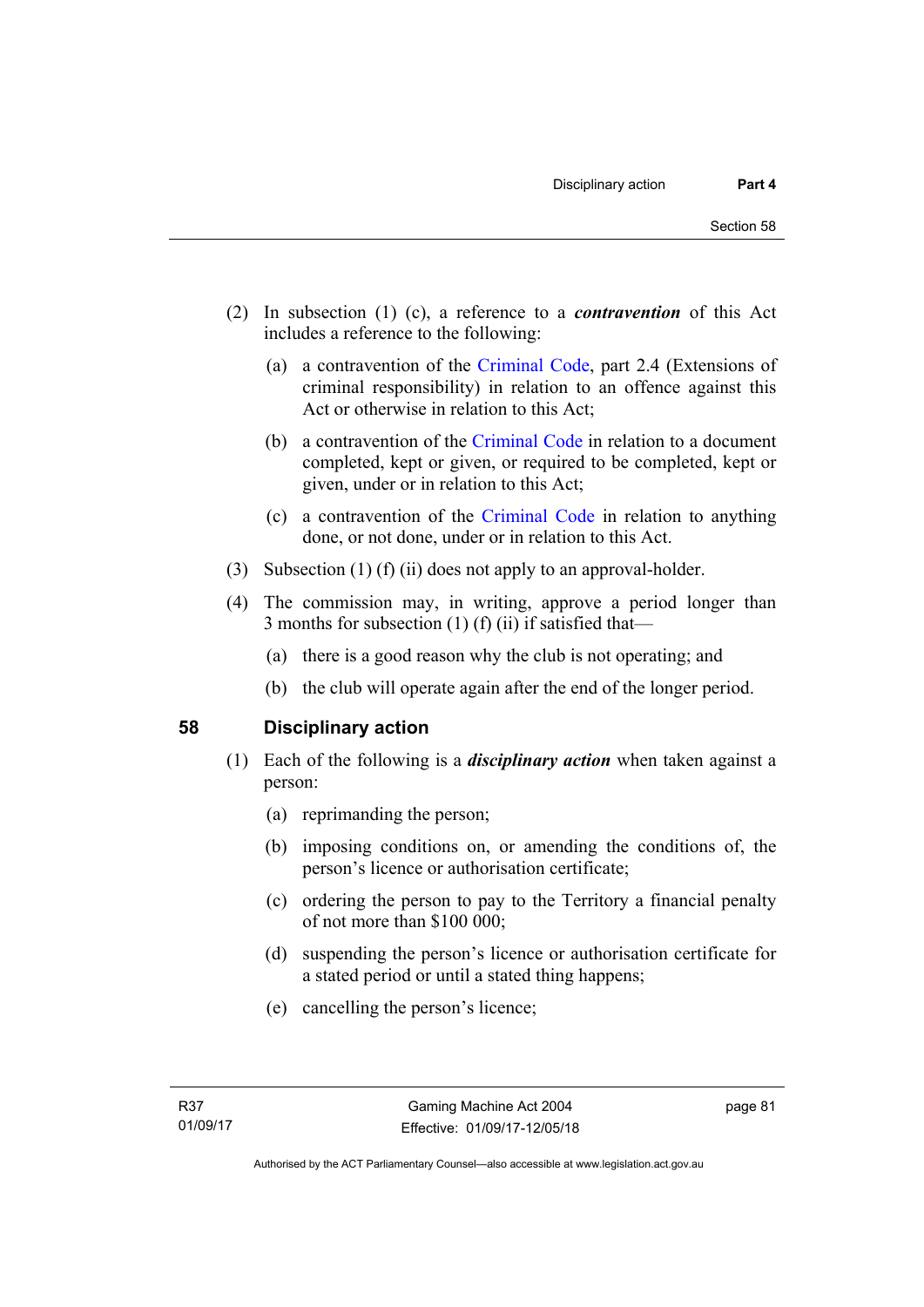#### **Part 4 Disciplinary action**

Section 58

- (f) suspending the person's authorisation certificate in relation to stated premises;
- (g) if the person is operating more gaming machines at authorised premises than is allowed under the person's authorisation certificate for the premises—
	- (i) ordering the person to forfeit to the Territory 100% of the gross revenue from the operation of each gaming machine that exceeds the number allowed under the authorisation certificate; and
	- (ii) directing the person about how to dispose of the excess gaming machines.
- (2) For subsection (1) (d) and (e), if a licence is suspended or cancelled, all authorisation certificates under the licence are suspended or cancelled.
- (3) A reprimand may include a direction by the commission that the licensee, within a stated time—
	- (a) cease contravening this Act; or
	- (b) rectify something that contributes to the ground for disciplinary action.
	- *Note 1* A reference to an Act includes a reference to the statutory instruments made or in force under the Act, including any regulation (see [Legislation Act,](http://www.legislation.act.gov.au/a/2001-14) s 104).
	- *Note 2* The power to make an instrument includes the power to amend or repeal the instrument. The power to amend or repeal the instrument is exercisable in the same way, and subject to the same conditions, as the power to make the instrument (see [Legislation Act,](http://www.legislation.act.gov.au/a/2001-14) s 46).
- (4) A financial penalty imposed under this section may be recovered as a debt payable to the Territory.

Authorised by the ACT Parliamentary Counsel—also accessible at www.legislation.act.gov.au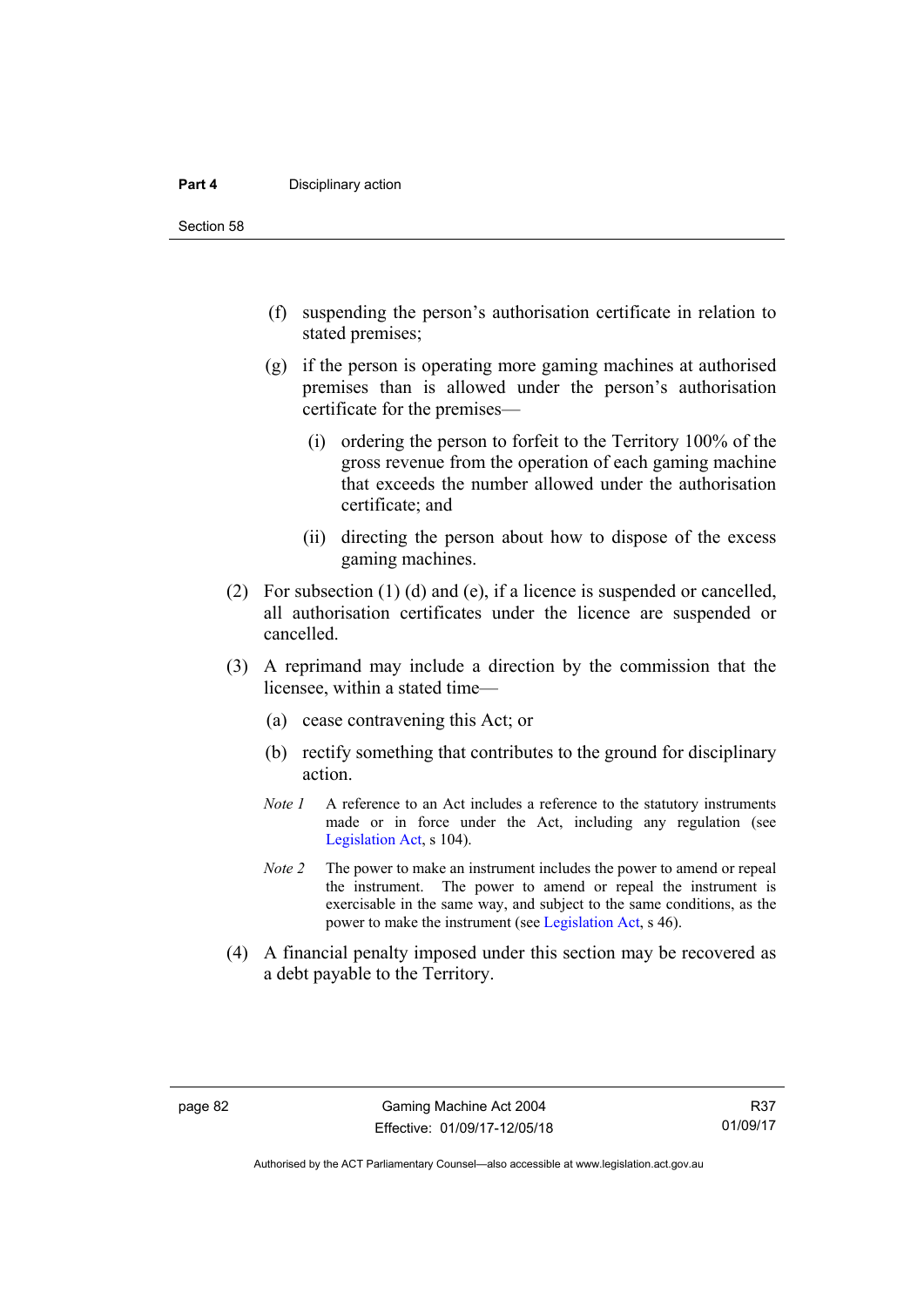#### **59 Criteria for disciplinary action**

- (1) In deciding what disciplinary action to take under section 58, the commission must consider the following:
	- (a) whether disciplinary action has been taken against the licensee before;
	- (b) whether the disciplinary ground on which the disciplinary action is to be taken endangered the public or the public interest;
	- (c) the seriousness of the disciplinary ground;
	- (d) the likelihood of further disciplinary action needing to be taken.
- (2) The commission may also consider any other relevant matter.

#### **60 When disciplinary notice may be given**

If the commission is satisfied that a ground for disciplinary action exists, or may exist, in relation to a licensee, the commission may give the licensee a disciplinary notice.

*Note* The commission need not give a disciplinary notice if the grounds for disciplinary action are the contravention of a direction in a reprimand (see s 62).

#### **61 Disciplinary notices**

A notice (a *disciplinary notice*) given to the licensee must—

- (a) state the ground for disciplinary action that caused the notice to be given; and
- (b) tell the licensee that the licensee may, within 3 weeks after the day the licensee is given the notice, give a written response to the commission about the notice.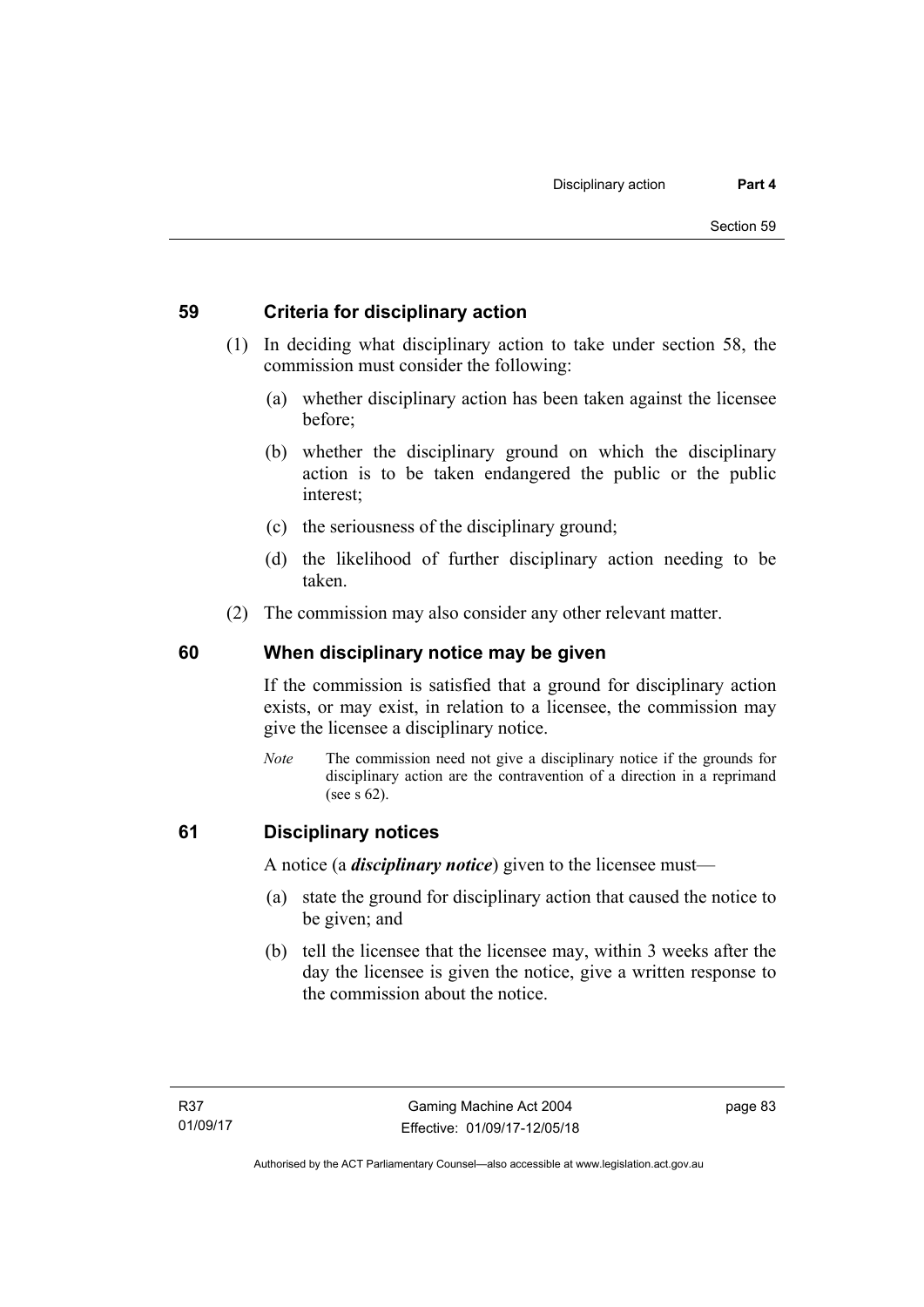#### **Part 4 Disciplinary action**

Section 62

#### **62 Commission may take disciplinary action against licensee**

- (1) This section applies if the commission is satisfied that a licensee has contravened a direction in a reprimand.
- (2) This section also applies if—
	- (a) a licensee has been given a disciplinary notice; and
	- (b) after considering any responses given within the 3-week period in relation to the notice under section 61, the commission is satisfied that a ground for disciplinary action exists in relation to a licensee.
- (3) The commission may take disciplinary action against the licensee.
- (4) To remove any doubt, the disciplinary action may consist of 2 or more of the actions mentioned in section 58.
- (5) If the disciplinary action consists of an action mentioned in section 58  $(1)$   $(g)$   $(i)$ , the commission must include in the written notice of the action the amount to be forfeited under that section.
- (6) Disciplinary action takes effect when the licensee receives written notice of the action, or on a later stated date.

#### **62A Disciplinary action in relation to trading authorisations and gaming machines—directions**

(1) This section applies if the commission takes disciplinary action against a licensee in relation to acquiring or disposing of an authorisation or gaming machine under division 6A.6 (Trading of authorisations and gaming machines).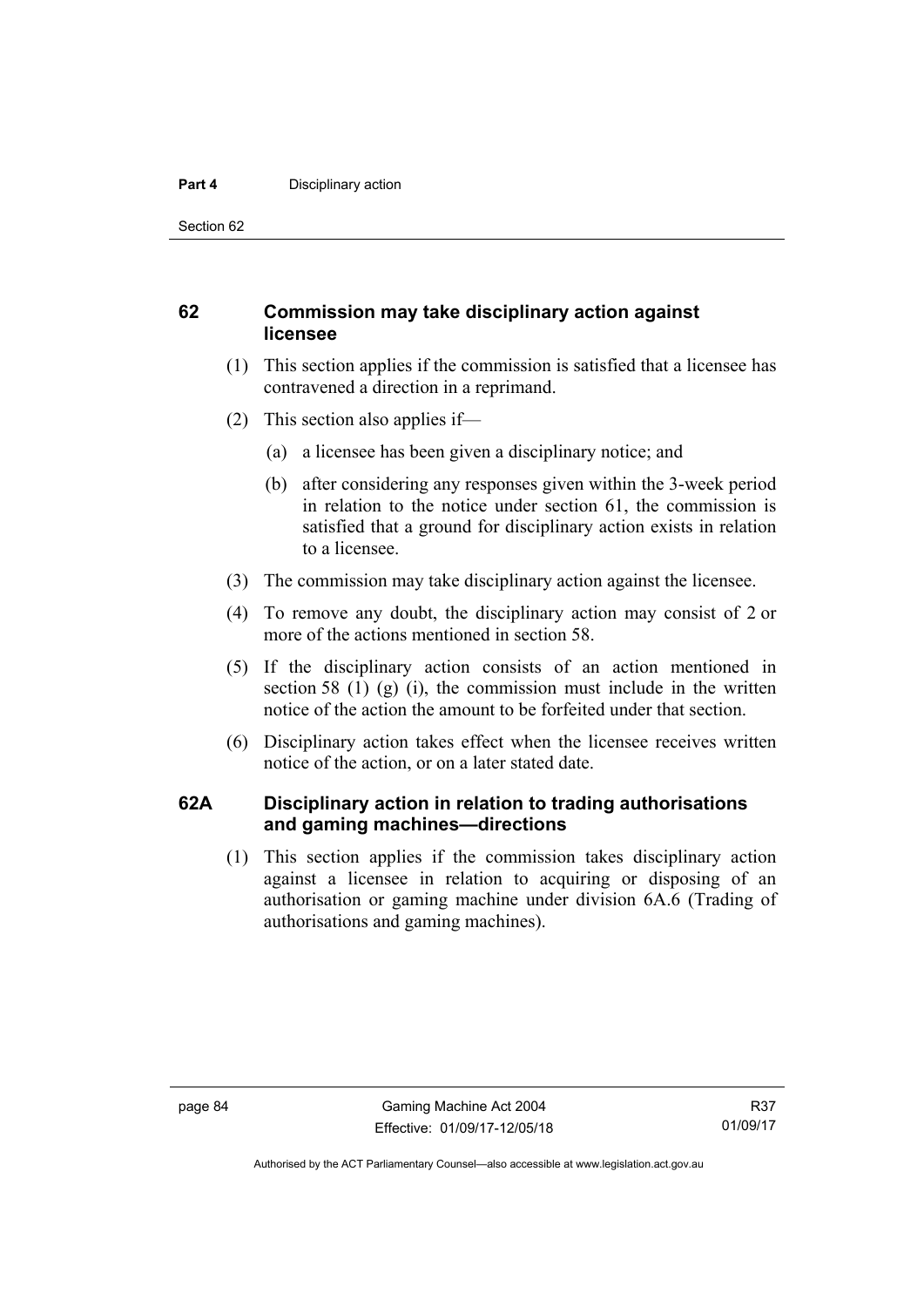- (2) The commission may give the licensee written directions about how the licensee is to conduct the acquisition or disposal.
	- *Note 1* The power to make an instrument includes the power to amend or repeal the instrument. The power to amend or repeal the instrument is exercisable in the same way, and subject to the same conditions, as the power to make the instrument (see [Legislation Act,](http://www.legislation.act.gov.au/a/2001-14) s 46).
	- *Note 2* See div 6A.3 about the disposal of gaming machines.
- (3) The directions must not be inconsistent with—
	- (a) this Act or any other territory law; or
	- (b) a condition of the licensee's licence.
	- *Note* A reference to an Act includes a reference to the statutory instruments made or in force under the Act, including any regulation (see [Legislation Act,](http://www.legislation.act.gov.au/a/2001-14) s 104).
- (4) The licensee must comply with the directions.

#### **63 Suspension of licence and authorisation certificate because of suspension of general and on licences**

- (1) This section applies if—
	- (a) a gaming machine licence is in force for premises; and
	- (b) a general licence or on licence is also in force for the premises.
- (2) If the general licence or on licence is suspended, the licence, and each authorisation certificate under the licence, is also suspended for the period of suspension of the general licence or on licence.
	- *Note* A general licence or on licence may be suspended under the *[Liquor](http://www.legislation.act.gov.au/a/2010-35)  [Act 2010](http://www.legislation.act.gov.au/a/2010-35)* or the *[ACT Civil and Administrative Tribunal Act 2008.](http://www.legislation.act.gov.au/a/2008-35)*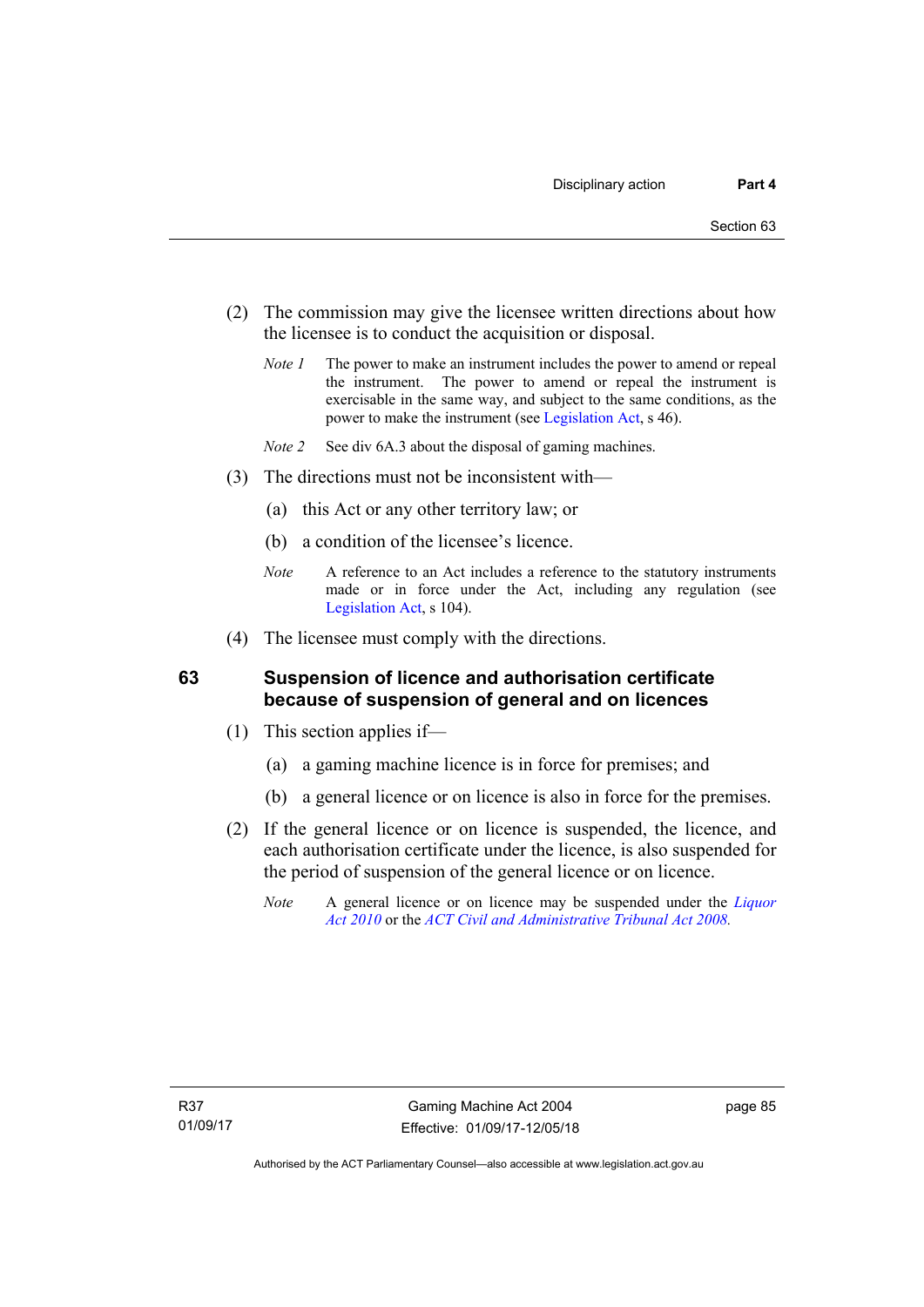#### **Part 4 Disciplinary action**

Section 64

#### **64 Cancellation of authorisation certificate because of cancellation etc of general and on licences**

- (1) This section applies if—
	- (a) an authorisation certificate is in force for premises; and
	- (b) a general licence or on licence is also in force for the premises.
- (2) If the general licence or on licence is not renewed under the *[Liquor Act 2010](http://www.legislation.act.gov.au/a/2010-35)*, the authorisation certificate is cancelled.
- (3) If the general licence or on licence is cancelled, the authorisation certificate is also cancelled.

 (4) However, an authorisation certificate cancelled under this section is taken to be in force again if the decision to cancel the general licence or on licence is reversed on appeal.

#### **65 Return of licence and authorisation certificate on cancellation**

- (1) This section applies if—
	- (a) the commission cancels a person's licence or authorisation certificate under this part; and
	- (b) the person is given notice of the cancellation.
- (2) This section also applies if—
	- (a) a person's authorisation certificate is cancelled under section  $64$  (2); or
	- (b) a person's authorisation certificate is cancelled under section 64 (3) and the person has notice of the cancellation of the person's general or on licence.

*Note* A general licence or on licence may be cancelled under the *[ACT Civil](http://www.legislation.act.gov.au/a/2008-35)  [and Administrative Tribunal Act 2008](http://www.legislation.act.gov.au/a/2008-35).*

Authorised by the ACT Parliamentary Counsel—also accessible at www.legislation.act.gov.au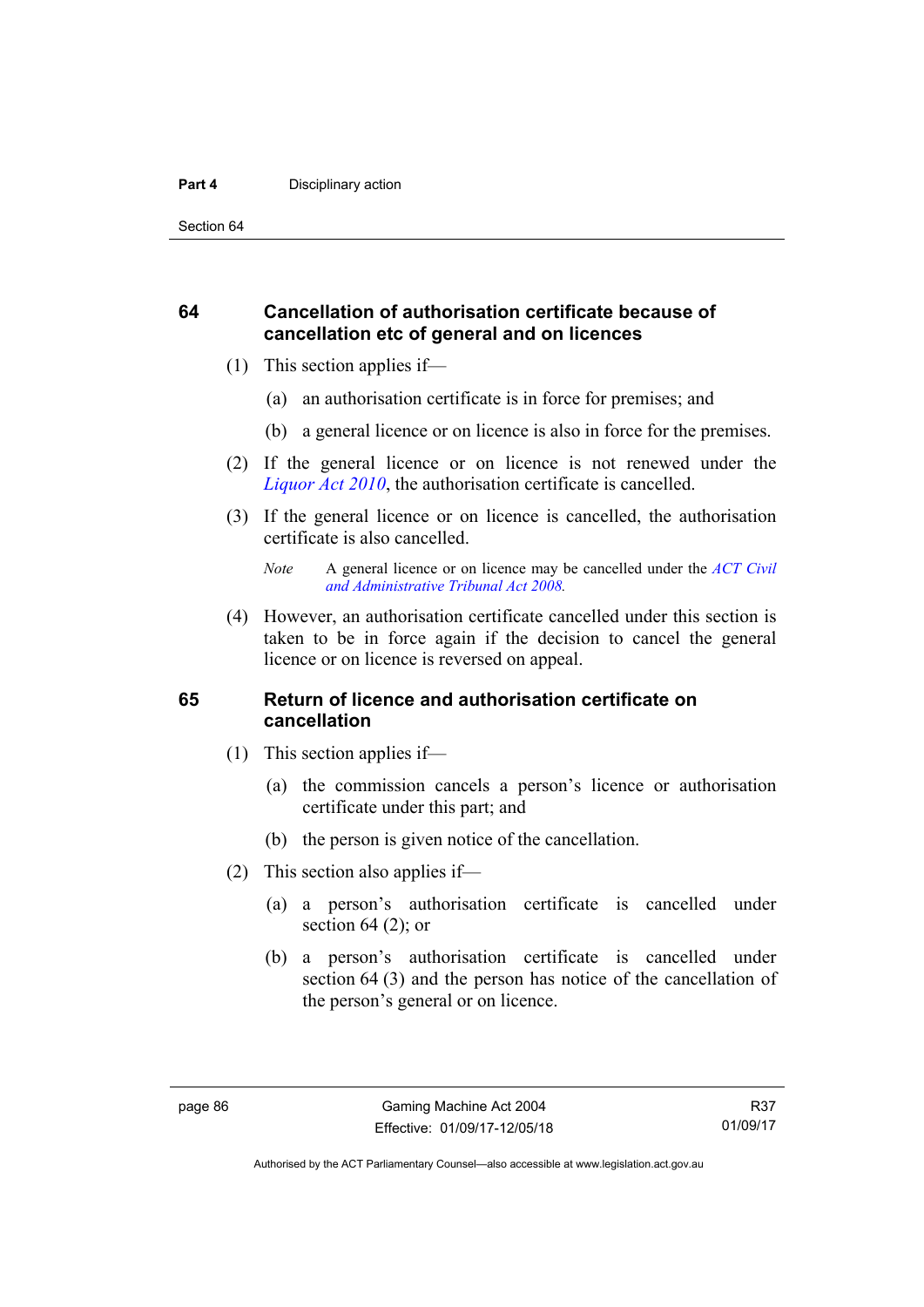(3) The person must return the licence or authorisation certificate (including the authorisation schedule) to the commission as soon as practicable, but in any case not later than 1 week after the day the cancellation under this part takes effect.

Maximum penalty: 50 penalty units.

(4) An offence against this section is a strict liability offence.

#### **65A Cancellation of licences and authorisation certificates disposal of gaming machines**

- (1) This section applies if a person's licence, and each authorisation certificate under the licence, is cancelled under this part.
- (2) The number of authorisations for gaming machines under the cancelled authorisation certificate is forfeited to the Territory.
- (3) The person must dispose of a gaming machine operated under the cancelled authorisation certificate as the commission directs.

Maximum penalty: 50 penalty units.

*Note* The [Control Act](http://www.legislation.act.gov.au/a/1999-46/default.asp), s 23 provides that an authorised officer may enter and inspect any premises at any reasonable time to do the things mentioned in that section, including inspecting and removing any gaming equipment the officer believes on reasonable grounds to be connected with an offence against a gaming law.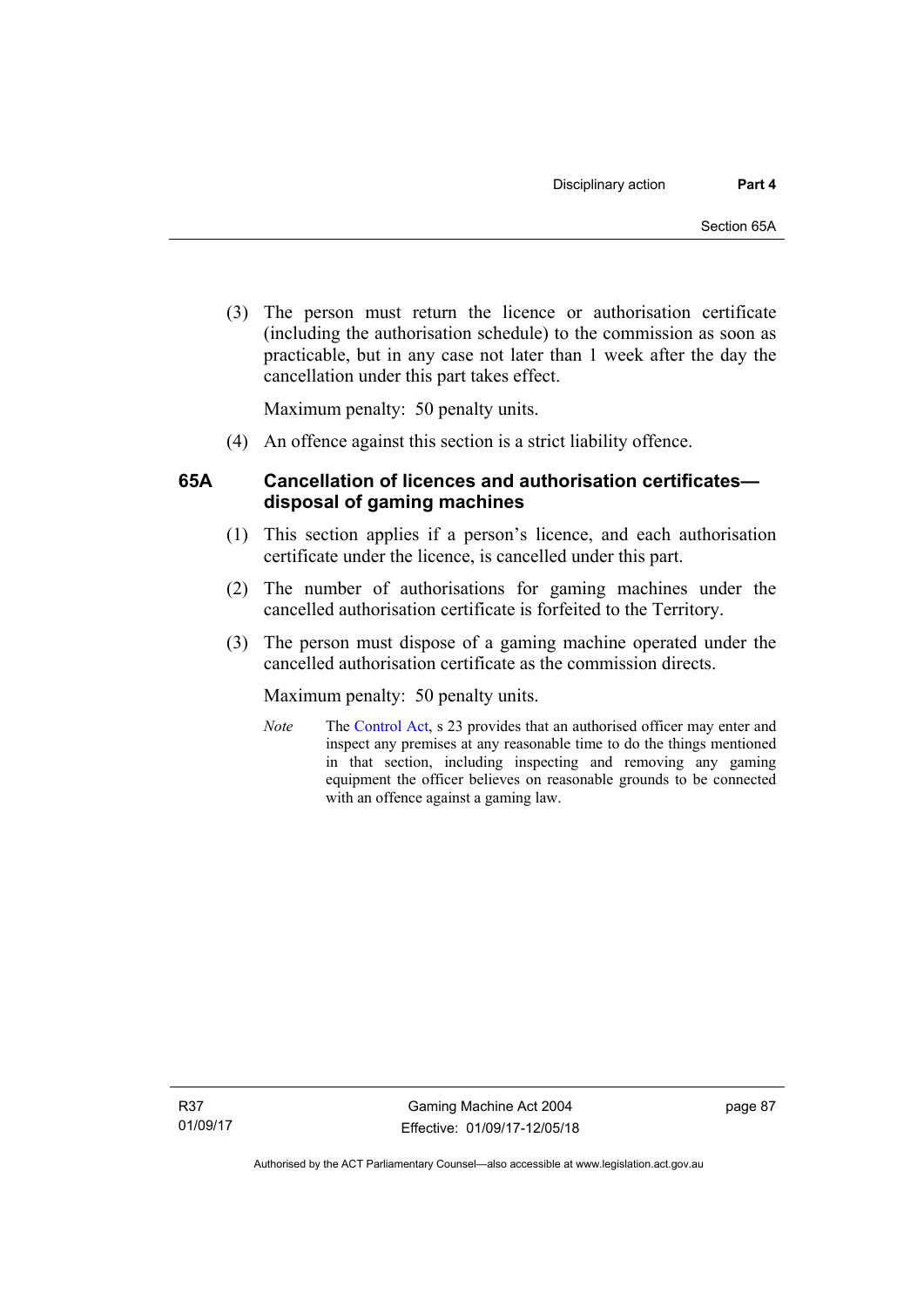#### **Part 5 Centralised monitoring system**

Section 66

# **Part 5 Centralised monitoring system**

#### **66 Meaning of** *centralised monitoring system*

(1) In this Act:

*centralised monitoring system* (or *CMS*) means a system approved by the commission that—

- (a) monitors the operation and performance of gaming machines approved under section 69; and
- (b) facilitates the working out and checking for accuracy of tax liability, and the collection of tax, under this Act; and
- (c) can perform other related functions.
- (2) An approval is a notifiable instrument.

*Note* A notifiable instrument must be notified under the [Legislation Act](http://www.legislation.act.gov.au/a/2001-14).

#### **67 Regulations about CMS**

- (1) A regulation may provide for the approval and operation of a CMS.
- (2) In particular, a regulation may fix a date, or allow the commission to fix a date, by which stated gaming machines must be connected to the CMS.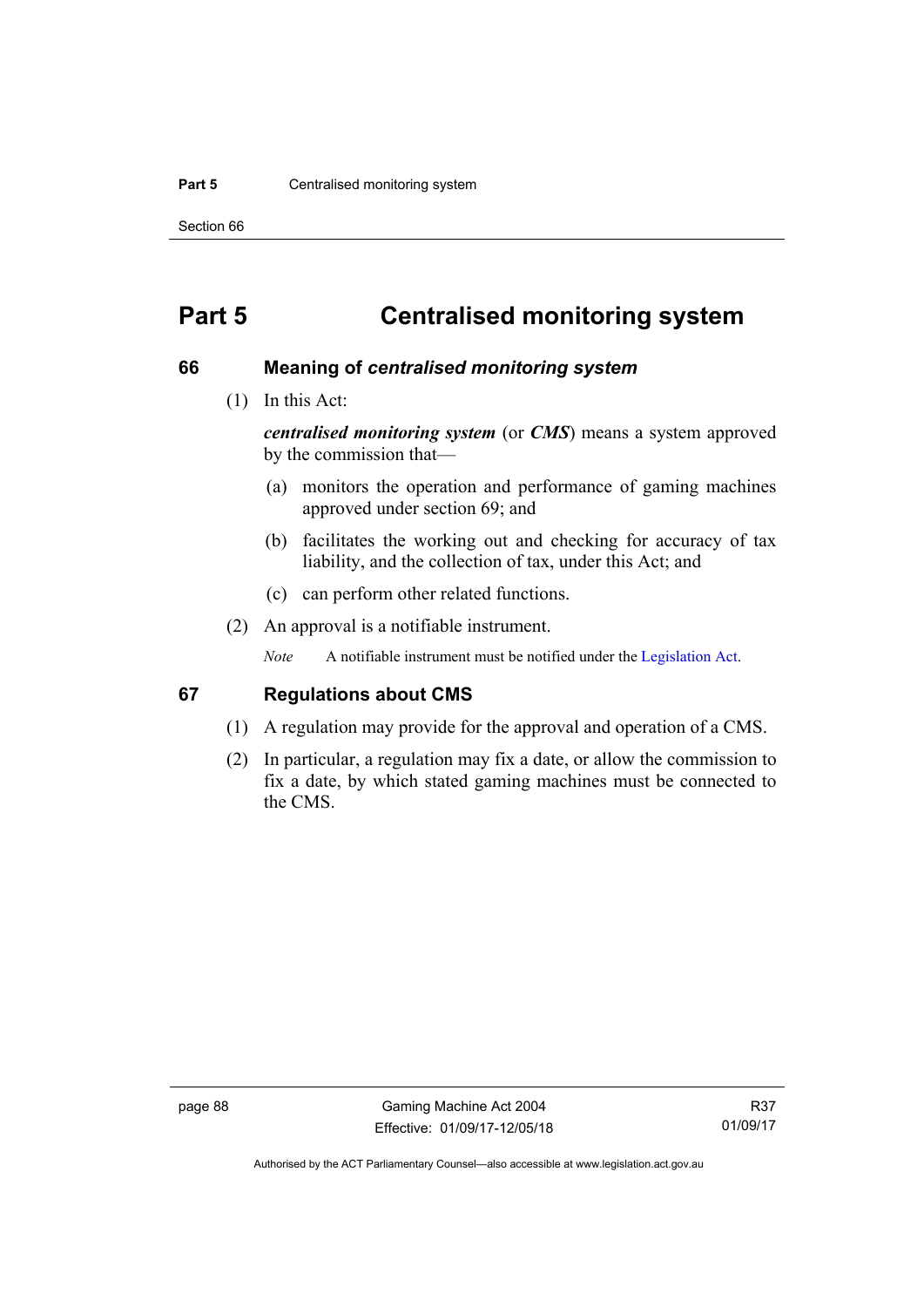# Part 6 **Approval of gaming machines, peripherals, suppliers and technicians**

# **Division 6.1 Approval of gaming machines and peripheral equipment**

## **68 Meaning of** *peripheral equipment*

In this Act:

*peripheral equipment*, for a gaming machine, means equipment, or a device, that is incidental to the basic operation of the gaming machine.

#### **Examples**

- 1 note acceptors
- 2 links
- 3 card readers
- 4 ticket readers
- *Note* An example is part of the Act, is not exhaustive and may extend, but does not limit, the meaning of the provision in which it appears (see [Legislation Act,](http://www.legislation.act.gov.au/a/2001-14) s 126 and s 132).

#### **69 Approval of gaming machines and peripheral equipment**

- (1) The commission may approve—
	- (a) a gaming machine; and
	- (b) any peripheral equipment for the gaming machine.
- (2) However, the commission must not approve something under subsection (1) unless the commission has considered—
	- (a) the results of a technical evaluation of the gaming machine and any peripheral equipment by an approved entity; and

page 89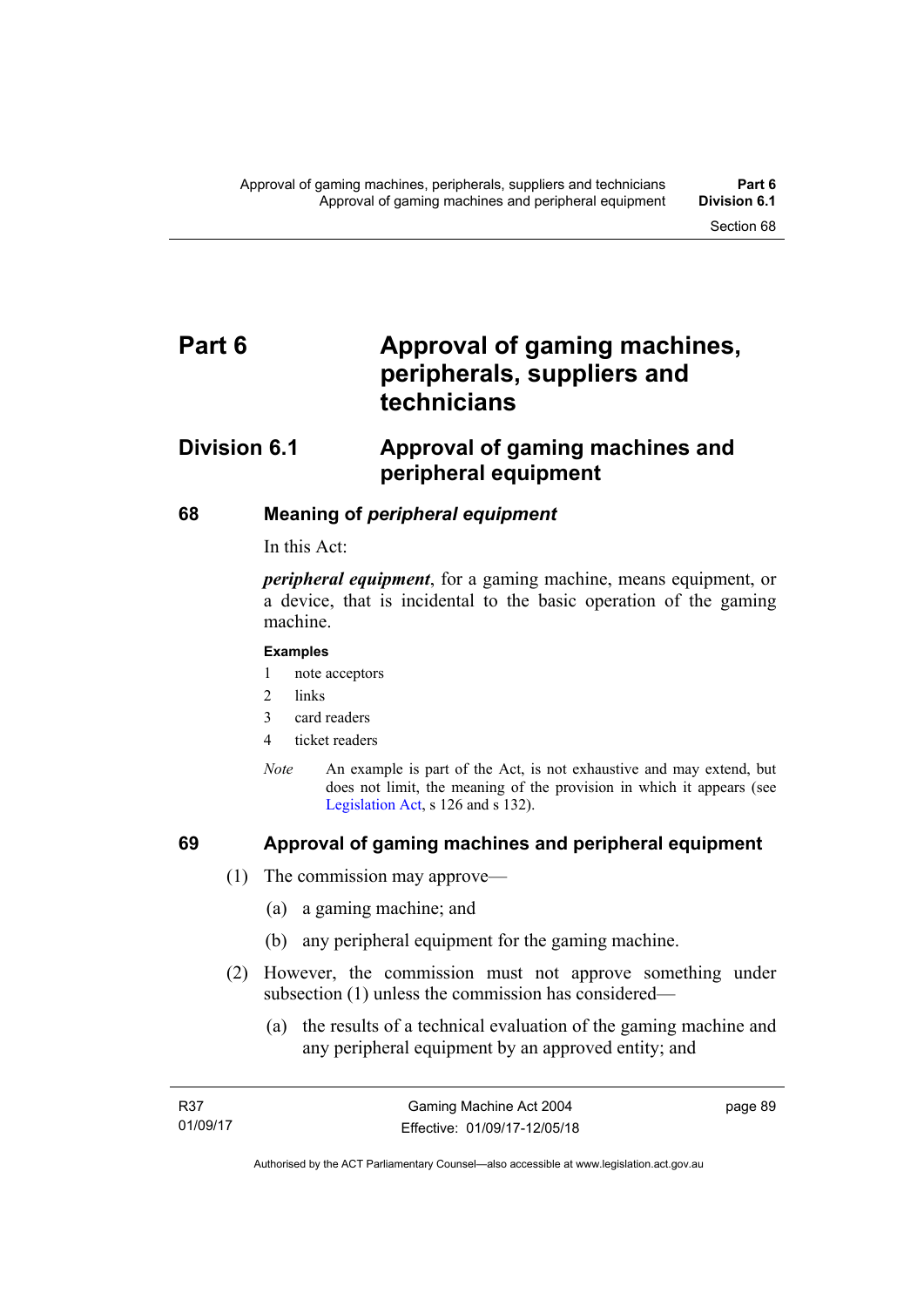- (b) any available research on the consumer protection and harm minimisation implications of the gaming machine or peripheral equipment proposed to be approved.
- (3) Also, the commission must not approve a gaming machine or peripheral equipment for a gaming machine under subsection (1) that allows the use of an audio device if the use of the device is not designed or intended primarily to assist a person with a hearing impairment.
- (4) The approval of a gaming machine or any peripheral equipment for a gaming machine is a notifiable instrument.

*Note* A notifiable instrument must be notified under the [Legislation Act](http://www.legislation.act.gov.au/a/2001-14).

(5) In this section:

*approved entity* means an entity approved (however described) under a law of a local jurisdiction about gaming machines to undertake technical evaluations for the law.

*audio device* means an earphone, earpiece, headphone, headset or any other device to convert signals from a gaming machine to audible sound delivered to the ear of a person playing the machine to the exclusion of everyone else.

## **70 Cancellation or suspension of gaming machine and peripheral equipment approval**

- (1) The commission may cancel or suspend the approval of a gaming machine or peripheral equipment if—
	- (a) the gaming machine no longer operates as designed; or
	- (b) the gaming machine no longer operates as intended.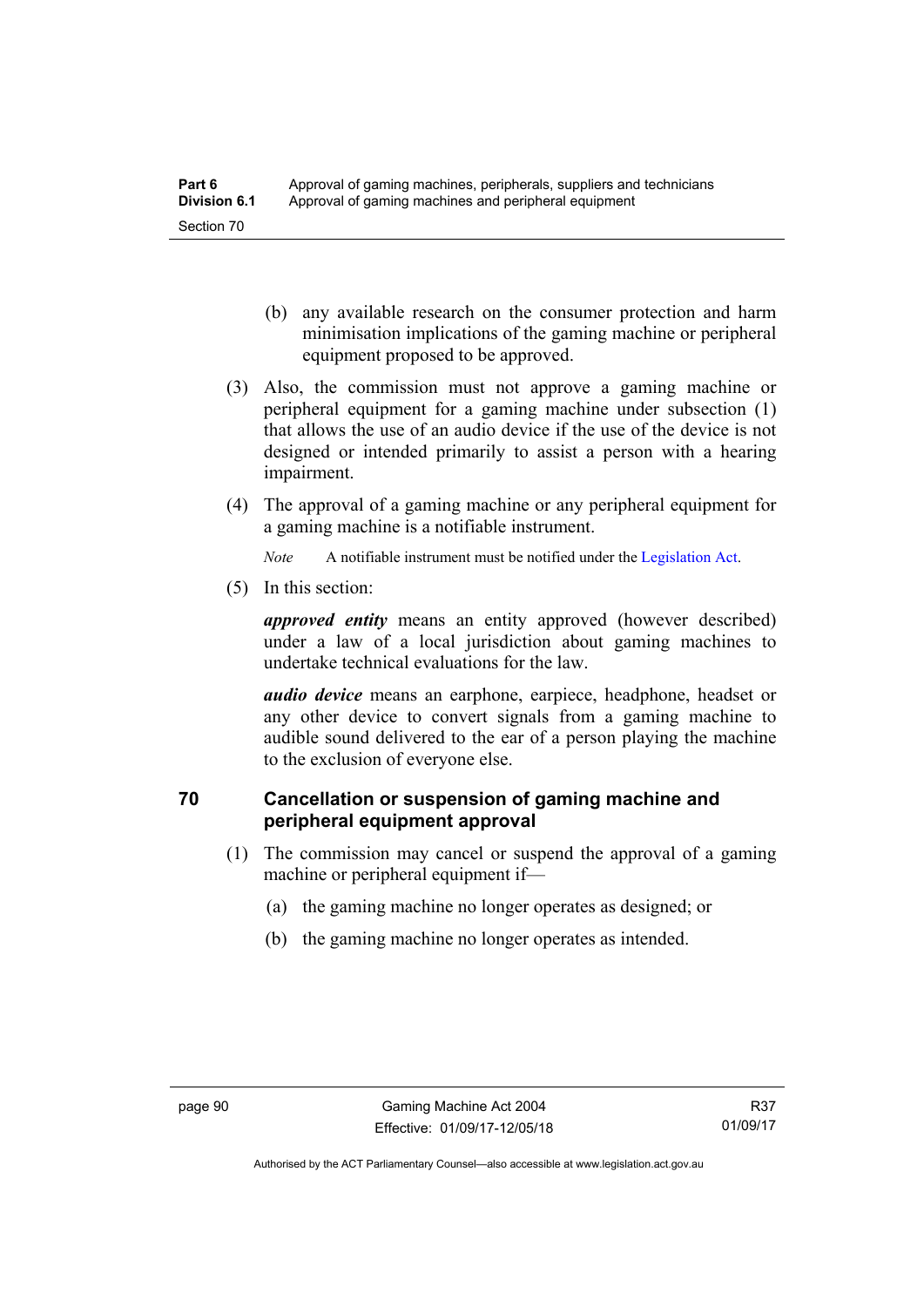(2) To remove any doubt, if the approval of a gaming machine is cancelled or suspended under this section, it applies to all gaming machines of that kind, whether or not a particular gaming machine is operating as designed or intended.

#### **Example**

A King of the Thames gaming machine stops operating in accordance with its design. The commission suspends the approval of King of the Thames gaming machines, even though not all King of the Thames gaming machines have stopped operating in accordance with their design.

- *Note* An example is part of the Act, is not exhaustive and may extend, but does not limit, the meaning of the provision in which it appears (see [Legislation Act,](http://www.legislation.act.gov.au/a/2001-14) s 126 and s 132).
- (3) A cancellation or suspension under subsection (1) is a notifiable instrument.

*Note* A notifiable instrument must be notified under the [Legislation Act](http://www.legislation.act.gov.au/a/2001-14).

#### **71 Computer cabinet access register**

- (1) A licensee must keep a register for gaming machines on authorised premises (the *computer cabinet access register*).
	- *Note* If a form is approved under the [Control Act,](http://www.legislation.act.gov.au/a/1999-46/) s 53D for a register, the form must be used.
- (2) If an approved supplier, approved technician or authorised officer opens or replaces the computer cabinet in a gaming machine on the licensed premises, the person must enter the following details in the computer cabinet access register:
	- (a) information that clearly identifies the gaming machine, including the machine's serial number;
	- (b) the date when the computer cabinet was opened or replaced;
	- (c) a description of why the computer cabinet was opened or replaced;
	- (d) the new computer cabinet seal number that was applied;

page 91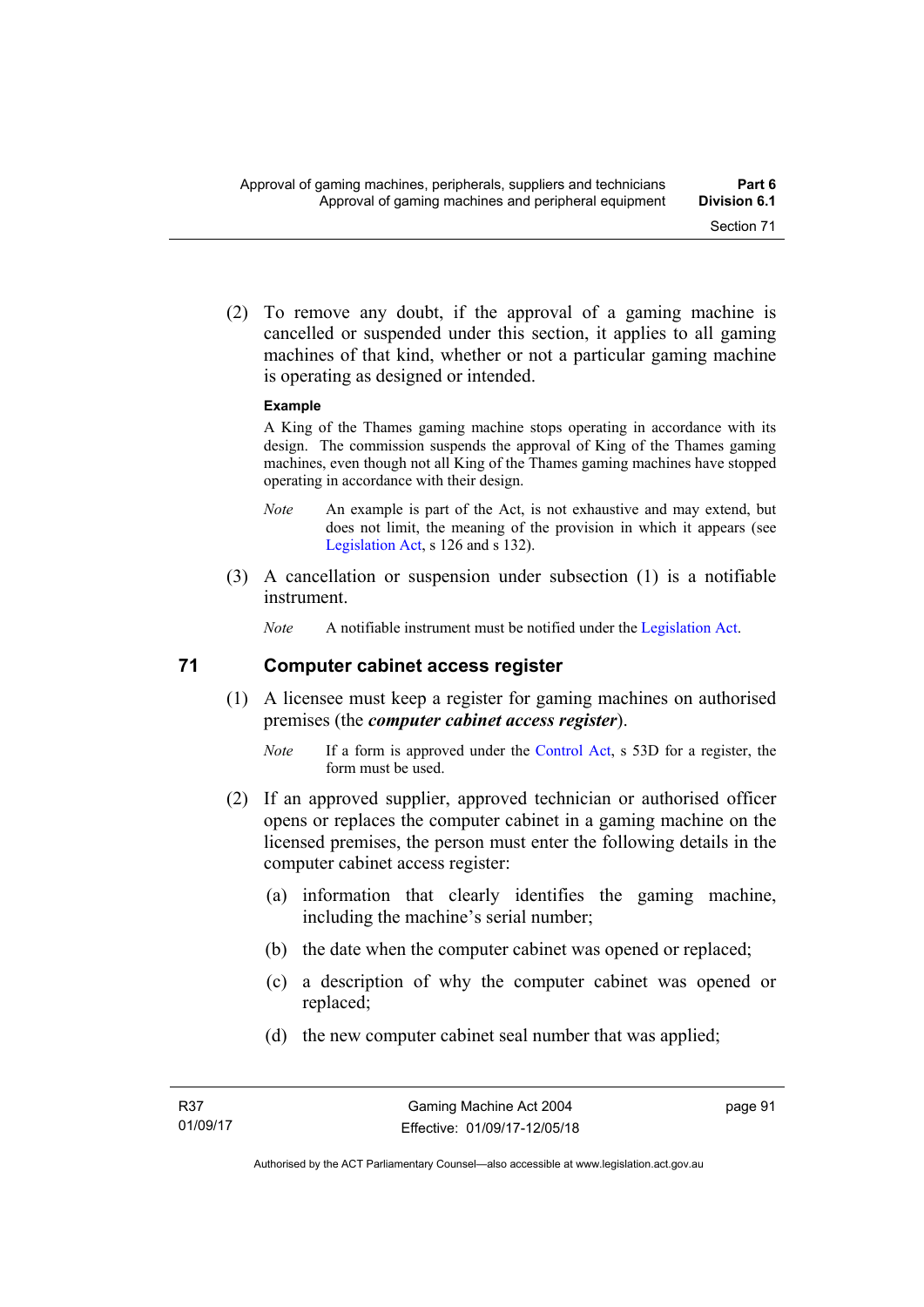| Part 6              | Approval of gaming machines, peripherals, suppliers and technicians |
|---------------------|---------------------------------------------------------------------|
| <b>Division 6.2</b> | Approved suppliers                                                  |
| Section 72          |                                                                     |

- (e) if the person who opens the computer cabinet is an approved supplier or approved technician—the person's name and signature;
- (f) if the person who opens the computer cabinet is an authorised officer—the person's name and signature;
- (g) the licensee's name and signature;
- (h) any other information prescribed by regulation.

# **Division 6.2 Approved suppliers**

#### **72 Application and approval as supplier**

- (1) A person may apply in writing for approval as a supplier.
	- *Note 1* If a form is approved under the [Control Act,](http://www.legislation.act.gov.au/a/1999-46) s 53D for an application, the form must be used.
	- *Note 2* A fee may be determined under s 177 for this provision.
- (2) The commission may approve the person as a supplier if satisfied that—
	- (a) the person sells, installs or maintains gaming machines, peripheral equipment for gaming machines or systems (including a CMS) designed for use with gaming machines; and
	- (b) for an individual—the individual is an eligible person; and
	- (c) for a corporation—each influential person for the corporation is an eligible person; and
	- (d) the person has not, in the last 12 months, provided false or misleading information in an application under subsection (1); and
	- (e) the person satisfies any other requirement prescribed by regulation.

R37 01/09/17

Authorised by the ACT Parliamentary Counsel—also accessible at www.legislation.act.gov.au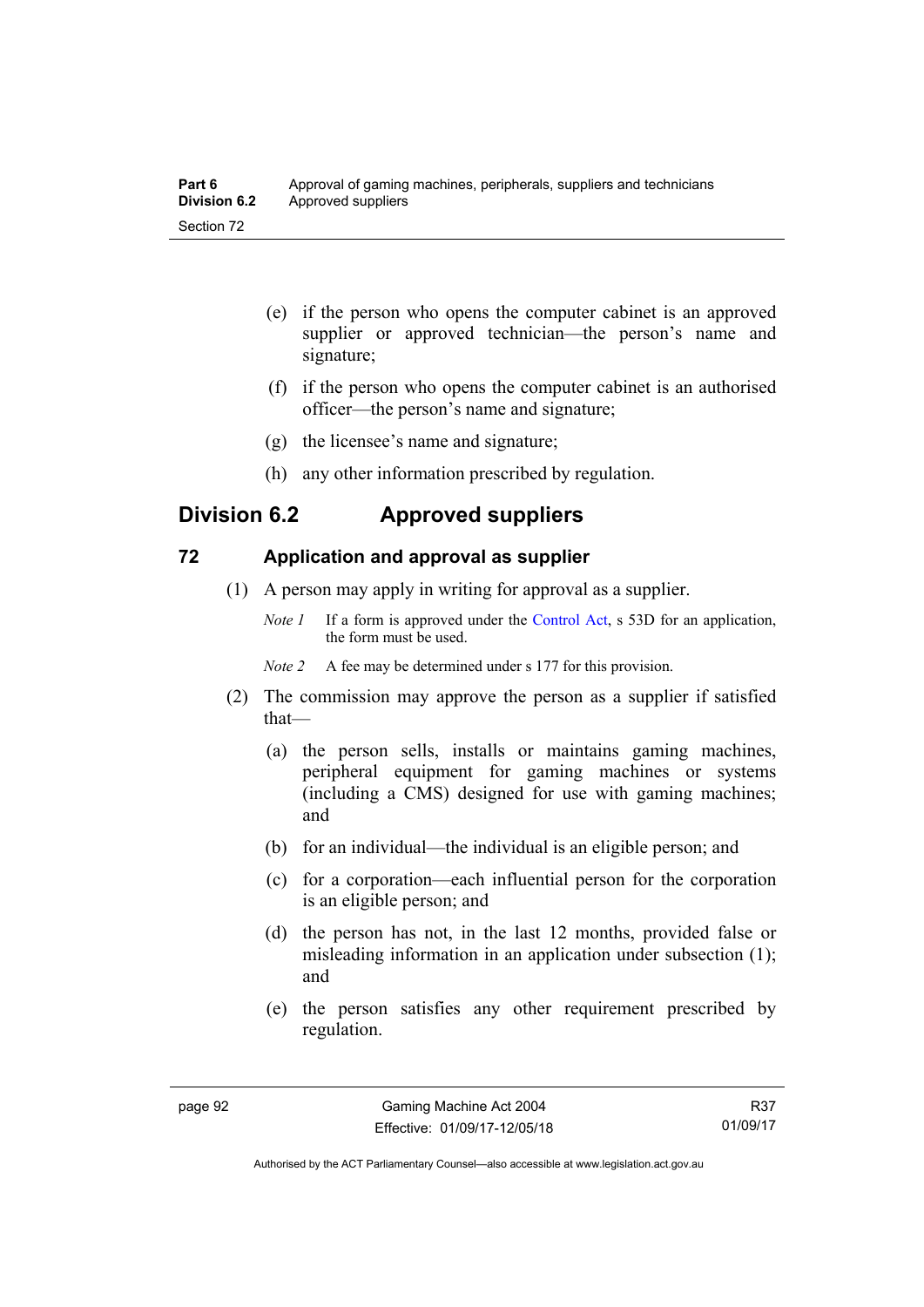(3) If the commission approves a person as a supplier, the commission must give the person a certificate stating that the person is an approved supplier.

# **73 Giving copy of certificate about approved supplier**

- (1) This section applies if an approved supplier tells the commission, in writing, about the loss, theft or destruction of a certificate given to the person under section 72 (3).
- (2) The commission may, by written notice given to the supplier, require the supplier to give the commission, within a stated period and in a stated form, a statement confirming, and explaining the circumstances of, the loss, theft or destruction.
- (3) If the commission is satisfied that the certificate has been lost, stolen or destroyed, the commission may give a replacement to supplier.

*Note* A fee may be determined under s 177 for this provision.

# **73A Cancellation etc of supplier's approval**

- (1) This section applies if—
	- (a) the commission stops being satisfied that the supplier meets the conditions for approval stated in section 72 (2); or
	- (b) the commission is satisfied that the supplier has contravened this Act.
- (2) In subsection (1) (b), a reference to a *contravention* of this Act includes a reference to the following:
	- (a) a contravention of the [Criminal Code](http://www.legislation.act.gov.au/a/2002-51), part 2.4 (Extensions of criminal responsibility) in relation to an offence against this Act or otherwise in relation to this Act;
	- (b) a contravention of the [Criminal Code](http://www.legislation.act.gov.au/a/2002-51) in relation to a document completed, kept or given, or required to be completed, kept or given, under or in relation to this Act;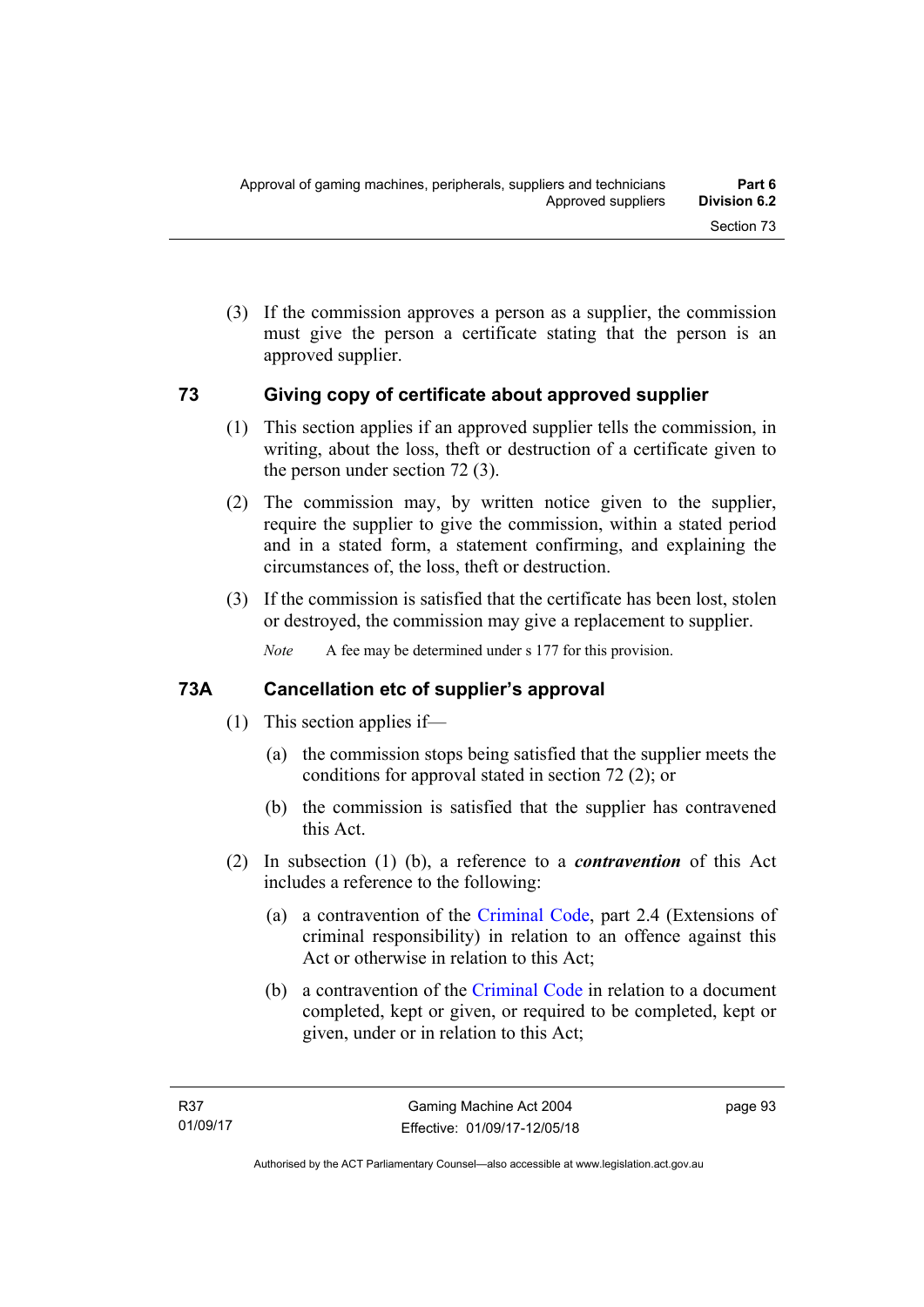- (c) a contravention of the [Criminal Code](http://www.legislation.act.gov.au/a/2002-51) in relation to anything done, or not done, under or in relation to this Act.
- (3) The commission may, by written notice given to the approved supplier—
	- (a) cancel the supplier's approval; or
	- (b) suspend the supplier's approval; or
	- (c) reprimand the supplier.
- (4) In considering whether to take action under this section, the commission must consider the following:
	- (a) whether action has been taken against the approved supplier under this section before;
	- (b) the seriousness of any contravention of this Act;
	- (c) the likelihood of further action needing to be taken against the supplier;
	- (d) the public benefit of suppliers being regulated under this Act.
- (5) The commission may also consider any other relevant matter.

# **Division 6.3 Approved technicians**

#### **74 Application for approval as technician**

- (1) An individual may apply in writing for approval as a technician for 1 or more suppliers.
	- *Note 1* If a form is approved under the [Control Act,](http://www.legislation.act.gov.au/a/1999-46) s 53D for an application, the form must be used.
	- *Note 2* A fee may be determined under s 177 for this provision.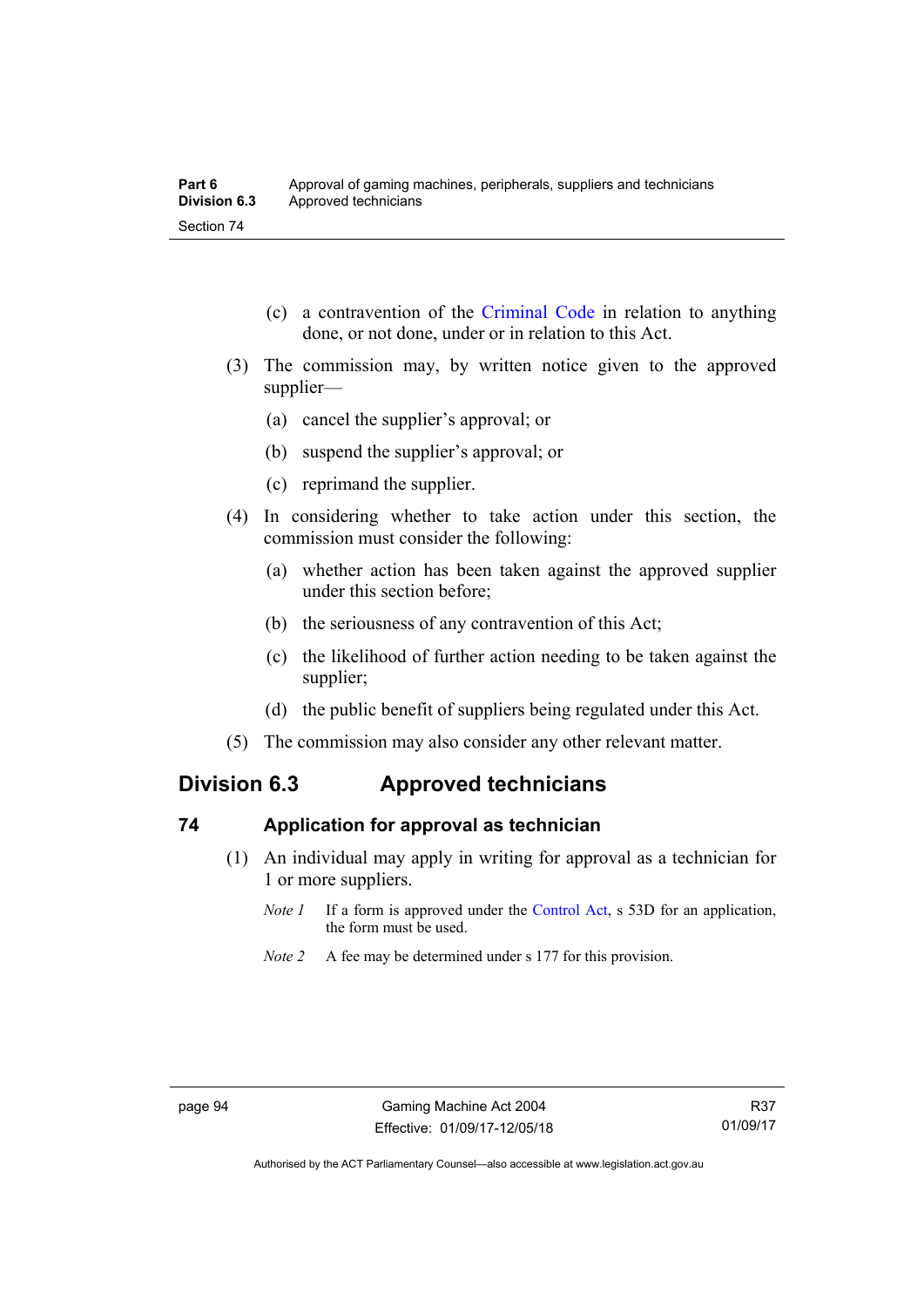- (2) The application must be accompanied by—
	- (a) a statement by each approved supplier for which the applicant is applying for approval that—
		- (i) the supplier is satisfied that the applicant is competent to exercise the functions of an approved technician; and
		- (ii) the supplier employs, or has offered to employ, the applicant as a technician; and
	- (b) if the applicant is an approved supplier and is applying for approval to be a technician for his or her own business—a statement to that effect; and
	- (c) an undertaking by the applicant to—
		- (i) ask the police to check the applicant's criminal record using the applicant's fingerprints; and
		- (ii) authorise the police to report the results of the check to the commission; and
	- (d) 4 recent passport-size photographs of the applicant.

#### **75 Approval of technicians**

- (1) The commission may, on application under section 74, approve the applicant as a technician for 1 or more suppliers if satisfied that—
	- (a) the applicant is qualified to exercise the functions of an approved technician; and
	- (b) the applicant has not, in the last 12 months, provided false or misleading information in an application under section 74; and
	- (c) either—
		- (i) the applicant is employed, or will be employed, by each supplier; or
		- (ii) the applicant is an approved supplier; or

page 95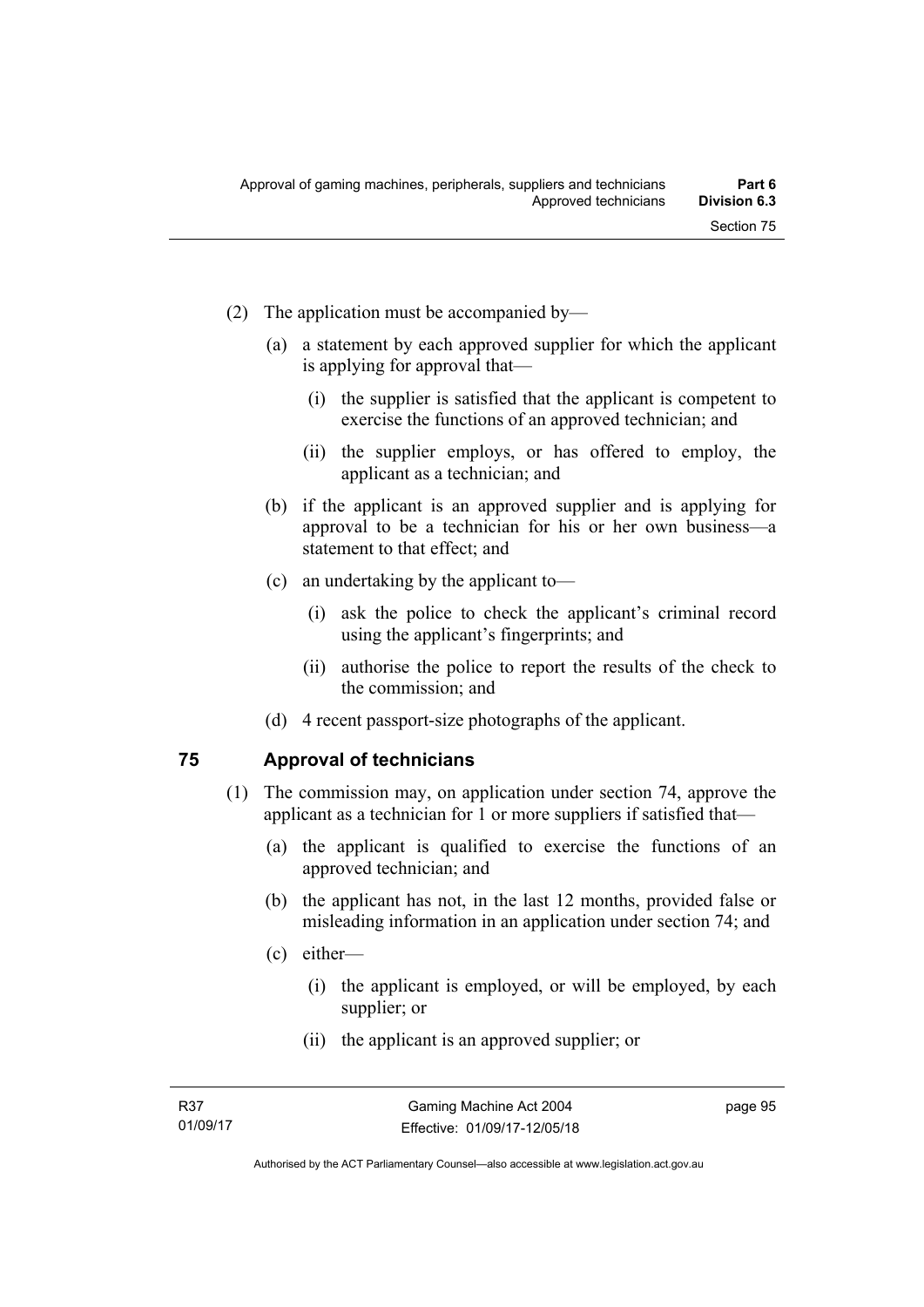- (iii) the applicant is employed, or will be employed, by each supplier and is an approved supplier.
- (2) An approval is for 3 years.
- (3) If a short-term approval is in force in relation to the applicant, the approval under this section starts when the short-term approval under section 76 began.

#### **Example**

Jo was given a short-term approval as a technician on 1 January 2005 before the results of her police check came through. Her results were satisfactory and she was approved as a technician on 25 February 2005. Her approval ends on 1 January 2007.

- (4) A person is *qualified* to exercise the functions of an approved technician for a supplier if the person—
	- (a) is an individual; and
	- (b) is competent to maintain gaming machines supplied by the supplier; and
	- (c) is an eligible person; and
	- (d) satisfies any requirement prescribed by regulation.
- (5) To remove any doubt, an approved supplier may be approved as a technician under this section for themselves as supplier, another supplier or both.

#### **76 Short-term approval of technicians**

- (1) This section applies to a person who has applied for approval as a technician if—
	- (a) the commission has not received the results of the police check of the person's criminal record; but
	- (b) the commission would approve the person if the results of the police check did not show that the person was not an eligible person.

R37 01/09/17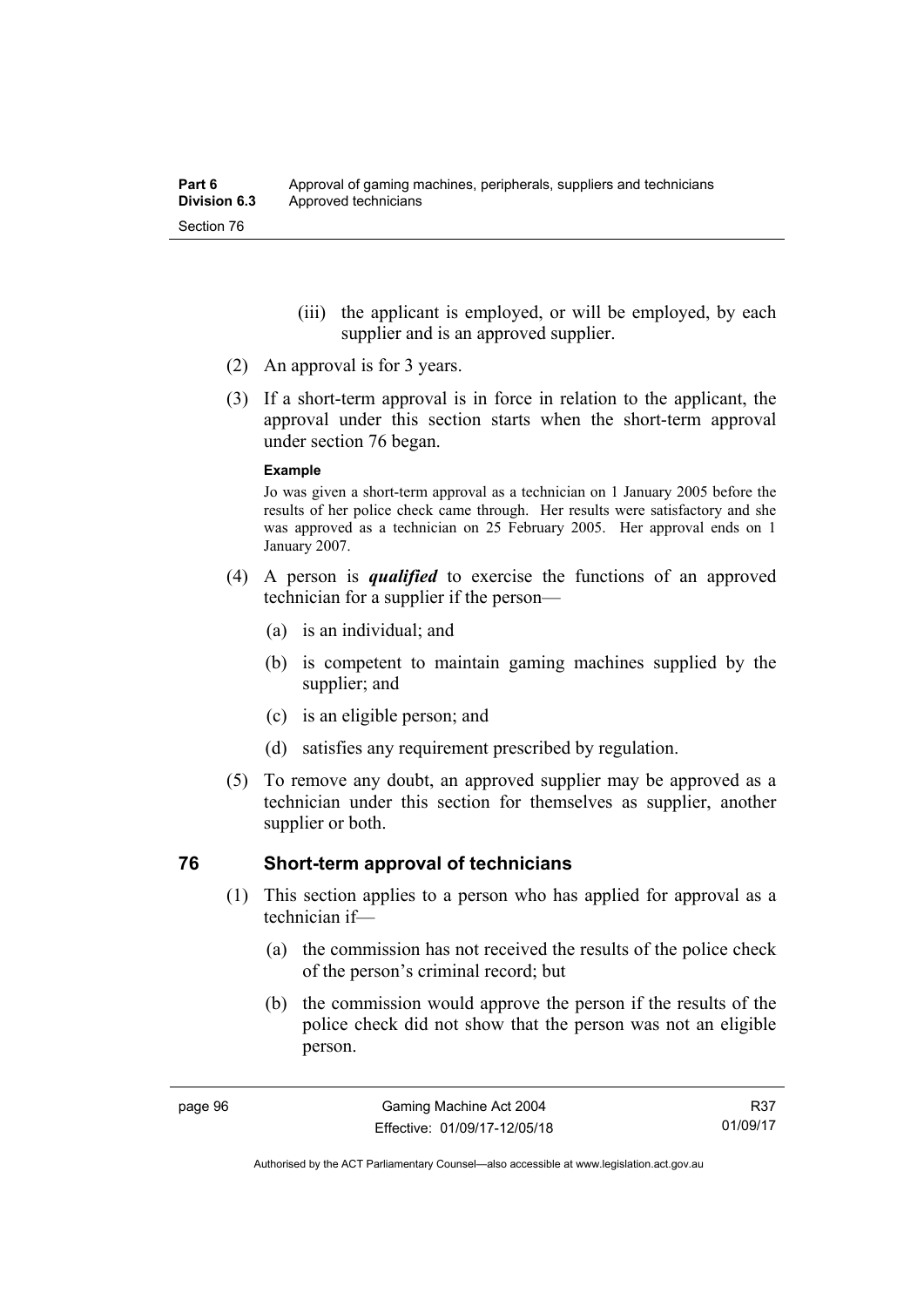- (2) The commission may approve the applicant as a technician.
- (3) An approval under this section (a *short-term approval*) is for 6 months, and cannot be renewed.

# **77 Ending short-term approvals**

- (1) This section applies to a person if—
	- (a) the person has a short-term approval as a technician; and
	- (b) the commission receives the results of the police check of the person's criminal record; and
	- (c) after considering the results of the police check, the commission is satisfied that the person is not an eligible person.
- (2) The commission must, by written notice given to the technician—
	- (a) refuse the person's application for approval as a technician; and
	- (b) cancel the person's short-term approval as a technician.

# **78 Transfer etc of technician's approval**

- (1) On written application by an approved technician, the commission may—
	- (a) approve the technician for another supplier (the *new supplier*); or
	- (b) transfer the approval of the technician from 1 supplier to another (the *new supplier*).
	- *Note 1* If a form is approved under the [Control Act,](http://www.legislation.act.gov.au/a/1999-46) s 53D for an application, the form must be used.
	- *Note 2* A fee may be determined under s 177 for this provision.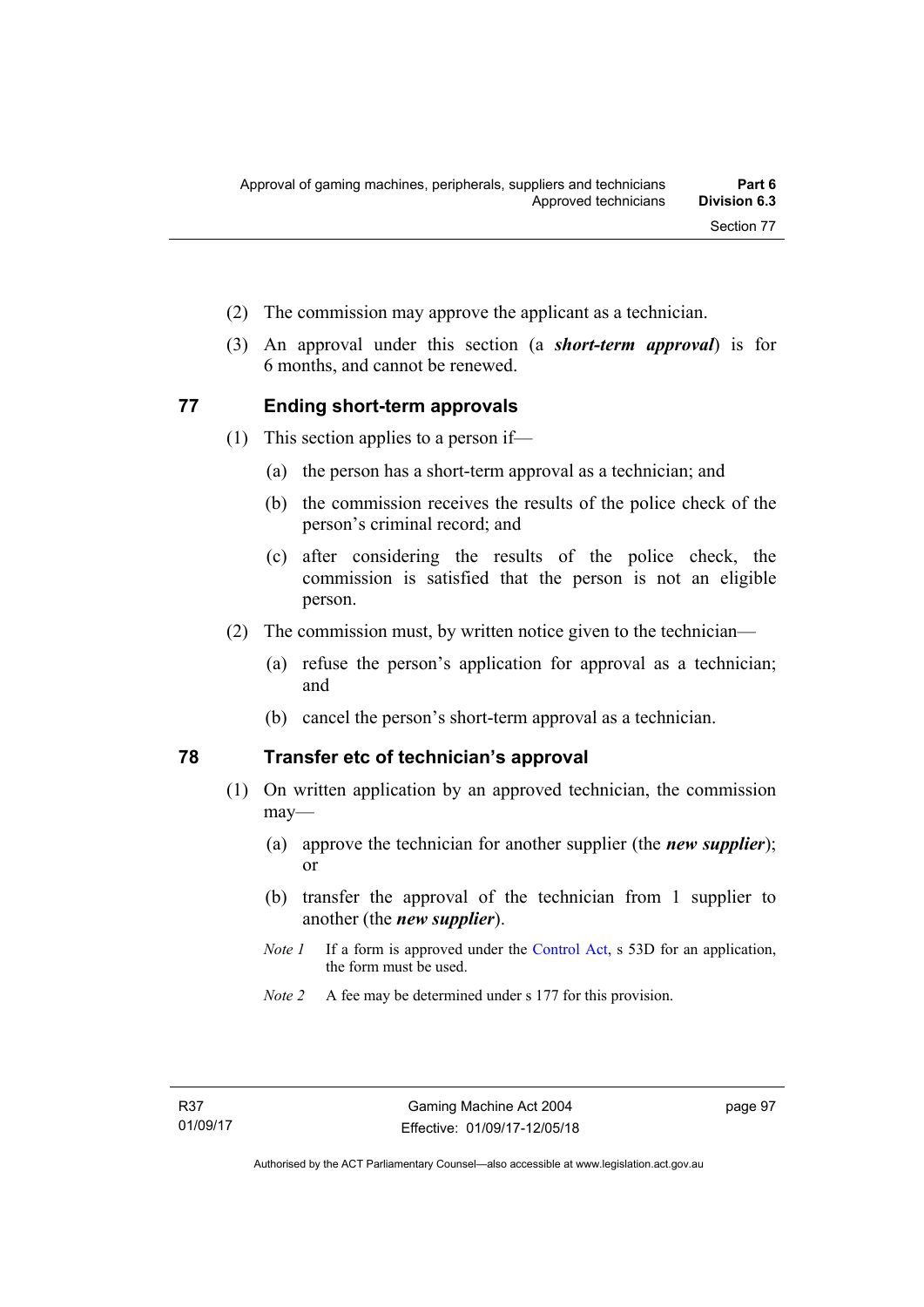(2) The application must be accompanied by a written statement by the new supplier stating that the supplier employs, or has offered to employ, the applicant as a technician.

# **79 Cancellation etc of technician's approval**

- (1) This section applies if—
	- (a) the commission stops being satisfied that an approved technician is qualified to exercise the functions of an approved technician for each supplier for whom the technician is approved; or
	- (b) the approved technician is not an approved supplier and is not employed by an approved supplier; or
	- (c) the commission is satisfied that the technician has contravened this Act.
- (2) In subsection (1) (c), a reference to a *contravention* of this Act includes a reference to the following:
	- (a) a contravention of the [Criminal Code](http://www.legislation.act.gov.au/a/2002-51), part 2.4 (Extensions of criminal responsibility) in relation to an offence against this Act or otherwise in relation to this Act;
	- (b) a contravention of the [Criminal Code](http://www.legislation.act.gov.au/a/2002-51) in relation to a document completed, kept or given, or required to be completed, kept or given, under or in relation to this Act;
	- (c) a contravention of the [Criminal Code](http://www.legislation.act.gov.au/a/2002-51) in relation to anything done, or not done, under or in relation to this Act.
- (3) The commission may, by written notice given to the approved technician—
	- (a) cancel the technician's approval; or
	- (b) suspend the technician's approval; or
	- (c) reprimand the technician.

Authorised by the ACT Parliamentary Counsel—also accessible at www.legislation.act.gov.au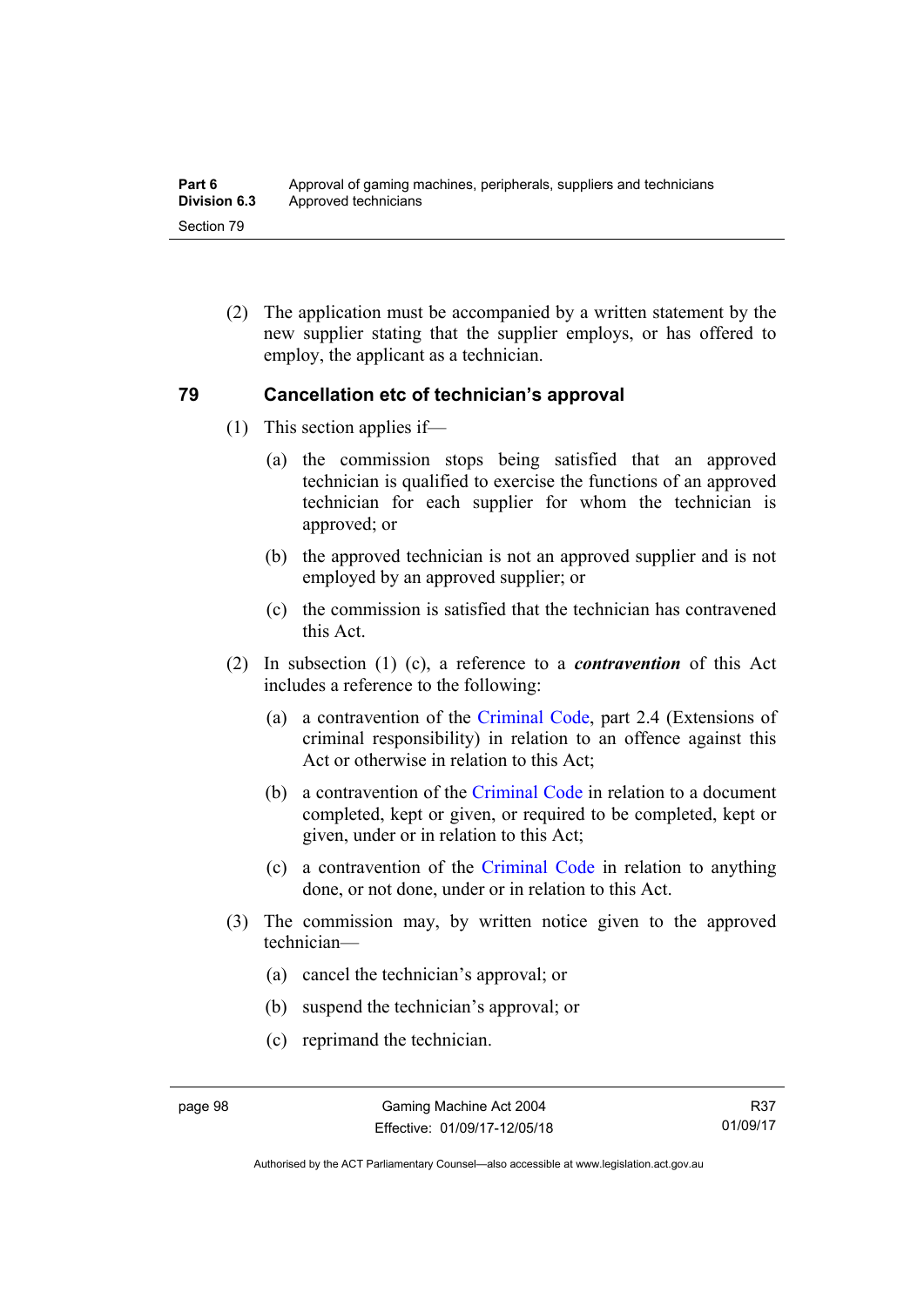- (4) In considering whether to take action under this section, the commission must consider the following:
	- (a) whether action has been taken against the approved technician under this section before;
	- (b) the seriousness of any contravention of this Act;
	- (c) the likelihood of further action needing to be taken against the technician;
	- (d) the public benefit of technicians being regulated under this Act.
- (5) The commission may also consider any other relevant matter.
- (6) In this section:

*approved supplier*—a person is not an *approved supplier* if the person's approval as a supplier is suspended.

*qualified*, to exercise the functions of an approved technician—see section 75 (4).

# **80 Certificates and identity cards for approved technicians**

- (1) This section applies if the commission approves a technician under section 75 (Approval of technicians) or section 76 (Short-term approval of technicians).
- (2) The commission must give—
	- (a) a certificate (the technician's *approval certificate*) to each approved supplier for the technician containing details of the approval; and
	- (b) an identity card to the approved technician containing details of the approval.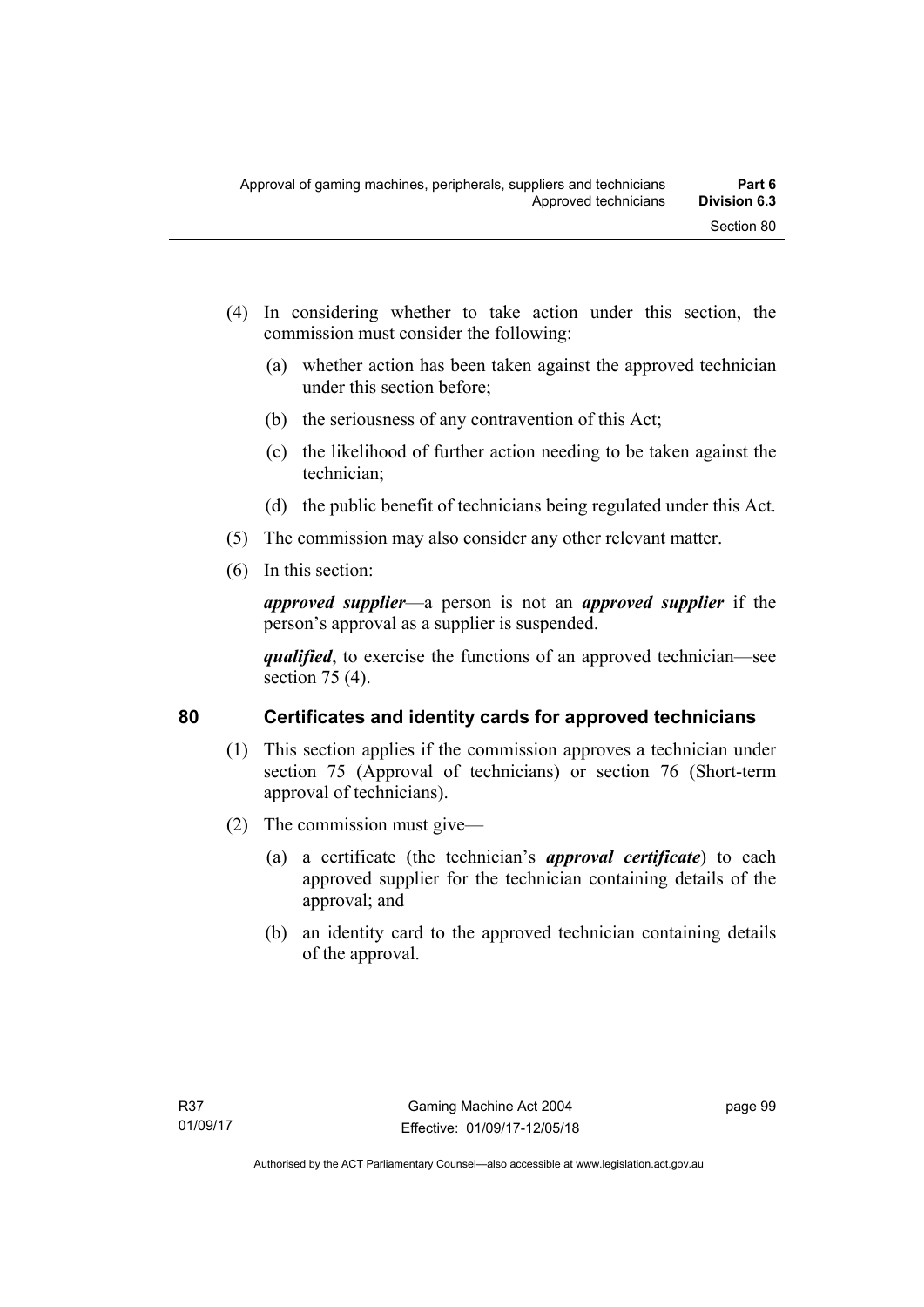# **81 Giving copy of certificate about approved technician or identity card**

- (1) This section applies if an approved supplier or approved technician tells the commission, in writing, about the loss, theft or destruction of a certificate or identity card given to the person under section 80.
- (2) The commission may, by written notice given to the person, require the person to give the commission, within a stated period and in a stated form, a statement confirming, and explaining the circumstances of, the loss, theft or destruction.
- (3) If the commission is satisfied that the certificate or identity card has been lost, stolen or destroyed, the commission may give a replacement to the person.

*Note* A fee may be determined under s 177 for this provision.

# **82 Notice by supplier if technician no longer employed**

- (1) This section applies if—
	- (a) a supplier is the supplier for an approved technician; and
	- (b) the supplier stops employing the technician.
- (2) The supplier must tell the commission in writing that the supplier no longer employs the technician within 1 week after the day the supplier stops employing the technician.

Maximum penalty: 5 penalty units.

(3) An offence against this section is a strict liability offence.

# **83 Return of approval certificates and identity cards for approved technicians**

- (1) This section applies if—
	- (a) a technician's approval expires or is cancelled or suspended; or
	- (b) a technician stops working for an approved supplier.

Authorised by the ACT Parliamentary Counsel—also accessible at www.legislation.act.gov.au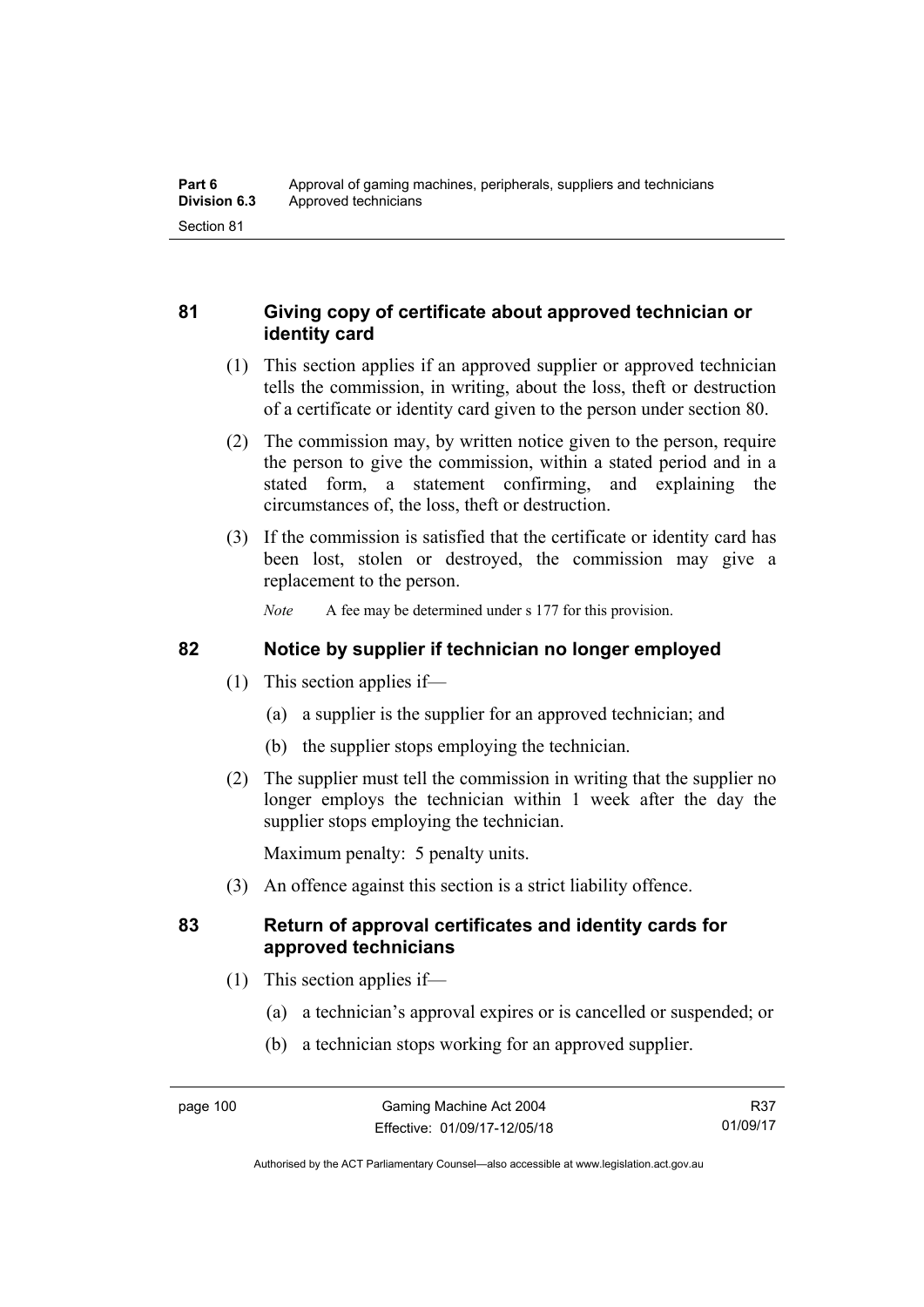- (2) The supplier must return the technician's approval certificate to the commission within 1 week after—
	- (a) the day the technician's approval expires; or
	- (b) the day the technician is given notice of the cancellation or suspension; or
	- (c) the day the approved technician stops working for the supplier.

Maximum penalty: 5 penalty units.

- (3) The technician must return the technician's identity card to the commission within 1 week after—
	- (a) the day the technician's approval expires; or
	- (b) the day the technician is given notice of the cancellation or suspension; or
	- (c) the day the technician no longer works for at least 1 supplier.

Maximum penalty: 5 penalty units.

(4) Strict liability applies to an offence against this section.

# **84 Renewal of technician's approval**

- (1) An approved technician may apply to the commission for renewal of his or her approval no later than 1 month, and no earlier than 3 months, before the approval expires.
	- *Note* If a form is approved under the [Control Act,](http://www.legislation.act.gov.au/a/1999-46) s 53D for an application, the form must be used.
- (2) The application must be accompanied by an undertaking by the applicant to—
	- (a) ask the police to check the applicant's criminal record using the applicant's fingerprints; and
	- (b) authorise the police to report the results of the check to the commission.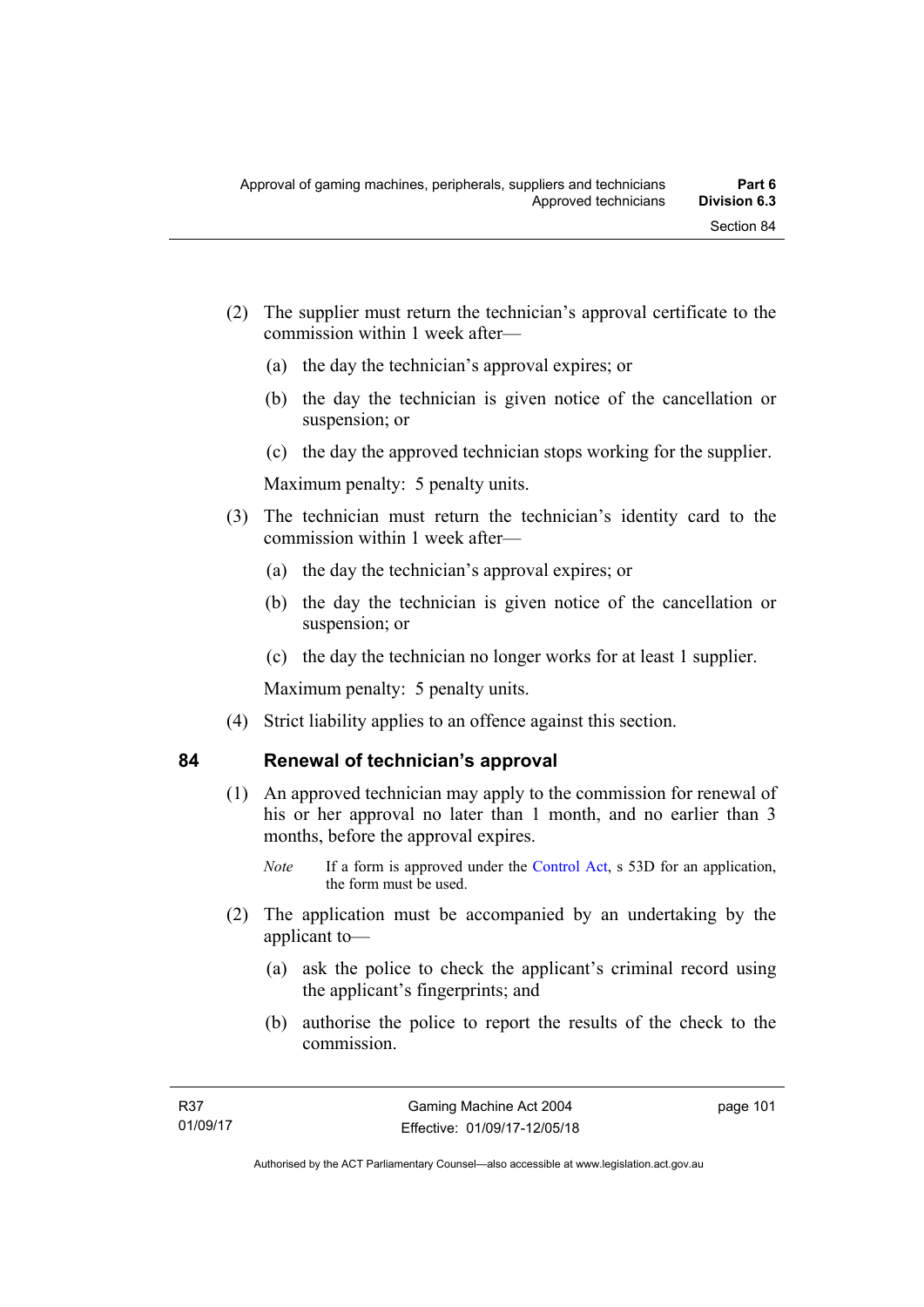| Part 6              | Approval of gaming machines, peripherals, suppliers and technicians |
|---------------------|---------------------------------------------------------------------|
| <b>Division 6.3</b> | Approved technicians                                                |
| Section 84          |                                                                     |

- (3) On application under this section, the commission must renew the approval if satisfied that it would approve the applicant if the application were an application for initial approval.
- (4) The renewal of the approval begins on the day after the approval being renewed expires.
- (5) An approval that is suspended may be renewed, but the renewed approval is suspended until the end of the suspension.

page 102 Gaming Machine Act 2004 Effective: 01/09/17-12/05/18

Authorised by the ACT Parliamentary Counsel—also accessible at www.legislation.act.gov.au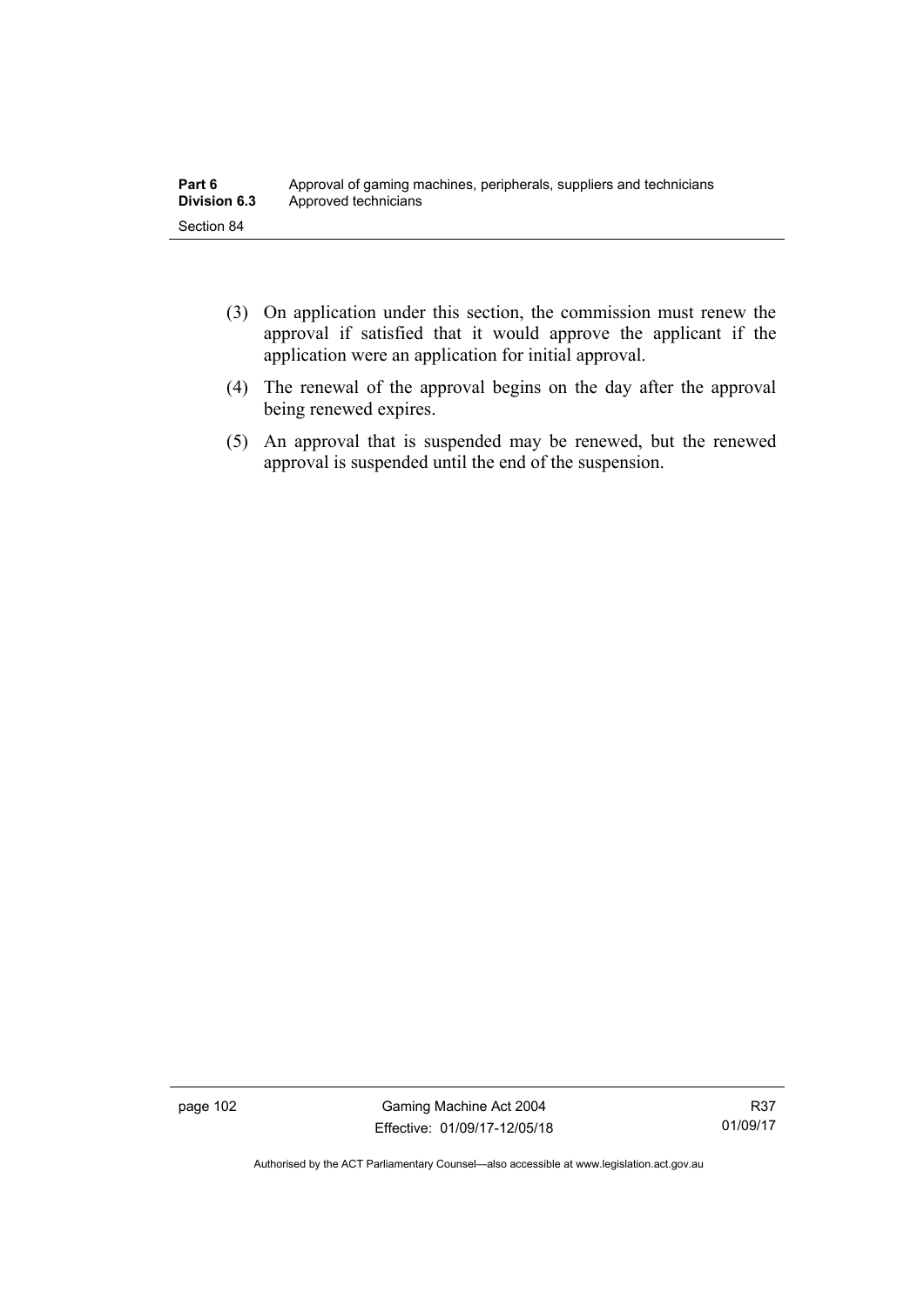# **Part 6A Gaming machine dealings**

# **Division 6A.1 Gaming machine dealings**

# **97 Control procedures**

- (1) A person's control procedures for gaming machines and peripheral equipment must include operational details (including who is responsible) for each of the following:
	- (a) accounting and record keeping in relation to the gaming machines and peripheral equipment;
	- (b) access to and handling of cash in relation to the gaming machines;
	- (c) payment of winnings;
	- (d) access control to the gaming machines and peripheral equipment;
	- (e) security of the gaming machines and peripheral equipment;
	- (f) security of cash, records and keys in relation to the gaming machines;
	- (g) job descriptions (including responsibilities) of people operating and doing accounting and record keeping in relation to the gaming machines and peripheral equipment;
	- (h) any marketing and promotion of the gaming machines.
- (2) A person may change the person's control procedures by written notice given to the commission.
- (3) A regulation may make provision in relation to control procedures.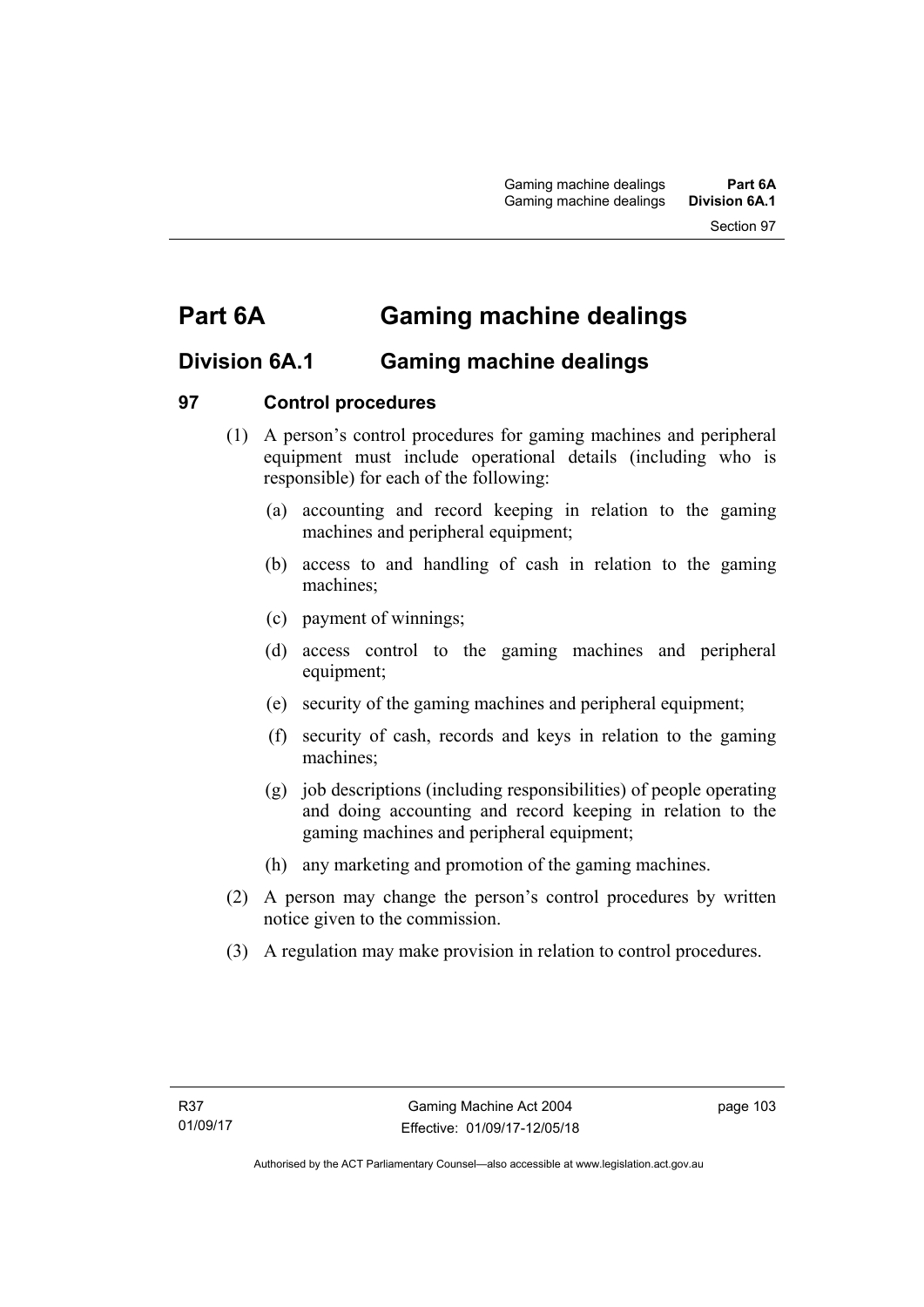# **98 Acquisition of gaming machines and peripheral equipment—general**

- (1) A person commits an offence if—
	- (a) the person intentionally acquires a gaming machine; and

*Note Acquire*—see the dictionary.

 (b) the person does not have a licence and an authorisation certificate allowing the operation of the gaming machine at the person's premises.

Maximum penalty: 100 penalty units, imprisonment for 1 year or both.

- (2) However, a person does not commit an offence against subsection (1) if—
	- (a) the person has been appointed as an external administrator for a licensee; and
	- (b) the commission has received written notice of the person's appointment, and any additional information requested by the commission, under section 110A (Appointment of external administrator).
- (3) A licensee commits an offence if—
	- (a) the licensee intentionally acquires a gaming machine or peripheral equipment for a gaming machine; and
	- (b) the gaming machine or peripheral equipment is not approved under section 69 (Approval of gaming machines and peripheral equipment).

Maximum penalty: 100 penalty units, imprisonment for 1 year or both.

Authorised by the ACT Parliamentary Counsel—also accessible at www.legislation.act.gov.au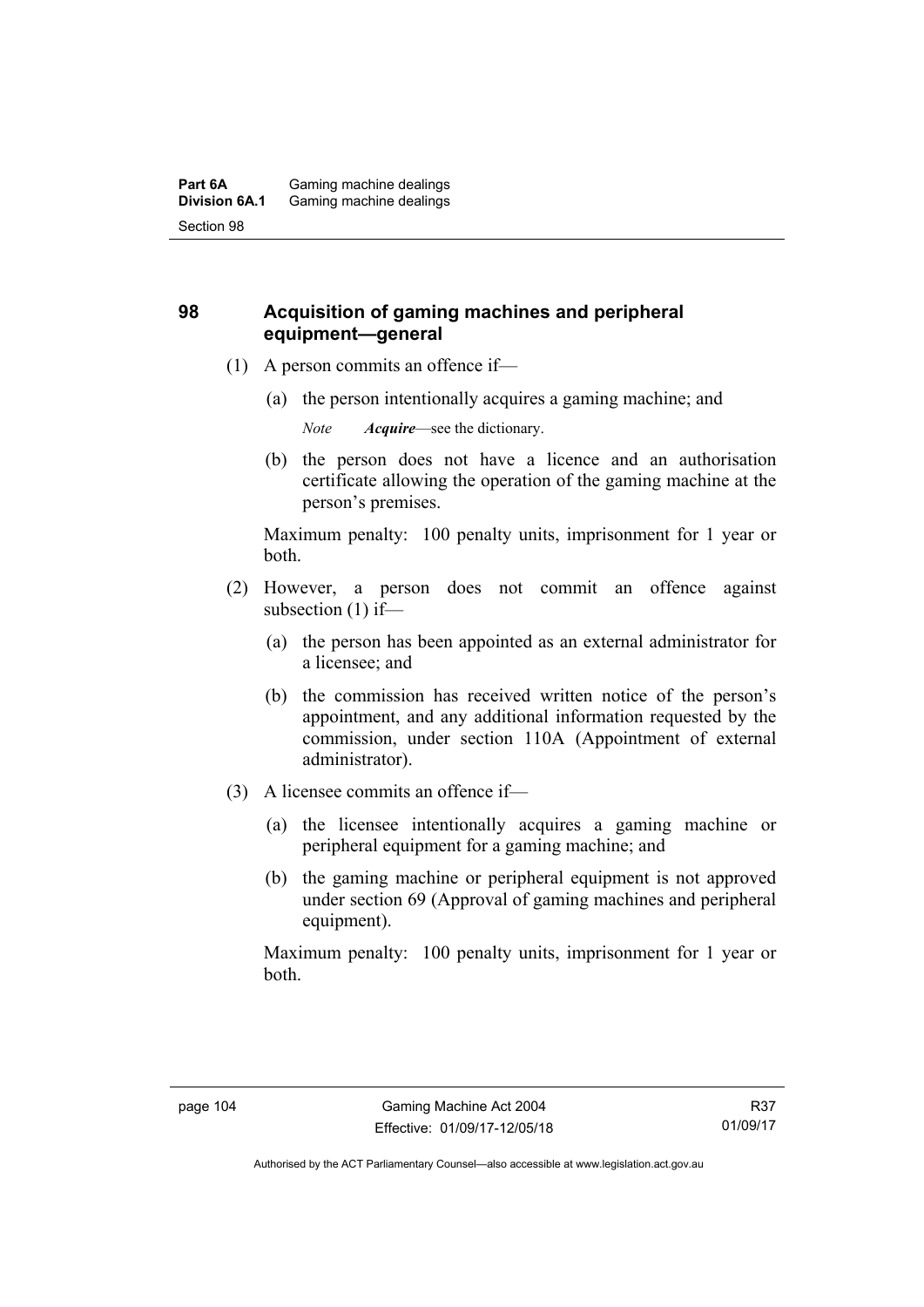- (4) A licensee commits an offence if the licensee—
	- (a) intentionally acquires a gaming machine for authorised premises; and
	- (b) does not hold an authorisation for the gaming machine.

Maximum penalty: 100 penalty units, imprisonment for 1 year or both.

(5) In this section:

*external administrator*—see section 105A.

# **99 Acquisition of authorisations and gaming machines notification**

- (1) This section applies if a licensee intends to acquire—
	- (a) an authorisation for a gaming machine for authorised premises; or
	- (b) a gaming machine for authorised premises.
- (2) The licensee must notify the commission about the proposed acquisition.
	- *Note 1* The acquisition of an authorisation or gaming machine is a notifiable action (see pt 13A and sch 2).
	- *Note 2* It is a condition of a licence that the licensee give the commission written notice of the details of a gaming machine installed on authorised premises within 3 days after the day the gaming machine is installed or the commission gives the licensee a notice under s 124 (see s 45). It is also a condition of a licence that the licensee not allow the gaming machine to be operated on the authorised premises until the notice under s 45 has been given to the commission (see s 46).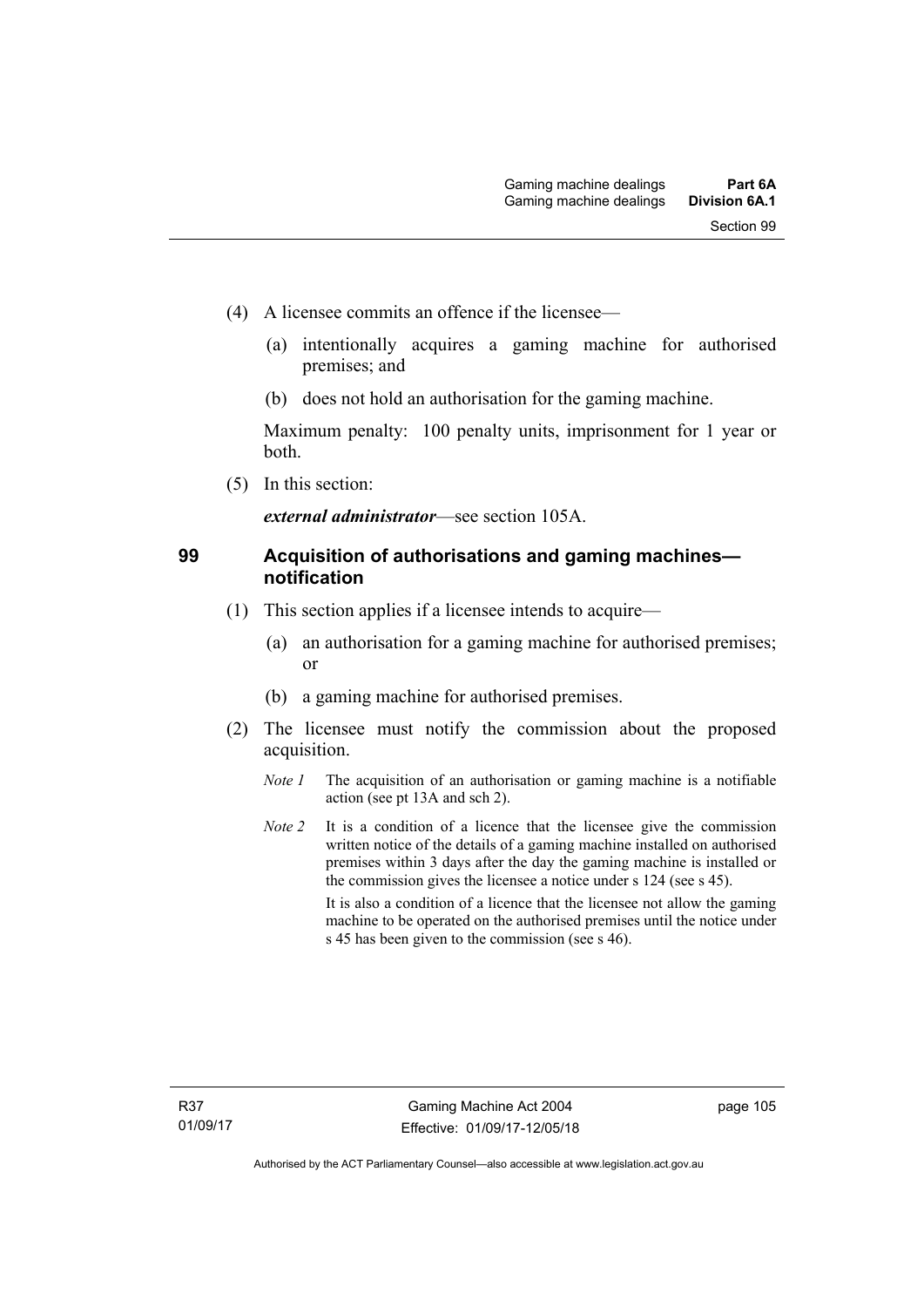# **100 Acquisition of gaming machines—amendment of authorisation schedule etc**

- (1) This section applies if a licensee notifies the commission under section 99 about the proposed acquisition of a gaming machine for authorised premises.
- (2) The commission must amend the licensee's authorisation schedule for the authorised premises to record the gaming machine's serial number and anything else required by this Act to be included.
	- *Note 1* A reference to an Act includes a reference to the statutory instruments made or in force under the Act, including any regulation (see [Legislation Act,](http://www.legislation.act.gov.au/a/2001-14) s 104).
	- *Note 2* The licensee must not acquire a gaming machine for premises authorised under an authorisation certificate if the licensee does not hold an authorisation for the gaming machine (see s 98 (4)).
- (3) However, if the licensee acquires the gaming machine under division 6A.6 (Trading of authorisations and gaming machines), the commission must amend the licensee's authorisation schedule to remove 1 authorisation for a gaming machine for every 4 authorisations for gaming machines the licensee acquires.
	- *Note 1* On receiving a notice under this section, the commission must also amend the register of licences and authorisations to include details about the maximum number of authorisations for gaming machines to be held by the licensee after acquiring the gaming machines mentioned in the notice (see s 37H (2)).
	- *Note 2 Maximum number* of authorisations—see the dictionary.
- (4) The commission may amend any other record the commission holds to include the information contained in the notice.
- (5) Subsection (3) and this subsection expire on the commencement of the *[Gaming Machine \(Reform\) Amendment Act 2015](http://www.legislation.act.gov.au/a/2015-21/default.asp)*, schedule 1 (Other amendments—compulsory surrender).

Authorised by the ACT Parliamentary Counsel—also accessible at www.legislation.act.gov.au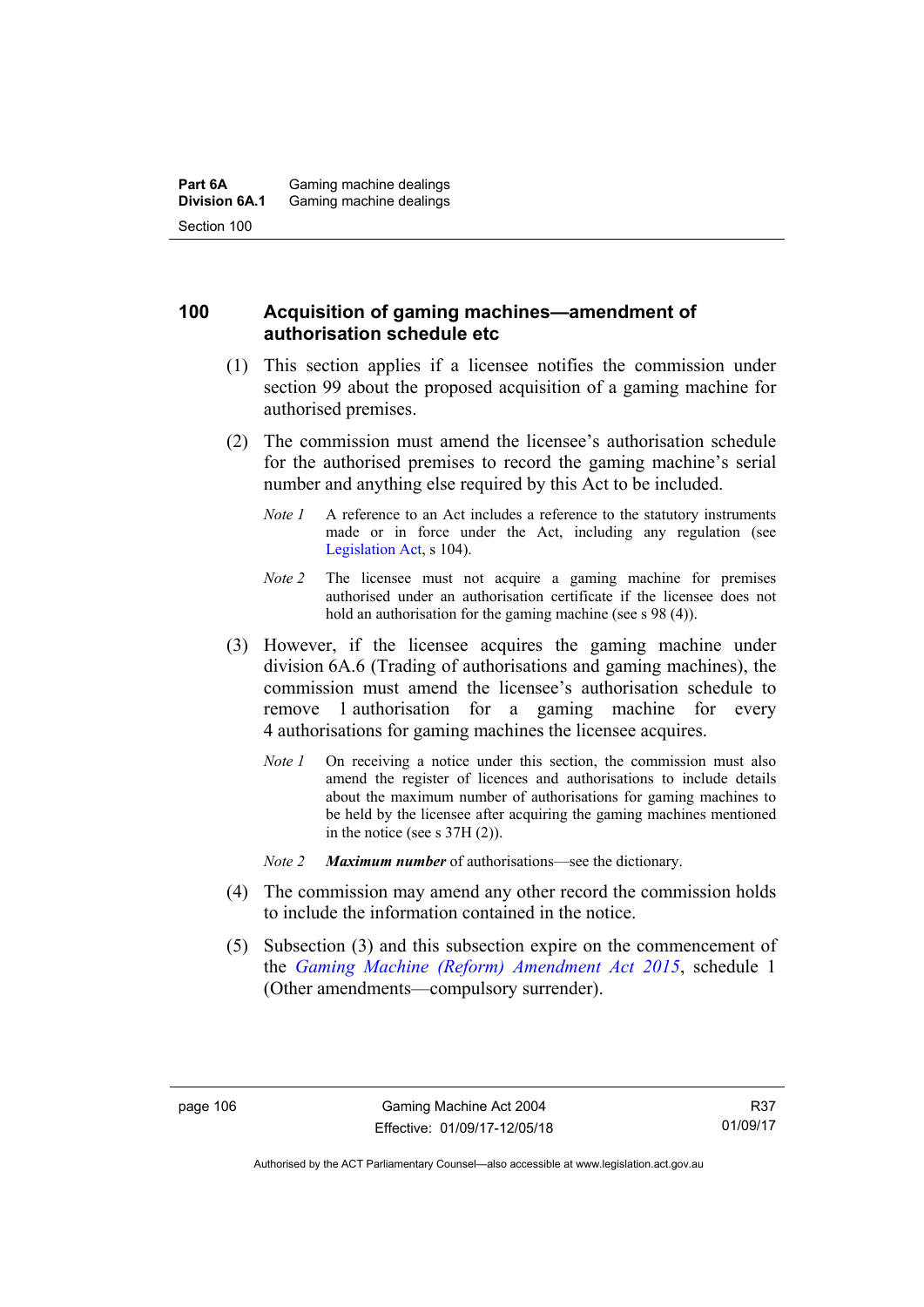# **103 Possession and operation of gaming machines**

- (1) A person commits an offence if—
	- (a) the person possesses or operates a gaming machine; and
	- (b) the person is not authorised to possess or operate the gaming machine under this Act; and
	- (c) the person is reckless about whether the person is authorised to possess or operate the gaming machine under this Act.

Maximum penalty: 100 penalty units, imprisonment for 1 year or both.

- *Note* Under this Act, a person may be authorised to possess or operate a gaming machine by a licence, an approval to repossess the machine or under  $\overline{s}$  (2).
- (2) The commission may, in writing, authorise a person to possess or operate a gaming machine on stated conditions if—
	- (a) the person is a licensee's external administrator and the licensee is authorised under this Act to possess or operate the gaming machine; or
	- (b) the gaming machine is used only for training purposes; or
	- (c) the gaming machine is being stored; or
	- (d) the gaming machine is being displayed for sale or as a promotion; or
	- (e) the gaming machine is being repaired, tested or evaluated.
- (3) In this section:

*external administrator*, for a licensee—see section 105A.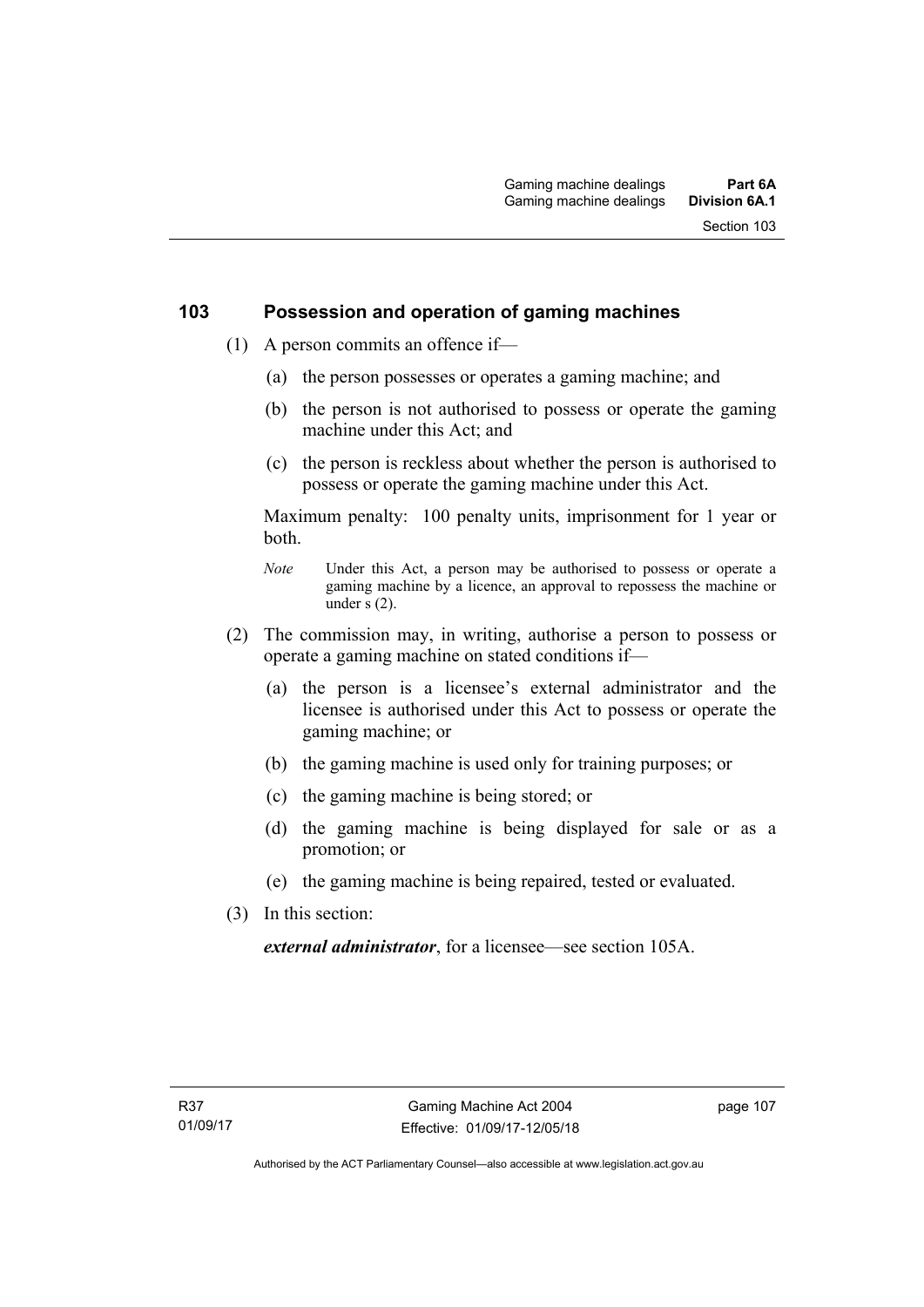#### **Part 6A** Gaming machine dealings<br>**Division 6A.1** Gaming machine dealings Gaming machine dealings Section 104

# **104 Offence—operating unauthorised, stored or quarantined gaming machines**

- (1) A person commits an offence if—
	- (a) the person operates a gaming machine; and
	- (b) operation of the gaming machine is not allowed under an authorisation certificate; and
	- (c) the person is reckless about whether the operation of the gaming machine is allowed under an authorisation certificate.

Maximum penalty: 100 penalty units.

- (2) A person commits an offence if—
	- (a) the person operates a gaming machine; and
	- (b) a permit applies to the gaming machine; and
	- (c) the person is reckless about whether a permit applies to the gaming machine.

Maximum penalty: 100 penalty units.

# **105 Operation of gaming machines other than in accordance with authorisations**

- (1) A person commits an offence if—
	- (a) the person owns, occupies or manages authorised premises; and
	- (b) the person fails to take all reasonable steps to stop a gaming machine on the premises being used otherwise than in accordance with the authorisation certificate; and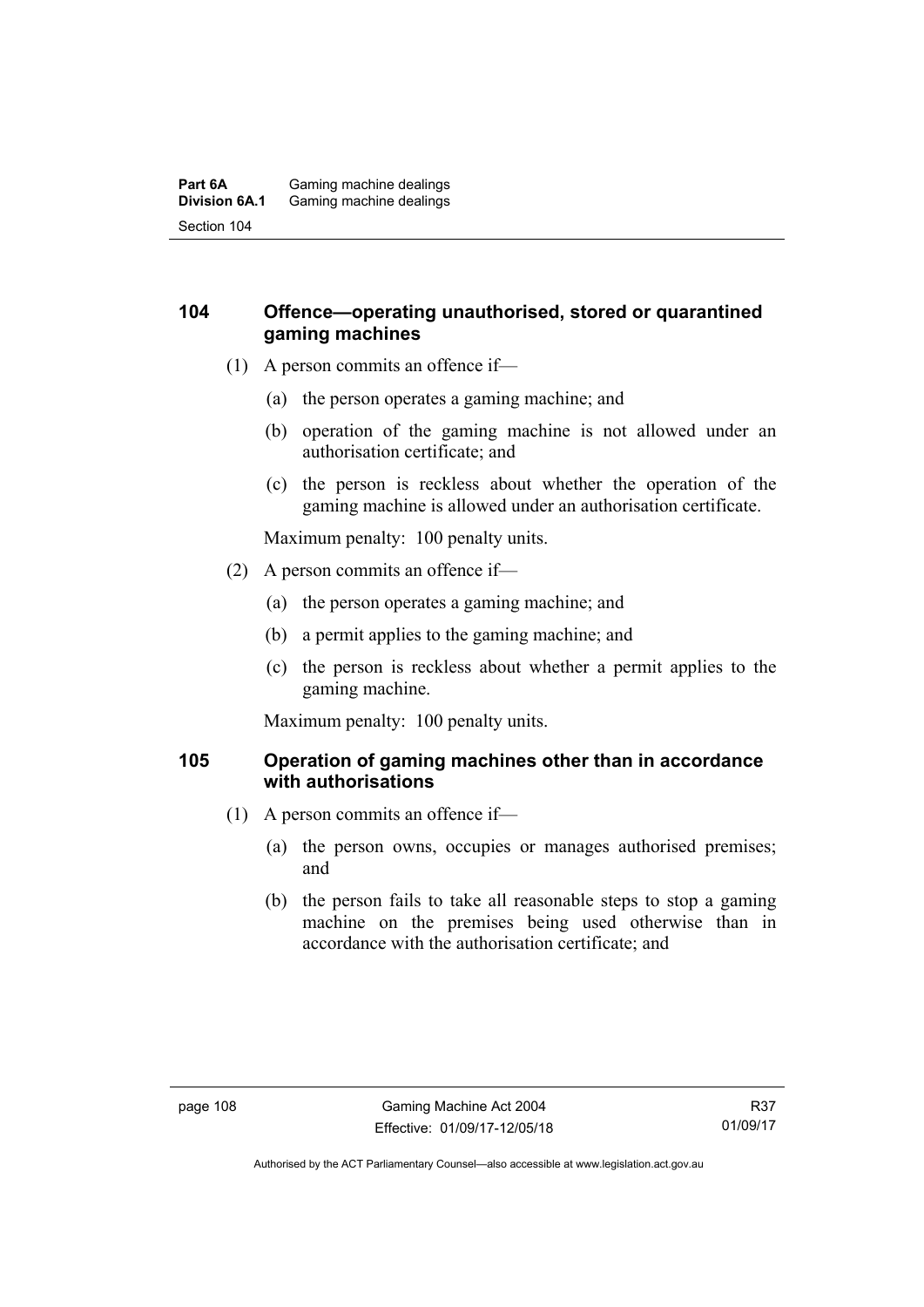(c) someone uses the gaming machine otherwise than in accordance with the authorisation certificate.

Maximum penalty: 100 penalty units.

- (2) A person commits an offence if—
	- (a) the person owns, occupies or manages premises other than authorised premises; and
	- (b) the person fails to take all reasonable steps to stop a gaming machine on the premises being used; and
	- (c) someone uses the gaming machine.

Maximum penalty: 100 penalty units.

(3) An offence against this section is a strict liability offence.

# **Division 6A.2 Repossession of gaming machines**

# **105A Definitions—div 6A.2**

In this division:

*approval* means an approval under section 108 to repossess a gaming machine.

*external administrator*, for a licensee, means any of the following appointed to manage the licensee's affairs:

- (a) an administrator of the licensee;
- (b) a liquidator of the licensee;
- (c) a receiver of the licensee;
- (d) a receiver and manager of the licensee.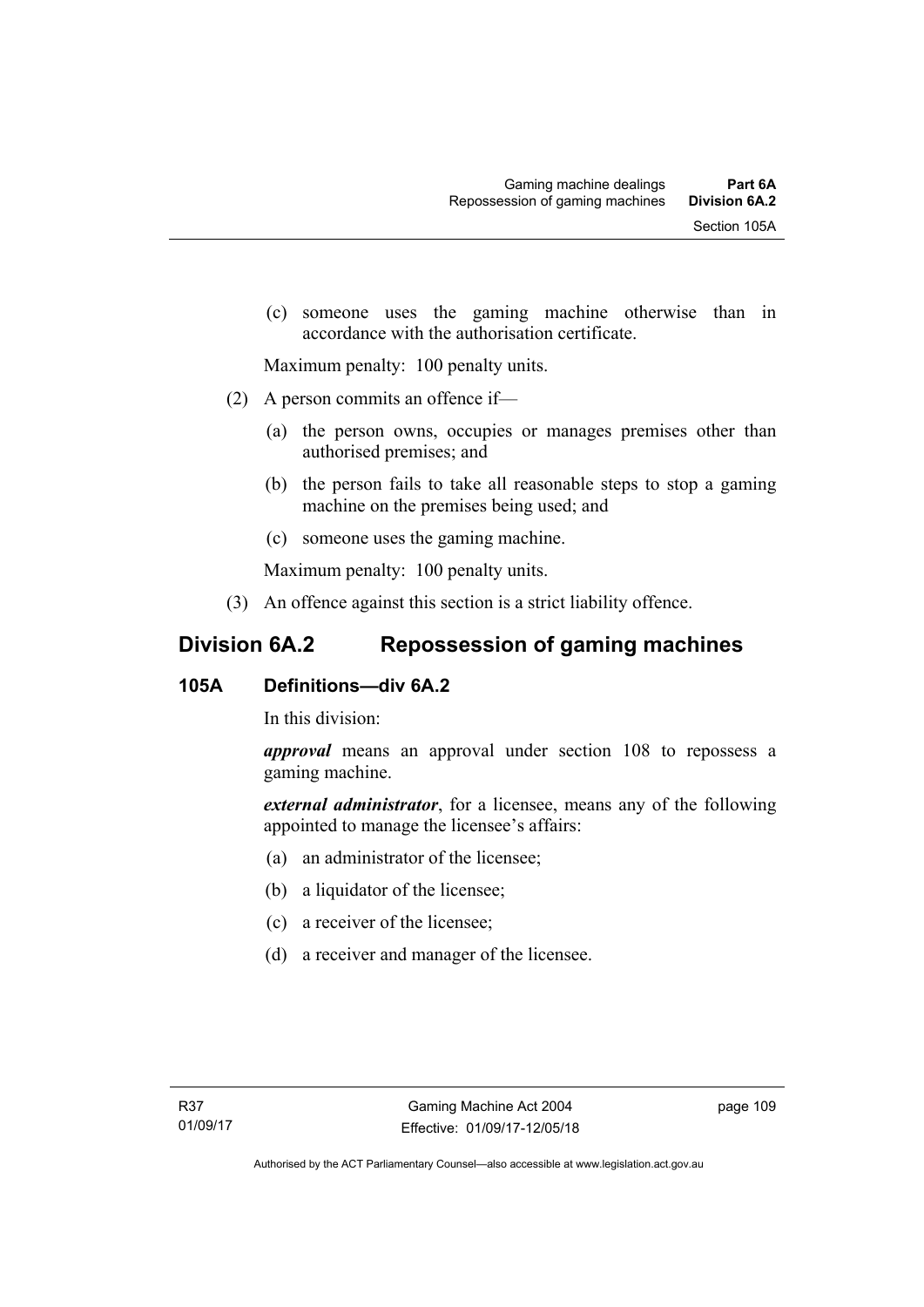#### **106 Offences by people repossessing gaming machines**

 (1) A person commits an offence if the person repossesses a gaming machine otherwise than in accordance with an approval under section 108.

Maximum penalty: 100 penalty units.

- (2) A person commits an offence if—
	- (a) the person repossesses a gaming machine; and
	- (b) the person fails to take all reasonable steps to stop the gaming machine being used; and
	- (c) after repossession of the gaming machine but before its disposal, someone else uses the machine.

Maximum penalty: 100 penalty units

(3) An offence against this section is a strict liability offence.

#### **107 Approval for repossession—application**

- (1) A person enforcing a financial agreement or a supplier may apply to the commission for approval to repossess a gaming machine.
	- *Note 1* If a form is approved under the [Control Act](http://www.legislation.act.gov.au/a/1999-46/default.asp), s 53D for an application, the form must be used.

*Note 2* A fee may be determined under s 177 for an application.

- (2) The application must be accompanied by information identifying—
	- (a) the person from whom the gaming machine is to be repossessed; and
	- (b) the premises where the gaming machine is currently held; and
	- (c) the details of the gaming machine.

Authorised by the ACT Parliamentary Counsel—also accessible at www.legislation.act.gov.au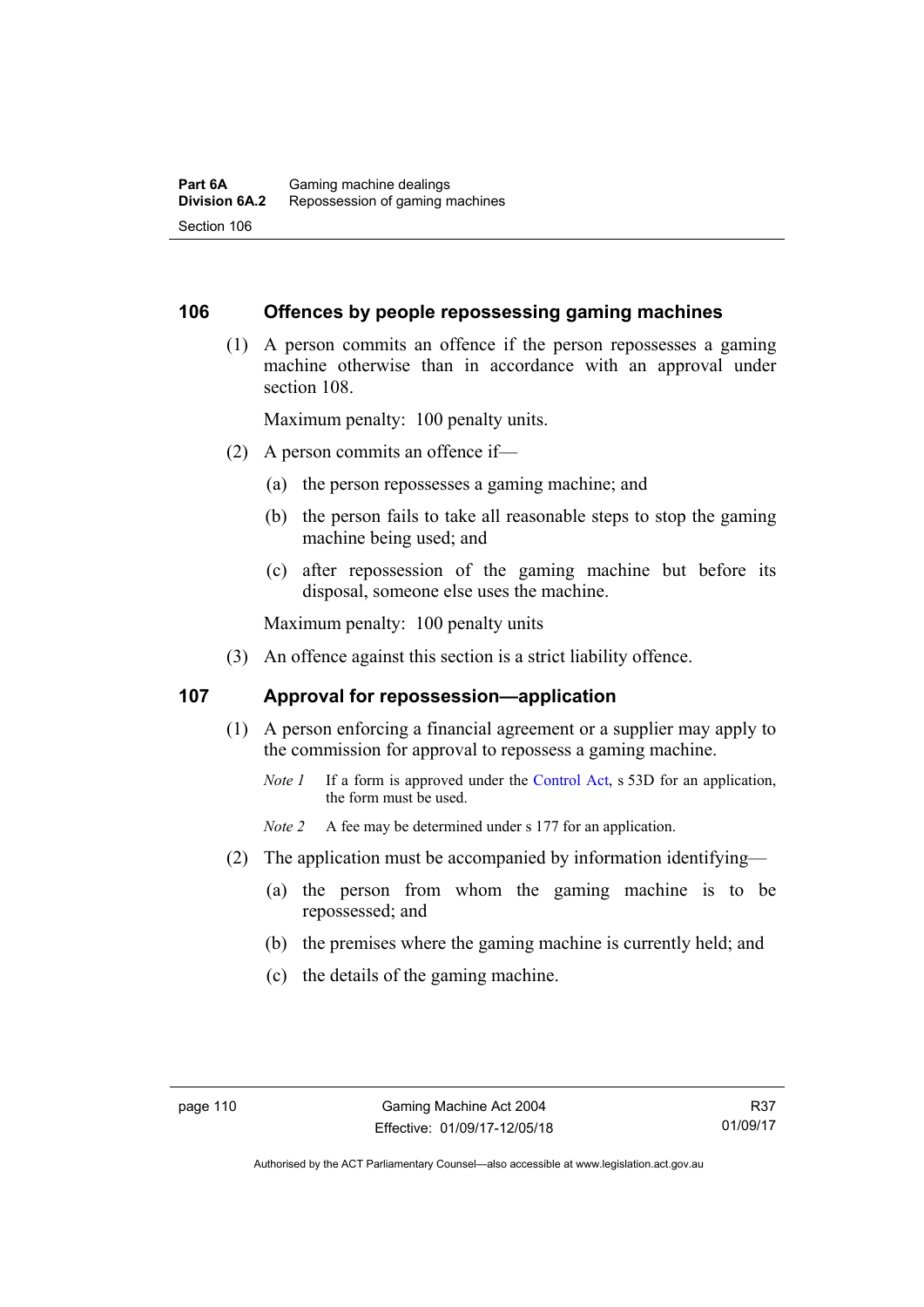# **108 Approval of repossession of gaming machines**

- (1) On application under section 107, the commission must approve, or refuse to approve, the repossession of a gaming machine.
- (2) The commission must approve the repossession unless the commission believes on reasonable grounds that the applicant would be likely to contravene a requirement of a condition on the approval.

*Note* For conditions, see s 109.

- (3) If an approval is given to repossess a gaming machine, after the machine is repossessed but before it is disposed of, an authorised officer must—
	- (a) take meter readings from the gaming machine; and
	- (b) seal the computer cabinet on the gaming machine; and
	- (c) render the gaming machine inoperable.
- (4) This section does not entitle a person to repossess a gaming machine if the person is not otherwise entitled to repossess it.

#### **109 Conditions on approval to repossess gaming machine**

- (1) An approval to repossess a gaming machine under section 108 is subject to the following conditions:
	- (a) that the person given the approval take all reasonable steps necessary to prevent the repossessed gaming machine being played before its disposal;
	- (b) that the person given the approval allow an authorised officer to exercise the commission's functions under section 108 (3).
- (2) The commission may impose any other condition on the approval in relation to the storage of the gaming machine before its disposal that the commission considers appropriate.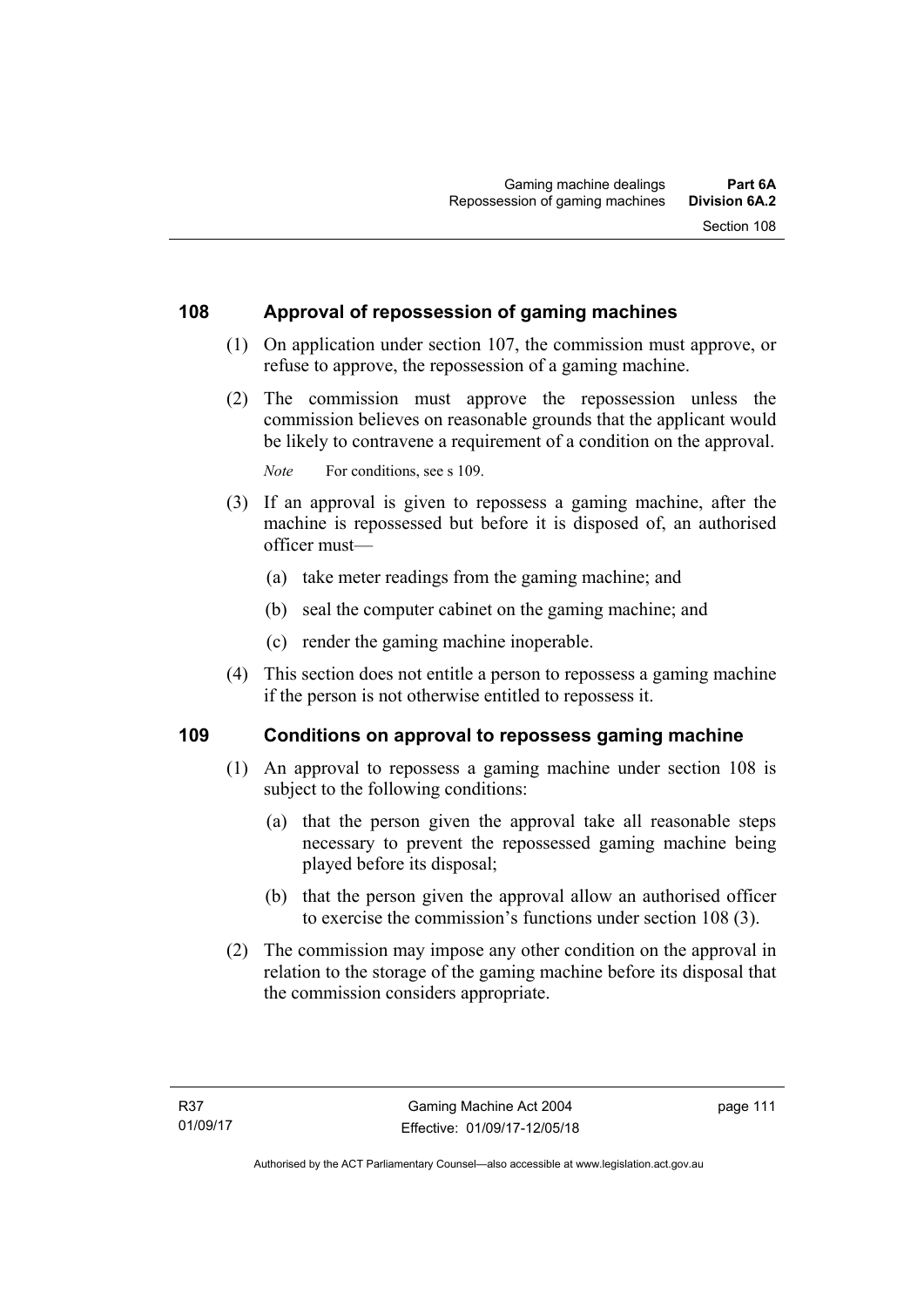# **109A Repossessed gaming machines—amendment of authorisation schedule**

- (1) This section applies if a person enforcing a financial agreement or a supplier repossesses a gaming machine from a licensee under this division.
- (2) The person who repossesses the gaming machine must give the commission written notice that the gaming machine has been repossessed.
- (3) On receiving a notice under subsection (2), the commission must—
	- (a) amend the authorisation schedule for the gaming machine to remove the gaming machine's details; and
	- (b) give the licensee a replacement authorisation schedule that includes the amendment.

# **110 Contravention of repossession approval conditions**

- (1) A person commits an offence if the person—
	- (a) is approved under section 108 to repossess a gaming machine; and
	- (b) contravenes a requirement of a condition on the approval.

Maximum penalty: 50 penalty units.

- (2) Subsection (1) does not apply if the person took all reasonable steps to avoid a contravention of the requirements of the approval conditions.
- (3) An offence against this section is a strict liability offence.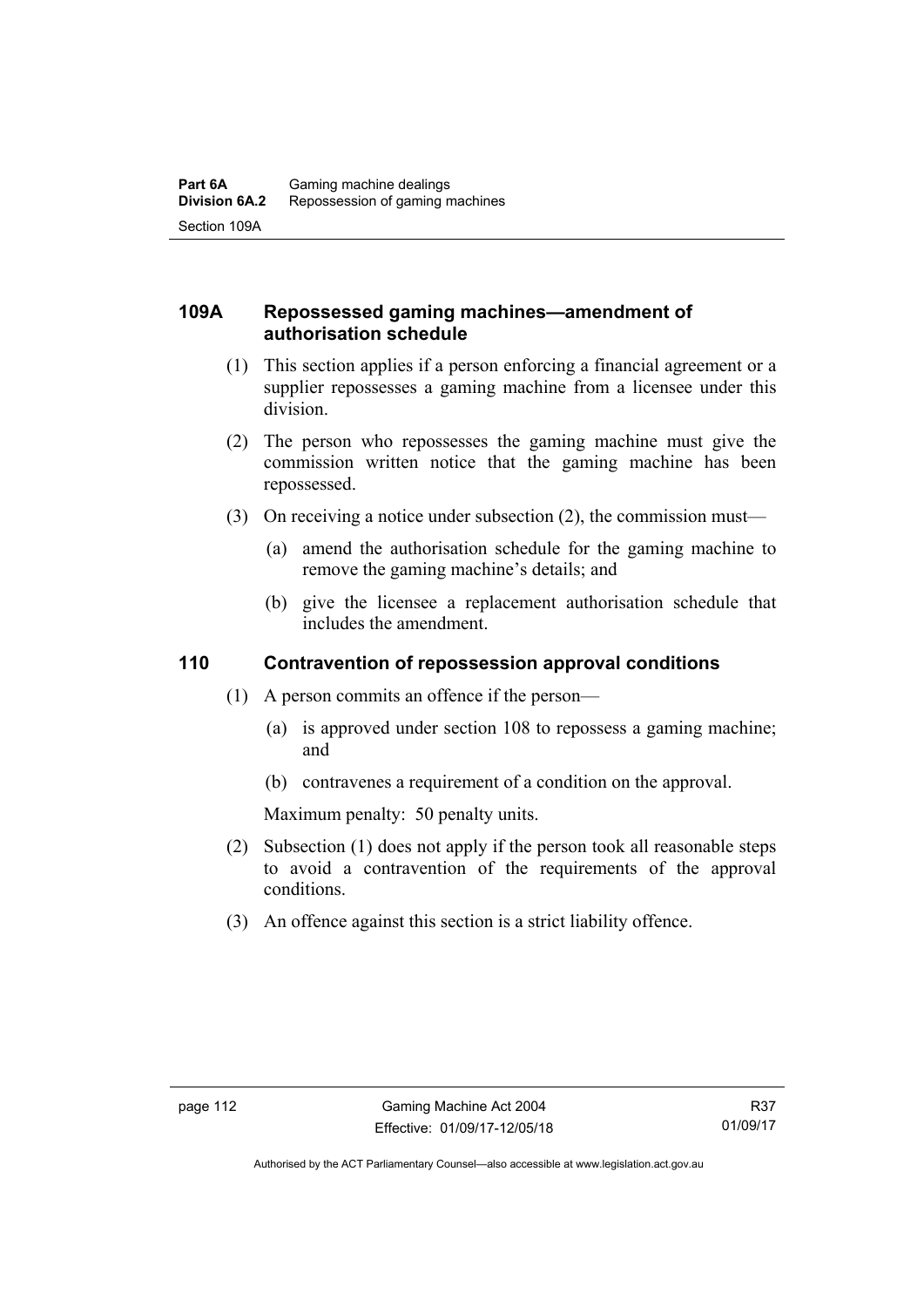# **110A Appointment of external administrator**

 (1) If an external administrator is appointed to manage a licensee's affairs, the external administrator must give the commission written notice of the appointment.

*Note External administrator*—see s 105A.

 (2) The commission may, in writing, ask the external administrator for additional information about the appointment.

# **Division 6A.3 Disposal of gaming machines**

# **111 Unapproved disposal of gaming machines**

- (1) A person commits an offence if—
	- (a) the person disposes of a gaming machine; and
	- (b) the disposal is not in accordance with an approval under section 113 (Approval of disposal of gaming machines).

Maximum penalty: 100 penalty units.

- (2) Subsection (1) does not apply if the person disposes of the gaming machine under a notification under section 113A (Disposal of gaming machines—notifiable action).
	- *Note* The defendant has an evidential burden in relation to the matters mentioned in s (2) (see [Criminal Code](http://www.legislation.act.gov.au/a/2002-51), s 58).
- (3) An offence against this section is a strict liability offence.

# **112 Application for approval for disposal of gaming machines**

- (1) A person may apply in writing to the commission for approval to dispose of a gaming machine.
	- *Note 1* If a form is approved under the [Control Act,](http://www.legislation.act.gov.au/a/1999-46) s 53D for an application, the form must be used.
	- *Note 2* A fee may be determined under s 177 for this provision.

page 113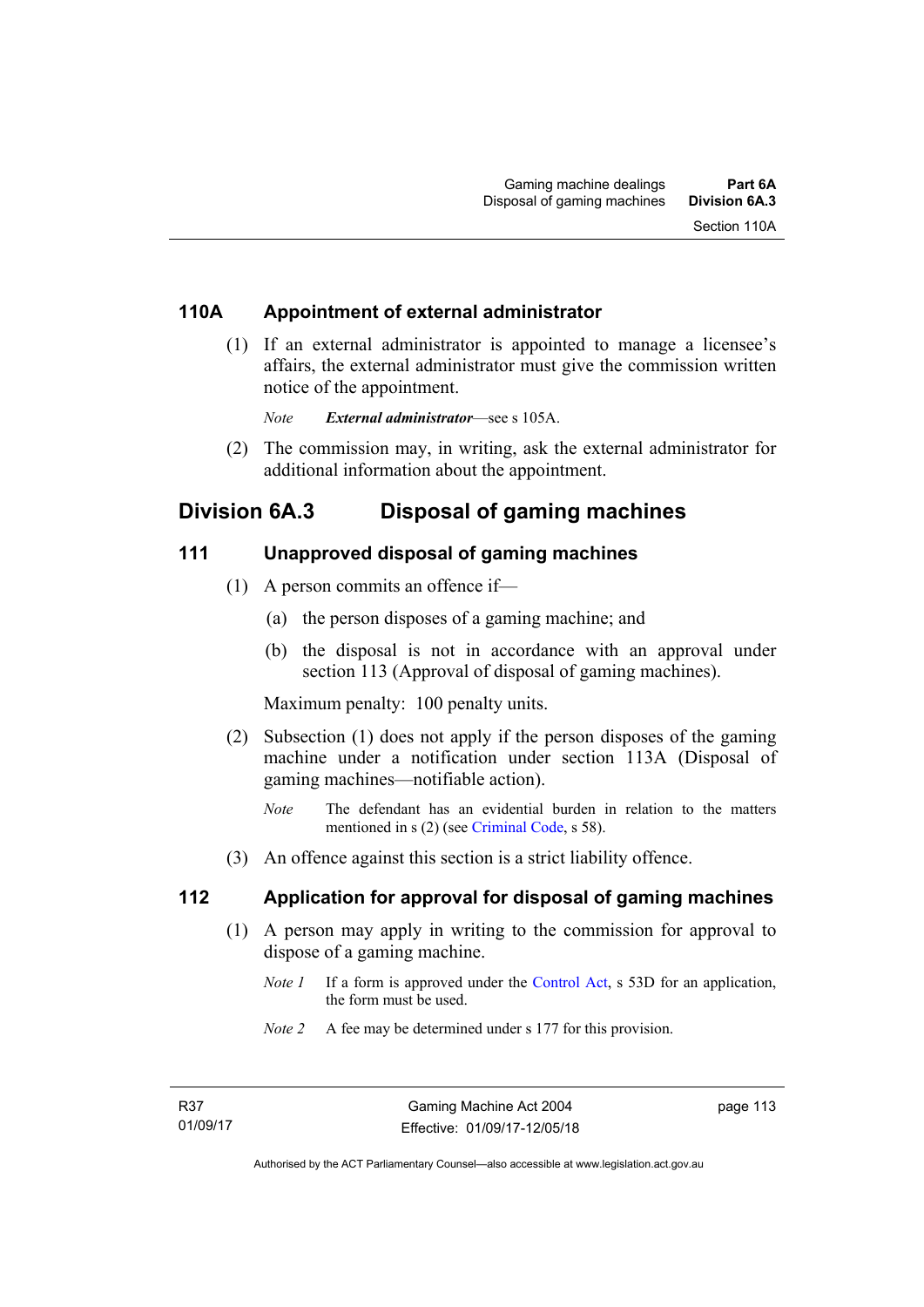- (2) The application must be accompanied by information identifying—
	- (a) the person (if any) who is to acquire the gaming machine; and
	- (b) the premises where the gaming machine is currently held; and
	- (c) the details of the gaming machine.
- (3) However, this section does not apply to a person who disposes of a gaming machine under a notification under section 113A (Disposal of gaming machines—notifiable action).

# **113 Approval of disposal of gaming machines**

- (1) On application under section 112, the commission must approve, or refuse to approve, the disposal of a gaming machine.
- (2) The commission must approve the disposal if—
	- (a) the person (if any) who is to acquire the gaming machine is authorised—
		- (i) to operate the gaming machine under an authorisation certificate; or
		- (ii) if the gaming machine is to be sold or operated in a local jurisdiction—under a law of the local jurisdiction; or
		- (iii) to destroy the gaming machine; and
	- (b) for an applicant who has repossessed the gaming machine—the repossession is approved under section 108 (Approval of repossession of gaming machines) and the commission has no reason to believe that the approval has been contravened.
- (3) However, the commission must not approve the lease or hire of a gaming machine by 1 licensee to another.
- (4) This section does not entitle a person to dispose of a gaming machine if the person is not otherwise entitled to dispose of the machine.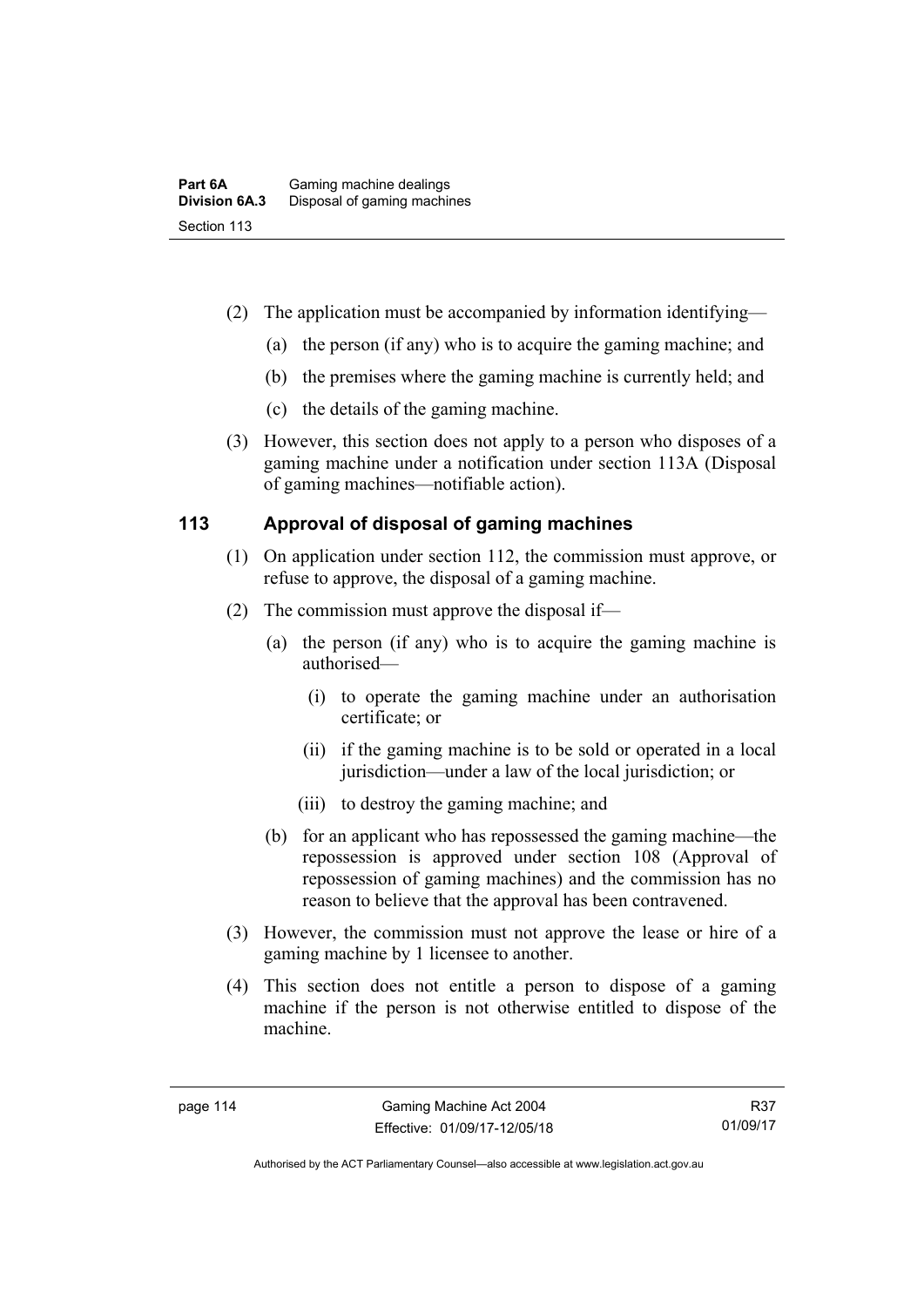# **113A Disposal of gaming machines—notifiable action**

- (1) This section applies if a licensee authorised to operate a gaming machine proposes to dispose of the gaming machine for any of the following reasons:
	- (a) the authorisation for the gaming machine under division 6A.6 (Trading of authorisations and gaming machines) is to be traded without the gaming machine;
		- *Note* The licensee must apply for a storage permit for the gaming machines that are not being traded with the authorisation (see  $div 6A.7$
	- (b) the gaming machine is to be sold to another licensee in the ACT or a local jurisdiction;
	- (c) the gaming machine is to be replaced with a new gaming machine;
	- (d) the gaming machine is to be returned to the approved supplier who sold the gaming machine;
	- (e) the gaming machine is to be sold to an approved supplier;
	- (f) the authorisation for the gaming machine is to be surrendered under section 37F (Surrender of licences, authorisation certificates and authorisations);
	- (g) the licensee's licence is to be cancelled under section 58 (Disciplinary action).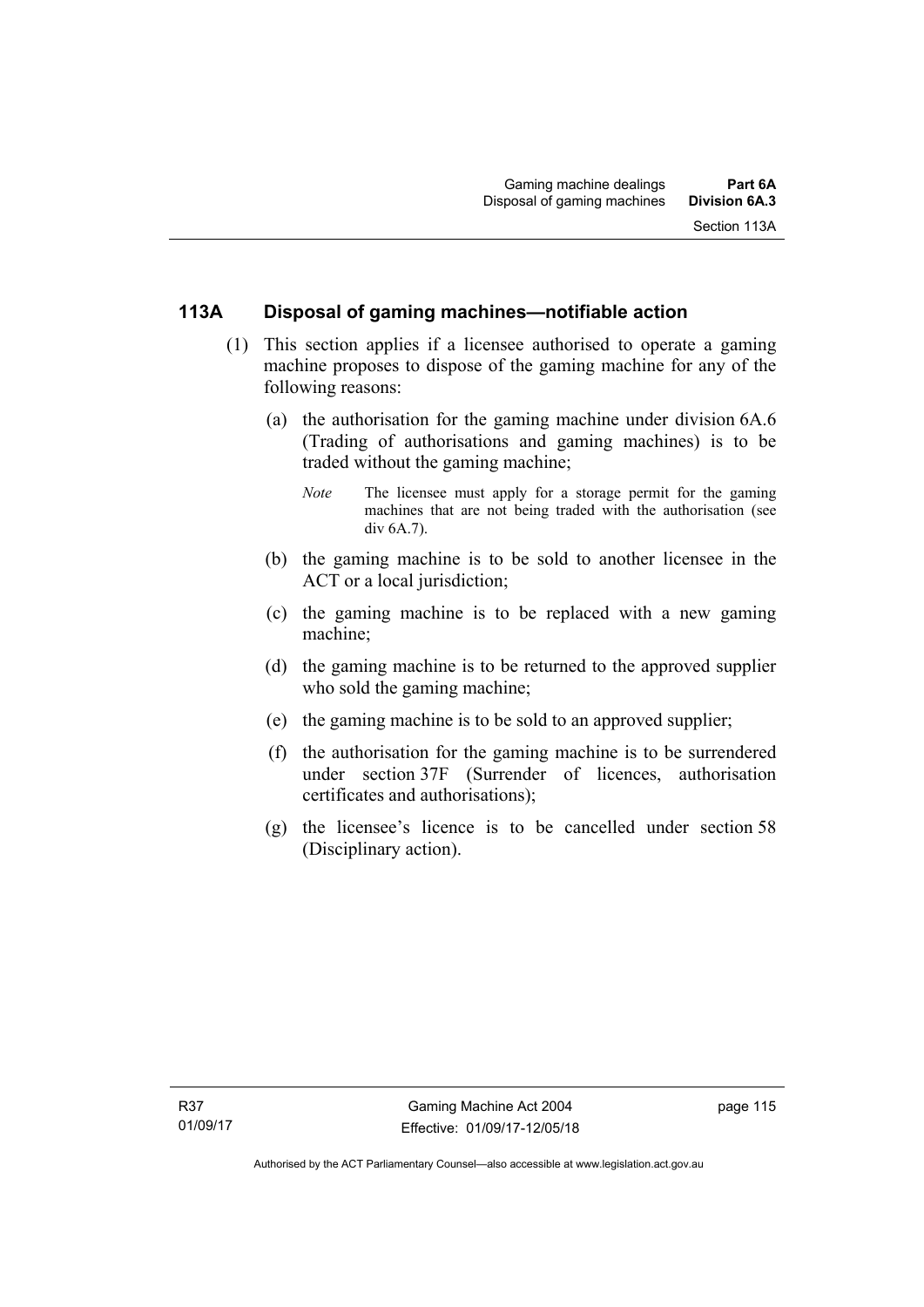- (2) The licensee must notify the commission about the proposed disposal of the gaming machine.
	- *Note 1* The disposal of a gaming machine is a notifiable action (see pt 13A and sch 2).
	- *Note 2* A notifiable action takes place—
		- (a) the prescribed number of days after the day the commission receives the notification (see s 173E (a)); or
		- (b) if the commission allows the notifiable action to take place on an earlier day—that day (see s 173E (b)); or
		- (c) if the commission asks for additional information under s 173E (c)—when the commission has notified the licensee that it is satisfied in relation to the additional information (see s 173E (c)).
- (3) The commission may approve a means of disposing of a gaming machine under this section.
- (4) An approval is a notifiable instrument.

*Note* A notifiable instrument must be notified under the [Legislation Act](http://www.legislation.act.gov.au/a/2001-14).

# **113B Destruction of gaming machines—commission's attendance**

- (1) This section applies if a licensee proposes to dispose of a gaming machine by destroying it under—
	- (a) an approval under section 113 (Approval of disposal of gaming machines); or
	- (b) section 113A.
- (2) The commission may, but need not, attend the gaming machine's destruction.
- (3) If the commission decides to attend the gaming machine's destruction, the commission must give the licensee written notice to that effect.

Authorised by the ACT Parliamentary Counsel—also accessible at www.legislation.act.gov.au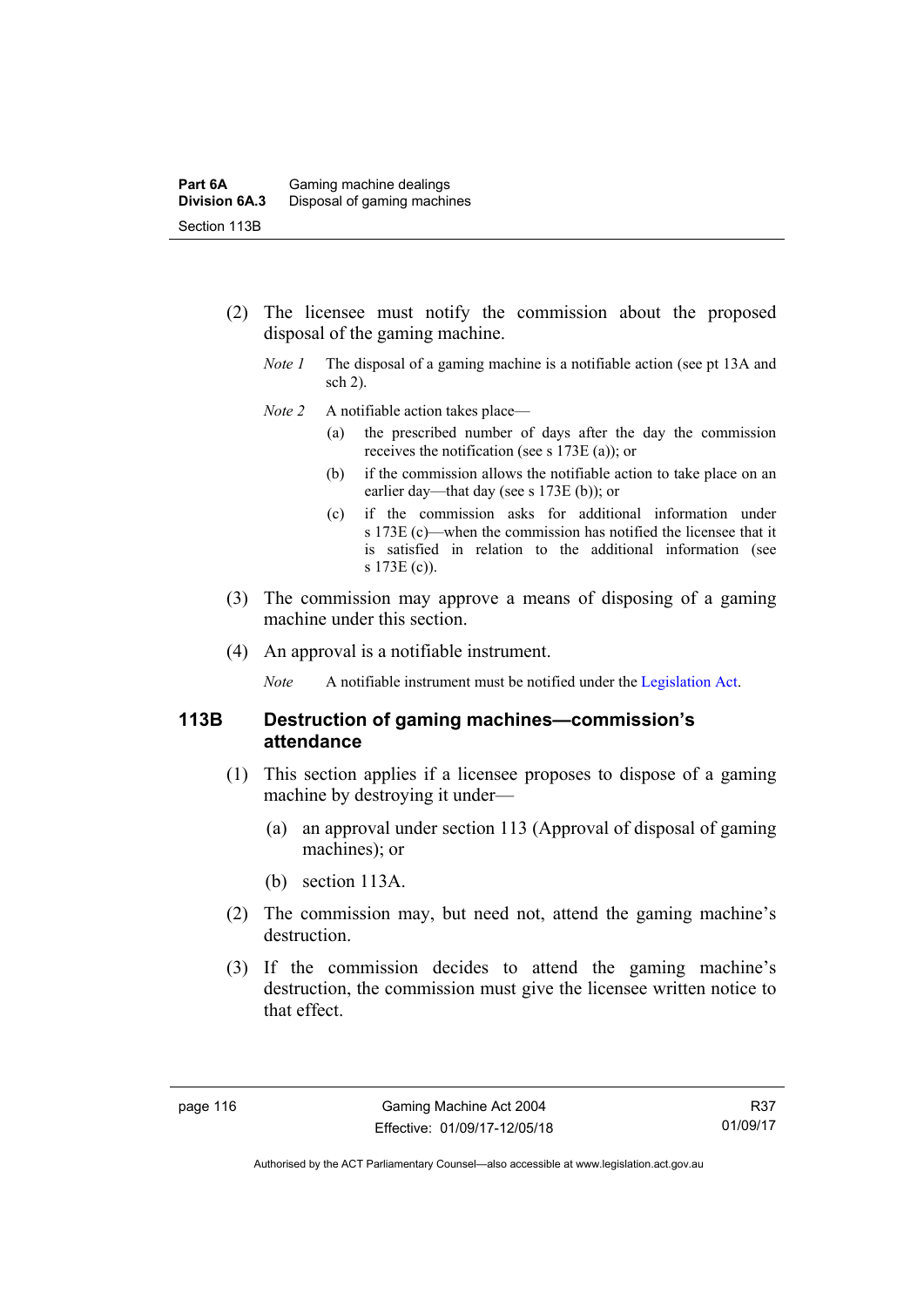(4) The notice must be given to the licensee within a reasonable time before the gaming machine is destroyed.

*Note* For how documents may be served, see the [Legislation Act,](http://www.legislation.act.gov.au/a/2001-14) pt 19.5.

# **113C Disposal of gaming machines—direction about manner of disposal**

- (1) The commission may, in writing, direct a licensee to dispose of a gaming machine under this Act in the manner stated in the direction.
- (2) The licensee must comply with the direction within the reasonable time stated in the direction.

# **113D Offence—failure to dispose of gaming machine within required time**

- (1) This section applies if—
	- (a) the commission issues a storage permit for an interim purpose to a licensee; and
	- (b) the licensee fails to dispose of a gaming machine to which the permit applies within the time stated in the permit.
- (2) The commission must, in writing, direct the licensee to destroy the gaming machine in the way, and within the time, stated in the direction.
- (3) A licensee commits an offence if the licensee fails to comply with a direction under subsection (2).

Maximum penalty: 100 penalty units.

 (4) Subsection (3) does not apply if the licensee has a reasonable excuse.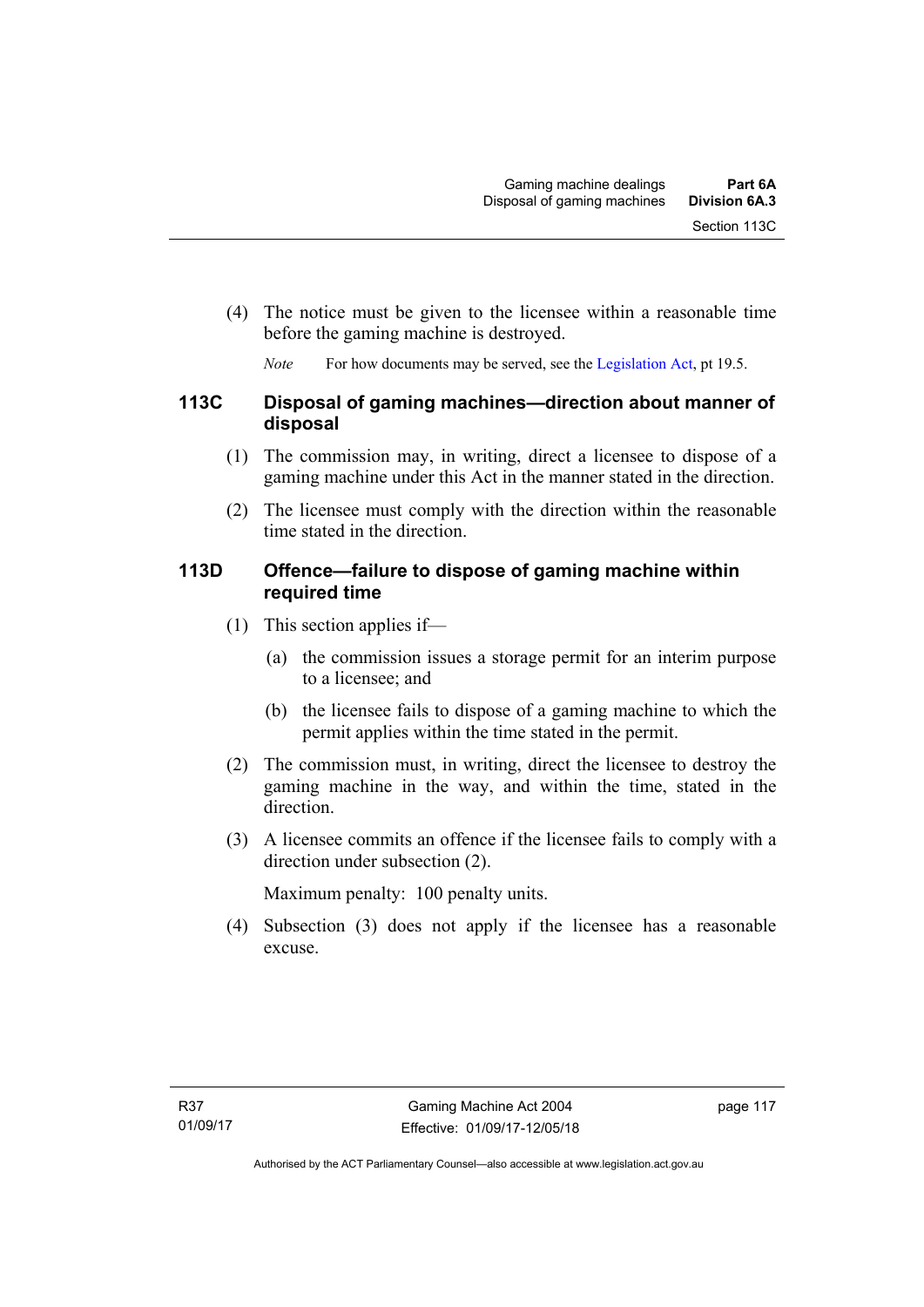# **Division 6A.4 Seizure of gaming machines**

# **114 Seizure of unlawful gaming machines**

- (1) This section applies if an authorised officer believes on reasonable grounds that—
	- (a) a person possesses or operates a gaming machine; and
	- (b) the person is not authorised to possess or operate the gaming machine under this Act.
- (2) The authorised officer may seize the gaming machine.

# **115 Receipt for gaming machines seized**

- (1) As soon as practical after the gaming machine is seized, the authorised officer must give a receipt for it to the person from whom it was seized.
- (2) If, for any reason, it is not practicable to comply with subsection (1), the authorised officer must leave the receipt, secured conspicuously, at the place where the gaming machine was seized.
- (3) A receipt under this section must include the following:
	- (a) a description of the gaming machine;
	- (b) an explanation of why the gaming machine was seized;
	- (c) an explanation of the person's right to apply to a court under section 116 for an order disallowing the seizure;
	- (d) where the gaming machine is to be taken;
	- (e) the authorised officer's name, and how to contact the officer.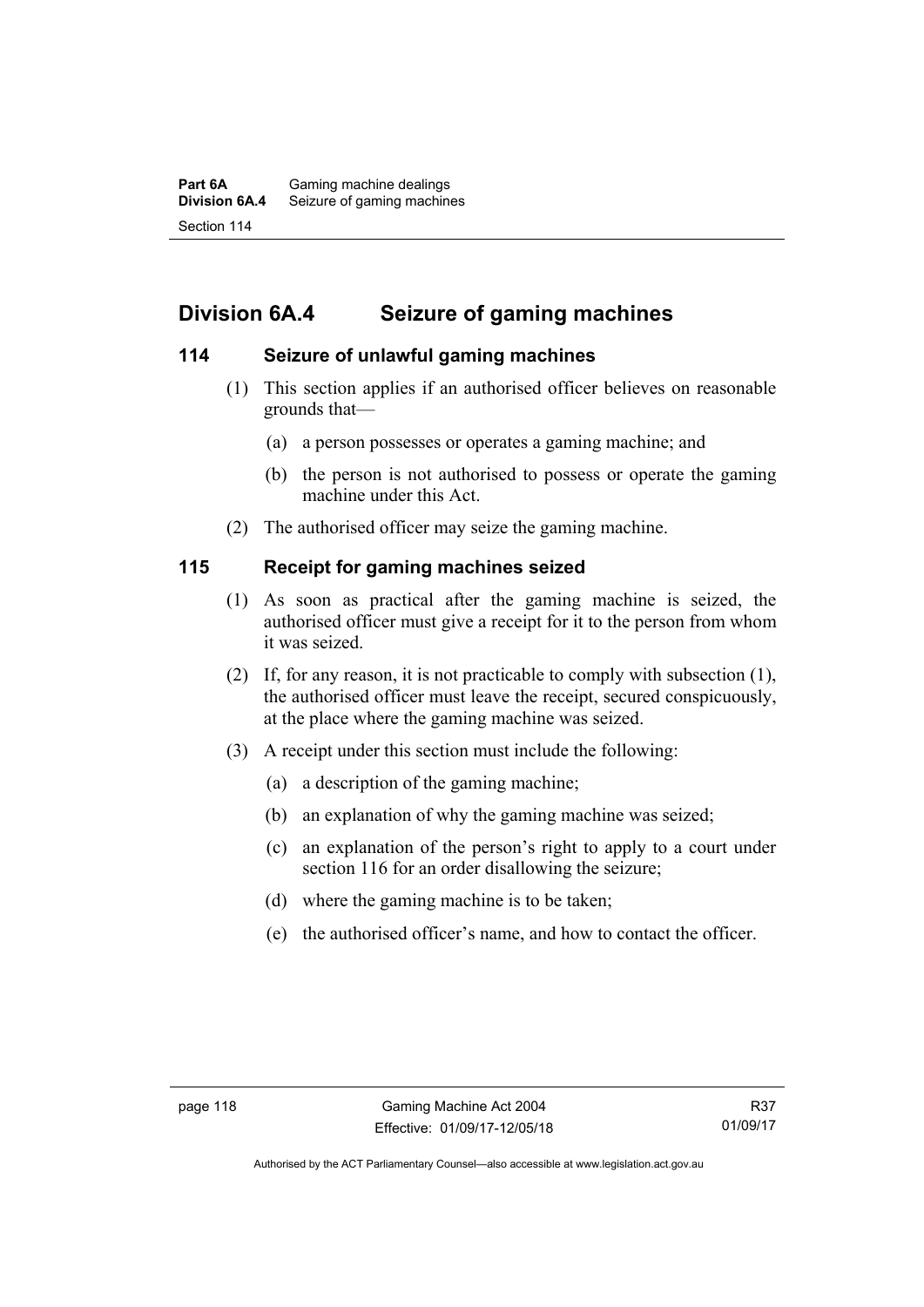# **116 Application for order disallowing seizure**

- (1) A person claiming to be entitled to a gaming machine seized under this division may apply to the Magistrates Court within 10 days after the day of the seizure for an order disallowing the seizure.
- (2) The application may be heard only if the applicant has served a copy of the application on the commission.
- (3) The commission is entitled to appear as respondent at the hearing of the application.

# **117 Order for return of seized gaming machine**

- (1) This section applies if a person claiming to be entitled to a gaming machine seized under this division applies to the Magistrates Court under section 116 for an order disallowing the seizure.
- (2) The Magistrates Court must make an order disallowing the seizure if satisfied that—
	- (a) the applicant would, apart from the seizure, be entitled to the return of the seized gaming machine; and
	- (b) the gaming machine is not connected with an offence against this Act; and
	- (c) possession of the gaming machine by the person would not be an offence.
- (3) The Magistrates Court may also make an order disallowing the seizure if satisfied there are exceptional circumstances justifying the making of the order.
- (4) If the Magistrates Court makes an order disallowing the seizure, the court may make 1 or more of the following ancillary orders:
	- (a) an order directing the commission to return the gaming machine to the applicant or to someone else that appears to be entitled to it;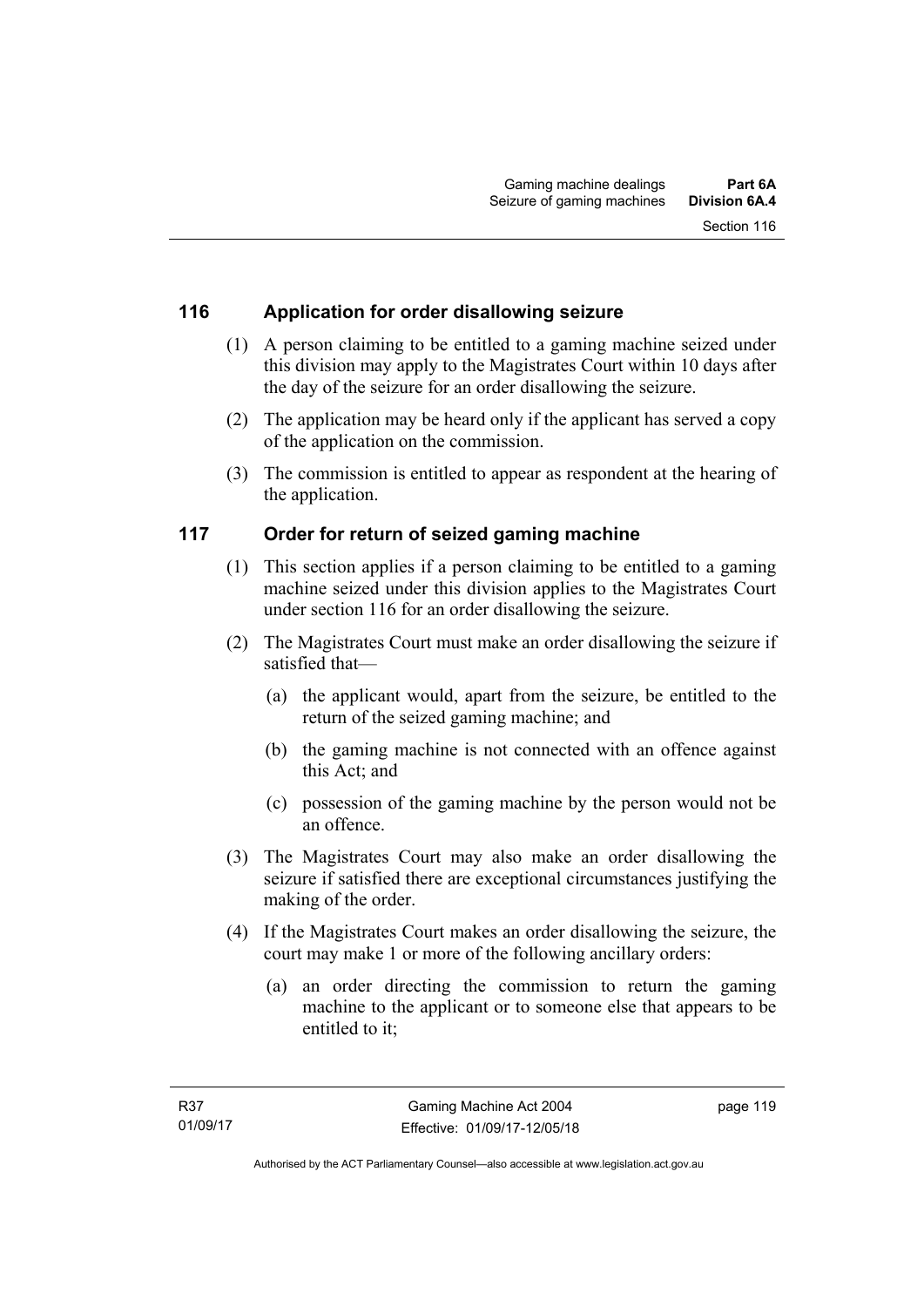- (b) if the gaming machine cannot be returned or has depreciated in value because of the seizure—an order directing the Territory to pay reasonable compensation;
- (c) an order about the payment of costs in relation to the application.

# **118 Adjournment pending hearing of other proceedings**

- (1) This section applies to the hearing of an application under section 116 (Application for order disallowing seizure).
- (2) If it appears to the Magistrates Court that the seized gaming machine is required to be produced in evidence in a pending proceeding in relation to an offence against a Territory law, the court may, on the application of the commission or its own initiative, adjourn the hearing until the end of that proceeding.

# **119 Forfeiture of seized gaming machines**

- (1) This section applies if an application under section 116 for an order disallowing the seizure of a gaming machine—
	- (a) has not been made within 10 days after the day of the seizure; or
	- (b) has been made within that period, but the application has been refused or has been withdrawn before a decision on the application had been made.
- (2) The seized gaming machine—
	- (a) is forfeited to the Territory; and
	- (b) may be sold, destroyed or otherwise disposed of as the commission directs.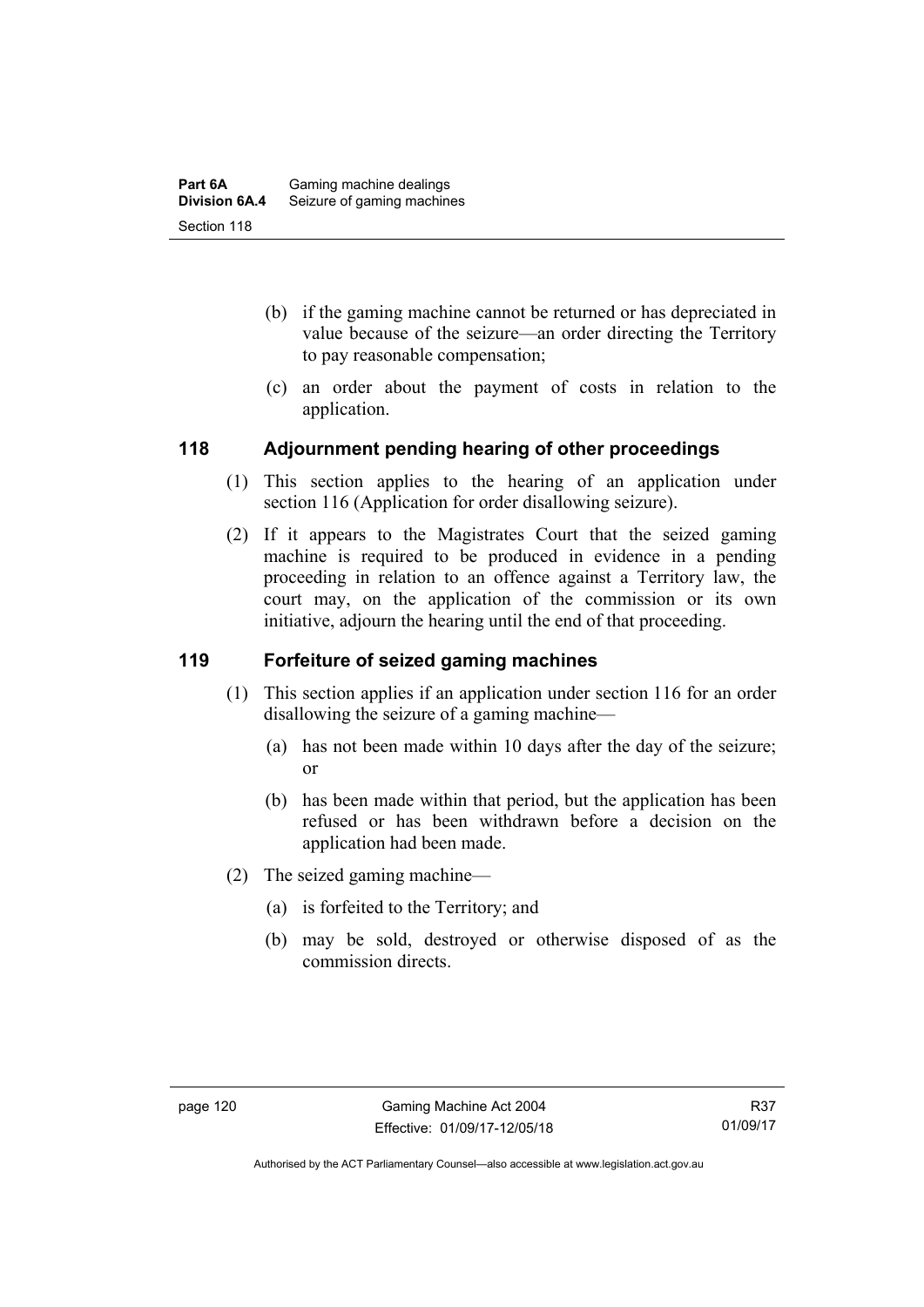# **Division 6A.5 Installation and operation of gaming machines**

### **120 Installation to be in accordance with approval of commission**

- (1) A licensee commits an offence if—
	- (a) the licensee allows the installation of a gaming machine on the authorised premises; and
	- (b) the gaming machine is installed otherwise than in a gaming area.

Maximum penalty: 50 penalty units.

(2) An offence against this section is a strict liability offence.

# **121 Offence to install gaming machines**

- (1) A person commits an offence if—
	- (a) the person installs a gaming machine on authorised premises; and
	- (b) the person is not an approved supplier or approved technician.

Maximum penalty: 50 penalty units

(2) An offence against this section is a strict liability offence.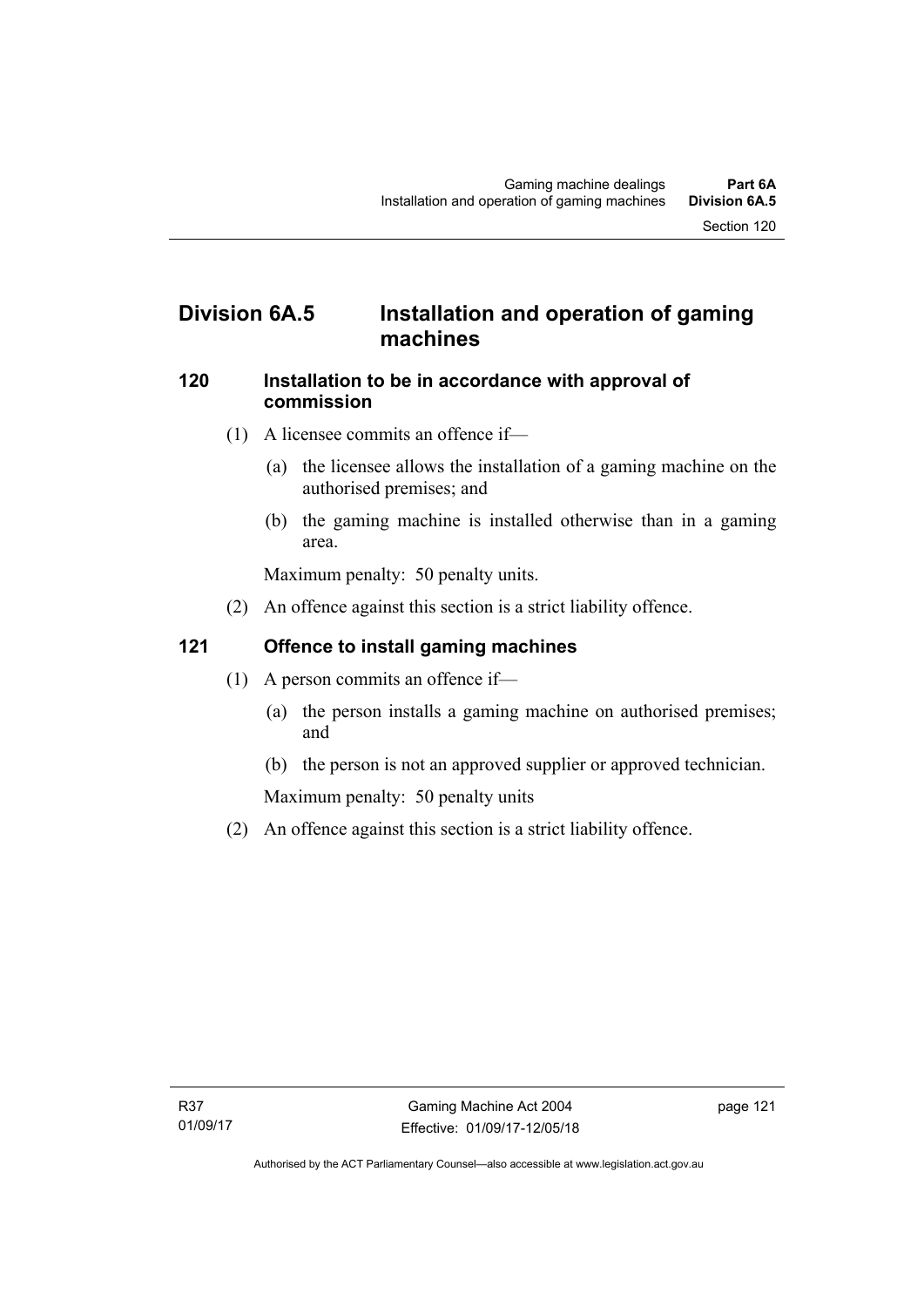# **122 Certificate about meter readings**

- (1) A person commits an offence if the person—
	- (a) installs a gaming machine on authorised premises; and
	- (b) as soon as practicable, but no later than 3 days, after installing the machine, does not give the licensee a certificate signed by the person stating the meter readings on the machine immediately after installation.

Maximum penalty: 20 penalty units.

(2) An offence against this section is a strict liability offence.

# **123 Sealing computer cabinet**

- (1) A licensee commits an offence if—
	- (a) the licensee allows the installation or operation of a gaming machine on the authorised premises; and
	- (b) the computer cabinet is not sealed in a way that prevents unauthorised access.

Maximum penalty: 50 penalty units.

(2) An offence against this section is a strict liability offence.

#### **124 Commission may require information**

- (1) This section applies if a gaming machine is installed on authorised premises.
- (2) The commission may give the licensee a written notice stating the details the commission needs to be told about the gaming machine.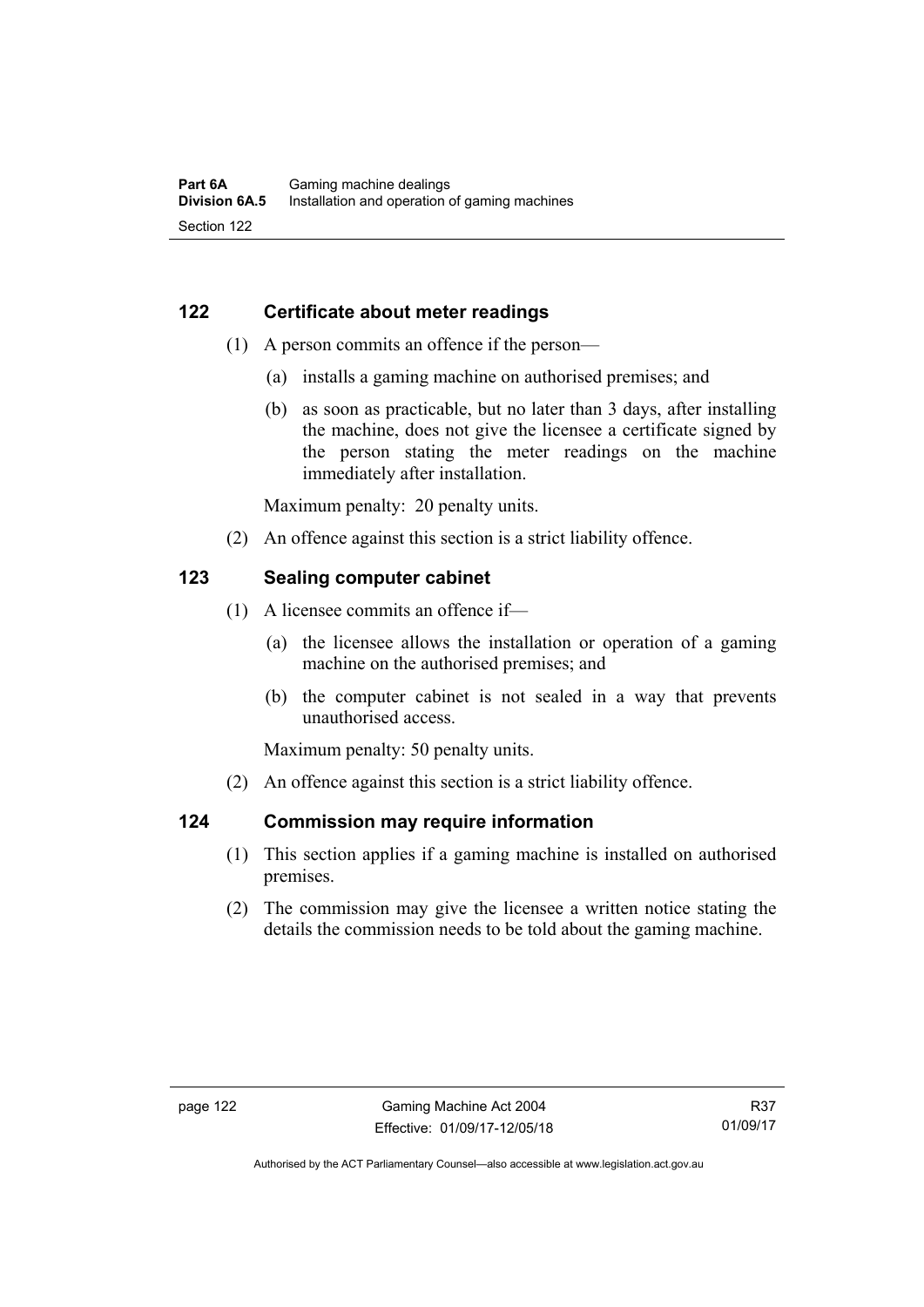# **125 Operation to be subject to correct percentage payout**

- (1) A person commits an offence if—
	- (a) the person is an approved supplier or approved technician; and
	- (b) the person opens a gaming machine on authorised premises and makes an adjustment that will, or is likely to, affect the percentage payout of the machine; and
	- (c) the percentage payout on the gaming machine is not the percentage payout authorised by the licence for the machine.

Maximum penalty: 50 penalty units.

(2) An offence against this section is a strict liability offence.

# **126 Approval of statement for display on gaming machines**

- (1) The Minister may approve a statement for display on each gaming machine at authorised premises.
- (2) An approval is a notifiable instrument.

*Note* A notifiable instrument must be notified under the [Legislation Act](http://www.legislation.act.gov.au/a/2001-14).

# **127 Maximum stake amount**

A person commits an offence if—

- (a) the person is an approved supplier or approved technician; and
- (b) the person supplies or installs a gaming machine; and
- (c) the person intentionally sets the stake amount for the gaming machine higher than the amount prescribed by regulation.

Maximum penalty: 50 penalty units.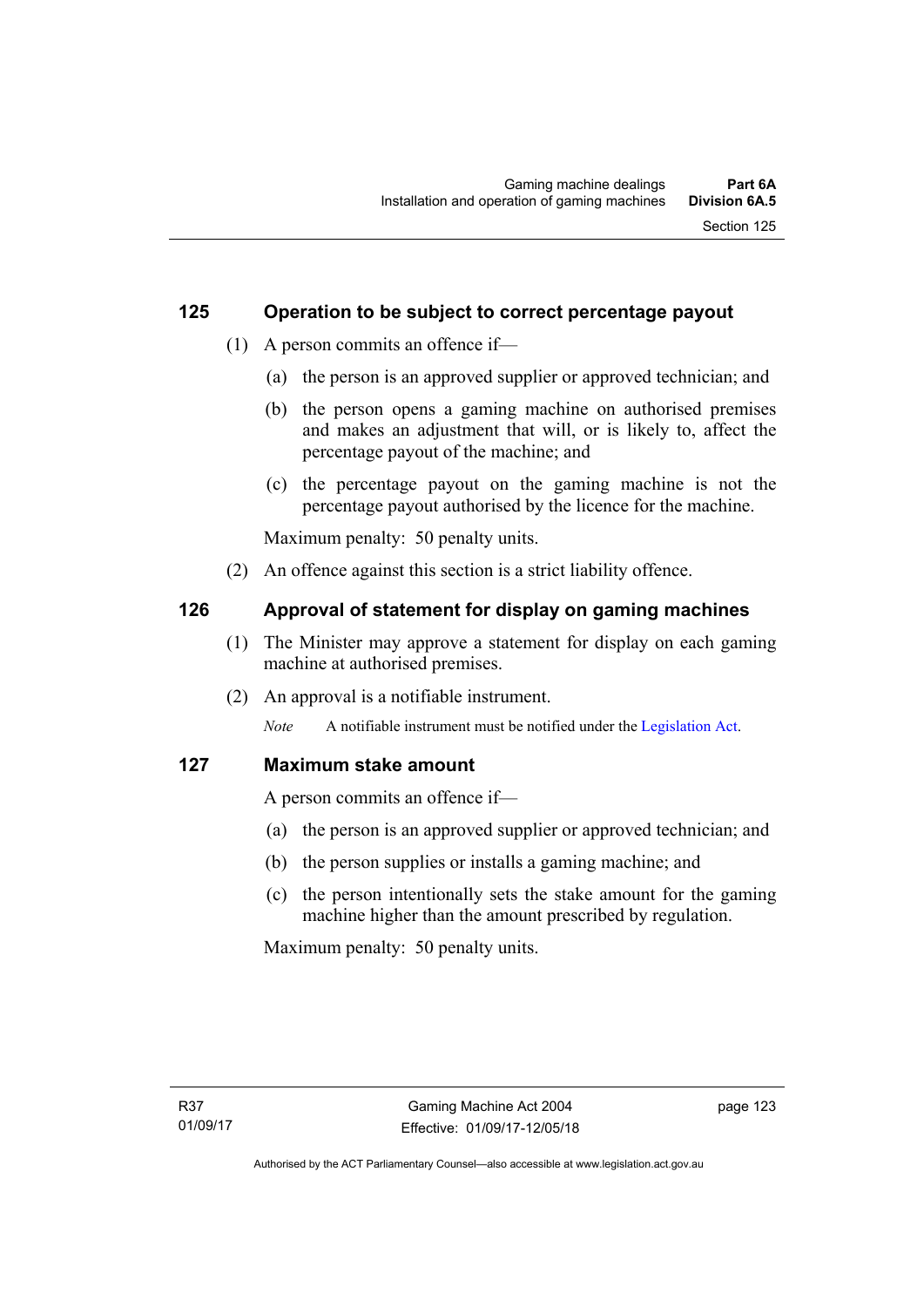# **Division 6A.6 Trading of authorisations and gaming machines**

# **Subdivision 6A.6.1 Preliminary**

# **127A Objects—div 6A.6**

The objects of this division are to facilitate—

- (a) the trading of class C authorisations, with or without the related gaming machines, between class C licensees; and
- (b) the reduction of the number of class B authorisations in the Territory by—
	- (i) allowing the trading of class B authorisations, without the related gaming machines, to class C licensees; and
	- (ii) the conversion of traded class B authorisations to class C authorisations.
- *Note 1* The acquisition of an authorisation or gaming machine under this division is a notifiable action (see s 99).
- *Note 2* If a class C licensee acquires a class B authorisation, on receiving notification of the trade, the commission will amend the class C licensee's authorisation schedule to record the authorisation as a class C authorisation.

#### **127B Definitions—div 6A.6**

In this division:

*class B licensee* means a licensee who is licensed to operate class B gaming machines in the ACT.

*class C licensee* means a licensee who is licensed to operate class C gaming machines in the ACT.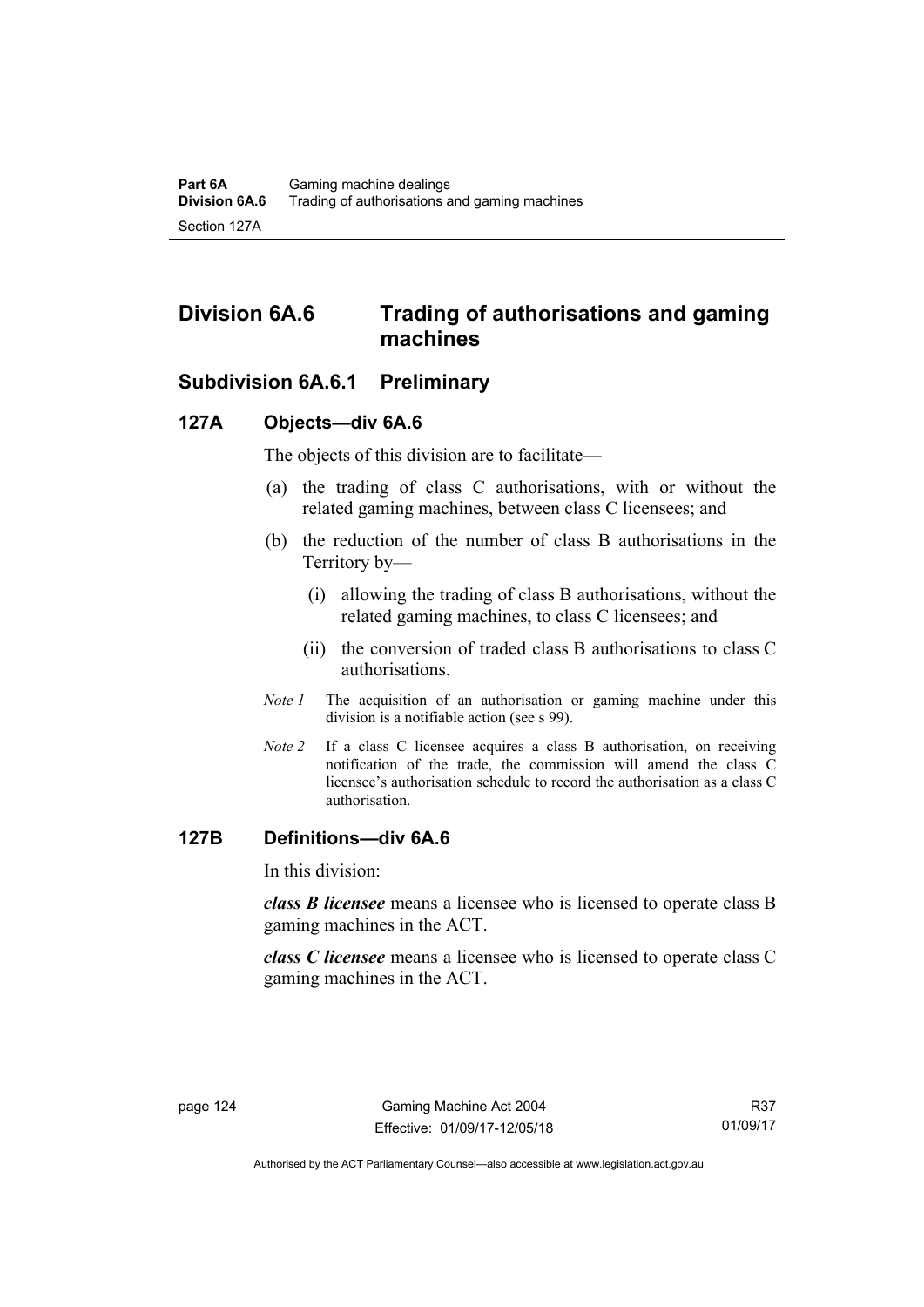# **Subdivision 6A.6.2 Trading class B authorisations**

# **127C Selling class B authorisations**

- (1) A class B licensee (the *disposing licensee*) may dispose of 1 or more authorisations for class B gaming machines (a *class B authorisation*) to—
	- (a) a class C licensee; or
	- (b) a class B licensee, or an applicant for a class B licence, who is purchasing the disposing licensee's business.
- (2) The disposing licensee must notify the commission about the disposal of a class B authorisation to a class C licensee.
	- *Note 1* The disposal of a class B authorisation is a notifiable action (see pt 13A) and sch 2).
	- *Note 2* A notifiable action takes place—
		- (a) the prescribed number of days after the day the commission receives the notification (see s 173E (a)); or
		- (b) if the commission allows the notifiable action to take place on an earlier day—that day (see s 173E (b)); or
		- (c) if the commission asks for additional information under s 173E (c)—when the commission has notified the licensee that it is satisfied in relation to the additional information (see s 173E (c)).
- (3) The disposing licensee commits an offence if—
	- (a) the disposing licensee sells a business to another person (the *purchaser*); and
	- (b) the purchaser is not—
		- (i) a class B licensee; or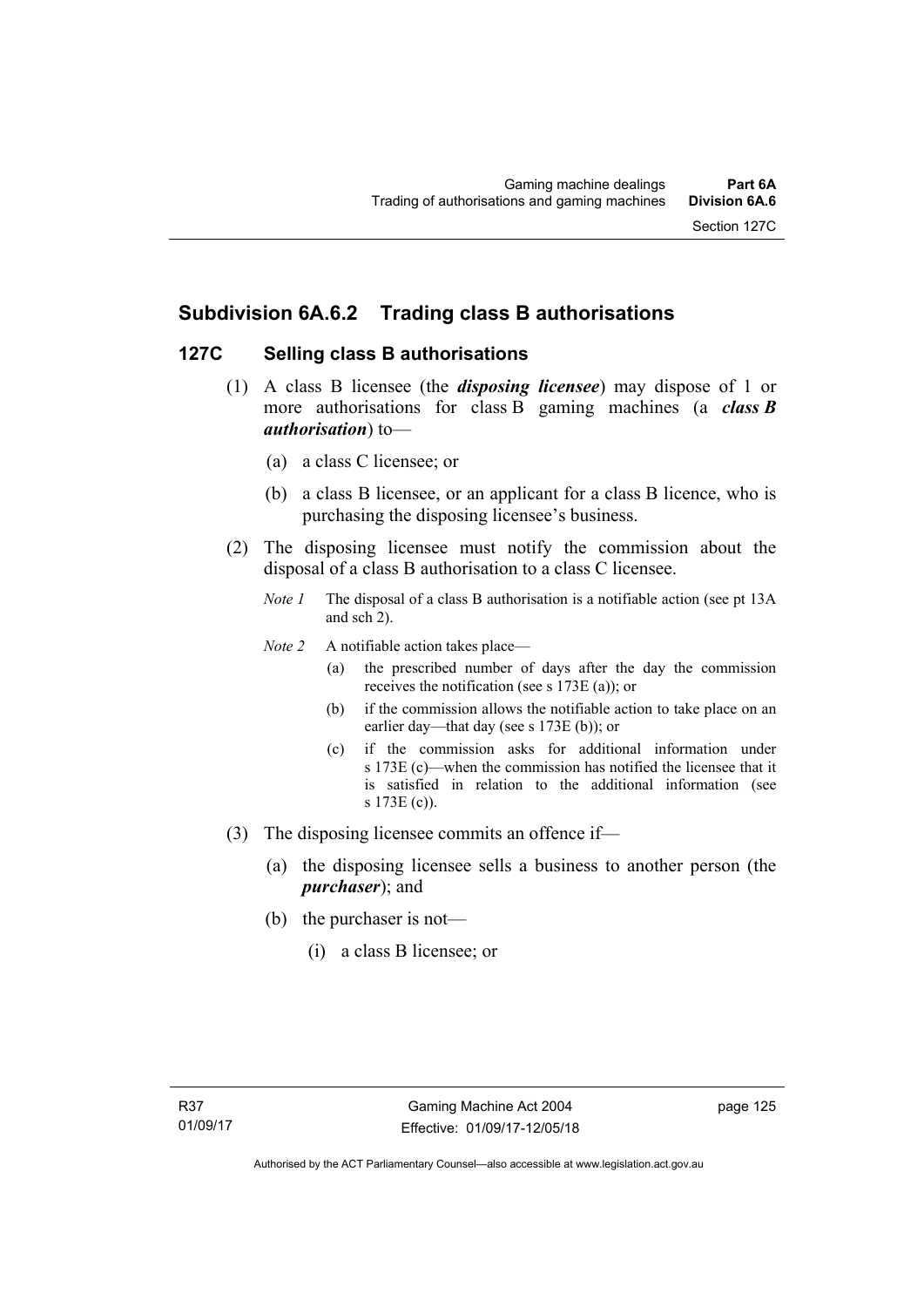(ii) an applicant for a class B licence and authorisation certificate under section 28 (Licence and authorisation certificate for class B gaming machines—restricted application).

Maximum penalty: 100 penalty units.

- (4) An offence against subsection (3) is a strict liability offence.
- (5) Subsection (3) does not apply if the class B licensee took all reasonable steps to ascertain whether the purchaser was a person mentioned in subsection (3) (b).
	- *Note 1* The defendant has an evidential burden in relation to the matters mentioned in s (5) (see [Criminal Code](http://www.legislation.act.gov.au/a/2002-51), s 58).
	- *Note 2* A licensee who intends to acquire an authorisation from a class B licensee under this subdivision must tell the commission about the acquisition (see s 99).
- (6) In this section:

*disposing licensee's business* means a business operated by the disposing licensee at authorised premises under a general or on **licence** 

- (7) This section is subject to section 127F (Trading authorisations forfeiture requirements).
- (8) Subsection (7) and this subsection expire on the commencement of the *[Gaming Machine \(Reform\) Amendment Act 2015](http://www.legislation.act.gov.au/a/2015-21/default.asp)*, schedule 1 (Other amendments—compulsory surrender).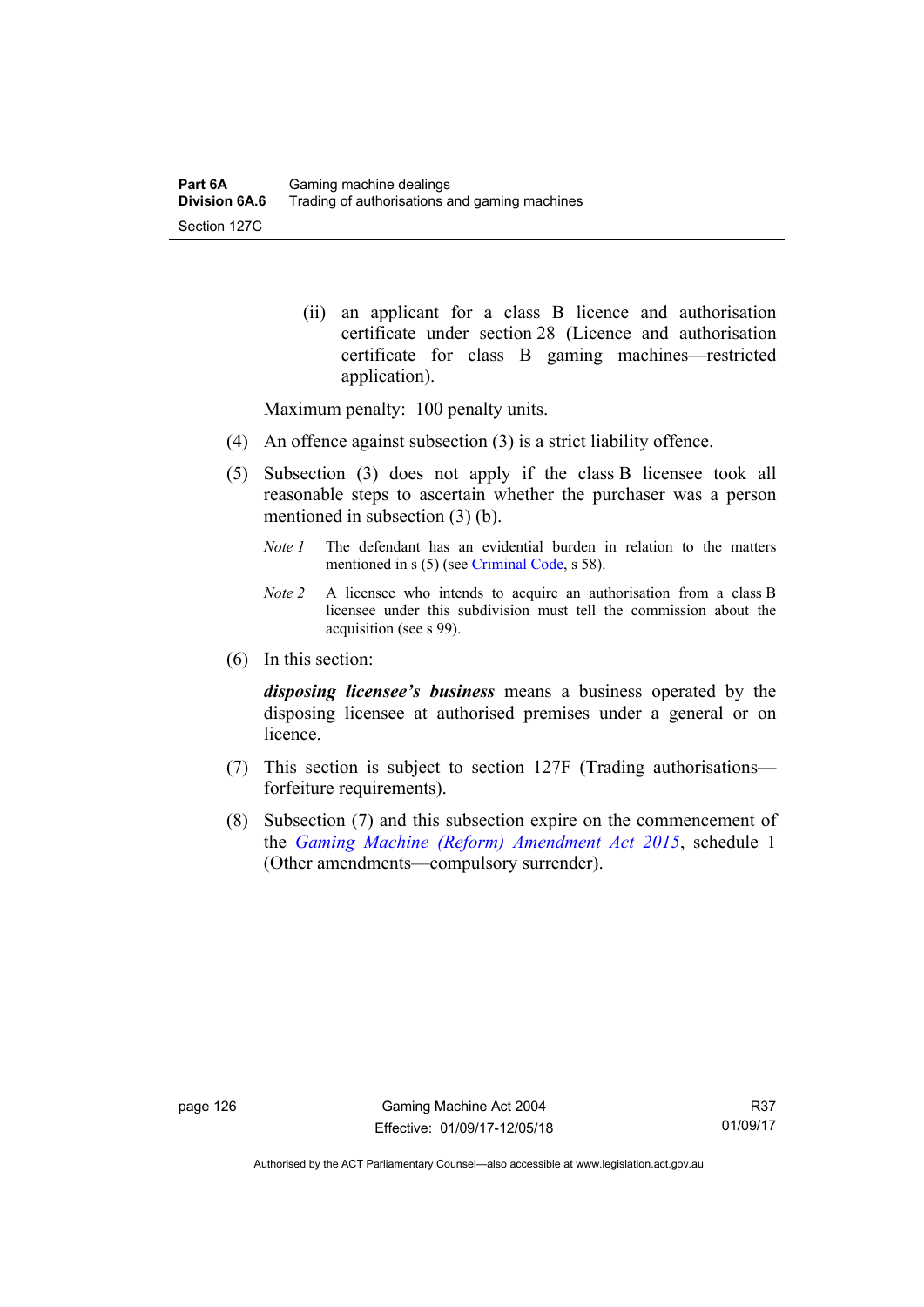# **127D Offence—selling class B gaming machines**

- (1) A class B licensee commits an offence if—
	- (a) the class B licensee sells a class B gaming machine to another person; and
	- (b) the sale of the class B gaming machine is not—
		- (i) part of the sale of a business operated by the class B licensee at authorised premises under a general or on licence; or
		- (ii) approved by the commission under section 113 (Approval of disposal of gaming machines); or
		- (iii) part of a method of disposal approved by the commission under section 113A (Disposal of gaming machines notifiable action).

Maximum penalty: 100 penalty units.

(2) An offence against this section is a strict liability offence.

# **Subdivision 6A.6.3 Trading class C authorisations and gaming machines**

#### **127E Trading class C authorisations and gaming machines**

- (1) This section applies if a class C licensee (an *acquiring licensee*)—
	- (a) is allowed to operate class C gaming machines at authorised premises under an authorisation certificate; and
	- (b) has less than the maximum number of authorisations for class C gaming machines allowed under the authorisation certificate.
		- *Note Maximum number*, of authorisations—see the dictionary.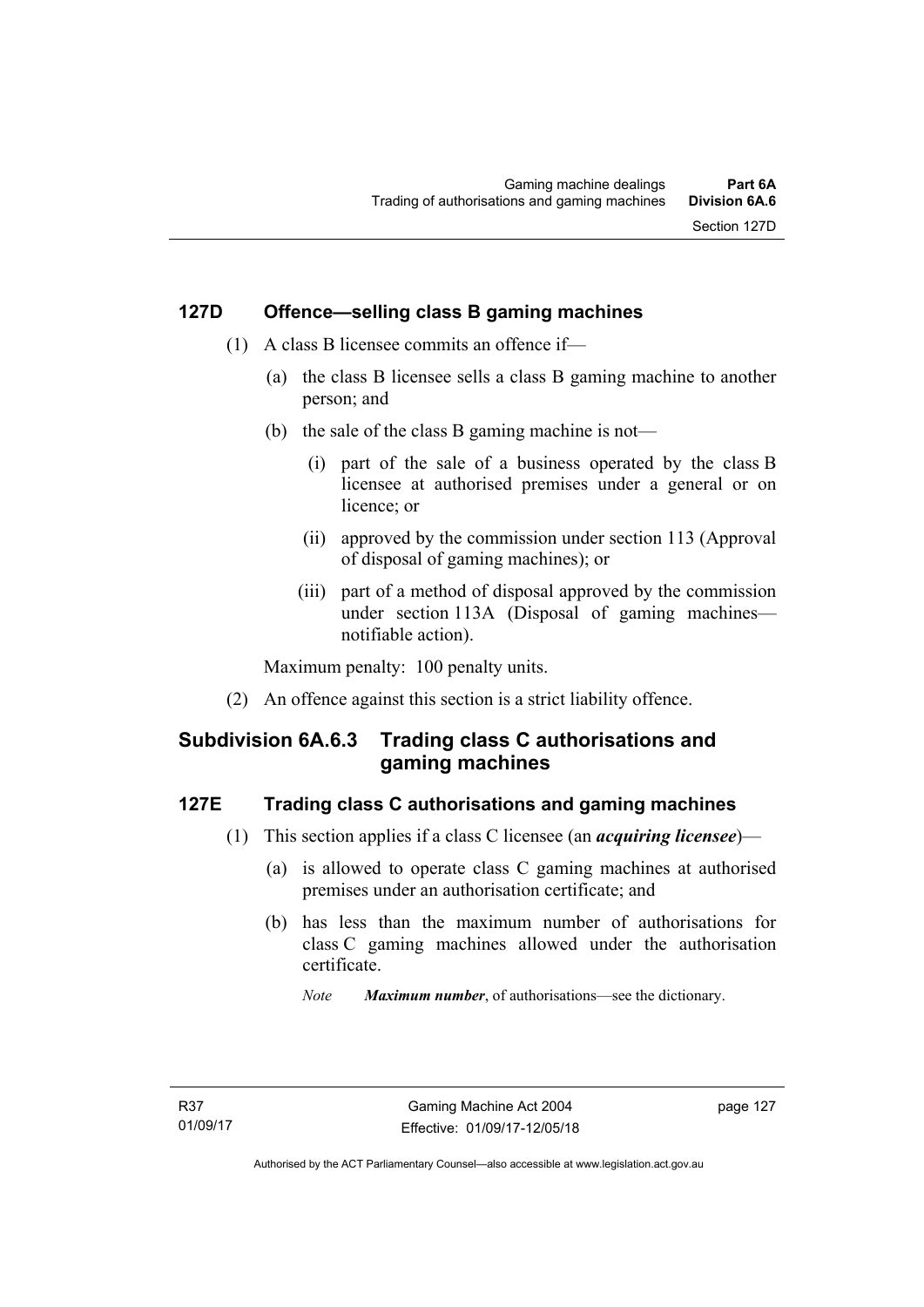- (2) The acquiring licensee may acquire authorisations for the authorised premises (with or without the related gaming machines) from 1 or more class B or class C licensees (a *disposing licensee*).
	- *Note 1* A class C licensee who intends to acquire an authorisation under this subdivision must tell the commission about the acquisition (see s 99). The acquisition is a notifiable action (see s 99, s 173D and sch 2).
	- *Note 2* If the class C licensee notifies the commission about the acquisition of a gaming machine for authorised premises, the class C licensee's authorisation schedule for the authorised premises will be amended to record the gaming machine's serial number (see s 100 (2)).
- (3) The disposing licensee may dispose of 1 or more authorisations to the acquiring licensee.
- (4) This section is subject to section 127F.
- (5) Subsection (4) and this subsection expire on the commencement of the *[Gaming Machine \(Reform\) Amendment Act 2015](http://www.legislation.act.gov.au/a/2015-21/default.asp)*, schedule 1 (Other amendments—compulsory surrender).

# **127F Trading authorisations——forfeiture requirement**

- (1) This section applies to the acquisition, by a licensee (the *acquiring licensee*), of an authorisation from another licensee (the *disposing licensee*), with or without the related gaming machine.
- (2) The acquiring licensee—
	- (a) must acquire the authorisations in groups of 4 authorisations; and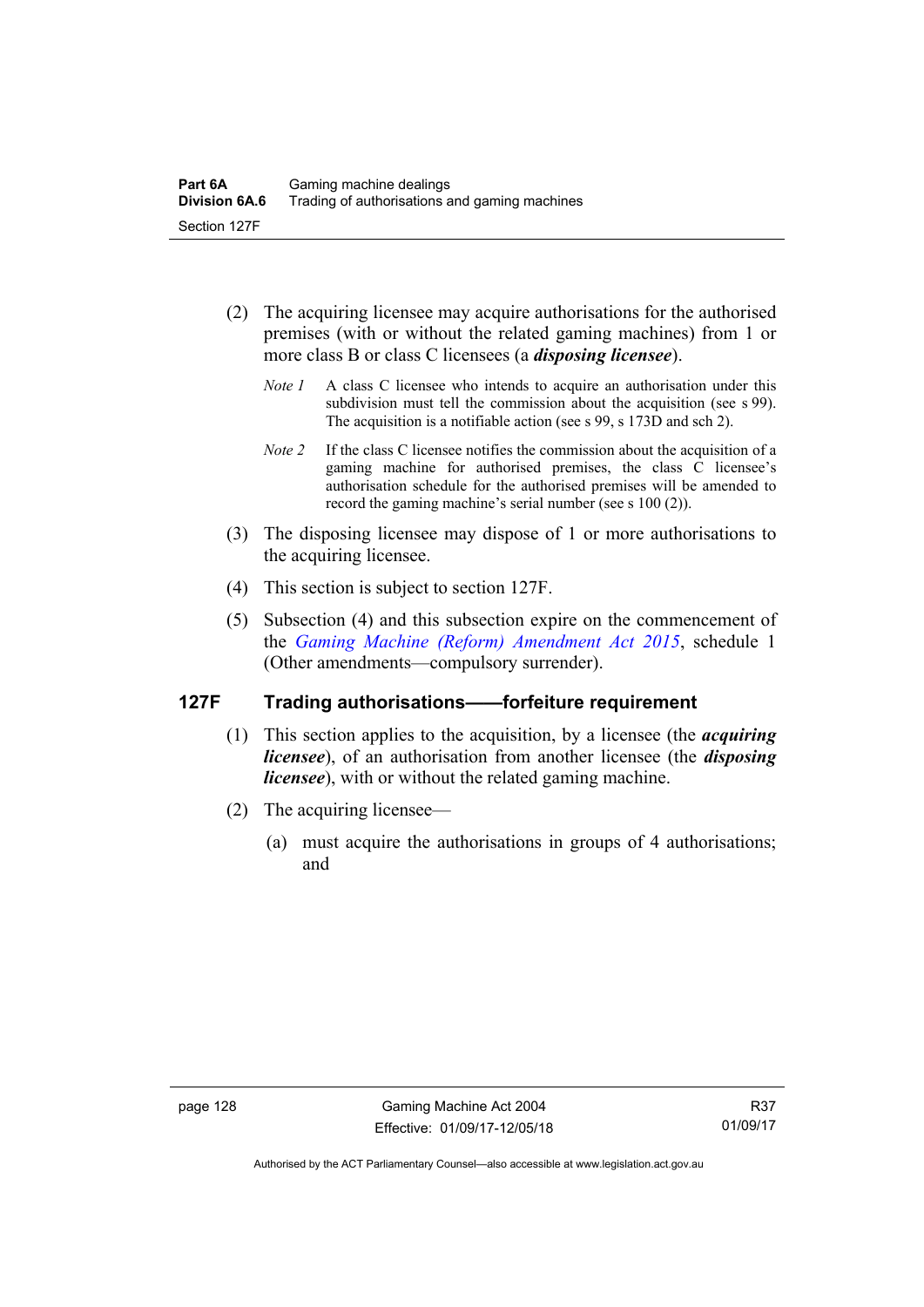(b) may acquire the 4 authorisations from more than 1 class B or class C licensee.

#### **Example—par (b)**

Lili (an acquiring licensee) wants to acquire authorisations. Lili must acquire the authorisations in groups of 4. Brigitta (a class C licensee) has 2 class C authorisations to sell. Antoni (also a class C licensee) also has 2 class C authorisations to sell. Lili may acquire the 4 authorisations from Brigitta and Antoni. Under s (4), Lili must forfeit 1 of the acquired authorisations to the Territory.

- *Note 1* A failure to comply with s (2) (a) is a ground for disciplinary action (see s  $57(1)(c)$ ).
- *Note 2* An example is part of the Act, is not exhaustive and may extend, but does not limit, the meaning of the provision in which it appears (see [Legislation Act,](http://www.legislation.act.gov.au/a/2001-14) s 126 and s 132).
- (3) However, the acquiring licensee may acquire less than 4 authorisations if the acquiring licensee acquires the authorisations from a disposing licensee who—
	- (a) intends to surrender an authorisation certificate under section 37F (Surrender of licences, authorisation certificates and authorisations); and
	- (b) has less than 4 authorisations to dispose of under the authorisation certificate.
- (4) The acquiring licensee must forfeit 1 authorisation to the Territory for every 4 authorisations the licensee acquires under this section.
- (5) The acquiring licensee is not entitled to claim compensation from the Territory for an authorisation forfeited to the Territory under subsection  $(4)$ .
- (6) This section expires on the commencement of the *[Gaming Machine](http://www.legislation.act.gov.au/a/2015-21/default.asp)  [\(Reform\) Amendment Act 2015](http://www.legislation.act.gov.au/a/2015-21/default.asp)*, schedule 1 (Other amendments compulsory surrender).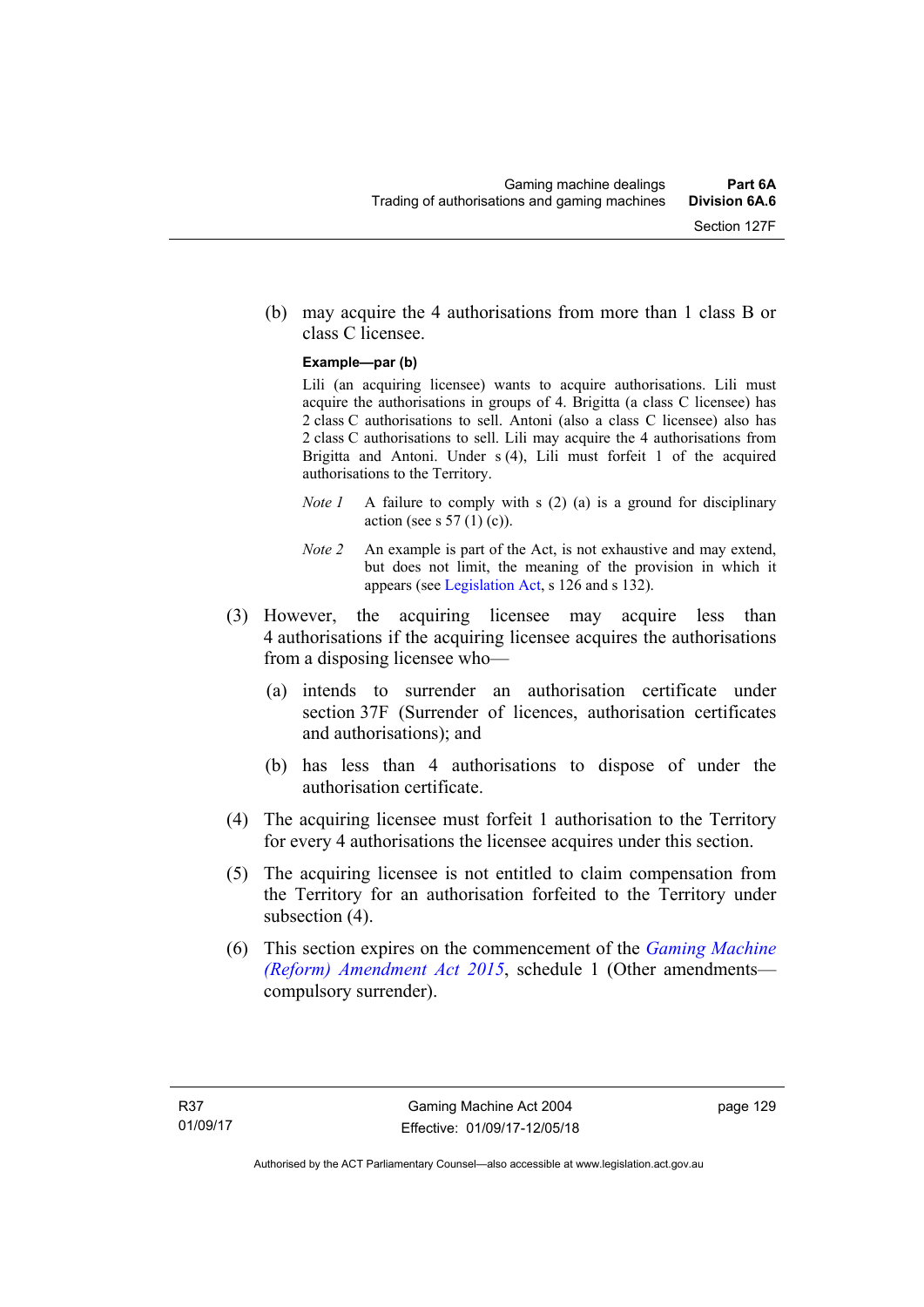### **127G Offence—acquiring authorisations and gaming machines**

- (1) A licensee commits an offence if—
	- (a) the licensee acquires an authorisation or gaming machine for authorised premises; and
	- (b) the acquisition is not in accordance with this Act.

Maximum penalty: 100 penalty units.

- *Note* A reference to an Act includes a reference to the statutory instruments made or in force under the Act, including any regulation (see [Legislation Act,](http://www.legislation.act.gov.au/a/2001-14) s 104).
- (2) An offence against this section is a strict liability offence.

### **127H Selling class C gaming machines**

- (1) A class C licensee commits an offence if—
	- (a) the class C licensee sells a class C gaming machine to another person (the *purchaser*); and
	- (b) the sale of the class C gaming machine is not—
		- (i) to another class C licensee; or
		- (ii) approved by the commission under section 113 (Approval of disposal of gaming machines); or
		- (iii) part of a method of disposal approved by the commission under section 113A (Disposal of gaming machines notifiable action).

Maximum penalty: 100 penalty units.

- (2) An offence against this section is a strict liability offence.
- (3) Subsection (1) does not apply if the class C licensee took all reasonable steps to ascertain whether the purchaser was a class C licensee.

R37 01/09/17

Authorised by the ACT Parliamentary Counsel—also accessible at www.legislation.act.gov.au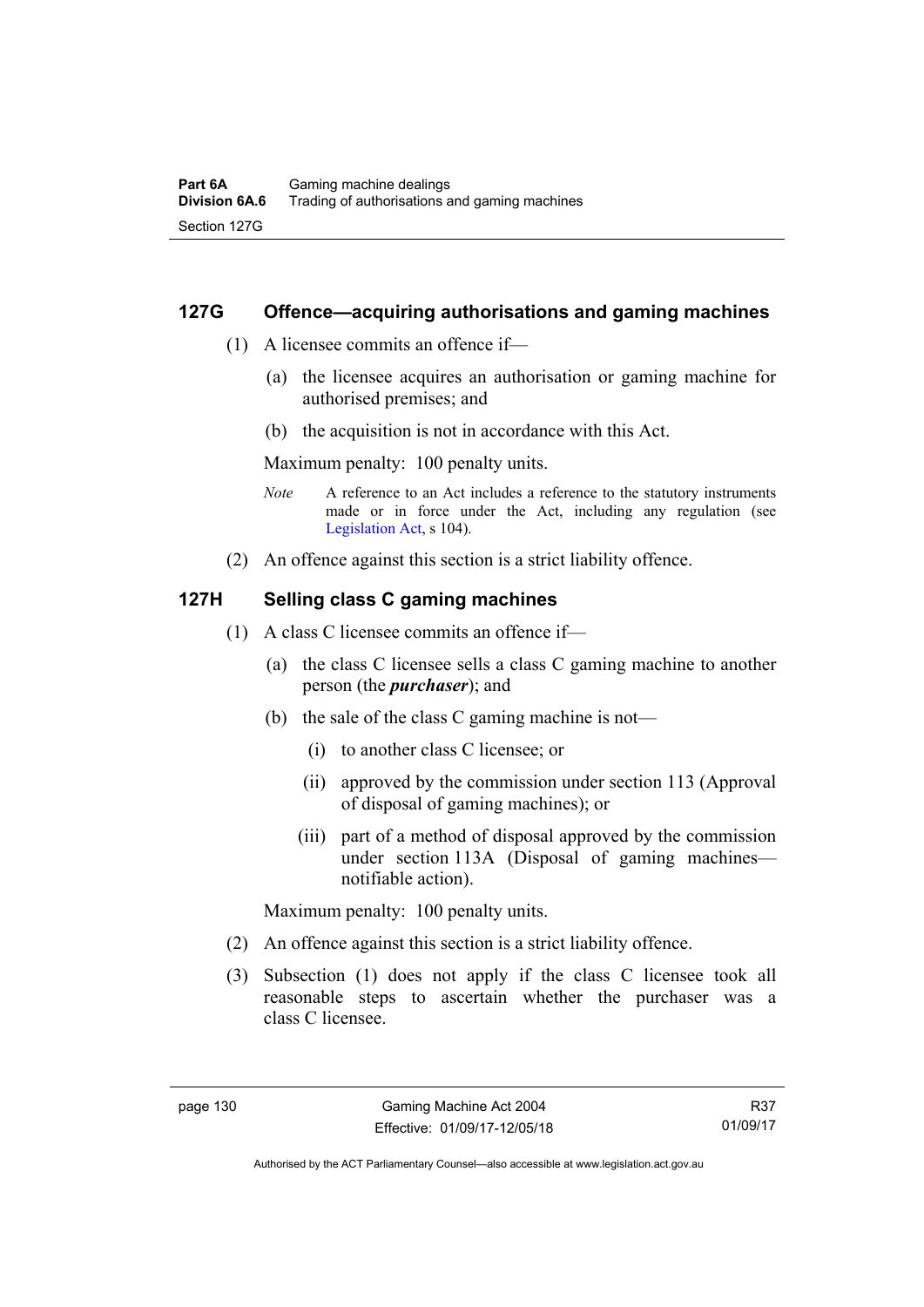- (1) A class C licensee commits an offence if—
	- (a) the class C licensee sells an authorisation for a class C gaming machine to another person (the *purchaser*); and
	- (b) the purchaser is not a class C licensee.

Maximum penalty: 100 penalty units.

- (2) An offence against this section is a strict liability offence.
- (3) Subsection (1) does not apply if the class C licensee took all reasonable steps to ascertain that the purchaser was a class C licensee.

# **Subdivision 6A.6.4 Trading authorisations and gaming machines—miscellaneous**

# **127J Trading authorisations—disposal of gaming machines**

- (1) This section applies if a licensee (a *disposing licensee*)—
	- (a) disposes of an authorisation under this division; but
	- (b) does not dispose of the related gaming machine.
- (2) The disposing licensee must—
	- (a) apply for a storage permit for an interim purpose under section 127O (Storage permit—application) for the gaming machine; and
	- (b) dispose of the gaming machine in accordance with section 113A (Disposal of gaming machines—notifiable action).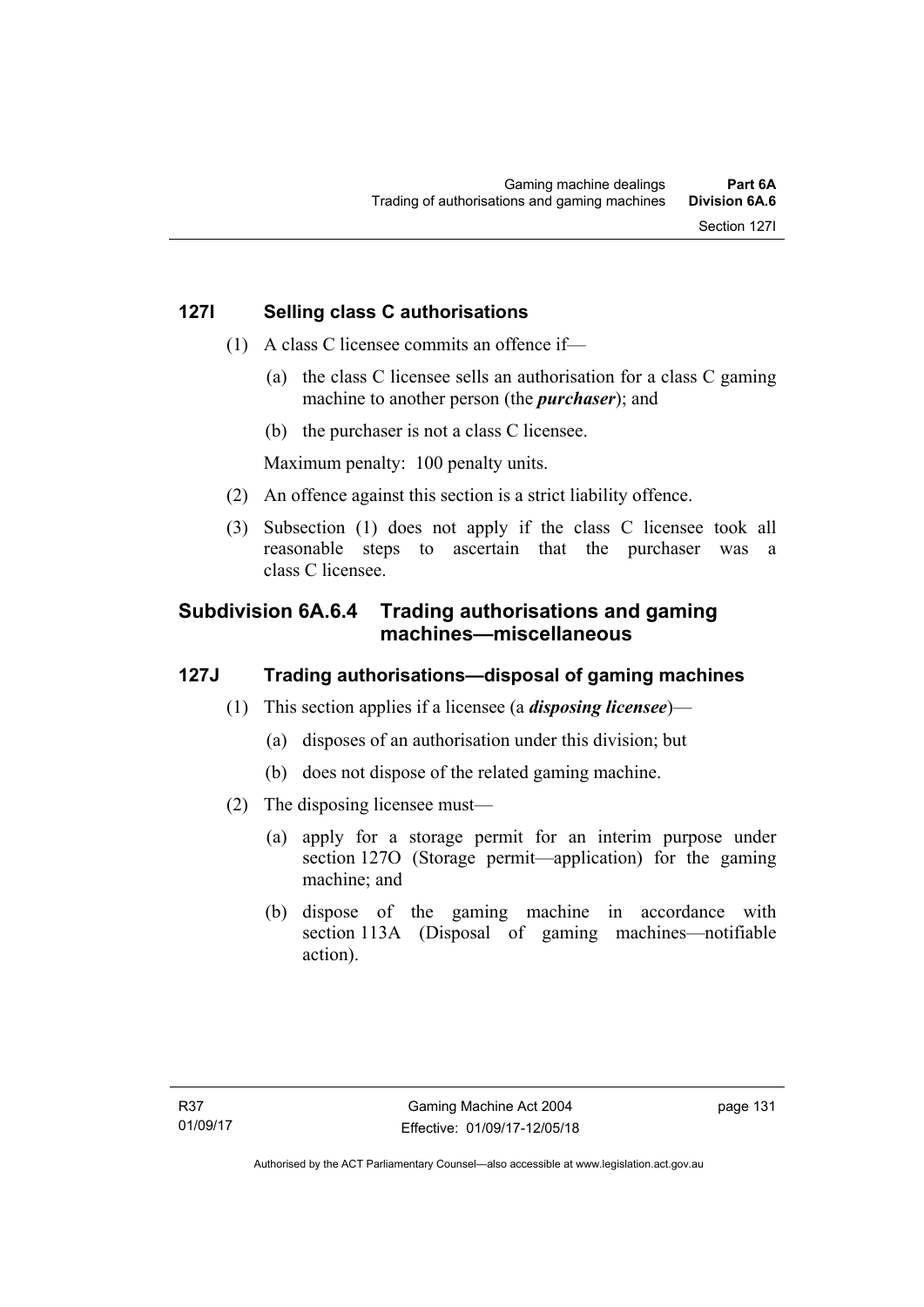# **127K Trading authorisations and gaming machines regulations**

- (1) A regulation may prescribe—
	- (a) conditions relating to the trading of authorisations and gaming machines under this division, including restricting or suspending the trading of authorisations or gaming machines—
		- (i) in a stated location; or
		- (ii) for a stated period, or until a stated event occurs; and
	- (b) any other requirements in relation to the trading of authorisations (with or without gaming machines) under this division, including in relation to arrangements for acquiring or disposing of gaming machines.
- (2) The commission may make recommendations to the Minister for appropriate regulations under subsection (1), including in relation to the following:
	- (a) whether the increase of trading in authorisations (with or without gaming machines) in a particular location will have an adverse effect on problem gamblers;
	- (b) whether it is in the public interest to restrict or suspend the trading of authorisations (with or without gaming machines) under this division, either generally or in relation to a stated location.
- (3) If the commission makes recommendations to the Minister under subsection (2), the Minister must consider the recommendations.

Authorised by the ACT Parliamentary Counsel—also accessible at www.legislation.act.gov.au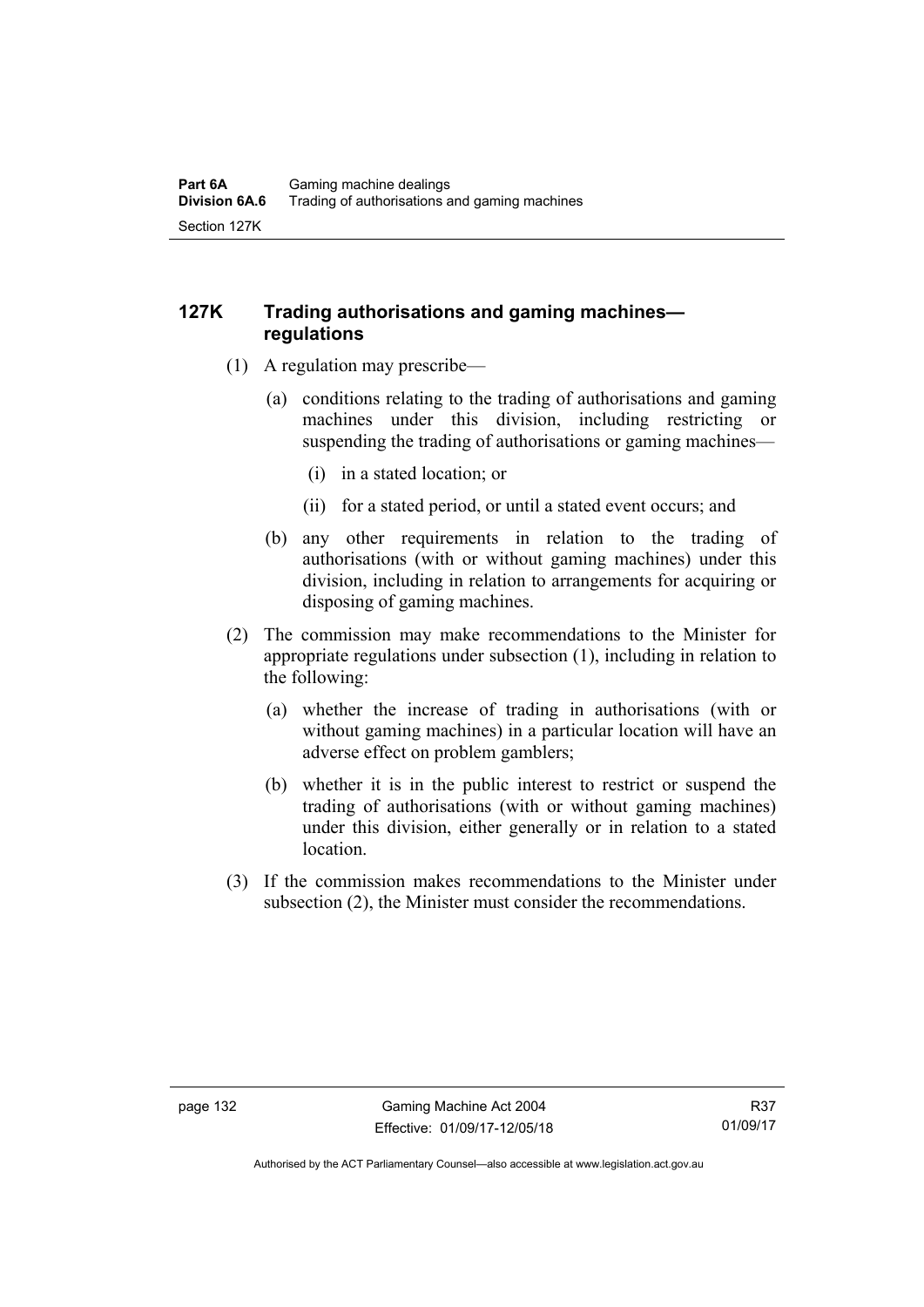# **Division 6A.7 Storage of authorisations and gaming machines**

# **Subdivision 6A.7.1 Interpretation**

# **127L Meaning of** *storage permit***—Act**

In this Act:

*storage permit* means a permit that authorises a licensee to store 1 or more gaming machines, with or without the authorisations for the gaming machines—

- (a) for the purpose stated in the permit; and
- (b) at the place stated in the permit; and
- (c) for the period stated in the permit.

### **127M Definitions—div 6A.7**

In this division:

*general purpose*, for a storage permit—see section 127N (a).

*inspection notice*—see section 127ZE (1).

*interim purpose*, for a storage permit—see section 127N (b).

*permit* means a quarantine permit or a storage permit.

*quarantined authorisation* means an authorisation stored under a quarantine permit.

*quarantined gaming machine* means a gaming machine stored under a quarantine permit.

*quarantine period*, for a gaming machine and authorisation to which a quarantine permit applies, means the period for which the gaming machine and authorisation are to be stored under the permit.

*quarantine permit*—see section 127Q.

page 133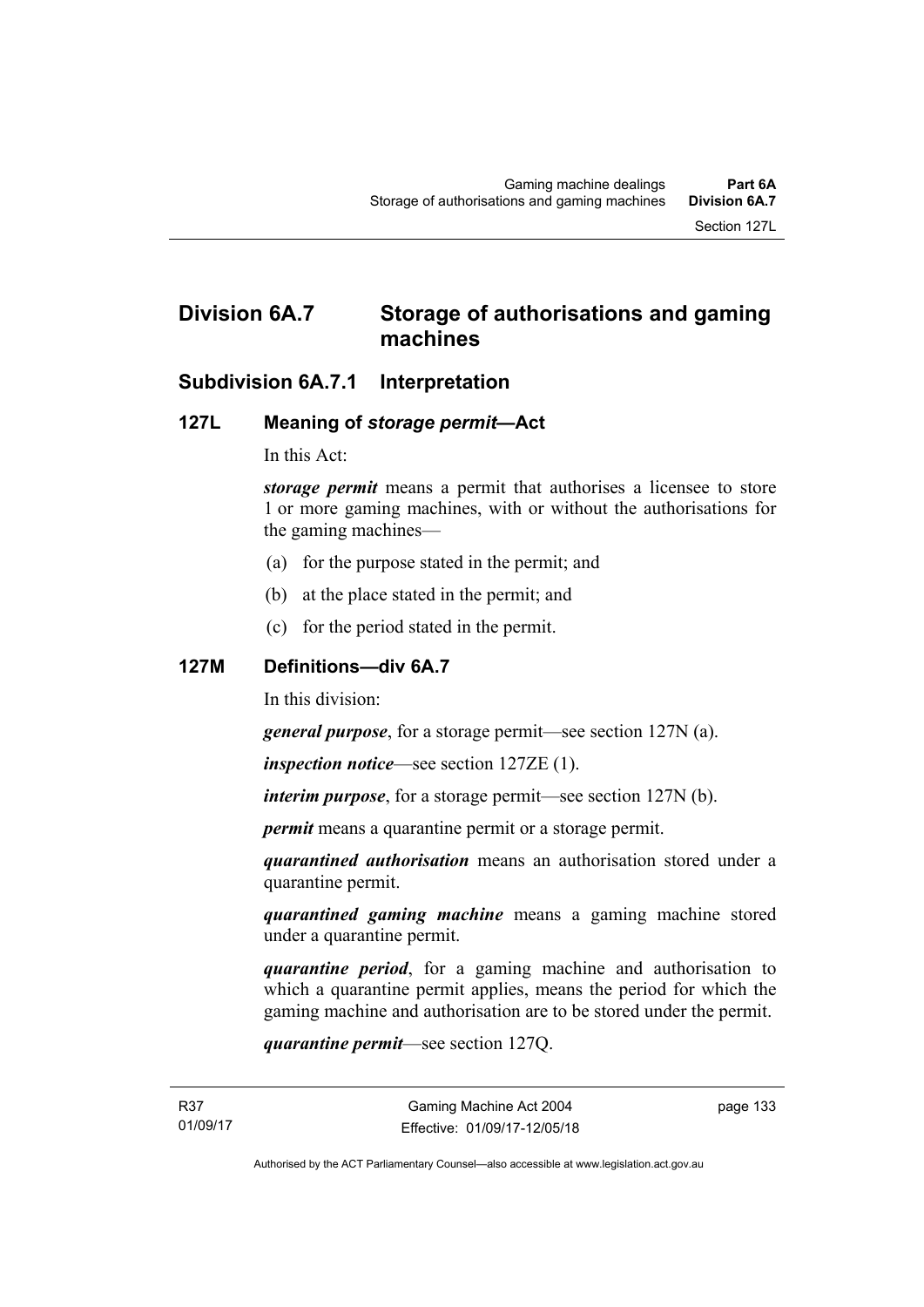*storage period*, for a gaming machine or authorisation to which a storage permit applies, means the period for which the gaming machine or authorisation is to be stored under the permit.

*storage rules* means the rules determined by the commission under section 127ZF.

*stored authorisation* means an authorisation stored under a storage permit.

*stored gaming machine* means a gaming machine stored under a storage permit.

# **Subdivision 6A.7.2 Storage permits—application and decision**

# **127N Storage permits—purpose**

The commission may issue a licensee with a storage permit for 1 of the following purposes:

- (a) to store 1 or more gaming machines, and the authorisations for the gaming machines, for a stated period of not longer than 12 months (a *general purpose*);
- (b) to store 1 or more gaming machines to be disposed of or destroyed for a period of not longer than 3 months (an *interim purpose*).
- *Note* The commission can, on application, extend the term of a storage permit for a general purpose (see s 127W).

# **127O Storage permit—application**

- (1) A licensee may apply to the commission for a storage permit to store 1 or more gaming machines and the authorisations for the gaming machines (if any).
- (2) The application must—
	- (a) be in writing; and

Authorised by the ACT Parliamentary Counsel—also accessible at www.legislation.act.gov.au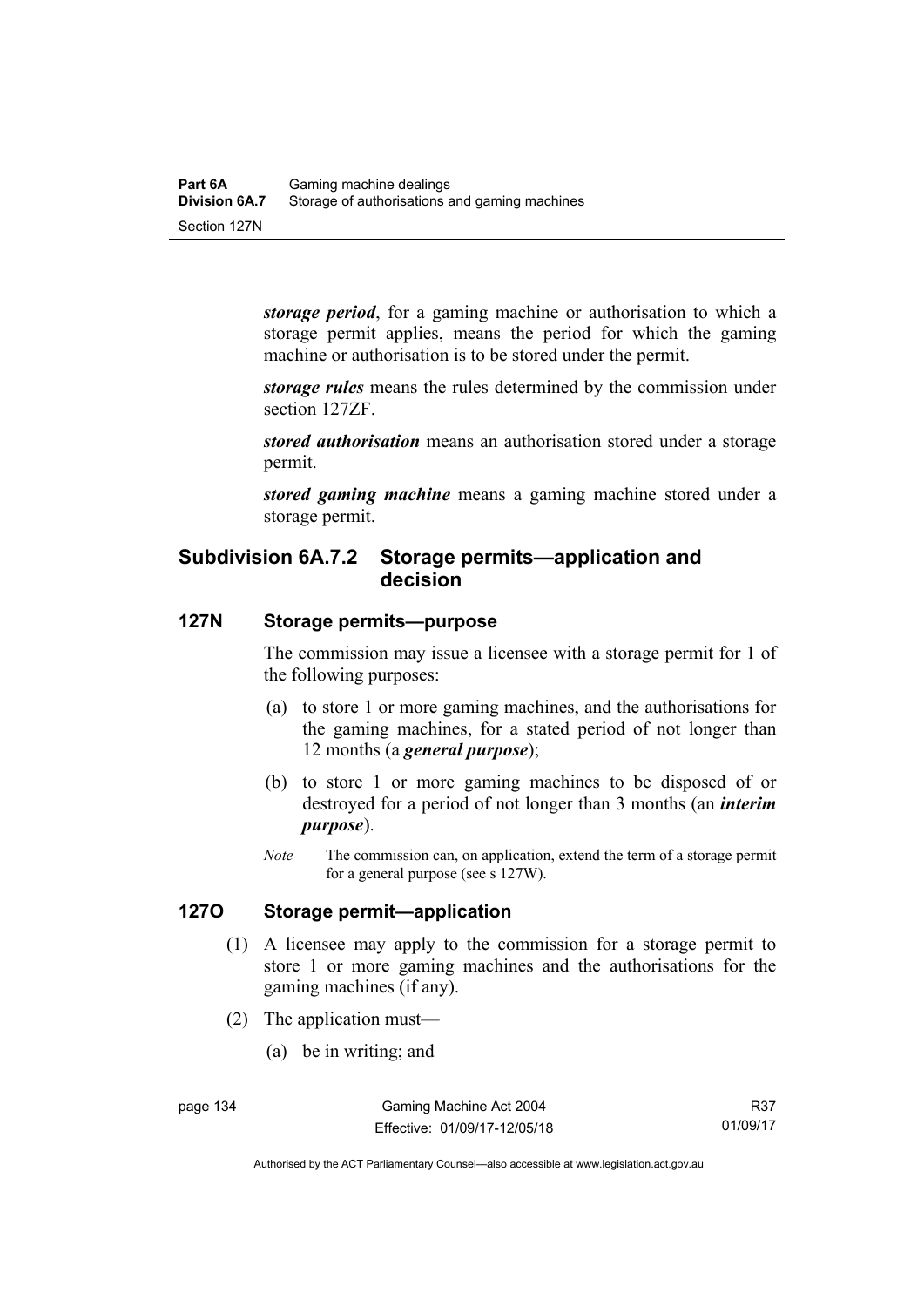- (b) state the purpose and the period for which the storage permit is required; and
- (c) if the application is by a class B licensee for a storage permit for a general purpose—state why the storage permit is needed; and

- (d) state the class of gaming machine to be stored under the storage permit; and
- (e) state the place where each gaming machine to be stored is located; and
- (f) state the type of premises where each gaming machine is to be stored; and
- (g) state whether the premises will be used to store gaming machines for 2 or more licensees; and
- (h) state the serial number for each gaming machine to be stored under the storage permit;
- (i) state the authorisation number for each authorisation to be stored under the storage permit.
- *Note 1* It is an offence to make a false or misleading statement, give false or misleading information or produce a false or misleading document (see [Criminal Code](http://www.legislation.act.gov.au/a/2002-51), pt 3.4).
- *Note 2* If a form is approved under the [Control Act,](http://www.legislation.act.gov.au/a/1999-46/default.asp) s 53D for an application, the form must be used.
- *Note* 3 A fee may be determined under s 177 for an application.

*Note* A class B licensee will not be issued with a storage permit for a general purpose unless the commission is satisfied that the storage permit is needed for a good reason (see s 127P (2) (c)).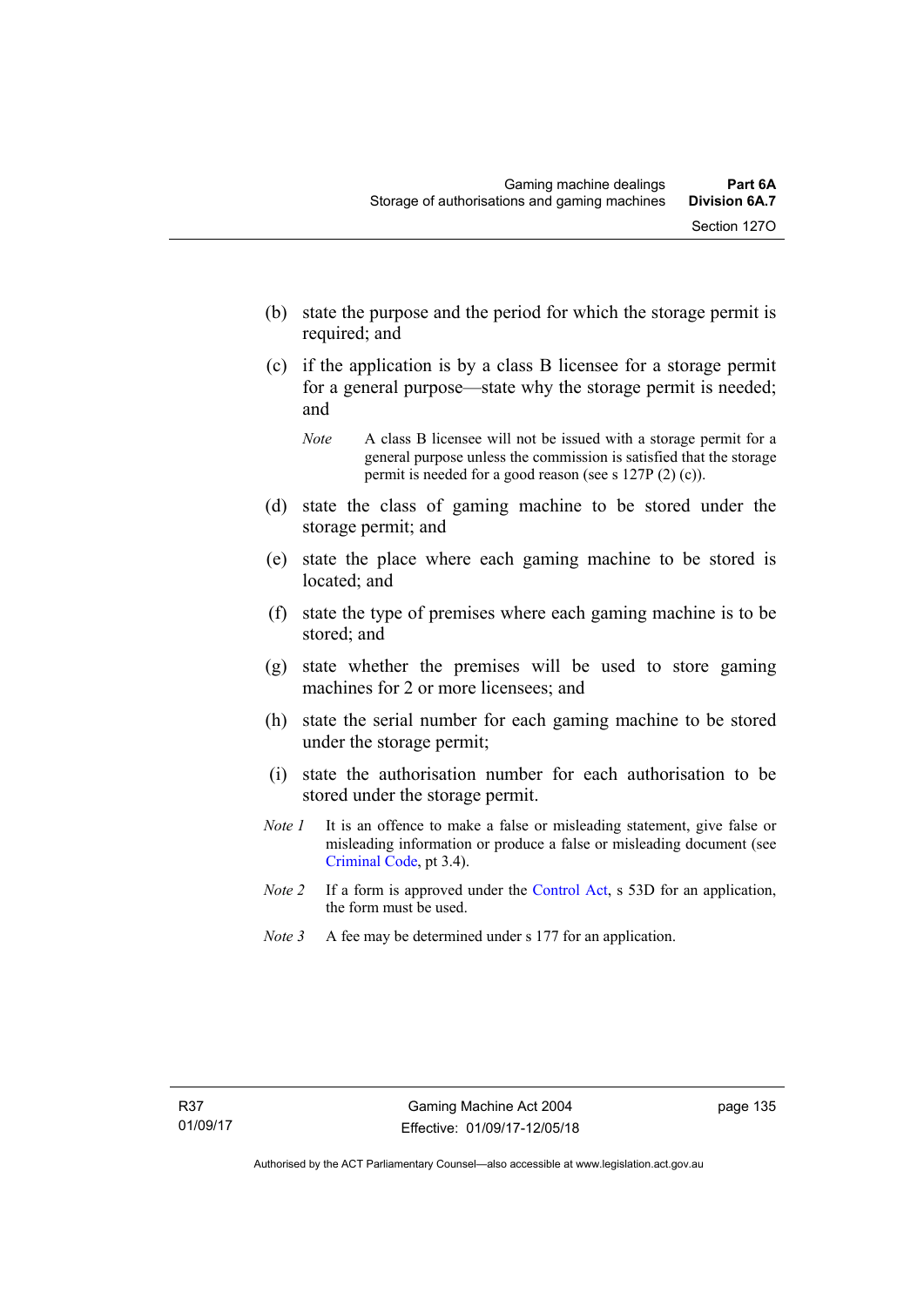### **127P Storage permit—decision on application**

- (1) This section applies if the commission receives an application for a storage permit under section 127O.
- (2) The commission must issue the storage permit to the licensee if satisfied—
	- (a) that the gaming machine and authorisation (if any) to be stored under the permit are from the same authorised premises; and
	- (b) that the type of premises where the gaming machines are to be stored are suitable for the storage of gaming machines; and
	- (c) if the application is by a class B licensee for a storage permit for a general purpose—that the storage permit is needed for a good reason; and

#### **Examples**

- 1 renovations are being carried out at the authorised premises where the gaming machines to be stored under the permit are located
- 2 the authorised premises where the gaming machines to be stored under the permit are located have been damaged
- *Note* An example is part of the Act, is not exhaustive and may extend, but does not limit, the meaning of the provision in which it appears (see [Legislation Act,](http://www.legislation.act.gov.au/a/2001-14/default.asp) s 126 and s 132).
- (d) if 2 or more licensees are to store gaming machines at the premises—
	- (i) that the premises where the gaming machines are to be stored are suitable for the storage of gaming machines by that number of licensees; and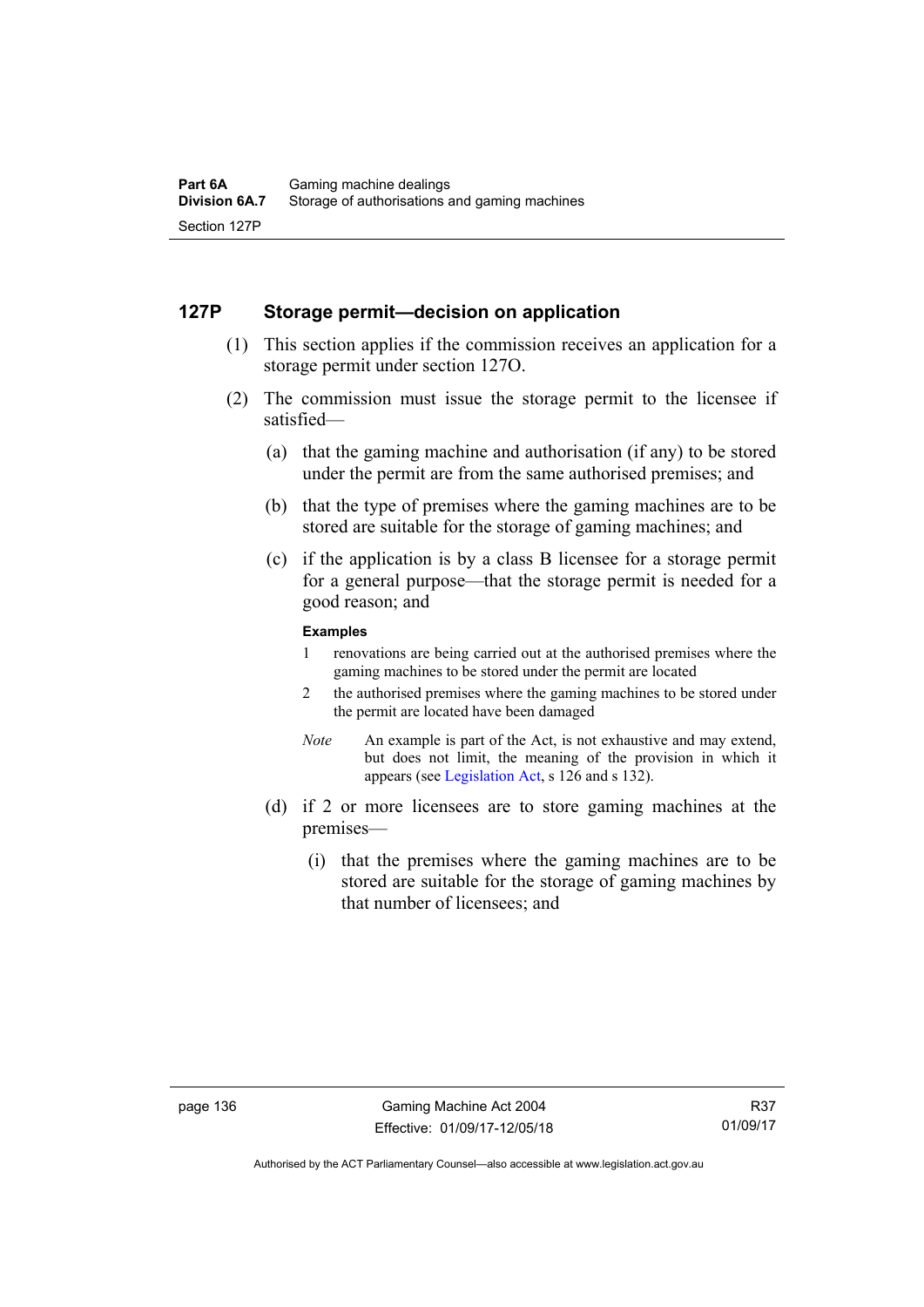- (ii) that each licensee has applied for a storage permit under section 127O.
- *Note 1* The commission must include in the register the serial number of, and authorisation number for, a gaming machine stored under a storage permit for a general purpose (see s 37H (2) (d)).
- *Note 2* The commission may refuse to consider an application that is not properly completed. If the commission refuses to consider the application, it lapses (see s 9 (2)).
- *Note 3* If additional information in relation to an application is not given to the commission within the time required by the commission, the commission may refuse to consider the application. If the commission refuses to consider the application, it lapses (see s 9 (4)).

# **Subdivision 6A.7.3 Quarantine permits**

# **127Q Quarantine permits—notification and issue**

- (1) This section applies if a licensee wants to—
	- (a) remove 1 or more gaming machines, and the authorisations for the gaming machines, from the authorised premises where the gaming machines are operated and store the gaming machines and authorisations for a period to be agreed with the commission; or
	- (b) store 1 or more authorisations for a period to be agreed with the commission.
- (2) The licensee must notify the commission that the licensee needs a permit (a *quarantine permit*) for storing—
	- (a) the gaming machines and authorisations; or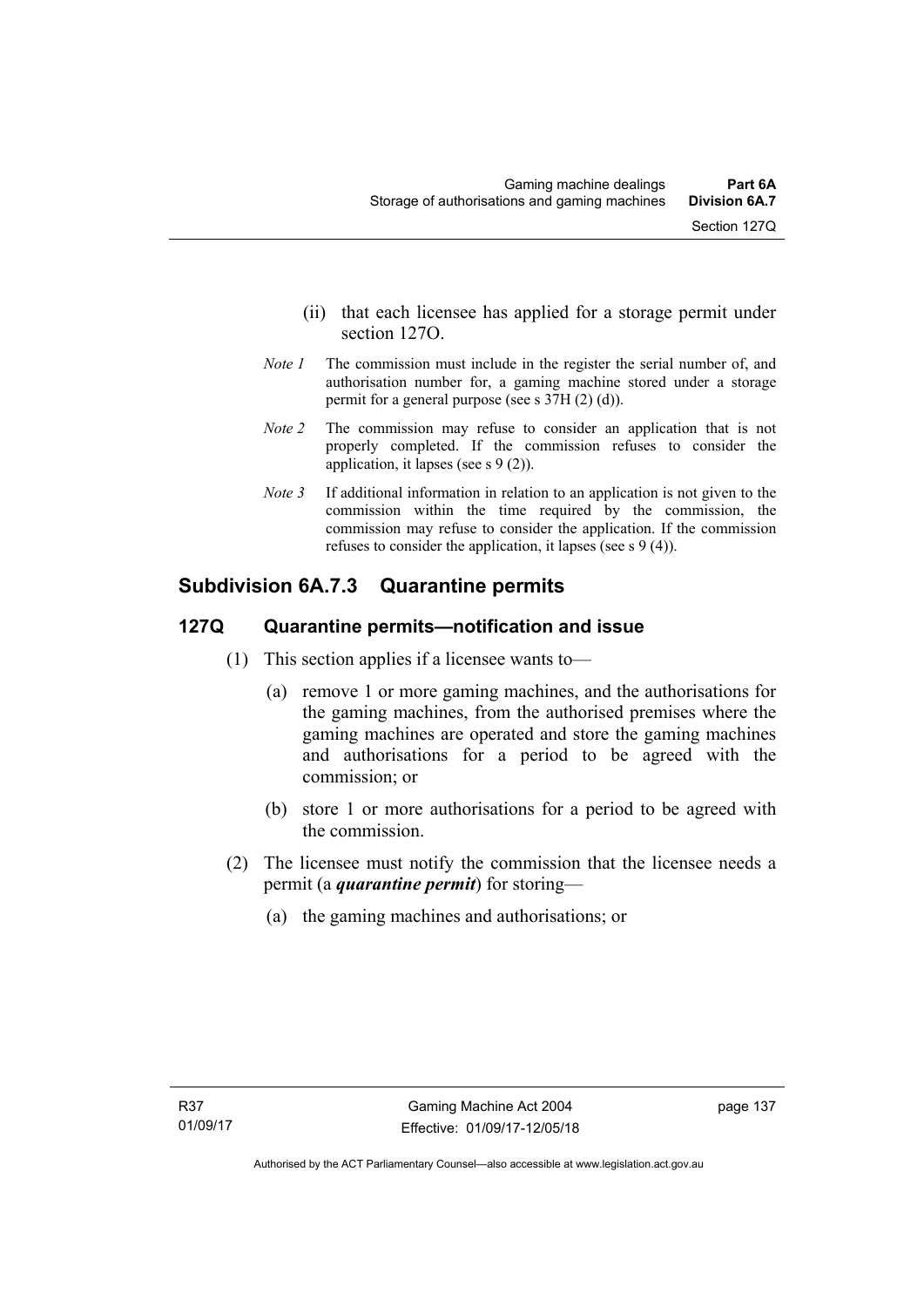- (b) the authorisations.
- *Note 1* It is an offence to make a false or misleading statement, give false or misleading information or produce a false or misleading document (see [Criminal Code](http://www.legislation.act.gov.au/a/2002-51), pt 3.4).
- *Note 2* If a form is approved under the [Control Act,](http://www.legislation.act.gov.au/a/1999-46) s 53D for this provision, the form must be used.
- *Note 3* A fee may be determined under s 177 for this provision.
- (3) On receiving a notification under subsection (2), the commission must issue a quarantine permit to the licensee for the period agreed between the commission and the licensee.
	- *Note* The commission must include in the register the serial number of, and authorisation number for, a gaming machine stored under a quarantine permit (see s 37H (2) (d)).
- (4) The period of the quarantine permit that is agreed between the commission and the licensee must be at least 1 year and not more than 3 years.

#### **127R Quarantine permits—extension**

- (1) A licensee who wants to extend the period of a quarantine permit issued to the licensee under section 127Q must notify the commission, stating the period of the extension sought (the *extended period*).
- (2) On receiving a notification under subsection (1), the commission must issue a new quarantine permit to the licensee for the extended period.
- (3) However, the commission must not issue a new quarantine permit under subsection (2) if, when the notification is made, the quarantine permit has been in force for 3 years.

Authorised by the ACT Parliamentary Counsel—also accessible at www.legislation.act.gov.au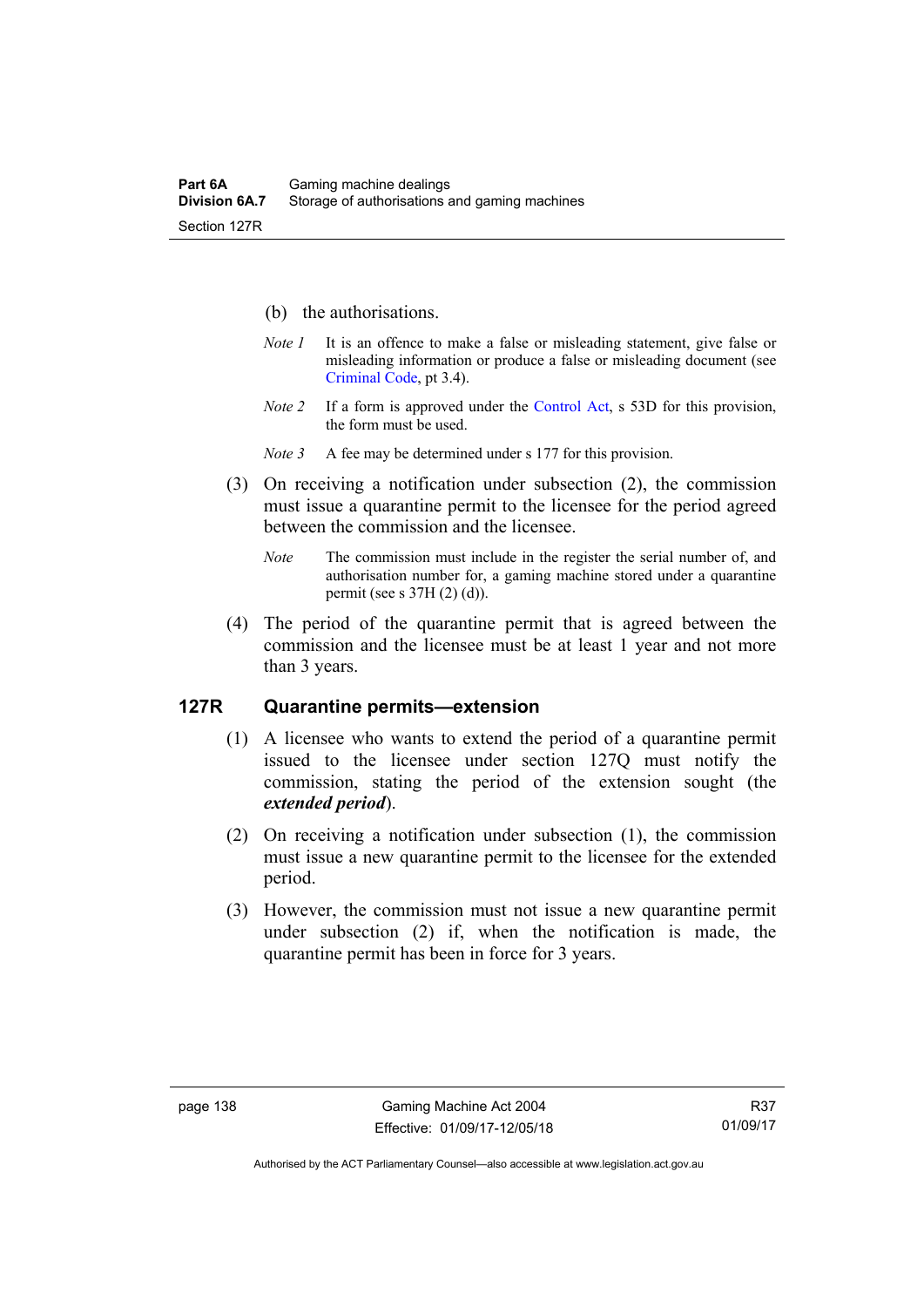# **Subdivision 6A.7.4 Permits—form**

# **127S Permit—form**

A permit must—

- (a) be in writing; and
- (b) state the following:
	- (i) the name of the licensee;
	- (ii) whether the permit is—
		- (A) a storage permit for a general purpose; or
		- (B) a storage permit for an interim purpose; or
		- (C) a quarantine permit;
	- (iii) the day the permit comes into force and the day it expires;
	- (iv) the authorised premises—
		- (A) for a storage permit for a general purpose—for each gaming machine with its associated authorisation to be stored under the permit; or
		- (B) for a storage permit for an interim purpose—where each gaming machine to be stored under the permit was operated; or
		- (C) for a quarantine permit—for each authorisation, and gaming machine with its associated authorisation, to be stored under the permit;
	- (v) the number of each of the following to be stored under the permit:
		- (A) for a storage permit for a general purpose—gaming machines with their associated authorisations;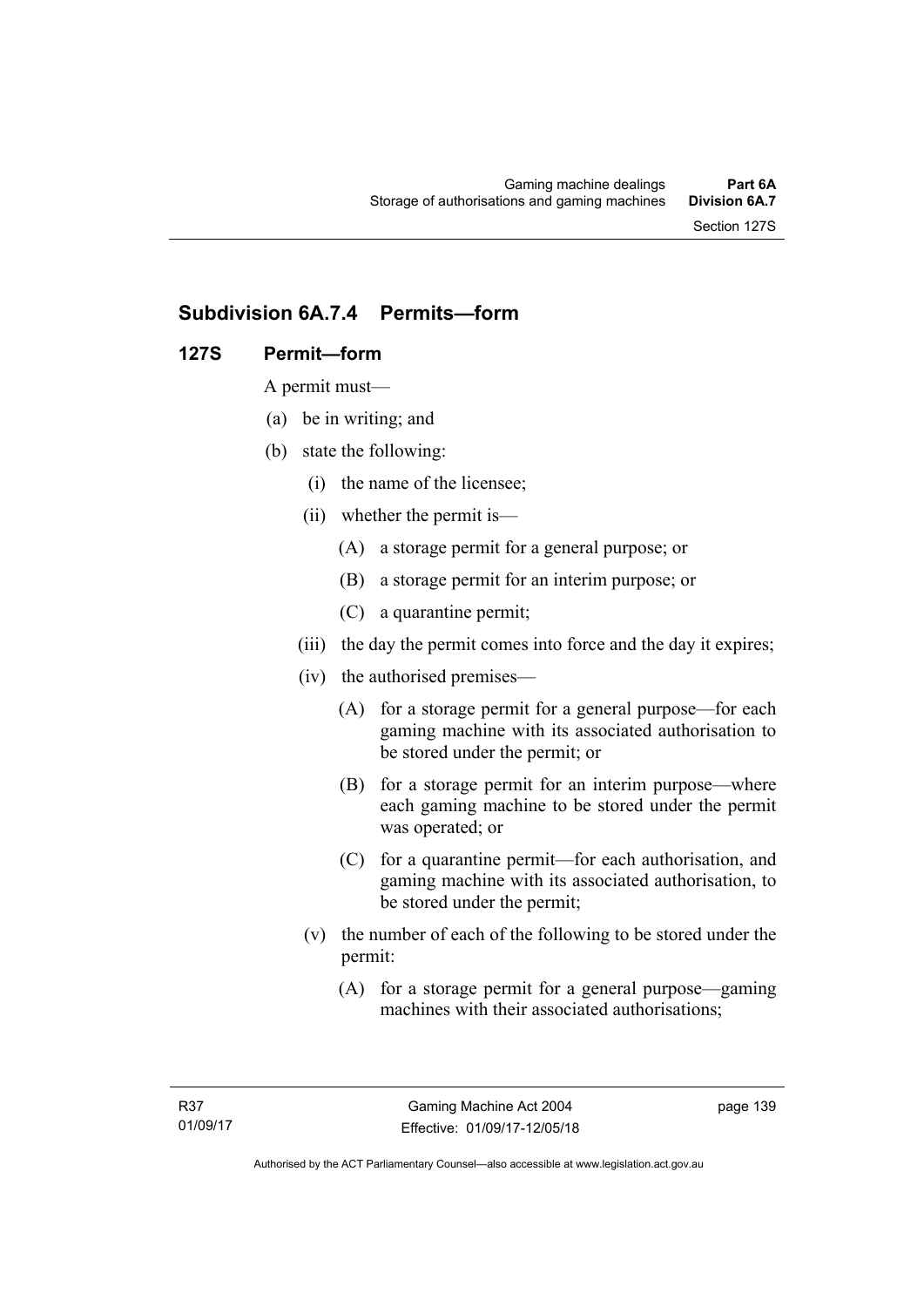- (B) for a storage permit for an interim purpose—gaming machines;
- (C) for a quarantine permit—authorisations, and gaming machines with their associated authorisations;
- (vi) the conditions on the permit; and
- (c) include a statement that—
	- (i) a breach of a condition of the permit may be a ground for disciplinary action; and
	- (ii) it is an offence under section 104 (Offence—operating unauthorised, stored or quarantined gaming machines) to operate a stored or quarantined gaming machine during the period of the permit; and
- (d) include a schedule of the following information:
	- (i) for a storage permit for a general purpose—
		- (A) the serial number of each gaming machine to be stored under the permit; and
		- (B) the authorisation number for each machine's associated authorisation;
	- (ii) for a storage permit for an interim purpose—the serial number of each gaming machine to be stored under the permit;
	- (iii) for a quarantine permit—
		- (A) the authorisation number for each authorisation to be stored under the permit; and
		- (B) for each authorisation stored with its associated gaming machine—the serial number of the associated gaming machine; and
- (e) include anything else prescribed by regulation.

Authorised by the ACT Parliamentary Counsel—also accessible at www.legislation.act.gov.au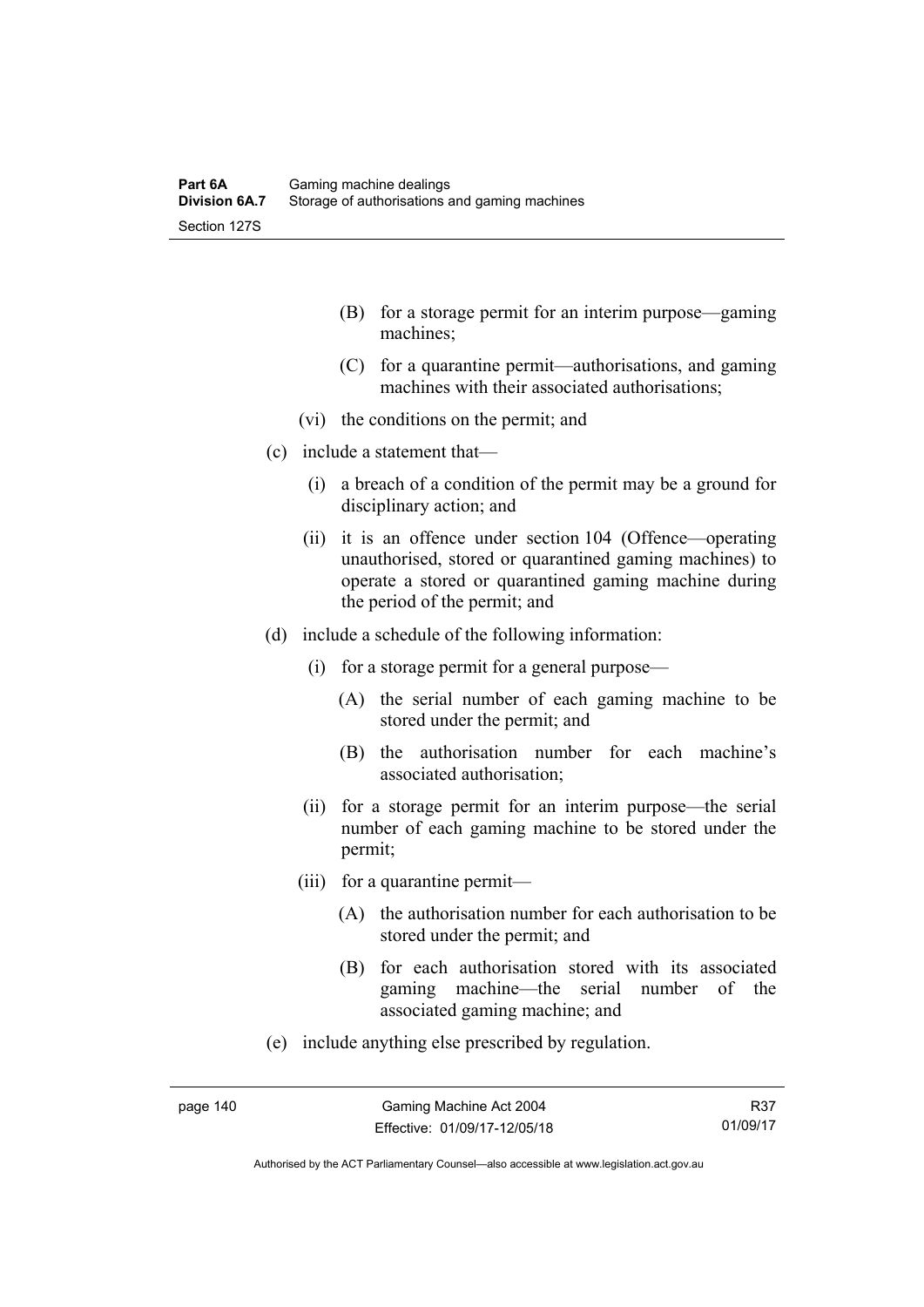# **Subdivision 6A.7.5 Permits—conditions**

# **127T Permit—conditions**

- (1) A permit is subject to the following conditions:
	- (a) the licensee must comply with this Act;
	- (b) the licensee must not exchange a stored or quarantined gaming machine with another gaming machine that the licensee may operate under an authorisation certificate;
		- *Note* The licensee must apply for—
			- (a) an amendment of the permit to remove the details of the stored or quarantined gaming machine; and
			- (b) if a new gaming machine is to be stored in place of the stored or quarantined gaming machine—a new permit for the new gaming machine.
	- (c) the licensee must—
		- (i) take meter readings from each gaming machine to be stored or quarantined under the permit; and
		- (ii) immediately after taking the meter readings, render the gaming machine inoperable; and
		- (iii) give the commission details of the meter readings taken under subparagraph (i);
	- (d) the licensee may dispose of a stored or quarantined gaming machine if—
		- (i) the disposal is in accordance with division 6A.6 (Trading of authorisations and gaming machines), an approval under section 113 (Approval of disposal of gaming machines) or section 113A (Disposal of gaming machines—notifiable action); and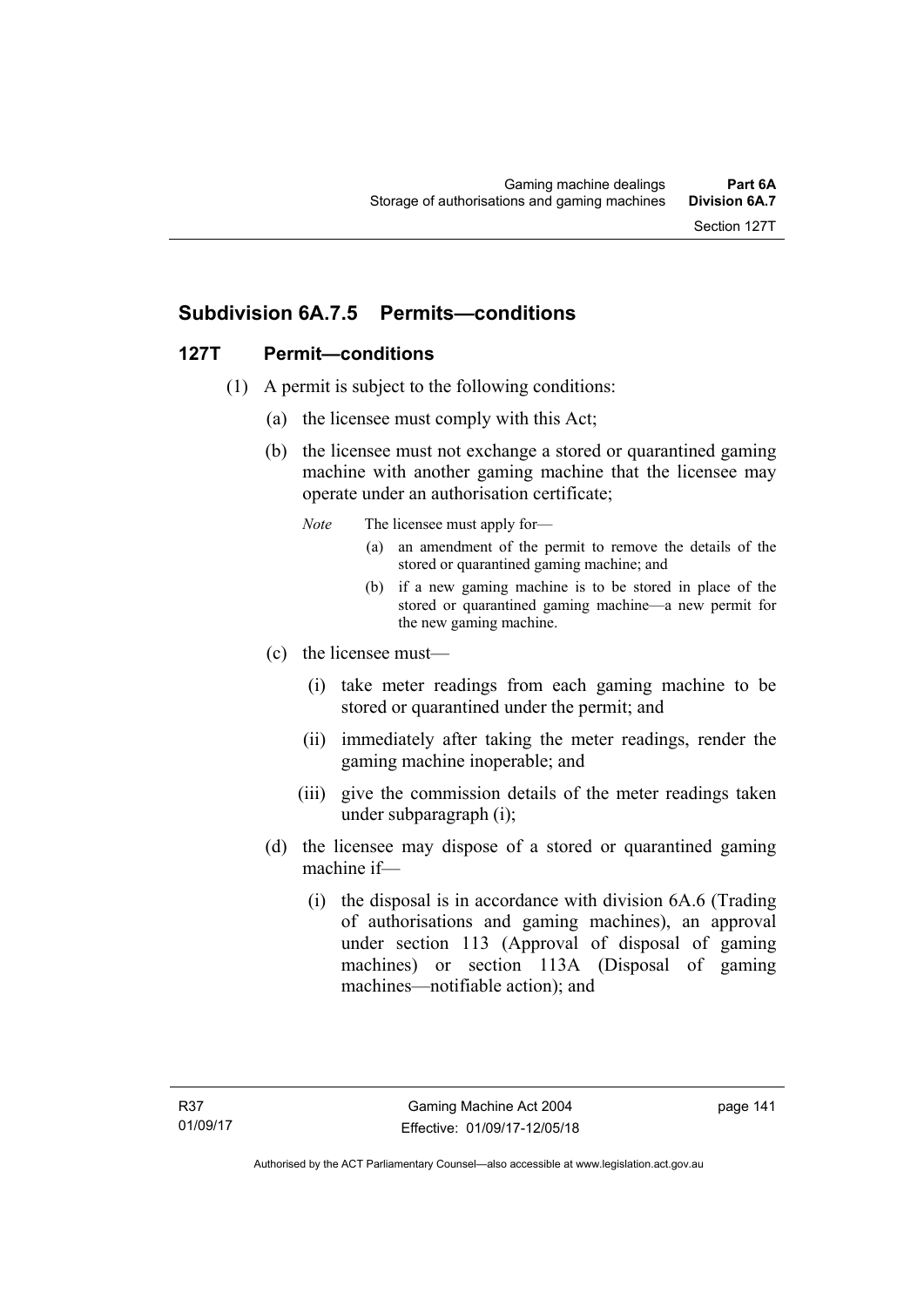- (ii) the licensee gives the commission a notification under section 127X (Permit amendment—notification) to amend the permit;
- (e) a stored or quarantined gaming machine must not be operated during the period of the permit;
- (f) the licensee must not operate another gaming machine under the authorisation for a stored or quarantined gaming machine;
- (g) the licensee may trade a stored or quarantined authorisation with another licensee if—
	- (i) the trade is in accordance with division 6A.6 (Trading of authorisations and gaming machines); and
	- (ii) the licensee applies for an amendment of the permit under section 127ZB (Trading authorisations under permits procedure);
- (h) if the licensee receives an inspection notice, the licensee must allow an authorised officer to inspect the stored or quarantined gaming machines and the premises where the gaming machines are stored;
- (i) for a storage permit issued for an interim purpose—the licensee must dispose of the gaming machine stored under the storage permit before the storage permit ends;
- (j) for a quarantine permit for an authorisation with no associated gaming machine—the licensee must not acquire a gaming machine under the quarantined authorisation during the period of the permit.
- (2) A permit is subject to any other condition—
	- (a) determined by the commission under the storage rules; or
	- (b) imposed by the commission when the permit is issued, renewed or amended, if it is necessary to ensure the safeguarding of gaming machines generally; or

R37 01/09/17

Authorised by the ACT Parliamentary Counsel—also accessible at www.legislation.act.gov.au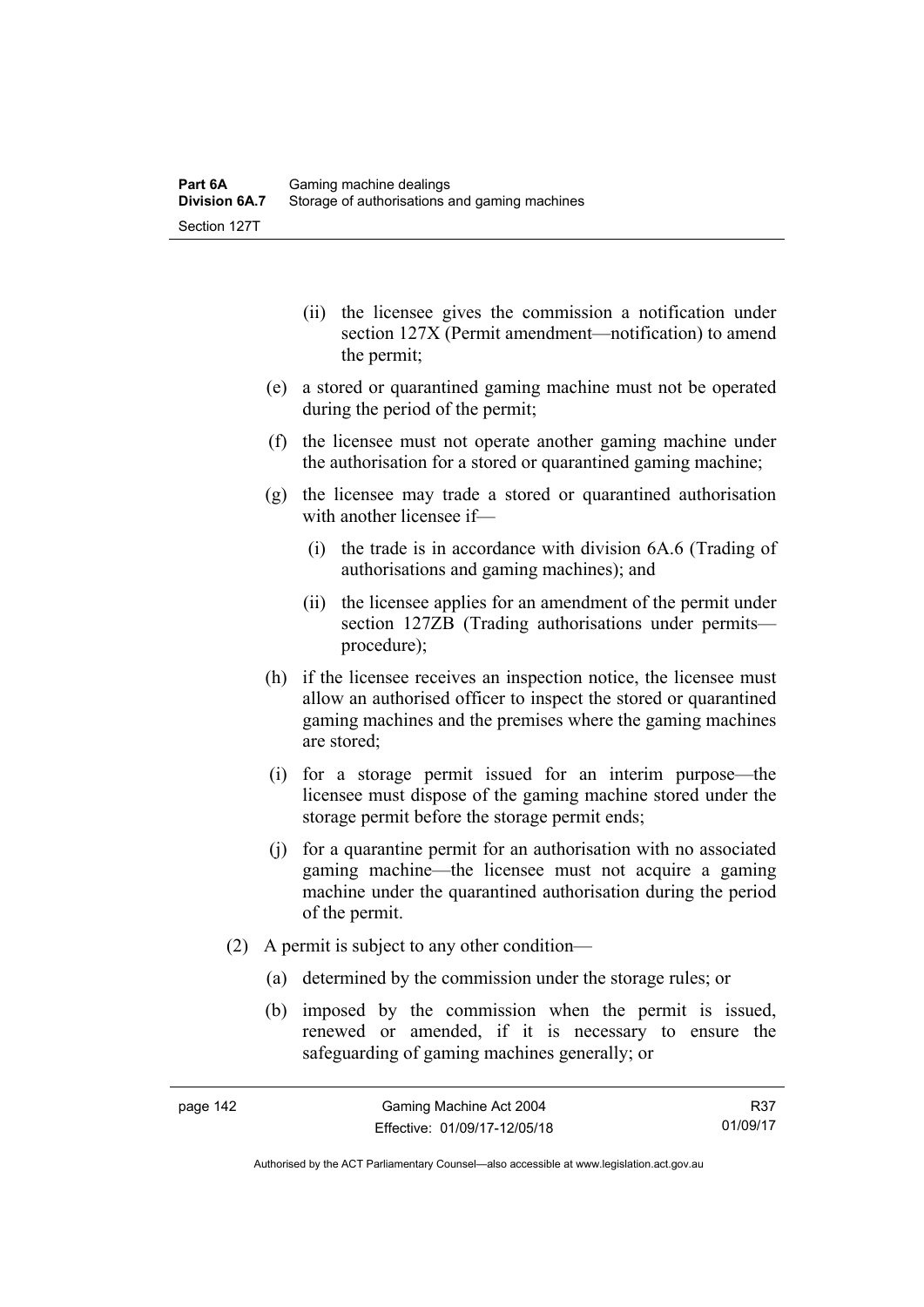- (c) prescribed by regulation.
- *Note 1* A reference to an Act includes a reference to the statutory instruments made or in force under the Act, including any regulation (see [Legislation Act,](http://www.legislation.act.gov.au/a/2001-14) s 104).
- *Note 2* A permit may be amended under s 127Y or s 127Z.

#### **127U Permit—term**

- (1) A permit comes into force on the day stated in the permit.
- (2) The commission must not issue—
	- (a) a storage permit for a general purpose for longer than 1 year; or
	- (b) a storage permit for an interim purpose for longer than 3 months.
	- *Note 1* See s 127Q for the period for which a quarantine permit may be issued.
	- *Note 2* The commission may extend the period of a quarantine permit (see s 127R).
	- *Note 3* The commission may extend the period of a storage permit for a general purpose (see s 127W).
- (3) A permit expires on the day stated in the permit.

#### **127V Storage permit—application for extension**

- (1) A licensee who holds a storage permit for a general purpose may apply to the commission to extend the term of the storage permit.
- (2) The application must—
	- (a) be in writing signed by the licensee; and
	- (b) state why the licensee is seeking the extension.
	- *Note 1* If a form is approved under the [Control Act,](http://www.legislation.act.gov.au/a/1999-46/default.asp) s 53D for an application, the form must be used.
	- *Note 2* A fee may be determined under s 177 for an application.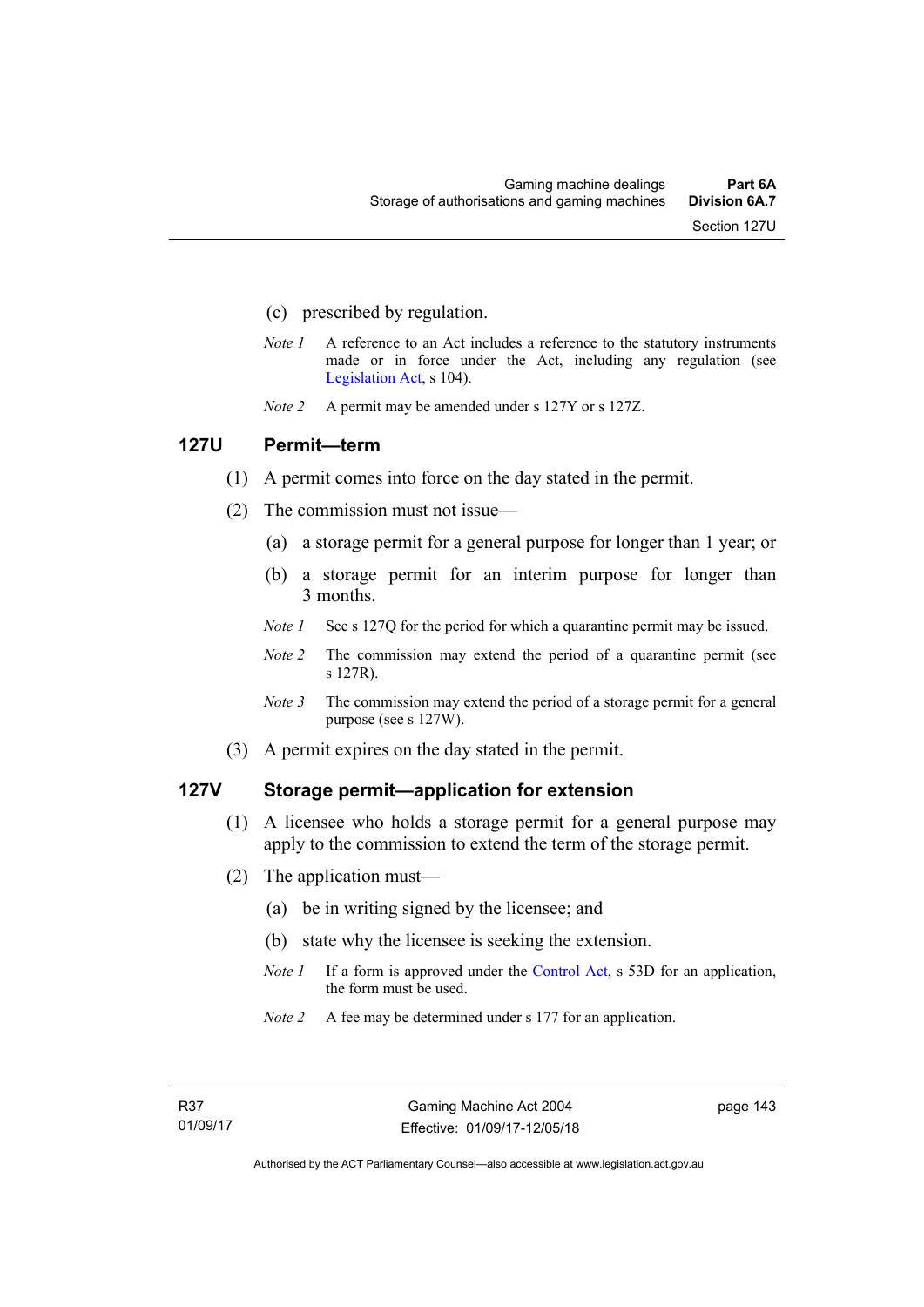(3) If a licensee applies to extend the term of a storage permit, the storage permit remains in force until the application is decided.

# **127W Storage permit—extension decision**

- (1) This section applies if the commission receives an application under section 127V to extend the term of a storage permit for a general purpose.
- (2) The commission may—
	- (a) extend the term of the storage permit; or
	- (b) refuse to extend the term of the storage permit.
- (3) The commission must refuse to extend the term of the storage permit if, when the application is made, the storage permit has been in force for 3 years.
- (4) If the commission refuses to extend the term of the permit, the commission must tell the applicant, in writing, the reasons for the decision.
	- *Note* For what must be included in a statement of reasons, see the [Legislation Act,](http://www.legislation.act.gov.au/a/2001-14) s 179.
- (5) The commission may extend the term of the storage permit for a period not longer than 12 months.

# **Subdivision 6A.7.6 Permits—amendment**

### **127X Permit amendment—notification**

- (1) This section applies if a licensee who holds a permit proposes to—
	- (a) dispose of a stored or quarantined gaming machine under division 6A.6 (Trading of authorisations and gaming machines) or an approval under section 113 (Approval of disposal of gaming machines) (a *proposed disposal*); or
		- *Note* Proposed disposal under s 113A must also be notified to the commission (see s 113A (2)).

R37 01/09/17

Authorised by the ACT Parliamentary Counsel—also accessible at www.legislation.act.gov.au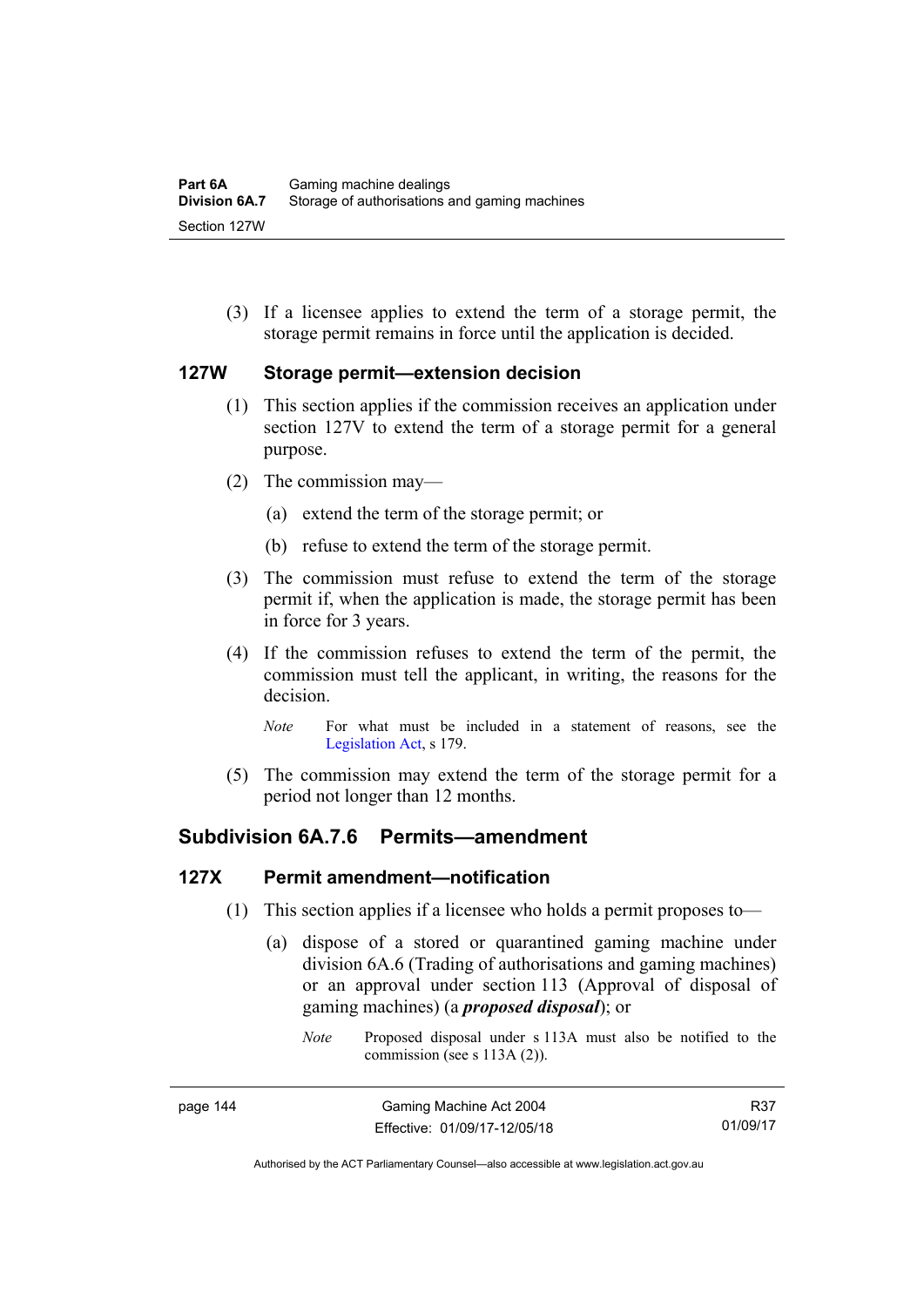- (b) remove a stored gaming machine from storage under the permit (a *proposed removal*) so that it may be operated at the authorised premises.
- (2) The licensee must notify the commission about the proposed disposal or proposed removal.
	- *Note 1* A proposed disposal or proposed removal is a notifiable action (see pt 13A and sch 2).
	- *Note 2* The licensee is not required to provide a social impact assessment for the proposed removal.
	- *Note 3* A failure to comply with s (2) is a ground for disciplinary action (see s 57 (1) (c)).

# **127Y Permit amendment—decision**

The commission may amend a permit if the commission receives, within the time required under section 173D (Notifiable actions)—

- (a) notification about a proposed disposal or proposed removal of a gaming machine under—
	- (i) section 113A (Disposal of gaming machines—notifiable action); or
	- (ii) section 127X; and
- (b) any further information requested under section 173D.

### **127Z Permit amendment—commission's own initiative**

The commission may amend a permit on its own initiative to correct a mistake, error or omission on the permit.

### **127ZA Permit amendment—reissue of permit**

If the commission amends a permit under this division, the commission must give the licensee a new permit.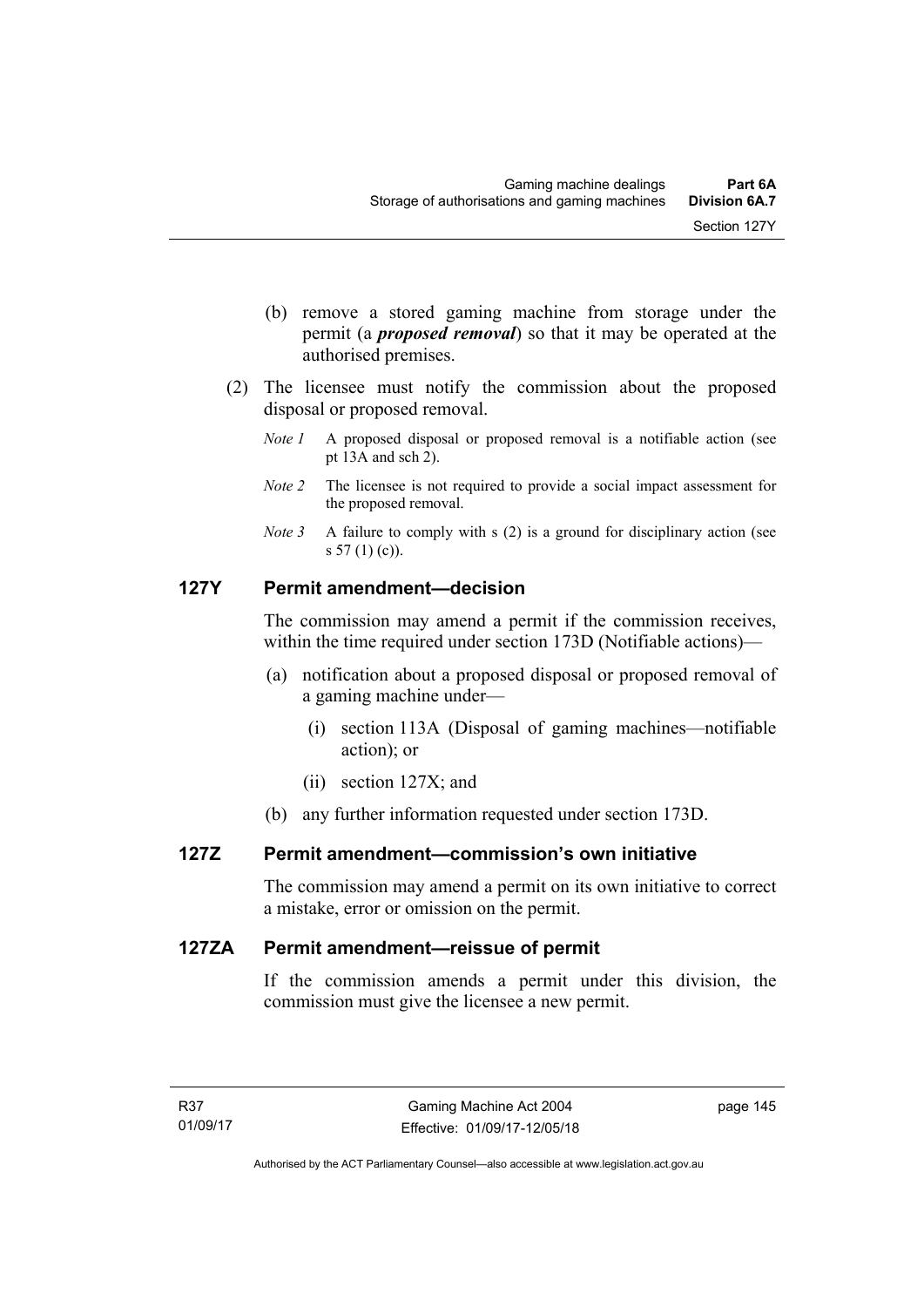# **Subdivision 6A.7.7 Permits—trading authorisations under permits**

#### **127ZB Trading authorisations under permits—procedure**

- (1) This section applies if a disposing licensee who holds a permit trades a stored or quarantined authorisation to an acquiring licensee under division 6A.6 (Trading of authorisations and gaming machines).
- (2) The disposing licensee must give the commission—
	- (a) details of the acquiring licensee; and
	- (b) written notice to amend the disposing licensee's permit to remove references to the stored or quarantined authorisation; and
	- (c) for a storage permit for a general purpose, or a quarantine permit for an authorisation and its associated gaming machine—written notice to—
		- (i) amend the disposing licensee's permit to remove references to the gaming machine associated with the authorisation; and
		- (ii) if the gaming machine is not being sold to the acquiring licensee—issue to the disposing licensee a storage permit for an interim purpose for the gaming machine.
	- *Note 1* The trading of a stored or quarantined authorisation is a notifiable action (see pt 13A and sch 2).
	- *Note 2* If a form is approved under the [Control Act,](http://www.legislation.act.gov.au/a/1999-46/default.asp) s 53D for this provision, the form must be used.
	- *Note 3* A fee may be determined under s 177 for this provision.
	- *Note 4* A failure to comply with this section is a ground for disciplinary action (see s  $57(1)(c)$ ).

Authorised by the ACT Parliamentary Counsel—also accessible at www.legislation.act.gov.au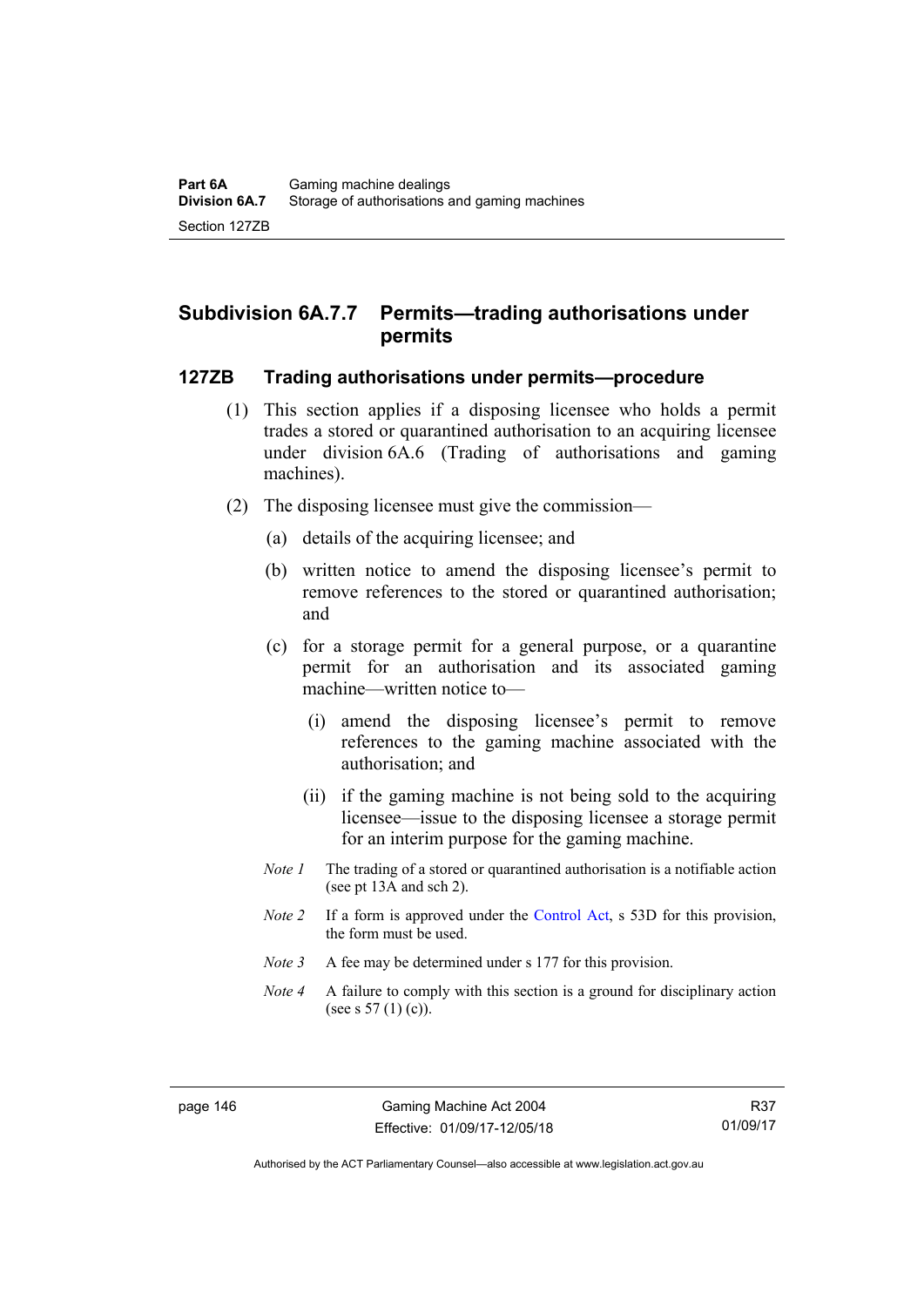# **127ZC Trading authorisations under permits—decision on application by disposing licensee**

- (1) This section applies if the commission receives written notice from a disposing licensee under section 127ZB (2) for a storage permit for an interim purpose for a gaming machine to be disposed of under the trade mentioned in that section.
- (2) The commission must issue the storage permit to the disposing licensee.
- (3) The storage permit must be—
	- (a) in the form mentioned in section 127S (Permit—form); and
	- (b) subject to the conditions mentioned in section 127T (Permit conditions); and
	- (c) for a period not longer than 3 months.

# **127ZD Trading authorisations under permits—issue of quarantine permit to acquiring licensee**

- (1) This section applies if the commission receives written notice under section 127ZB (2) about a disposing licensee trading a quarantined authorisation.
- (2) The commission must issue to the acquiring licensee a quarantine permit for—
	- (a) the authorisation; and
	- (b) if a gaming machine associated with the authorisation is also being traded—the gaming machine.
- (3) The term of the quarantine permit must be equal to the time remaining on the disposing licensee's quarantine permit for the authorisation.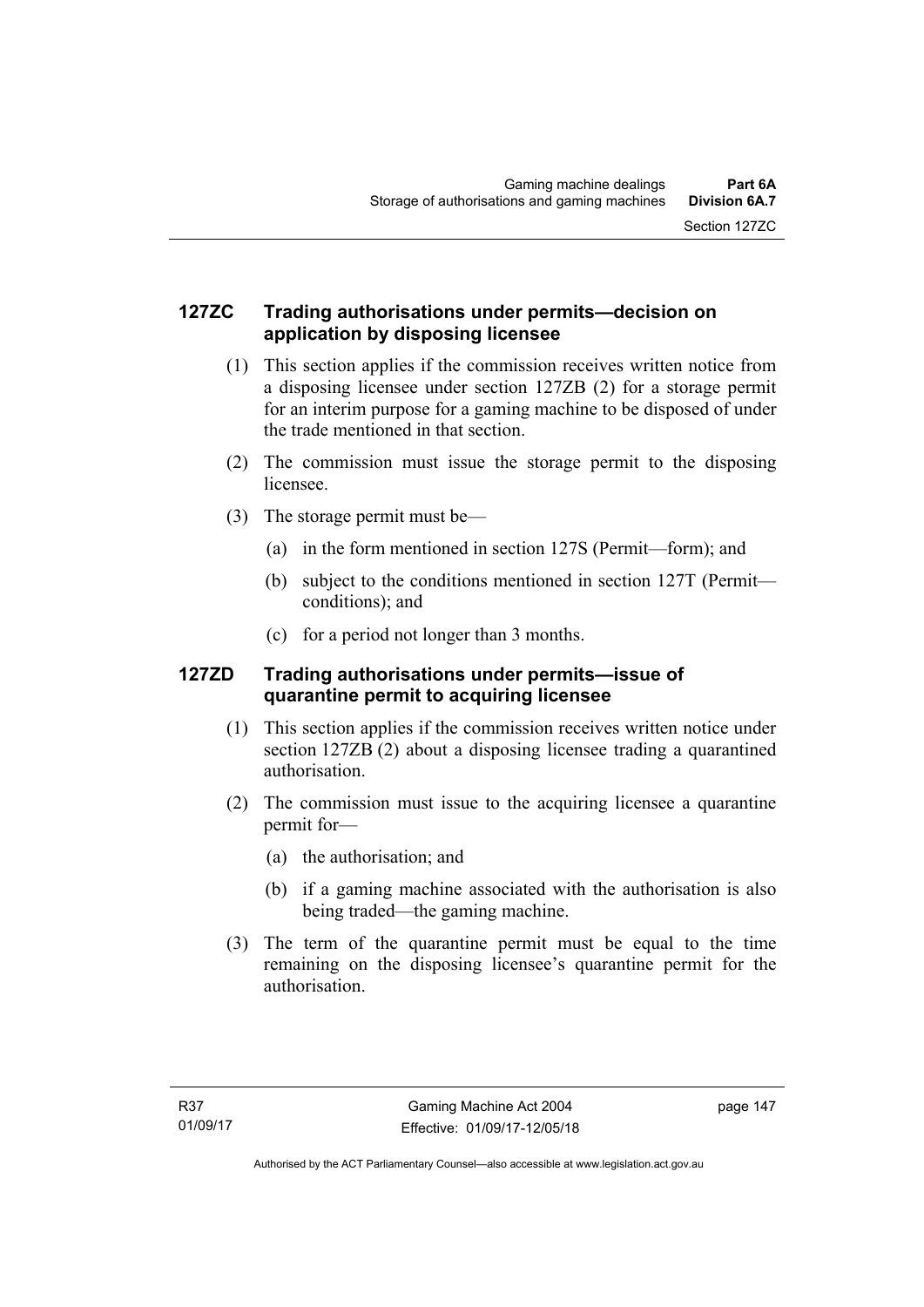# **Subdivision 6A.7.8 Permits—miscellaneous**

## **127ZE Gaming machines and authorisations under permits inspection**

- (1) The commission may, by written notice (an *inspection notice*) given to a licensee who holds a permit, require the licensee to, within a stated reasonable time, allow an authorised officer to inspect—
	- (a) the permit; and
	- (b) any gaming machine under the permit; and
	- (c) the premises where any gaming machine is stored under the permit.
	- *Note* A fee may be determined under s 177 for this provision.
- (2) The inspection notice must include a statement that—
	- (a) a failure to comply with the notice may be a ground for disciplinary action; and
	- (b) the commission may exercise its powers under the [Control Act](http://www.legislation.act.gov.au/a/1999-46/default.asp) to undertake an inspection.
	- *Note* The commission's powers of inspection under this section are in addition to the commission's powers of inspection under the [Control](http://www.legislation.act.gov.au/a/1999-46/default.asp)  [Act](http://www.legislation.act.gov.au/a/1999-46/default.asp) (see [Control Act](http://www.legislation.act.gov.au/a/1999-46/default.asp), pt 4).

# **127ZF Storage of gaming machines and authorisations—rules**

- (1) The commission may determine rules about the following in relation to the storage of gaming machines and authorisations under a permit:
	- (a) the class of gaming machine to which the rules apply;
	- (b) the type of premises where gaming machines must be stored;
	- (c) the circumstances in which premises may be used for storing gaming machines for 2 or more licensees;

R37 01/09/17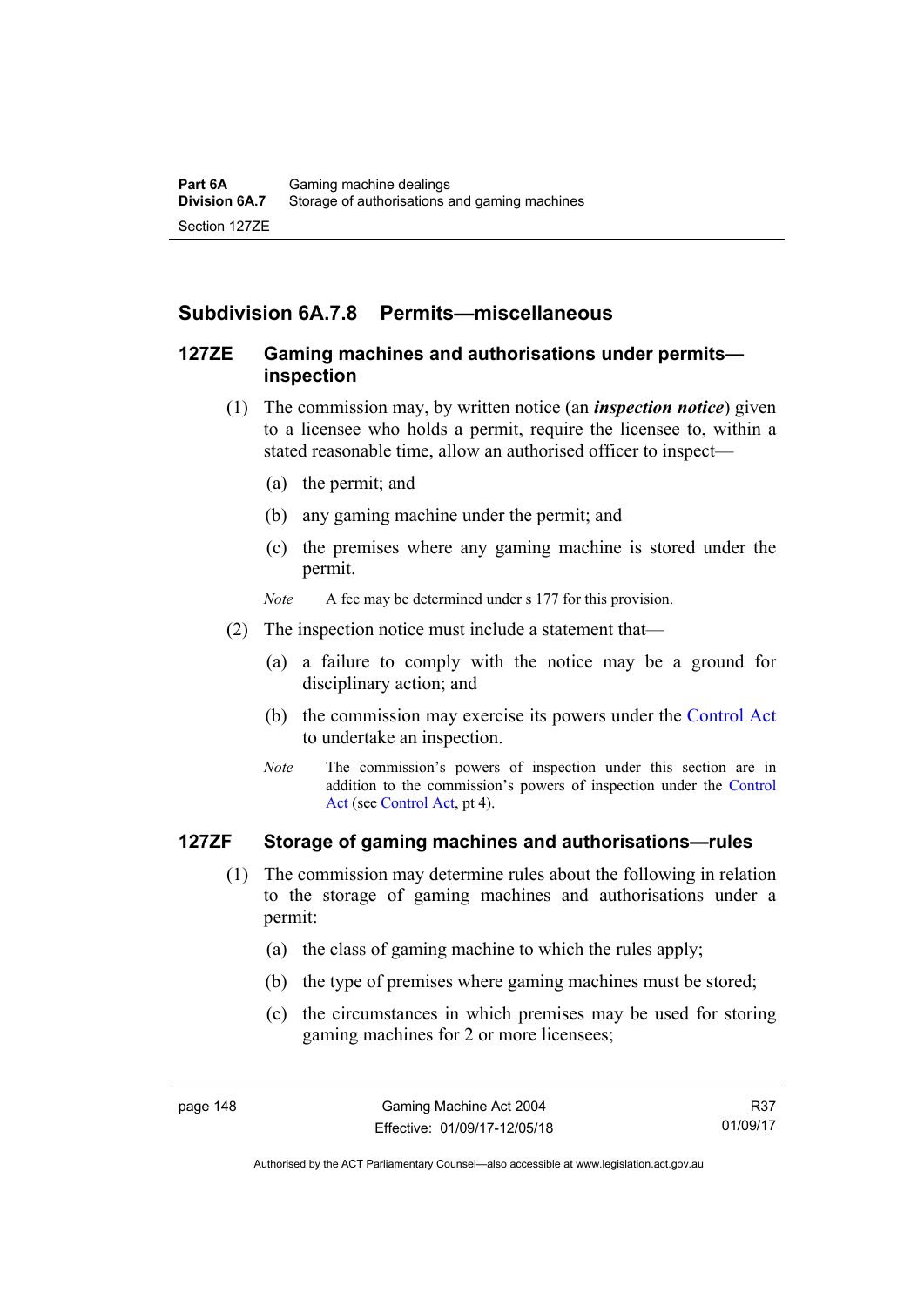- (d) the minimum standard for security arrangements and safeguards for storing gaming machines under a permit;
- (e) who may have access to a gaming machine stored under a permit;
- (f) who is to be responsible for the storage of gaming machines under a permit;
- (g) the records that must be kept for gaming machines and authorisations under a permit;
- (h) the procedures for enabling the commission to inspect premises where gaming machines are stored.
- (2) A determination is a disallowable instrument.
	- *Note* A disallowable instrument must be notified, and presented to the Legislative Assembly, under the [Legislation Act.](http://www.legislation.act.gov.au/a/2001-14)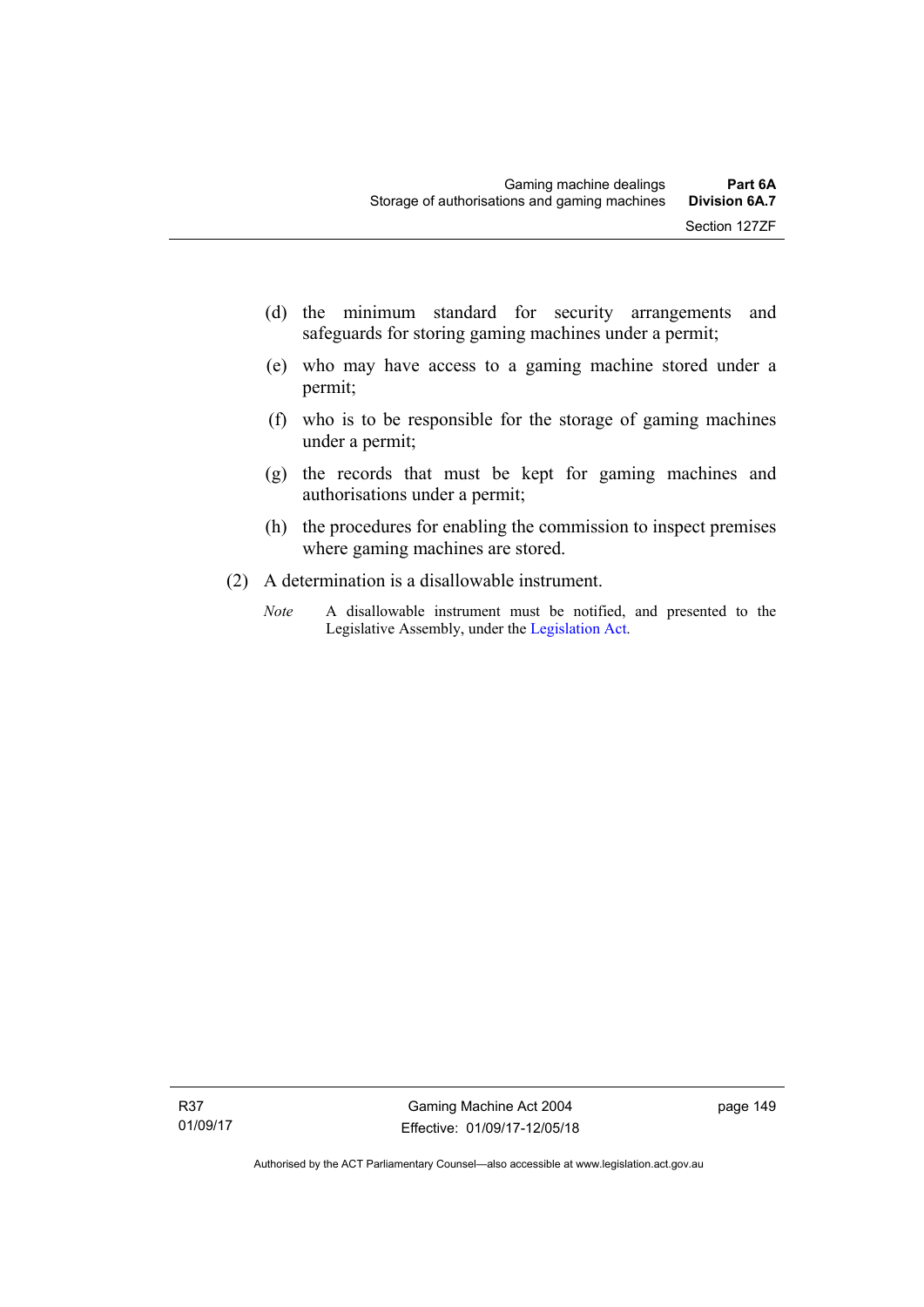# **Part 7 Regulation of gaming machines generally**

# **128 Machine access generally**

- (1) A person commits an offence if—
	- (a) the person maintains an authorised gaming machine on authorised premises; and
	- (b) the person is not an approved supplier or approved technician.

Maximum penalty: 50 penalty units.

(2) An offence against this section is a strict liability offence.

#### **129 Interference with gaming machines**

(1) A person commits an offence if the person recklessly interferes with the operation of a gaming machine.

Maximum penalty: 100 penalty units, imprisonment for 1 year or both.

 (2) A person commits an offence if the person inserts into a gaming machine anything other than a coin, note or token of the kind stated on the gaming machine.

Maximum penalty: 100 penalty units, imprisonment for 1 year or both.

 (3) A person commits an offence if the person does anything intended to interfere with a gaming machine in a way that causes the machine to yield a reward less than or greater than the percentage payout under the licence in relation to that machine.

Maximum penalty: 100 penalty units, imprisonment for 1 year or both.

R37 01/09/17

Authorised by the ACT Parliamentary Counsel—also accessible at www.legislation.act.gov.au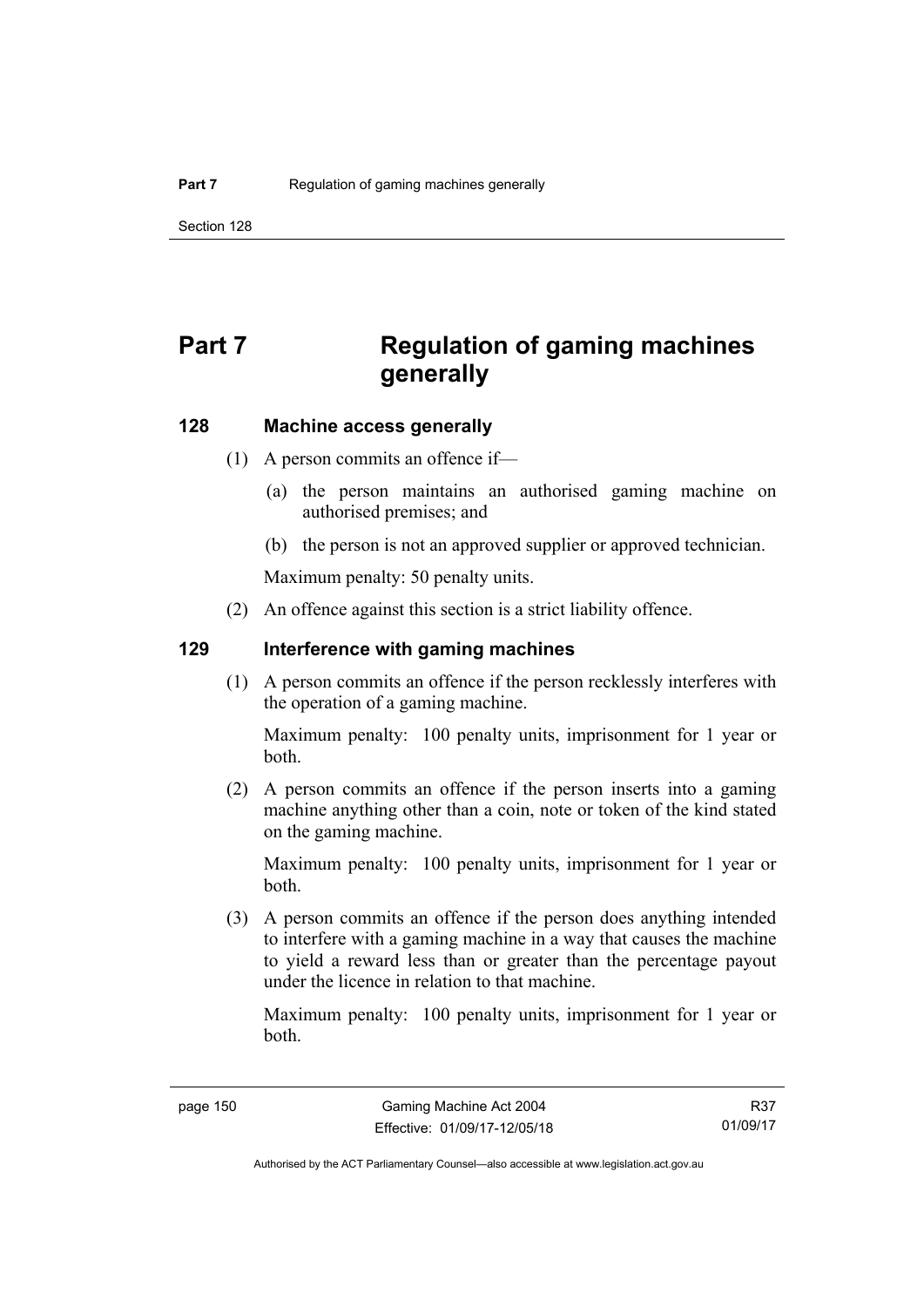(4) A person commits an offence if the person does anything intended to render a gaming machine, either temporarily or otherwise, incapable of forming a winning combination.

Maximum penalty: 100 penalty units, imprisonment for 1 year or both.

 (5) Subsection (1) does not apply in relation to anything done honestly for the maintenance of a gaming machine by an approved supplier, approved technician or authorised officer.

# **130 Opening computer cabinets**

- (1) A person commits an offence if the person—
	- (a) opens the computer cabinet in a gaming machine; and
	- (b) is not an approved supplier, approved technician or authorised officer.

Maximum penalty: 50 penalty units.

(2) An offence against this section is a strict liability offence.

# **131 Rendering gaming machines inoperable on authorisation ceasing to be in force**

If an authorisation certificate for authorised premises ceases to be in force, the commission must ensure that each gaming machine on the authorised premises is inoperable—

- (a) if the authorisation certificate ceased to be in force under section 64 (2) (Cancellation of authorisation certificate because of cancellation etc of general and on licences) or because the certificate expired—until the gaming machines are removed from the authorised premises; or
	- *Note* Section 64 (2) provides that a person's authorisation certificate for premises is cancelled if the person's general or on licence for the premises is not renewed.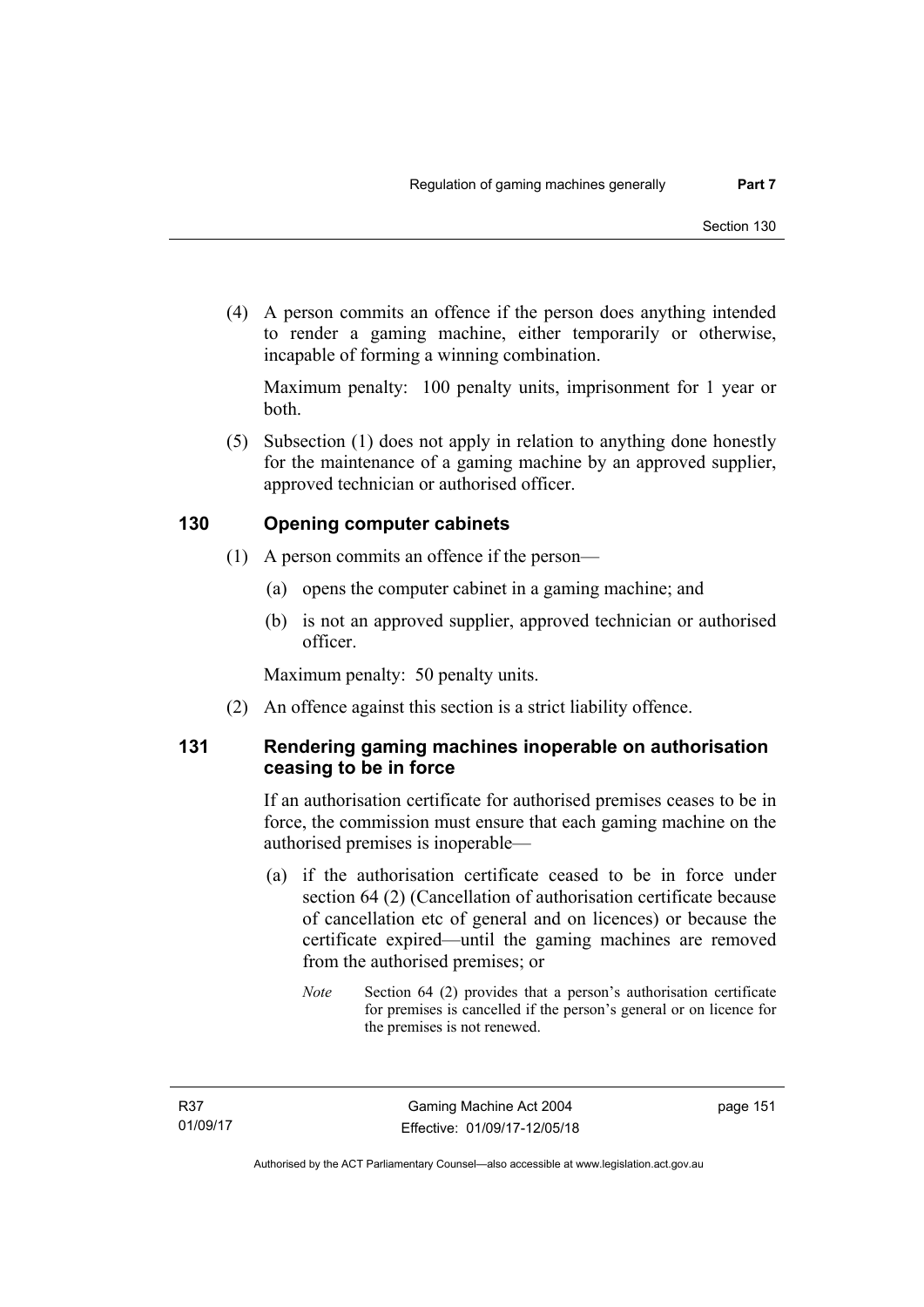Section 132

- (b) if the authorisation certificate for the premises is suspended during the suspension; or
- (c) if the authorisation certificate for the premises has been cancelled—until the first of the following happens:
	- (i) the gaming machines are removed from the authorised premises;
	- (ii) the decision of the commission to cancel the authorisation certificate is set aside on an application for review of the decision; or
- (d) if the authorisation certificate for the premises ceased to be in force under section 64 (3)—until the first of the following happens:
	- (i) the gaming machines are removed from the premises;
	- (ii) the authorisation certificate is taken to be in force again under section 64 (4).
	- *Note* Section 64 (3) provides that a person's authorisation certificate for premises is cancelled if the person's general or on licence for the premises is cancelled.

### **132 Removal of gaming machines from premises**

- (1) This section applies to a person who held a licence or authorisation certificate that has ceased to be in force, other than a person whose licence or authorisation certificate is suspended.
- (2) The person commits an offence if, at the end of the required period, a gaming machine that was allowed to be operated under the authorisation certificate is on the premises for which the certificate was issued.

Maximum penalty: 50 penalty units.

Authorised by the ACT Parliamentary Counsel—also accessible at www.legislation.act.gov.au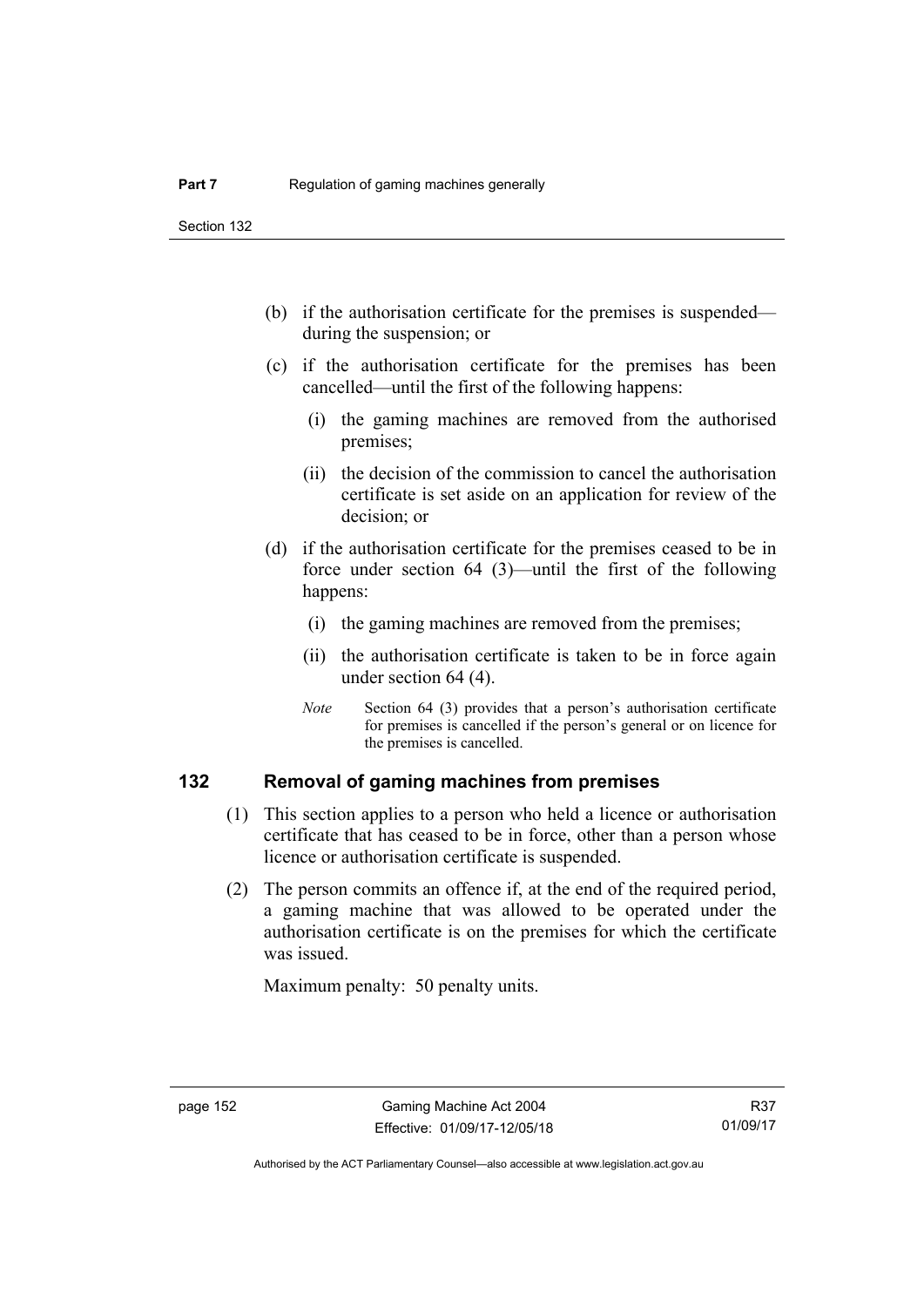(3) In this section:

*relevant decision* means the decision of the commission (if any) because of which the licence or authorisation certificate ceased to be in force.

### *required period* means—

- (a) 2 weeks after the day—
	- (i) the licence or authorisation certificate ceases to be in force; or
	- (ii) if an application for review of the relevant decision may be made but is not made—the time for applying for review of the decision ends; or
	- (iii) if an application is made to review the relevant decision the application is withdrawn, dismissed or decided; or
- (b) any further period the commission, whether before or after the end of the period, in writing, approves.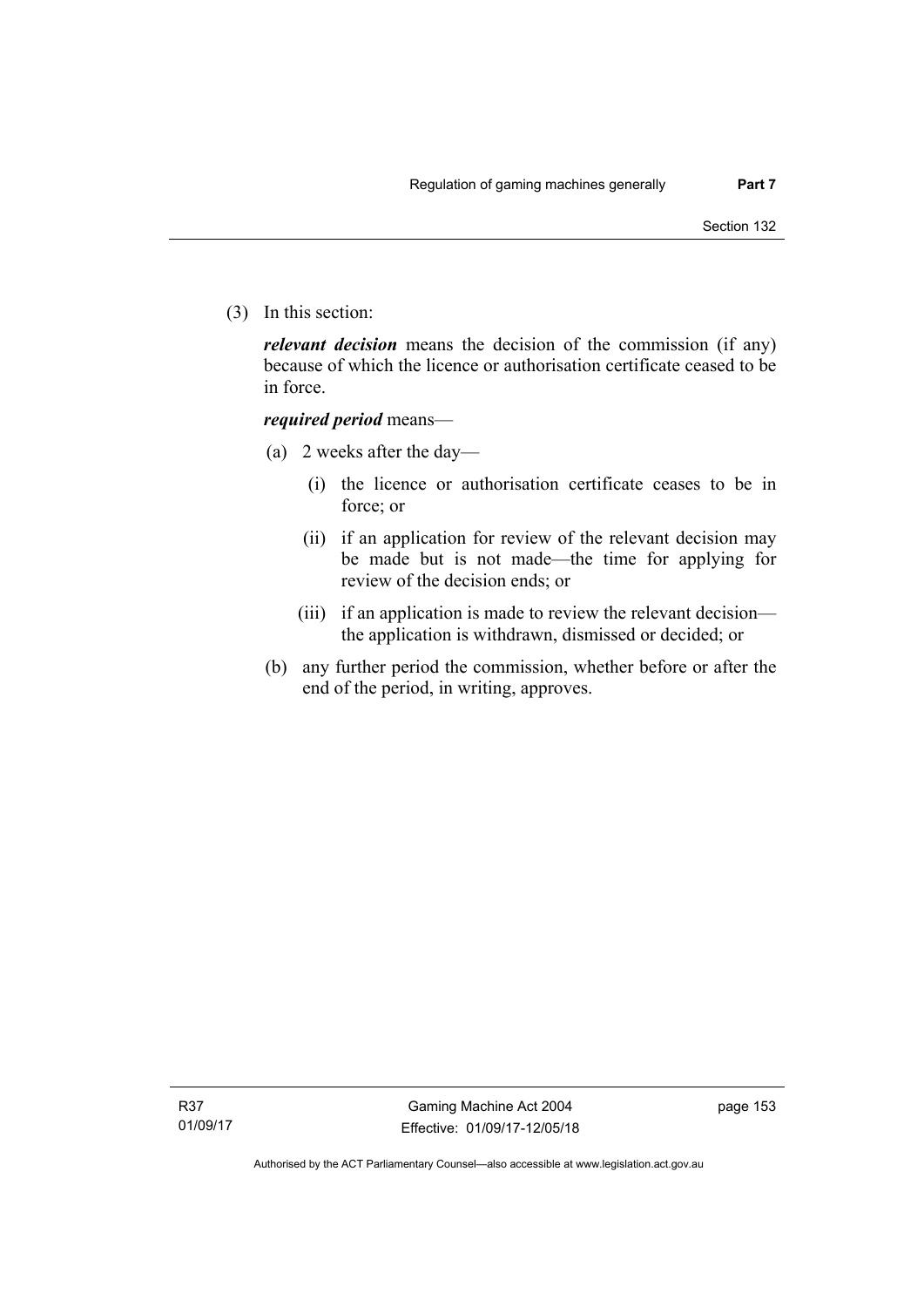# **Part 8 Linked-jackpot arrangements**

#### **133 Operation of linked-jackpot arrangements**

A person commits an offence if—

- (a) the person operates a linked-jackpot arrangement between gaming machines; and
- (b) the arrangement is not approved under section 134 or by a multi-user permit.

Maximum penalty: 50 penalty units, imprisonment for 6 months or both.

#### **134 Single-user approval for linked-jackpot arrangements**

- (1) A licensee may apply in writing to the commission for approval to operate a linked-jackpot arrangement between gaming machines operated under an authorisation certificate held by the licensee.
	- *Note 1* If a form is approved under the [Control Act,](http://www.legislation.act.gov.au/a/1999-46) s 53D for an application, the form must be used.

*Note 2* A fee may be determined under s 177 for this provision.

- (2) The application must include details of each event by reference to which linked jackpots are to be payable under the proposed arrangement.
- (3) The commission must approve the linked-jackpot arrangement if—
	- (a) each gaming machine proposed to be linked under the proposed arrangement—
		- (i) is operated under a single authorisation certificate held by the applicant; and
		- (ii) is the same class; and

Authorised by the ACT Parliamentary Counsel—also accessible at www.legislation.act.gov.au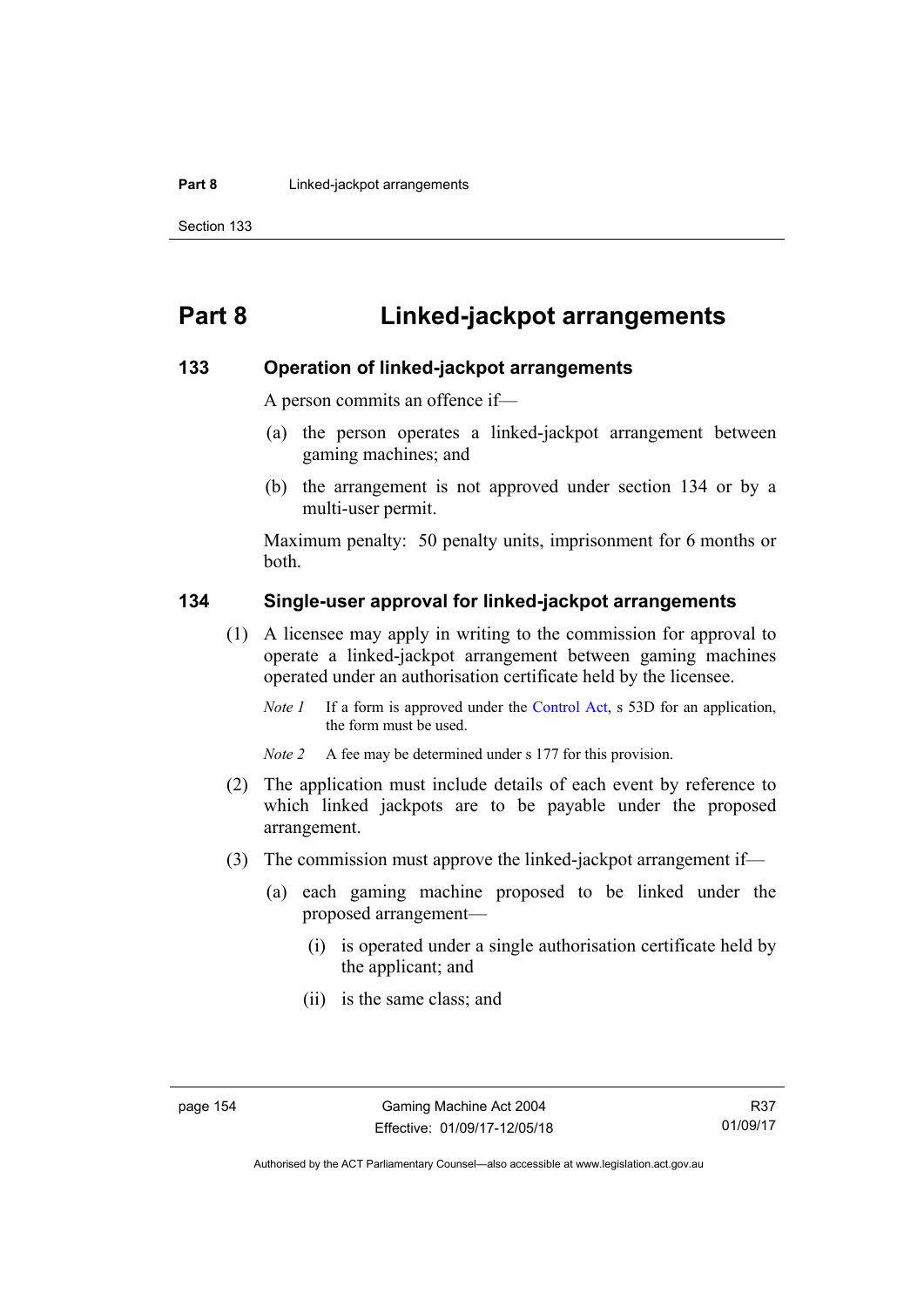- (iii) offers the same chance of winning linked jackpots as each other gaming machine in the arrangement, if played with the same stakes; and
- (b) the financial and operational aspects of the proposed arrangement are in accordance with the regulation; and
- (c) the commission is satisfied, on reasonable grounds, that the proposed arrangement is satisfactory, having regard to the interests of the people playing the machines in the proposed linked-jackpot arrangement.
- (4) It is a condition of an approval under this section that—
	- (a) each gaming machine in the linked-jackpot arrangement displays at all times a sign stating clearly—
		- (i) that the gaming machine is part of a linked-jackpot arrangement with other gaming machines on the authorised premises; and
		- (ii) the percentage of the turnover of the gaming machine set aside for the payment of linked jackpots; and
	- (b) linked jackpots be payable for the approved arrangement by reference to the event or events set out in the application for approval for the arrangement.

### **135 Issue of multi-user permits**

- (1) A person (including a person other than a licensee) may apply in writing to the commission for a permit (a *multi-user permit*) to operate a linked-jackpot arrangement between gaming machines operated under 2 or more authorisation certificates.
	- *Note 1* If a form is approved under the [Control Act,](http://www.legislation.act.gov.au/a/1999-46) s 53D for an application, the form must be used.
	- *Note 2* A fee may be determined under s 177 for this provision.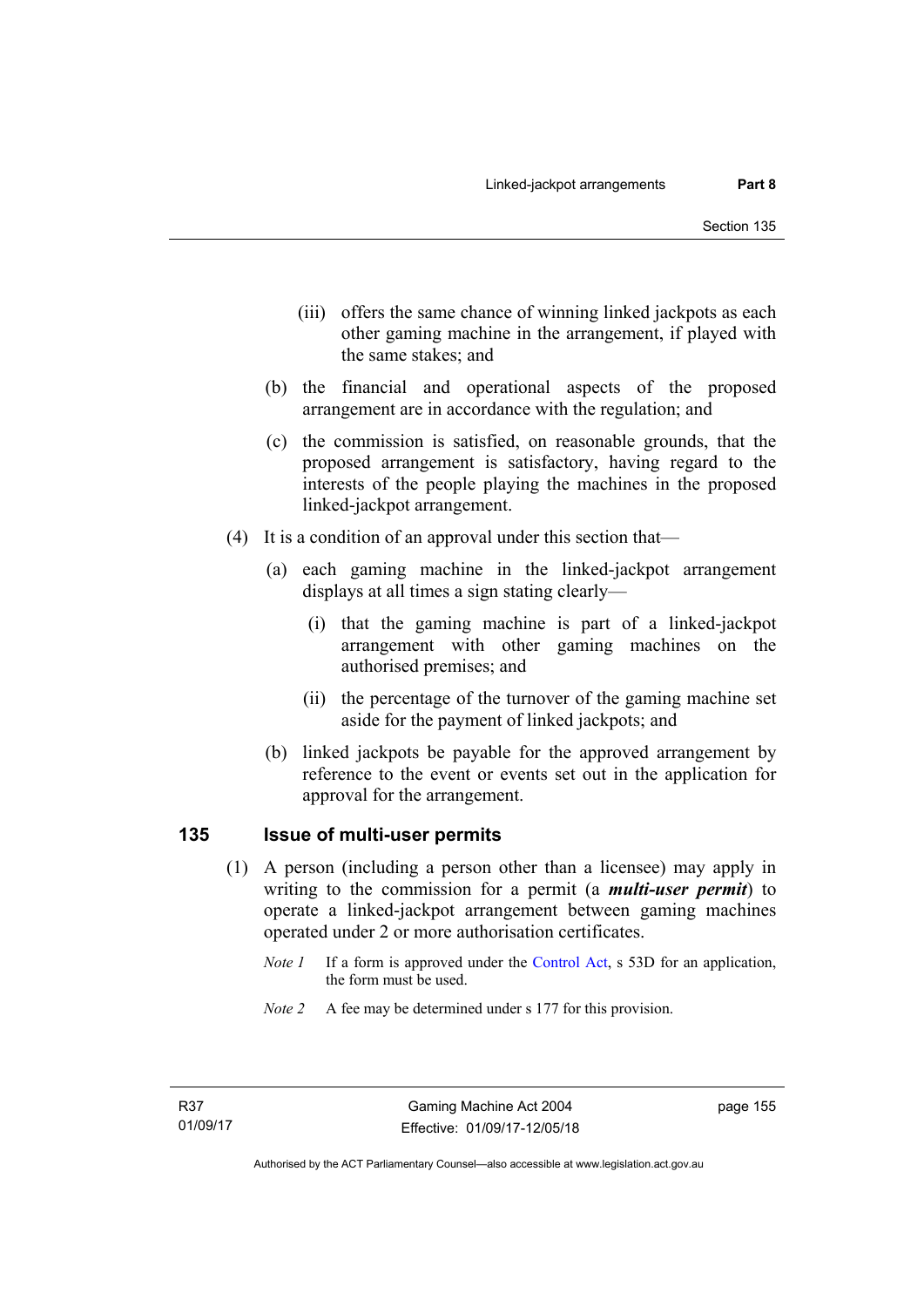Section 135

- (2) The application must include details of the event or events by reference to which linked jackpots are to be payable under the proposed arrangement.
- (3) The commission must issue the multi-user permit if—
	- (a) the commission is satisfied, on reasonable grounds, that the applicant is an eligible person; and
	- (b) each licensee consents to the arrangement; and
	- (c) each gaming machine proposed to be linked under the proposed arrangement—
		- (i) is the same class; and
		- (ii) offers the same chance of winning linked jackpots as each other gaming machine in the arrangement, if played with the same stakes; and
	- (d) the financial and operational aspects of the proposed arrangement is in accordance with the regulation; and
	- (e) the commission is satisfied, on reasonable grounds, that the proposed arrangement is satisfactory, having regard to the interests of the people playing the gaming machines in the proposed arrangement.
- (4) A multi-user permit must state—
	- (a) the full name and address of the permit-holder; and
	- (b) the gaming machines in the linked-jackpot arrangement for which the permit is issued, and the authorised premises where they are situated; and
	- (c) the conditions to which the permit is subject.

R37 01/09/17

Authorised by the ACT Parliamentary Counsel—also accessible at www.legislation.act.gov.au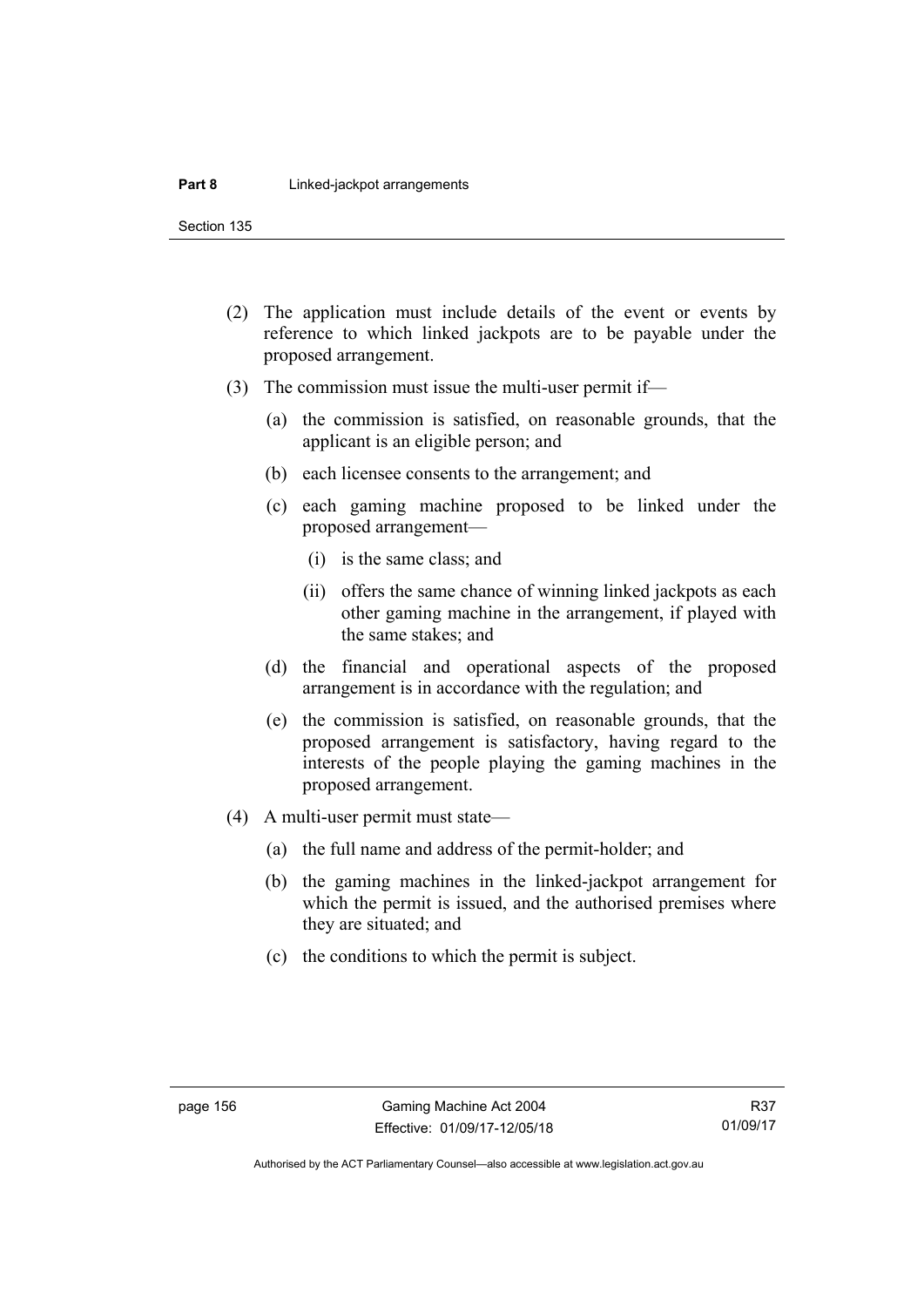# **136 Conditions on multi-user permits**

- (1) A multi-user permit is subject to the following conditions:
	- (a) each gaming machine in a linked-jackpot arrangement under the permit displays at all times a sign stating clearly—
		- (i) that the gaming machine is part of a linked-jackpot arrangement with gaming machines on different authorised premises; and
		- (ii) the percentage of the turnover of the gaming machine set aside for the payment of linked jackpots;
	- (b) linked jackpots are payable under the arrangement by reference to the event or events set out in the application for the permit for the arrangement;
	- (c) the financial and operational aspects of the arrangement must not be amended without the commission's approval under section 138:
	- (d) if the permit-holder is a corporation—the permit-holder must give written notice to the commission stating any of the following changes in relation to the corporation within 1 week after the day of the change:
		- (i) a person becoming an influential person for the corporation;
		- (ii) a substantial change in the relationship of an influential person to the corporation;
		- (iii) a person ceasing to be an influential person for the corporation.
- (2) The commission may put any other reasonable condition on a multiuser permit that the commission considers appropriate, having regard to the interests of the people playing the gaming machines in each linked-jackpot arrangement under the permit.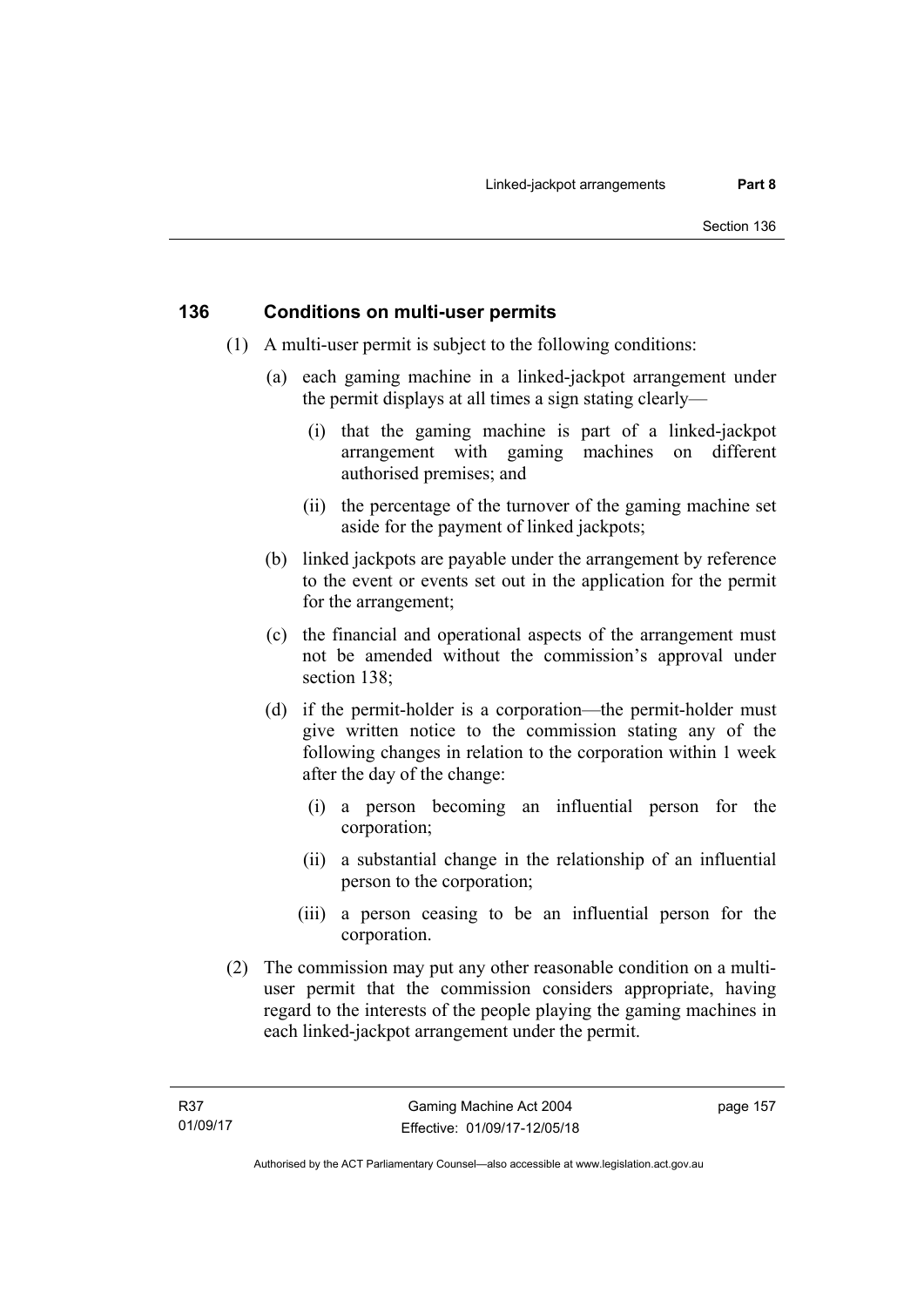Section 137

## **137 Term of multi-user permits**

A multi-user permit is for the period (of up to 3 years) stated in the permit.

#### **138 Amendment of multi-user permits in interest of users**

- (1) The commission may amend a condition of a multi-user permit on its own initiative if satisfied that it is appropriate to amend the condition, having regard to the interests of the people playing the gaming machines in the linked-jackpot arrangement under the permit.
- (2) The amendment takes effect on the date stated in the notice of the decision on the amendment given to the permit-holder by the commission.

# **139 Amendment of multi-user permit on request**

- (1) This section applies if a multi-user permit-holder applies in writing to the commission for an amendment of the permit to—
	- (a) reduce the number of gaming machines in a linked-jackpot arrangement, or terminate a linked-jackpot arrangement; or
	- (b) increase the number of gaming machines in a linked-jackpot arrangement under the permit; or
	- (c) include a new linked-jackpot arrangement under the permit; or
	- (d) include gaming machines on other authorised premises in a linked-jackpot arrangement; or
	- (e) amend a condition on the permit.
	- *Note* A fee may be determined under s 177 for this provision.
- (2) The commission must amend the multi-user permit, or refuse to amend the permit.

R37 01/09/17

Authorised by the ACT Parliamentary Counsel—also accessible at www.legislation.act.gov.au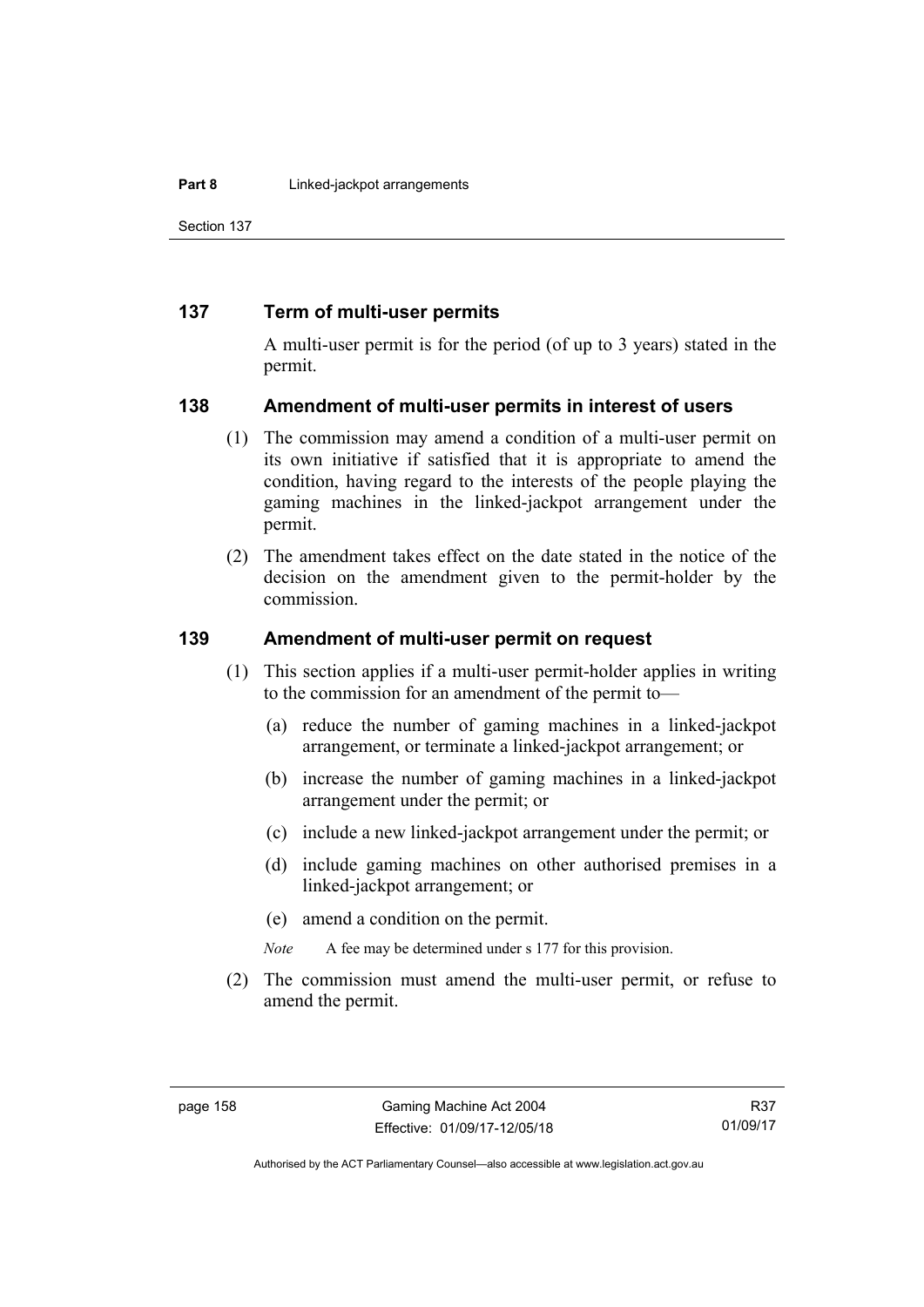- (3) The commission must not amend the multi-user permit unless satisfied—
	- (a) if an additional gaming machine is proposed to be included in a linked-jackpot arrangement—that the additional machine—
		- (i) is the same class as the other gaming machines in the arrangement; and
		- (ii) offers the same chance of winning linked jackpots as each other gaming machine in the arrangement, if played with the same stakes; and
	- (b) if a new linked-jackpot arrangement is proposed to be included under a permit—that each gaming machine to be linked—
		- (i) is the same class; and
		- (ii) offers the same chance of winning linked jackpots as each other gaming machine in the arrangement, if played with the same stakes; and
	- (c) if gaming machines on other authorised premises are proposed to be included in a linked-jackpot arrangement (whether or not the arrangement is an existing arrangement)—that the financial and operational aspects of the arrangement are in accordance with the regulation; and
	- (d) that the proposed amendment is satisfactory, having regard to the interests of the people playing the gaming machines in each proposed linked-jackpot arrangement.
- (4) The amendment takes effect on the date stated in the notice of the decision on the amendment given to the permit-holder by the commission.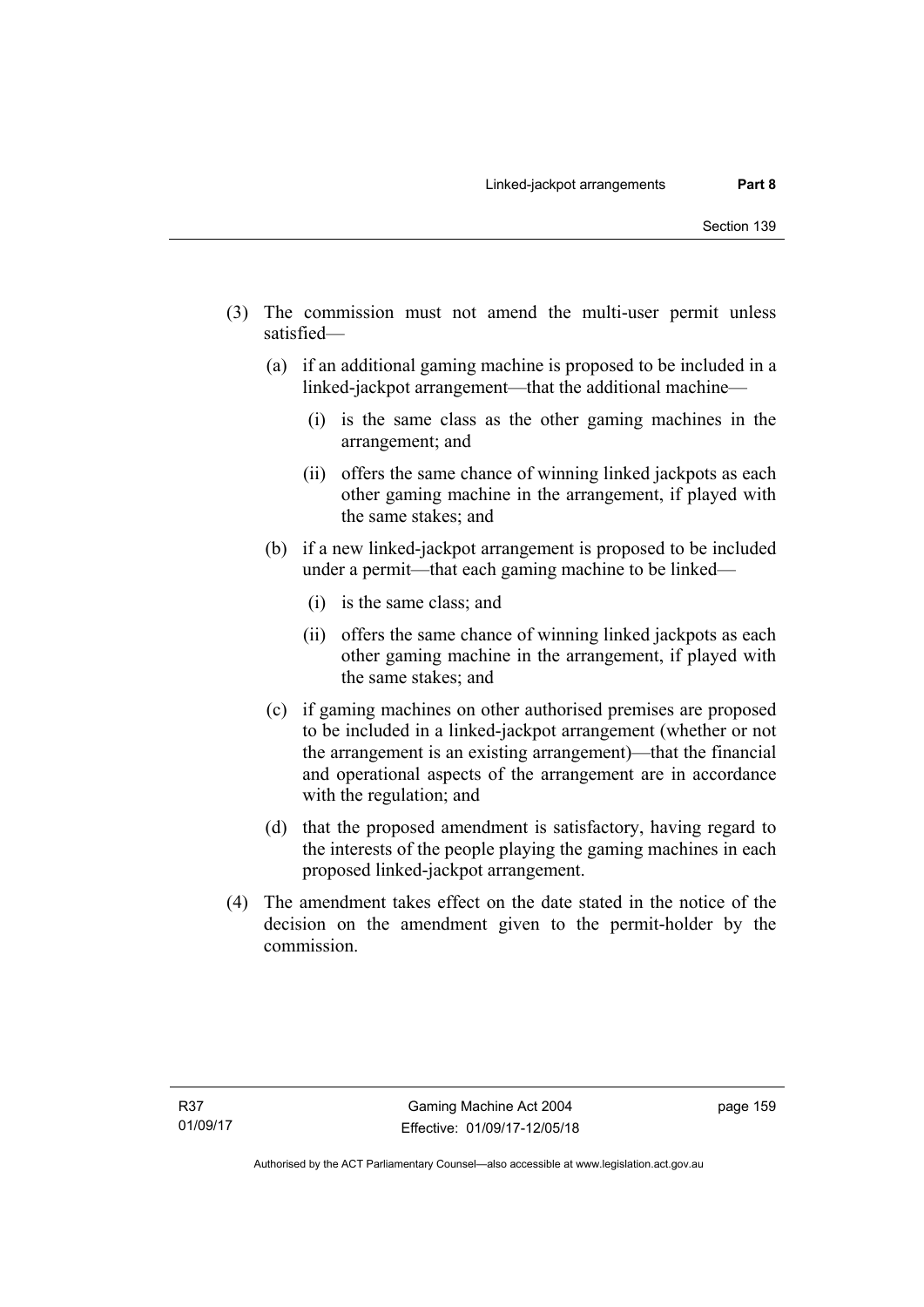Section 140

# **140 Amendment of financial and operational aspects of multiuser permits**

- (1) This section applies if a multi-user permit-holder applies in writing to the commission for an amendment of a financial or operational aspect of a linked-jackpot arrangement under a multi-user permit.
- (2) The commission must amend the multi-user permit, or refuse to amend the permit.
- (3) The commission must amend the multi-user permit in accordance with the application if—
	- (a) the financial and operational aspects of the arrangement, as proposed to be amended, are in accordance with the regulation; and
	- (b) the commission is satisfied that the proposed amendment is satisfactory, having regard to the interests of the people playing the gaming machines in the arrangement.

# **141 Transfer of multi-user permits**

- (1) The holder of a multi-user permit and a person (the *proposed permit-holder*) to whom the permit is proposed to be transferred may apply jointly in writing to the commission for transfer of the permit.
- (2) The commission must transfer the permit to the proposed permitholder if satisfied on reasonable grounds that the proposed permitholder is an eligible person.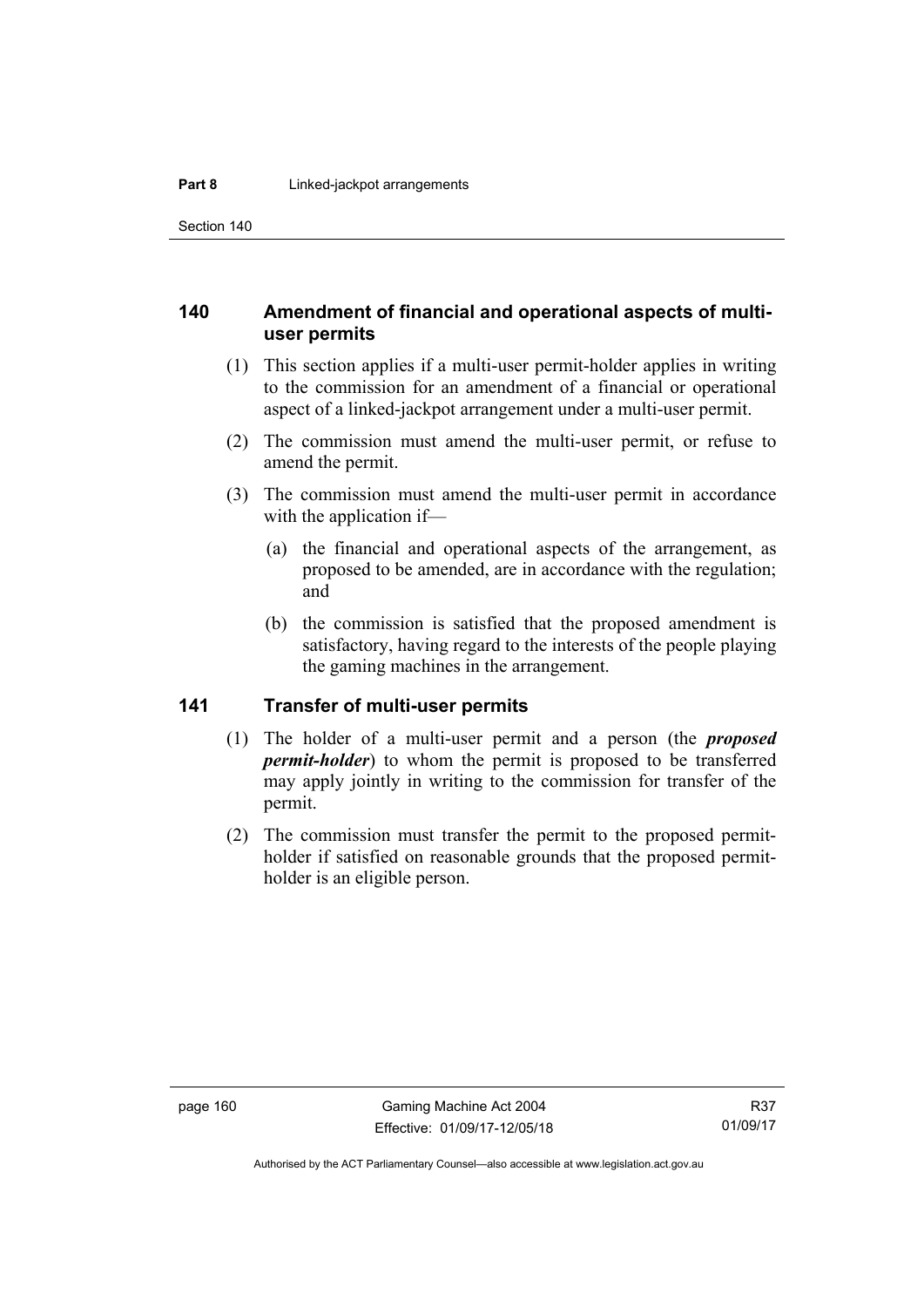# **142 Surrender of multi-user permits**

- (1) This section applies to a multi-user permit-holder if the permitholder does not owe the Territory an amount under this Act.
- (2) The multi-user permit-holder may surrender the permit by—
	- (a) giving the commission a written notice stating that the permitholder surrenders the permit; and
	- (b) returning the permit to the commission.
- (3) The surrender of the multi-user permit takes effect 4 weeks after the day the notice under subsection (2) (a) is given to the commission or, if the notice states a later date of effect, that date.

# **143 Unclaimed jackpots**

- (1) This section applies if an amount won under a linked-jackpot arrangement approved under section 134 for a licensee or permitted under section 135 is not claimed within 1 year after the day it is won.
- (2) The amount is forfeited to the Territory.
- (3) After the amount is forfeited, the winner of the amount—
	- (a) is not entitled to recover the amount from the licensee or permit-holder; and
	- (b) is entitled to recover the amount from the Territory within 6 years after the day the person wins the amount; and
	- (c) is not entitled to recover interest on the amount from the Territory.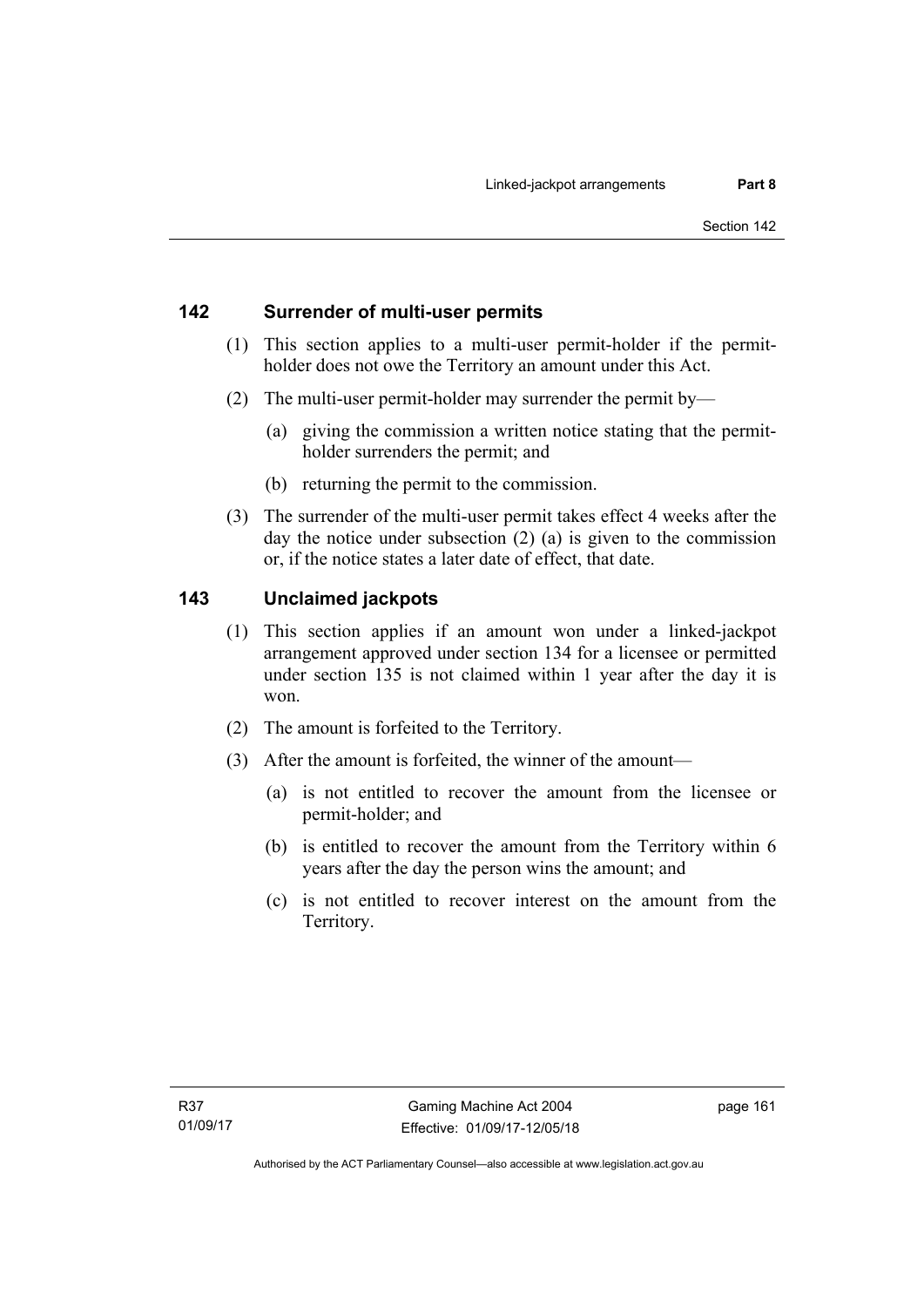## **144 Undisbursed jackpots**

 (1) This section applies if an amount available for allocation as a prize in a linked-jackpot arrangement approved under section 134 or a multi-user permit has not been won, and cannot be won because the approval or permit for the arrangement has been cancelled or surrendered.

*Note* A permit may be cancelled under pt 4 (see s 62).

- (2) The commission may approve an arrangement for the redistribution of the amount as a prize, or an addition to another jackpot, if satisfied that the arrangement is fair.
- (3) However, the amount is a debt owing to the Territory if—
	- (a) the person who held the approval or permit has stopped operating gaming machines; or
	- (b) an approval under subsection (2) has not been given for an arrangement 4 weeks after the day the approval under section 134 or permit is cancelled or surrendered.
- (4) The commission must extend the 4-week period mentioned in subsection (3) (b) if satisfied that the extension is needed for a good reason.
	- *Note* The commission may extend the period even if it has ended (see [Legislation Act,](http://www.legislation.act.gov.au/a/2001-14) s 151C).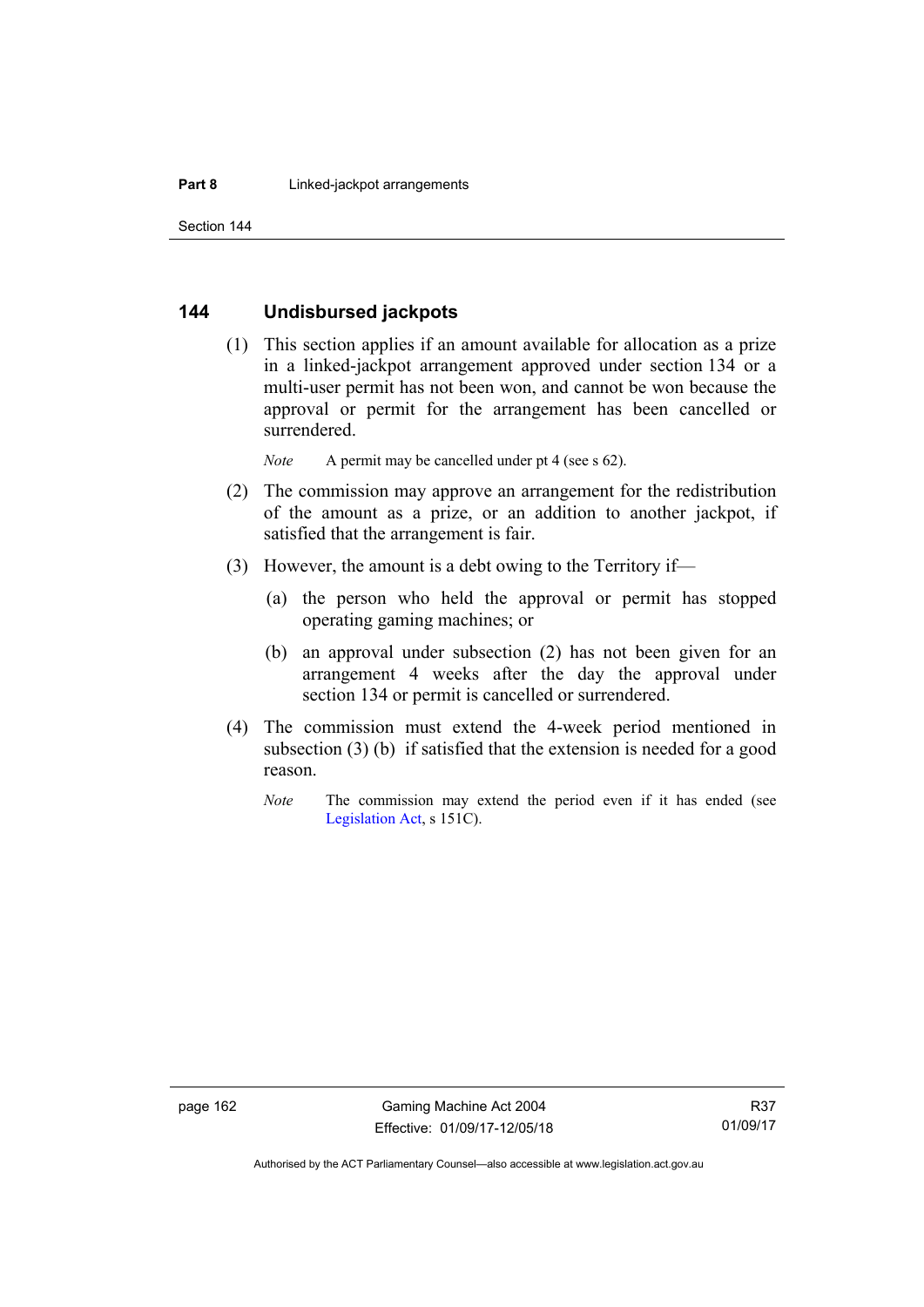# **Part 9 Club administration**

### **144A Definitions—pt 9**

In this part:

*associated organisation declaration* means a declaration under section 147 (Associated organisations—declaration) that an entity is an associated organisation for a club.

*warning notice*, for an associated organisation—see section 147B (1).

# **145 Eligible objects**

- (1) An object of a club is an *eligible object* if—
	- (a) it furthers or promotes—
		- (i) recreation; or
		- (ii) social, religious, political, literary, scientific, artistic, sporting or athletic purposes; or
		- (iii) cultural or educational purposes; or
	- (b) it is approved by the commission; or
	- (c) it is substantially the same as an object mentioned in paragraph (a) or (b).
- (2) An approval under subsection (1) (b) is a disallowable instrument.
	- *Note* A disallowable instrument must be notified, and presented to the Legislative Assembly, under the [Legislation Act.](http://www.legislation.act.gov.au/a/2001-14)

#### **146 Eligible clubs**

A club is an *eligible club* if—

(a) the club is incorporated in the ACT; and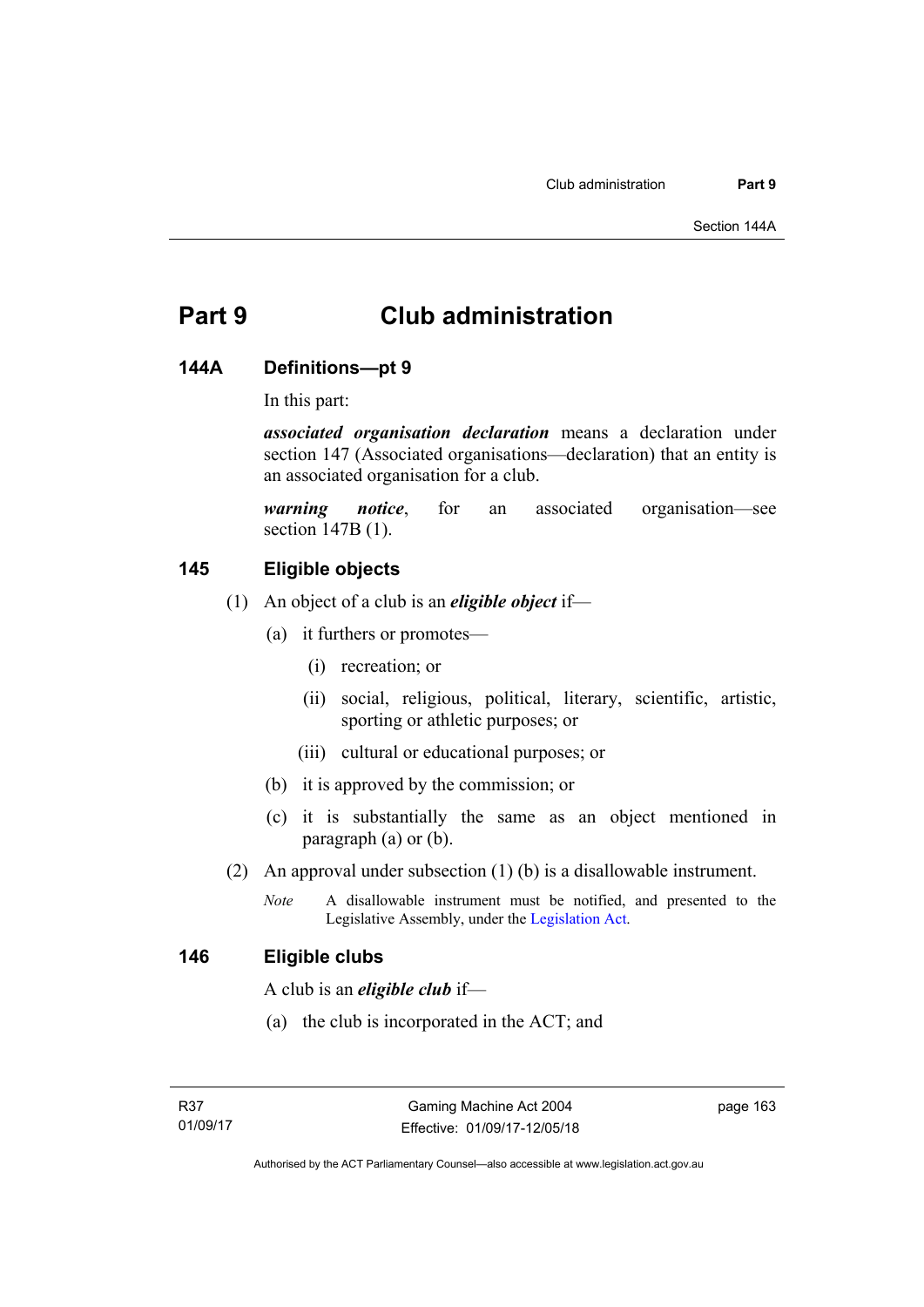- (b) the club's statement of objects—
	- (i) includes eligible objects; and
	- (ii) indicates that the eligible objects together make up the main part of its objects; and
- (c) the club is conducted mainly to achieve eligible objects; and
- (d) the rules of the club—
	- (i) are in accordance with the regulation; and
	- (ii) are consistent with the licence and authorisation certificate conditions under part 3; and
	- (iii) do not prohibit the playing of games of chance for money on the club premises; and
- (e) the club has at least 300 voting members; and
- (f) the number of life members of the club is not more than 5% of the number of voting members of the club; and
- (g) the premises occupied by the club, and the facilities and property of the club, are kept and maintained for the benefit of members generally.

#### **147 Associated organisations—declaration**

- (1) The commission may, in writing, declare that an entity is an associated organisation for a club.
- (2) However, the commission may make a declaration (an *associated organisation declaration*) for an entity only if satisfied that—
	- (a) it is associated with the club; and
	- (b) it is not carried on for profit or gain to its members or anyone else; and
	- (c) it does not have the power to remove a director from the club's board; and

R37 01/09/17

Authorised by the ACT Parliamentary Counsel—also accessible at www.legislation.act.gov.au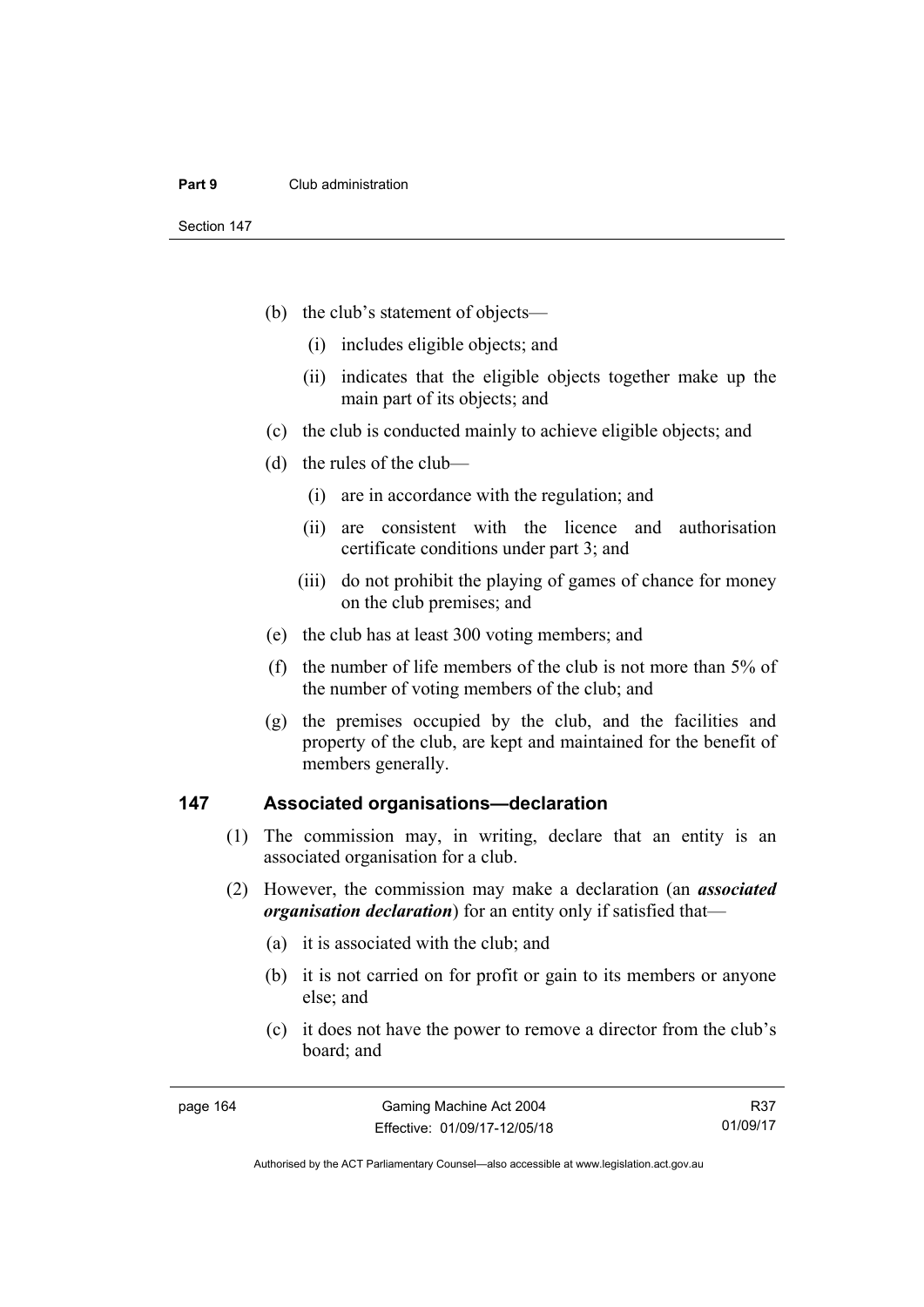- (d) it is incorporated or a registered party; and
- (e) its statement of objects—
	- (i) includes eligible objects; and
	- (ii) indicates that the eligible objects together make up the main part of its objects; and
- (f) it is conducted mainly to achieve eligible objects; and
- (g) declaration of the entity as an associated organisation—
	- (i) would not cause the club to stop being conducted mainly to achieve eligible objects; and
	- (ii) would help the club to achieve its eligible objects.
- (3) In this section—
	- (a) a reference to the *statement of objects* of an entity incorporated under the [Corporations Act](http://www.comlaw.gov.au/Series/C2004A00818) is a reference to its memorandum; and
	- (b) a reference to an *eligible object* of an entity that is not a club is a reference to an object that would be an eligible object if the entity were a club.

### **147A Associated organisation declaration—condition**

It is a condition of an associated organisation declaration that the entity declared to be an associated organisation for a club—

- (a) continually meets each requirement for the declaration; and
	- *Note* For the requirements for the declaration of an entity as an associated organisation for a club—see s 147 (2).
- (b) continues not to do anything that would, if the commission were considering whether to declare the entity as an associated organisation for a club, cause the commission to refuse to make the declaration; and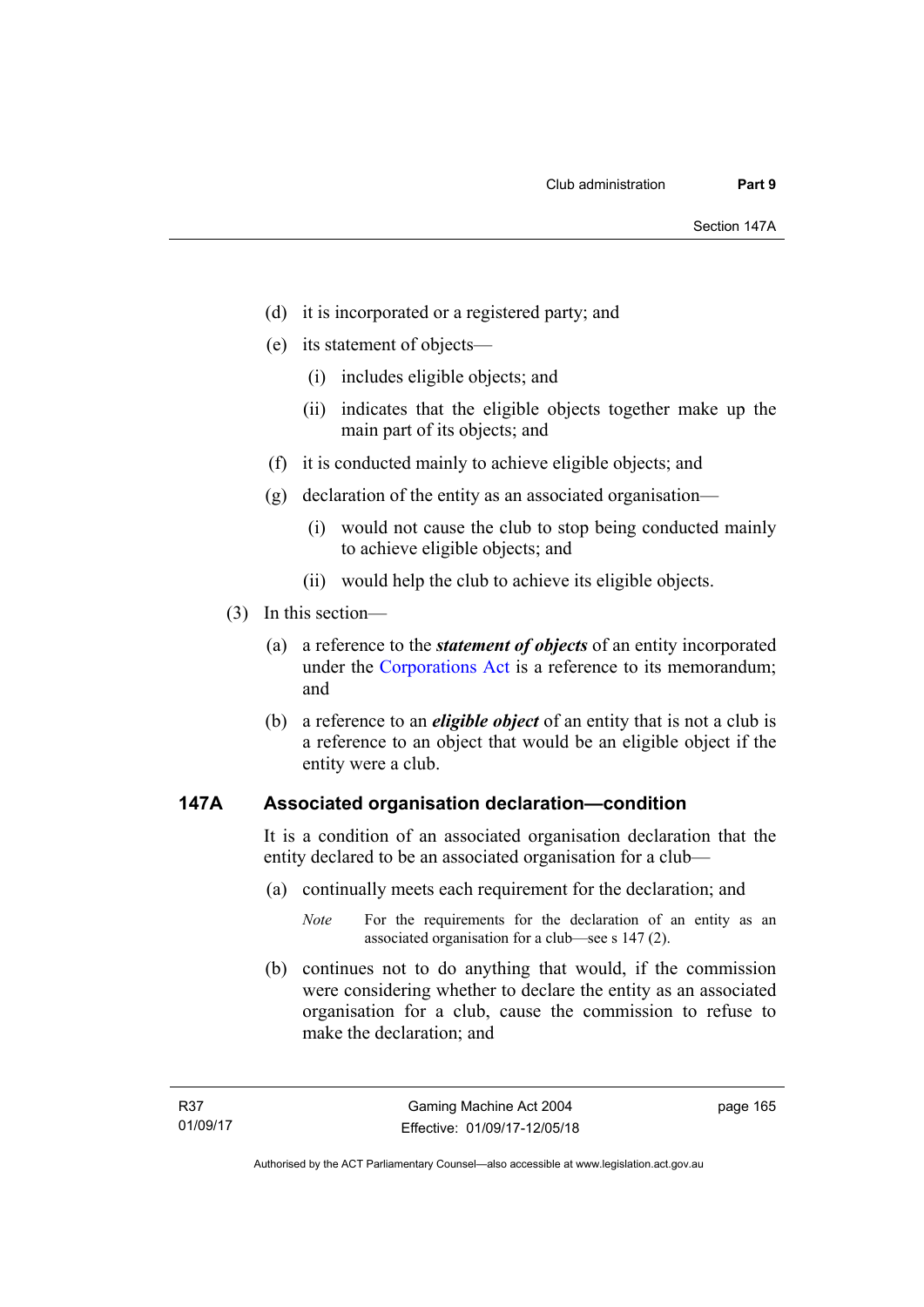#### **Part 9** Club administration

Section 147B

- (c) does not attempt to remove a director (including do anything a purpose of which is to remove a director) from the club's board.
- *Note 1* The [Control Act,](http://www.legislation.act.gov.au/a/1999-46) s 22 provides that the commission may, for a purpose related to the administration or enforcement of a gaming law, require a person to give or produce to the commission the things mentioned in that section.
- *Note 2* The [Control Act](http://www.legislation.act.gov.au/a/1999-46), s 23 provides that an authorised officer may enter and inspect the premises of an associated organisation at any reasonable time to do the things mentioned in that section.

#### **147B Associated organisation—warning notice**

- (1) If the commission is satisfied on reasonable grounds that an entity declared to be an associated organisation for a club has stopped meeting a requirement for the associated organisation declaration, the commission may give the entity a notice (a *warning notice*).
- (2) A warning notice given to the entity must—
	- (a) state that the commission is not satisfied that the entity is meeting a requirement for the associated organisation declaration; and
	- (b) tell the entity that the entity may, within 3 weeks after the day the entity is given the notice (or a longer period stated in the notice), give a written response to the commission about the notice.

Authorised by the ACT Parliamentary Counsel—also accessible at www.legislation.act.gov.au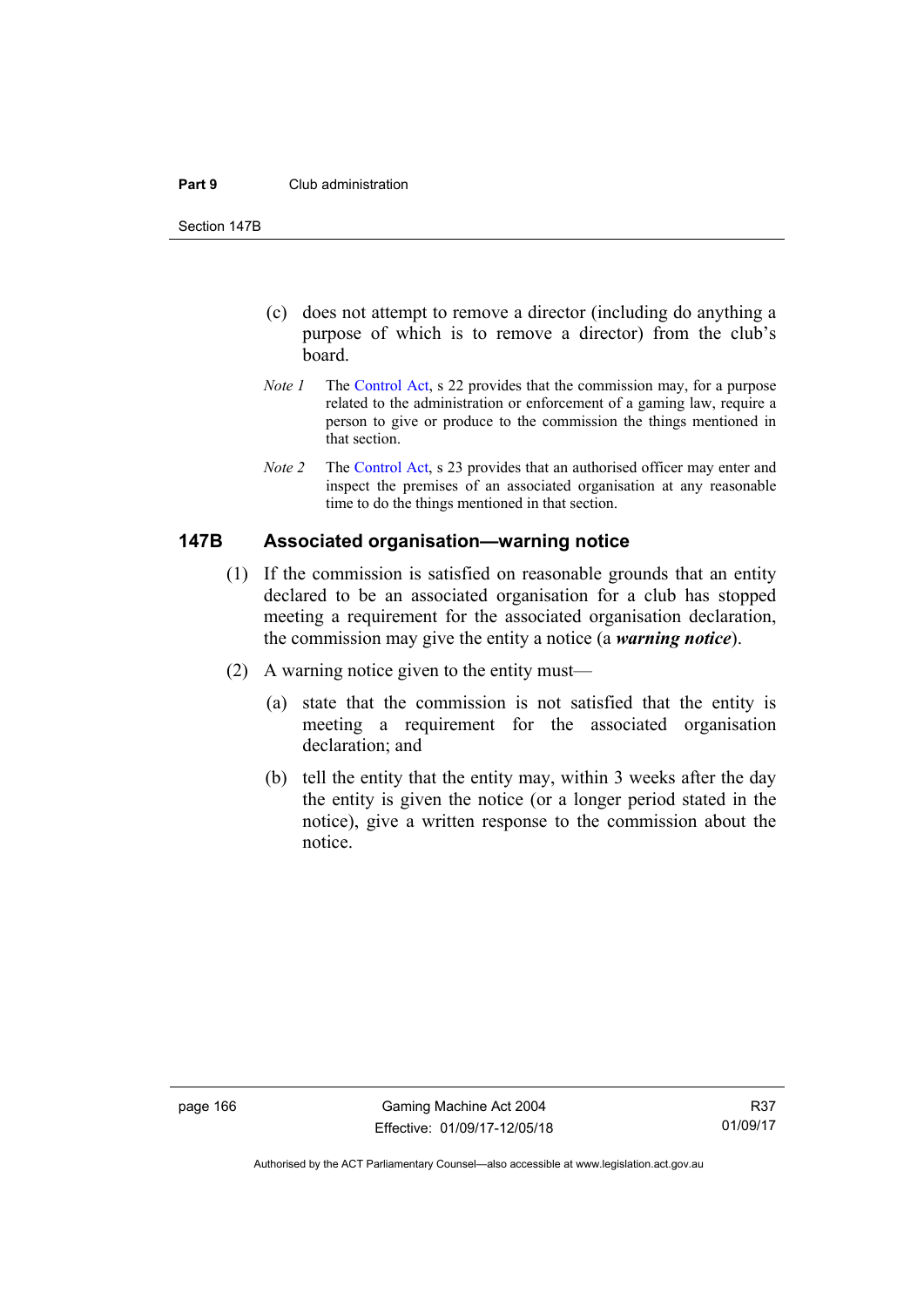## **147C Associated organisation declaration—suspension or repeal**

- (1) This section applies if—
	- (a) an associated organisation has been given a warning notice; and
	- (b) after considering any responses given within the period stated in the warning notice, the commission is satisfied on reasonable grounds that the associated organisation has stopped meeting a requirement for the associated organisation declaration applying to the organisation.
- (2) The commission may—
	- (a) suspend the declaration; or
	- (b) repeal the declaration.
- (3) If the commission suspends or repeals the declaration, the suspension or repeal takes effect—
	- (a) when the entity receives written notice of the suspension or repeal; or
	- (b) on a later stated date.
- (4) If the commission suspends the declaration, the suspension ends—
	- (a) on a date stated in the written notice of the suspension; or
	- (b) when an event stated in the written notice happens.

## **147D Club elections—election of board directors**

- (1) This section applies if a club holds an election of directors to the club's board.
- (2) The club must ensure that at least 25% of the directors are elected by the voting members of the club.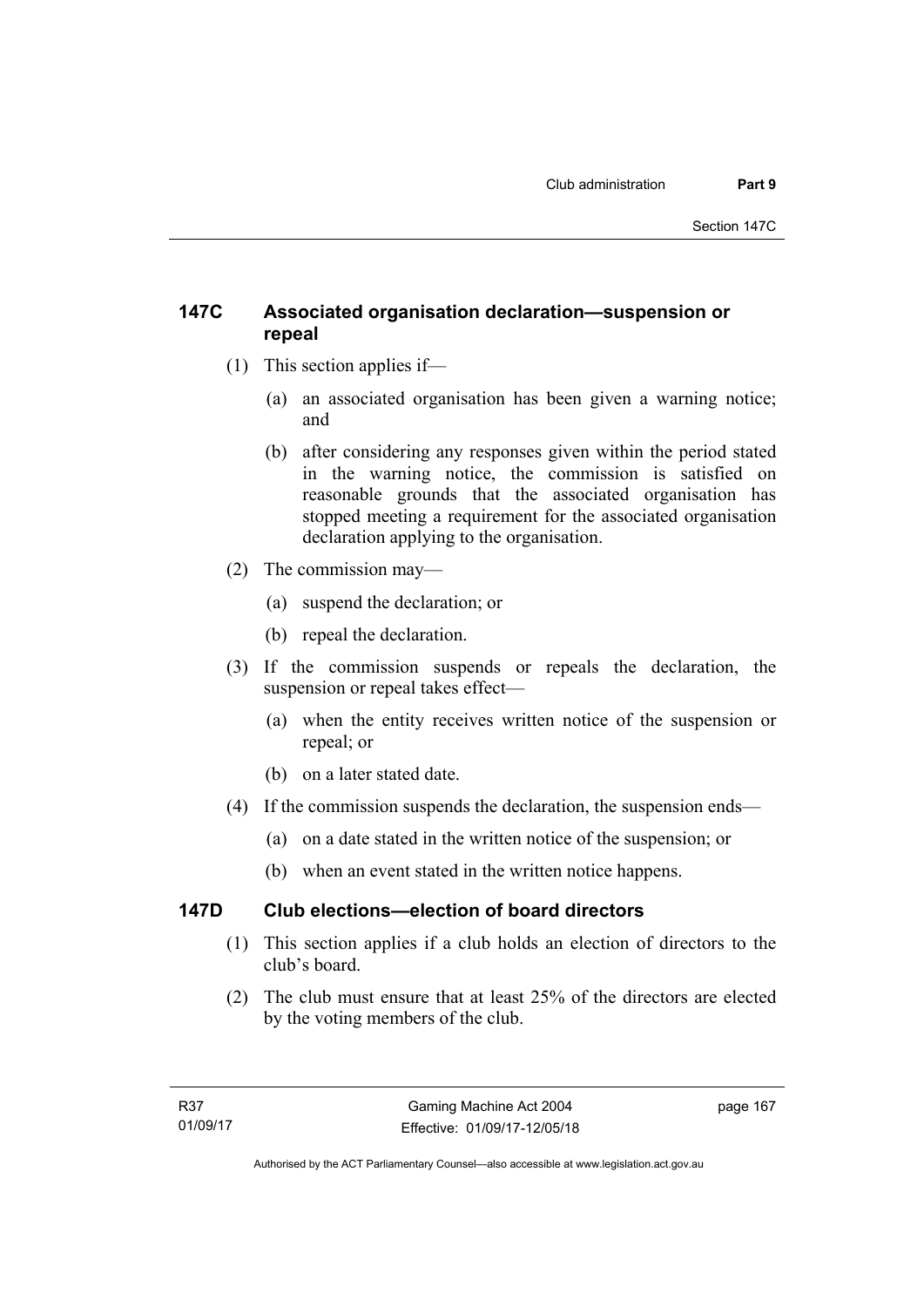#### **Part 9** Club administration

Section 148

#### **148 Club elections—record-keeping**

- (1) This section applies if a club has an election of members to the club's management committee or board, or another position in the club.
- (2) The club commits an offence if the club does not, for the relevant period, keep records in relation to the election.

Maximum penalty: 20 penalty units.

(3) In this section:

*club* means a club for which a licence is in force.

*election* of someone to a position includes re-election of the person.

*relevant period* means 2 years after the day of the election.

#### **148A Club directors—acting in good faith**

A director of a club must exercise the director's powers and discharge the director's duties—

- (a) in good faith in the best interests of the club; and
- (b) for a proper purpose.

### **148B Club constitution—consistency with gaming laws**

- (1) This section applies if the commission believes on reasonable grounds that—
	- (a) a provision of a club's constitution is inconsistent with a gaming law; or
	- (b) a function under a provision of a club's constitution would, if exercised, be inconsistent with a provision of a gaming law.
- (2) The commission must, in writing, direct the club to amend the constitution to remove the inconsistency.

R37 01/09/17

Authorised by the ACT Parliamentary Counsel—also accessible at www.legislation.act.gov.au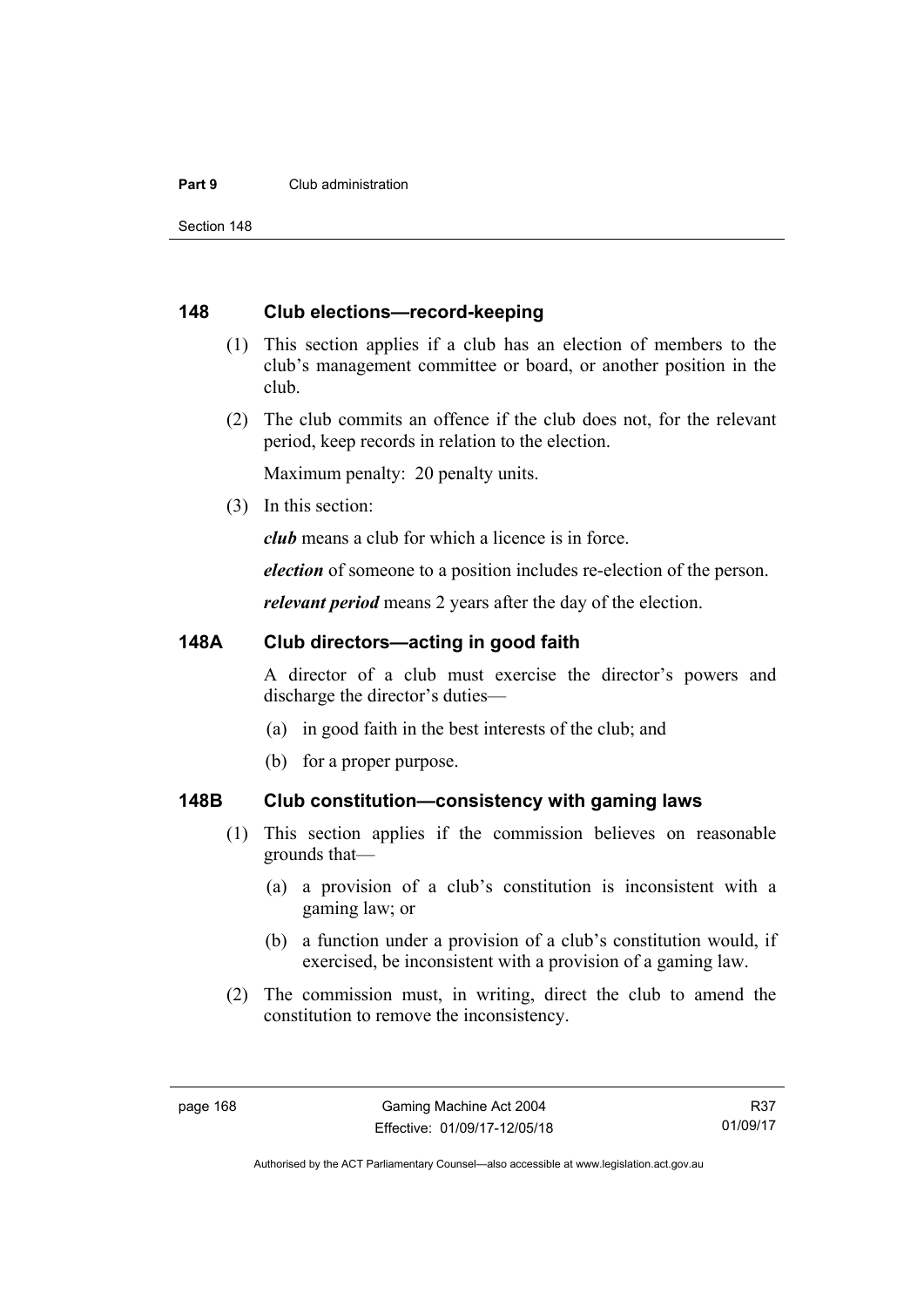- (3) A club must comply with a direction under subsection (2) within the reasonable time stated in the direction.
- (4) In this section:

*club* means a club for which a licence is in force.

### **149 Power to require information about status of eligible clubs**

- (1) This section applies if the commission believes, on reasonable grounds, that a club—
	- (a) is no longer an eligible club; or
	- (b) may no longer be an eligible club.
- (2) The commission may, in writing, require the club to give the commission, within a stated period, information or documents relating to the club or an associated organisation for the club.
- (3) A club must comply with a requirement under subsection (2).
- (4) In this section:

*club* means a club for which a licence is in force.

## **150 Disclosure of gifts by executive officer**

A person commits an offence if—

- (a) the person is an executive officer of a club; and
- (b) the person receives a gift while exercising a function as executive officer; and
- (c) the person does not tell the management committee or the board about the gift.

Maximum penalty: 20 penalty units.

page 169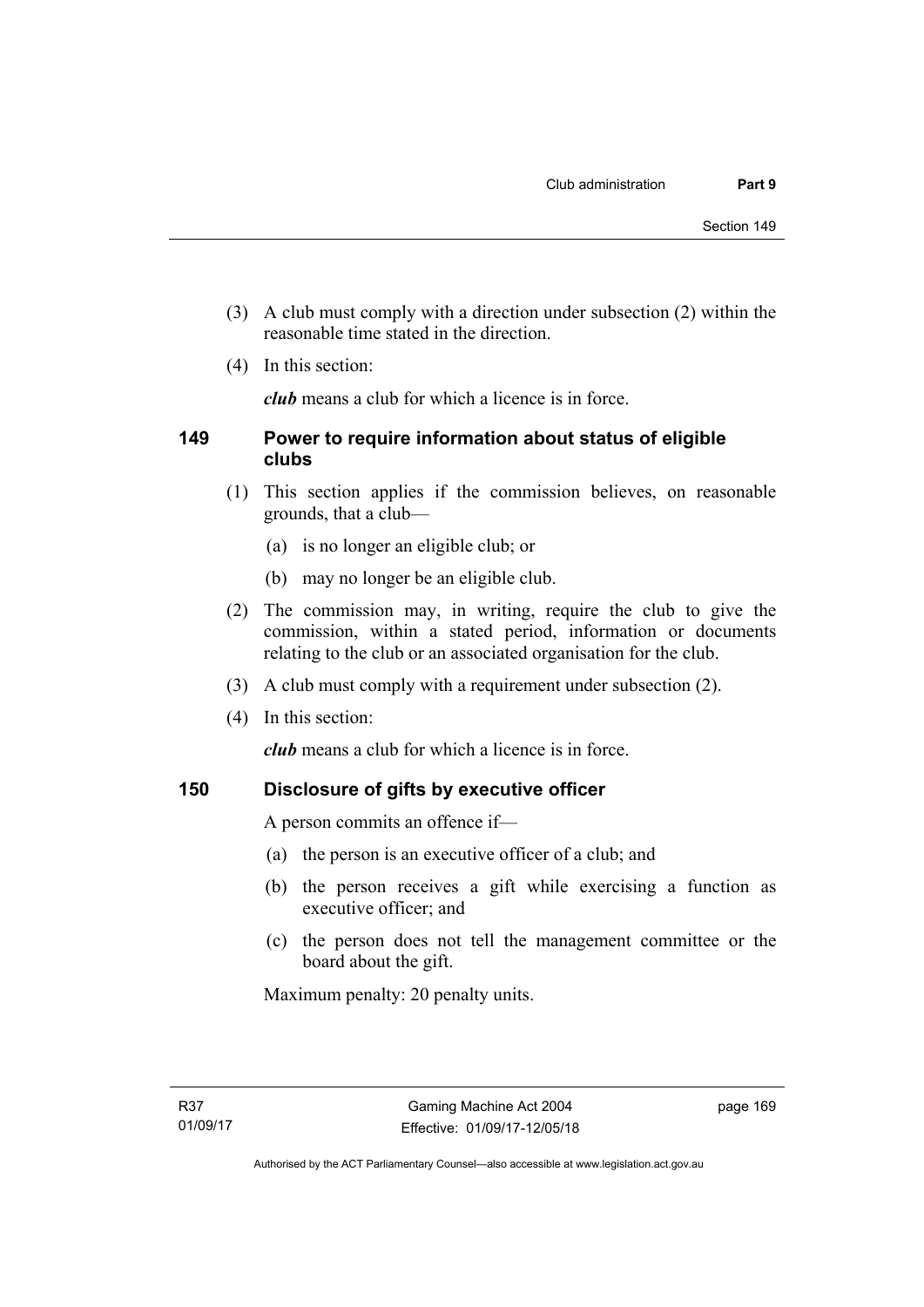Section 151

# **Part 10 Promoting responsible practices at authorised premises**

#### **151 Warning notices**

- (1) The commission may determine—
	- (a) the form and minimum dimensions of a notice (a *warning notice*); and
	- (b) the text of a warning notice.

#### **Examples of what may be included in warning notice**

- 1 risks associated with gambling
- 2 counselling or other support services available for addictive or excessive gambling
- 3 the provisions of this part about children
- *Note* An example is part of the Act, is not exhaustive and may extend, but does not limit, the meaning of the provision in which it appears (see [Legislation Act,](http://www.legislation.act.gov.au/a/2001-14) s 126 and s 132).
- (2) If the commission makes a determination under subsection (1), a licensee must ensure that a warning notice complying with the determination is displayed in a prominent position—
	- (a) on each gaming machine installed on the authorised premises; and
	- (b) at or near each entrance to each gaming area within the authorised premises.
- (3) A licensee commits an offence if the licensee contravenes a requirement of subsection (2).

Maximum penalty: 5 penalty units.

Authorised by the ACT Parliamentary Counsel—also accessible at www.legislation.act.gov.au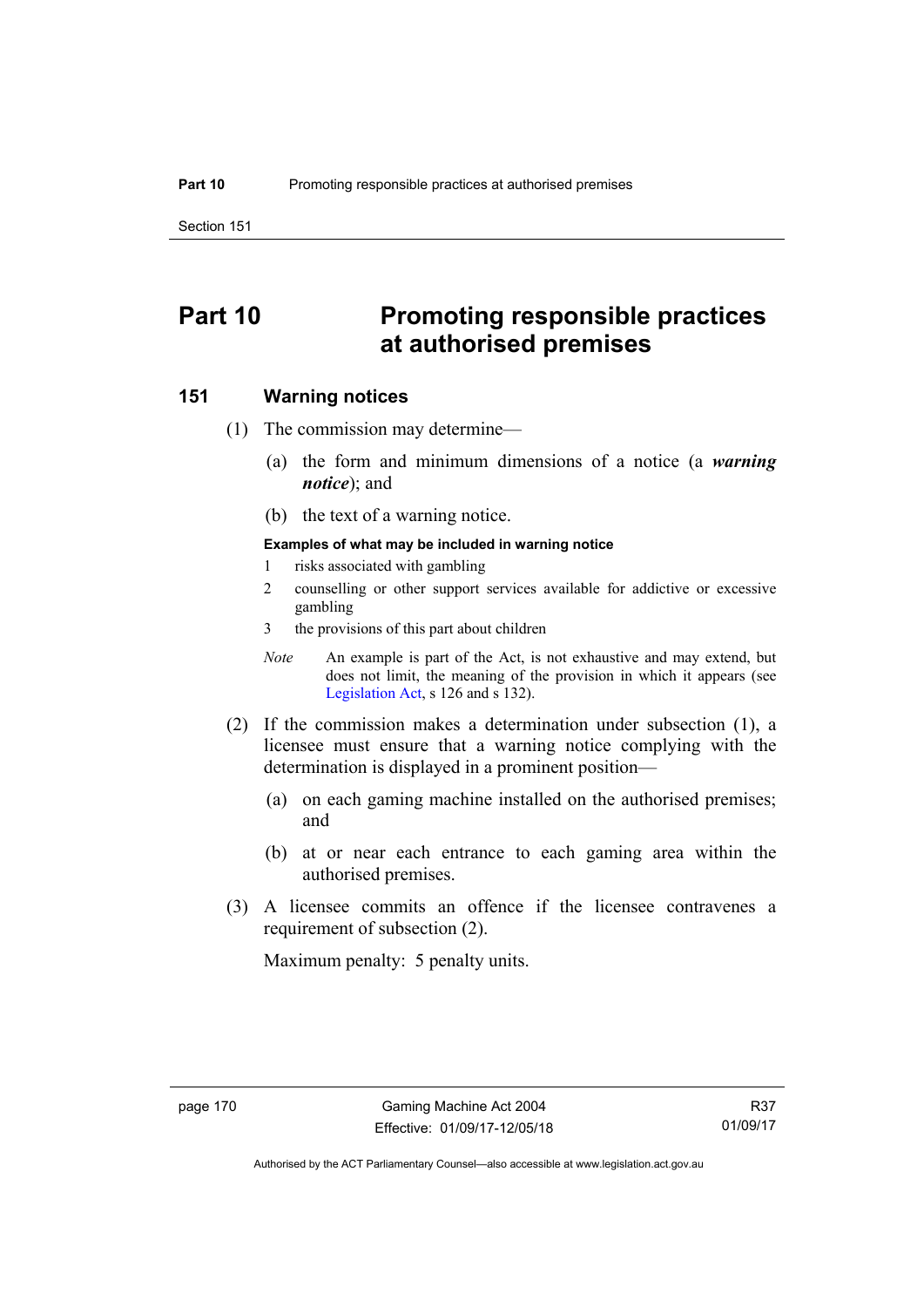- (4) An offence against subsection (3) is a strict liability offence.
- (5) A determination under subsection (1) is a disallowable instrument.
	- *Note* A disallowable instrument must be notified, and presented to the Legislative Assembly, under the [Legislation Act.](http://www.legislation.act.gov.au/a/2001-14)
- (6) Unless the determination is disallowed by the Legislative Assembly, the determination commences—
	- (a) 2 weeks after the last day when it could have been disallowed; or
	- (b) if the determination provides for a later commencement—on that later commencement.

### **152 External signs**

(1) A licensee commits an offence if the licensee displays an external sign advertising gaming machines or promoting a gambling activity on the licensee's authorised premises.

Maximum penalty: 50 penalty units.

- (2) An offence against subsection (1) is a strict liability offence.
- (3) In this section:

*advertising*, a gaming machine, includes having an image of, or text mentioning, a gaming machine on a sign advertising or promoting an activity, whether or not the activity is related to a gambling activity.

*external sign*, for authorised premises, means a sign that can be seen from outside the authorised premises, but does not include—

- (a) an advertisement on television (other than closed-circuit television) or on the internet; or
- (b) a sign consisting mainly of a registered business name; or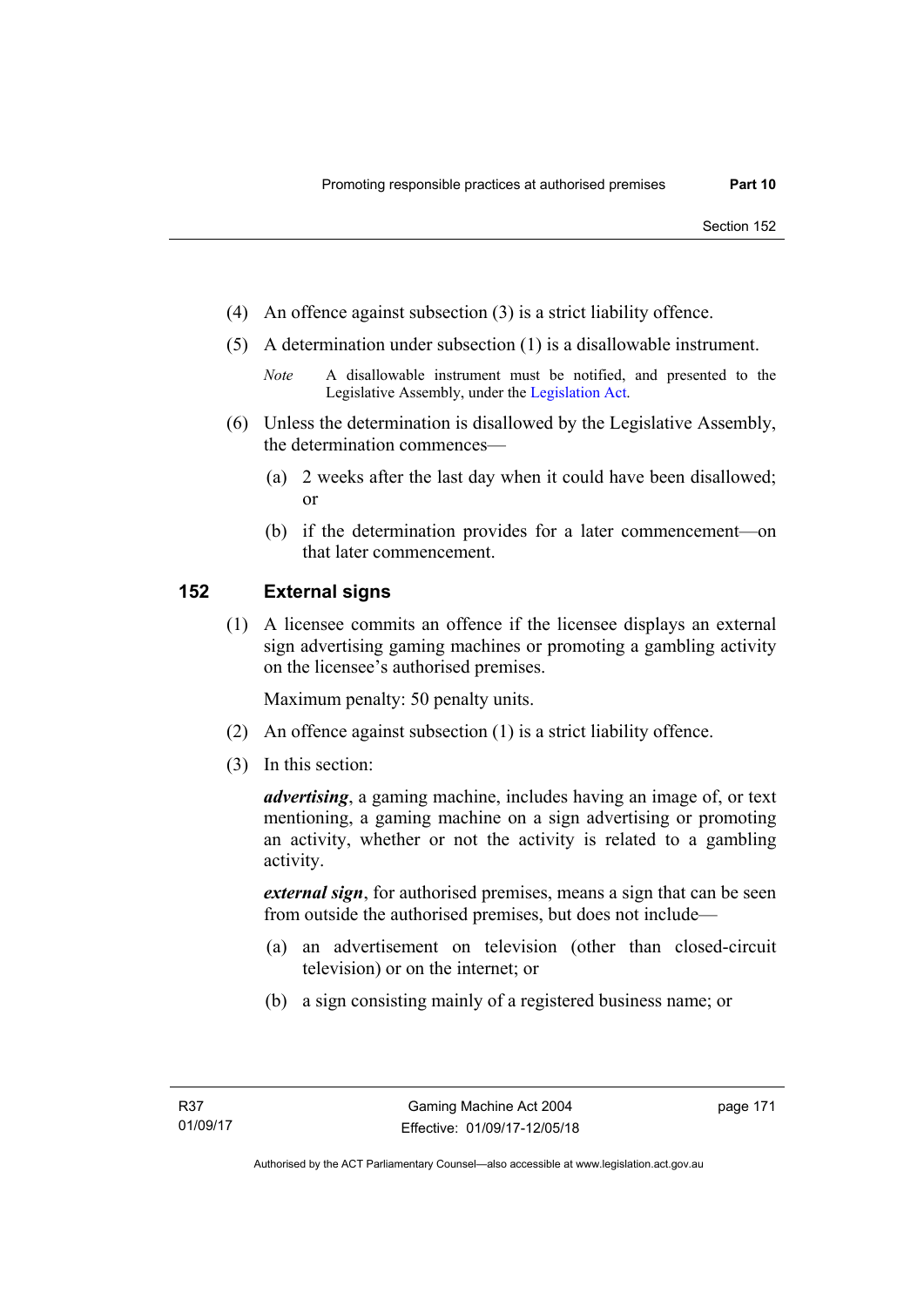Section 152A

 (c) a sign consisting mainly of a business logo that does not advertise gaming machines or promote a gambling activity.

#### **Example**

a written, electronic or physical display, picture or symbol

*Note* An example is part of the Act, is not exhaustive and may extend, but does not limit, the meaning of the provision in which it appears (see [Legislation Act,](http://www.legislation.act.gov.au/a/2001-14) s 126 and s 132).

#### *gambling activity*—

- (a) means an activity that requires approval under a gaming law; but
- (b) does not include an exempt lottery under the *[Lotteries](http://www.legislation.act.gov.au/a/1964-13)  [Act 1964](http://www.legislation.act.gov.au/a/1964-13)*, section 6 or a lottery approved under that Act, section 7.

*registered business name* means a business name registered under the *[Business Names Registration Act 2011](http://www.comlaw.gov.au/Series/C2011A00126)* (Cwlth)*.*

#### **152A External visibility of gaming machines**

(1) A licensee commits an offence if a gaming machine, or any peripheral equipment for a gaming machine, can be seen from outside the licensee's authorised premises.

Maximum penalty: 50 penalty units.

(2) An offence against subsection (1) is a strict liability offence.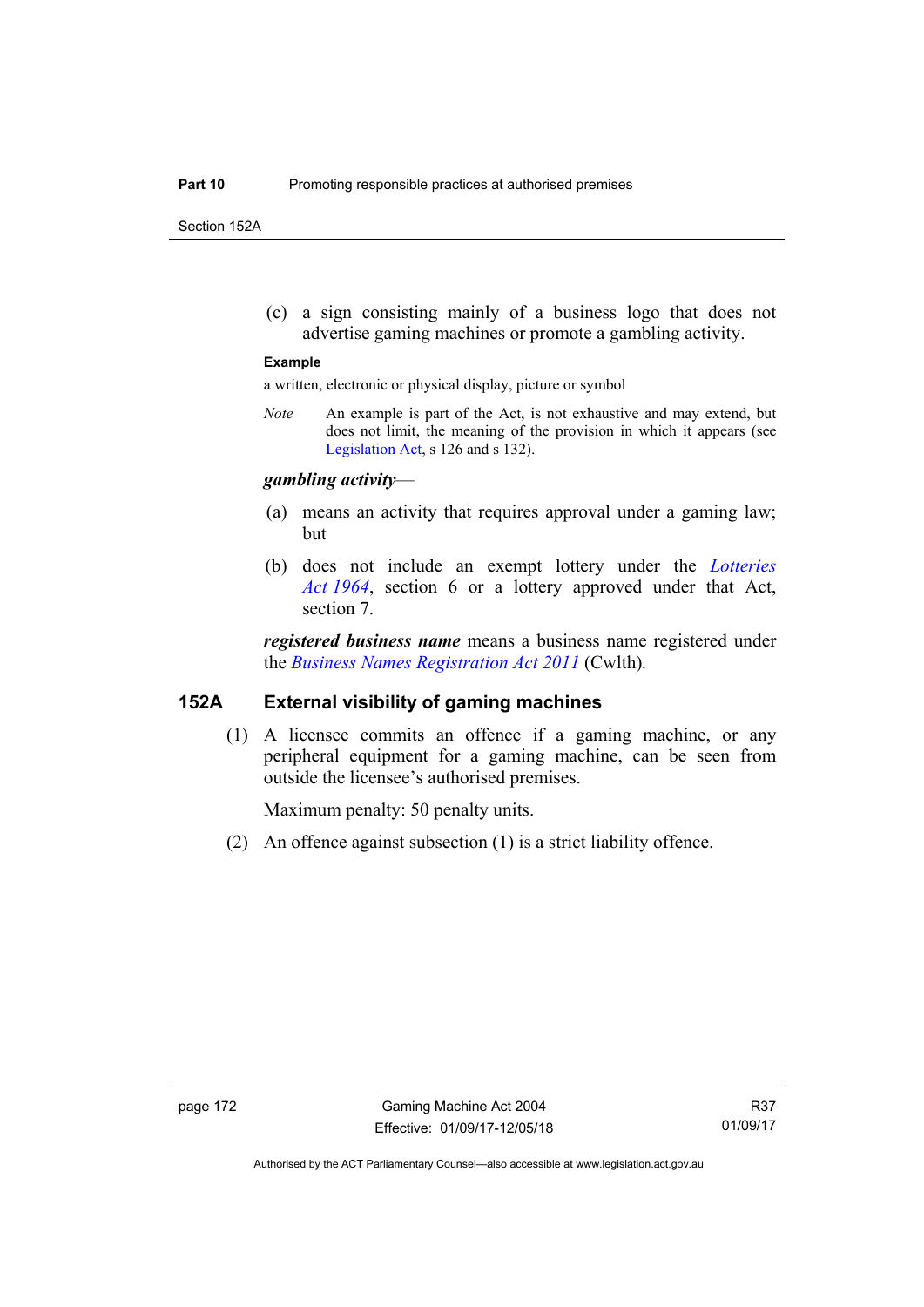### **153 Cash facilities**

 (1) A licensee commits an offence if the licensee provides, or allows the provision of, a cash facility in a gaming area within the licensee's authorised premises.

Maximum penalty: 50 penalty units, imprisonment for 6 months or both.

 (2) If the commission is satisfied that there is not adequate physical separation between a gaming area of authorised premises and a cash facility on the premises, the commission may give the licensee a written direction to separate the parts of the premises.

#### **Example**

by installing barriers

- *Note* An example is part of the Act, is not exhaustive and may extend, but does not limit, the meaning of the provision in which it appears (see [Legislation Act,](http://www.legislation.act.gov.au/a/2001-14) s 126 and s 132).
- (3) A licensee must comply with a direction under subsection (2).

### **153A Offence—ATM allowing withdrawals exceeding \$250**

- (1) A licensee commits an offence if—
	- (a) there is an automatic teller machine at the licensee's authorised premises; and
	- (b) the automatic teller machine allows a person to withdraw more than a total of \$250 from all automatic teller machines at the authorised premises, using a single debit card or credit card, on a gaming day.

Maximum penalty: 50 penalty units.

- (2) This section does not apply to—
	- (a) a portable ATM that is located temporarily at the Canberra Racing Club on a day on which a race is to be conducted; or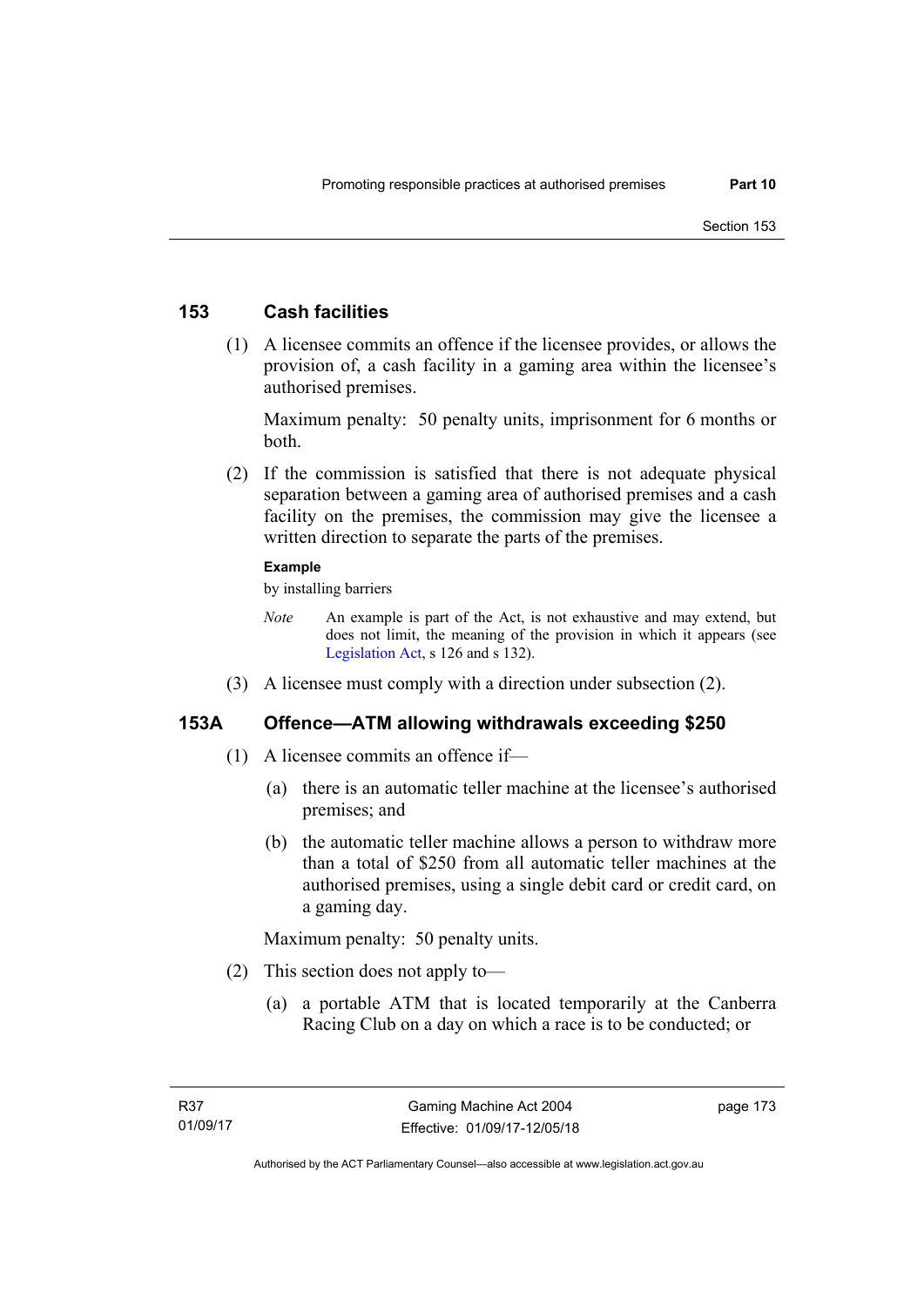- (b) authorised premises if the authorisation certificate for the premises authorises the operation of not more than 20 gaming machines at the premises.
- (3) An offence against this section is a strict liability offence.
- (4) In this section:

*at the licensee's authorised premises* includes in or on an exterior wall of the authorised premises.

#### *gaming day* means—

- (a) the period from when the authorised premises opens to the public on a day until it next closes; but
- (b) if the authorised premises are open to the public for longer than 24 hours continuously—
	- (i) each 24-hour period for which it is open to the public; and
	- (ii) if the last period before it closes is less than 24 hours that period.

#### **154 Lending or extending credit**

- (1) A person commits an offence if—
	- (a) the person is a licensee or licensee's employee; and
	- (b) the person—
		- (i) lends or offers to lend money to a person who is in, or appears to be about to enter, the licensee's authorised premises or part of them; or
		- (ii) extends or offers to extend credit to a person to allow the person to play a gaming machine on the authorised premises.

Maximum penalty: 50 penalty units, imprisonment for 6 months or both.

R37 01/09/17

Authorised by the ACT Parliamentary Counsel—also accessible at www.legislation.act.gov.au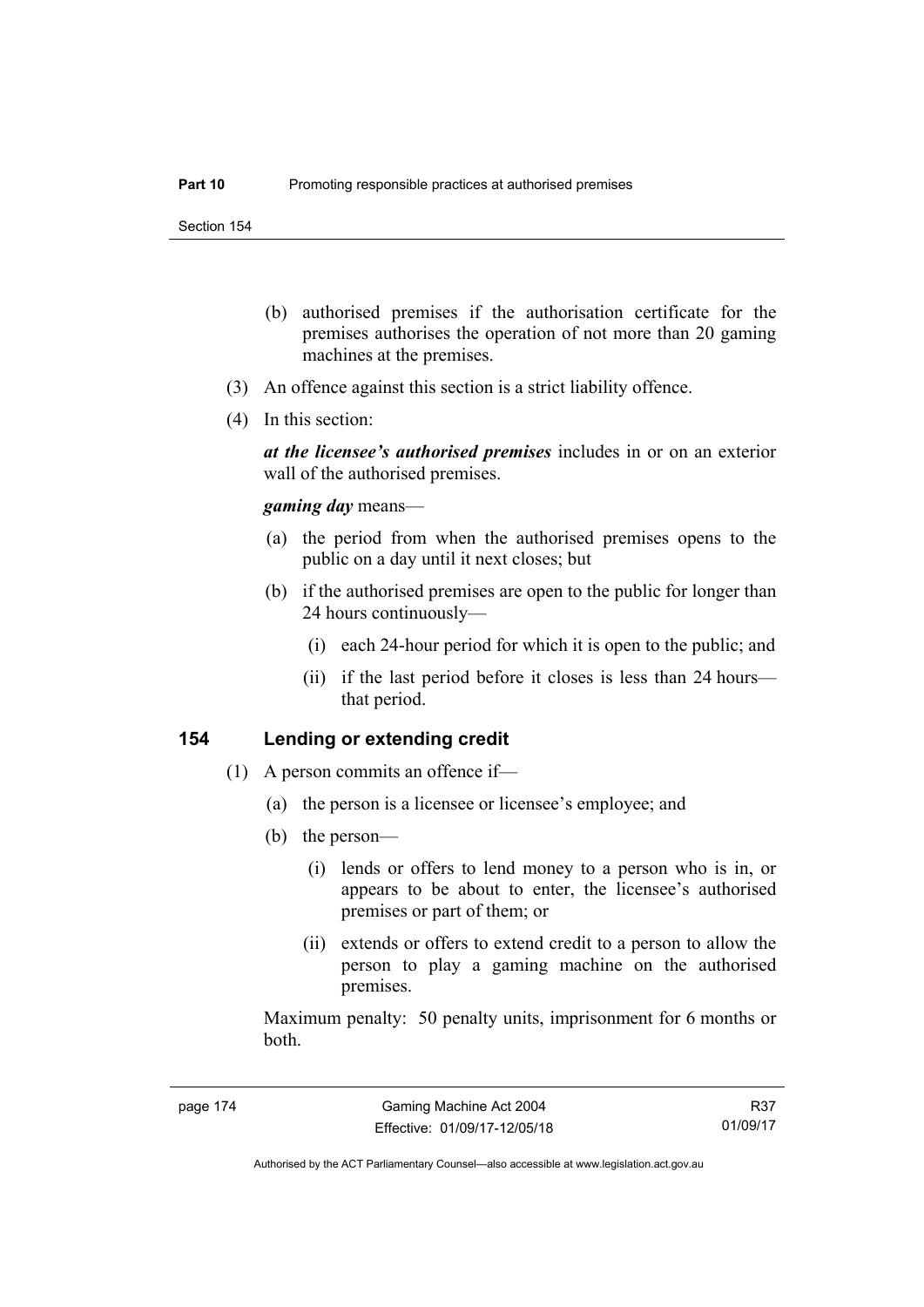(2) In this section:

*credit* includes accepting postdated cheques, blank cheques and credit and debit cards.

### **155 Children must not enter gaming area**

(1) A licensee commits an offence if the licensee allows a child to enter or remain in a gaming area.

Maximum penalty: 50 penalty units.

 (2) An employee of a licensee commits an offence if the employee allows a child to enter or remain in a gaming area.

Maximum penalty: 50 penalty units.

(3) An offence against this section is a strict liability offence.

### **156 Children must not play gaming machines**

(1) A licensee commits an offence if the licensee allows a child to play a gaming machine.

Maximum penalty: 50 penalty units.

(2) An offence against this section is a strict liability offence.

### **157 Using false identification**

- (1) A person commits an offence if the person uses someone else's identification or a form of identification that is forged—
	- (a) to obtain entry to or remain in a gaming area on authorised premises; or
	- (b) to play a gaming machine.

Maximum penalty: 10 penalty units.

(2) An offence against this section is a strict liability offence.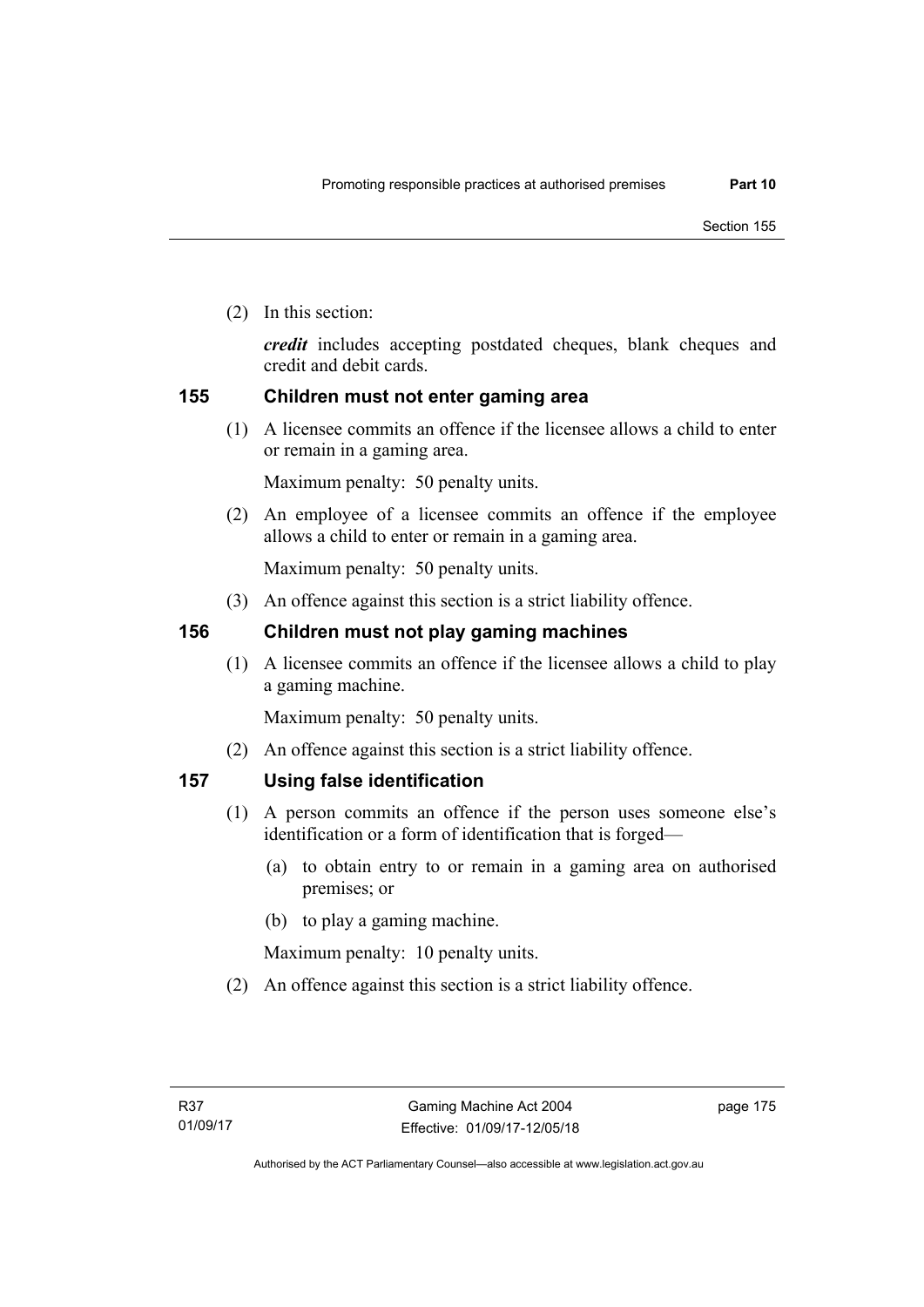**Part 11** Finance<br>**Division 11.1** General **Division 11.1** Section 157A

# **Part 11 Finance**

## **Division 11.1 General**

#### **157A Definitions—pt 11**

In this part:

*GMT rebate*—see section 162A.

*small or medium club*, for a financial year, means a licensee that is a club if the gross revenue for the year in relation to the operation of gaming machines under all authorisation certificates held by the licensee is less than \$4 000 000.

*small or medium club group*, for a financial year, means all the licensees within a club group if the gross revenue for the year in relation to the operation of gaming machines under all authorisation certificates held by all licensees of the group is less than \$4 000 000.

#### *tax period* means—

- (a) for a licensee that makes an election under section 161A—a quarter; or
- (b) in any other case—a month.

## **157B Meaning of** *club group* **etc—pt 11**

(1) In this part:

#### *club group*—

- (a) means 2 or more licensees that are clubs related to each other because each licensee is related to at least 1 other licensee in the group; but
- (b) does not include a licensee that the commission determines under section 157C is not part of a club group.

Authorised by the ACT Parliamentary Counsel—also accessible at www.legislation.act.gov.au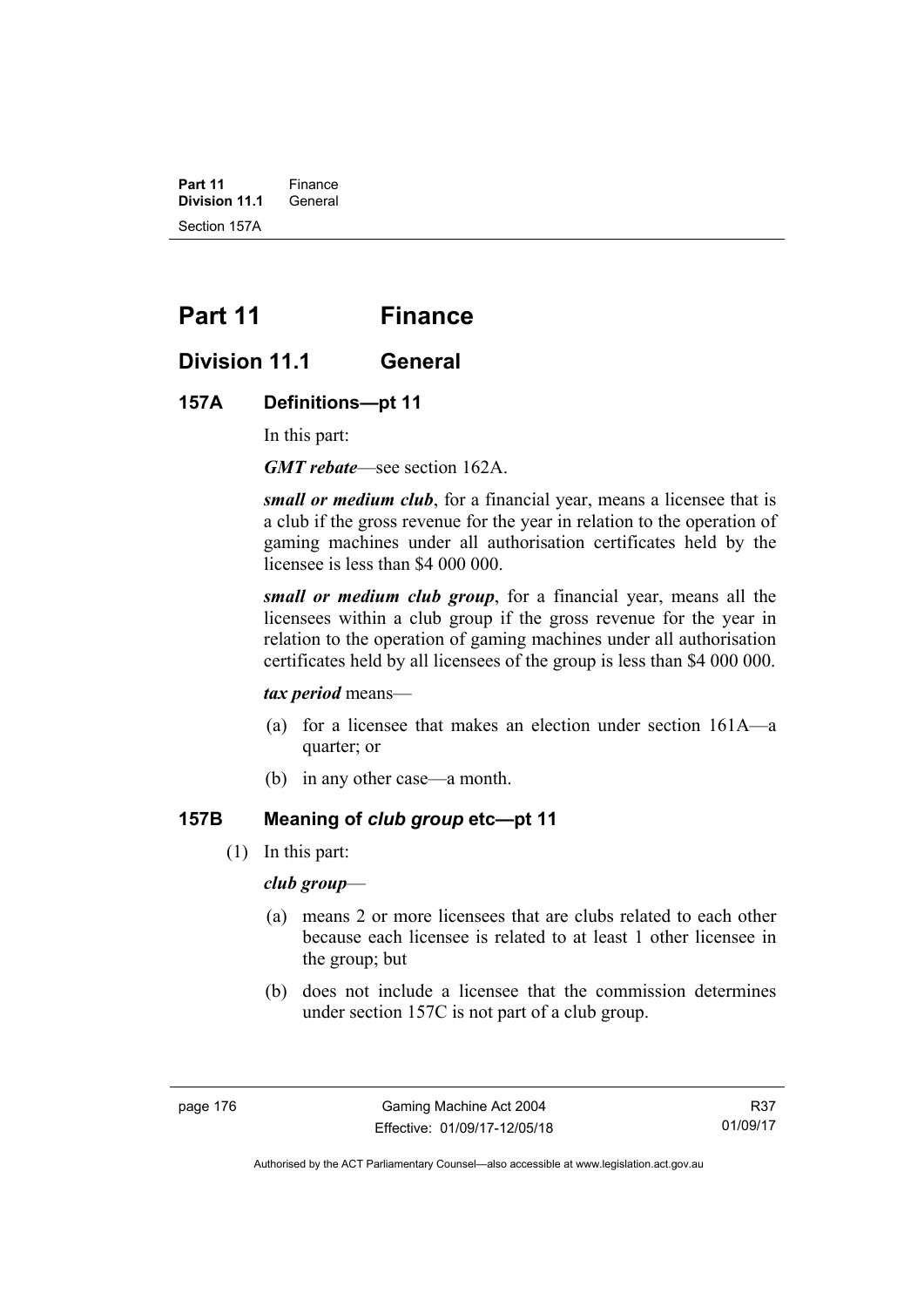| Finance | Part 11<br><b>Division 11.1</b> |  |
|---------|---------------------------------|--|
| General |                                 |  |
|         | Section 157C                    |  |

- (2) For this section, a licensee is *related* to another licensee if 1 or more of the following apply:
	- (a) the licensees are related bodies corporate under the [Corporations Act,](http://www.comlaw.gov.au/Series/C2004A00818) section 50;
	- (b) the licensees are associated entities under the [Corporations](http://www.comlaw.gov.au/Series/C2004A00818)  [Act](http://www.comlaw.gov.au/Series/C2004A00818), section 50AAA;
	- (c) the same person is an influential person for each licensee;
	- (d) the licensees have the same registered office;
	- (e) the licensees have an arrangement or agreement with each other to share employees, resources, facilities or services;
	- (f) there is a financial interdependency between the licensees;
	- (g) the licensees have an arrangement or agreement with each other that gives members of each licensee access to reciprocal benefits from the other licensee;
	- (h) the licensees use common branding or advertise publicly as related clubs;
	- (i) any other circumstance prescribed by regulation.

## **157C Determination that licensee not part of club group**

- (1) This section applies if a licensee is related to another licensee under section 157B (2), other than because the licensees are related bodies corporate under the [Corporations Act,](http://www.comlaw.gov.au/Series/C2004A00818) section 50 or associated entities under that [Act](http://www.comlaw.gov.au/Series/C2004A00818), section 50AAA.
- (2) The commission may, on the written request of the licensee, determine that the licensee is not part of a club group.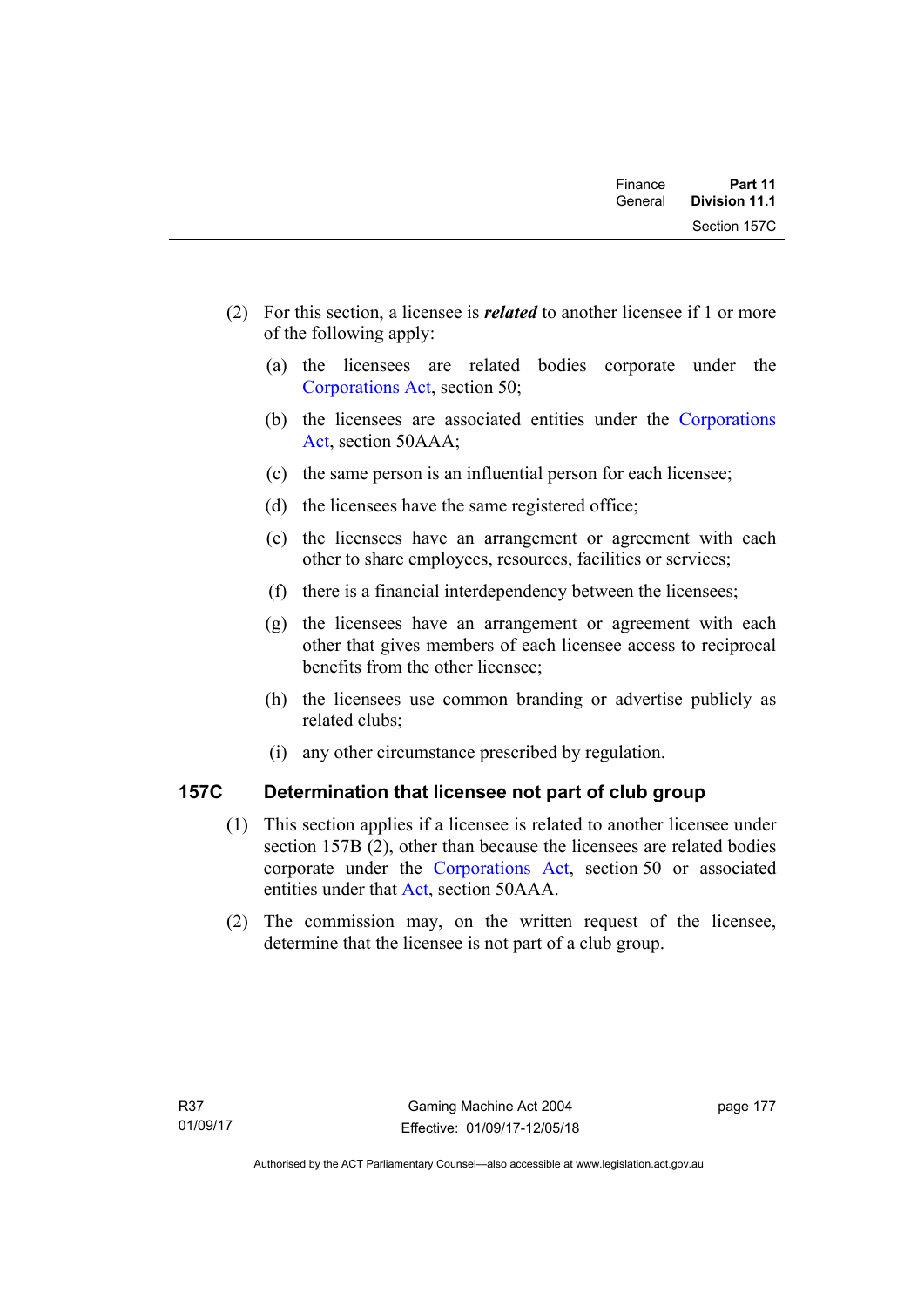(3) However, the commission must not make a determination unless satisfied that the relationship between the licensee and the other licensee is casual, coincidental or otherwise insignificant.

#### **Examples—casual, coincidental or otherwise insignificant**

- 1 The licensees each sponsor a community event for which the promotional material includes co-branding of the licensees.
- 2 The registered office of 2 licensees is the same, however the office is that of an ASIC registered agent.
- *Note* An example is part of the Act, is not exhaustive and may extend, but does not limit, the meaning of the provision in which it appears (see [Legislation Act,](http://www.legislation.act.gov.au/a/2001-14) s 126 and s 132).
- (4) The commission may revoke a determination that applies to a licensee if satisfied that the circumstances in which the determination was made do not apply to the licensee.
- (5) A determination may provide for its commencement on or before the determination's notification day.
	- *Note* This subsection provides express authority for a determination to commence on or before its notification day (see [Legislation Act,](http://www.legislation.act.gov.au/a/2001-14) s 73 (2) (d)).
- (6) A determination is a notifiable instrument.
	- *Note 1* A notifiable instrument must be notified under the [Legislation Act](http://www.legislation.act.gov.au/a/2001-14).
	- *Note 2* Power to make a statutory instrument includes power to amend or repeal the instrument (see [Legislation Act,](http://www.legislation.act.gov.au/a/2001-14) s 46).

### **157D Notice of change to club group status**

- (1) This section applies if, during a financial year, a licensee's relationship to another club changes so that the licensee—
	- (a) becomes part of a club group; or
	- (b) ceases to be part of a club group.
- (2) The licensee must give the commission written notice of the change within 7 days after the day the change occurs.

R37 01/09/17

Authorised by the ACT Parliamentary Counsel—also accessible at www.legislation.act.gov.au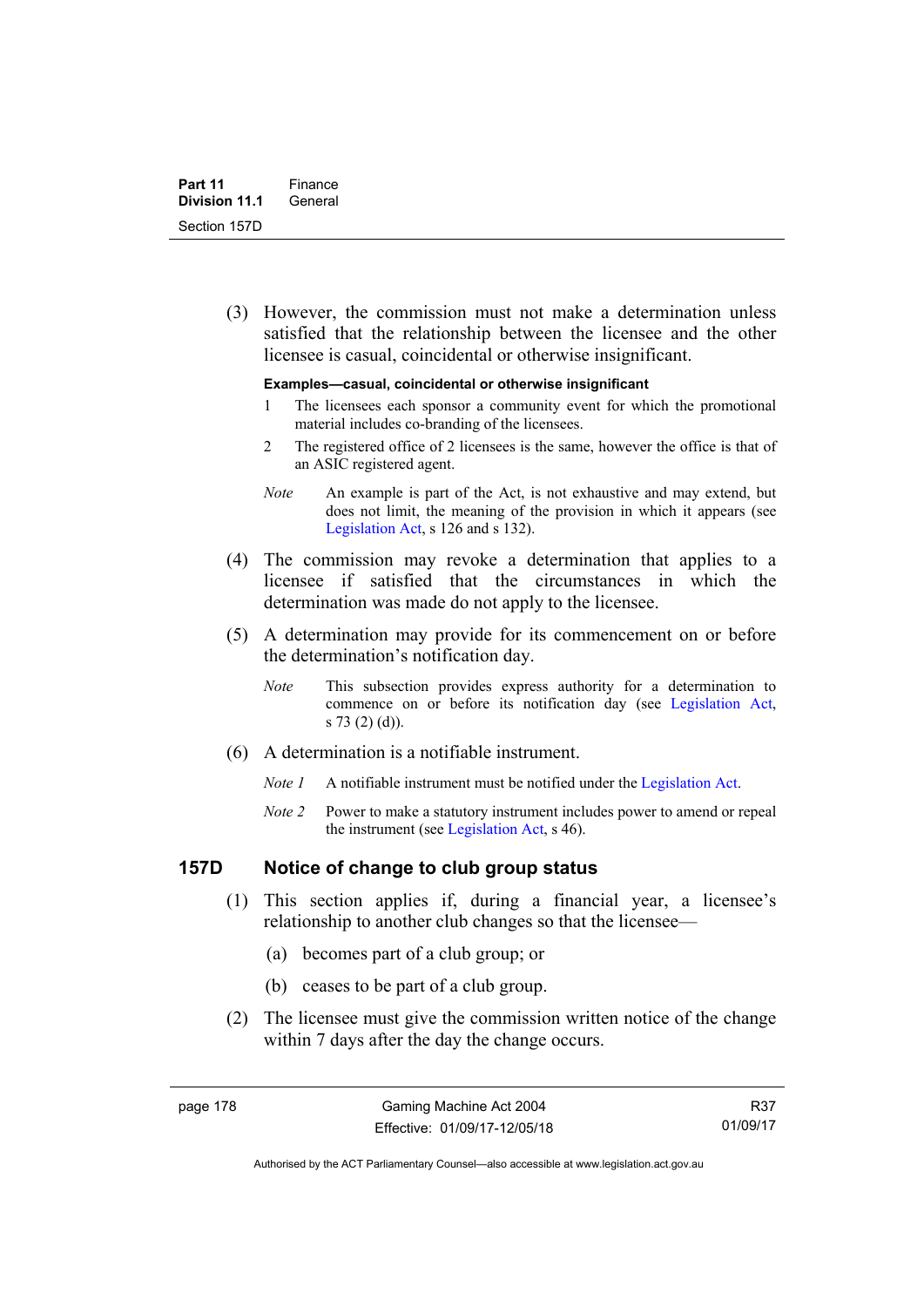### **158 Audit of financial statements etc**

- (1) A licensee must, as soon as practicable (but not later than 6 months) after the end of each financial year—
	- (a) if the licensee's gross revenue for the year is at least \$200 000—
		- (i) ensure that the licensee's financial statements for the year are audited by a qualified accountant; and
		- (ii) ensure that the audited financial statements identify the licensee's gross revenue during the year; and
	- (b) if the licensee's gross revenue for the year is less than \$200 000—
		- (i) prepare an income and expenditure statement for the year that identifies the licensee's gross revenue during the year; and
		- (ii) certify that the statement is true; and
	- (c) give the commission a copy of the audited financial statements or certified income and expenditure statement.
	- *Note Gross revenue*—see the dictionary.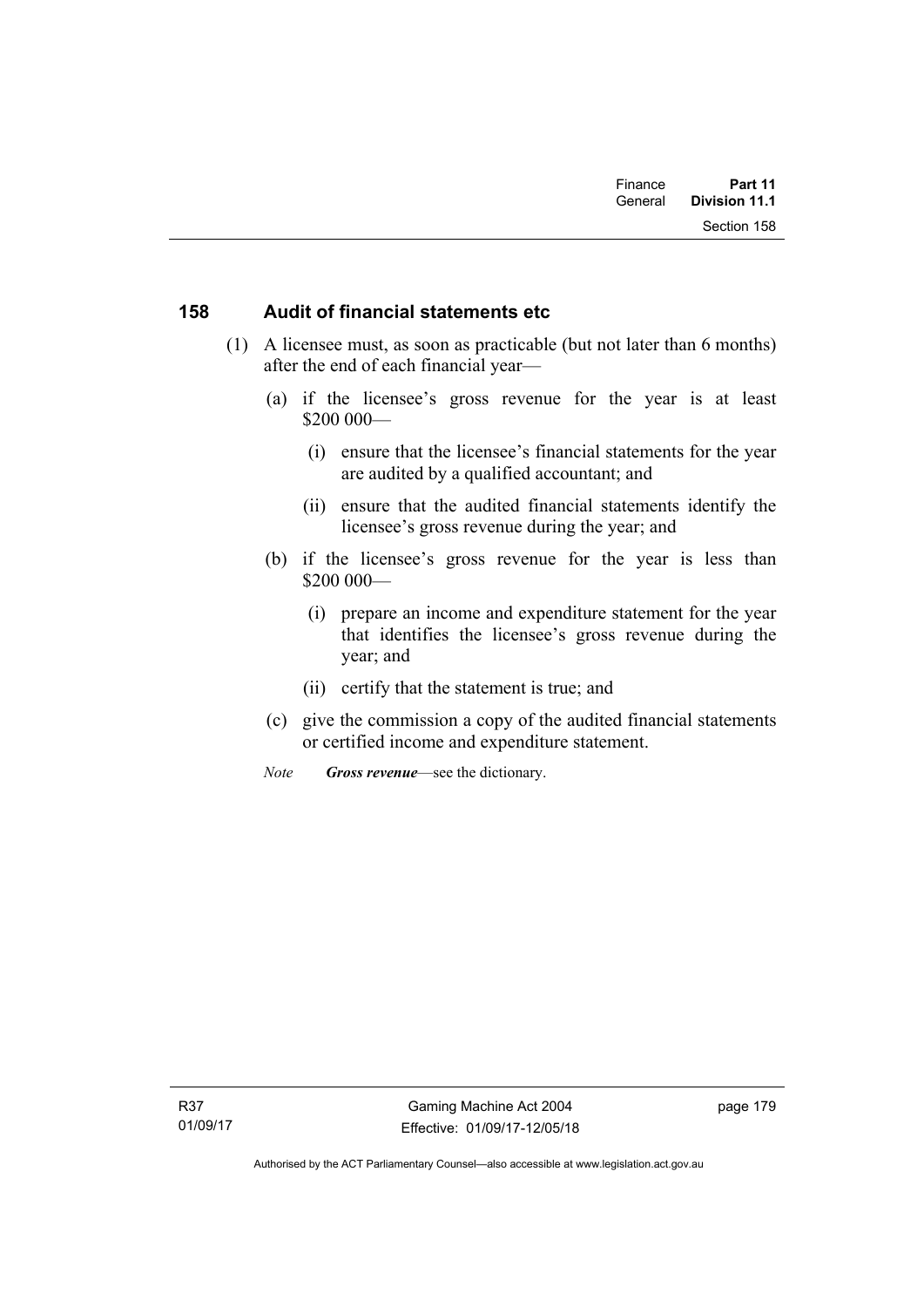- (2) The audited financial statements or certified income and expenditure statement must be accompanied by—
	- (a) if the licensee is a club—a report stating the number of club members at the end of the relevant financial year and, if different classes of members exist, the number of members in each class; and

#### **Examples—classes of member**

life member, social member, voting member

- *Note 1 Member*, of a club, does not include a temporary member (see dict).
- *Note 2* An example is part of the Act, is not exhaustive and may extend, but does not limit, the meaning of the provision in which it appears (see [Legislation Act,](http://www.legislation.act.gov.au/a/2001-14) s 126 and s 132).
- (b) any other details the commission requires in writing.
- (3) In this section:

#### *qualified accountant* means—

- (a) a member of the Institute of Chartered Accountants in Australia, the Institute of Public Accountants or the Australian Society of Certified Practising Accountants; or
- (b) a person registered as a registered company auditor under the [Corporations Act.](http://www.comlaw.gov.au/Series/C2004A00818)

### **159 Gaming machine tax**

- (1) Gaming machine tax is payable on the gross revenue in relation to the operation of gaming machines each tax period, whether or not the operation is lawful.
- (2) However, for a licensee that is a club, gaming machine tax is payable in relation to the gross revenue from the operation of gaming machines at each authorised premises of the licensee.

R37 01/09/17

Authorised by the ACT Parliamentary Counsel—also accessible at www.legislation.act.gov.au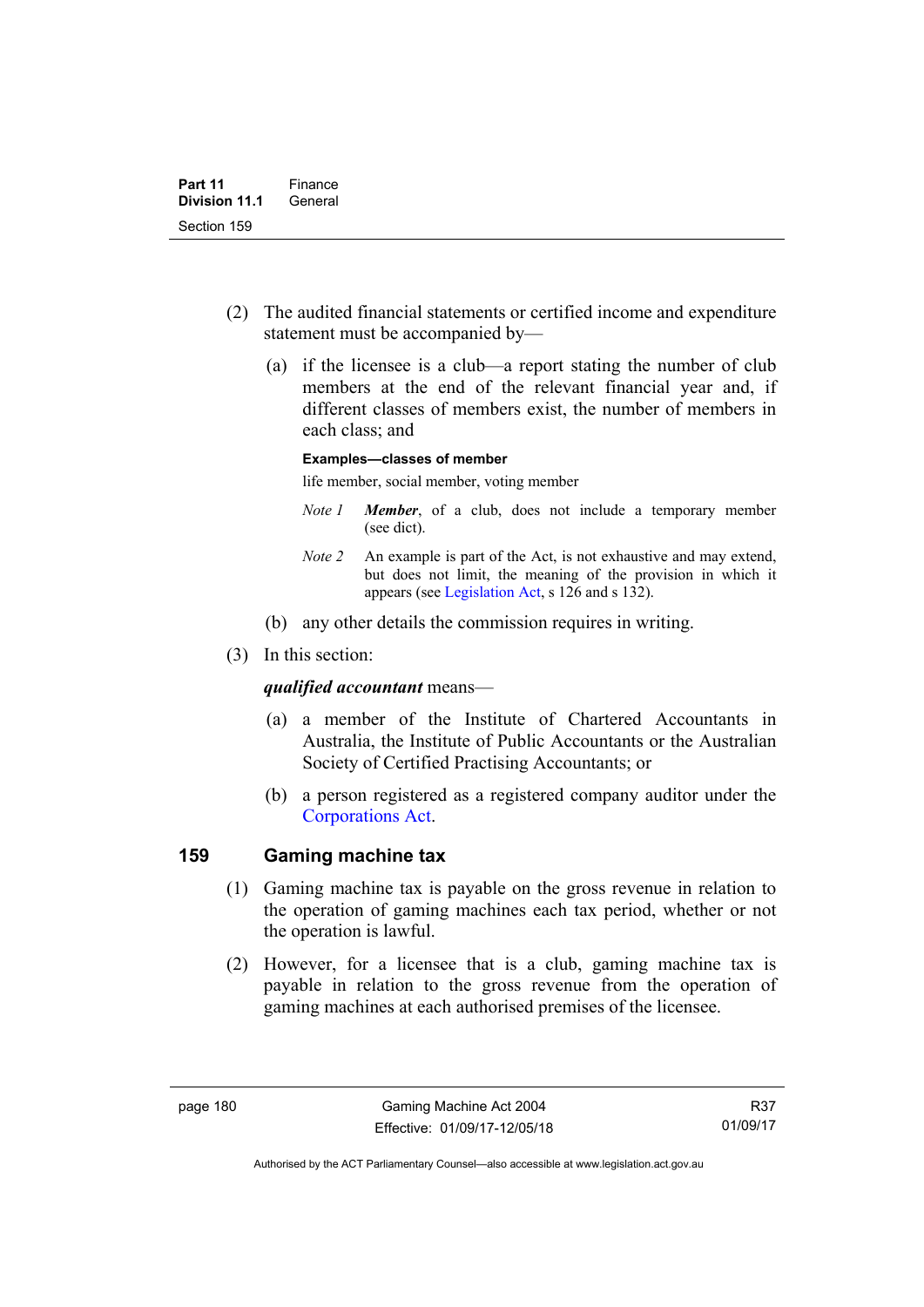| Finance | Part 11       |  |
|---------|---------------|--|
| General | Division 11.1 |  |
|         | Section 161   |  |

- (3) The rate at which gaming machine tax is payable in relation to a tax period is worked out for each month within the tax period at the prescribed percentage for the month.
- (4) In this section:

*prescribed percentage*, for a month, means—

- (a) in relation to a licensee that is a club—
	- (i) for the part of the gross revenue of each authorised premises of the licensee for the month that is \$25 000 or less—nil; and
	- (ii) for the part of the gross revenue of each authorised premises of the licensee for the month that is more than \$25 000 but less than \$50 000—17%; and
	- (iii) for the part of the gross revenue of each authorised premises of the licensee for the month that is \$50 000 or more but less than \$625 000—21%; and
	- (iv) for the part of the gross revenue of each authorised premises of the licensee for the month that is \$625 000 or more—23%; or
- (b) in relation to a licensee that is a not a club—25.9%; or
- (c) in any other case—100%.

## **161 Payment of gaming machine tax**

- (1) Gaming machine tax in relation to the operation of a gaming machine must be paid by—
	- (a) in relation to a gaming machine operated lawfully—the licensee; or
	- (b) in relation to a gaming machine operated unlawfully—
		- (i) the person receiving the gross revenue; or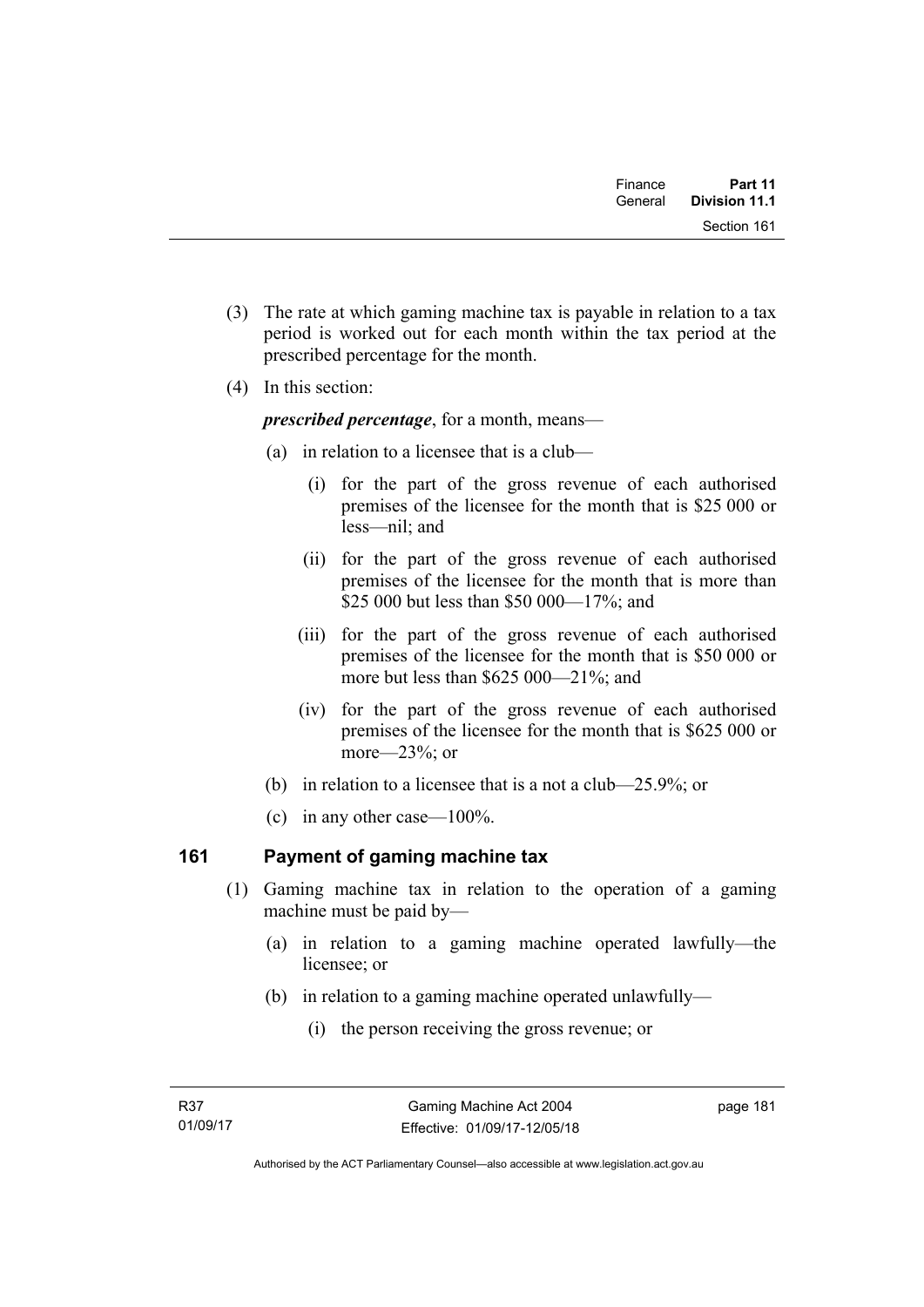- (ii) the occupier of the premises where the gaming machine is operated.
- (2) If subsection (1) (b) applies, the person receiving the gross revenue from the operation of the relevant gaming machine and the occupier of the premises where the machine is operated are jointly and severally liable to pay tax under subsection (1).
- (3) Gaming machine tax in relation to the operation of a gaming machine during a tax period is payable on the 7th day after the end of the tax period.

### **161A Payment of gaming machine tax—quarterly election**

- (1) A licensee that claims a GMT rebate under section 162C may elect to pay the gaming machine tax each quarter of the year.
- (2) The election is made by giving the commission written notice of the election.
- (3) An election begins on the first day of the next quarter after the election is made and continues to apply until the licensee withdraws the election in writing.
	- *Note* If a form is approved under the [Control Act,](http://www.legislation.act.gov.au/a/1999-46) s 53D for the quarterly election, the form must be used.

### **162 Gaming machine tax returns**

- (1) Within 7 days after the end of a tax period, a licensee must give the commission a written return in relation to each authorised premises of the licensee.
- (2) The return must state the gross revenue from the operation of gaming machines at the authorised premises of the licensee during the tax period.
	- *Note* If a form is approved under the [Control Act,](http://www.legislation.act.gov.au/a/1999-46) s 53D for a return, the form must be used.

Authorised by the ACT Parliamentary Counsel—also accessible at www.legislation.act.gov.au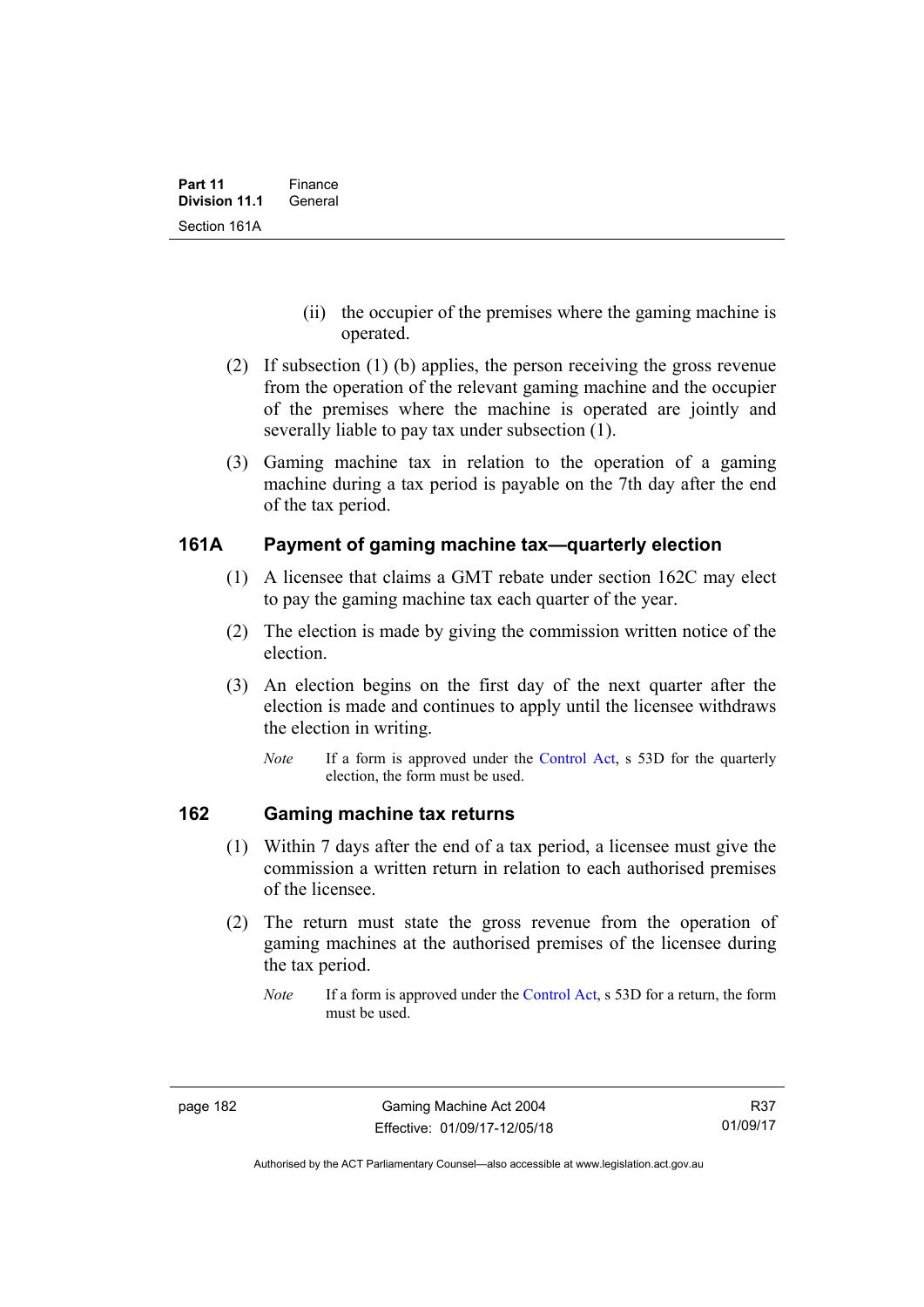| Finance<br>General | Part 11<br>Division 11.1 |
|--------------------|--------------------------|
|                    | Section 162A             |

## **162A Gaming machine tax rebate—financial year**

- (1) A licensee is entitled to a rebate of gaming machine tax (a *GMT rebate*) for a financial year if the licensee is a small or medium club, or is part of a small or medium club group, for the year.
- (2) The amount of the GMT rebate for the licensee is 50% of the licensee's gaming machine tax liability under section 159 for the financial year.
- (3) The GMT rebate applies to reduce the amount of the licensee's gaming machine tax liability for the financial year.

## **162B Gaming machine tax rebate—part financial year**

- (1) This section applies to a licensee if the licensee was part of a club group (other than a small or medium club group) for part of a financial year only.
- (2) The licensee is only entitled to a GMT rebate for the part of the financial year that the licensee was not part of the club group.
- (3) The amount of the GMT rebate for the licensee is 50% of the licensee's gaming machine tax liability under section 159 for the part of the year for which the licensee is entitled to the rebate.
- (4) The GMT rebate applies to reduce the amount of the licensee's gaming machine tax liability for the part of the financial year for which the licensee is entitled to the rebate.

## **162C Gaming machine tax rebate—claim**

- (1) A licensee that expects to be a small or medium club or part of a small or medium club group for a financial year may claim a GMT rebate during the year.
- (2) The claim must—
	- (a) be in writing signed by the licensee; and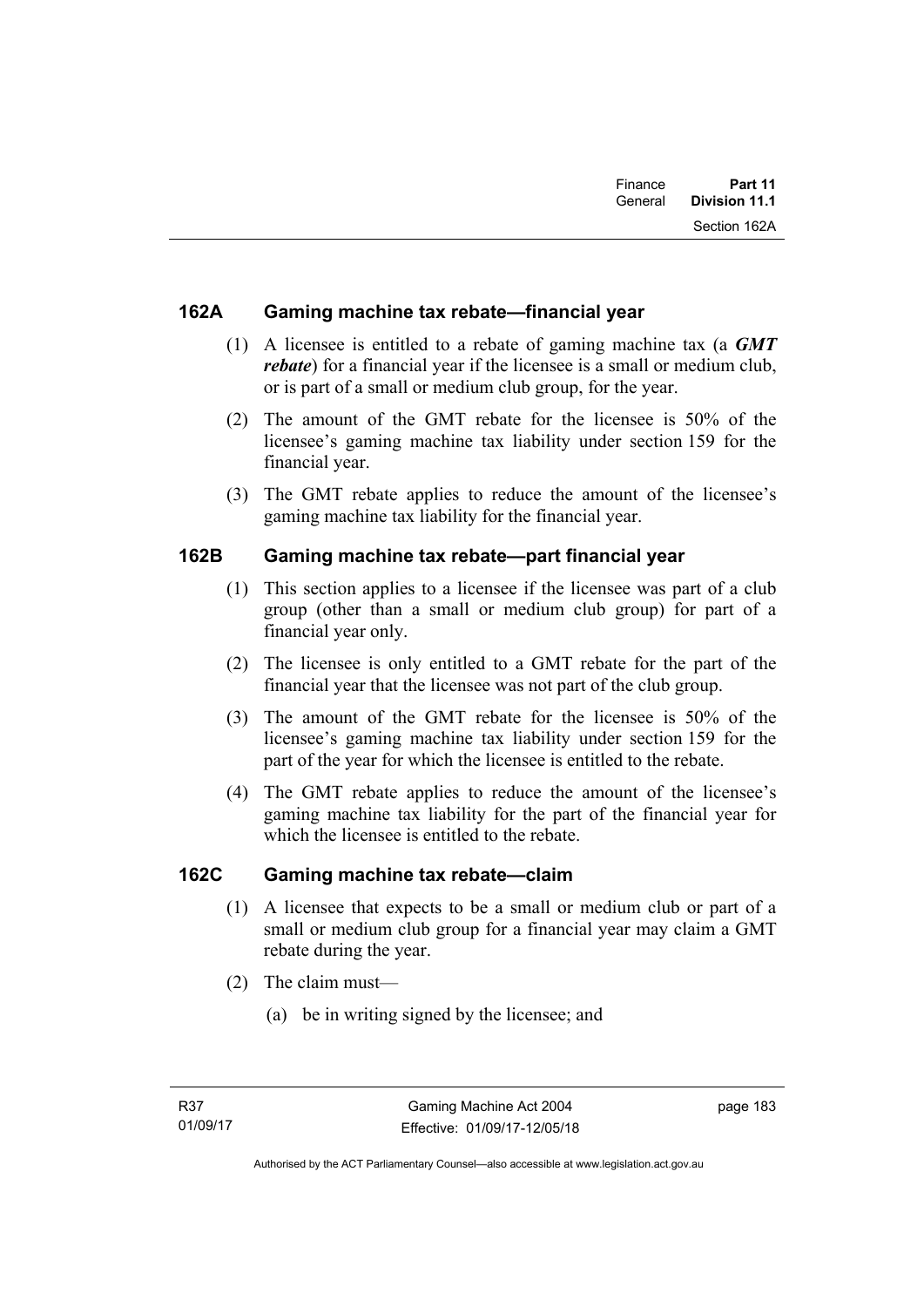- (b) include particulars showing the licensee's expected gross revenue for the financial year.
- *Note* If a form is approved under the [Control Act,](http://www.legislation.act.gov.au/a/1999-46) s 53D for a claim, the form must be used.
- (3) If the commission is not satisfied on reasonable grounds that the licensee is or will be a small or medium club, or is or will be part of a small or medium club group, for the year, the commission must give the licensee written notice that the licensee's claim is not accepted.

## **162D Annual adjustment of gaming machine tax—GMT rebate**

- (1) At the end of each financial year for a licensee that is a club, the commission must assess the licensee's liability for gaming machine tax for the financial year, adjusted for—
	- (a) any GMT rebate the licensee is entitled to for the financial year or part of the year; and
	- (b) any amount of GMT rebate that the licensee has claimed during the financial year.
- (2) The commission must give the licensee written notice of the assessment, setting out—
	- (a) the amount of the licensee's liability (including any adjustments); and
	- (b) the day by which any unpaid gaming machine tax is payable.
	- *Note 1* For how documents may be given, see the [Legislation Act,](http://www.legislation.act.gov.au/a/2001-14) pt 19.5.
	- *Note 2* Under the [Control Act,](http://www.legislation.act.gov.au/a/1999-46) s 48 the provisions of the *[Taxation](http://www.legislation.act.gov.au/a/1999-4)  [Administration Act 1999](http://www.legislation.act.gov.au/a/1999-4)* (other than pt 9) apply, with modifications, to gaming laws (including this Act). For the provisions relating to refunds of tax, see the *[Taxation Administration Act 1999](http://www.legislation.act.gov.au/a/1999-4)*, pt 4. For the provisions relating to penalties that may be applied following a tax default, see the *[Taxation Administration Act 1999](http://www.legislation.act.gov.au/a/1999-4)*, pt 5.

Authorised by the ACT Parliamentary Counsel—also accessible at www.legislation.act.gov.au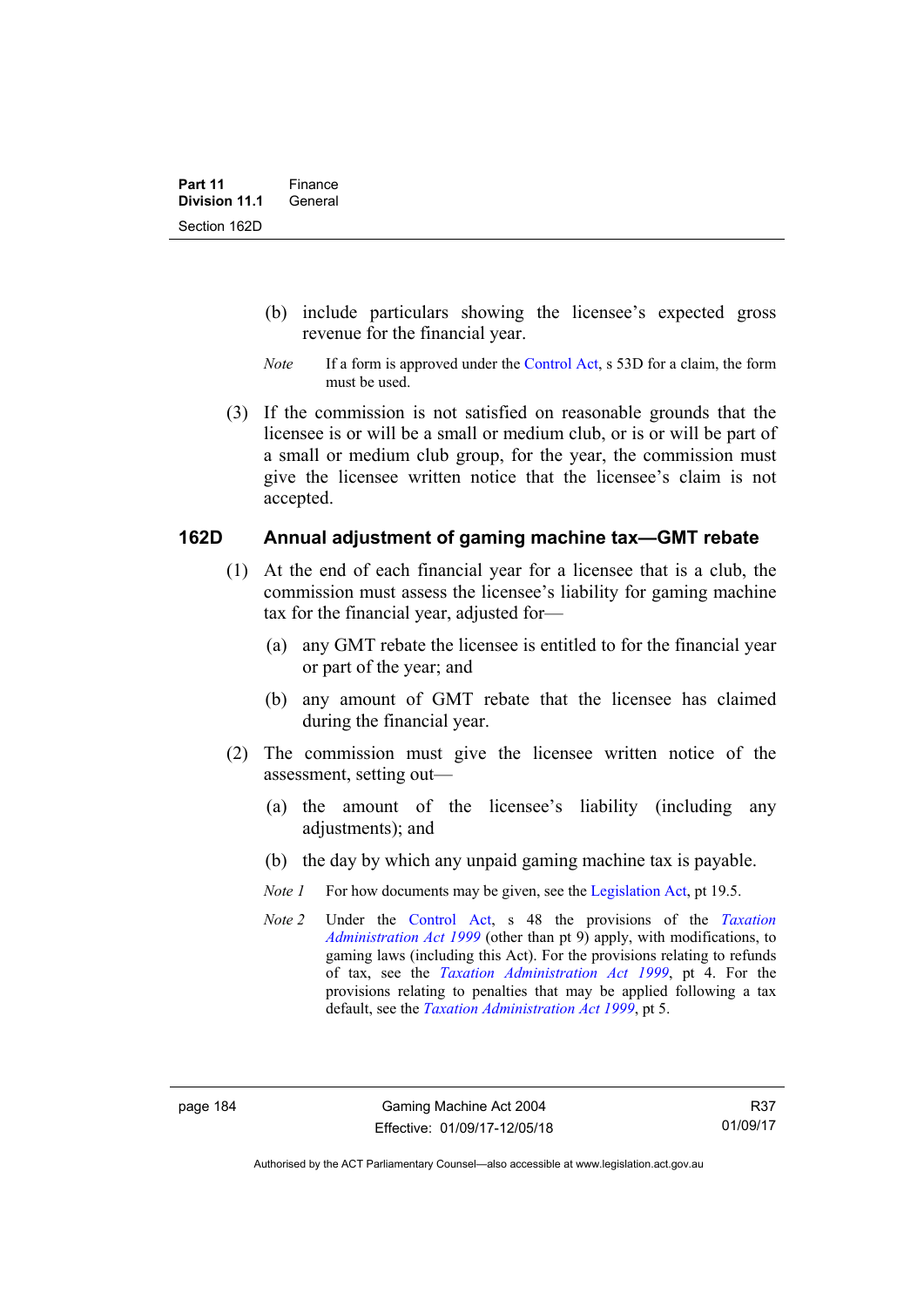### **163 Payment of gaming machine tax following transfer**

- (1) If a licence is transferred, the person (the *transferor*) from whom the licence is transferred must pay the commission the prescribed amount within 1 week after the date of transfer.
- (2) In this section:

*licensed period* means the period beginning on the 1st day of the month when the transfer happens and ending on the date of transfer.

*prescribed amount* means the amount of gaming machine tax that would be payable in relation to the licensed period if the transferor did not transfer the licence.

## **Division 11.2 Problem gambling assistance fund**

### **163A Required payment to problem gambling assistance fund**

- (1) A licensee is liable to pay the required percentage of the licensee's gross revenue for each tax period to the problem gambling assistance fund.
- (2) The *required percentage* is—
	- (a) 0.75%; or
	- (b) if the Minister determines a different percentage under subsection (3)—that percentage.
- (3) The Minister may determine a percentage for subsection (2) (b).
- (4) A determination is a disallowable instrument.

*Note* A disallowable instrument must be notified, and presented to the Legislative Assembly, under the [Legislation Act.](http://www.legislation.act.gov.au/a/2001-14)

- (5) The amount required to be paid for a tax period is payable on the 7th day after the end of the tax period.
	- *Note* A licensee must give the commission a return for each tax period in relation to the gross revenue of the licensee's authorised premises.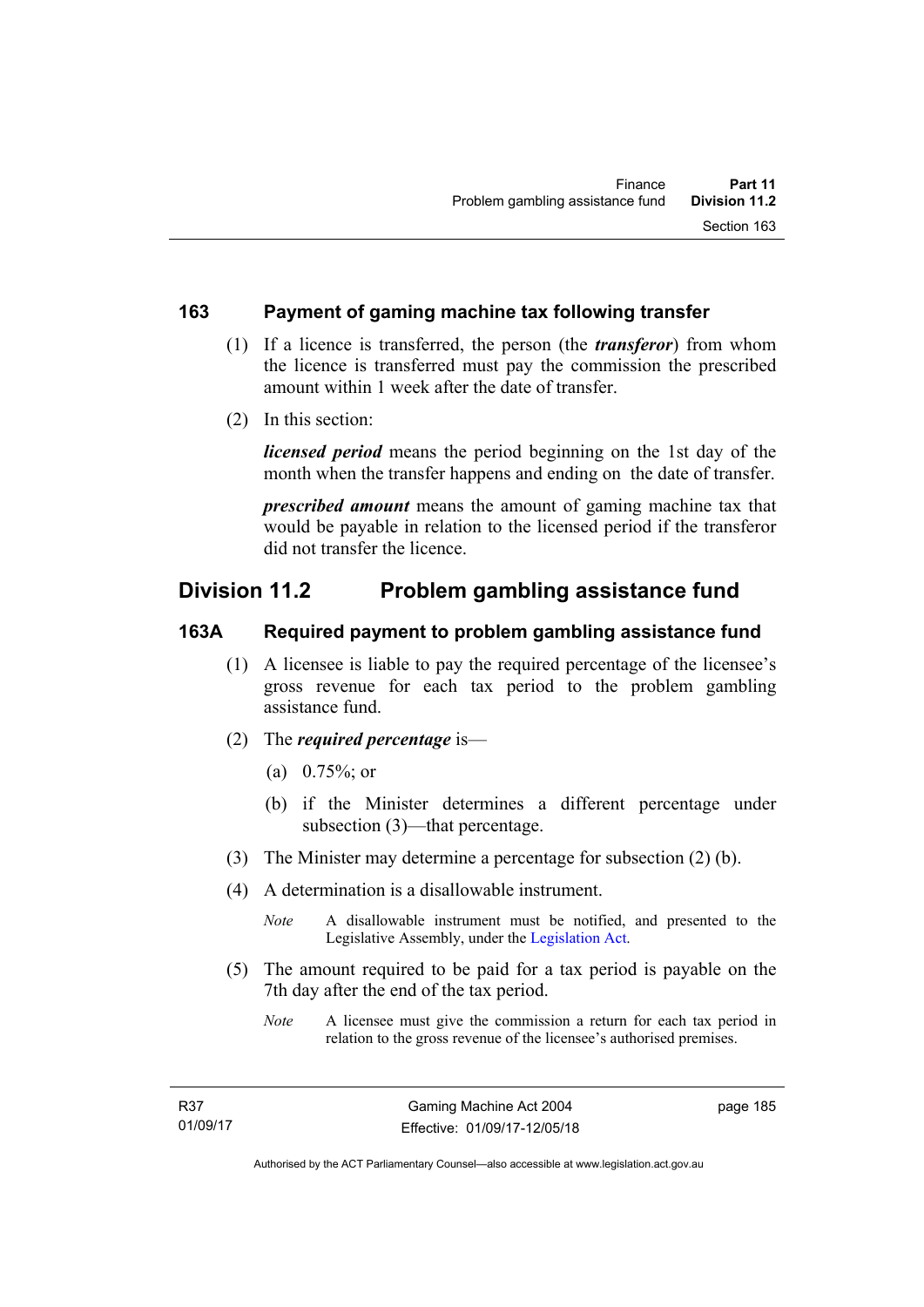(6) Subsection (5) is subject to section 163AA.

## **163AA Problem gambling assistance fund—annual payment option**

- (1) Before 1 May each year, the commission must assess each licensee's liability to pay the required percentage under section 163A (the *licensee's liability*) for the period beginning on 1 July in the previous year and ending on 31 March in the year the assessment is made (the *assessment period*).
- (2) If the commission assesses that a licensee's liability is an average of less than \$300 for each month of the assessment period, the commission may give the licensee written notice that the licensee is eligible to pay the licensee's liability in the following financial year (the *next financial year*) as an annual payment payable at the end of the next financial year.
- (3) A licensee (a *participating licensee*) may elect, as an alternative to making monthly or quarterly payments under section 163A (5), to make an annual payment to the problem gambling assistance fund for the next financial year.
- (4) The election must be made by giving the commission written notice before the commencement of the next financial year.
- (5) If a participating licensee makes an election under subsection (3) for a financial year, the licensee may not make a payment under section 163A (5) for any month or quarter during that financial year.
- (6) At the end of each financial year, the commission must give each participating licensee written notice of a reconciliation of the licensee's liability for the financial year.
- (7) The participating licensee must pay the licensee's liability for the financial year within 7 days after receiving notice of the reconciliation.

Authorised by the ACT Parliamentary Counsel—also accessible at www.legislation.act.gov.au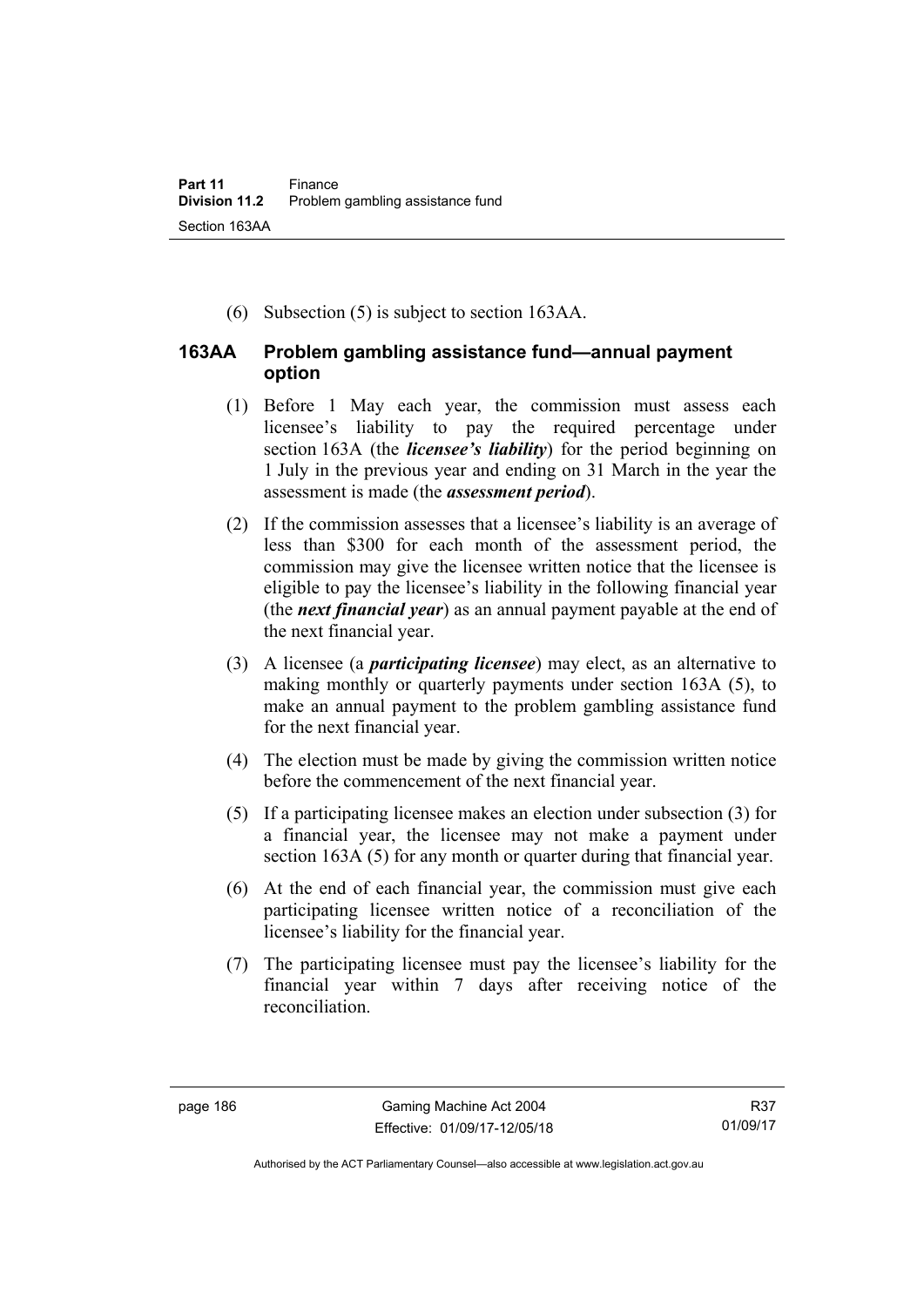## **163B Problem gambling assistance fund**

- (1) The commission must open and maintain a banking account (the *problem gambling assistance fund*).
- (2) A payment out of the fund may be made only for a purpose the commission is satisfied will assist in—
	- (a) alleviating problem gambling; or
	- (b) alleviating the disadvantages that arise from problem gambling; or
	- (c) providing or ascertaining information about problem gambling.

#### **Examples**

- 1 counselling for problem gamblers
- 2 education and awareness about harms caused by excessive gambling
- 3 assisting problem gamblers to exclude themselves from gambling venues
- 4 self-help information about problem gambling
- 5 research about problem gambling
- *Note* An example is part of the Act, is not exhaustive and may extend, but does not limit, the meaning of the provision in which it appears (see [Legislation Act,](http://www.legislation.act.gov.au/a/2001-14) s 126 and s 132).
- (3) In this section:

*banking account* means an account with an authorised deposit-taking institution that is, or is substantially the same as, a bank account.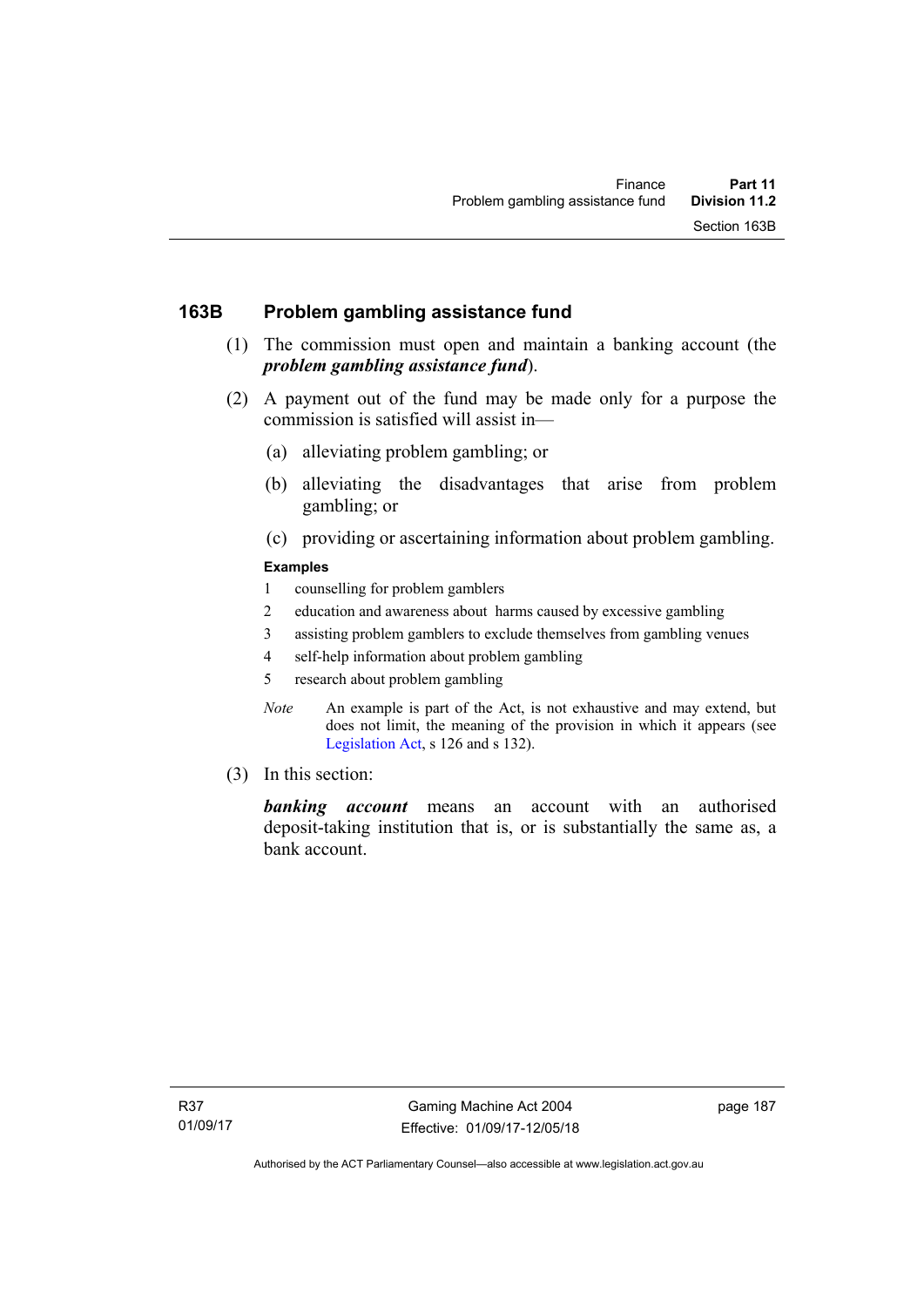#### **Part 12 Community contributions**

Section 164

# **Part 12 Community contributions**

#### **164 Approval of community contributions**

- (1) The commission may approve contributions made by a licensee to a stated entity for a stated purpose as community contributions if satisfied the contributions will have the effect of—
	- (a) contributing to or supporting the development of the community; or
	- (b) raising the standard of living of the community or part of the community.

#### **Examples of areas of contributions**

- 1 charitable and social welfare
- 2 sport and recreation
- 3 non-profit activities
- 4 community infrastructure
- *Note* An example is part of the Act, is not exhaustive and may extend, but does not limit, the meaning of the provision in which it appears (see [Legislation Act,](http://www.legislation.act.gov.au/a/2001-14) s 126 and s 132).
- (2) A regulation may make provision in relation to contributions, including—
	- (a) guidelines for approving contributions as community contributions; and
	- (b) how contributions may be claimed.

#### **Example**

A capital payment may be claimed proportionately over a number of years.

(3) In this section:

*associated entity*—see the *[Electoral Act 1992](http://www.legislation.act.gov.au/a/1992-71)*, section 198.

*community* includes a community outside the ACT.

Authorised by the ACT Parliamentary Counsel—also accessible at www.legislation.act.gov.au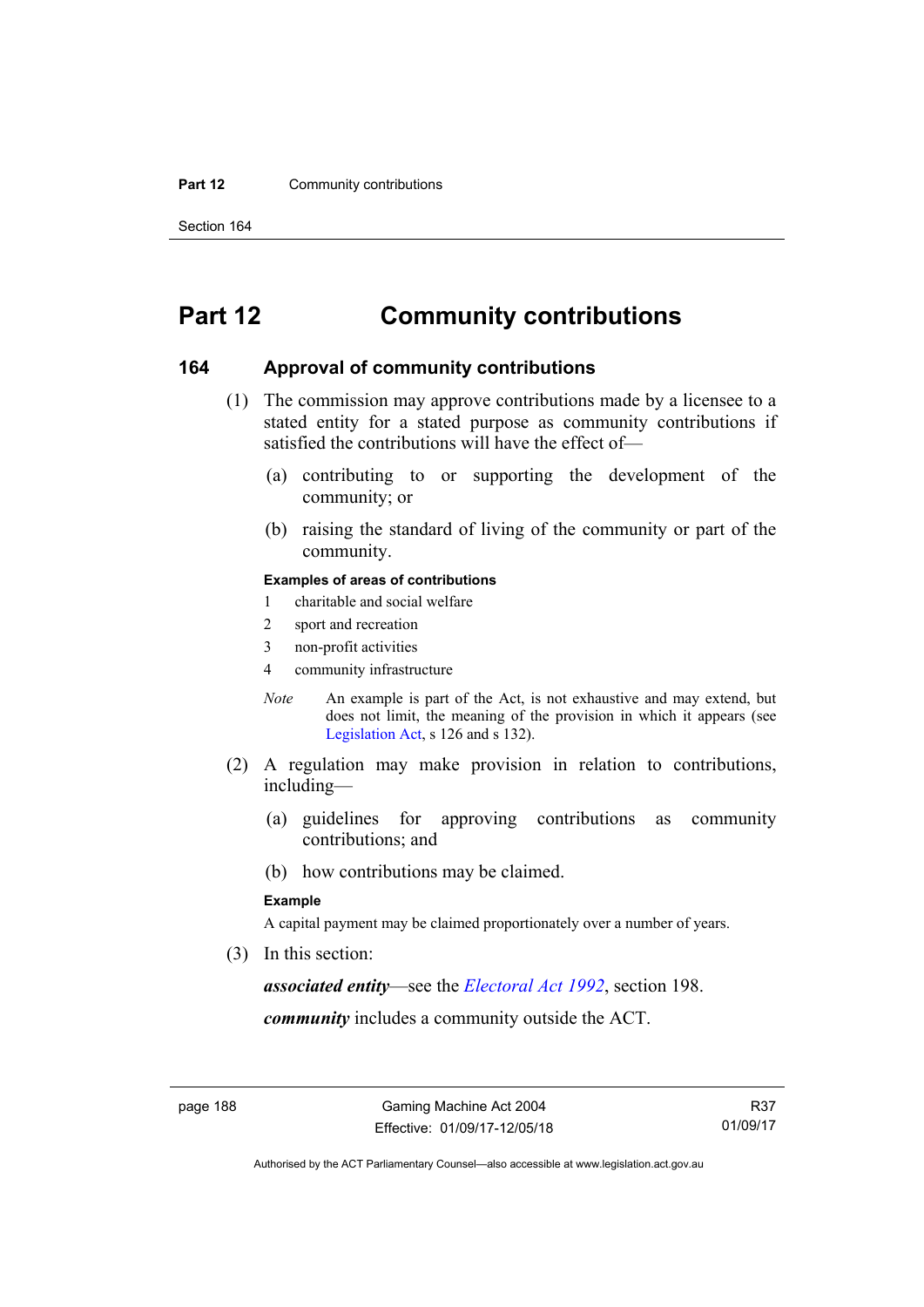*contribution*, by a licensee—

- (a) includes the value of a contribution made in kind by the licensee; but
- (b) does not include the following:
	- (i) expenditure on commercial activities, or, if the licensee is a club, on the social or entertainment activities of the club for its members;
	- (ii) expenditure intended to promote the licensee's activities;
	- (iii) expenditure in relation to gambling (for example, the purchase of gaming machines);
	- (iv) capital payments for assets owned, controlled or being acquired by the licensee or an associated organisation that are not available to be used by the public;
	- (v) capital payments or other expenditure on assets owned, controlled or being acquired by the licensee, if the assets are not in the ACT;
	- (vi) notional provisions (for example, long service and annual leave), other than depreciation;
	- (vii) depreciation in relation to a capital payment mentioned in paragraph (iv) or (v);
	- (viii) depreciation in relation to a capital payment that is an approved contribution;
		- (ix) a capital payment if depreciation in relation to the payment is an approved contribution;
		- (x) a contribution made out of donations collected by the licensee, or out of the proceeds of any special fundraising activity conducted by the licensee;
		- (xi) a contribution to a business association, registered party, associated entity or trade union;

page 189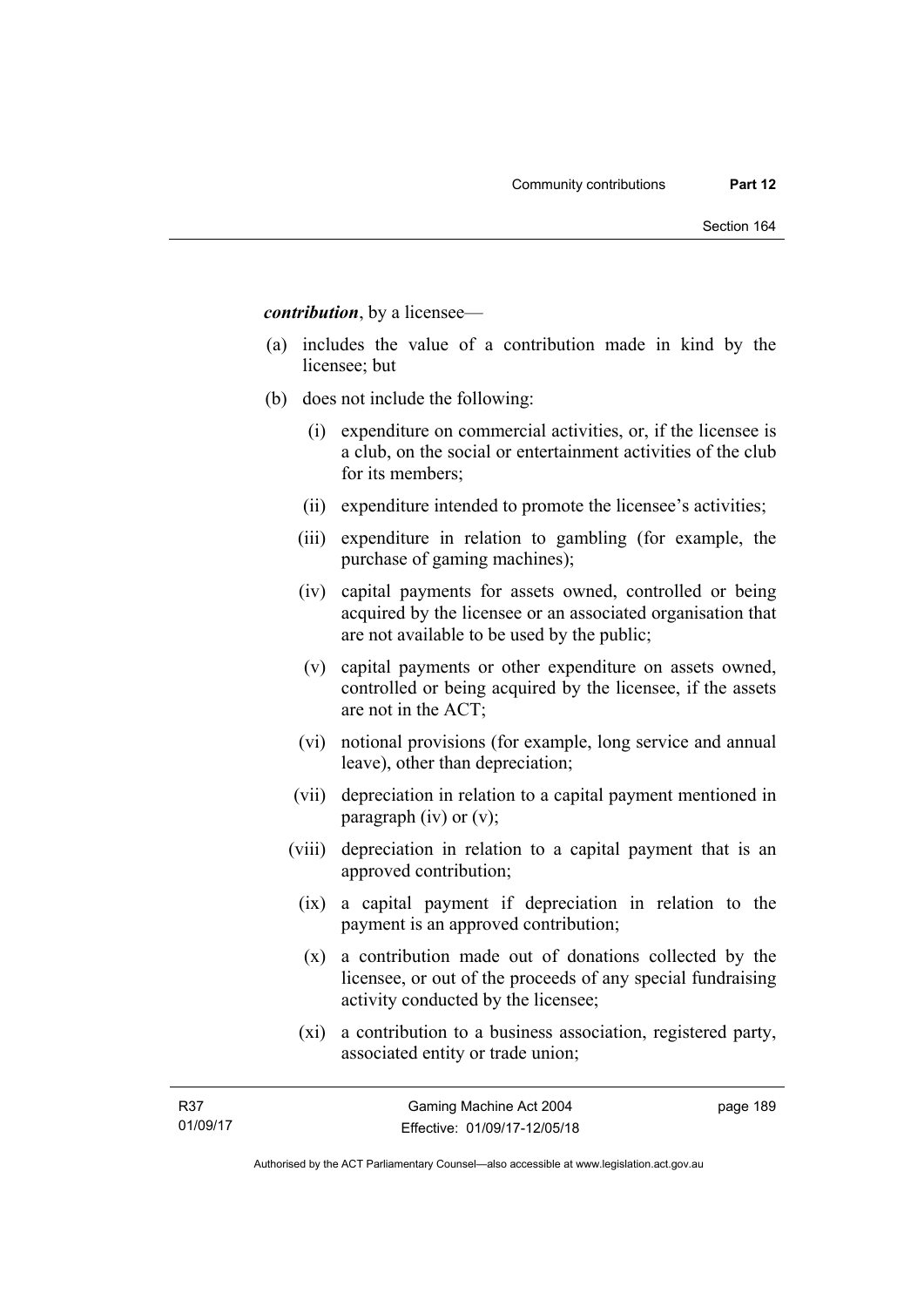#### **Part 12 Community contributions**

Section 165

- (xii) if a contribution is made on a condition—the value to the licensee of that condition being fulfilled;
- (xiii) if an asset is otherwise a contribution—the value of any income earned from the asset (for example, entry or hiring fees);
- (xiv) a contribution made to another licensee under a reciprocal arrangement or agreement;
- (xv) the cost of borrowing funds to acquire an asset;
- (xvi) the payment of a tax, fee or levy, other than a payment required under section 163A (1) (Required payment to problem gambling assistance fund).

### **165 Records of contributions**

- (1) A licensee must record each community contribution made by the licensee, stating—
	- (a) the entity to which, and the purpose for which, each contribution was made; and
	- (b) the amount or value of the contribution and the date when, or period over which, it was made.

Maximum penalty: 20 penalty units.

- (2) To remove any doubt, a record must relate to single authorised premises.
- (3) An offence against this section is a strict liability offence.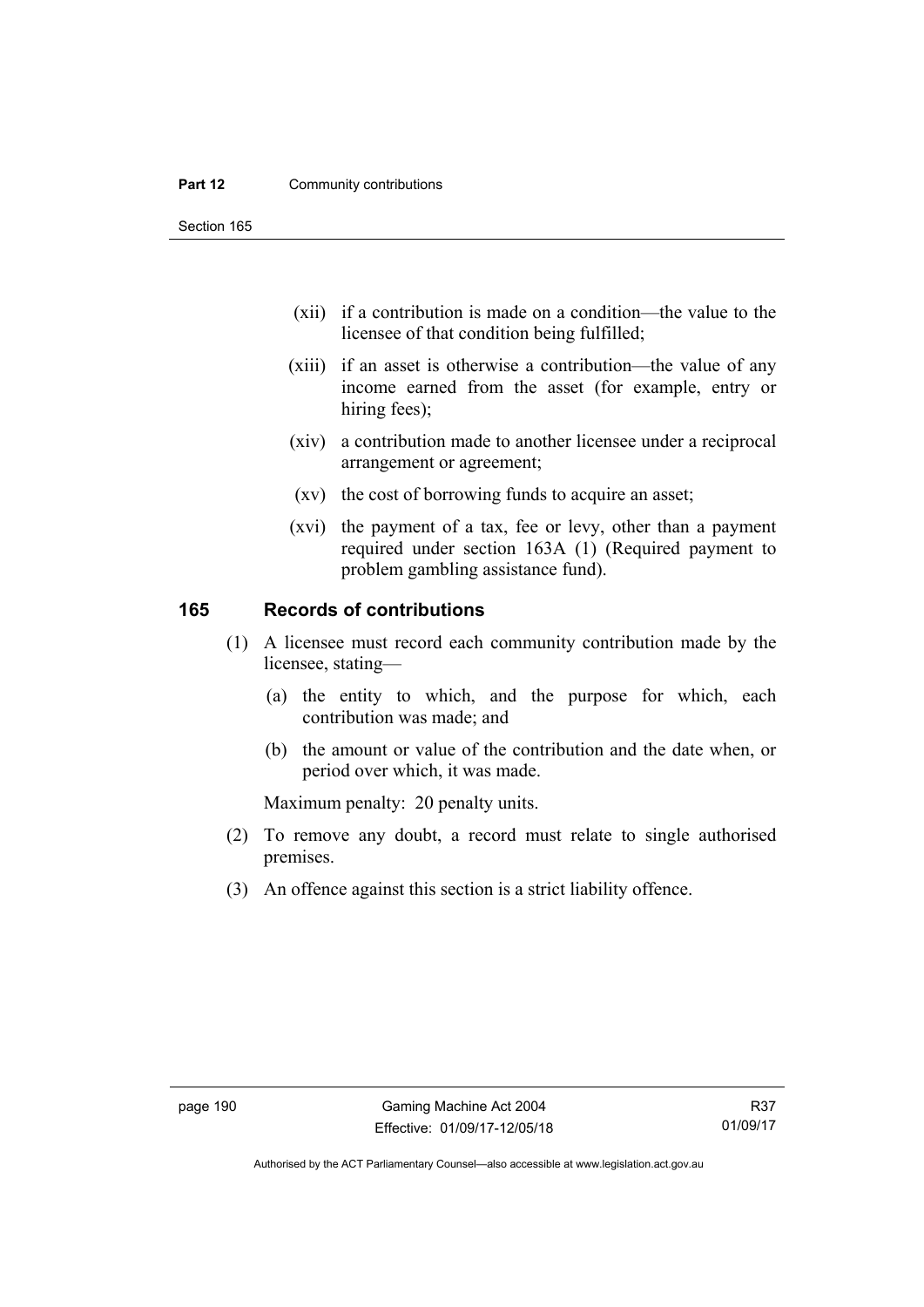## **166 Report about records and finances**

 (1) Within 1 month after the end of a financial year, a licensee must give the commission a copy of the records kept under section 165 that relate to the financial year, together with a financial report for the financial year.

Maximum penalty: 20 penalty units.

(2) In this section:

*financial report* means a report about the following:

- (a) the gross revenue of the licensee;
- (b) if the licensee is a club—the net revenue of the licensee;
- (c) the total value of community contributions;
- (d) the total value of contributions to registered parties and associated entities.
- *Note* If a form is approved under the [Control Act](http://www.legislation.act.gov.au/a/1999-46), s 53D for a financial report, the form must be used.

## **167 Commission must report to Minister**

Within 4 months after the end of the financial year, the commission must give the Minister a report—

- (a) summarising the extent of compliance by licensees with section 165 and section 166 for the financial year; and
- (b) analysing the extent to which revenue received by licensees was being used to make community contributions during the financial year.

### **168 Minister must present commission's report**

The Minister must present a report given to the Minister under section 167 to the Legislative Assembly within 6 sitting days after the day the Minister receives the report.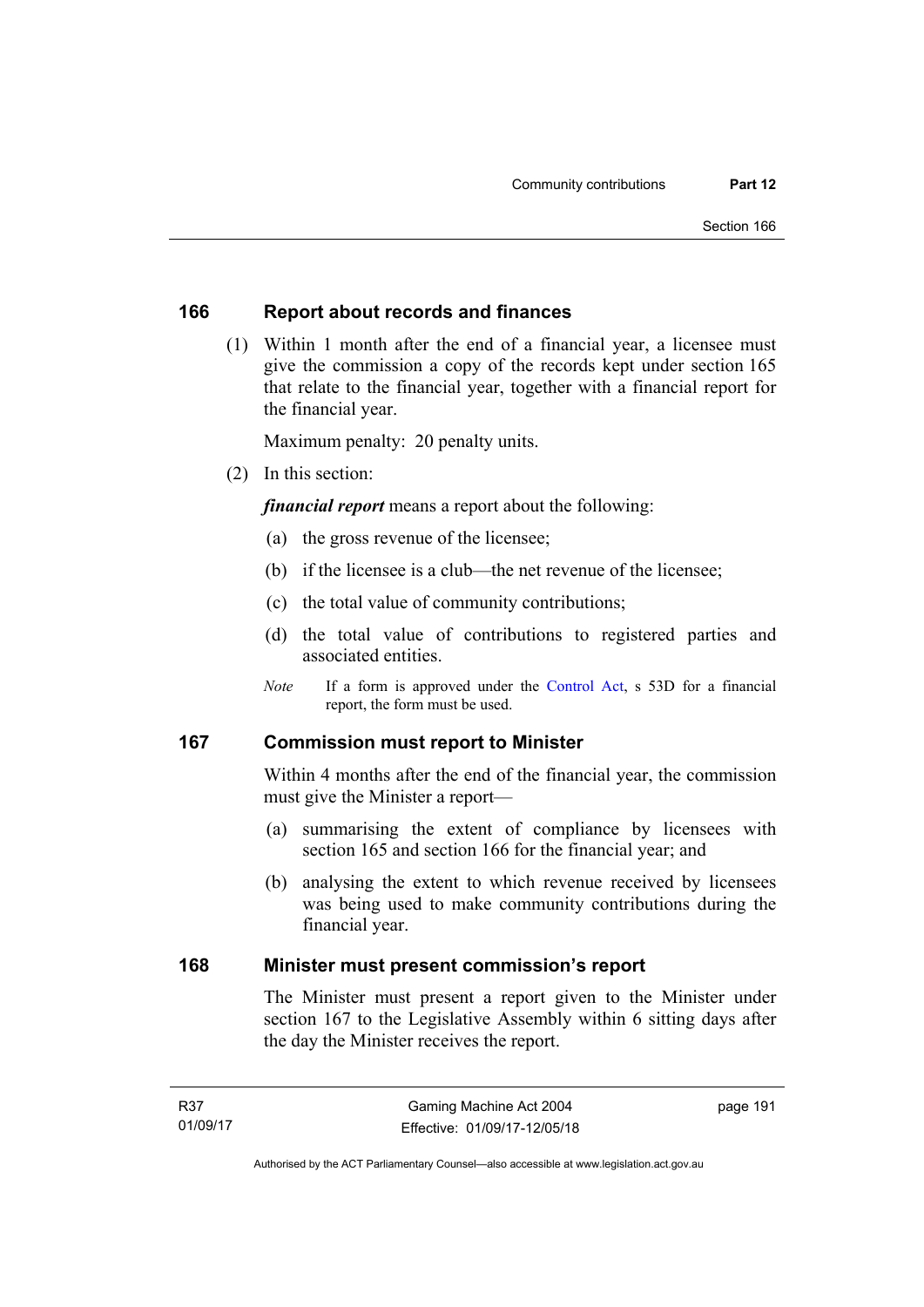#### **Part 12 Community contributions**

Section 169

#### **169 Required community contributions**

- (1) For a licensee that is a club, the *required community contribution* for a financial year is the required percentage of the club's net revenue for the financial year.
- (2) In subsection (1):

*required percentage*, for a club, means—

- (a)  $8\%$ ; or
- (b) if the Minister determines a different percentage under subsection (3) for the club—that percentage.
- (3) The Minister may determine a lower required percentage for a club if satisfied, on application by the club, that—
	- (a) the gross revenue of the club for a financial year is, or is likely to be, less than \$200 000; and
	- (b) if the required percentage for the club were 8%, the application of subsection (1) to the club would so seriously affect the club's viability that it would not be just and equitable in the circumstances for that subsection to apply to the club.
- (4) A determination under subsection (3) is a disallowable instrument.
	- *Note* A disallowable instrument must be notified, and presented to the Legislative Assembly, under the [Legislation Act.](http://www.legislation.act.gov.au/a/2001-14)

## **170 Corporations with gaming machines at multiple clubs**

- (1) This section applies if a corporation—
	- (a) is a class C licensee; and
	- (b) operates multiple clubs; and
	- (c) holds authorisation certificates for gaming machines at multiple clubs.

R37 01/09/17

Authorised by the ACT Parliamentary Counsel—also accessible at www.legislation.act.gov.au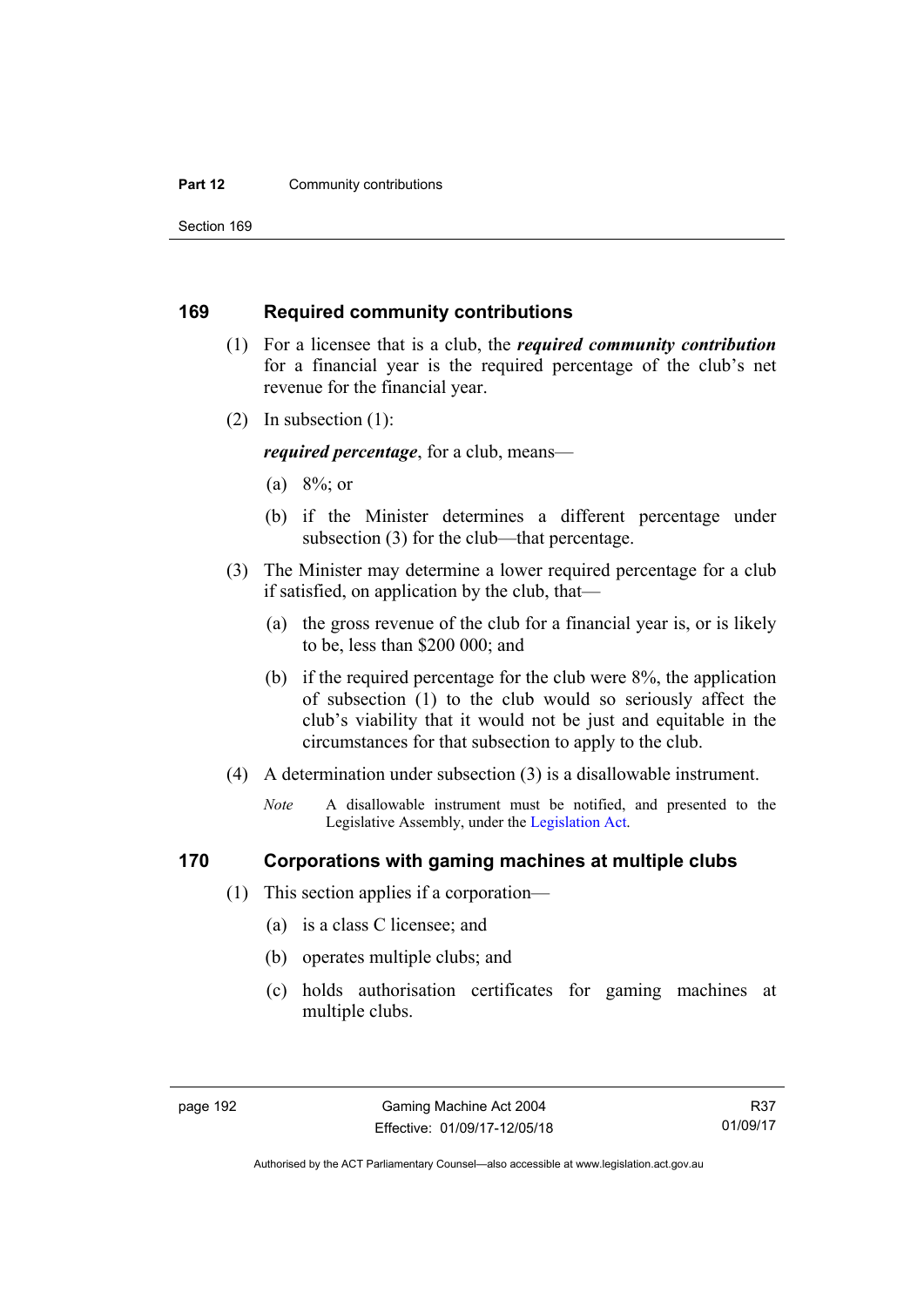(2) In working out the community contributions for each club, common expenditure on behalf of the multiple clubs must be allocated between the clubs in proportion to the number of gaming machines operated at each club.

## **171 Women's sport community contributions**

- (1) For every \$3 of women's sport community contributions that a licensee contributes to an entity under section 164 (1), the licensee's required community contributions must be worked out as if the licensee had contributed \$4.
- (2) In this section:

*women's sport community contributions* means community contributions that the commission is satisfied will benefit or enhance women's sport conducted in the ACT, or with participants mainly based in the ACT.

## **171A Problem gambling community contributions**

- (1) For every \$3 of problem gambling community contributions that a licensee contributes to an entity under section 164 (1), the licensee's required community contributions must be worked out as if the licensee had contributed \$4.
- (2) This section does not apply to a payment required under section 163A (1) (Required payment to problem gambling assistance fund).
- (3) In this section:

*problem gambling community contributions* means community contributions that the commission is satisfied will assist in—

(a) alleviating problem gambling; or

page 193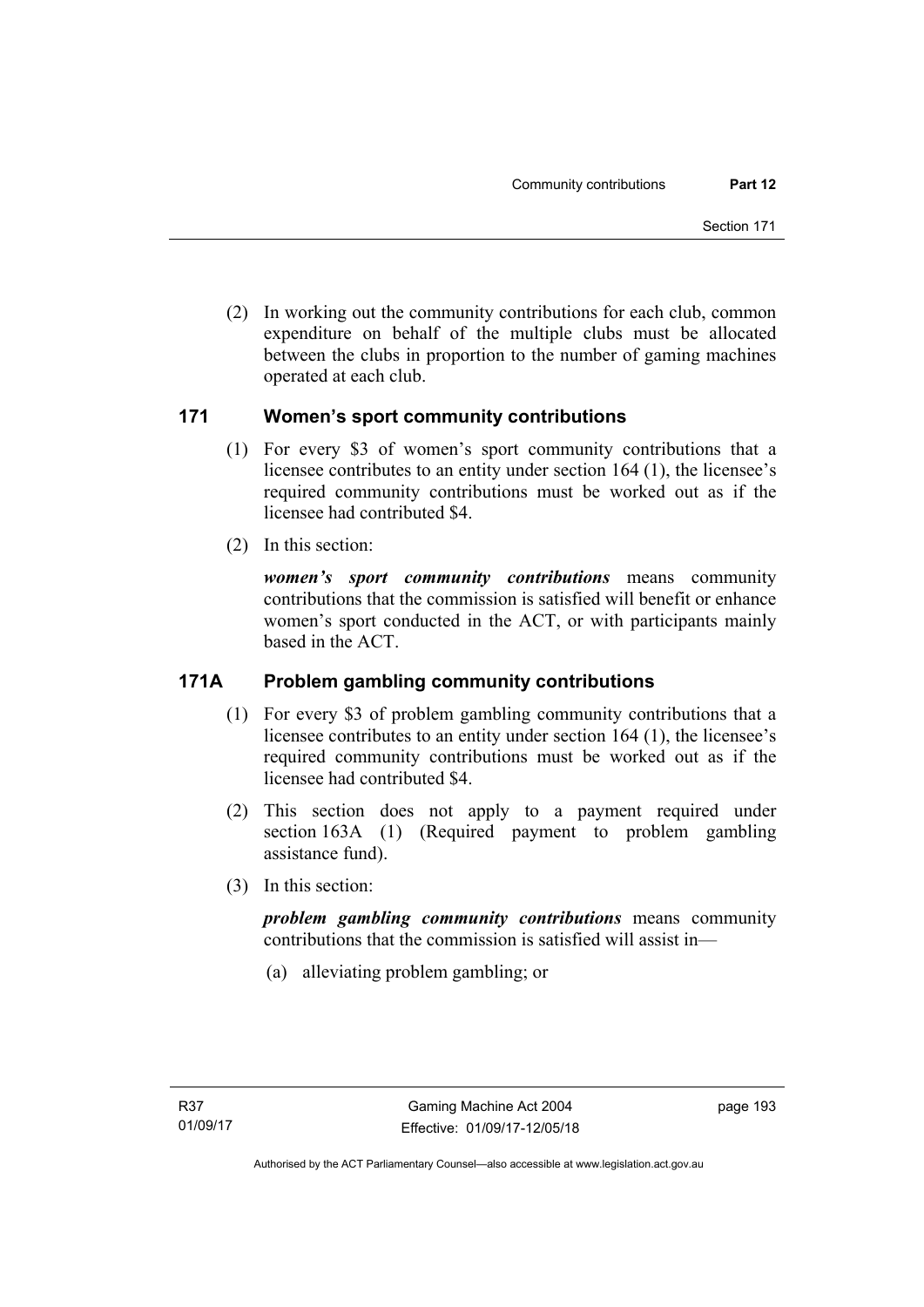#### **Part 12 Community contributions**

Section 172

- (b) alleviating the disadvantages that arise from problem gambling; or
- (c) providing information about problem gambling.

#### **172 Community contribution shortfall tax**

- (1) Tax (the *community contribution shortfall tax*) is imposed on a community contribution shortfall of a licensee that is a club at the rate of 100%.
- (2) The licensee must pay the community contribution shortfall tax.
- (3) Community contribution shortfall tax is payable 30 days after the day the licensee receives an assessment under the [Control Act](http://www.legislation.act.gov.au/a/1999-46), part 6.
- (4) If an amount of community contribution shortfall tax is paid, the commission must transfer the amount to the grants program fund or, if another fund is prescribed by regulation, that fund.
- (5) In this section:

*community contribution shortfall*, for a licensee that is a club in relation to a financial year, means the amount (if any) by which the club's community contributions fall short of its required community contribution.

Authorised by the ACT Parliamentary Counsel—also accessible at www.legislation.act.gov.au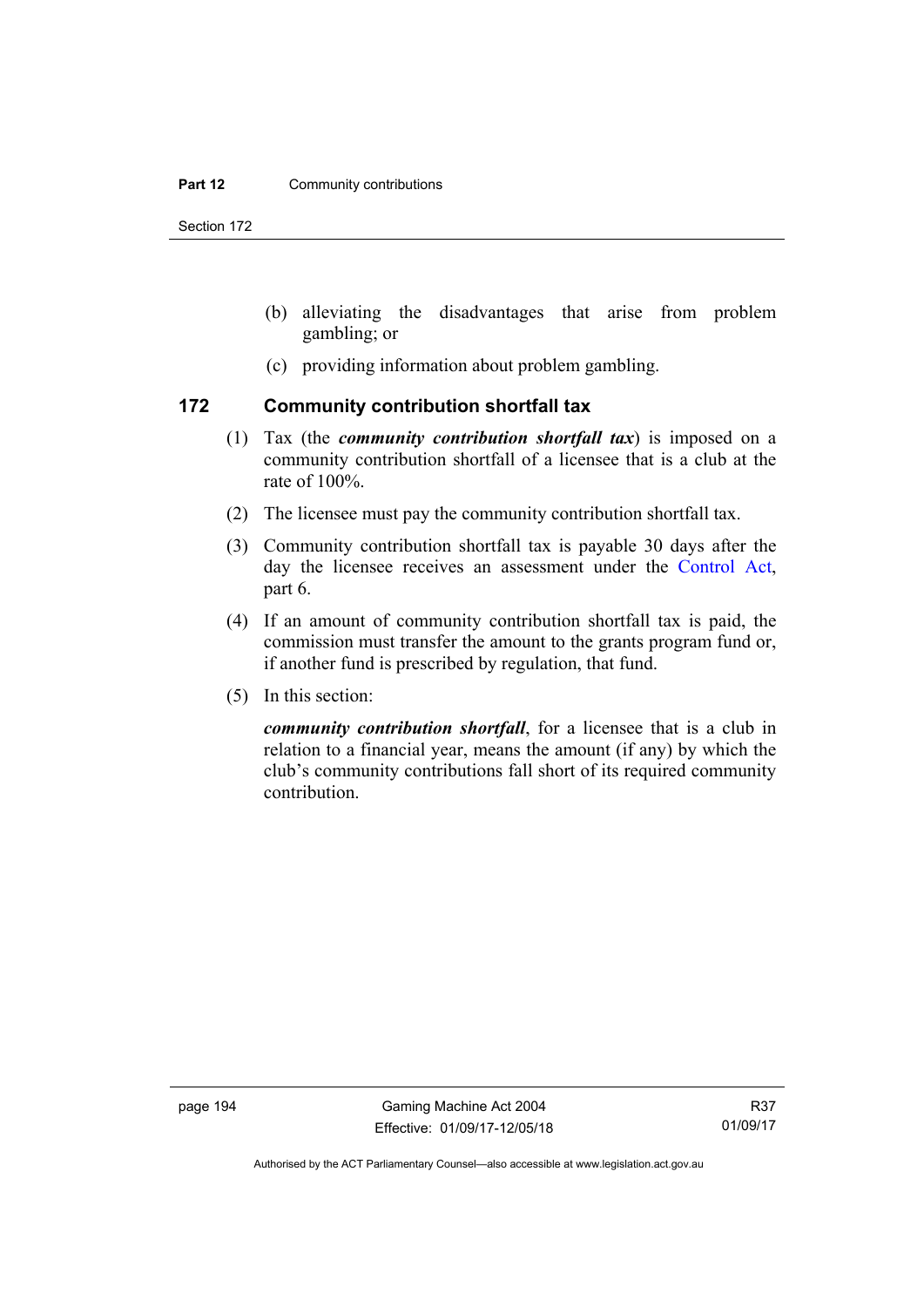# **Part 13 Notification and review of decisions**

### **173 Meaning of** *reviewable decision***—pt 13**

In this part:

*reviewable decision* means a decision mentioned in schedule 1, column 3 under a provision of this Act mentioned in column 2 in relation to the decision.

### **173A Reviewable decision notices**

If the commission makes a reviewable decision, the commission must give a reviewable decision notice to each entity mentioned in schedule 1, column 4 in relation to the decision.

- *Note 1* The commission must also take reasonable steps to give a reviewable decision notice to any other person whose interests are affected by the decision (see *[ACT Civil and Administrative Tribunal Act 2008](http://www.legislation.act.gov.au/a/2008-35)*, s 67A).
- *Note 2* The requirements for reviewable decision notices are prescribed under the *[ACT Civil and Administrative Tribunal Act 2008](http://www.legislation.act.gov.au/a/2008-35)*.

#### **173B Applications for review**

The following may apply to the ACAT for review of a reviewable decision:

- (a) an entity mentioned in schedule 1, column 4 in relation to the decision;
- (b) any other person whose interests are affected by the decision.
- *Note* If a form is approved under the *[ACT Civil and Administrative Tribunal](http://www.legislation.act.gov.au/a/2008-35)  [Act 2008](http://www.legislation.act.gov.au/a/2008-35)* for the application, the form must be used.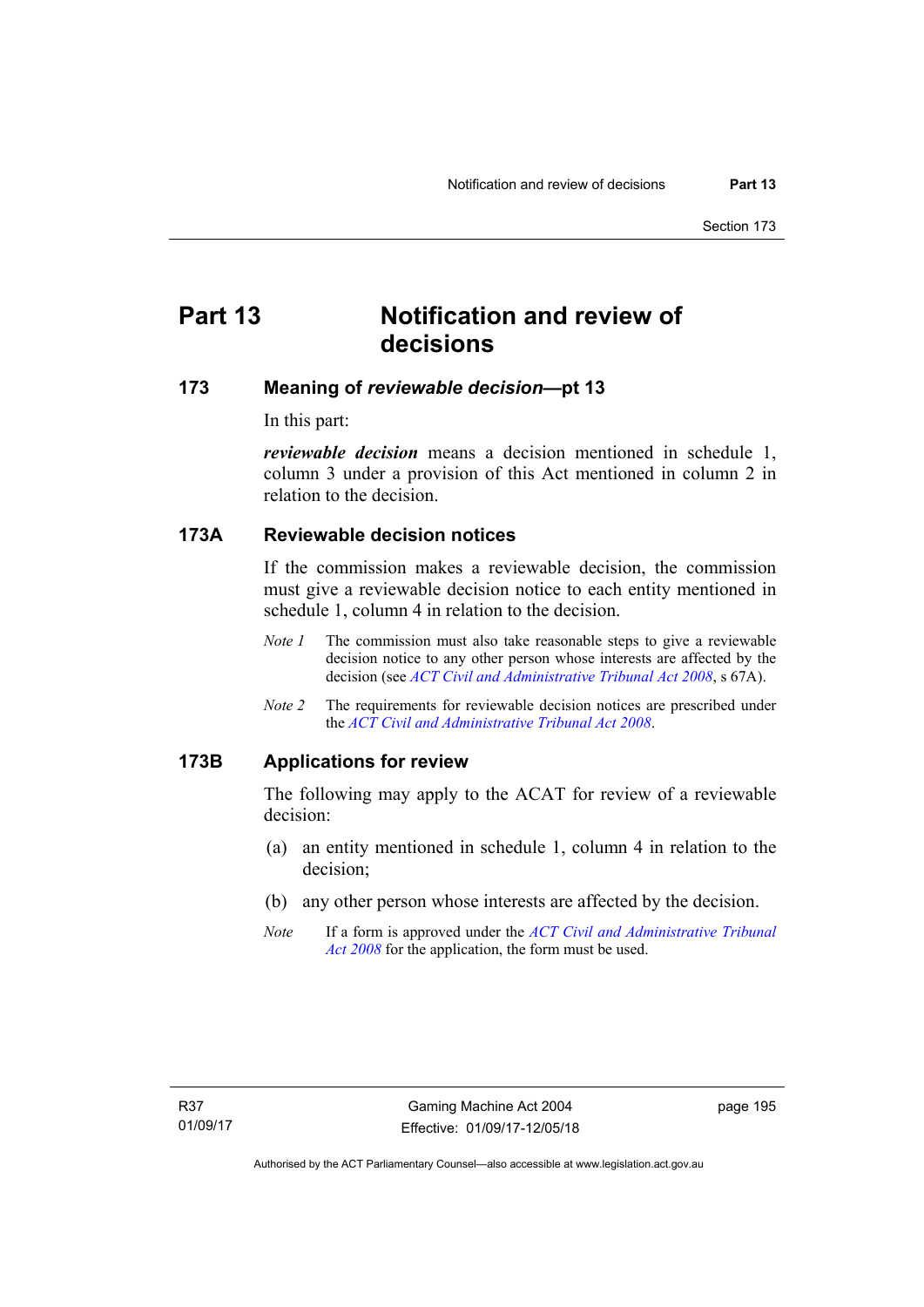#### **Part 13A** Notifiable actions

Section 173C

# **Part 13A Notifiable actions**

#### **173C Meaning of** *notifiable action*

In this Act:

*notifiable action* means an action mentioned in schedule 2, column 3 under a provision of this Act mentioned in column 2 in relation to the action.

### **173D Notifiable actions**

- (1) This section applies if a licensee notifies the commission about a notifiable action.
- (2) The notification must—
	- (a) be in writing; and
	- (b) be given to the commission at least the prescribed number of days before the day the licensee undertakes the notifiable action; and
		- *Note* For how documents may be given, see the [Legislation Act,](http://www.legislation.act.gov.au/a/2001-14) pt 19.5.
	- (c) include anything else required by regulation.
	- *Note 1* It is an offence to make a false or misleading statement, give false or misleading information or produce a false or misleading document (see [Criminal Code](http://www.legislation.act.gov.au/a/2002-51), pt 3.4).
	- *Note 2* If a form is approved under the [Control Act,](http://www.legislation.act.gov.au/a/1999-46/default.asp) s 53D for this provision, the form must be used.
	- *Note* 3 A fee may be determined under s 177 for this provision.

Authorised by the ACT Parliamentary Counsel—also accessible at www.legislation.act.gov.au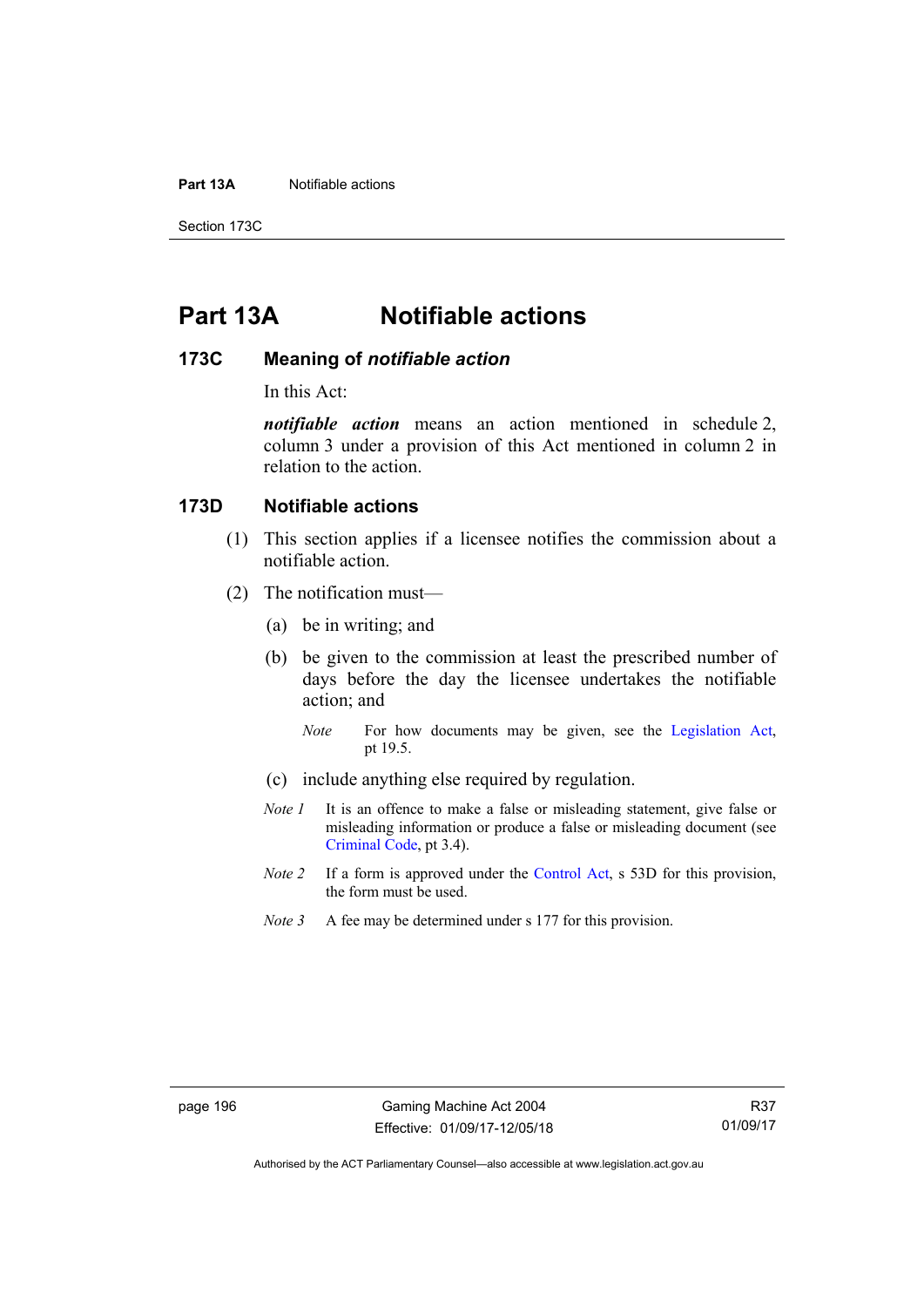- *Note 4* It is a condition of a licence that the licensee give the commission written notice of the details of a gaming machine installed on authorised premises within 3 days after the day the gaming machine is installed or the commission gives the licensee a notice under s 124 (see s 45). It is also a condition of a licence that the licensee not allow the gaming machine to be operated on the authorised premises until the notice under s 45 has been given to the commission (see s 46).
- (3) On receiving a notification, the commission may, by notice, ask the following people for additional information about the notifiable action:
	- (a) the person giving the notification;
	- (b) if the notifiable action relates to the trading of a gaming machine under division 6A.6 (Trading of authorisations and gaming machines)—
		- (i) the disposing licensee; and
		- (ii) the acquiring licensee.
	- *Note* For how documents may be given, see the [Legislation Act,](http://www.legislation.act.gov.au/a/2001-14) pt 19.5.
- (4) If the commission gives a notice under subsection (3), the notice must state a reasonable time within which the information must be given.
	- *Note* A failure to comply with this section is a ground for disciplinary action (see s  $57(1)(c)$ ).
- (5) In this Act:

#### *prescribed number of days* means—

- (a) 10 business days; or
- (b) if a regulation prescribes a different number of days—that number of days.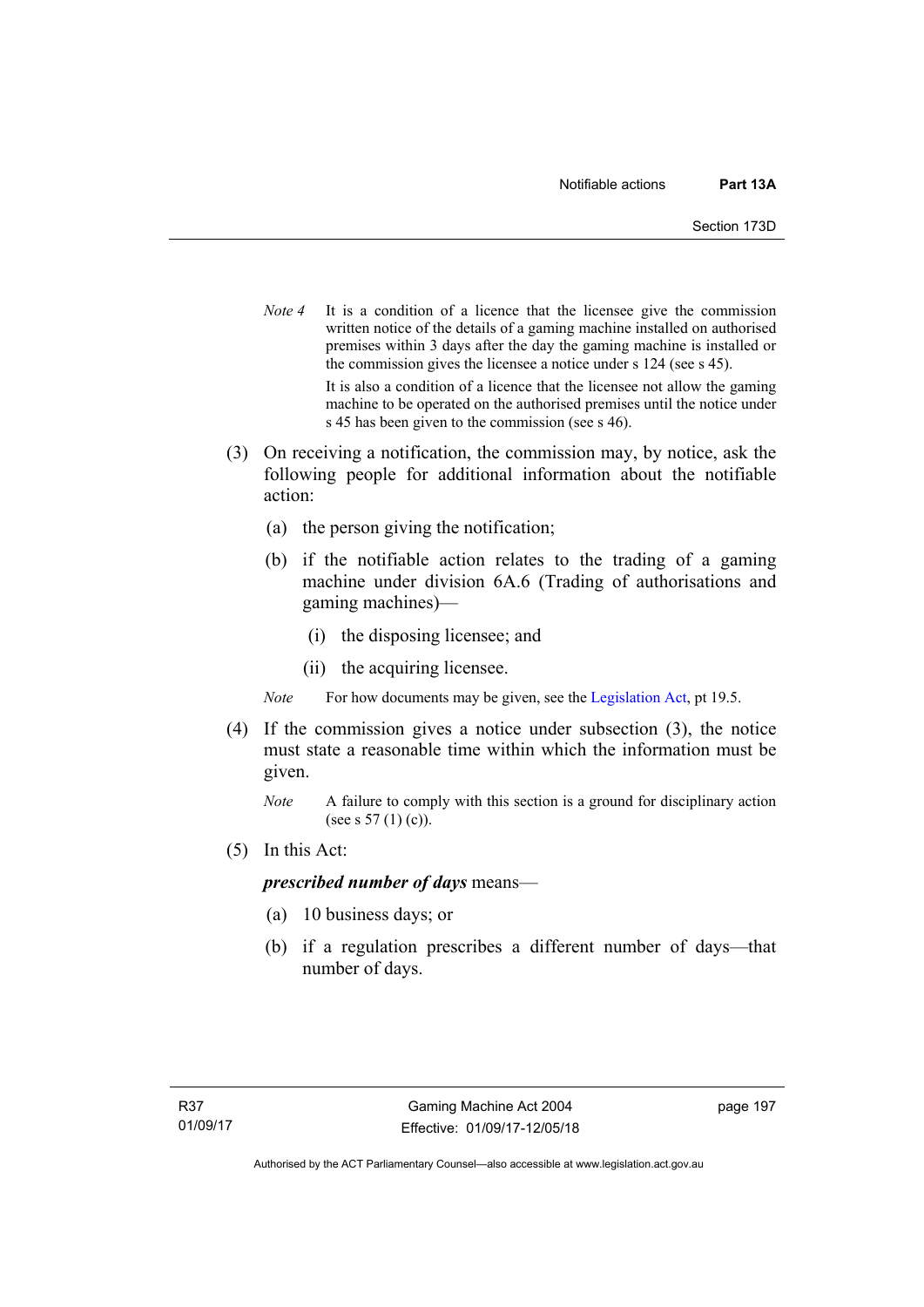#### **Part 13A** Notifiable actions

Section 173E

### **173E Notifiable actions—date of effect**

A notifiable action takes effect—

 (a) the prescribed number of days after the day the commission receives a notification about the notifiable action; or

*Note Prescribed number of days*—see s 173D (5).

- (b) if the commission allows the notifiable action to take place on an earlier day—that day; or
- (c) if the commission gives a notice under section 173D (3) requesting additional information in relation to the notification—when the commission has notified the licensee that it is satisfied in relation to the additional information.
- *Note* For working out periods of time generally, see the [Legislation Act,](http://www.legislation.act.gov.au/a/2001-14) s 151.

### **173F Notifiable actions—amendment or cancellation**

- (1) This section applies if a licensee—
	- (a) gives the commission a notification about a notifiable action; and
	- (b) wants to amend or cancel the notification.
- (2) The licensee must give the commission written notice of the amendment or cancellation before the notifiable action takes effect.
	- *Note 1* It is an offence to make a false or misleading statement, give false or misleading information or produce a false or misleading document (see [Criminal Code](http://www.legislation.act.gov.au/a/2002-51), pt 3.4).
	- *Note 2* For how documents may be given, see the [Legislation Act,](http://www.legislation.act.gov.au/a/2001-14) pt 19.5.
	- *Note 3* If a form is approved under the [Control Act,](http://www.legislation.act.gov.au/a/1999-46/default.asp) s 53D for this provision, the form must be used.
	- *Note 4* A fee may be determined under s 177 for this provision.

R37 01/09/17

Authorised by the ACT Parliamentary Counsel—also accessible at www.legislation.act.gov.au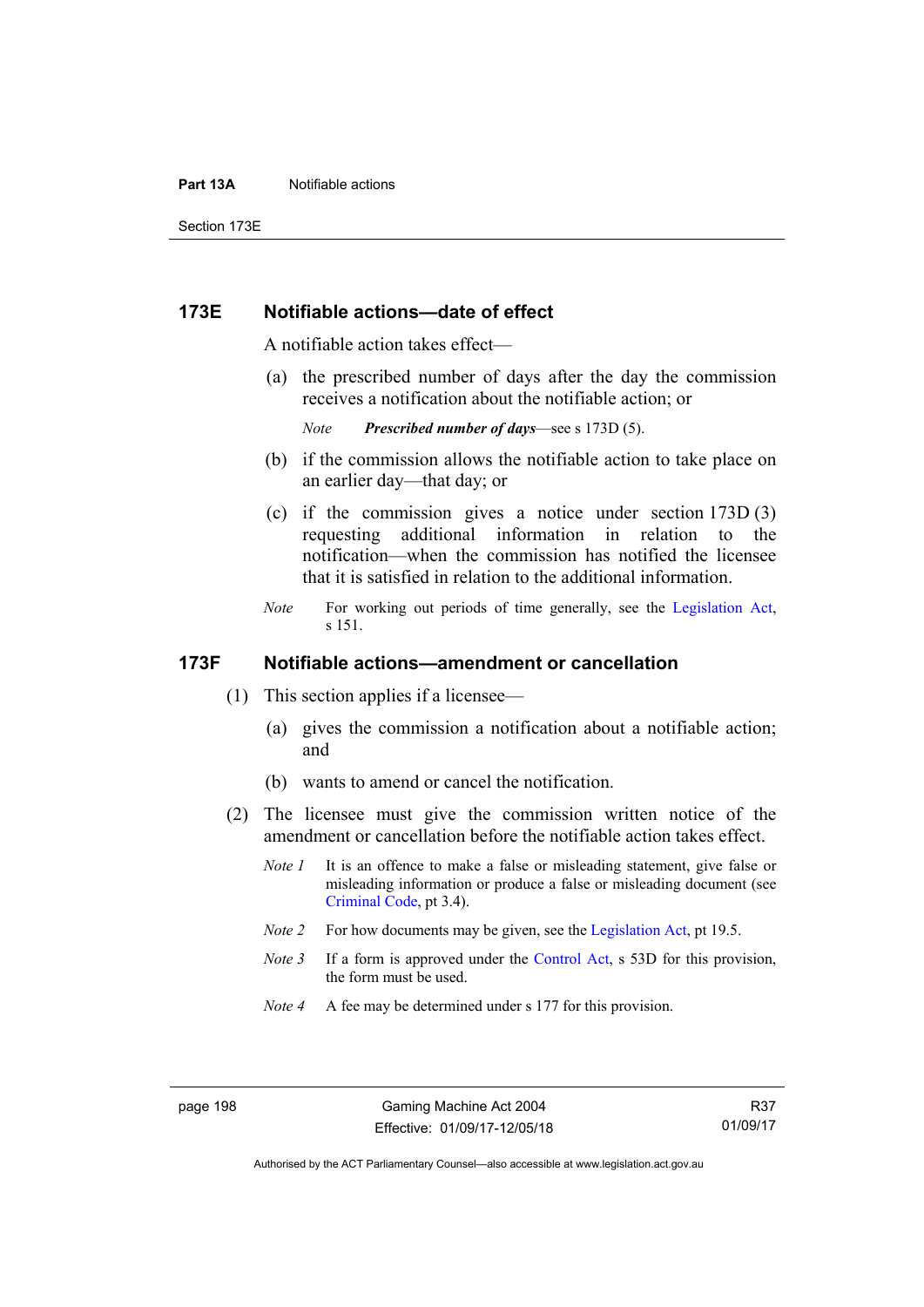- (3) An amendment takes effect 10 business days after the day the commission receives written notice of the amendment.
- (4) A cancellation takes effect when the commission receives written notice of the cancellation.

## **173G Notifiable actions under s 37F**

- (1) This section applies to a notifiable action under section 37F (Surrender of licences, authorisation certificates and authorisations).
- (2) The notification for the notifiable action must also include the following information in relation to a gaming machine to be stored under a storage permit:
	- (a) the place where the gaming machine is to be stored;
	- (b) the gaming machine's serial number.
	- *Note* For the issue of a storage permit, see s 127P.
- (3) On the date the notifiable action takes effect under section 173E (Notifiable actions—date of effect), the licensee must—
	- (a) take meter readings from the gaming machine; and
	- (b) render the gaming machine inoperable; and
	- (c) give the commission the details of the meter readings.

### **173H Notifiable actions under div 6A.6—disposal of gaming machines**

- (1) This section applies to a notifiable action that includes the disposal of a gaming machine under division 6A.6 (Trading of authorisations and gaming machines).
- (2) The notification for the notifiable action must also include the following information:
	- (a) the name of the licensee disposing of the gaming machine (the *disposing licensee*);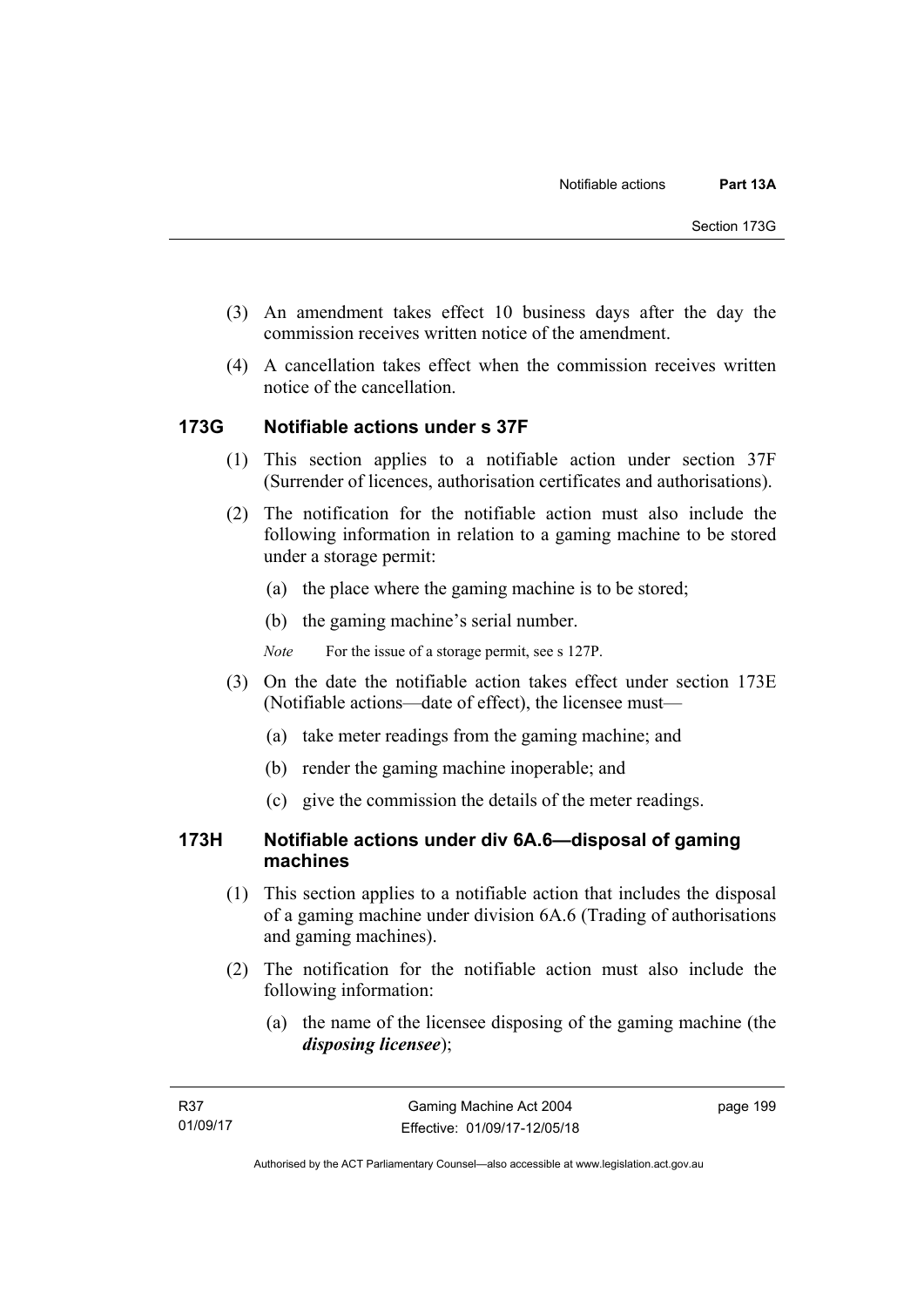#### **Part 13A** Notifiable actions

Section 173H

- (b) the date and licence number of the disposing licensee's licence;
- (c) the authorisation number of the disposing licensee's authorisation for the gaming machine;
- (d) the date the disposal is intended to happen;
- (e) the following details of the gaming machine:
	- (i) the class of gaming machine;
	- (ii) the serial number;
	- (iii) the game installed on the gaming machine;
- (f) if a class B gaming machine is to be disposed of by sale to another person—
	- (i) information identifying the person who is to acquire the gaming machine; and
	- (ii) if the gaming machine is to be sold or operated in a local jurisdiction—evidence that the person who is to acquire the gaming machine is authorised to have the gaming machine under a law of the local jurisdiction;
- (g) if a class B gaming machine is to be disposed of by returning it to an approved supplier—information identifying the supplier;
- (h) if a gaming machine is to be disposed of by destroying it—
	- (i) information about how the gaming machine is to be destroyed; and
	- (ii) information identifying who is to destroy the gaming machine; and
	- (iii) the date and time the gaming machine is proposed to be destroyed; and
	- (iv) information identifying who will represent the disposing licensee at the gaming machine's destruction.

Authorised by the ACT Parliamentary Counsel—also accessible at www.legislation.act.gov.au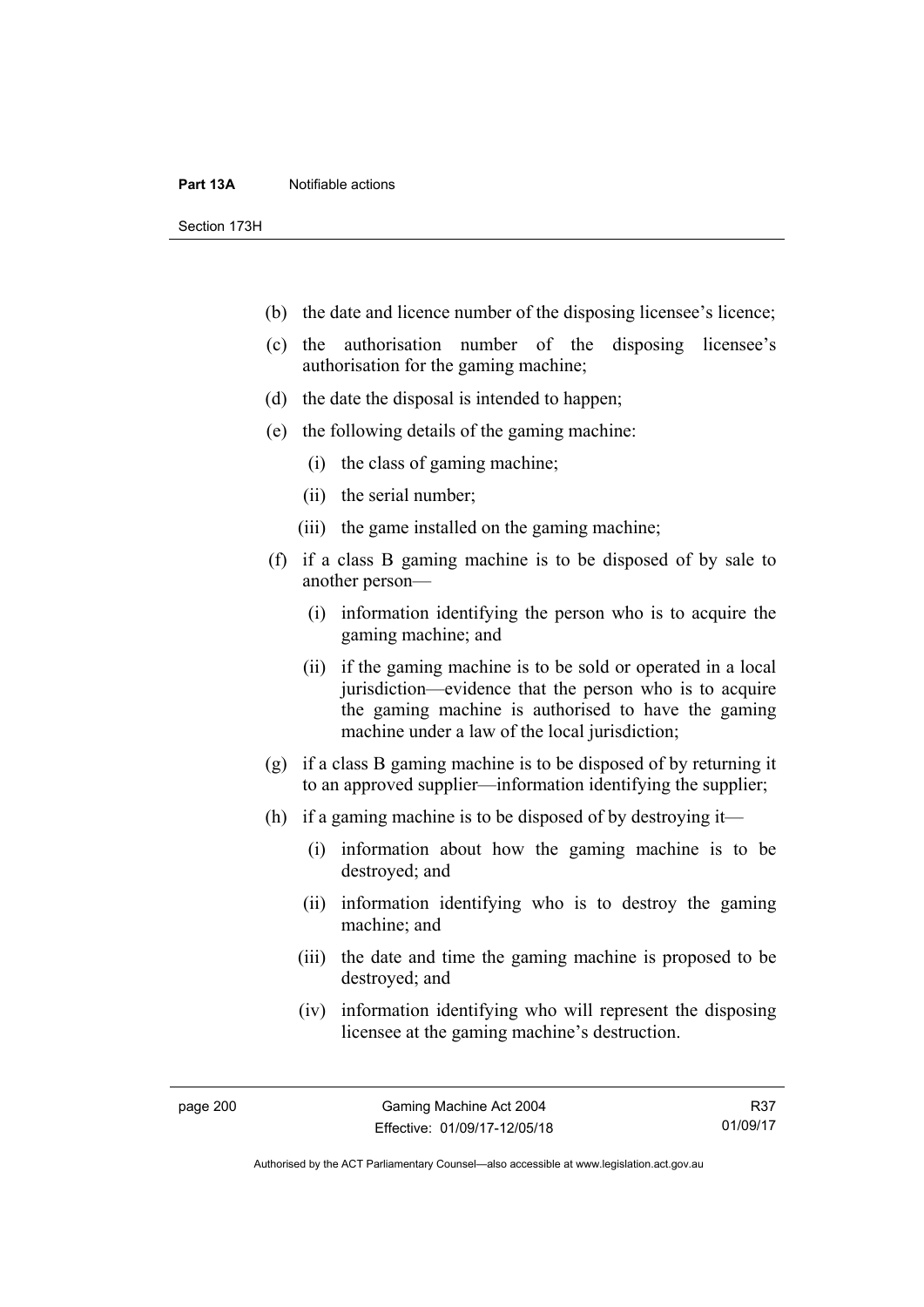- (3) If the disposal of the gaming machine does not happen on the date mentioned in subsection (2) (d), the notifiable action is taken to have occurred on a date agreed between the commission and the disposing licensee.
- (4) On the date the notifiable action takes effect under section 173E (Notifiable actions—date of effect), the disposing licensee must—
	- (a) take meter readings from the gaming machine; and
	- (b) render the gaming machine inoperable; and
	- (c) give the commission the details of the meter readings.

## **173I Notifiable actions under div 6A.6—trading of class B authorisations**

- (1) This section applies if a class B licensee gives the commission notice of a notifiable action that includes the disposal of a class B authorisation to a class C licensee under division 6A.6 (Trading of authorisations and gaming machines).
- (2) On receiving notice of the notifiable action, the commission must—
	- (a) if the class B authorisations are acquired by a class C licensee—amend the class C licensee's authorisation schedule to include the details of the acquired authorisations; and
	- (b) either—
		- (i) if all class B authorisations under the class B licensee's authorisation certificate are disposed of—cancel the licence and authorisation certificate; or
		- (ii) in any other case—amend the authorisation schedule to remove the authorisations.
	- *Note* For the acquisition of class B authorisations as part of the purchase of a disposing licensee's business, see div 2B.4.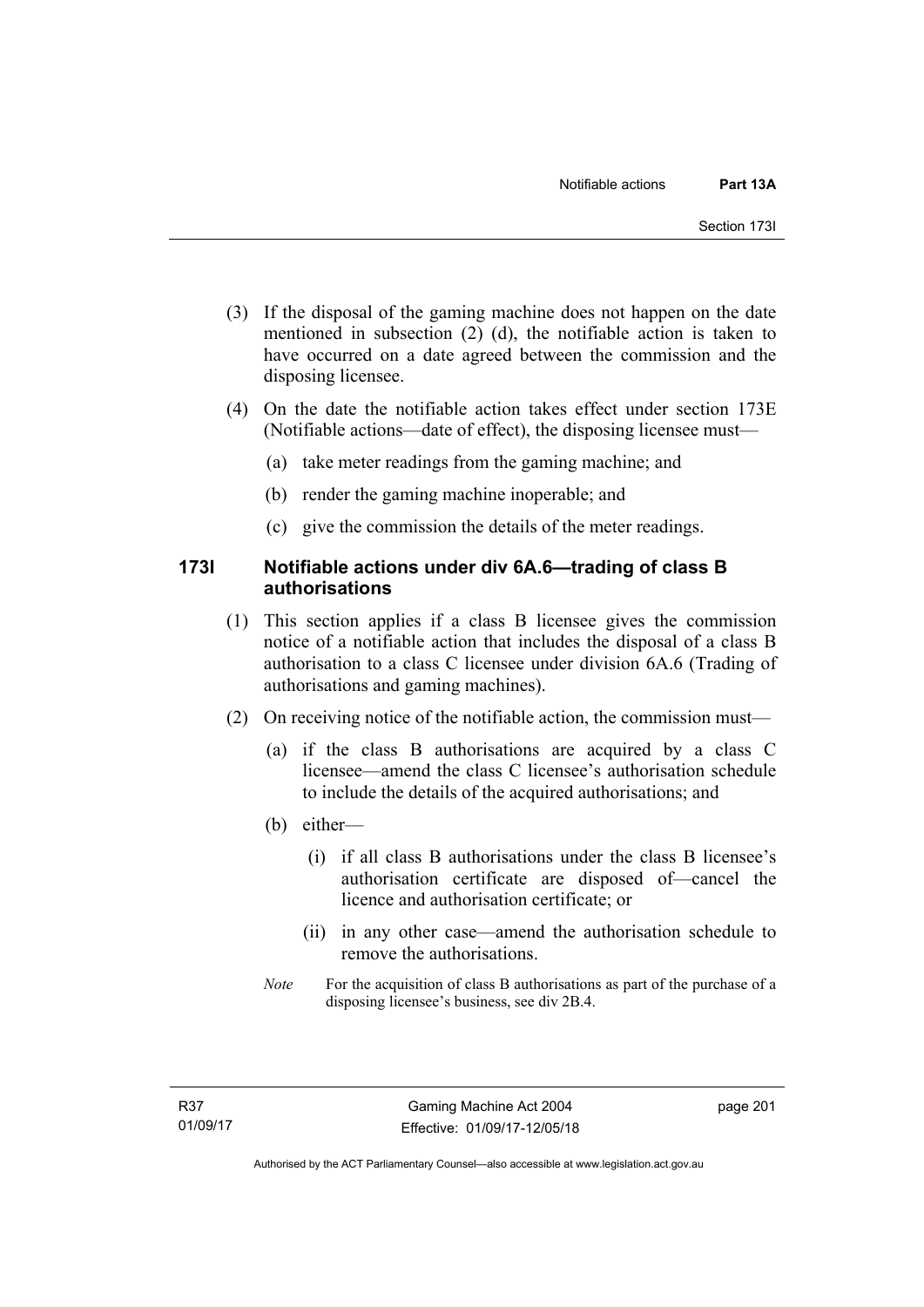#### **Part 14** Miscellaneous

Section 174

# **Part 14 Miscellaneous**

## **174 Acts and omissions of representatives**

(1) In this section:

*person* means an individual.

*Note* See the [Criminal Code,](http://www.legislation.act.gov.au/a/2002-51) pt 2.5 for provisions about corporate criminal responsibility.

*representative*, of a person, means an employee or agent of the person.

*state of mind*, of a person, includes—

- (a) the person's knowledge, intention, opinion, belief or purpose; and
- (b) the person's reasons for the intention, opinion, belief or purpose.
- (2) This section applies to a prosecution for any offence against this Act.
- (3) If it is relevant to prove a person's state of mind about an act or omission, it is enough to show—
	- (a) the act was done or omission made by a representative of the person within the scope of the representative's actual or apparent authority; and
	- (b) the representative had the state of mind.
- (4) An act done or omitted to be done on behalf of a person by a representative of the person within the scope of the representative's actual or apparent authority is also taken to have been done or omitted to be done by the person.
- (5) However, subsection (4) does not apply if the person establishes that reasonable precautions were taken and appropriate diligence was exercised to avoid the act or omission.

R37 01/09/17

Authorised by the ACT Parliamentary Counsel—also accessible at www.legislation.act.gov.au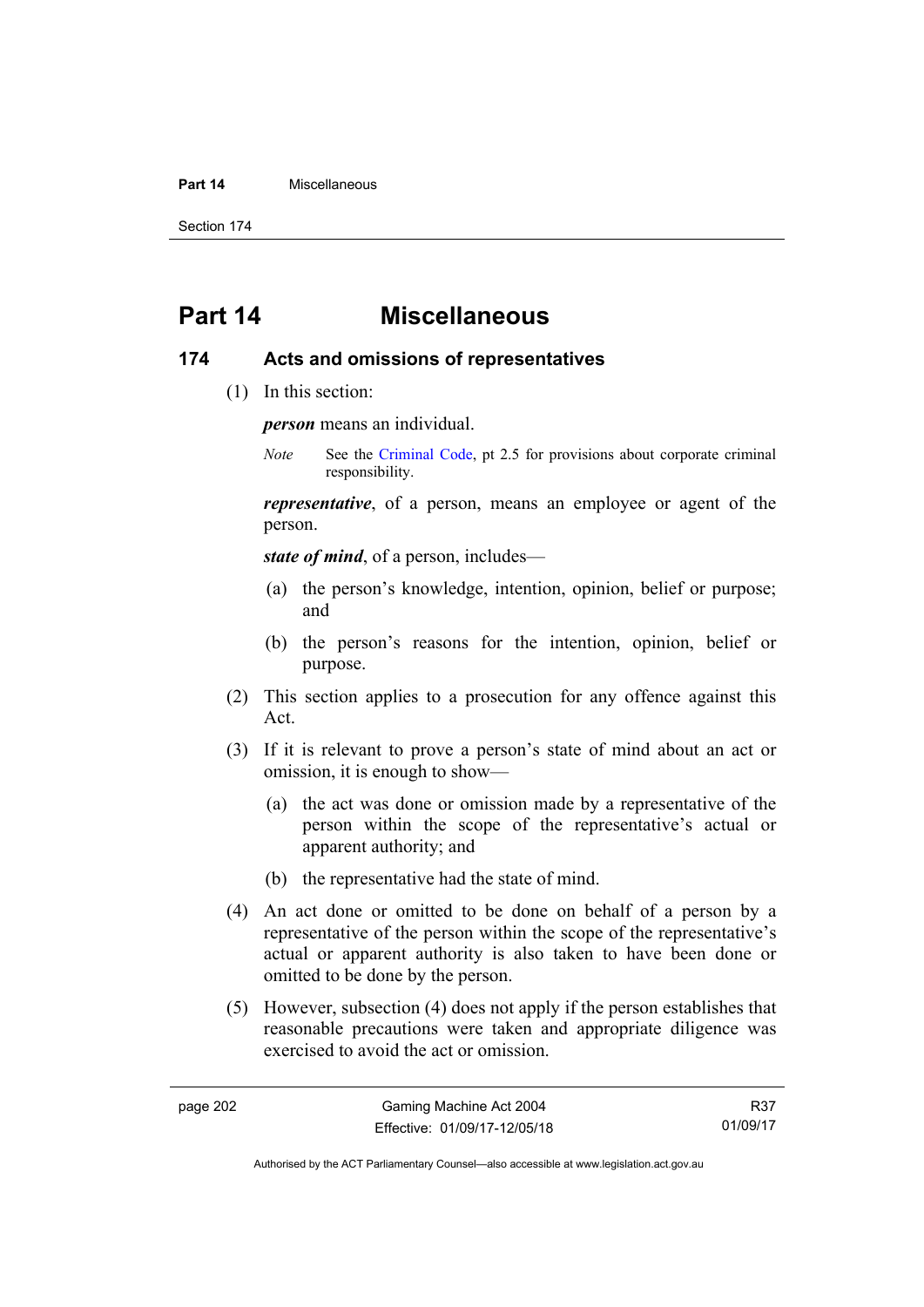(6) A person who is convicted of an offence cannot be punished by imprisonment for the offence if the person would not have been convicted of the offence without subsection (3) or (4).

# **174A Licences and authorisations not personal property—PPS Act**

- (1) For the [PPS Act,](http://www.comlaw.gov.au/Series/C2009A00130) section 10, definition of *personal property*, paragraph (b), a licence or authorisation certificate is not personal property.
- (2) In this section:

*PPS Act* means the *[Personal Property Securities Act 2009](http://www.comlaw.gov.au/Series/C2009A00130)* (Cwlth).

# **175 Canberra Airport**

- (1) A licence must not be issued in relation to premises at Canberra Airport.
- (2) An authorisation certificate must not be given for the operation of a gaming machine at the Canberra Airport.
- (3) In this section:

*Canberra Airport* means block 3, sections 17 and 28, division of Pialligo in the district of Majura, and blocks 587, 594, 595, 614 and 660 in that district.

# **176 Evidentiary certificates**

In a prosecution for an offence against this Act, a certificate issued by the commission stating that the person named in the certificate was or was not the holder of a licence or authorisation certificate on the date, or during the period, stated in the certificate is evidence of the matters so stated.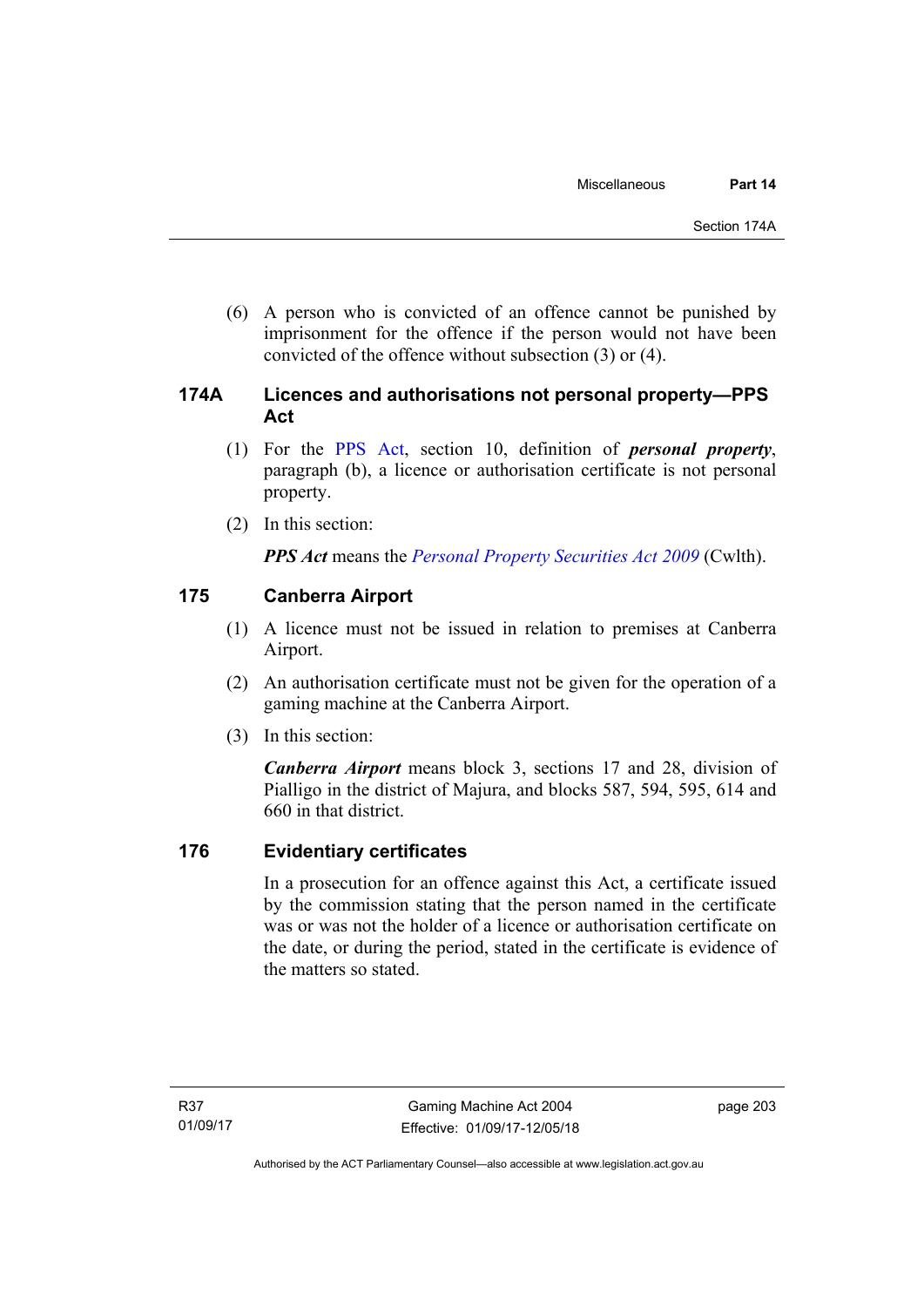#### **Part 14** Miscellaneous

Section 177

## **177 Determination of fees**

- (1) The Minister may determine fees for this Act.
	- *Note* The [Legislation Act](http://www.legislation.act.gov.au/a/2001-14) contains provisions about the making of determinations and regulations relating to fees (see pt 6.3).
- (2) A determination is a disallowable instrument.
	- *Note* A disallowable instrument must be notified, and presented to the Legislative Assembly, under the [Legislation Act.](http://www.legislation.act.gov.au/a/2001-14)

## **178 Regulation-making power**

- (1) The Executive may make regulations for this Act.
	- *Note* **Regulations** must be notified, and presented to the Legislative Assembly, under the [Legislation Act](http://www.legislation.act.gov.au/a/2001-14).
- (2) A regulation may make provision in relation to the following:
	- (a) the operation (including the restriction of the operation) of peripheral equipment for gaming machines;
	- (b) the minimum payout for gaming machines;
	- (c) the operation (including the restriction of the operation) of a cash facility at authorised premises.
- (3) A regulation may create offences for contraventions of the regulations and fix maximum penalties of not more than 10 penalty units for the offences.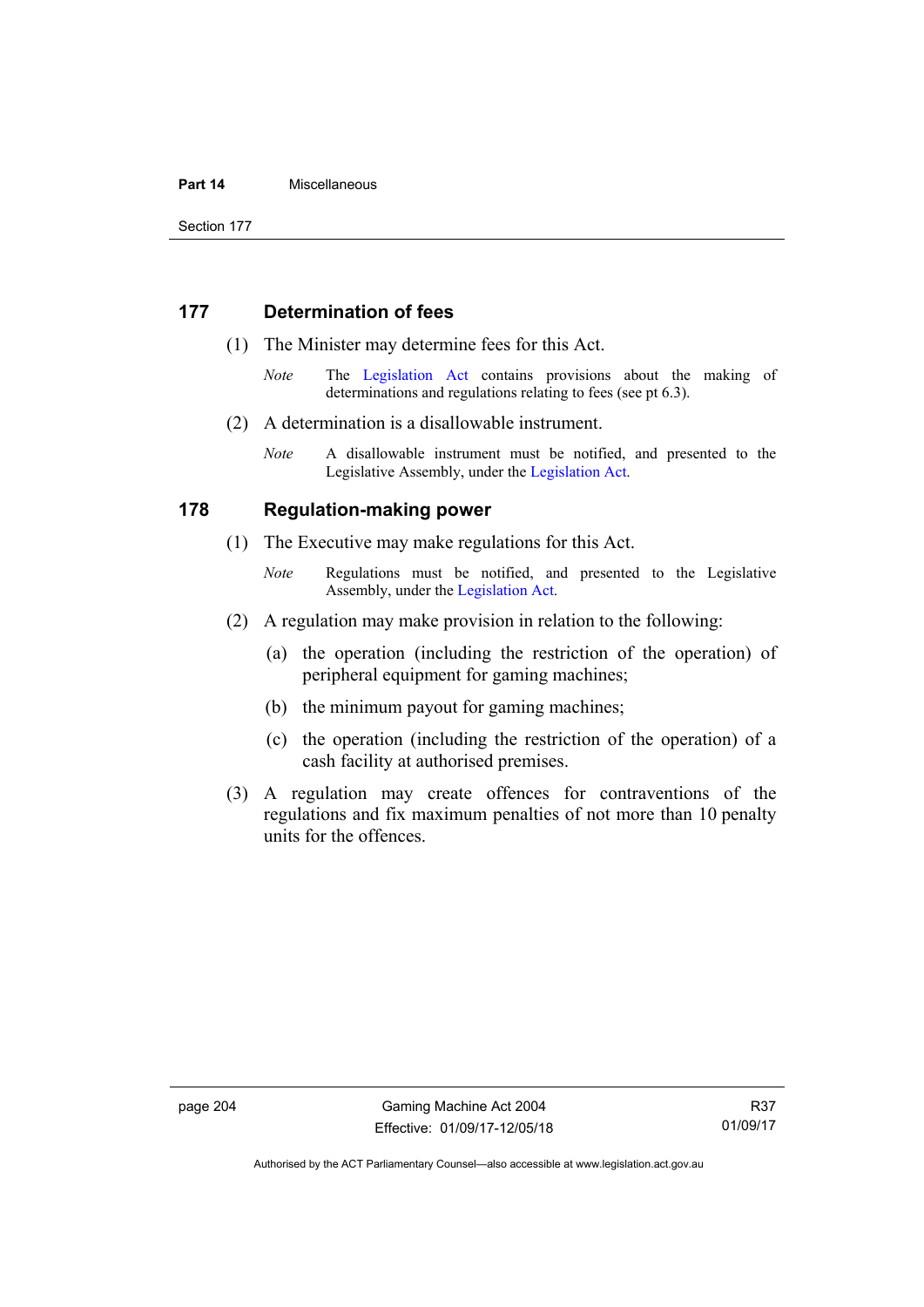# **179 Review of amendments made by Gaming Machine (Reform) Amendment Act 2015**

- (1) The Minister must, before the commencement of the *[Gaming](http://www.legislation.act.gov.au/a/2015-21/default.asp)  [Machine \(Reform\) Amendment Act 2015](http://www.legislation.act.gov.au/a/2015-21/default.asp)*, schedule 1 (Other amendments—compulsory surrender)—
	- (a) review the operation of section 127F (Trading authorisations forfeiture requirement) and subdivision 6A.7.3 (Quarantine permits); and
	- (b) present a report of the review to the Legislative Assembly.
- (2) This section expires 5 years after the day it commences.

# **179A Review of amendments made by Gaming Machine Amendment Act 2017**

- (1) The Minister must, before 30 November 2019—
	- (a) review the operation of section 162A (Gaming machine tax rebate—financial year); and
	- (b) present a report of the review to the Legislative Assembly.
- (2) This section expires 4 years after the day it commences.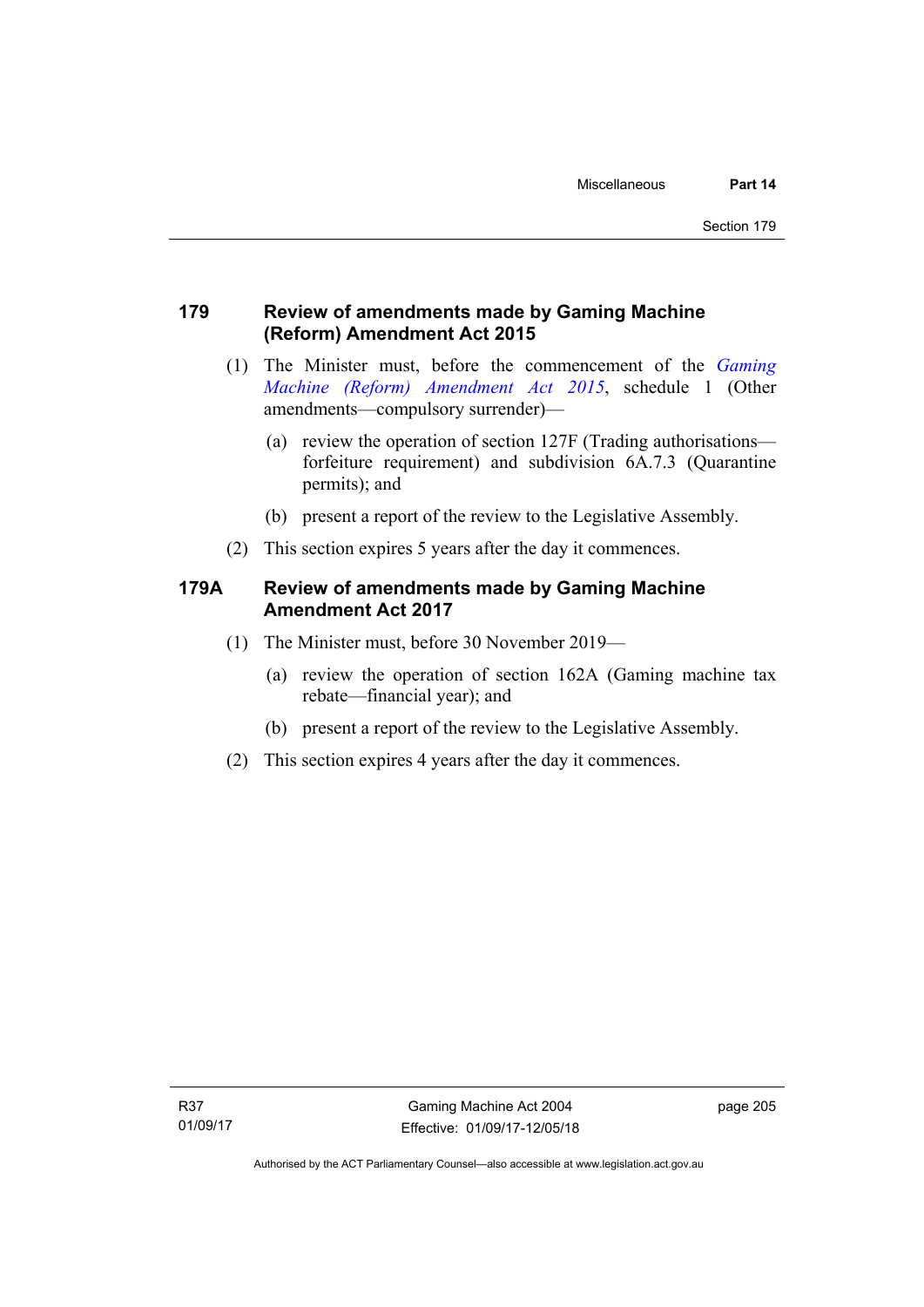Section 300

# **Part 20 Transitional—Gaming Machine (Reform) Amendment Act 2015**

## **300 Definitions—pt 20**

In this part:

*commencement day* means the day the *[Gaming Machine \(Reform\)](http://www.legislation.act.gov.au/a/2015-21/default.asp)  [Amendment Act 2015](http://www.legislation.act.gov.au/a/2015-21/default.asp)*, section 4 commences.

*old licence* means a licence—

- (a) issued under section 12 (Issue of licences) as in force before the commencement day; and
- (b) in force immediately before the commencement day.

*old licence application* means an application for a licence made under section 10A (Initial licence applications—eligibility) as in force before the commencement day.

## **301 Old licences—class B gaming machines**

- (1) This section applies to an old licence that allows the operation of a class B gaming machine.
- (2) The old licence is, on the commencement day, taken to be a licence issued under section 29 (Class B licence and authorisation certificate—decision on application)—
	- (a) in the same terms as the old licence; and
	- (b) subject to the same conditions as the old licence.
- (3) As soon as practicable after the commencement day—
	- (a) the licensee for the old licence must return it to the commission; and

Authorised by the ACT Parliamentary Counsel—also accessible at www.legislation.act.gov.au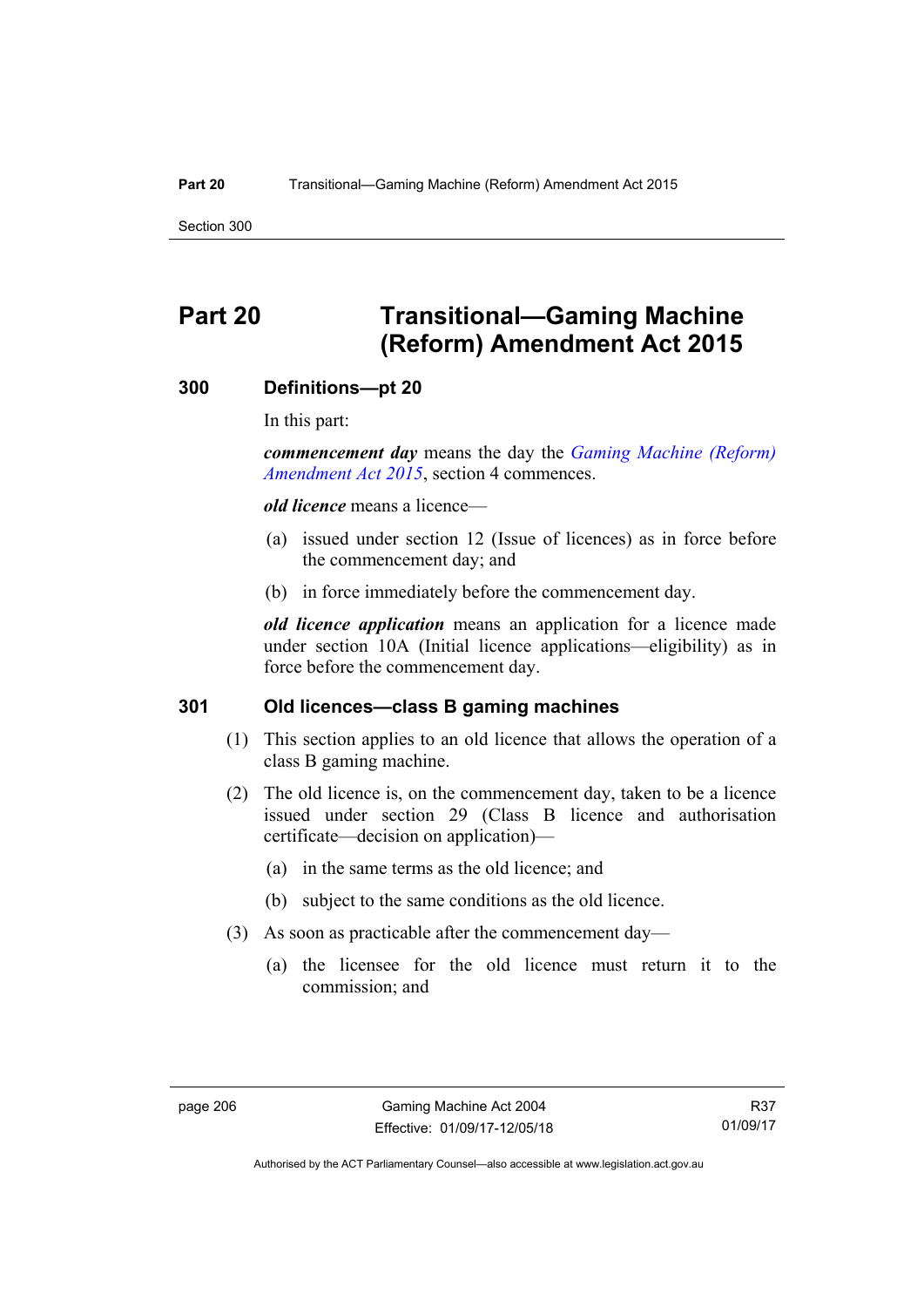- (b) the commission must issue the licensee with—
	- (i) a licence for class B gaming machines; and
	- (ii) an authorisation certificate for each premises for which the licensee held the old licence; and
	- (iii) an authorisation schedule including details of gaming machines held under the old licence.
- (4) The number of authorisations for gaming machines stated in the authorisation certificate issued for premises under subsection  $(3)$  (b) (ii) must be the number of gaming machines allowed under the old licence for the premises.

## **302 Old licences—class C gaming machines**

- (1) This section applies to an old licence that allows the operation of a class C gaming machine.
- (2) The old licence is, on the commencement day, taken to be a licence issued under section 17 (Class C licence—decision on application)—
	- (a) in the same terms as the old licence; and
	- (b) subject to the same conditions as the old licence.
- (3) As soon as practicable after the commencement day—
	- (a) the licensee for the old licence must return it to the commission; and
	- (b) the commission must issue the licensee with—
		- (i) a licence for class C gaming machines; and
		- (ii) an authorisation certificate for each premises for which the licensee held the old licence; and
		- (iii) an authorisation schedule including details of gaming machines held under the old licence.

page 207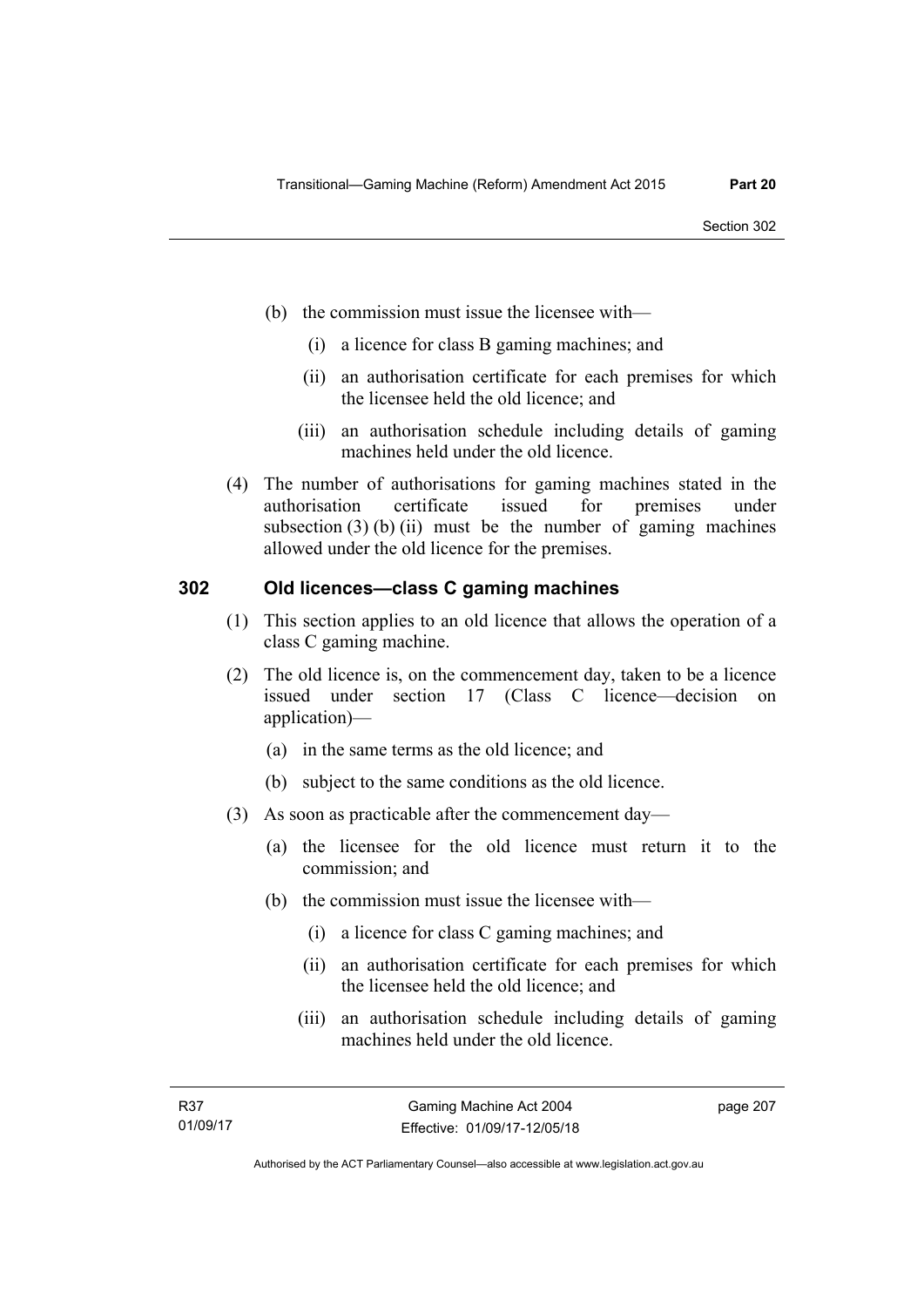Section 303

 (4) The maximum number of authorisations for gaming machines stated in the authorisation certificate issued for premises under subsection  $(3)$  (b) (ii) must be the number of gaming machines allowed under the old licence for the premises.

## **303 Class B gaming machines—application**

- (1) This section applies if—
	- (a) before the commencement day—
		- (i) a person applied for a licence for class B gaming machines under section 10A (Initial licence applications—eligibility) as in force before the commencement day; and
		- (ii) the application related to a business being purchased from the holder of a class B licence; and
		- (iii) the business was operated under a general licence or on licence; and
	- (b) immediately before the commencement day, the commission had not finally decided the application.
- (2) The application is, on the commencement day, taken to be a class B licence and authorisation certificate application under section 28 (Licences and authorisation certificate for class B gaming machines—restricted application).

# **304 Class C gaming machines—application**

- (1) This section applies if—
	- (a) before the commencement day a person applied for a licence for class C gaming machines under section 10A (Initial licence applications—eligibility) as in force before the commencement day; and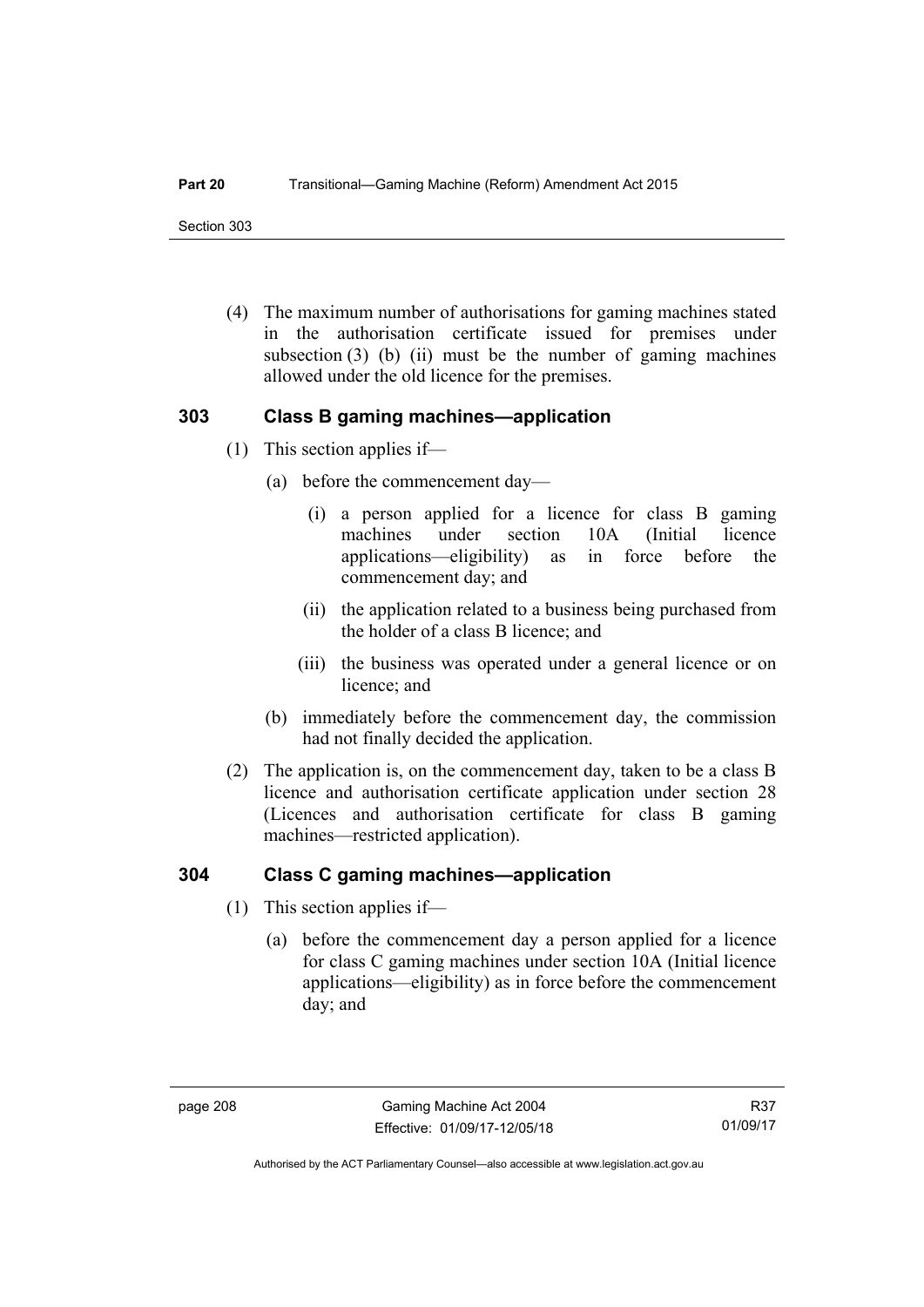- (b) immediately before the commencement day, the commission had not finally decided the application.
- (2) The application is, on the commencement day, taken to be a class C licence application under section 15 (Licence for class C gaming machines—application) and an authorisation certificate application under section 21 (Authorisation certificate for class C gaming machines—application).

## **305 Large-scale machine relocation amendment application**

- (1) This section applies if—
	- (a) before the commencement day, a licensee applied for a large-scale machine relocation amendment of an old licence under section 22 (1) (f) (Licence amendment—applications); and
	- (b) immediately before the commencement day, the commission had not finally decided the application.
- (2) The application is, on the commencement day, taken to be an application under section 33 (1) (c) (Authorisation certificate amendment—application).

# **306 In-principle approval application**

- (1) This section applies if—
	- (a) before the commencement day, a licensee applied for an in-principle approval for a licence under section 38D (1) (In-principle approval—applications); and
	- (b) immediately before the commencement day, the commission had not finally decided the application.
- (2) The application is, on the commencement day, taken to be an application under section 38B (1) (In-principle authorisation certificate—application) for an in-principle authorisation certificate.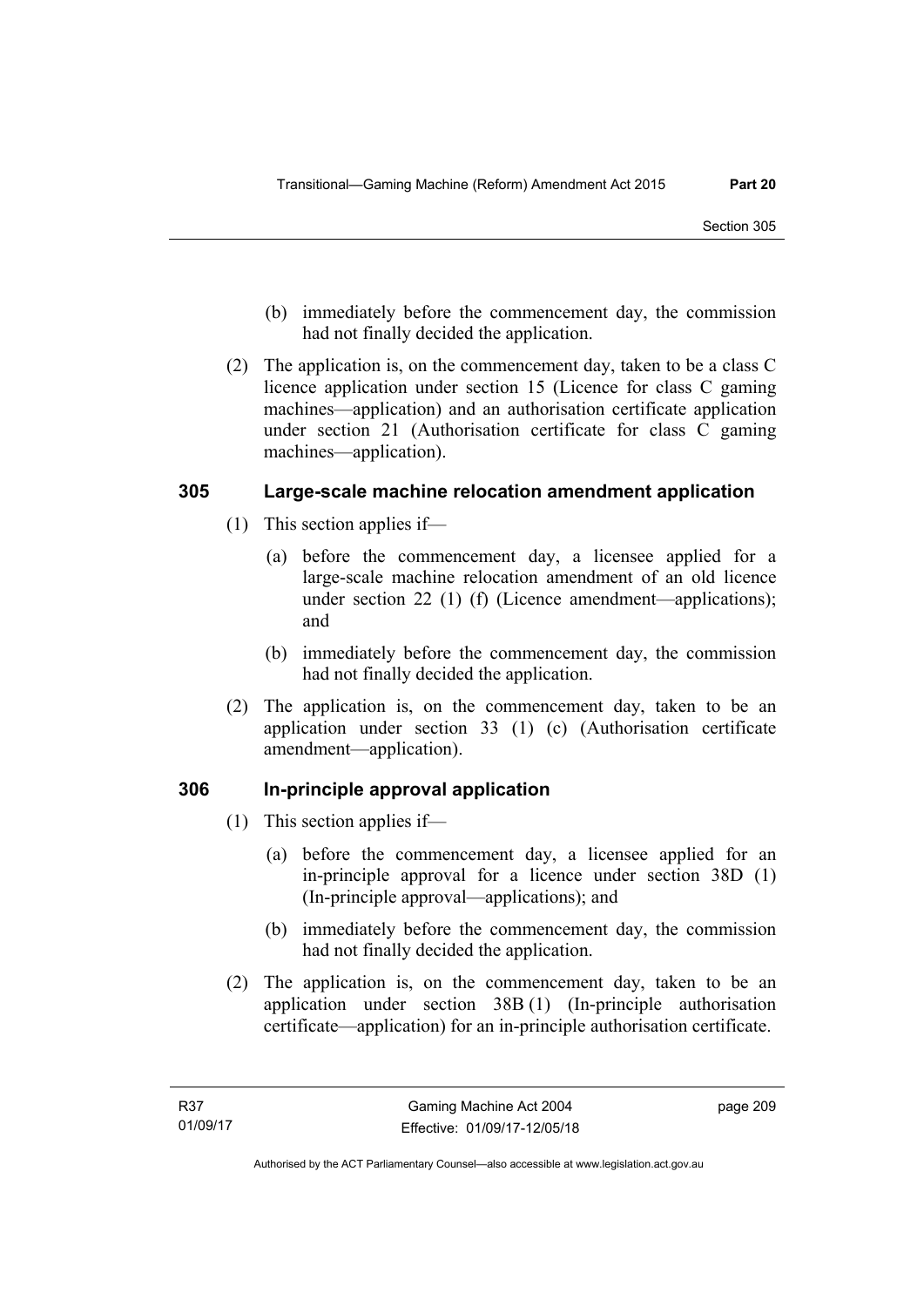## **307 Application to transfer in-principle approval**

- (1) This section applies if—
	- (a) before the commencement day, a licensee applied to transfer an in-principle approval for a licence to someone else under section 38O (1) (In-principle approval—application to transfer); and
	- (b) immediately before the commencement day, the commission had not finally decided the application.
- (2) The application is, on the commencement day, taken to be an application under section 38H (1) (In-principle authorisation certificate—application to transfer).

## **308 Application for extension of in-principle approval**

- (1) This section applies if—
	- (a) before the commencement day, a licensee applied to extend an in-principle approval under section 38Q (1) (In-principle approval—application for extension); and
	- (b) immediately before the commencement day, the commission had not finally decided the application.
- (2) The application is, on the commencement day, taken to be an application under section 38J (1) (In-principle authorisation certificate—application for extension).

## **309 Application to convert in-principle approval to licence**

- (1) This section applies if—
	- (a) before the commencement day, a licensee applied to have an in-principle approval for a licence converted into a licence under section 38T (1) (Conversion of in-principle approval to licence or amendment—application for extension); and

Authorised by the ACT Parliamentary Counsel—also accessible at www.legislation.act.gov.au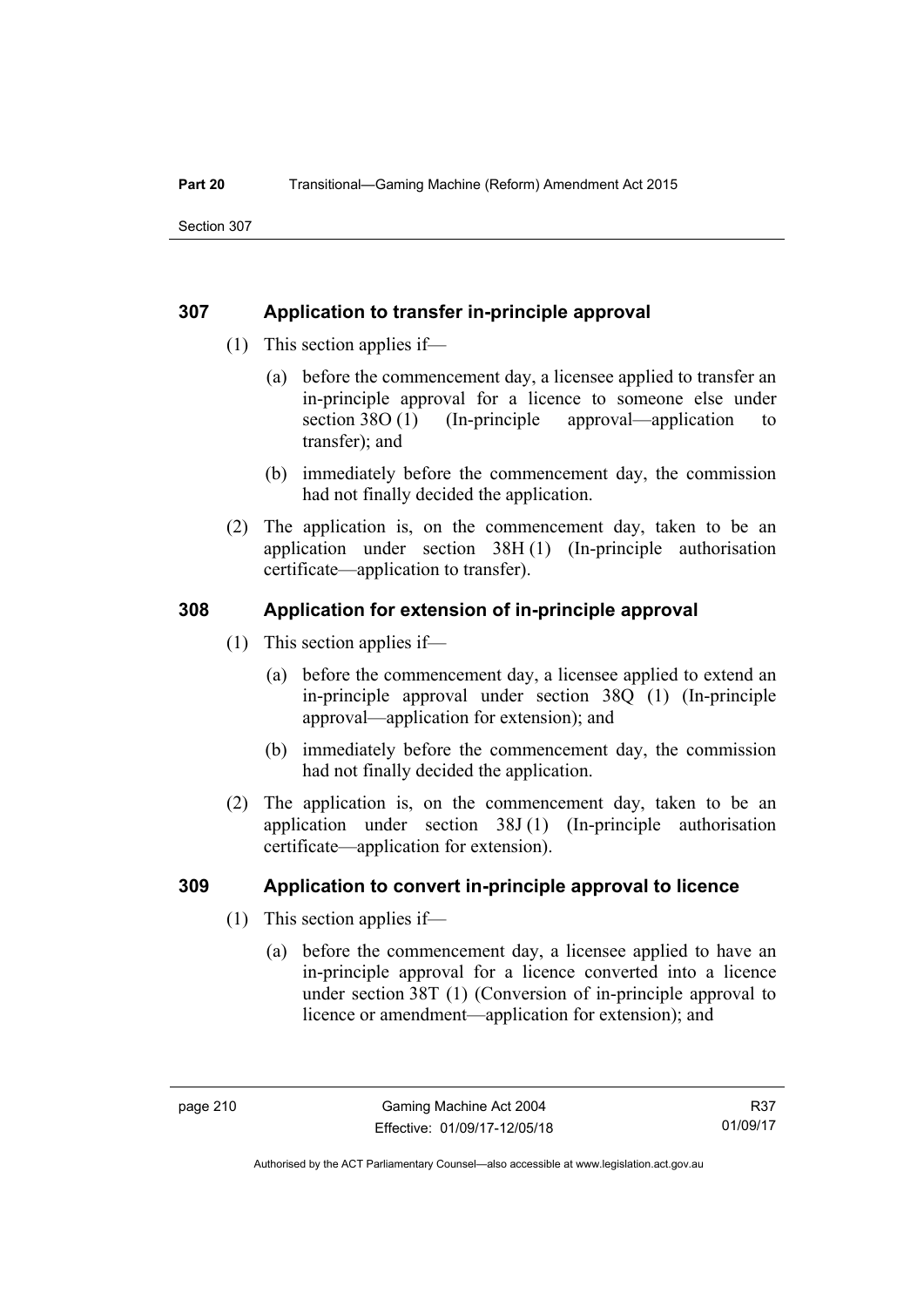- (b) immediately before the commencement day, the commission had not finally decided the application.
- (2) The application is, on the commencement day, taken to be an application under section 38M (1) (Conversion of in-principle authorisation certificate to authorisation certificate—application) to have an in-principle authorisation certificate converted to an authorisation certificate.

## **309A Application to convert in-principle approval to new venue amendment**

- (1) This section applies if—
	- (a) before the commencement day, a licensee held an in-principle approval for a new venue amendment under section 38I (In-principle approval decision—new venue amendment); and
	- (b) immediately before the commencement day, the licensee had not applied to have the in-principle approval converted into a new venue amendment.
- (2) The in-principle approval is, on the commencement day, taken to be an in-principle authorisation certificate and the maximum number of authorisations stated in the in-principle authorisation certificate is taken to be the same as the number of gaming machines stated in the in-principle approval.
- (3) If, on application by the licensee under section 38M (Conversion of in-principle authorisation certificate to authorisation certificate application), the commission converts the in-principle authorisation certificate to an authorisation certificate (the *converted authorisation certificate*), the commission must reduce the maximum number of authorisations the licensee holds under other authorisation certificates by the number allowed under the converted authorisation certificate.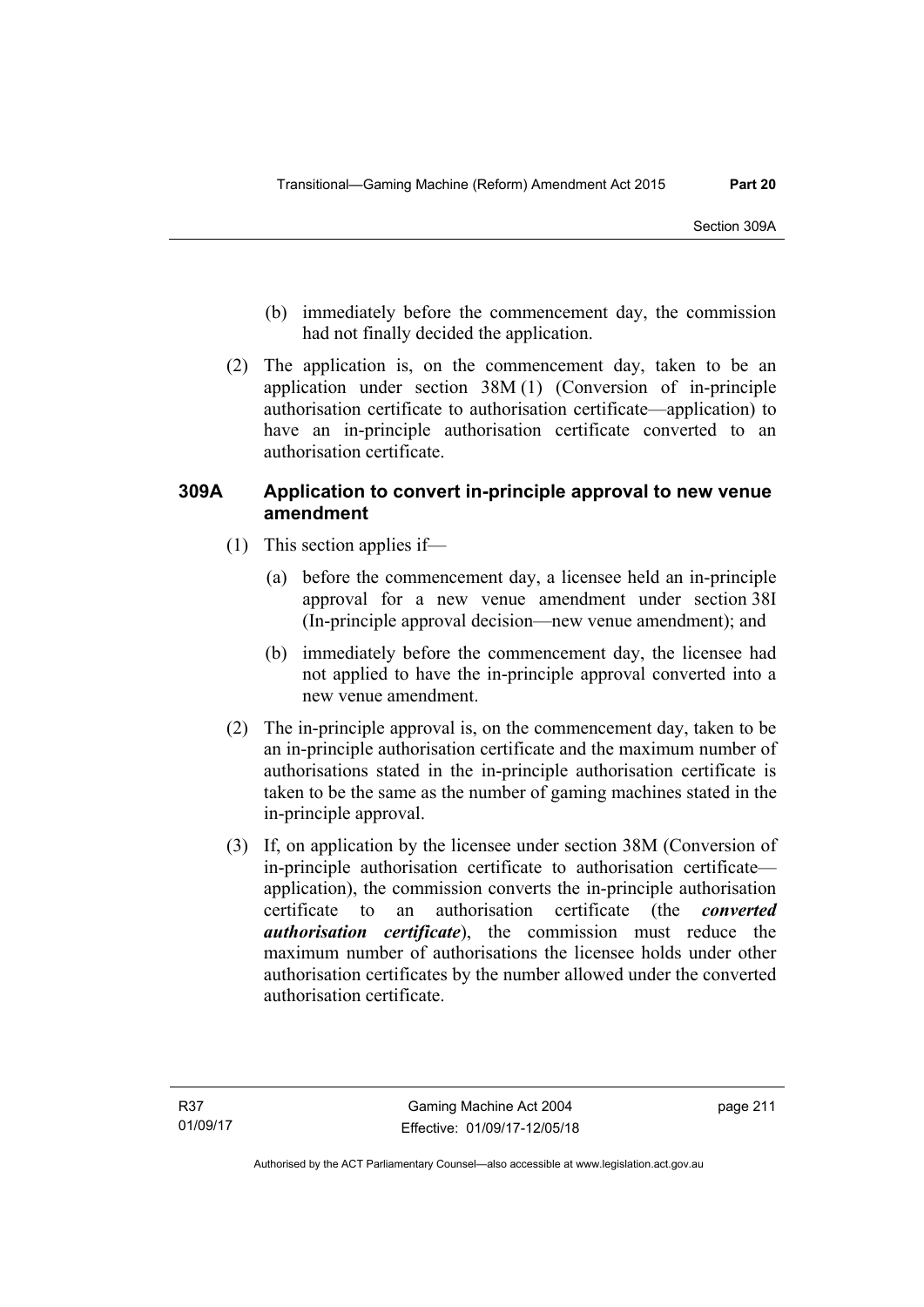## **309B Temporary storage amendment application**

- (1) This section applies if—
	- (a) before the commencement day, the commission amended a licence under section 26 (Licence amendment decision temporary storage amendment) for a stated period; and
	- (b) immediately before the commencement day, the period of the amendment had not ended.
- (2) The commission must, as soon as practicable after the commencement day, issue the licensee with a storage permit for a general purpose for the period that remains on the amendment up to a maximum of 12 months.

## **310 Transitional regulations**

- (1) A regulation may prescribe transitional matters necessary or convenient to be prescribed because of the enactment of the *[Gaming](http://www.legislation.act.gov.au/a/2015-21/default.asp)  [Machine \(Reform\) Amendment Act 2015](http://www.legislation.act.gov.au/a/2015-21/default.asp)*.
- (2) A regulation may modify this part (including in relation to another territory law) to make provision in relation to anything that, in the Executive's opinion, is not, or is not adequately or appropriately, dealt with in this part.
- (3) A regulation under subsection (2) has effect despite anything elsewhere in this Act or another territory law.

## **311 Expiry—pt 20**

This part expires 4 years after the commencement day.

*Note* Transitional provisions are kept in the Act for a limited time. A transitional provision is repealed on its expiry but continues to have effect after its repeal (see [Legislation Act,](http://www.legislation.act.gov.au/a/2001-14) s 88).

R37 01/09/17

Authorised by the ACT Parliamentary Counsel—also accessible at www.legislation.act.gov.au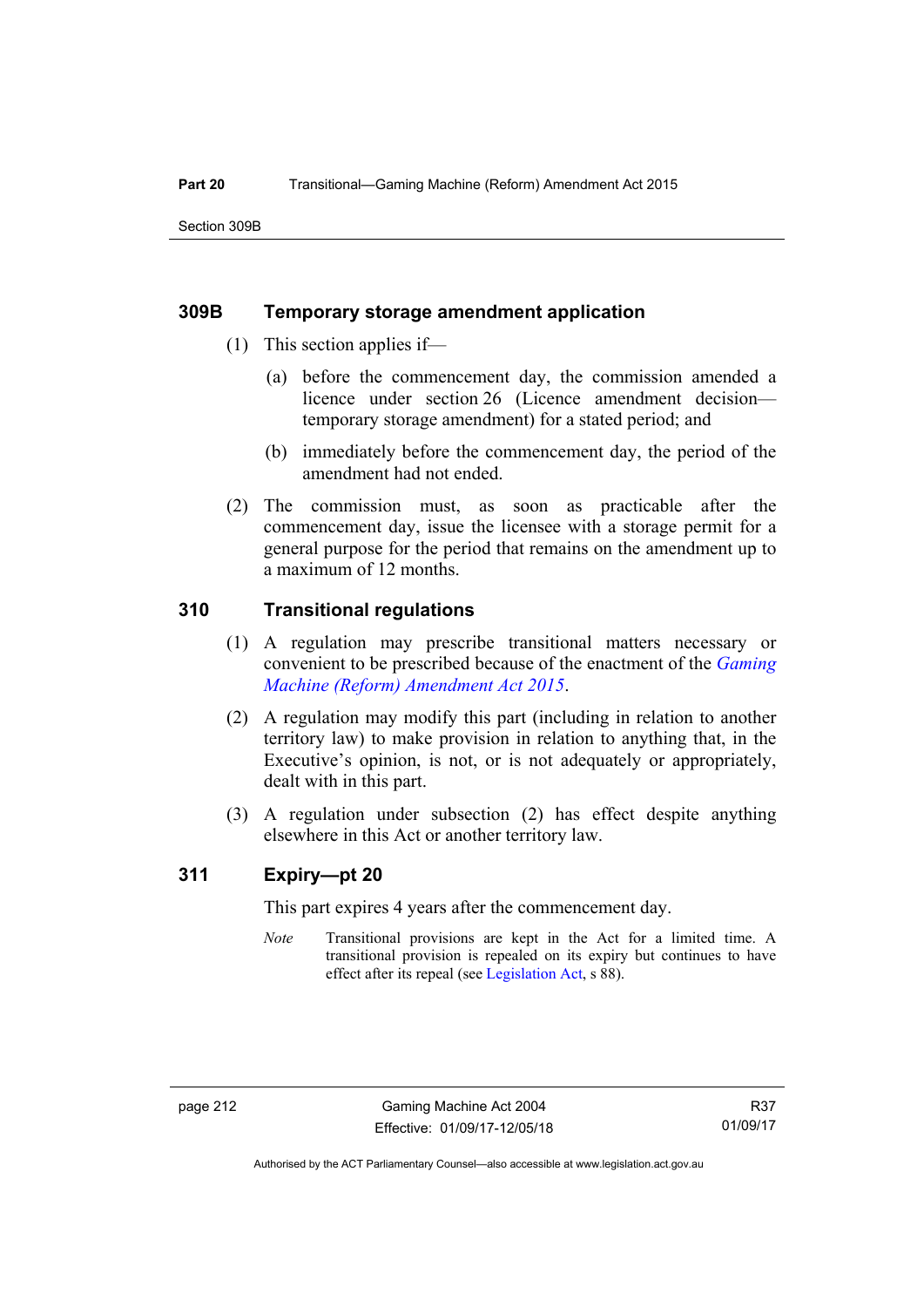# **Part 21 Transitional—Gaming Machine Amendment Act 2017**

## **312 Application of GMT rebate**

Section 162A (Gaming machine tax rebate—financial year) and section 162B (Gaming machine tax rebate—part financial year), inserted by the *[Gaming Machine Amendment Act 2017](http://www.legislation.act.gov.au/a/2017-24/default.asp)*, section 13, are taken to have applied on and from 1 July 2017.

## **313 Expiry—pt 21**

This part expires on 1 July 2018.

*Note* Transitional provisions are kept in the Act for a limited time. A transitional provision is repealed on its expiry but continues to have effect after its repeal (see [Legislation Act,](http://www.legislation.act.gov.au/a/2001-14) s 88).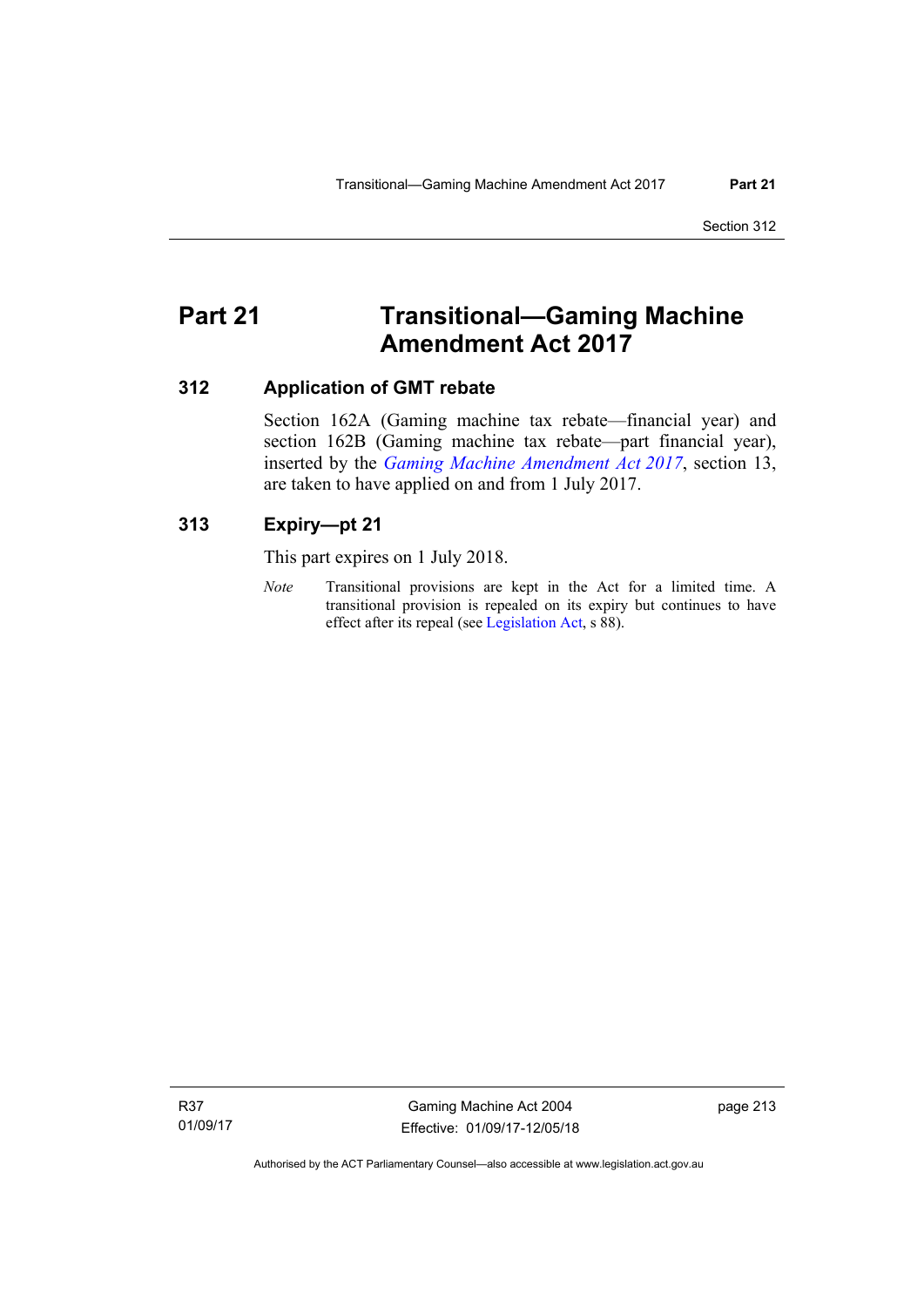# **Schedule 1 Reviewable decisions**

(see pt 13)

| column 1       | column <sub>2</sub> | column <sub>3</sub>                                                                                                                  | column 4                                   |
|----------------|---------------------|--------------------------------------------------------------------------------------------------------------------------------------|--------------------------------------------|
| item           | section             | decision                                                                                                                             | entity                                     |
| 1              | 9(2)                | refuse to consider application not<br>properly completed                                                                             | applicant                                  |
| $\overline{2}$ | 9(4)                | refuse to consider application if<br>additional information not given<br>within stated time                                          | applicant                                  |
| 3              | 18                  | refuse to issue licence                                                                                                              | applicant for licence                      |
| 4              | 23(4)               | issue authorisation certificate for<br>maximum number of<br>authorisations for gaming<br>machines different from that<br>applied for | applicant for authorisation<br>certificate |
| 5              | 24                  | refuse to issue authorisation<br>certificate                                                                                         | applicant for authorisation<br>certificate |
| 6              | 29(3)               | refuse to issue class B licence                                                                                                      | applicant for licence                      |
| 7              | 29(3)               | refuse to issue authorisation<br>certificate for class B licensee                                                                    | applicant for authorisation<br>certificate |
| 8              | 32(2)(b)            | refuse to amend licence to allow<br>minor licence amendment                                                                          | licensee                                   |
| 9              | 35(2)(b)            | refuse to amend authorisation<br>certificate to allow licensee to<br>change part of a gaming area                                    | licensee                                   |
| 10             | 36(2)(b)            | refuse to amend authorisation<br>certificate to allow relocation of<br>gaming machine operations to<br>new premises                  | licensee                                   |

page 214 Gaming Machine Act 2004 Effective: 01/09/17-12/05/18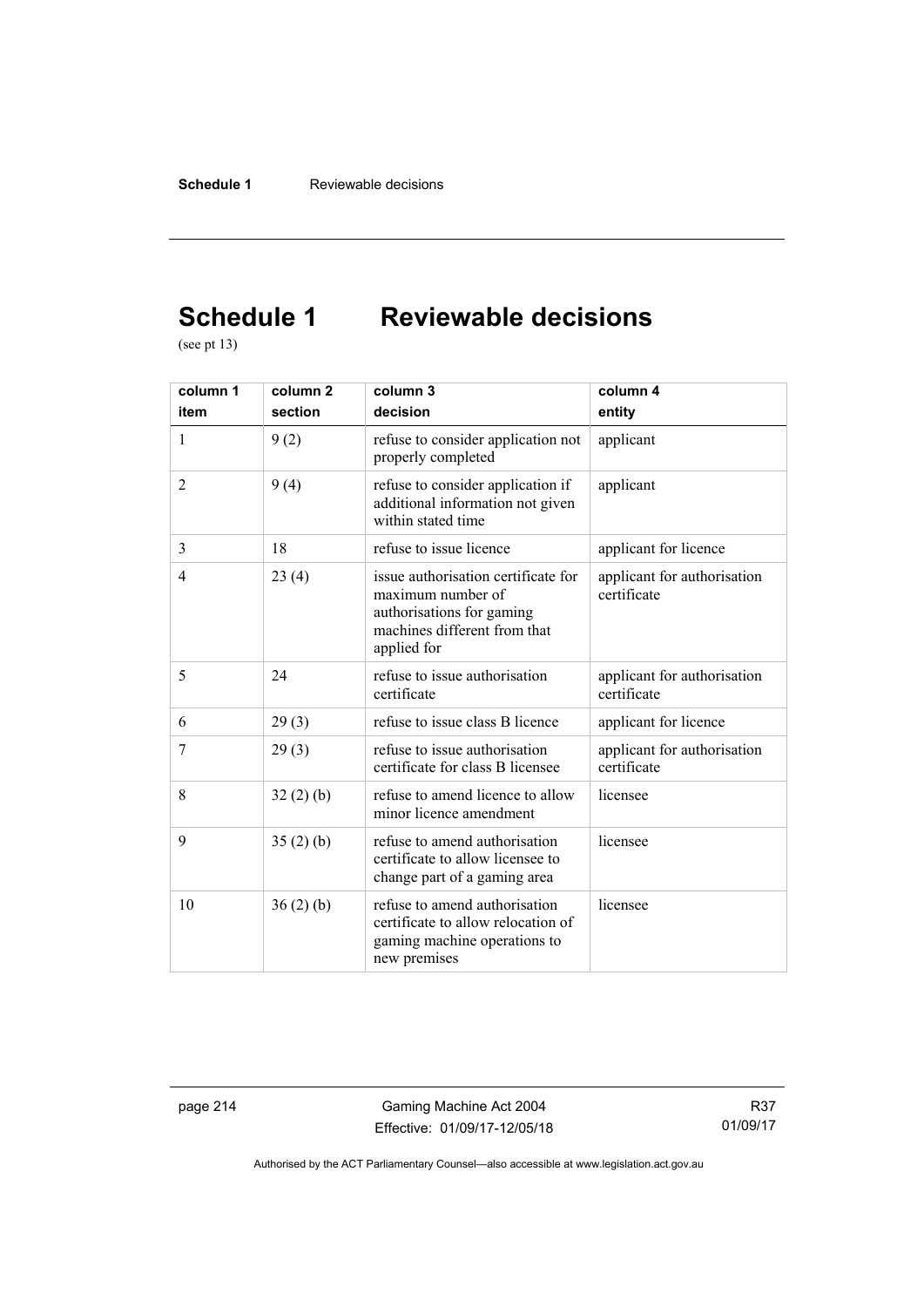| column 1 | column <sub>2</sub> | column 3                                                                                                                                                                  | column 4                                                |
|----------|---------------------|---------------------------------------------------------------------------------------------------------------------------------------------------------------------------|---------------------------------------------------------|
| item     | section             | decision                                                                                                                                                                  | entity                                                  |
| 11       | 36(6)               | amend authorisation certificate<br>to allow lower maximum number<br>of authorisations for gaming<br>machines than the number<br>applied for-premises in another<br>suburb | licensee                                                |
| 12       | 36(8)               | amend authorisation certificate<br>to allow lower maximum number<br>of authorisations for gaming<br>machines than the number<br>applied for-premises in same<br>suburb    | licensee                                                |
| 13       | 37(2)(b)            | refuse to amend authorisation<br>certificate to increase maximum<br>number of authorisations for<br>class C gaming machines under<br>the certificate                      | licensee                                                |
| 14       | 38D(2)(b)           | refuse to issue in-principle<br>authorisation certificate                                                                                                                 | applicant for in-principle<br>authorisation certificate |
| 15       | 38I(2)(b)           | refuse to transfer in-principle<br>authorisation certificate                                                                                                              | approval-holder                                         |
| 16       | 38K(2)(b)           | refuse to extend in-principle<br>authorisation certificate                                                                                                                | approval-holder                                         |
| 17       | 38N(2)(b)           | refuse to convert in-principle<br>authorisation certificate to<br>authorisation certificate                                                                               | approval-holder                                         |
| 18       | 40                  | give licensee direction                                                                                                                                                   | licensee directed                                       |
| 19       | 62                  | take disciplinary action                                                                                                                                                  | licensee                                                |
| 20       | 62A(2)              | give licensee direction                                                                                                                                                   | licensee directed                                       |
| 21       | 72                  | refuse to approve supplier                                                                                                                                                | applicant for approval                                  |
| 22       | 73A(3)(a)           | cancel supplier's approval                                                                                                                                                | supplier                                                |
| 23       | 73A(3)(b)           | suspend supplier's approval                                                                                                                                               | supplier                                                |

R37 01/09/17

Gaming Machine Act 2004 Effective: 01/09/17-12/05/18 page 215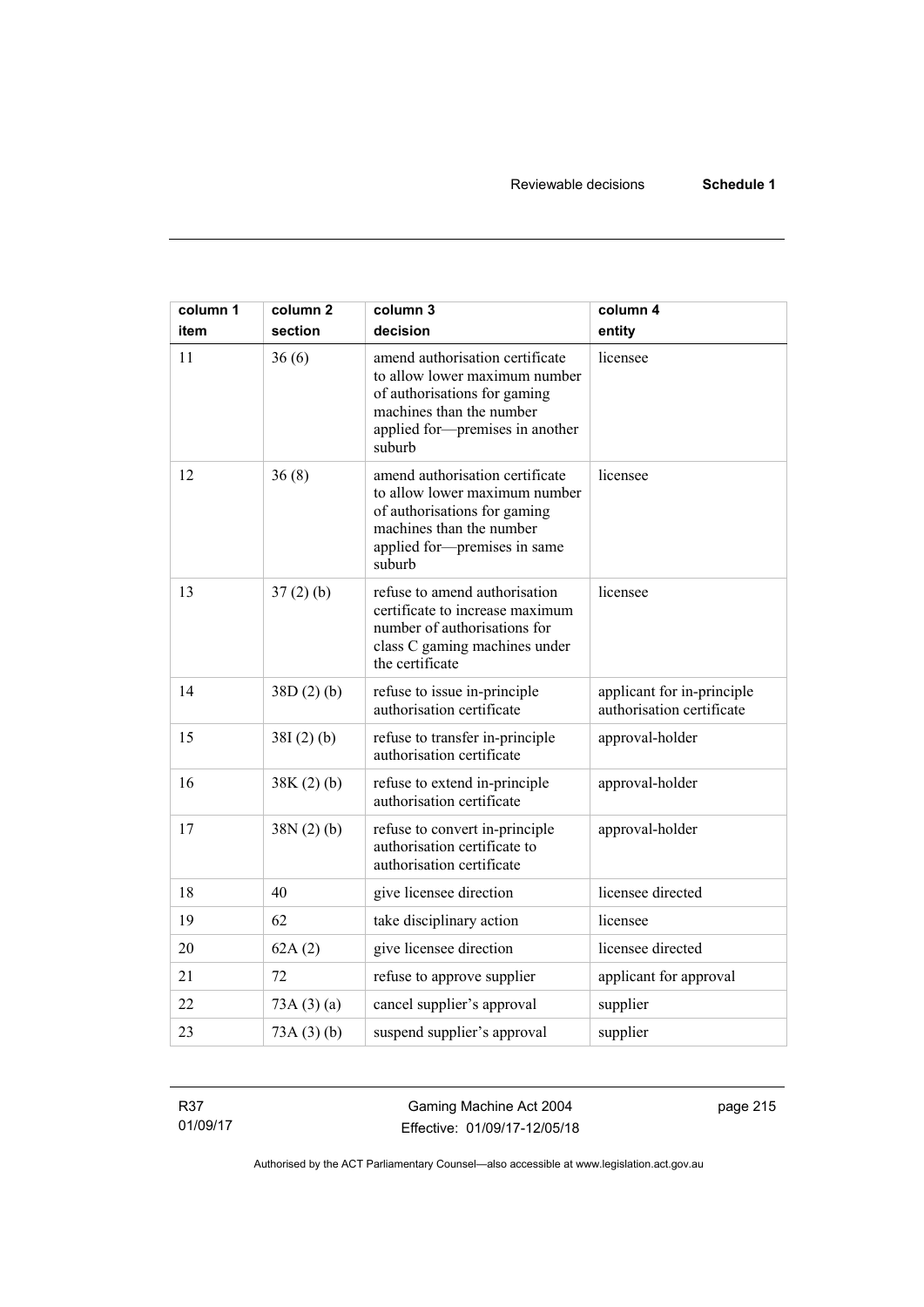## **Schedule 1** Reviewable decisions

| column 1<br>item | column <sub>2</sub><br>section | column 3<br>decision                                                                                        | column 4<br>entity                |
|------------------|--------------------------------|-------------------------------------------------------------------------------------------------------------|-----------------------------------|
| 24               | 73A(3)(c)                      | reprimand supplier                                                                                          | supplier                          |
| 25               | 75                             | refuse to approve technician                                                                                | applicant for approval            |
| 26               | 78                             | refuse to approve transfer of<br>technician's approval                                                      | applicant for transfer            |
| 27               | 79(3)(a)                       | cancel technician's approval                                                                                | technician                        |
| 28               | 79(3)(b)                       | suspend technician's approval                                                                               | technician                        |
| 29               | 79 $(3)(c)$                    | reprimand technician                                                                                        | technician                        |
| 30               | 84                             | refuse to renew approved<br>technician's approval                                                           | applicant for renewal             |
| 31               | 108                            | refuse to approve repossession of<br>gaming machine                                                         | applicant for approval            |
| 32               | 109(2)                         | approve repossession of gaming<br>machine subject to condition                                              | applicant for approval            |
| 33               | 113C(1)                        | give licensee direction about<br>manner of disposal of gaming<br>machine                                    | licensee directed                 |
| 34               | 127P(2)                        | refuse to issue storage permit                                                                              | licensee                          |
| 35               | $127W(2)$ (b)                  | refuse to extend storage permit                                                                             | licensee                          |
| 36               | 127ZE(1)                       | require licensee to allow<br>authorised officer to inspect<br>stored gaming machine and<br>storage premises | licensee                          |
| 37               | 134                            | refuse to approve linked-jackpot<br>arrangement                                                             | applicant for approval            |
| 38               | 135                            | refuse to issue multi-user permit                                                                           | applicant for permit              |
| 39               | 135                            | issue multi-user permit subject to<br>condition, other than condition<br>imposed by Act                     | applicant for permit              |
| 40               | 138                            | amend multi-user permit                                                                                     | entity that has permit<br>amended |

page 216 Gaming Machine Act 2004 Effective: 01/09/17-12/05/18

R37 01/09/17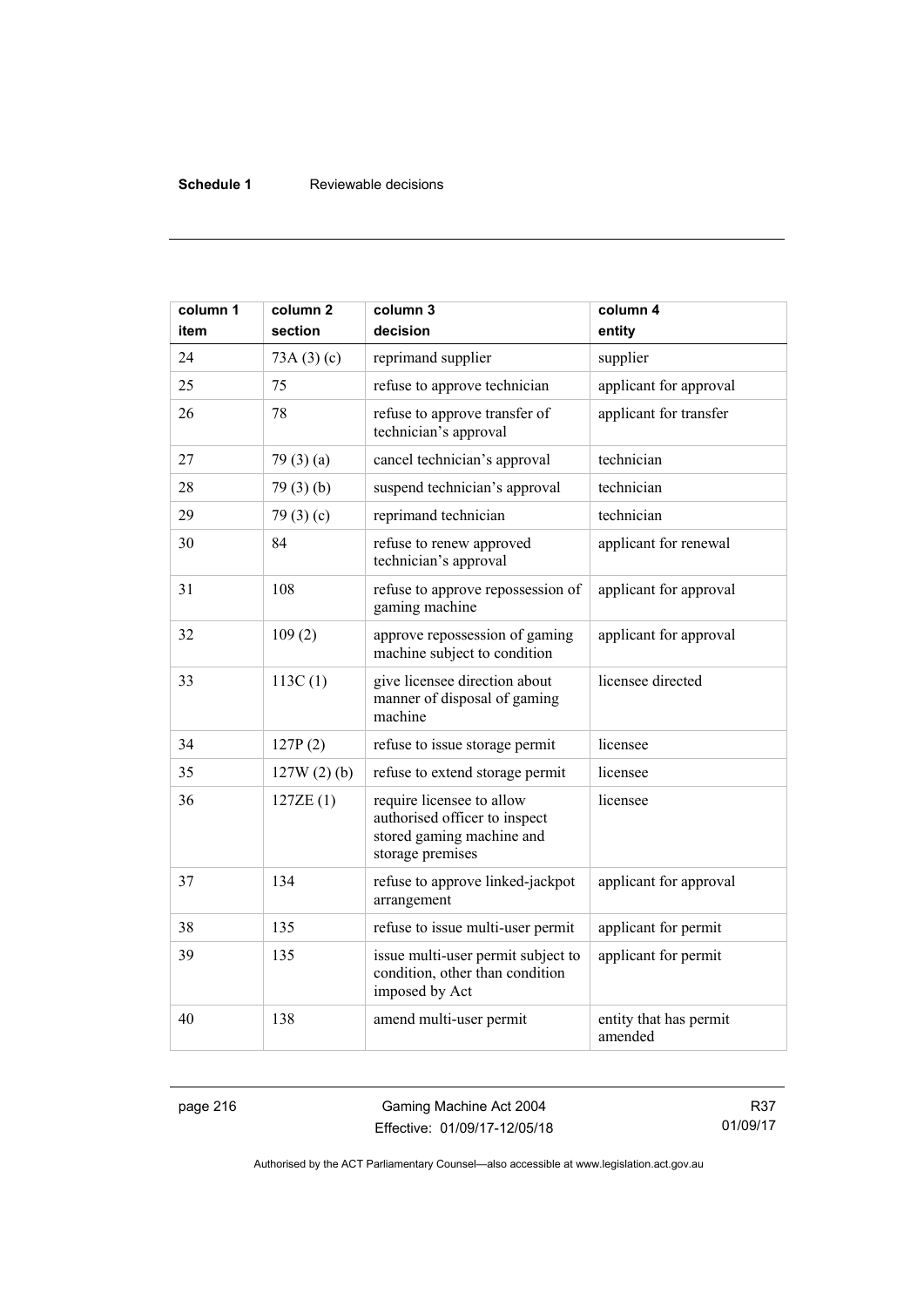| column 1<br>item | column <sub>2</sub><br>section | column 3<br>decision                                                                                 | column 4<br>entity                        |
|------------------|--------------------------------|------------------------------------------------------------------------------------------------------|-------------------------------------------|
| 41               | 139                            | refuse to amend multi-user<br>permit                                                                 | applicant for amendment                   |
| 42               | 140                            | refuse to approve amendment of<br>financial and operational aspects<br>of linked-jackpot arrangement | applicant for amendment                   |
| 43               | 141                            | refuse to transfer multi-user<br>permit                                                              | applicant for transfer                    |
| 44               | 147                            | refuse to approve entity                                                                             | applicant for approval                    |
| 45               | 147C $(2)(a)$                  | suspend declaration of associated<br>organisation                                                    | entity given warning notice               |
| 46               | 147C $(2)$ $(b)$               | repeal declaration of associated<br>organisation                                                     | entity given warning notice               |
| 47               | 148B(2)                        | give direction to amend club's<br>constitution                                                       | club given direction                      |
| 48               | 153(2)                         | give direction about separate<br>parts of authorised premises                                        | licensee given direction                  |
| 49               | 157C(2)                        | refuse to determine that licensee<br>not part of club group                                          | licensee who seeks<br>determination       |
| 50               | 157C(4)                        | revoke determination that<br>licensee is not part of club group                                      | licensee who has<br>determination revoked |
| 51               | 162C(3)                        | claim for GMT rebate not<br>accepted                                                                 | licensee who claims GMT<br>rebate         |
| 52               | 164                            | refuse to approve contributions<br>as community contributions                                        | applicant for approval                    |

R37 01/09/17 page 217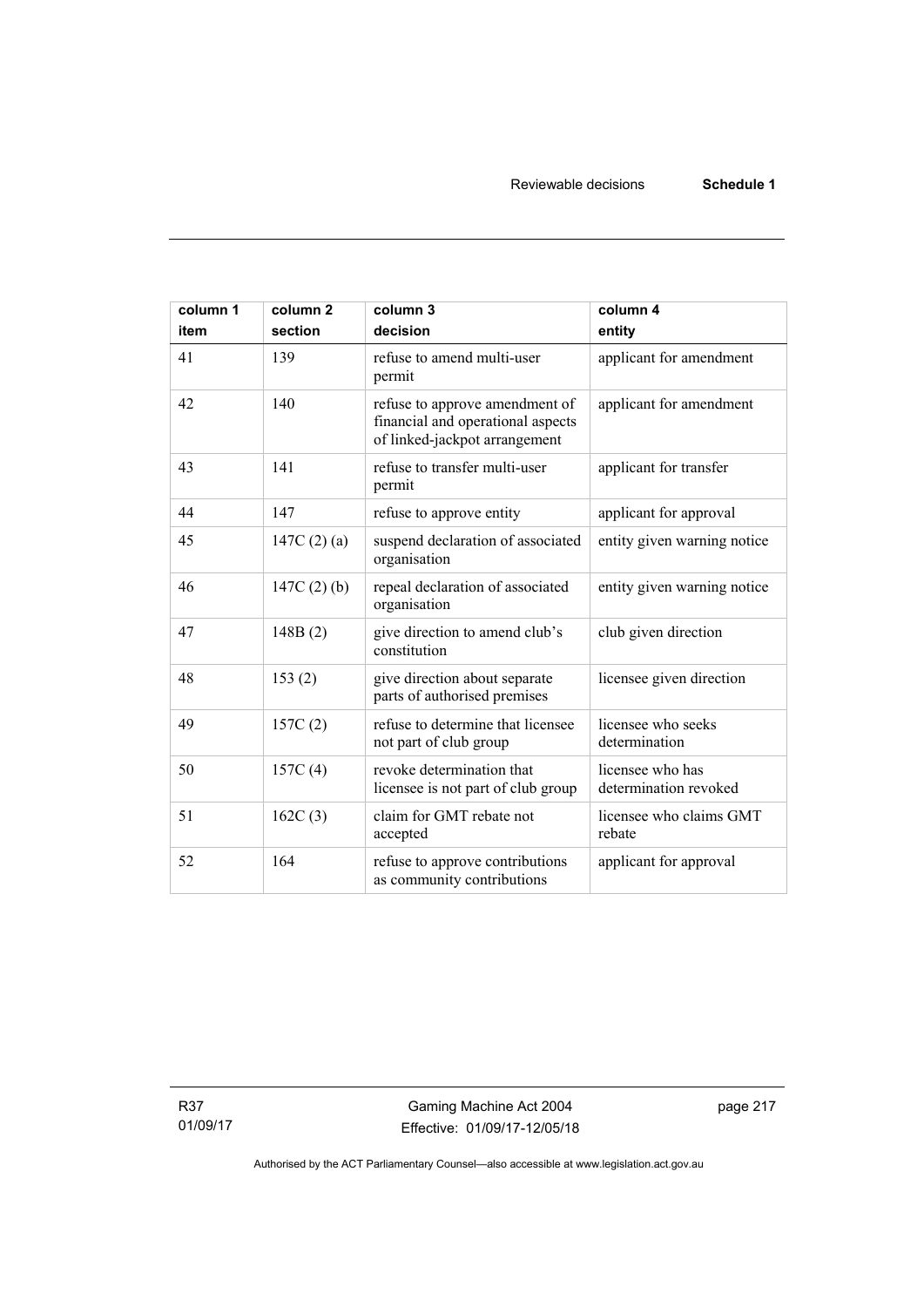# **Schedule 2 Notifiable actions**

(see s 173C)

| column 1       | column <sub>2</sub> | column 3                                                                                                                                                         |  |  |
|----------------|---------------------|------------------------------------------------------------------------------------------------------------------------------------------------------------------|--|--|
| item           | section             | notifiable action                                                                                                                                                |  |  |
| 1              | 37A                 | amendment of authorisation certificate to increase<br>the maximum number of authorisations for gaming<br>machines under the certificate during trading<br>period |  |  |
| $\overline{2}$ | 37B                 | amendment of authorisation certificate to include<br>reference to a technical change to a gaming<br>machine                                                      |  |  |
| 3              | 37E                 | transfer of authorisation certificate to another<br>licensee                                                                                                     |  |  |
| $\overline{4}$ | 37F                 | surrender of licence, authorisation certificate or<br>authorisation                                                                                              |  |  |
| 5              | 99                  | acquisition of authorisation or gaming machine                                                                                                                   |  |  |
| 6              | 113A                | disposal of gaming machine                                                                                                                                       |  |  |
| 7              | 127C(2)             | disposal of class B authorisation to class C<br>licensee                                                                                                         |  |  |
| 8              | 127X                | proposed disposal or proposed removal of gaming<br>machine in storage                                                                                            |  |  |
| 9              | 127ZB(2)            | trading of authorisation in storage                                                                                                                              |  |  |

page 218 Gaming Machine Act 2004 Effective: 01/09/17-12/05/18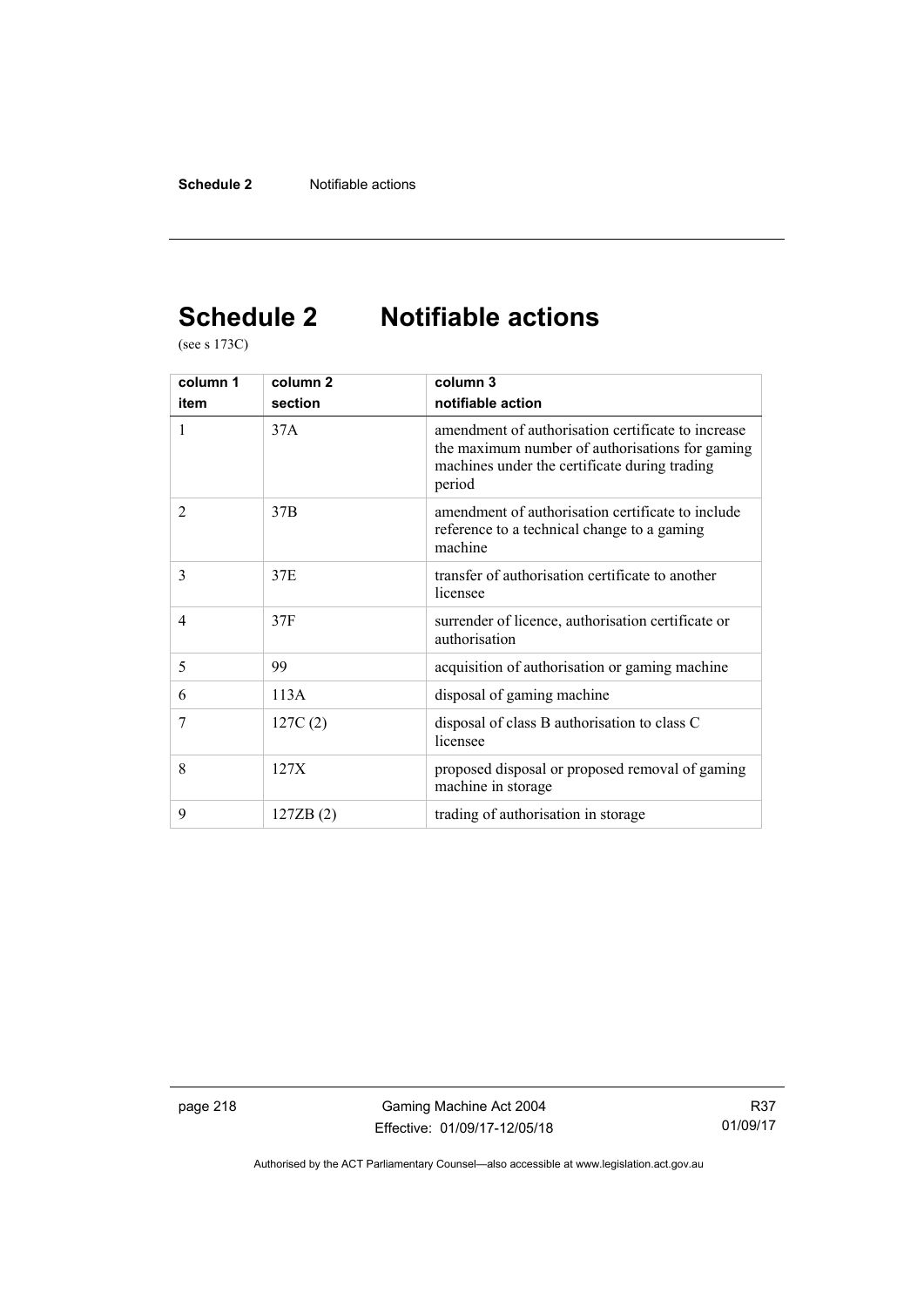# **Dictionary**

(see s 3)

*Note 1* The [Legislation Act](http://www.legislation.act.gov.au/a/2001-14) contains definitions and other provisions relevant to this Act.

*Note 2* In particular, the [Legislation Act,](http://www.legislation.act.gov.au/a/2001-14) dict, pt 1, defines the following terms:

- ACAT
- ACT
- adult
- appoint
- business day
- child
- contravene
- Corporations Act
- Criminal Code
- daily newspaper
- disallowable instrument (see s 9)
- Executive
- fail
- found guilty
- gambling and racing commission
- individual
- law, of the Territory
- Legislation Act
- may (see s 146)
- must (see s 146)
- penalty unit (see s 133)
- prescribed
- public notice
- regulation

page 219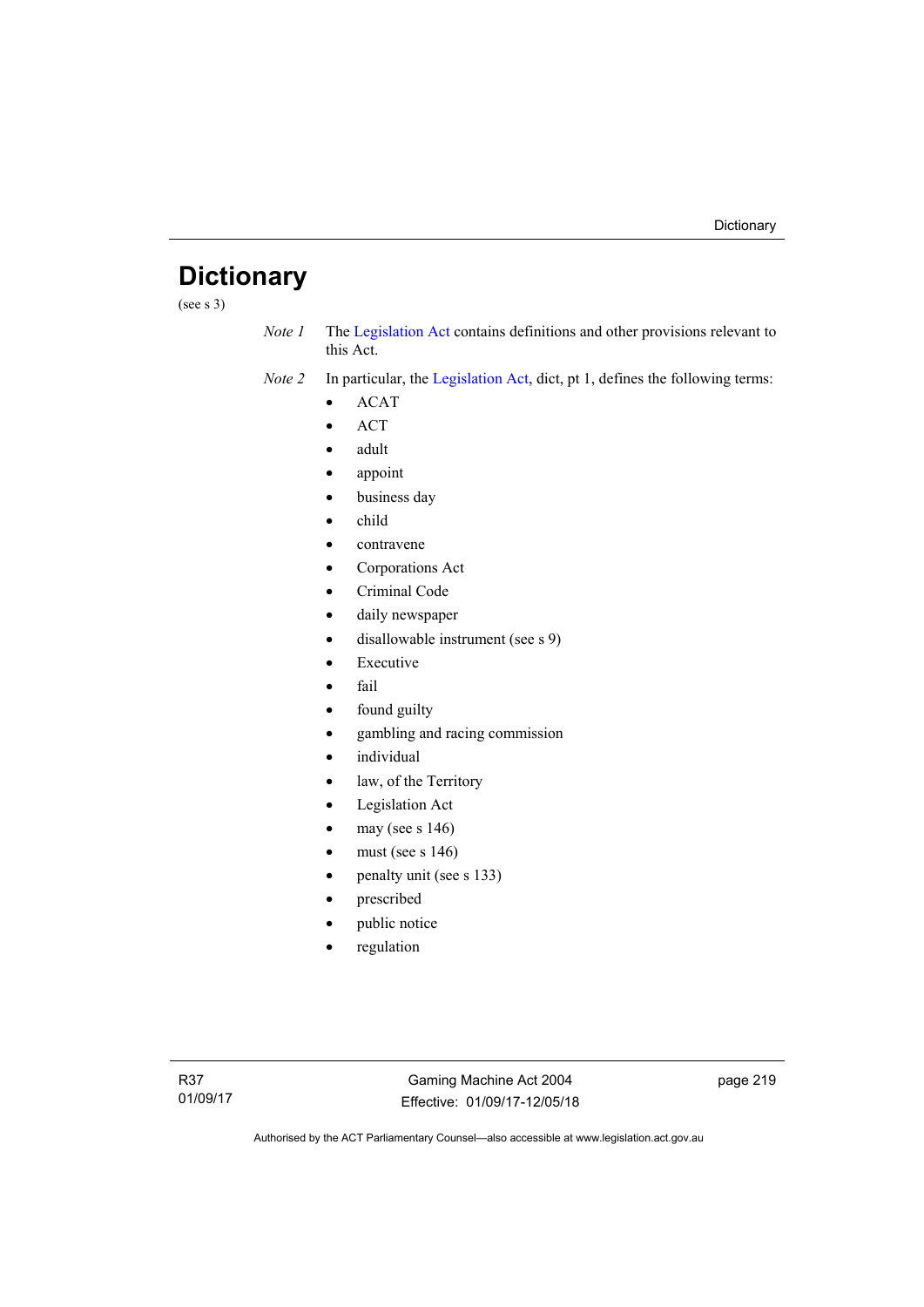- reviewable decision notice
- State
- the Territory
- under.

*acquire* a gaming machine, means take possession of the gaming machine for the purpose of using it for gaming.

*approval*, for division 6A.2 (Repossession of gaming machines) see section 105A.

*approval certificate*, for an approved technician—see section 80 (2) (a).

*approval-holder*—see section 38A.

*approved supplier* means a person approved under section 72 as a supplier.

*approved technician* means an individual approved under section 75 or section 76 as a technician.

*associated organisation*, for a club, means an entity declared to be an associated organisation under section 147 (1).

*associated organisation declaration*, for part 9 (Club administration)—see section 144A.

*association number*, for a licensee that is an associated incorporation, means the association number on the licensee's certificate of incorporation under the *[Associations Incorporation](http://www.legislation.act.gov.au/a/1991-46)  [Act 1991](http://www.legislation.act.gov.au/a/1991-46)*.

*authorisation* means an authorisation under an authorisation certificate to operate a gaming machine at the premises stated in the authorisation certificate.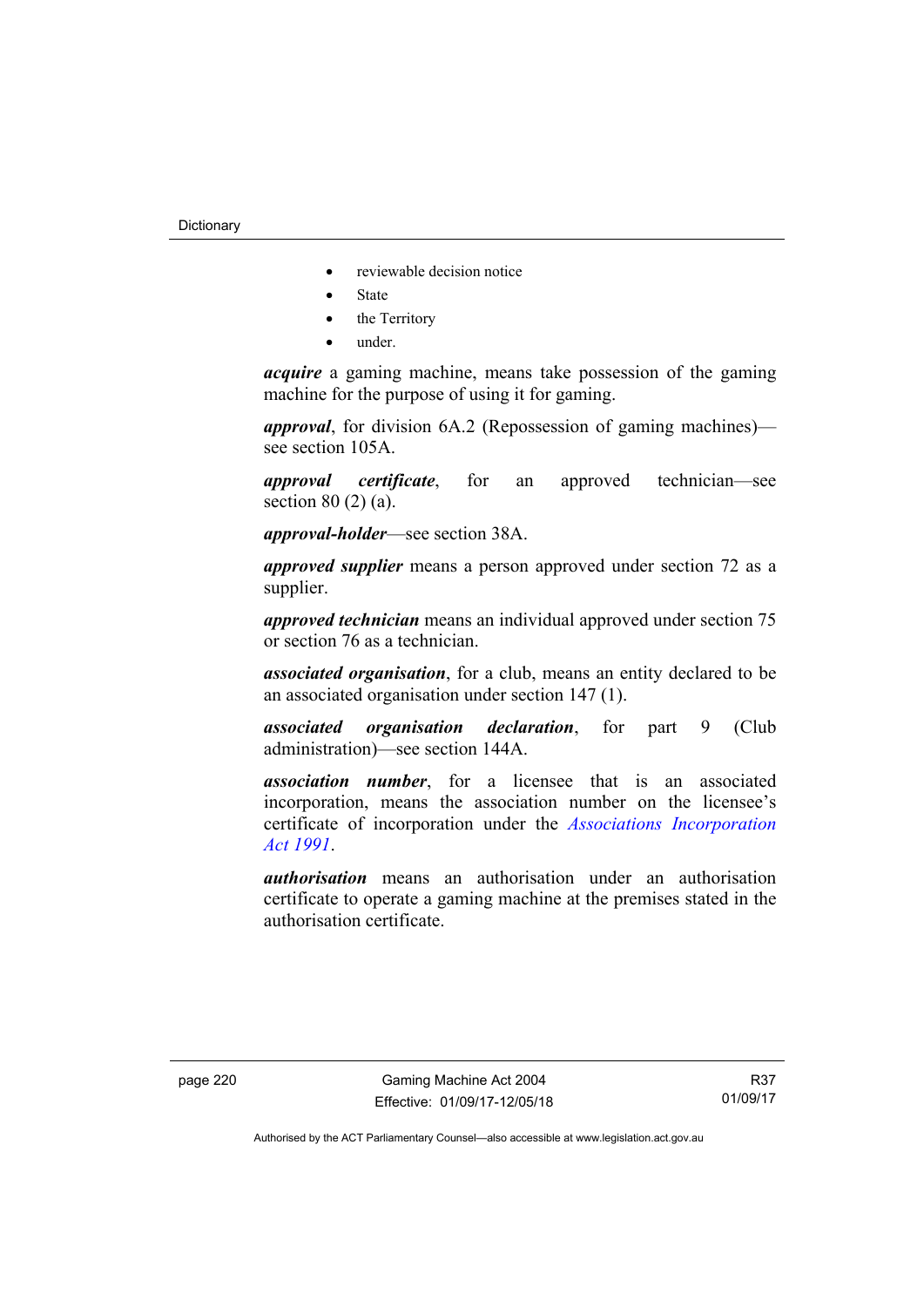*authorisation certificate* means—

- (a) for class B gaming machines—an authorisation certificate issued under section 29; and
- (b) for class C gaming machines—an authorisation certificate issued under section 23.

*authorisation certificate amendment application*, for part 2B (Licences and authorisations)—see section 33 (1).

*authorisation certificate application*, for class C gaming machines, for part 2B (Licences and authorisations)—see section 21 (1).

*authorisation certificate number*—

- (a) for an authorisation certificate under a class B licence—see section 30 (3) (e); and
- (b) for an authorisation certificate under a class C licence—see section  $27(1)(c)$ .

#### *authorisation number*—

- (a) for an authorisation under a class B licence—see section 30 (3) (j) (ii); and
- (b) for an authorisation under a class C licence—see section 27 (1) (h) (ii).

## *authorisation schedule*—

- (a) for an authorisation certificate under a class B licence—see section 30 $(3)$  $(i)$ ; and
- (b) for an authorisation certificate under a class C licence—see section 27 (1) (h).

*authorised officer* means an authorised officer under the Control Act, section 20.

*authorised premises* means premises for which an authorisation certificate is in force.

page 221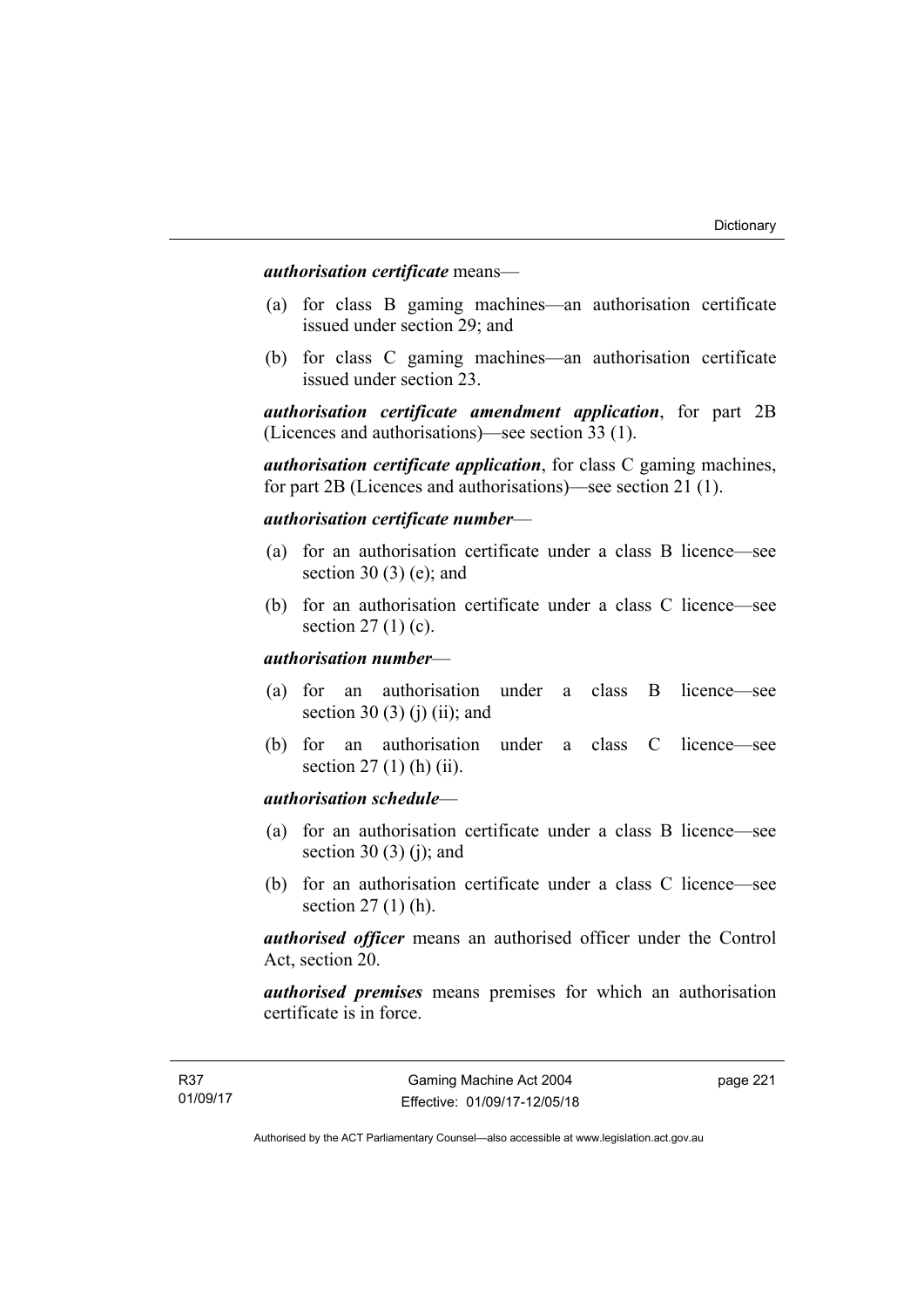*cancelled*, for part 4 (Disciplinary action)—see section 56.

*cash facility*—

- (a) means—
	- (i) an automatic teller machine; or
	- (ii) an EFTPOS facility; or
	- (iii) any other facility for gaining access to cash or credit; but
- (b) does not include a facility where cash is exchanged for other denominations of cash, tokens, tickets or cards for the purpose of playing machines.

*centralised monitoring system* (or *CMS*)—see section 66.

#### *class B gaming machine—*

- (a) means a gaming machine consisting of the game of draw poker, or a game derived from draw poker, that requires player interaction or intervention as part of the fundamental game operation; but
- (b) does not include a gaming machine prescribed by regulation.

*class B licence*, for part 2B (Licences and authorisations)—see section 11

*class B licence and authorisation certificate application*, for part 2B (Licences and authorisations)—see section 28 (1).

*class B licensee*, for division 6A.6 (Trading of authorisations and gaming machines)—see section 127B.

### *class C gaming machine—*

- (a) means a gaming machine that consists of a game other than the following games or games derived from them:
	- (i) roulette;
	- (ii) blackjack;

R37 01/09/17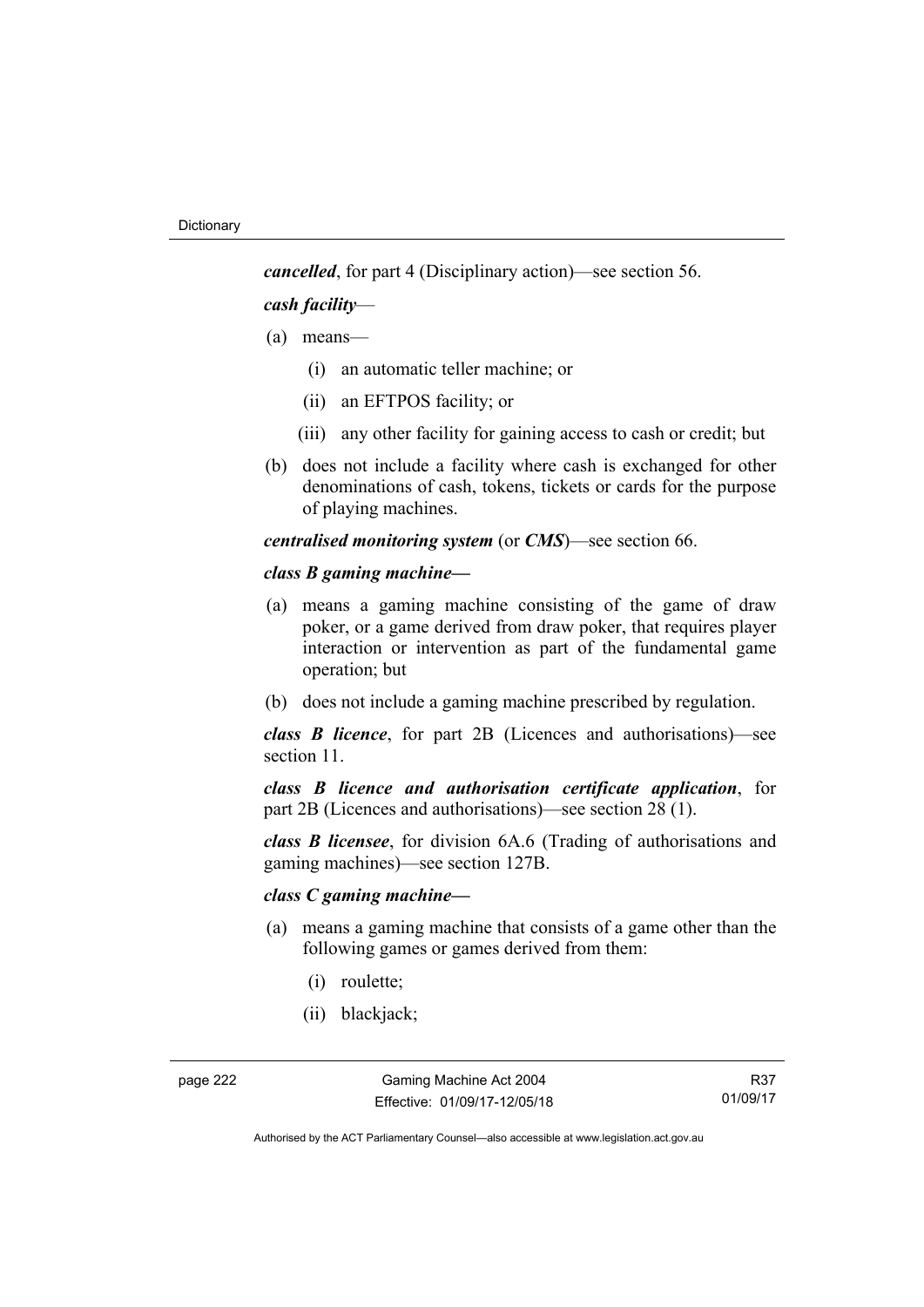- (iii) sic bo;
- (iv) craps;
- (v) pai gow;
- (vi) baccarat;
- (vii) two-up;
- (viii) money wheel;
	- (ix) draw poker; but
- (b) does not include a gaming machine prescribed by regulation.

*class C licence*, for part 2B (Licences and authorisations)—see section 11.

*class C licence application*, for part 2B (Licences and authorisations)—see section 15.

*class C licensee*, for division 6A.6 (Trading of authorisations and gaming machines)—see section 127B.

*club* means a corporation or incorporated association established for the benefit of members to achieve eligible objects.

*club group*, for part 11 (Finance)—see section 157B.

*CMS*—see *centralised monitoring system*.

*commission* means the gambling and racing commission.

*community contribution* means a contribution made by a licensee that is approved as a community contribution under section 164.

*community contribution shortfall tax*—see section 172 (1).

*computer cabinet* means the sealable part of a gaming machine that contains the game storage medium and the random access memory.

*computer cabinet access register*—see section 71 (1).

R37 01/09/17 page 223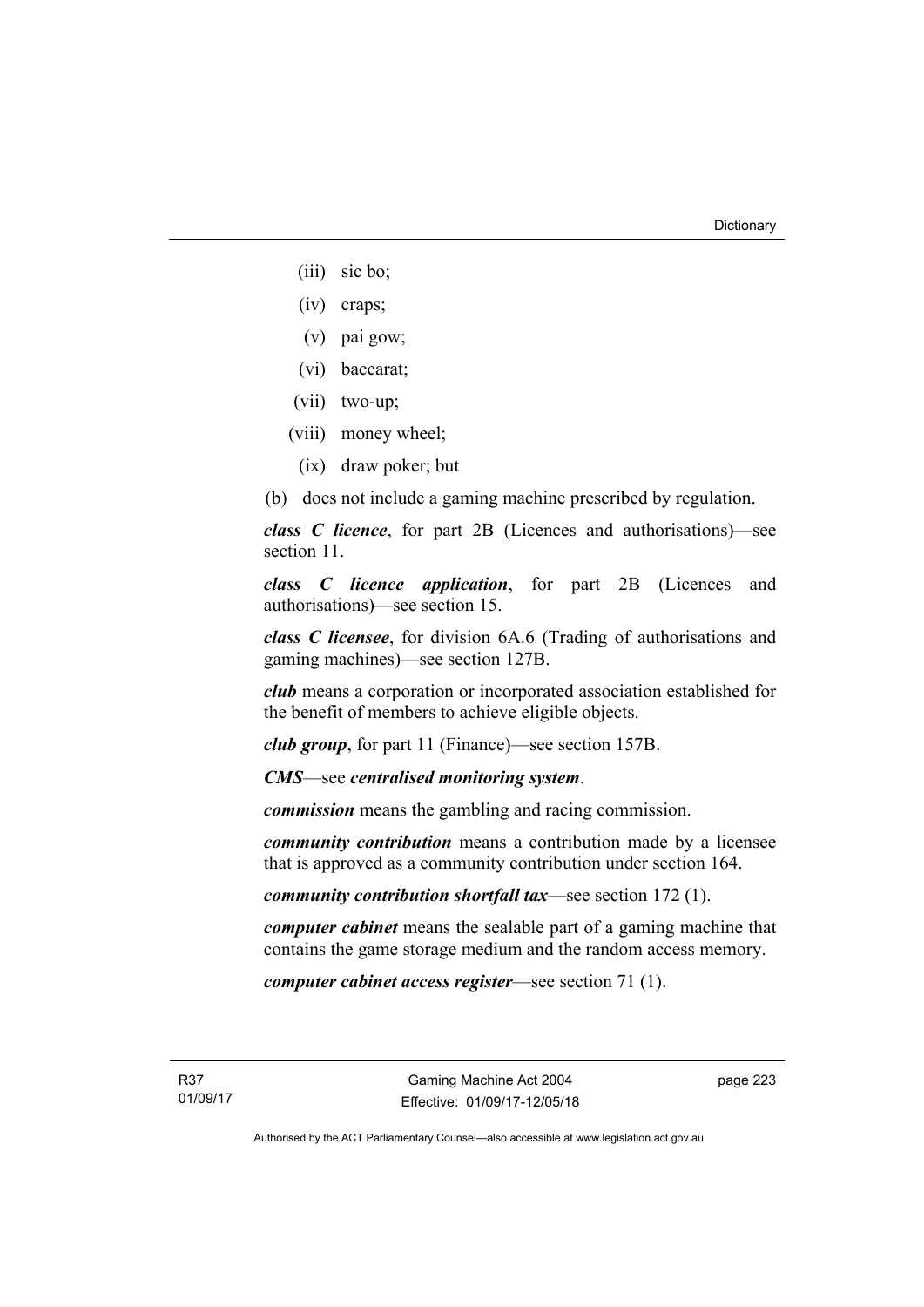*constitution* means—

- (a) for a club that is a company—the memorandum, and any articles of association, of the company; or
- (b) for a club that is an incorporated association—the statement of objects and the rules of the association.

*contribution* means any money, benefit, valuable consideration or security.

*Control Act* means the *[Gambling and Racing Control Act 1999](http://www.legislation.act.gov.au/a/1999-46)*.

*control procedures*, for an entity, means the procedures under section 97.

*corporation* includes a club.

*Note Corporation*—see the [Legislation Act,](http://www.legislation.act.gov.au/a/2001-14) dictionary, pt 1.

*disciplinary action*, for part 4 (Disciplinary action)—see section 58.

*disciplinary notice*, for part 4 (Disciplinary action)—see section 61.

*dispose of* a gaming machine includes the following:

- (a) lease or hire the gaming machine to a person;
- (b) destroy the gaming machine;
- (c) make the gaming machine inoperable.

*eligible club*—see section 146.

*eligible object*—see section 145.

#### *eligible person*—

- (a) for an individual—see section 6; and
- (b) for a corporation—see section 7.

*employ* includes engage.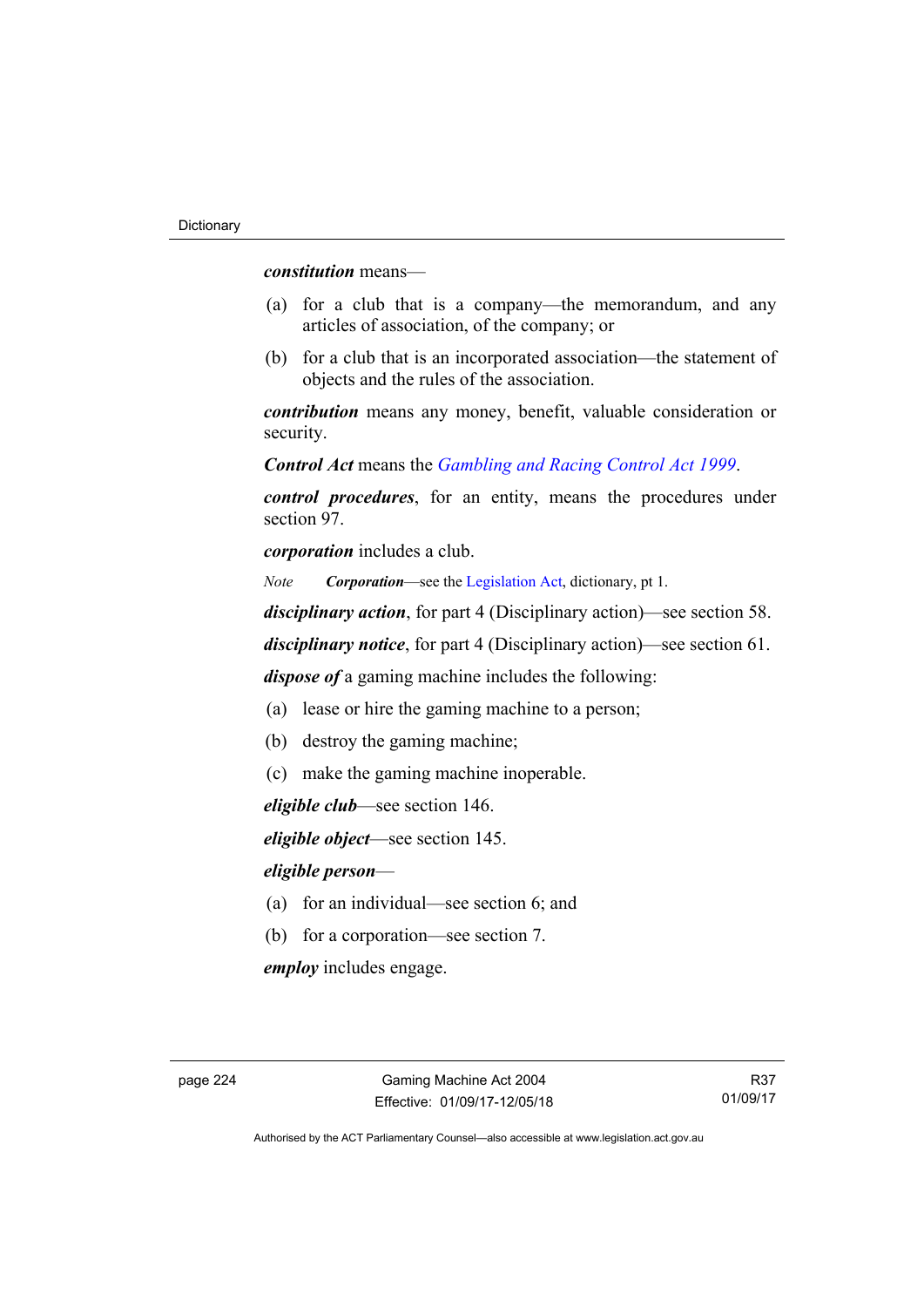*executive officer*, of a corporation, means a person, however described and whether or not the person is a director of the corporation, who is concerned with, or takes part in, the corporation's management.

*external administrator*, for a licensee, for division 6A.2 (Repossession of gaming machines)—see section 105A.

*final*, for part 4 (Disciplinary action)—see section 56.

*game*, in relation to a gaming machine, means a play, or a series of plays, initiated by the application of a single stake registered on the gaming machine.

#### *gaming area*—

- (a) for an authorisation certificate under a class B licence—see section 30 $(3)$  $(h)$ ; and
- (b) for an authorisation certificate under a class C licence—see section 27 (1) (f).

*gaming area amendment*, for part 2B (Licences and authorisations)—see section 33 (1) (a).

*gaming law—*see the [Control Act](http://www.legislation.act.gov.au/a/1999-46/default.asp), dictionary.

## *gaming machine*—

- (a) means a machine—
	- (i) designed for playing a game of chance, or of mixed chance and skill; and
	- (ii) designed to be played completely or partly by—
		- (A) the insertion of 1 or more coins, notes or tokens; or
		- (B) the application of a monetary credit registered on the machine or elsewhere; and
	- (iii) that offers, or that appears to offer, people a chance to win monetary or other valuable consideration by playing the machine; but

| R37      | Gaming Machine Act 2004      | page 225 |
|----------|------------------------------|----------|
| 01/09/17 | Effective: 01/09/17-12/05/18 |          |

Authorised by the ACT Parliamentary Counsel—also accessible at www.legislation.act.gov.au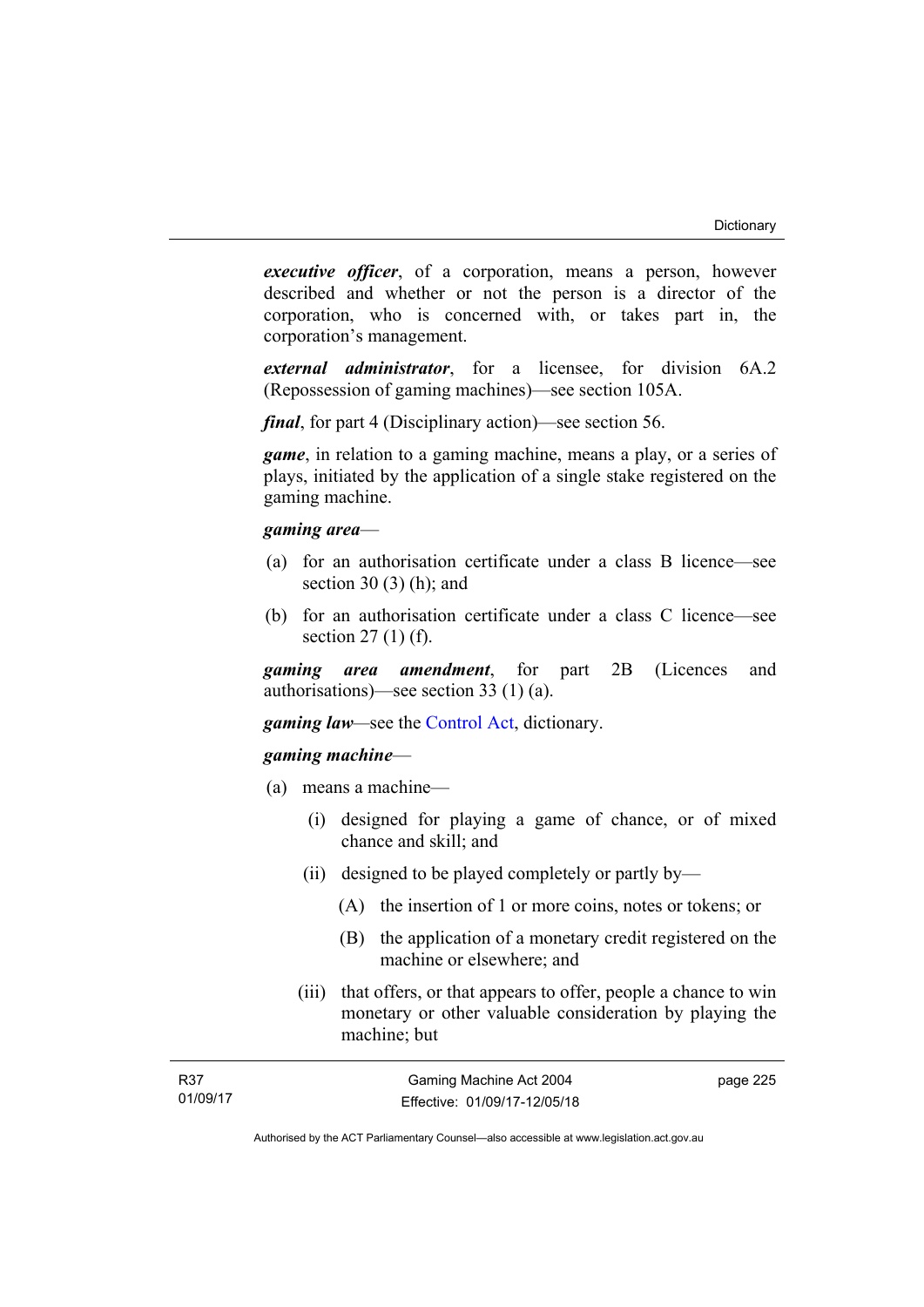(b) does not include a device prescribed by regulation.

*gaming machine tax* means the tax imposed by section 159.

*gaming rules*, for an entity, means the rules mentioned in section 22 (2) (c).

*general licence*—see the *[Liquor Act 2010](http://www.legislation.act.gov.au/a/2010-35)*, section 17.

*general purpose*, for a storage permit, for division 6A.7 (Storage of authorisations and gaming machines)—see section 127N (a).

*GMT rebate*, for part 11 (Finance)—see section 162A.

*gross revenue*, of a licensee or person, means all revenue derived by the licensee or person from the operation of gaming machines, other than—

- (a) the amount of winnings for playing the gaming machines paid or payable under the gaming machines' indicated prize scales (excluding linked jackpots); and
- (b) any amount set aside under a linked-jackpot arrangement for the payment of linked jackpots.

*ground for disciplinary action* against a licensee, for part 4 (Disciplinary action)—see section 57.

*incoming licensee*, for division 2B.6 (Transfer and surrender of licences and authorisation certificates)—see section 37E (1).

*incorporated association* means an association incorporated under the *[Associations Incorporation Act 1991](http://www.legislation.act.gov.au/a/1991-46)*.

*increase maximum amendment*, for part 2B (Licences and authorisations)**—**see section 33 (1) (c).

*influential person*, for a corporation—see section 8.

*in-principle authorisation certificate*—see section 38A.

*inspection notice*, for division 6A.7 (Storage of authorisations and gaming machines)—see section 127ZE (1).

R37 01/09/17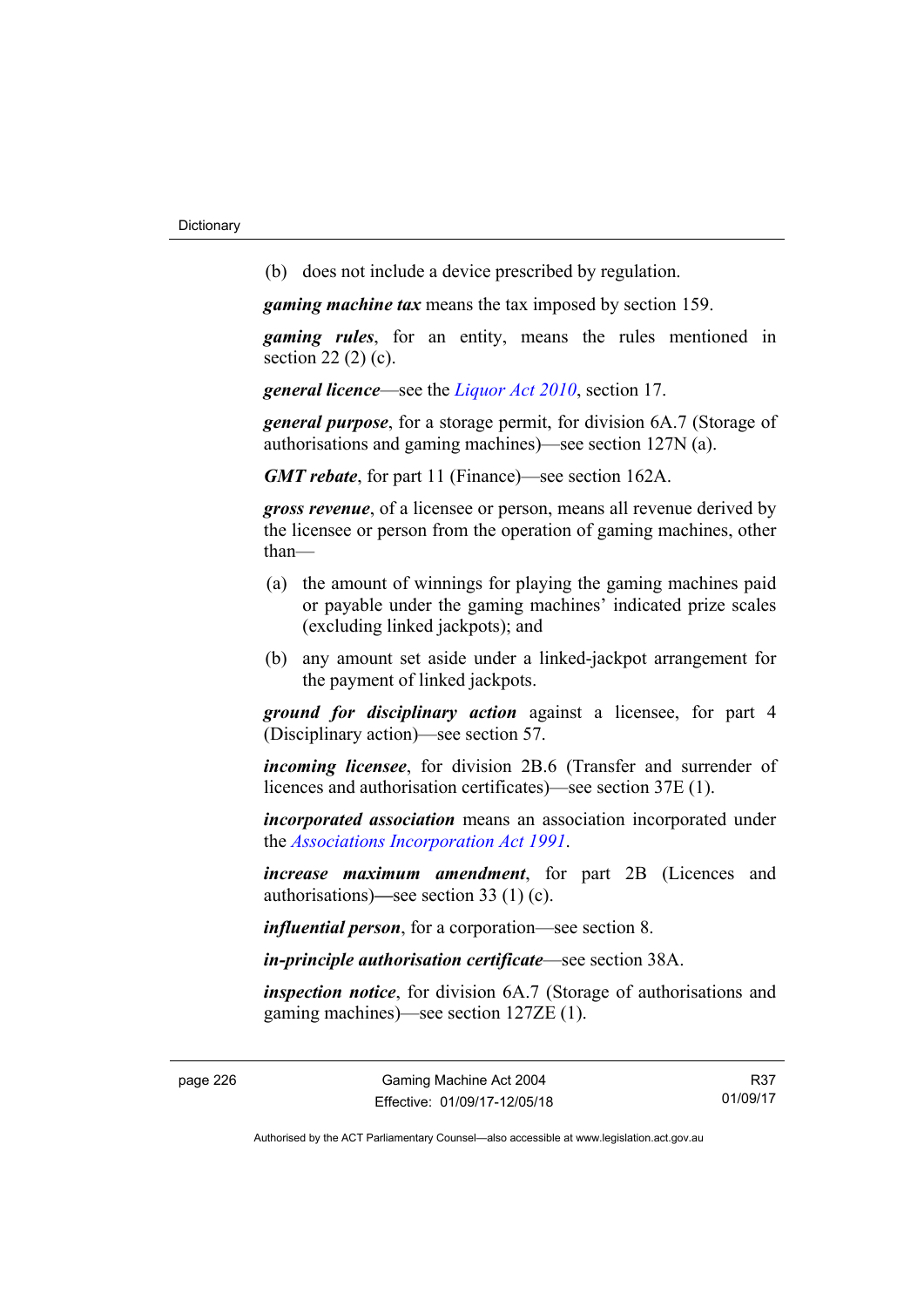*interim purpose*, for a storage permit, for division 6A.7 (Storage of authorisations and gaming machines)—see section 127N (b).

*jackpot*, in relation to a gaming machine, means the combination of letters, numbers, symbols or representations as part of a game on the gaming machine that pays the maximum winnings payable on the gaming machine for any 1 combination.

### *licence*—

- (a) means a licence issued under—
	- (i) section 29 for class B gaming machines; or
	- (ii) section 17 for class C gaming machines; and
- (b) for part 4 (Disciplinary action)—see section 56; and
- (c) in relation to a person approved to operate a linked-jackpot arrangement under section 134—means the approval; and
- (d) in relation to a permit-holder under part 8 (Linked-jackpot arrangements)—means a multi-user permit.
- *Note Licensee* has a meaning corresponding to the meaning of *licence* (see [Legislation Act,](http://www.legislation.act.gov.au/a/2001-14) s 157).

### *licence number*—

- (a) of a class B licence—see section 30 (2) (b) (vii); and
- (b) of a class C licence—see section  $20(1)$  (b) (vi).

*licensee's name*, in relation to a class C licensee, means the name of the licensee's legal entity.

*life member*, of a club, means a person who is elected to membership of the club for life under the rules of the club.

*linked jackpot* means winnings under a linked-jackpot arrangement operated under an approval or permit under part 8.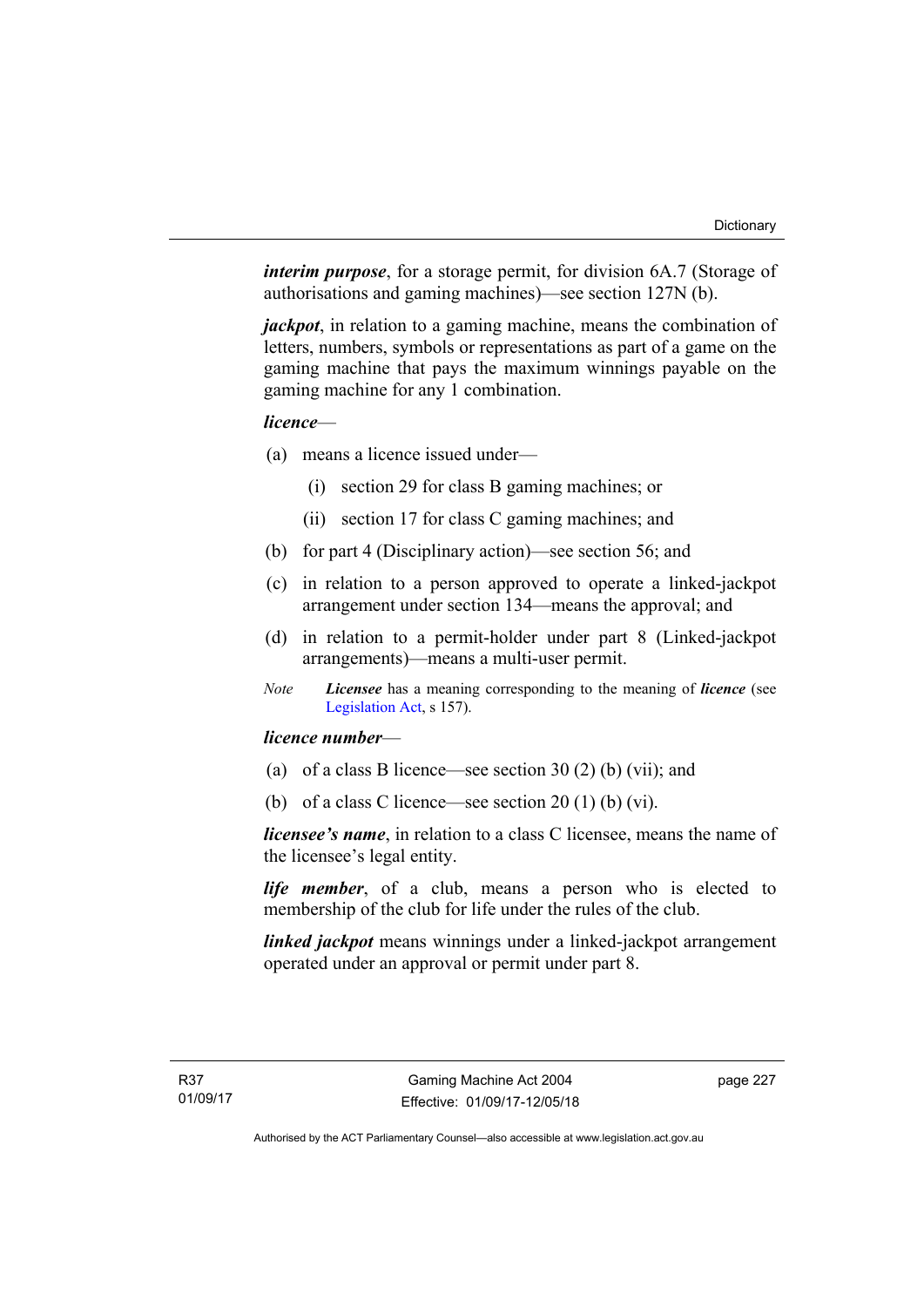*linked-jackpot arrangement* means an arrangement under which 2 or more gaming machines are linked to a device that—

- (a) from time to time, records the amount payable as winnings under the arrangement; and
- (b) for the purpose of recording the amount mentioned in paragraph (a), receives messages from each gaming machine to which it is linked; and
- (c) cannot affect the percentage payout of, or transmit a message to, a gaming machine to which it is linked.

*local jurisdiction* means a State or New Zealand.

*maintain* a gaming machine includes repair, adjust or alter the gaming machine.

*maximum number*, of authorisations, means the maximum number of authorisations for gaming machines that a licensee may have under an authorisation certificate.

*member*, of a club—

(a) means—

- (i) a member who, under the rules of the club, is required to pay fees; or
- (ii) a life member; but
- (b) does not include a temporary member.

*minor licence amendment application*, for part 2B (Licences and authorisations)—see section 31 (1).

*multi-user permit*—see section 135.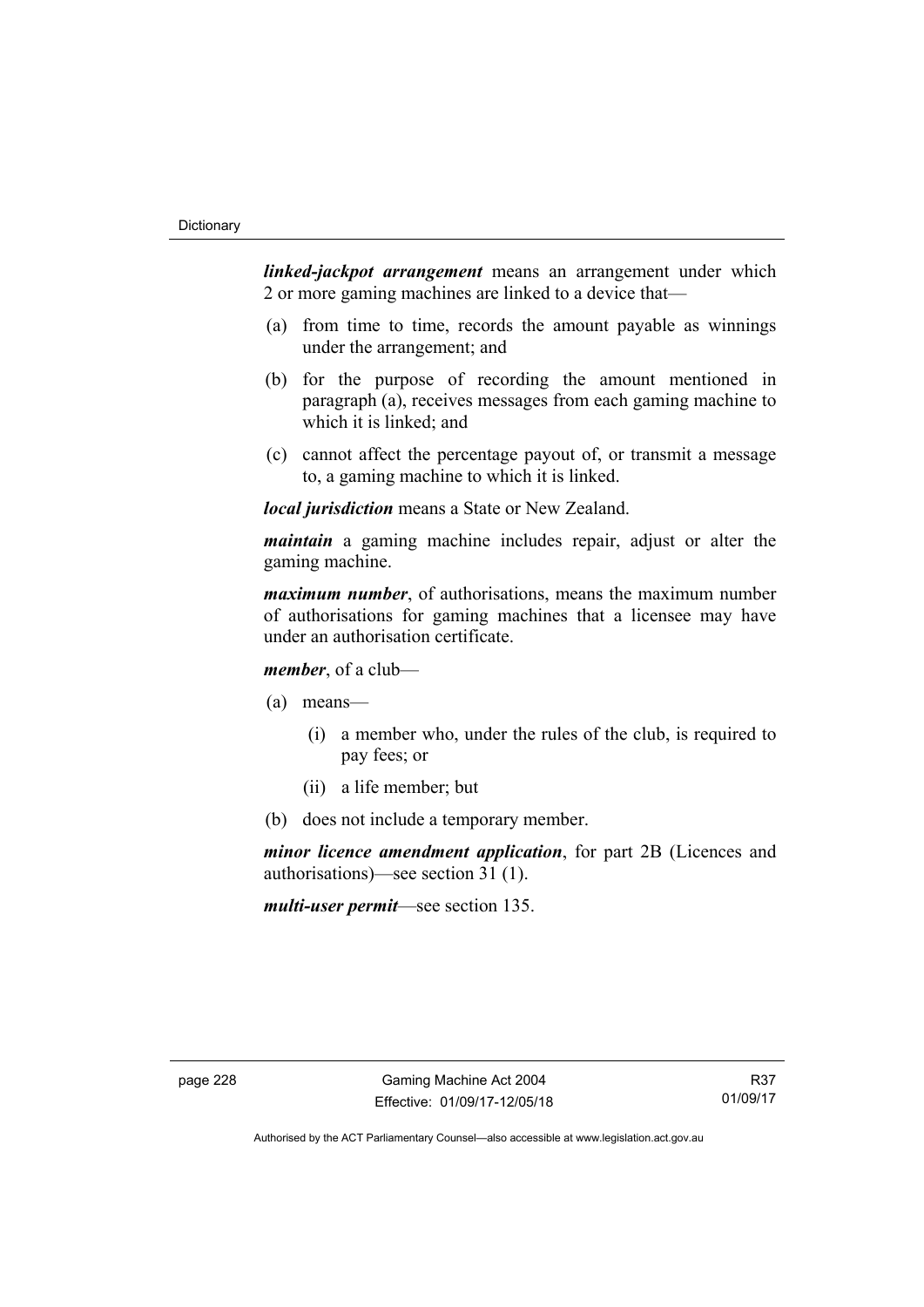*net revenue*, of a licensee that is a club, means gross revenue derived by the licensee, less—

- (a) any amount of gaming machine tax payable on that revenue; and
- (b) 24% of the gross revenue.

*notifiable action*—see section 173C.

*officer* of a club—

- (a) means—
	- (i) any office-holder of the club (however described), including the secretary, treasurer, executive officer or public officer; or
	- (ii) anyone else concerned in or who takes part in the management of the club's affairs; but
- (b) does not include a patron or the holder of another honorary office of the club if the office does not give its holder a right to take part in the management of the club's affairs.

*on licence*—see the *[Liquor Act 2010](http://www.legislation.act.gov.au/a/2010-35)*, section 18.

*Note* The *[Liquor Act 2010](http://www.legislation.act.gov.au/a/2010-35)*, div 2.2 deals with subclasses of on licences.

*outgoing licensee*, for division 2B.6 (Transfer and surrender of licences and authorisation certificates)—see section 37E (1).

*percentage payout*, for a gaming machine, means the percentage payout allowed for the gaming machine under the authorisation.

*peripheral equipment*, for a gaming machine—see section 68.

*permit*, for division 6A.7 (Storage of authorisations and gaming machines)—see section 127M.

*permit-holder* means the holder of a multi-user permit.

*premises relocation amendment*, for part 2B (Licences and authorisations)—see section 33 (1) (b).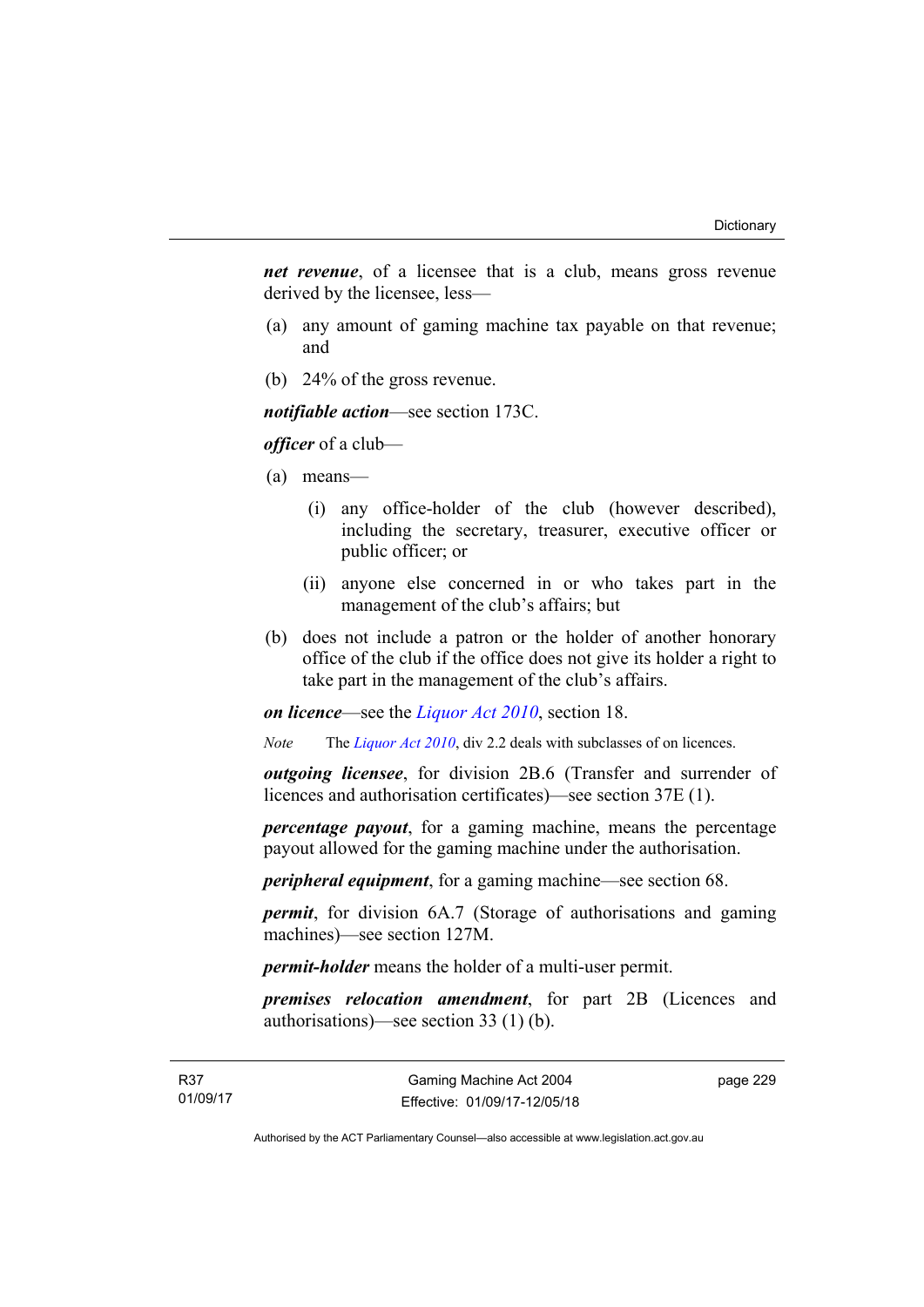*prescribed number of days*, in relation to a notifiable action—see section 173D (5).

*problem gambling assistance fund*—see section 163B.

*properly completed*, for an application—see section 9 (1).

*proposed gaming area*, in relation to an authorisation certificate application for a class C licence—see section 22 (2) (b) (ii).

*quarantined authorisation*, for division 6A.7 (Storage of authorisations and gaming machines)—see section 127M.

*quarantined gaming machine*, for division 6A.7 (Storage of authorisations and gaming machines)—see section 127M.

*quarantine period*, for a gaming machine and authorisation to which a quarantine permit applies, for division 6A.7 (Storage of authorisations and gaming machines)—see section 127M.

*quarantine permit*, for division 6A.7 (Storage of authorisations and gaming machines)—see section 127Q.

*registered party*—see the *[Electoral Act 1992](http://www.legislation.act.gov.au/a/1992-71)*, dictionary.

*repossession***,** of a gaming machine, includes taking possession of the gaming machine under a default provision in a financial agreement.

*required community contribution*, for a licensee that is a club—see section 169 (1).

*required documents*, for an authorisation certificate application for class C gaming machines—see section 22 (2).

*reviewable decision*, for part 13 (Notification and review of decisions)—see section 173.

*secretary*, in relation to a club, includes a person concerned in the management of the club.

*short-term approval*, for a technician—see section 76 (3).

*signed-in guest*, for a club—see section 54A.

R37 01/09/17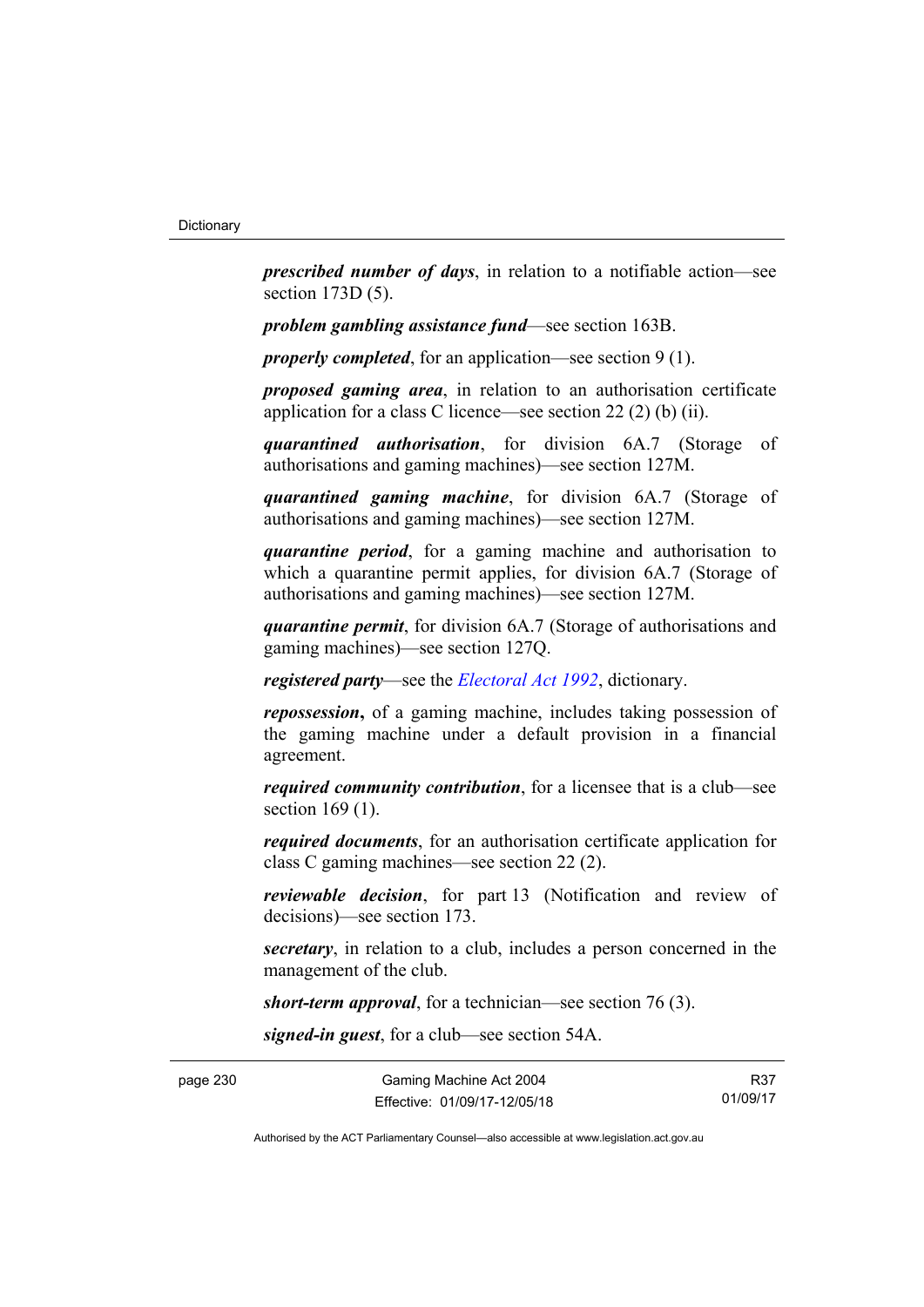*small or medium club*, for a financial year, for part 11 (Finance) see section 157A.

*small or medium club group*, for a financial year, for part 11 (Finance)—see section 157A.

*social impact assessment*, for an authorisation certificate application, authorisation certificate amendment application, or application for an in-principle certificate of approval—see section 12 (1).

*statement of objects* of a club, means—

- (a) for a company—the memorandum of the company; or
- (b) for an incorporated association—the statement of objects of the association.

*storage period*, for a gaming machine or authorisation to which a storage permit applies, for division 6A.7 (Storage of authorisations and gaming machines)—see section 127M.

*storage permit*—see section 127L.

*storage rules*, for division 6A.7 (Storage of authorisations and gaming machines)—see section 127M.

*stored authorisation*, for division 6A.7 (Storage of authorisations and gaming machines)—see section 127M.

*stored gaming machine*, for division 6A.7 (Storage of authorisations and gaming machines)—see section 127M.

*tax period*, for part 11 (Finance)—see section 157A.

*technical amendment*—see section 37B (1).

*technical evaluation* means a technical evaluation under section 69.

*temporary member*, of a club—see section 54A.

*warning notice*, for an associated organisation, for part 9 (Club administration)—see section 147B.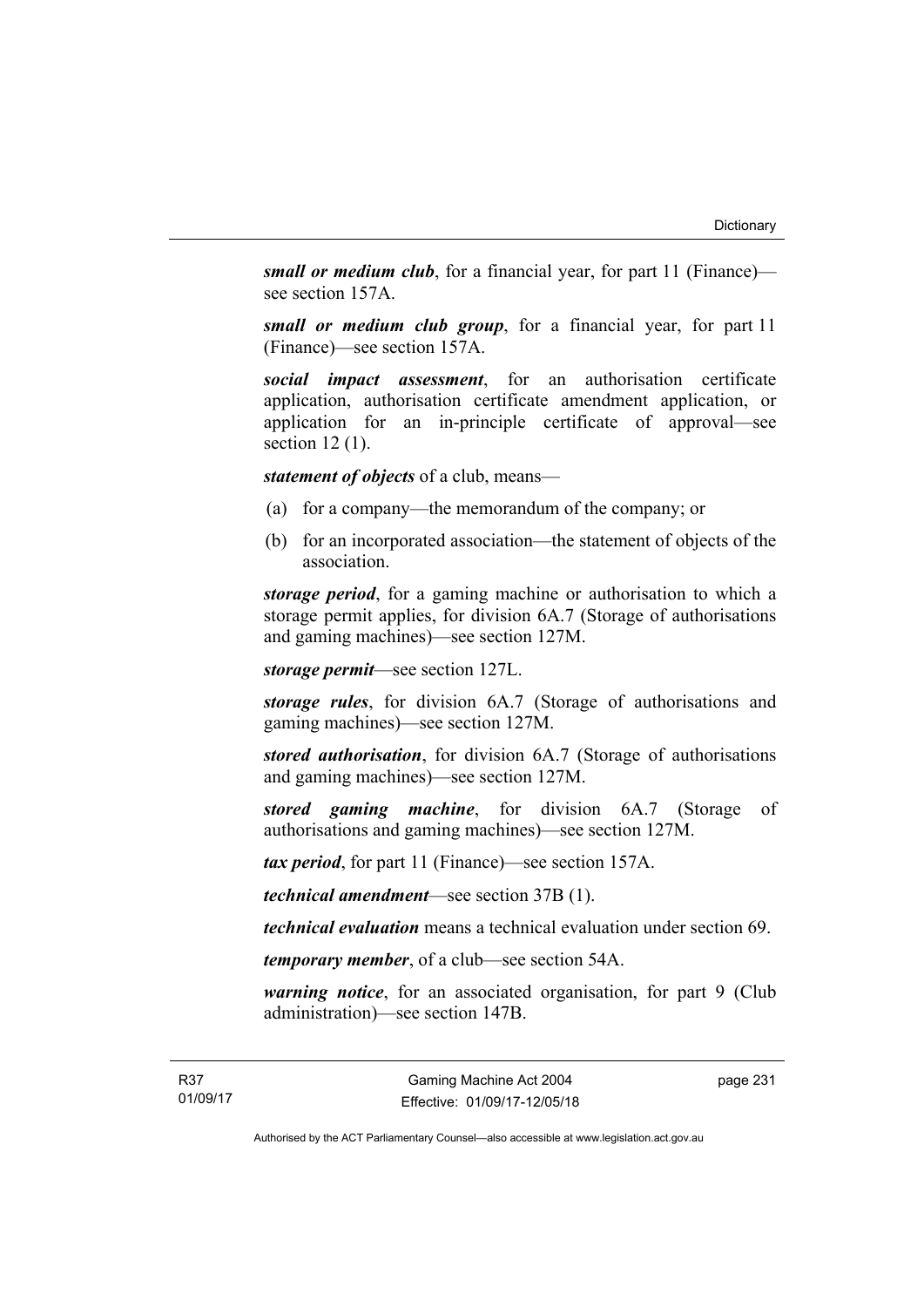1 About the endnotes

# **Endnotes**

## **1 About the endnotes**

Amending and modifying laws are annotated in the legislation history and the amendment history. Current modifications are not included in the republished law but are set out in the endnotes.

Not all editorial amendments made under the *[Legislation Act 2001](http://www.legislation.act.gov.au/a/2001-14)*, part 11.3 are annotated in the amendment history. Full details of any amendments can be obtained from the Parliamentary Counsel's Office.

Uncommenced amending laws are not included in the republished law. The details of these laws are underlined in the legislation history. Uncommenced expiries are underlined in the legislation history and amendment history.

If all the provisions of the law have been renumbered, a table of renumbered provisions gives details of previous and current numbering.

The endnotes also include a table of earlier republications.

| $A = Act$                                  | $NI = Notifiable$ instrument              |
|--------------------------------------------|-------------------------------------------|
| $AF =$ Approved form                       | $o = order$                               |
| $am = amended$                             | om = omitted/repealed                     |
| $amdt = amendment$                         | $ord = ordinance$                         |
| AR = Assembly resolution                   | orig = original                           |
| $ch = chapter$                             | par = paragraph/subparagraph              |
| $CN =$ Commencement notice                 | pres = present                            |
| $def = definition$                         | prev = previous                           |
| $DI = Disallowable instrument$             | $(\text{prev}) = \text{previously}$       |
| $dict = dictionary$                        | $pt = part$                               |
| disallowed = disallowed by the Legislative | $r = rule/subrule$                        |
| Assembly                                   | $reloc = relocated$                       |
| $div = division$                           | $renum = renumbered$                      |
| $exp = expires/expired$                    | $R[X]$ = Republication No                 |
| $Gaz = qazette$                            | $R1$ = reissue                            |
| $hdg = heading$                            | s = section/subsection                    |
| IA = Interpretation Act 1967               | $sch = schedule$                          |
| ins = inserted/added                       | $sdiv = subdivision$                      |
| $LA =$ Legislation Act 2001                | SL = Subordinate law                      |
| $LR =$ legislation register                | $sub =$ substituted                       |
| LRA = Legislation (Republication) Act 1996 | underlining = whole or part not commenced |
| $mod = modified/modification$              | or to be expired                          |

## **2 Abbreviation key**

page 232 Gaming Machine Act 2004 Effective: 01/09/17-12/05/18

R37 01/09/17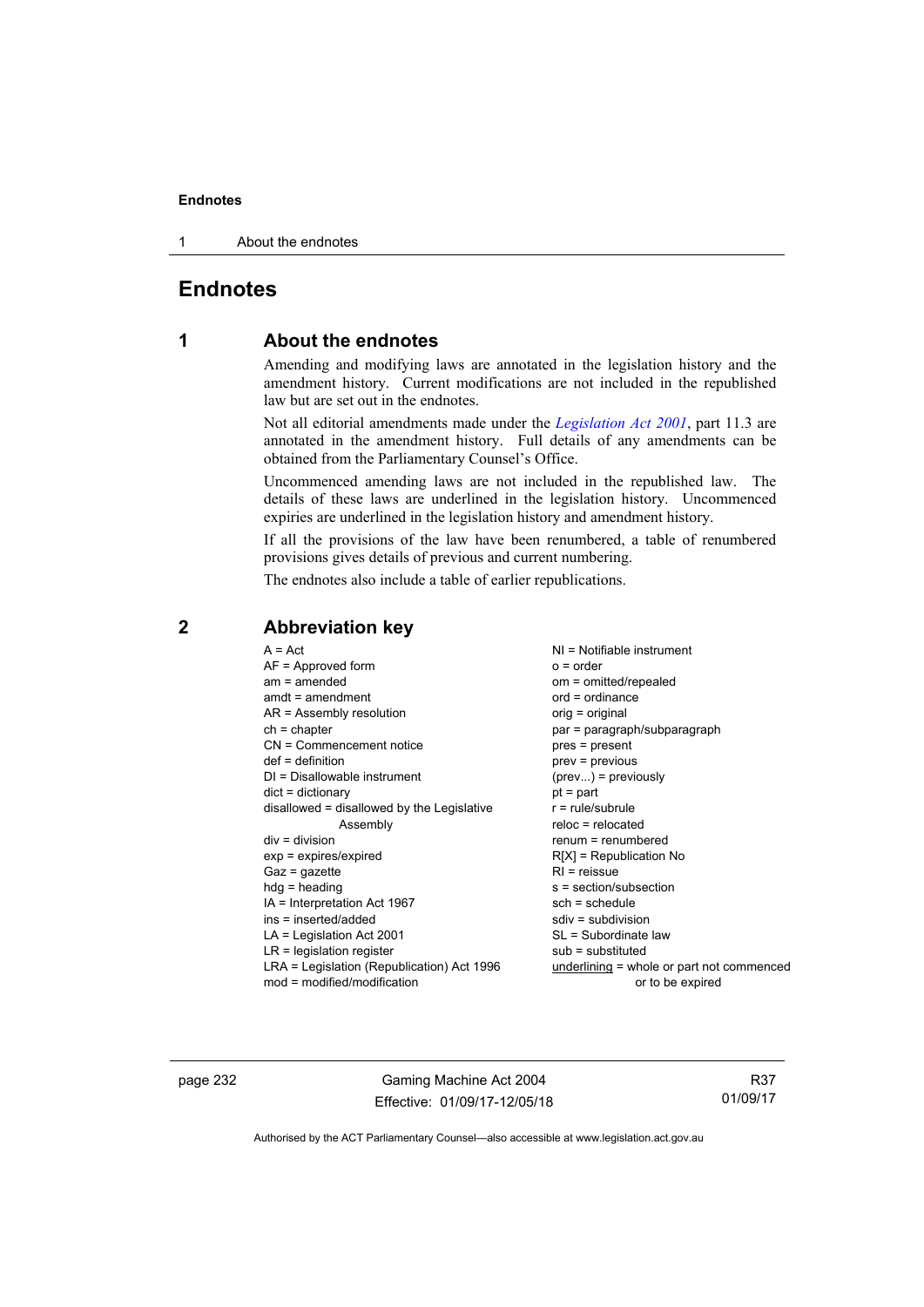## **3 Legislation history**

#### **Gaming Machine Act 2004 A2004-34**

notified LR 9 July 2004 s 1, s 2 commenced 9 July 2004 (LA s 75 (1)) remainder commenced 1 November 2004 (s 2 and [CN2004-14](http://www.legislation.act.gov.au/cn/2004-14/default.asp))

as amended by

#### **[Gaming Machine Amendment Act 2005](http://www.legislation.act.gov.au/a/2005-17) A2005-17**

notified LR 13 April 2005 s 1, s 2 commenced 13 April 2005 (LA s 75 (1)) remainder commenced 14 April 2005 (s 2)

#### **[Gaming Machine Amendment Act 2005 \(No 2\)](http://www.legislation.act.gov.au/a/2005-26) A2005-26**

notified LR 28 June 2005 s 1, s 2 commenced 28 June 2005 (LA s 75 (1)) s 8 commenced 1 July 2007 (s 2 (2)) remainder commenced 1 July 2005 (s 2 (1))

#### **[Casino Control Act 2006](http://www.legislation.act.gov.au/a/2006-2) A2006-2 sch 1 pt 1.3**

notified LR 22 February 2006 s 1, s 2 commenced 22 February 2006 (LA s 75 (1)) sch 1 pt 1.3 commenced 1 May 2006 (s 2 and [CN2006-6](http://www.legislation.act.gov.au/cn/2006-6/default.asp))

#### **[Gaming Machine Amendment Act 2007](http://www.legislation.act.gov.au/a/2007-14) A2007-14**

notified LR 31 May 2007 s 1, s 2 commenced 31 May 2007 (LA s 75 (1)) remainder commenced 1 June 2007 (s 2)

#### **[Gaming Machine Amendment Act 2007 \(No 2\)](http://www.legislation.act.gov.au/a/2007-40) A2007-40**

notified LR 4 December 2007 s 1, s 2 commenced 4 December 2007 (LA s 75 (1)) s 17 commenced 4 June 2008 (s 2 (2)) remainder commenced 5 December 2007 (s 2 (1))

#### **[Statute Law Amendment Act 2008](http://www.legislation.act.gov.au/a/2008-28) A2008-28 sch 3 pt 3.29**

notified LR 12 August 2008 s 1, s 2 commenced 12 August 2008 (LA s 75 (1)) sch 3 pt 3.29 commenced 26 August 2008 (s 2)

R37 01/09/17 page 233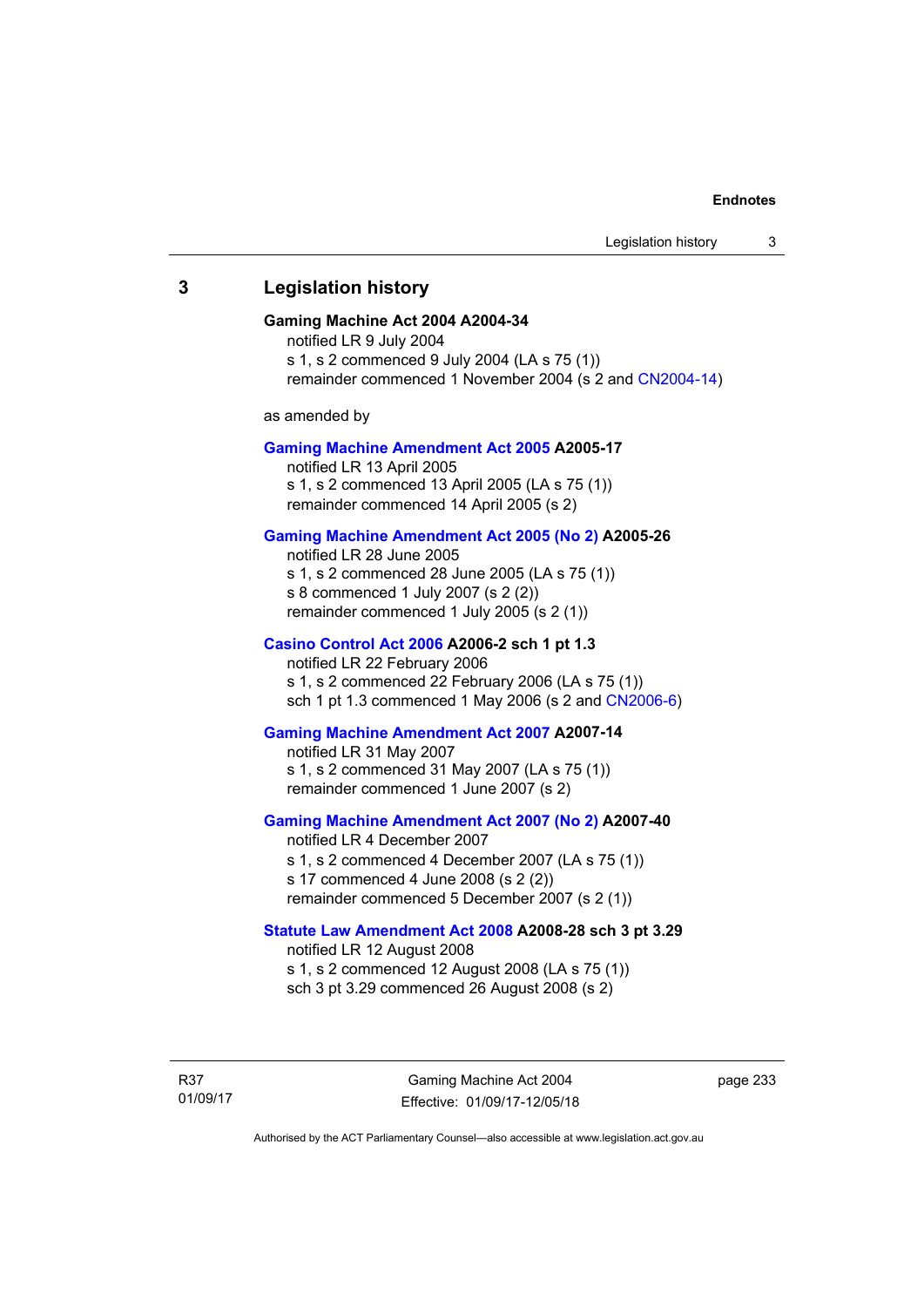| ۰J | Legislation history |  |
|----|---------------------|--|
|----|---------------------|--|

### **[ACT Civil and Administrative Tribunal Legislation Amendment](http://www.legislation.act.gov.au/a/2008-37)  [Act 2008 \(No 2\)](http://www.legislation.act.gov.au/a/2008-37) A2008-37 sch 1 pt 1.47**

notified LR 4 September 2008

s 1, s 2 commenced 4 September 2008 (LA s 75 (1)) sch 1 pt 1.47 commenced 2 February 2009 (s 2 (1) and see [ACT Civil](http://www.legislation.act.gov.au/a/2008-35)  [and Administrative Tribunal Act 2008](http://www.legislation.act.gov.au/a/2008-35) A2008-35, s 2 (1) and [CN2009-2](http://www.legislation.act.gov.au/cn/2009-2/default.asp))

#### **[Statute Law Amendment Act 2009 \(No 2\)](http://www.legislation.act.gov.au/a/2009-49) A2009-49 sch 1 pt 1.6**

notified LR 26 November 2009

s 1, s 2 commenced 26 November 2009 (LA s 75 (1))

sch 1 pt 1.6 commenced 17 December 2009 (s 2)

# **[Liquor \(Consequential Amendments\) Act 2010](http://www.legislation.act.gov.au/a/2010-43) A2010-43 sch 1 pt 1.12**

notified LR 8 November 2010

s 1, s 2 commenced 8 November 2010 (LA s 75 (1)) sch 1 pt 1.12 commenced 1 December 2010 (s 2 (4) and see Liquor [Act 2010](http://www.legislation.act.gov.au/a/2010-35) A2010-35, s 2 (3) (as am by [A2010-43](http://www.legislation.act.gov.au/a/2010-43) amdt 1.19) and [CN2010-14](http://www.legislation.act.gov.au/cn/2010-14/default.asp))

#### **[Gaming Machine \(Problem Gambling Assistance\) Amendment](http://www.legislation.act.gov.au/a/2010-52)  [Act 2010](http://www.legislation.act.gov.au/a/2010-52) A2010-52**

notified LR 15 December 2010 s 1, s 2 commenced 15 December 2010 (LA s 75 (1)) remainder commenced 1 July 2011 (s 2)

#### **[Statute Law Amendment Act 2011](http://www.legislation.act.gov.au/a/2011-3) A2011-3 sch 1 pt 1.3, sch 3 pt 3.21**

notified LR 22 February 2011 s 1, s 2 commenced 22 February 2011 (LA s 75 (1)) sch 1 pt 1.3, sch 3 pt 3.21 commenced 1 March 2011 (s 2)

#### **[Gaming Machine \(Club Governance\) Amendment Act 2011](http://www.legislation.act.gov.au/a/2011-24) A2011-24 pt 2**

notified LR 7 July 2011 s 1, s 2 commenced 1 July 2011 (LA s 75 (2)) ss 9-11, s 21, s 26 commenced 1 July 2012 (s 2 (2)) pt 2 remainder taken to have commenced 1 July 2011 (s 2 (1))

#### **[Justice and Community Safety Legislation Amendment Act 2011](http://www.legislation.act.gov.au/a/2011-27)  [\(No 2\)](http://www.legislation.act.gov.au/a/2011-27) A2011-27 sch 1 pt 1.5**

notified LR 30 August 2011

s 1, s 2 taken to have commenced 29 July 2008 (LA s 75 (2))

sch 1 pt 1.5 commenced 13 September 2011 (s 2 (1))

R37 01/09/17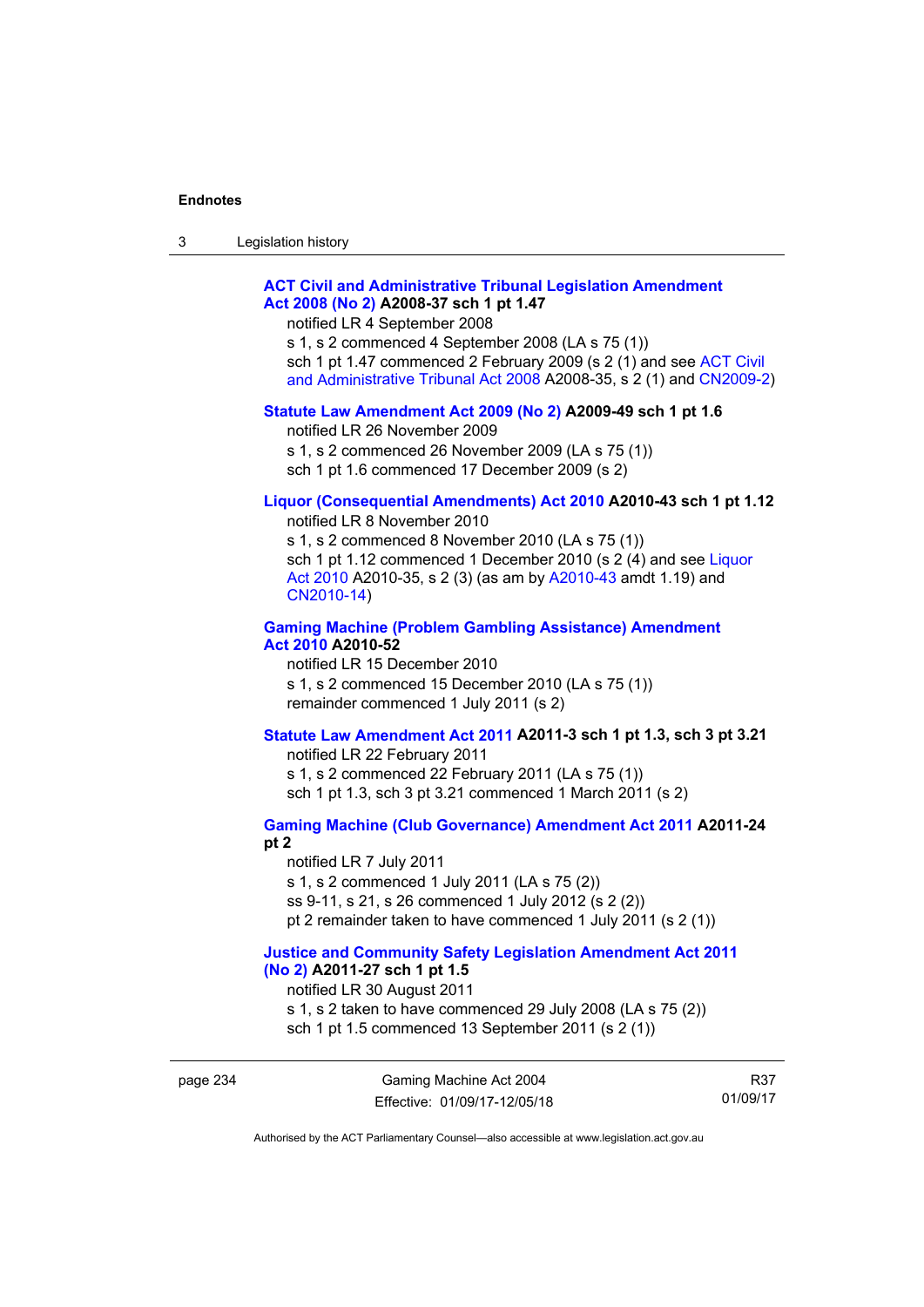### **[Business Names Registration \(Transition to Commonwealth\)](http://www.legislation.act.gov.au/a/2012-2)  [Act 2012](http://www.legislation.act.gov.au/a/2012-2) A2012-2 sch 2 pt 2.3**

notified LR 28 February 2012

s 1, s 2 commenced 28 February 2012 (LA s 75 (1))

sch 2 pt 2.3 commenced 28 May 2012 (s 2 (2))

#### **[Gaming Machine Amendment Act 2012](http://www.legislation.act.gov.au/a/2012-42) A2012-42 pt 2 (as am by [A2013-29](http://www.legislation.act.gov.au/a/2013-29) s 4)**

notified LR 6 September 2012

s 1, s 2 commenced 6 September 2012 (LA s 75 (1))

s 28, s 29 commenced 1 February 2014 (s 2 (2) (as am by [A2013-29](http://www.legislation.act.gov.au/a/2013-29) s 4))

pt 2 remainder commenced 1 January 2013 (s 2 (1))

### **[Gaming Machine Amendment Act 2012 \(No 2\)](http://www.legislation.act.gov.au/a/2012-50/default.asp) A2012-50**

notified LR 5 December 2012

s 1, s 2 commenced 5 December 2012 (LA s 75 (1))

s 3 commenced 6 December 2012 (s 2 (1))

s 4 commenced 1 January 2013 (s 2 (2))

s 5 commenced 1 February 2014 (s 2 (3) and see [Gaming Machine](http://www.legislation.act.gov.au/a/2012-42)  [Amendment Act 2012](http://www.legislation.act.gov.au/a/2012-42) A2012-42 s 2 (2) (as am by [A2013-29](http://www.legislation.act.gov.au/a/2013-29) s 4))

#### **[Gaming Machine Amendment Act 2013](http://www.legislation.act.gov.au/a/2013-9) A2013-9**

notified LR 27 March 2013

s 1, s 2 commenced 27 March 2013 (LA s 75 (1)) remainder commenced 28 March 2013 (s 2)

### **[Statute Law Amendment Act 2013](http://www.legislation.act.gov.au/a/2013-19) A2013-19 sch 3 pt 3.23**

notified LR 24 May 2013 s 1, s 2 commenced 24 May 2013 (LA s 75 (1)) sch 3 pt 3.23 commenced 14 June 2013 (s 2)

#### **[Gaming Machine Amendment Act 2013 \(No 2\)](http://www.legislation.act.gov.au/a/2013-29) A2013-29**

notified LR 21 August 2013 s 1, s 2 commenced 21 August 2013 (LA s 75 (1)) remainder commenced 22 August 2013 (s 2) *Note* This Act only amends the [Gaming Machine Amendment](http://www.legislation.act.gov.au/a/2012-42) 

[Act 2012](http://www.legislation.act.gov.au/a/2012-42) A2012-42.

Gaming Machine Act 2004 Effective: 01/09/17-12/05/18 page 235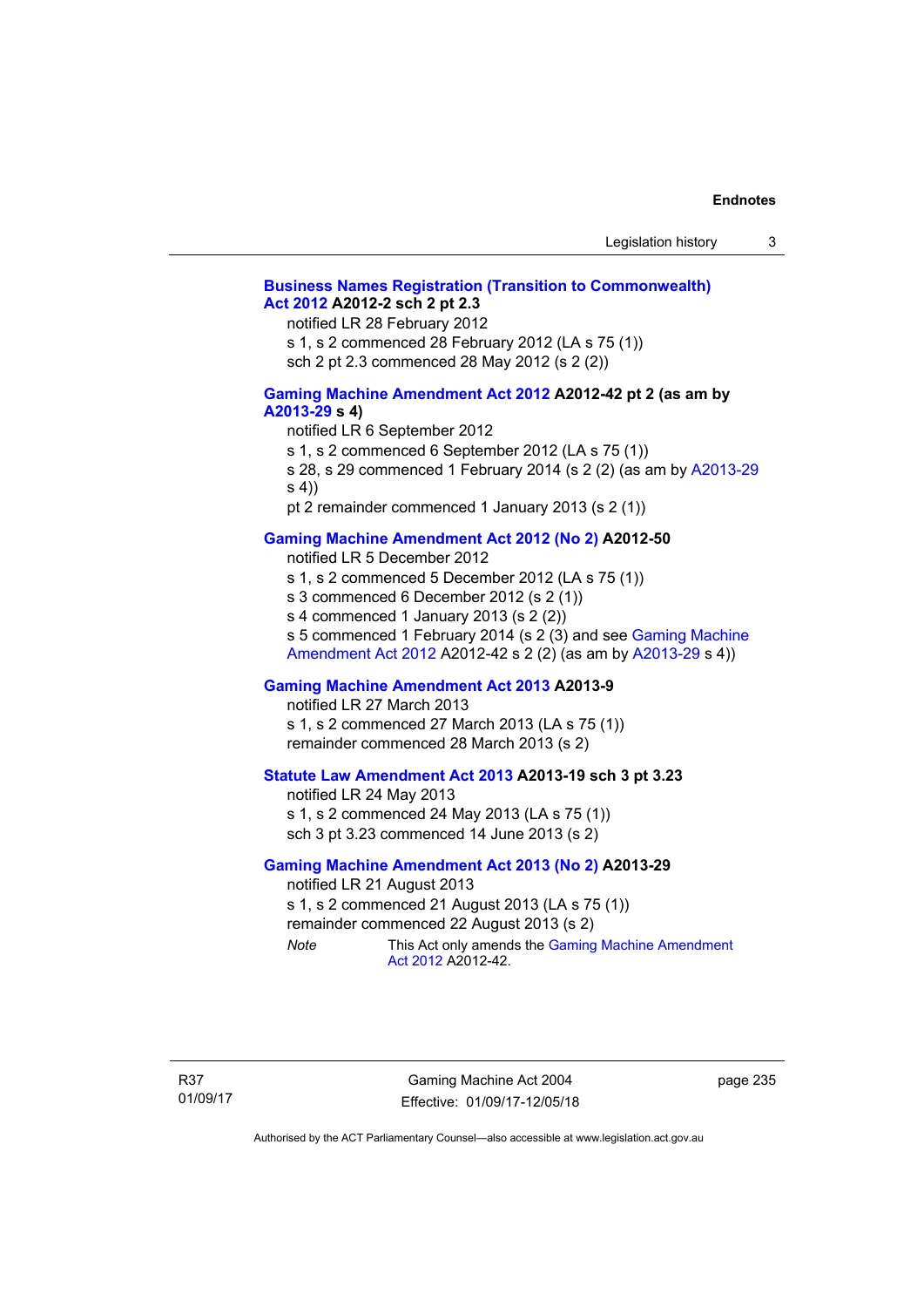3 Legislation history

#### **[Gaming Machine \(Red Tape Reduction\) Amendment Act 2014](http://www.legislation.act.gov.au/a/2014-5) A2014-5**

notified LR 27 March 2014 s 1, s 2 commenced 27 March 2014 (LA s 75 (1)) remainder commenced 28 March 2014 (s 2)

#### **[Red Tape Reduction Legislation Amendment Act 2014](http://www.legislation.act.gov.au/a/2014-47) A2014-47 pt 4**

notified LR 6 November 2014

s 1, s 2 commenced 6 November 2014 (LA s 75 (1)) pt 4 commenced 7 November 2014 (s 2)

#### **[Gaming Machine \(Red Tape Reduction\) Amendment Act 2014 \(No 2\)](http://www.legislation.act.gov.au/a/2014-56) A2014-56**

notified LR 4 December 2014

s 1, s 2 commenced 4 December 2014 (LA s 75 (1))

s 18, s 19 commenced 1 March 2015 (s 2 (2))

remainder commenced 5 December 2014 (s 2)

# **[Annual Reports \(Government Agencies\) Amendment Act 2015](http://www.legislation.act.gov.au/a/2015-16)**

# **A2015-16 sch 1 pt 1.13**

notified LR 27 May 2015 s 1, s 2 commenced 27 May 2015 (LA s 75 (1)) sch 1 pt 1.13 commenced 3 June 2015 (s 2)

#### **[Gaming Machine \(Reform\) Amendment Act 2015](http://www.legislation.act.gov.au/a/2015-21/default.asp) A2015-21**

notified LR 15 June 2015

s 1, s 2 commenced 15 June 2015 (LA s 75 (1))

s 3 commenced 1 July 2015 (LA s 75AA)

s 81 commenced 1 July 2015 (s 2 and [CN2015-10\)](http://www.legislation.act.gov.au/cn/2015-10/default.asp)

ss 4-80 and ss 82-93 commenced 31 August 2015 (s 2 and [CN2015-18](http://www.legislation.act.gov.au/cn/2015-18/default.asp))

sch 1 awaiting commencement (s 2)

*Note* default commencement of schedule 1 under s 2 (4): 31 August 2018

page 236 Gaming Machine Act 2004 Effective: 01/09/17-12/05/18

R37 01/09/17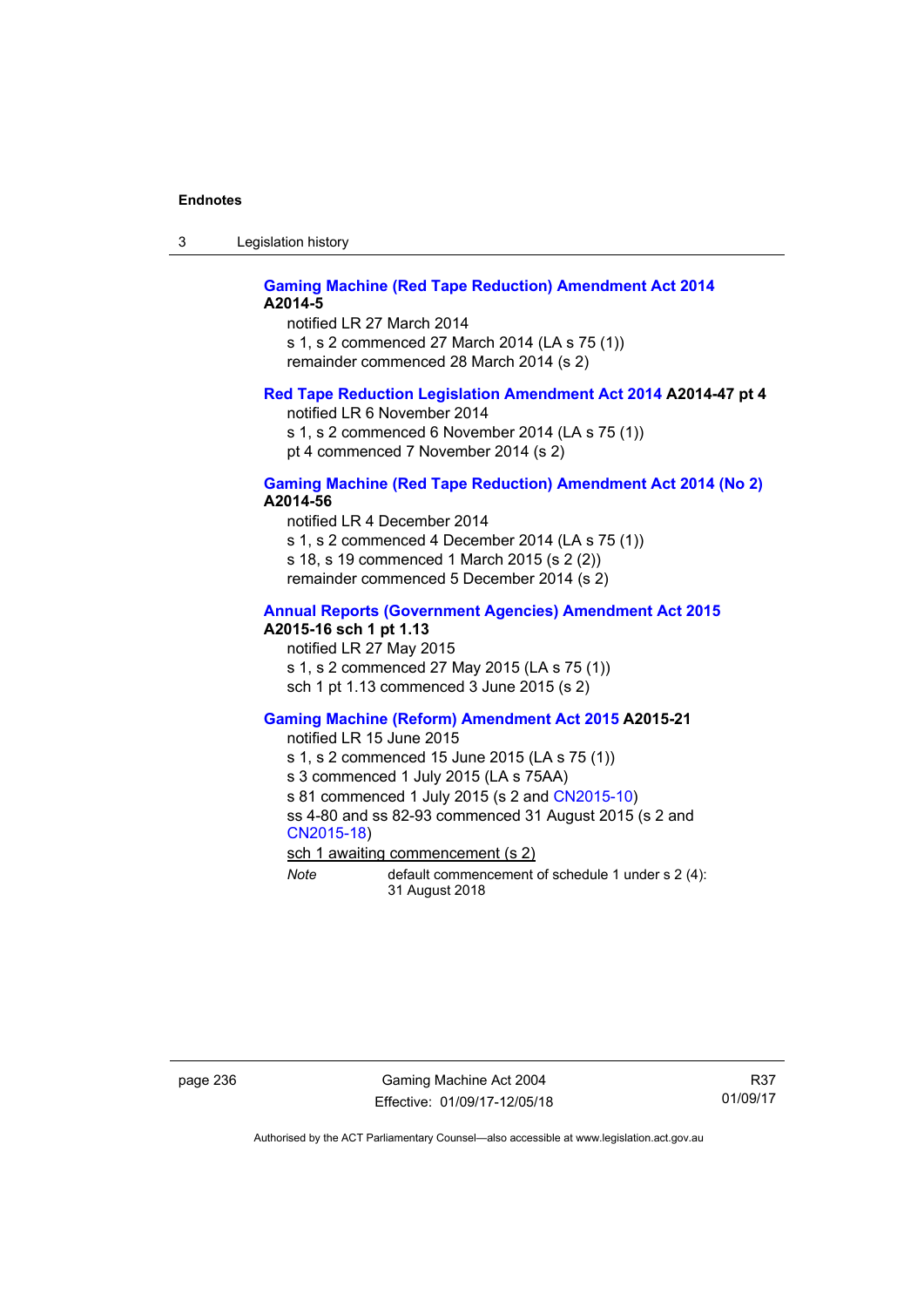### as modified by

#### **[Gaming Machine Regulation 2004](http://www.legislation.act.gov.au/sl/2004-30/default.asp) SL2004-30 (as am by [SL2015-27](http://www.legislation.act.gov.au/sl/2015-27/default.asp) s 29, s 30)**

notified LR 30 July 2004

s 1, s 2 commenced 30 July 2004 (LA s 75 (1))

remainder commenced 1 November 2004 (s 2 and see [Gaming](http://www.legislation.act.gov.au/a/2004-34)  [Machine Act 2004](http://www.legislation.act.gov.au/a/2004-34) A2004-34, s 2 and [CN2004-14](http://www.legislation.act.gov.au/cn/2004-14/default.asp))

### **[Gaming Legislation Amendment Regulation 2015 \(No 1\)](http://www.legislation.act.gov.au/sl/2015-27/default.asp) SL2015-27 s 29, s 30**

notified LR 24 August 2015

s 1, s 2 commenced 24 August 2015 (LA s 75 (1))

s 29, s 30 commenced 31 August 2015 (s 2 and see [Gaming Machine](http://www.legislation.act.gov.au/a/2015-21/default.asp)  [\(Reform\) Amendment Act 2015](http://www.legislation.act.gov.au/a/2015-21/default.asp) A2015-21, s 2 and [CN2015-18\)](http://www.legislation.act.gov.au/cn/2015-18/default.asp)

*Note* This regulation only amends the [Gaming Machine Regulation](http://www.legislation.act.gov.au/sl/2004-30/default.asp)  [2004](http://www.legislation.act.gov.au/sl/2004-30/default.asp) SL2004-30.

as amended by

### **[Red Tape Reduction Legislation Amendment Act 2015](http://www.legislation.act.gov.au/a/2015-33/default.asp) A2015-33 sch 1 pt 1.30**

notified LR 30 September 2015

s 1, s 2 commenced 30 September 2015 (LA s 75 (1))

sch 1 pt 1.30 commenced 14 October 2015 (s 2)

### **[Statute Law Amendment Act 2015 \(No 2\)](http://www.legislation.act.gov.au/a/2015-50) A2015-50 sch 3 pt 3.19**

notified LR 25 November 2015 s 1, s 2 commenced 25 November 2015 (LA s 75 (1)) sch 3 pt 3.19 commenced 9 December 2015 (s 2)

#### **[Red Tape Reduction Legislation Amendment Act 2016](http://www.legislation.act.gov.au/a/2016-18) A2016-18 sch 3 pt 3.25, sch 4 pt 4.5**

notified LR 13 April 2016 s 1, s 2 commenced 13 April 2016 (LA s 75 (1)) sch 3 pt 3.25, sch 4 pt 4.5 commenced 27 April 2016 (s 2)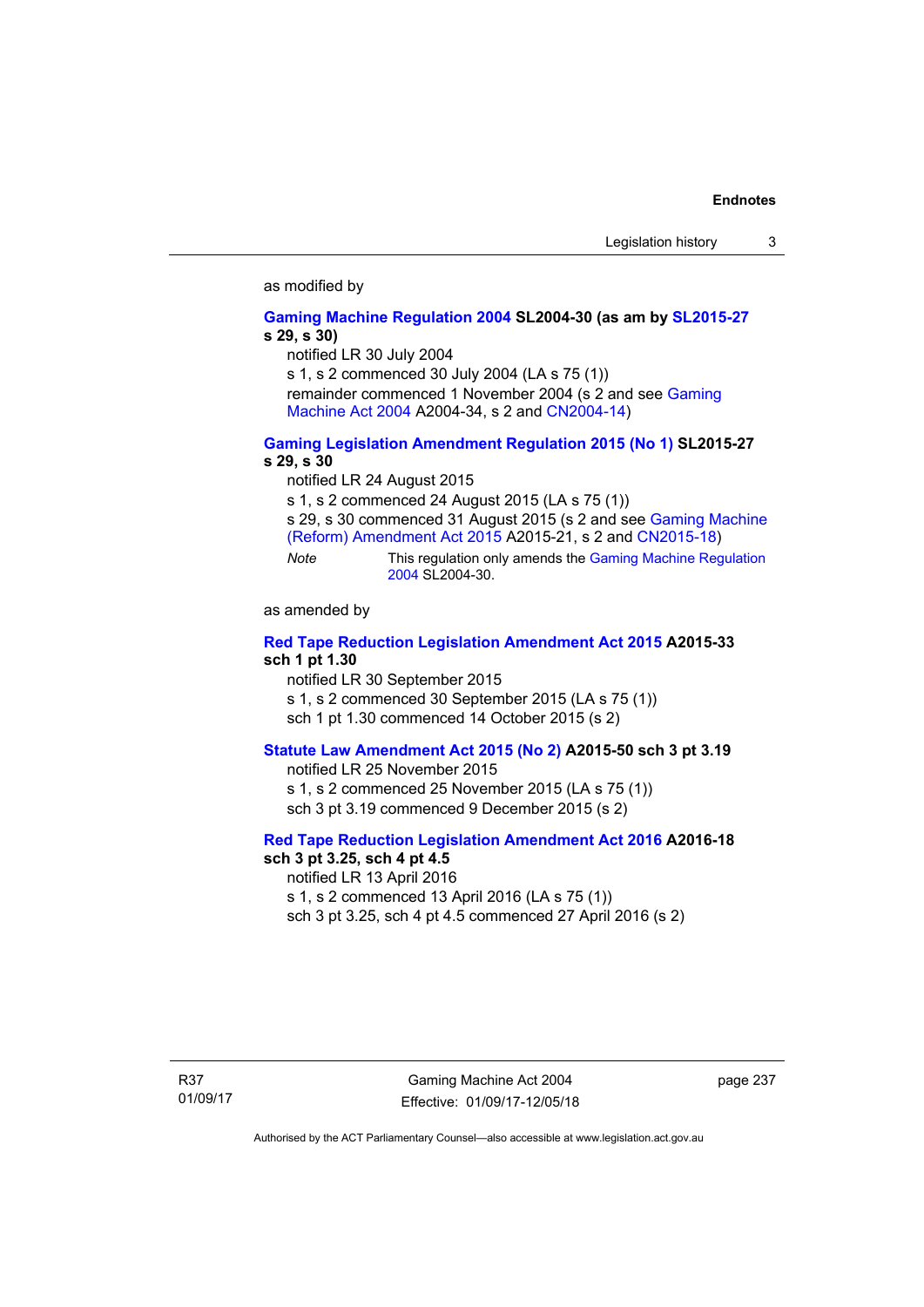3 Legislation history

## **[Gaming and Racing \(Red Tape Reduction\) Legislation Amendment](http://www.legislation.act.gov.au/a/2016-45/default.asp)  [Act 2016](http://www.legislation.act.gov.au/a/2016-45/default.asp) A2016-45 pt 2, sch 1**

notified LR 19 August 2016 s 1, s 2 commenced 19 August 2016 (LA s 75 (1)) sch 1 commences immediately after the commencement of Gaming [Machine \(Reform\) Amendment Act 2015](http://www.legislation.act.gov.au/a/2015-21/default.asp) A2015-21, sch 1 (s 2 (2)) pt 2 commenced 1 September 2016 (s 2 (1))

### **[Justice and Community Safety Legislation Amendment Act](http://www.legislation.act.gov.au/a/2017-14/default.asp)  [2017 \(No 2\)](http://www.legislation.act.gov.au/a/2017-14/default.asp) A2017-14 pt 8**

notified LR 17 May 2017 s 1, s 2 commenced 17 May 2017 (LA s 75 (1)) pt 8 commenced 1 July 2017 (s 2 (4))

### **[Gaming Machine Amendment Act 2017](http://www.legislation.act.gov.au/a/2017-24/default.asp) A2017-24**

notified LR 31 August 2017 s 1, s 2 commenced 31 August 2017 (LA s 75 (1)) remainder commenced 1 September 2017 (s 2)

### **[Gaming Machine \(Cash Facilities\) Amendment Act 2017](http://www.legislation.act.gov.au/a/2017-25/default.asp) A2017-25 pt 2**

notified LR 31 August 2017

s 1, s 2 commenced 31 August 2017 (LA s 75 (1)) pt 2 commenced 1 September 2017 (s 2)

page 238 Gaming Machine Act 2004 Effective: 01/09/17-12/05/18

R37 01/09/17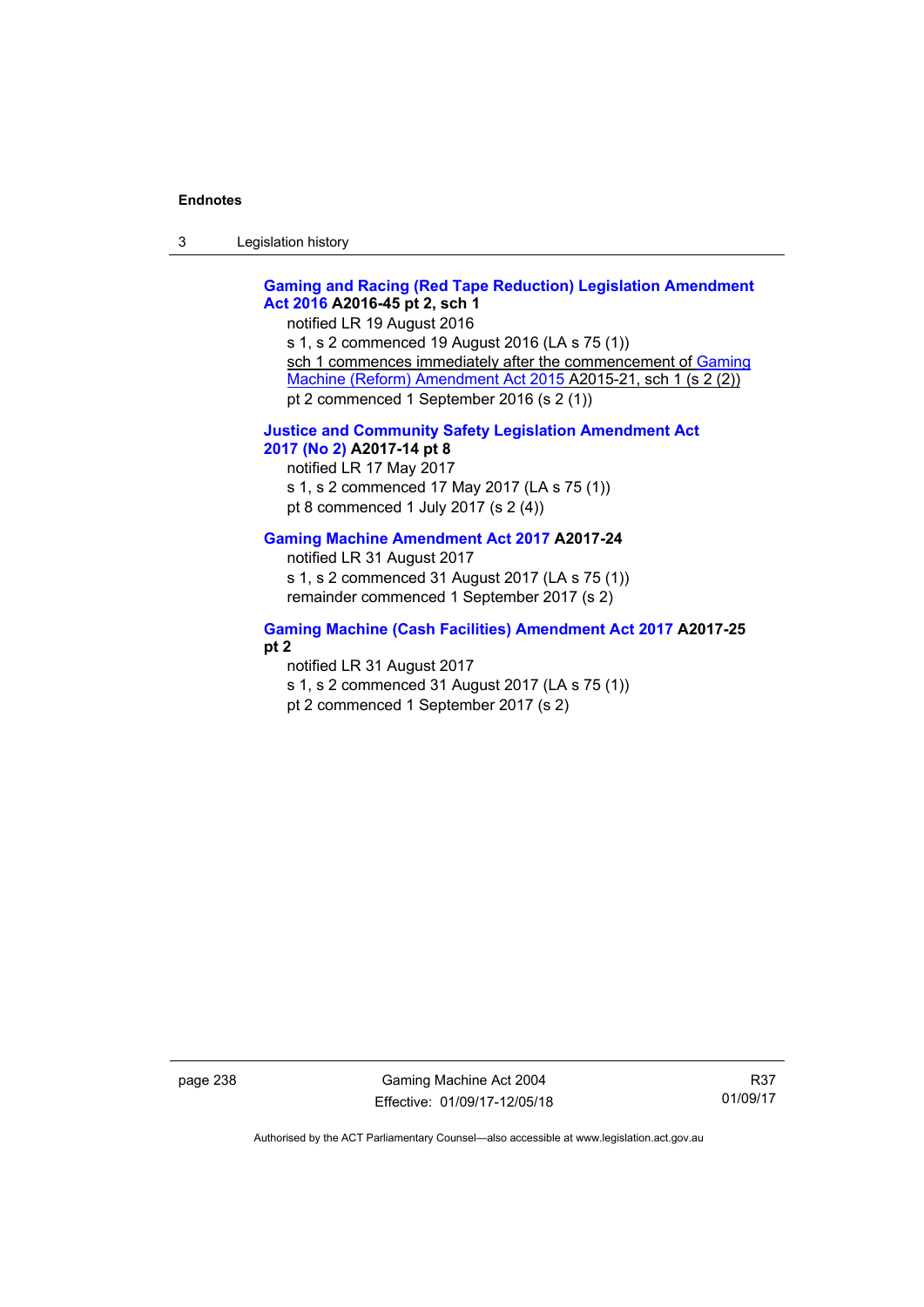Amendment history 4

## **4 Amendment history**

**Commencement**  s 2 om LA s 89 (4) **Dictionary**  s 3 am [A2013-19](http://www.legislation.act.gov.au/a/2013-19) amdt 3.171 **Important concepts**  pt 2 hdg sub [A2015-21](http://www.legislation.act.gov.au/a/2015-21) s 4 **Definitions and important concepts**  div 2.1 hdg om [A2015-21](http://www.legislation.act.gov.au/a/2015-21) s 4 **Issue of licences**  div 2.2 hdg om [A2015-21](http://www.legislation.act.gov.au/a/2015-21) s 4 **Social impact assessments**   $div 2.3$  hdg om  $A2015-21$  s 4 **Eligible people**  om [A2015-21](http://www.legislation.act.gov.au/a/2015-21) s 4 **Licence amendments**  div 2.5 hdg om [A2015-21](http://www.legislation.act.gov.au/a/2015-21) s 4 **Transfer and surrender of licences**  div 2.6 hdg om [A2015-21](http://www.legislation.act.gov.au/a/2015-21) s 4 **Restriction on gaming machine numbers**  div 2.7 hdg om [A2015-21](http://www.legislation.act.gov.au/a/2015-21) s 4 **Gaming machine licences**<br>div 2.8 hdg om A20 om [A2015-21](http://www.legislation.act.gov.au/a/2015-21) s 4 **Eligibility of individuals**  s 6 sub [A2015-21](http://www.legislation.act.gov.au/a/2015-21) s 4 **Eligibility of corporations**  s 7 sub [A2015-21](http://www.legislation.act.gov.au/a/2015-21) s 4 **Meaning of** *influential person* s 8 sub [A2015-21](http://www.legislation.act.gov.au/a/2015-21) s 4 **Proper completion—applications under Act**  s 9 sub [A2015-21](http://www.legislation.act.gov.au/a/2015-21) s 4 **Gaming machine authorisation numbers**  pt 2A hdg ins [A2012-42](http://www.legislation.act.gov.au/a/2012-42) s 23 sub [A2015-21](http://www.legislation.act.gov.au/a/2015-21) s 4

R37 01/09/17

Gaming Machine Act 2004 Effective: 01/09/17-12/05/18 page 239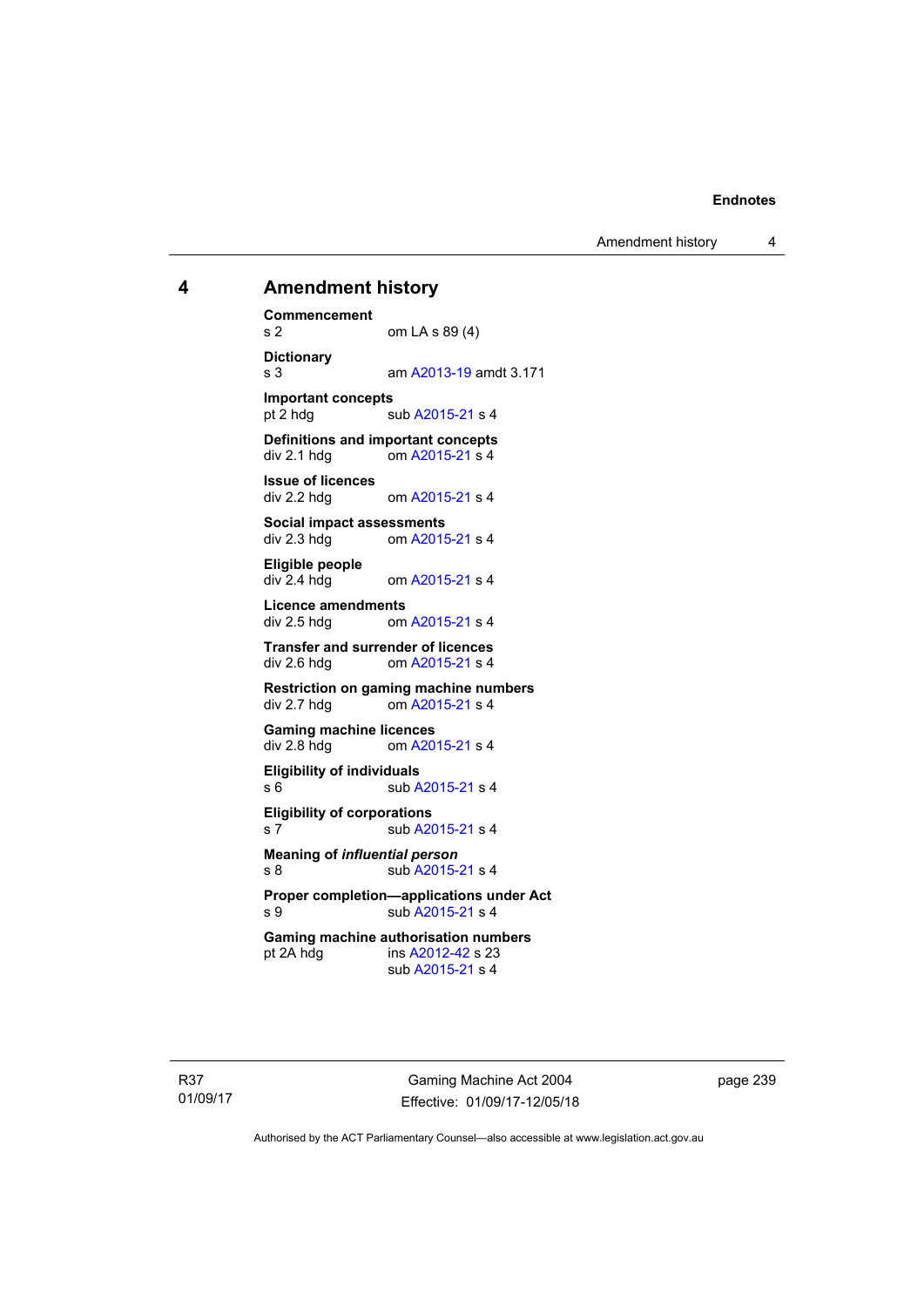4 Amendment history

## **Preliminary**  ins [A2012-42](http://www.legislation.act.gov.au/a/2012-42) s 23 om [A2015-21](http://www.legislation.act.gov.au/a/2015-21) s 4 also ins [A2012-42](http://www.legislation.act.gov.au/a/2012-42) s 23 renum as div 2A.2 hdg **Applications for in-principle approvals**  div 2A.2 hdg (prev div 2A.1 hdg) ins [A2012-42](http://www.legislation.act.gov.au/a/2012-42) s 23 renum as div 2A.2 hdg R20 LA om [A2015-21](http://www.legislation.act.gov.au/a/2015-21) s 4 also ins [A2012-42](http://www.legislation.act.gov.au/a/2012-42) s 23 renum as div 2A.3 hdg **Issue of in-principle approvals**  div 2A.3 hdg (prev div 2A.2 hdg) ins [A2012-42](http://www.legislation.act.gov.au/a/2012-42) s 23 renum as div 2A.3 hdg R20 LA om [A2015-21](http://www.legislation.act.gov.au/a/2015-21) s 4 also ins [A2012-42](http://www.legislation.act.gov.au/a/2012-42) s 23 renum as div 2A.4 hdg **Amendment, transfer, extension and surrender of in-principle approvals div 2A.4 hdg (prev div 2A.3 hdg) ins A2012-42 s 23** (prev div 2A.3 hdg) ins  $A2012-42$  s 23 renum as div 2A.4 hdg R20 LA om [A2015-21](http://www.legislation.act.gov.au/a/2015-21) s 4 also ins [A2012-42](http://www.legislation.act.gov.au/a/2012-42) s 23 renum as div 2A.5 hdg **Amendment, transfer, extension and surrender of in-principle approvals div 2A.5 hdg (prev div 2A.4 hdg) ins A2012-42 s 23** (prev div 2A.4 hdg) ins  $A2012-42$  s 23 renum as div 2A.5 hdg R20 LA om [A2015-21](http://www.legislation.act.gov.au/a/2015-21) s 4 **Maximum number of authorisations for gaming machines allowed in ACT**  s 10 am [A2007-40](http://www.legislation.act.gov.au/a/2007-40) s 4; [A2012-42](http://www.legislation.act.gov.au/a/2012-42) s 4 sub [A2015-21](http://www.legislation.act.gov.au/a/2015-21) s 4 **Initial licence applications—eligibility**  ins [A2012-42](http://www.legislation.act.gov.au/a/2012-42) s 5 om [A2015-21](http://www.legislation.act.gov.au/a/2015-21) s 4 **Licences and authorisations**  pt 2B hdg ins [A2015-21](http://www.legislation.act.gov.au/a/2015-21) s 4 **Definitions and important concepts**  div 2B.1 hdg ins [A2015-21](http://www.legislation.act.gov.au/a/2015-21) s 4

page 240 Gaming Machine Act 2004 Effective: 01/09/17-12/05/18

R37 01/09/17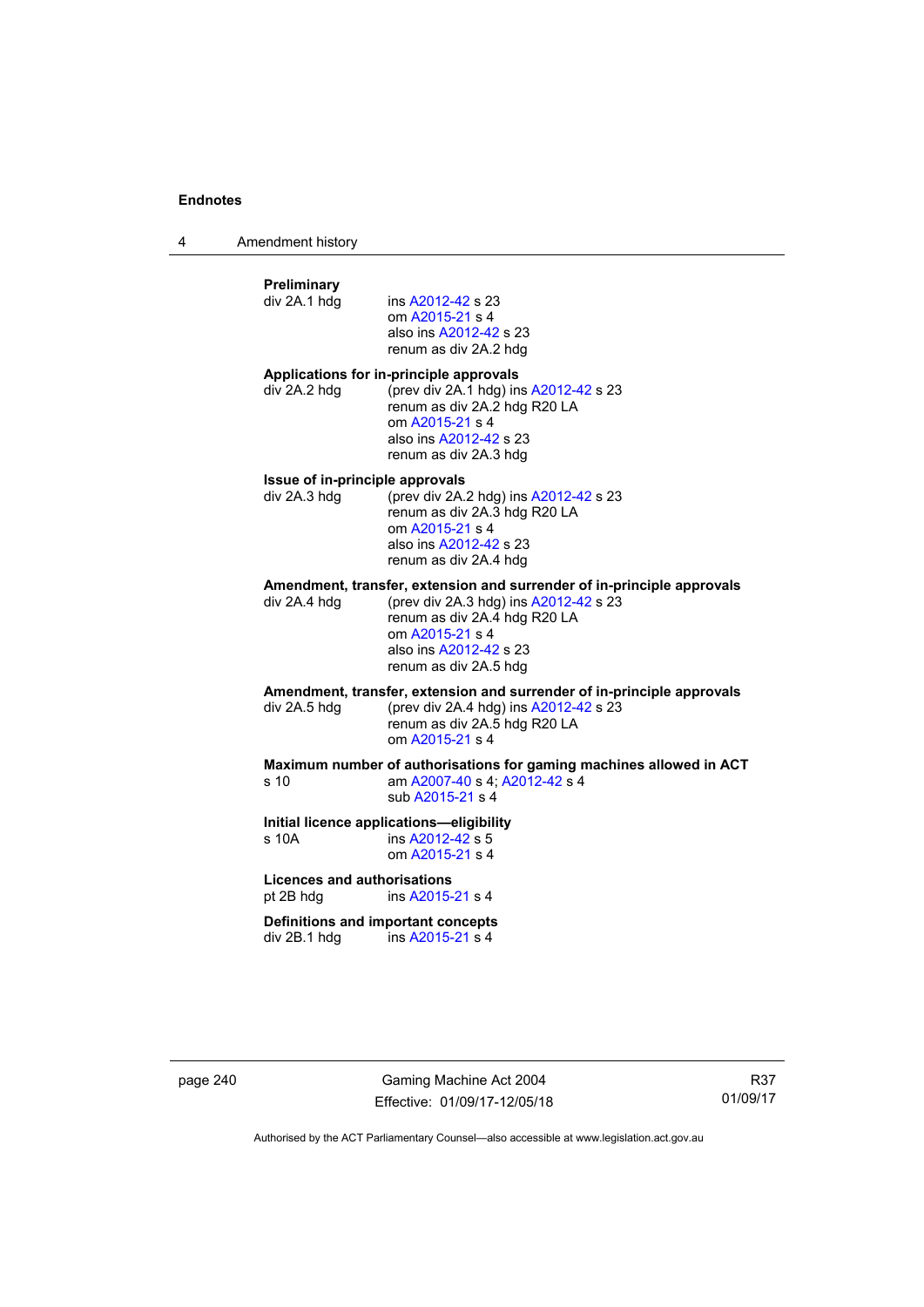| Definitions-pt 2B<br>$s$ 11 hdg | sub A2012-42 s 6                                                                                   |
|---------------------------------|----------------------------------------------------------------------------------------------------|
| s 11                            | am A2014-56 s 4                                                                                    |
|                                 | sub A2015-21 s 4                                                                                   |
|                                 | def authorisation certificate amendment application ins                                            |
|                                 | A2015-21 s 4                                                                                       |
|                                 | def authorisation certificate application ins A2015-21 s 4<br>def class B licence ins A2015-21 s 4 |
|                                 | def class B licence and authorisation certificate                                                  |
|                                 | application ins A2015-21 s 4                                                                       |
|                                 | def class C licence ins A2015-21 s 4                                                               |
|                                 | def class C licence application ins A2015-21 s 4<br>def gaming area amendment ins A2015-21 s 4     |
|                                 | def increase maximum amendment ins A2015-21 s 4                                                    |
|                                 | def minor licence amendment application ins A2015-21 s 4                                           |
|                                 | def premises relocation amendment ins A2015-21 s 4                                                 |
|                                 | <b>Meaning of social impact assessment</b>                                                         |
| s 12                            | am A2012-42 s 7, s 8                                                                               |
|                                 | sub A2015-21 s 4                                                                                   |
|                                 | Social impact assessment-publication                                                               |
| s 13                            | am A2014-56 s 5                                                                                    |
|                                 | sub A2015-21 s 4<br>am A2015-33 amdts 1.92-1.96; A2017-24 s 4, s 5                                 |
|                                 | Applications to be dealt with in order of receipt etc                                              |
| s 14                            | am A2005-17 s 4, s 5; A2011-24 s 4                                                                 |
|                                 | sub A2015-21 s 4                                                                                   |
|                                 | <b>Class C licences-application and issue</b>                                                      |
| div 2B.2 hdg                    | ins A2015-21 s 4                                                                                   |
|                                 | Licence for class C gaming machines-application                                                    |
| s 15                            | am A2005-17 s 6                                                                                    |
|                                 | sub A2015-21 s 4                                                                                   |
|                                 | <b>Class C licence application-contents</b>                                                        |
| s 16                            | sub A2015-21 s 4                                                                                   |
|                                 | am A2016-45 s 4                                                                                    |
|                                 | Class C licence-decision on application                                                            |
| s 17                            | am A2007-40 s 5; A2012-42 ss 9-13<br>sub A2015-21 s 4                                              |
|                                 |                                                                                                    |
|                                 | Class C licence application-grounds for refusal                                                    |
| s 18                            | am A2012-42 s 14                                                                                   |

R37 01/09/17

Gaming Machine Act 2004 Effective: 01/09/17-12/05/18 page 241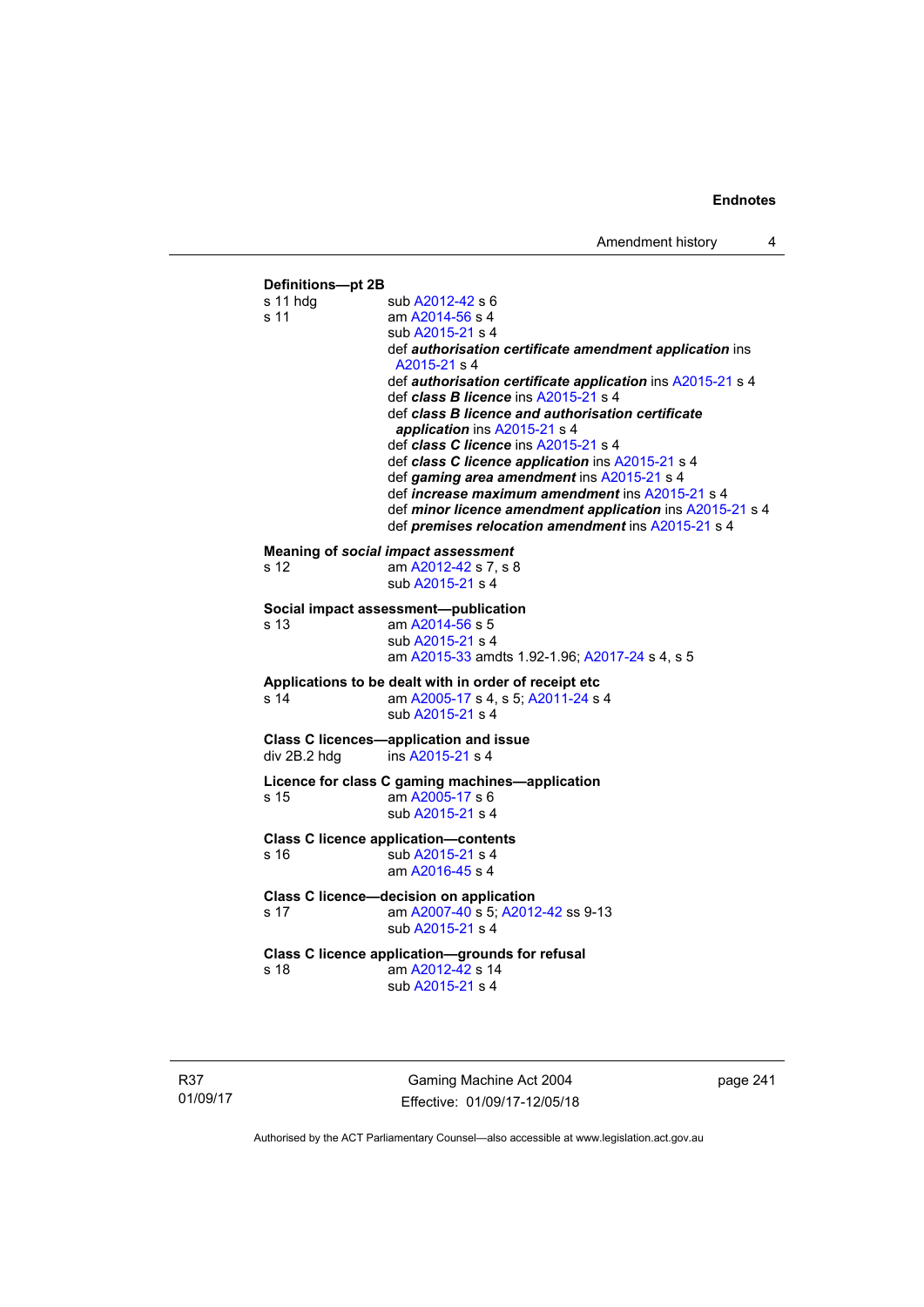4 Amendment history

**Class C licence—conditions**  s 19 am [A2012-42](http://www.legislation.act.gov.au/a/2012-42) s 15, s 16; ss renum R20 LA sub [A2015-21](http://www.legislation.act.gov.au/a/2015-21) s 4 **Class C licence—form**  s 20 am [A2007-14](http://www.legislation.act.gov.au/a/2007-14) s 4; [A2007-40](http://www.legislation.act.gov.au/a/2007-40) s 6; [A2008-28](http://www.legislation.act.gov.au/a/2008-28) amdt 3.94; [A2011-3](http://www.legislation.act.gov.au/a/2011-3) amdt 1.6; [A2012-42](http://www.legislation.act.gov.au/a/2012-42) s 17; [A2014-56](http://www.legislation.act.gov.au/a/2014-56) s 6 sub [A2015-21](http://www.legislation.act.gov.au/a/2015-21) s 4 **Authorisation certificates for class C gaming machines—application and issue**  div 2B.3 hdg ins [A2015-21](http://www.legislation.act.gov.au/a/2015-21) s 4 **Authorisation certificate for class C gaming machines—application**  s 21 am [A2007-14](http://www.legislation.act.gov.au/a/2007-14) s 5; [A2007-40](http://www.legislation.act.gov.au/a/2007-40) s 7; [A2011-24](http://www.legislation.act.gov.au/a/2011-24) s 5, s 6 sub [A2015-21](http://www.legislation.act.gov.au/a/2015-21) s 4 **Authorisation certificate for class C gaming machines—contents of application**  s 22 am [A2005-17](http://www.legislation.act.gov.au/a/2005-17) s 7; [A2012-50](http://www.legislation.act.gov.au/a/2012-50/default.asp) s 4 sub [A2012-42](http://www.legislation.act.gov.au/a/2012-42) s 18 am [A2014-56](http://www.legislation.act.gov.au/a/2014-56) s 7; ss renum R27 LA sub [A2015-21](http://www.legislation.act.gov.au/a/2015-21) s 4 **Authorisation certificate for class C gaming machines—decision on application**  sub [A2012-42](http://www.legislation.act.gov.au/a/2012-42) s 18; [A2015-21](http://www.legislation.act.gov.au/a/2015-21) s 4 am [A2016-45](http://www.legislation.act.gov.au/a/2016-45) s 5 **Authorisation certificate application for class C gaming machines—grounds for refusal**  am [A2007-40](http://www.legislation.act.gov.au/a/2007-40) s 8, s 9 sub [A2012-42](http://www.legislation.act.gov.au/a/2012-42) s 18; [A2015-21](http://www.legislation.act.gov.au/a/2015-21) s 4 **Issue of authorisation certificate for class C gaming machines—number of gaming machines to be operated**  s 25 sub [A2012-42](http://www.legislation.act.gov.au/a/2012-42) s 18 am [A2014-56](http://www.legislation.act.gov.au/a/2014-56) s 8 sub [A2015-21](http://www.legislation.act.gov.au/a/2015-21) s 4 **Authorisation certificate for class C gaming machines—conditions**  s 26 sub [A2012-42](http://www.legislation.act.gov.au/a/2012-42) s 18; [A2015-21](http://www.legislation.act.gov.au/a/2015-21) s 4 **Licence amendment decision—venue relocation amendment**  s 26A ins [A2012-42](http://www.legislation.act.gov.au/a/2012-42) s 18 om [A2015-21](http://www.legislation.act.gov.au/a/2015-21) s 4 **Licence amendment decision—small-scale machine relocation amendment**  s 26B ins [A2012-42](http://www.legislation.act.gov.au/a/2012-42) s 18 om [A2015-21](http://www.legislation.act.gov.au/a/2015-21) s 4

page 242 Gaming Machine Act 2004 Effective: 01/09/17-12/05/18

R37 01/09/17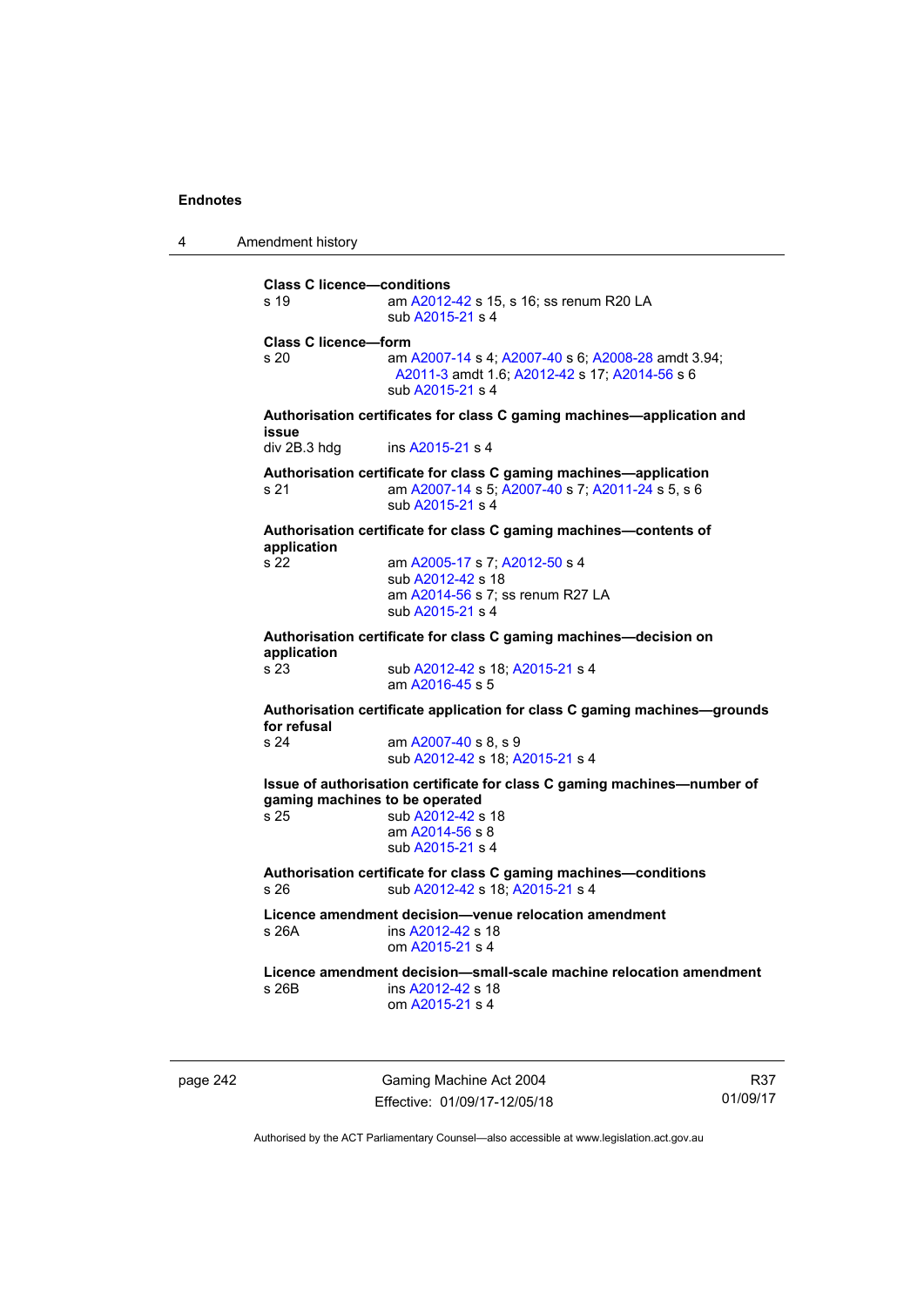**Licence amendment decision—large-scale machine relocation amendment**  s 26C ins [A2012-42](http://www.legislation.act.gov.au/a/2012-42) s 18 om [A2015-21](http://www.legislation.act.gov.au/a/2015-21) s 4 **Licence amendment decision—new venue amendment**  s 26D ins [A2012-42](http://www.legislation.act.gov.au/a/2012-42) s 18 om [A2015-21](http://www.legislation.act.gov.au/a/2015-21) s 4 **Licence amendment decision—technical amendment**  s 26E ins [A2012-42](http://www.legislation.act.gov.au/a/2012-42) s 18 om [A2015-21](http://www.legislation.act.gov.au/a/2015-21) s 4 **Authorisation certificate for class C gaming machines—form**  s 27 sub [A2015-21](http://www.legislation.act.gov.au/a/2015-21) s 4 **Licences and authorisation certificates—class B gaming machines**  div 2B.4 hdg ins [A2015-21](http://www.legislation.act.gov.au/a/2015-21) s 4 **Licence and authorisation certificate for class B gaming machines restricted application**<br>s 28 am am [A2012-42](http://www.legislation.act.gov.au/a/2012-42) s 19 sub [A2015-21](http://www.legislation.act.gov.au/a/2015-21) s 4 **Class B licence and authorisation certificate—decision on application**  s 29 am [A2012-42](http://www.legislation.act.gov.au/a/2012-42) s 20 sub [A2015-21](http://www.legislation.act.gov.au/a/2015-21) s 4 **Class B licence and authorisation certificate—conditions and form**  s 30 sub [A2015-21](http://www.legislation.act.gov.au/a/2015-21) s 4 **Licences and authorisation certificates—amendments**  div 2B.5 hdg ins [A2015-21](http://www.legislation.act.gov.au/a/2015-21) s 4 **Licence amendment—application**  s 31 sub [A2015-21](http://www.legislation.act.gov.au/a/2015-21) s 4 **Licence amendment decision—minor amendment**  s 32 am [A2005-17](http://www.legislation.act.gov.au/a/2005-17) ss 8-10; ss renum [A2005-17](http://www.legislation.act.gov.au/a/2005-17) s 11; [A2007-40](http://www.legislation.act.gov.au/a/2007-40) s 10; [A2012-42](http://www.legislation.act.gov.au/a/2012-42) s 21; [A2014-56](http://www.legislation.act.gov.au/a/2014-56) s 9 sub [A2015-21](http://www.legislation.act.gov.au/a/2015-21) s 4 **Authorisation certificate amendment—application**  s 33 am [A2014-56](http://www.legislation.act.gov.au/a/2014-56) s 10 sub [A2015-21](http://www.legislation.act.gov.au/a/2015-21) s 4 **Authorisation certificate amendment—contents of application**  s 34 sub [A2015-21](http://www.legislation.act.gov.au/a/2015-21) s 4 **Intention to reduce maximum number of gaming machines to 4 000, then maintain per capita ratio**  s 34A ins [A2012-42](http://www.legislation.act.gov.au/a/2012-42) s 22 om [A2015-21](http://www.legislation.act.gov.au/a/2015-21) s 4

R37 01/09/17

Gaming Machine Act 2004 Effective: 01/09/17-12/05/18 page 243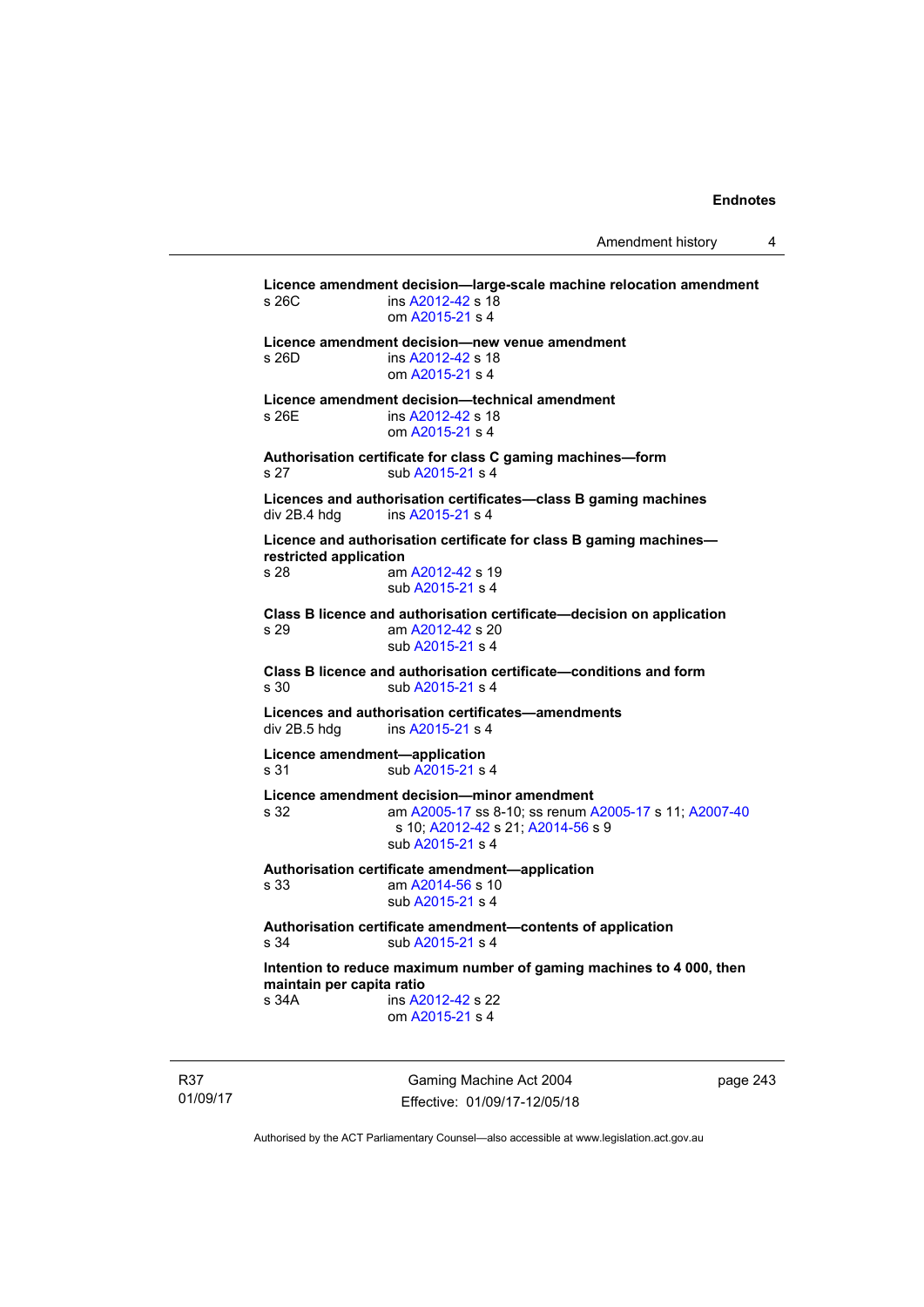4 Amendment history page 244 Gaming Machine Act 2004 Effective: 01/09/17-12/05/18 **Authorisation certificate amendment decision—gaming area amendment**  s 35 am [A2011-3](http://www.legislation.act.gov.au/a/2011-3) amdt 3.210 sub [A2012-42](http://www.legislation.act.gov.au/a/2012-42) s 22; [A2015-21](http://www.legislation.act.gov.au/a/2015-21) s 4 **Authorisation certificate amendment decision—premises relocation amendment**  s 36 sub [A2012-42](http://www.legislation.act.gov.au/a/2012-42) s 22; [A2015-21](http://www.legislation.act.gov.au/a/2015-21) s 4 **Meaning of** *pool of available gaming machines* s 36A **ins [A2012-42](http://www.legislation.act.gov.au/a/2012-42) s 22**  om [A2015-21](http://www.legislation.act.gov.au/a/2015-21) s 4 **Authorisation certificate amendment decision—increase maximum amendment**  sub [A2015-21](http://www.legislation.act.gov.au/a/2015-21) s 4 am [A2016-45](http://www.legislation.act.gov.au/a/2016-45) s 6 **Authorisation certificate amendment—increase maximum to not more than relevant number**  s 37A ins [A2015-21](http://www.legislation.act.gov.au/a/2015-21) s 4 exp on the commencement of [Gaming Machine \(Reform\)](http://www.legislation.act.gov.au/a/2015-21/default.asp)  [Amendment Act 2015](http://www.legislation.act.gov.au/a/2015-21/default.asp) A2015-21, sch 1 (s 37A (5)) **Authorisation certificate amendment—technical amendment**  ins [A2015-21](http://www.legislation.act.gov.au/a/2015-21) s 4 **Amendment of licence, authorisation certificate etc—commission's own initiative**  ins [A2015-21](http://www.legislation.act.gov.au/a/2015-21) s 4 **Re-issue of amended licence, authorisation certificate etc**  s 37D ins [A2015-21](http://www.legislation.act.gov.au/a/2015-21) s 4 **Transfer and surrender of licences and authorisation certificates**  ins [A2015-21](http://www.legislation.act.gov.au/a/2015-21) s 4 **Transferring an authorisation certificate**  s 37E ins [A2015-21](http://www.legislation.act.gov.au/a/2015-21) s 4 **Surrender of licences, authorisation certificates and authorisations**   $ins$  [A2015-21](http://www.legislation.act.gov.au/a/2015-21) s 4 **Offence—failure to dispose of gaming machines**  s 37G ins [A2015-21](http://www.legislation.act.gov.au/a/2015-21) s 4 **Licences, authorisation certificates and authorisations—register and replacement copies**  ins [A2015-21](http://www.legislation.act.gov.au/a/2015-21) s 4 **Licences and authorisation certificates—register**  s 37H ins [A2015-21](http://www.legislation.act.gov.au/a/2015-21) s 4 am [A2016-45](http://www.legislation.act.gov.au/a/2016-45) s 7

R37 01/09/17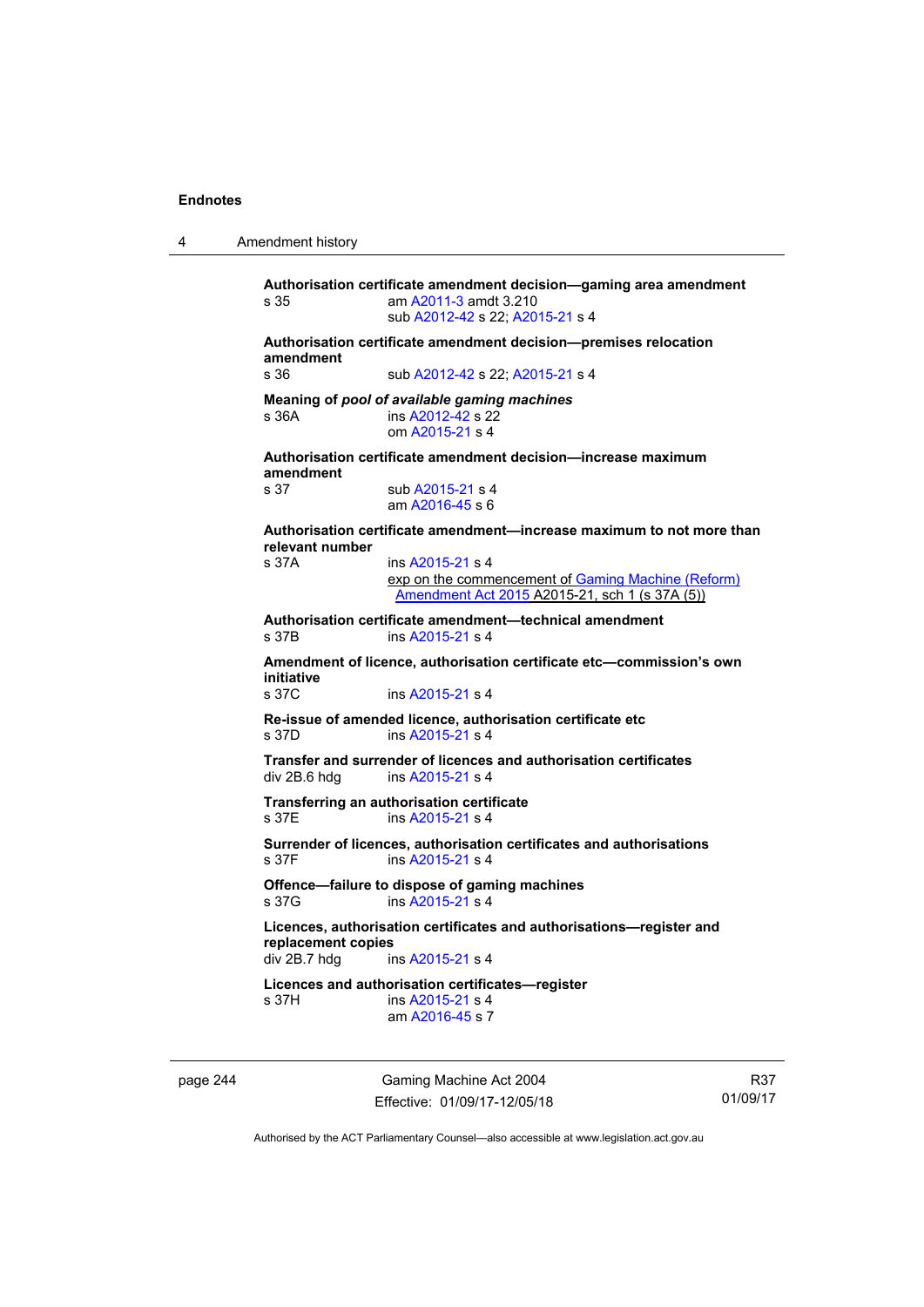```
Licences, authorisation certificates and authorisation schedules—
replacement copies 
 A2015-21 s 4
                  am A2016-18 amdts 3.109-3.111 
In-principle authorisation certificates 
pt 2C hdg ins A2015-21 s 4
Preliminary 
 A2015-21 s 4
Object—pt 2C 
A2015-21 s 4
Definitions for Act 
                 A2012-42 s 23
                  sub A2015-21 s 4 
                  def approval-holder ins A2015-21 s 4 
                  def in-principle authorisation certificate ins A2015-21 s 4 
In-principle authorisation certificate—application 
                 ins A2015-21 s 4
In-principle authorisation certificate—application 
                 A2012-42 s 23
                  sub A2015-21 s 4 
                  def approval-holder ins A2012-42 s 23 
                      om A2015-21 s 4 
                  def in-principle approval ins A2012-42 s 23 
                      om A2015-21 s 4 
In-principle authorisation certificate application—contents 
s 38C ins A2012-42 s 23 
                  sub A2015-21 s 4 
In-principle authorisation certificate—issue 
                  A2015-21 s 4
In-principle authorisation certificate—decision on application 
s 38D ins A2012-42 s 23 
                  sub A2015-21 s 4 
In-principle authorisation certificate—form 
                 A2012-42 s 23
                  am A2013-19 amdt 3.172
                  sub A2015-21 s 4 
In-principle authorisation certificate—conditions 
                 A2012-42 s 23
                  sub A2015-21 s 4
```
R37 01/09/17

Gaming Machine Act 2004 Effective: 01/09/17-12/05/18 page 245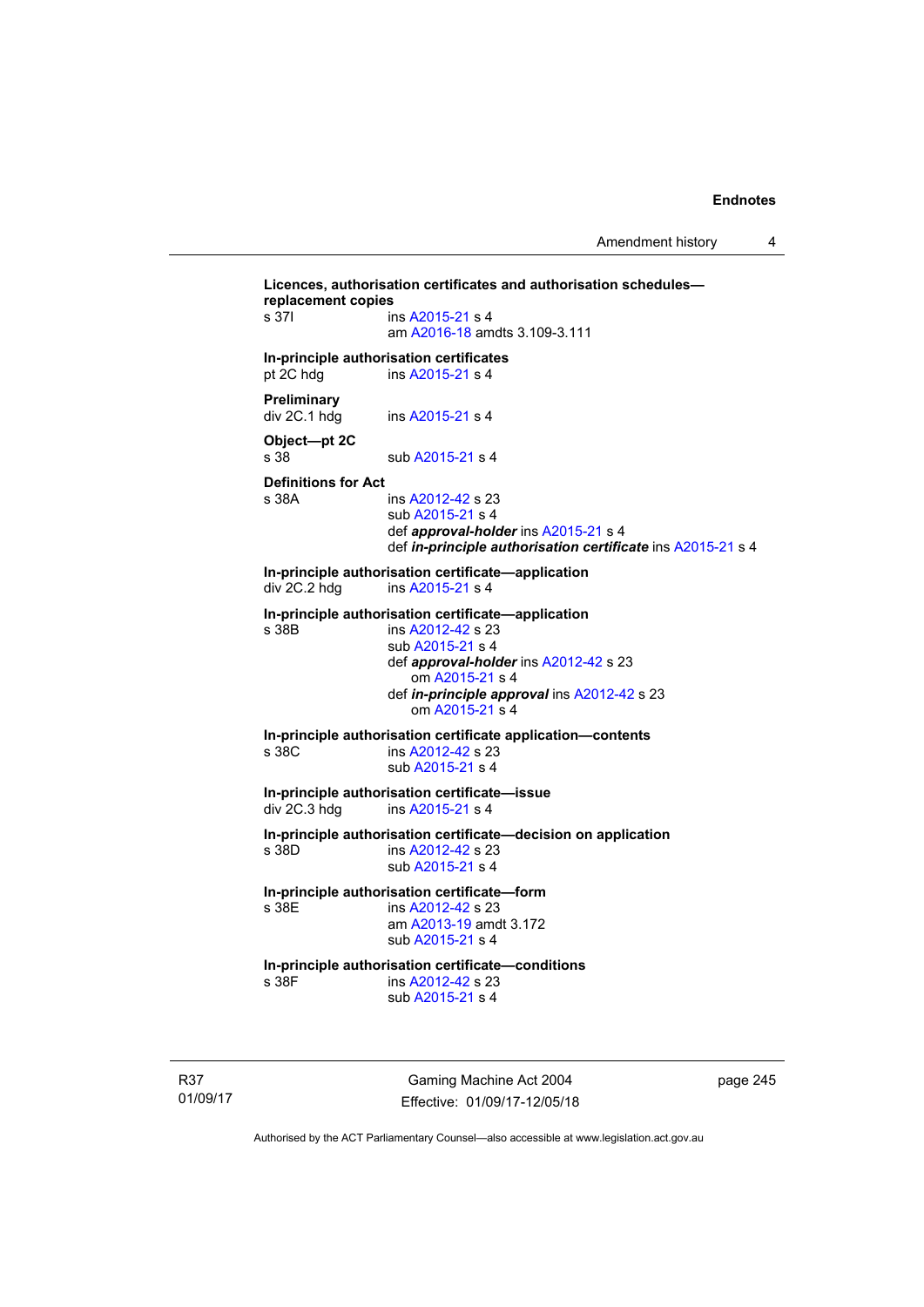4 Amendment history

**In-principle authorisation certificate—term**  ins [A2012-42](http://www.legislation.act.gov.au/a/2012-42) s 23 sub [A2015-21](http://www.legislation.act.gov.au/a/2015-21) s 4 **In-principle authorisation certificate—transfer**  ins [A2015-21](http://www.legislation.act.gov.au/a/2015-21) s 4 **In-principle authorisation certificate—application to transfer**  s 38H ins [A2012-42](http://www.legislation.act.gov.au/a/2012-42) s 23 sub [A2015-21](http://www.legislation.act.gov.au/a/2015-21) s 4 **In-principle authorisation certificate—transfer decision**  s 38I ins [A2012-42](http://www.legislation.act.gov.au/a/2012-42) s 23 am [A2013-19](http://www.legislation.act.gov.au/a/2013-19) amdt 3.173 sub [A2015-21](http://www.legislation.act.gov.au/a/2015-21) s 4 **In-principle authorisation certificate—application for extension**  s 38J ins [A2012-42](http://www.legislation.act.gov.au/a/2012-42) s 23 sub [A2015-21](http://www.legislation.act.gov.au/a/2015-21) s 4 **In-principle authorisation certificate—extension decision**  ins [A2012-42](http://www.legislation.act.gov.au/a/2012-42) s 23 sub [A2015-21](http://www.legislation.act.gov.au/a/2015-21) s 4 **In-principle authorisation certificate—surrender**  s 38L ins [A2012-42](http://www.legislation.act.gov.au/a/2012-42) s 23 sub [A2015-21](http://www.legislation.act.gov.au/a/2015-21) s 4 **In-principle authorisation certificates—conversion**  ins [A2015-21](http://www.legislation.act.gov.au/a/2015-21) s 4 **Conversion of in-principle authorisation certificate to authorisation certificate—application**  s 38M ins [A2012-42](http://www.legislation.act.gov.au/a/2012-42) s 23 sub [A2015-21](http://www.legislation.act.gov.au/a/2015-21) s 4 **Conversion of in-principle authorisation certificate to authorisation certificate—decision**  ins [A2012-42](http://www.legislation.act.gov.au/a/2012-42) s 23 sub [A2015-21](http://www.legislation.act.gov.au/a/2015-21) s 4 **Consequences of conversion—other in-principle authorisation certificates for the land or premises expire**  ins [A2012-42](http://www.legislation.act.gov.au/a/2012-42) s 23 sub [A2015-21](http://www.legislation.act.gov.au/a/2015-21) s 4 **In-principle approval—transfer decision**  s 38P ins [A2012-42](http://www.legislation.act.gov.au/a/2012-42) s 23 om [A2015-21](http://www.legislation.act.gov.au/a/2015-21) s 4

page 246 Gaming Machine Act 2004 Effective: 01/09/17-12/05/18

R37 01/09/17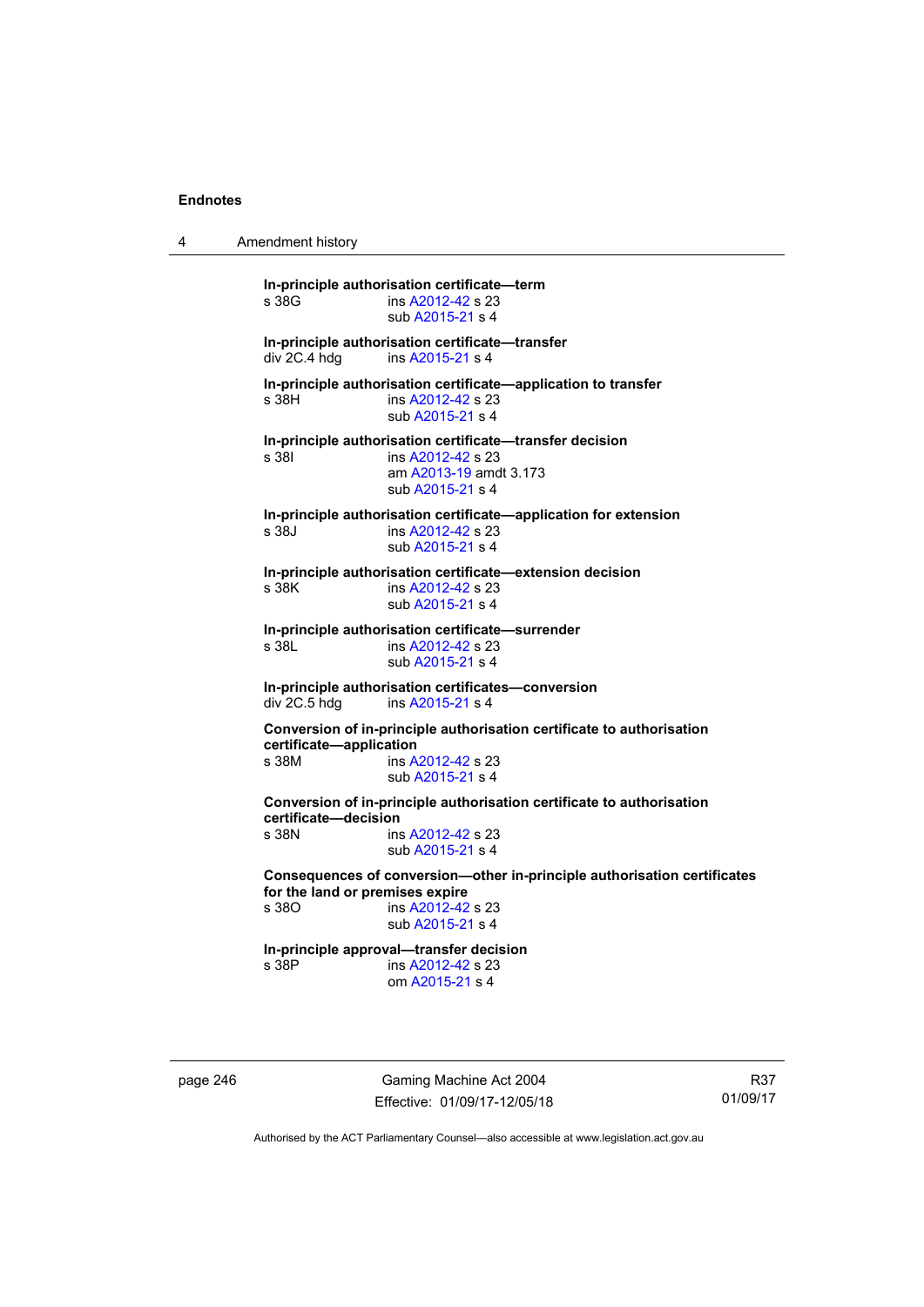Amendment history 4

**In-principle approval—application for extension**  ins [A2012-42](http://www.legislation.act.gov.au/a/2012-42) s 23 om [A2015-21](http://www.legislation.act.gov.au/a/2015-21) s 4 **In-principle approval—extension decision**  s 38R ins [A2012-42](http://www.legislation.act.gov.au/a/2012-42) s 23 om [A2015-21](http://www.legislation.act.gov.au/a/2015-21) s 4 **In-principle approval—surrender**  s 38S ins [A2012-42](http://www.legislation.act.gov.au/a/2012-42) s 23 om [A2015-21](http://www.legislation.act.gov.au/a/2015-21) s 4 **Conversion of in-principle approval to licence or amendment—application**  s 38T ins [A2012-42](http://www.legislation.act.gov.au/a/2012-42) s 23 om [A2015-21](http://www.legislation.act.gov.au/a/2015-21) s 4 **Conversion of in-principle approval to licence—decision**  s 38U ins [A2012-42](http://www.legislation.act.gov.au/a/2012-42) s 23 om [A2015-21](http://www.legislation.act.gov.au/a/2015-21) s 4 **Conversion of in-principle approval into venue relocation amendment decision**  ins [A2012-42](http://www.legislation.act.gov.au/a/2012-42) s 23 om [A2015-21](http://www.legislation.act.gov.au/a/2015-21) s 4 **Conversion of in-principle approval into new venue amendment—decision**  s 38W ins [A2012-42](http://www.legislation.act.gov.au/a/2012-42) s 23 om [A2015-21](http://www.legislation.act.gov.au/a/2015-21) s 4 **Conversion—other in-principle approvals for the land or premises expire**  s 38X ins [A2012-42](http://www.legislation.act.gov.au/a/2012-42) s 23 am [A2013-19](http://www.legislation.act.gov.au/a/2013-19) amdt 3.174 om [A2015-21](http://www.legislation.act.gov.au/a/2015-21) s 4 **Licences and authorisation certificates—conditions**  pt 3 hdg sub [A2015-21](http://www.legislation.act.gov.au/a/2015-21) s 5 **Offence—failure to comply with condition**<br>s 39 hdg sub A2015-21 s 6 s 39 hdg sub [A2015-21](http://www.legislation.act.gov.au/a/2015-21) s 6<br>s 39 am A2015-21 s s 7 am [A2015-21](http://www.legislation.act.gov.au/a/2015-21) ss 7-9; ss renum R31 LA **General licence and authorisation certificate conditions**  div 3.2 hdg sub [A2015-21](http://www.legislation.act.gov.au/a/2015-21) s 10 **Compliance with requirements for issue of licence and authorisation certificate**  s 39A ins [A2005-26](http://www.legislation.act.gov.au/a/2005-26) s 4 sub [A2015-21](http://www.legislation.act.gov.au/a/2015-21) s 11

Gaming Machine Act 2004 Effective: 01/09/17-12/05/18 page 247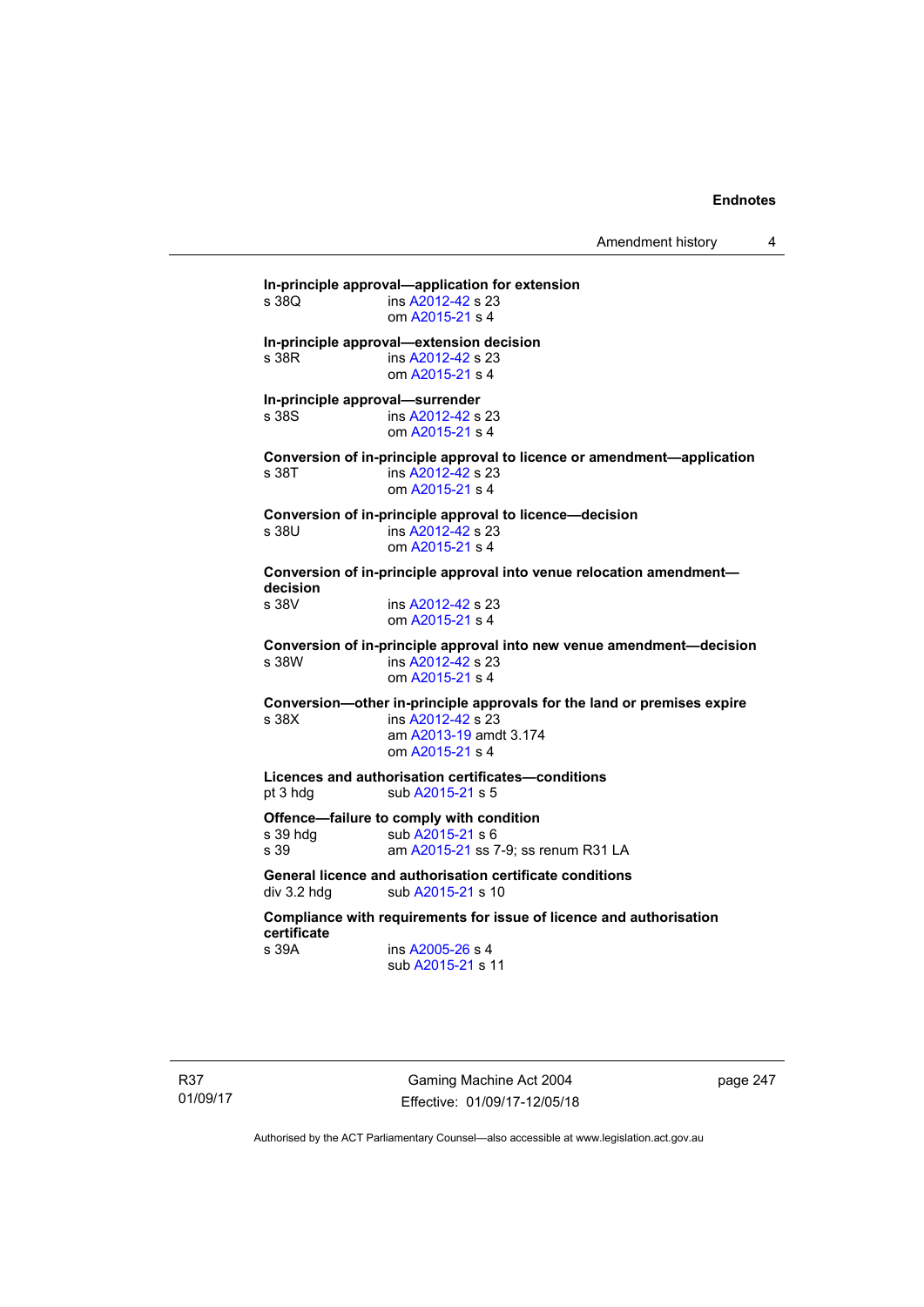4 Amendment history

**Licence and authorisation certificate to be kept at premises**  s 41 am [A2014-47](http://www.legislation.act.gov.au/a/2014-47) s 7 sub [A2015-21](http://www.legislation.act.gov.au/a/2015-21) s 12 am [A2016-18](http://www.legislation.act.gov.au/a/2016-18/default.asp) amdt 3.112 sub [A2016-45](http://www.legislation.act.gov.au/a/2016-45) s 8 **Licence and authorisation certificate to be available on request**  s 42 sub [A2015-21](http://www.legislation.act.gov.au/a/2015-21) s 12; [A2016-45](http://www.legislation.act.gov.au/a/2016-45) s 8 **Assistance with reviews**  s 42A ins [A2015-21](http://www.legislation.act.gov.au/a/2015-21) s 12 **Rules and control procedures for operation of gaming machines and peripheral equipment**  s 43 am [A2015-21](http://www.legislation.act.gov.au/a/2015-21) s 92 **Installation in accordance with Act**  s 44 am [A2015-21](http://www.legislation.act.gov.au/a/2015-21) s 92 **Installation certificate**  s 45 am [A2015-21](http://www.legislation.act.gov.au/a/2015-21) s 92, s 93 sub [A2016-45](http://www.legislation.act.gov.au/a/2016-45) s 9 **Operation after installation**  s 46 am [A2015-21](http://www.legislation.act.gov.au/a/2015-21) s 92 **Operation subject to correct percentage payout**  s 47 am [A2015-21](http://www.legislation.act.gov.au/a/2015-21) s 13 **Approved statement to be displayed**  s 48 am [A2015-21](http://www.legislation.act.gov.au/a/2015-21) s 14 sub [A2016-45](http://www.legislation.act.gov.au/a/2016-45) s 10 **Licensee to use gaming machines**  s 51 am [A2012-42](http://www.legislation.act.gov.au/a/2012-42) s 24 om [A2015-21](http://www.legislation.act.gov.au/a/2015-21) s 15 **Accounts relating to gaming machines**  s 52 am [A2015-21](http://www.legislation.act.gov.au/a/2015-21) s 92 **Conditions about inequitable benefits**  s 53 am [A2011-24](http://www.legislation.act.gov.au/a/2011-24) s 7, s 8 **Condition about club's constitution—consistency with gaming laws**  ins [A2011-24](http://www.legislation.act.gov.au/a/2011-24) s 9 **Condition about club's constitution—amendment if inconsistent with gaming laws**  ins [A2011-24](http://www.legislation.act.gov.au/a/2011-24) s 9 am [A2014-56](http://www.legislation.act.gov.au/a/2014-56) s 11 **Annual report of clubs**  s 54 am [A2011-24](http://www.legislation.act.gov.au/a/2011-24) s 10, s 11; pars renum R19 LA

page 248 Gaming Machine Act 2004 Effective: 01/09/17-12/05/18

R37 01/09/17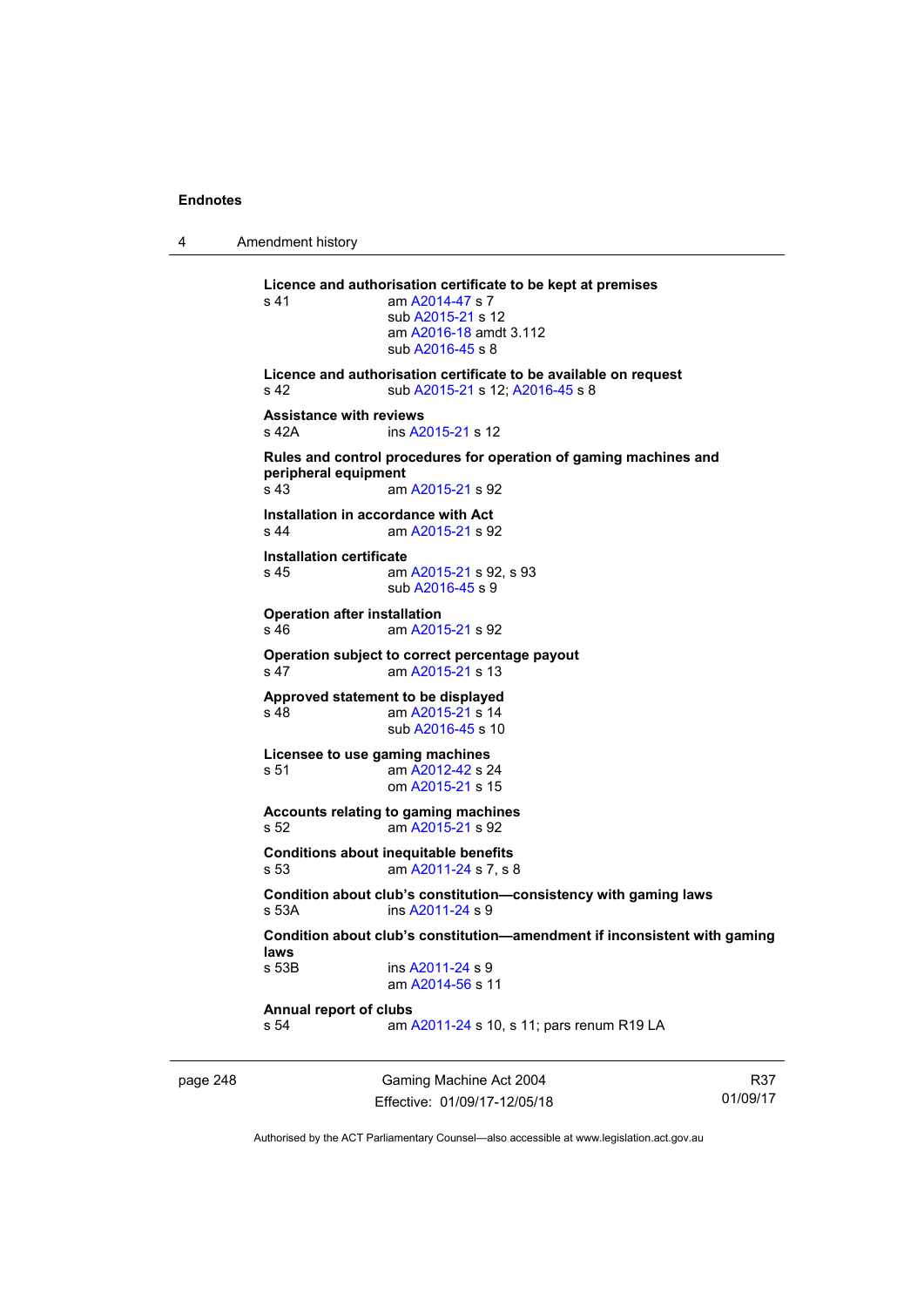**Conditions about guests and temporary membership**  s 54A ins [A2016-45](http://www.legislation.act.gov.au/a/2016-45) s 11 **Other conditions of club licences**  s 55 **am [A2005-26](http://www.legislation.act.gov.au/a/2005-26) s 5; [A2011-24](http://www.legislation.act.gov.au/a/2011-24) s 12; pars renum R16 (RI) LA;** [A2016-45](http://www.legislation.act.gov.au/a/2016-45) s 12 **Definitions for pt 4**  s 56 hdg sub [A2015-21](http://www.legislation.act.gov.au/a/2015-21) s 16<br>s 56 def cancelled ins A def *cancelled* ins [A2015-21](http://www.legislation.act.gov.au/a/2015-21) s 17 def *final* ins [A2015-21](http://www.legislation.act.gov.au/a/2015-21) s 17 def *licence* am [A2012-42](http://www.legislation.act.gov.au/a/2012-42) s 25; pars renum R20 LA sub [A2015-21](http://www.legislation.act.gov.au/a/2015-21) s 18 def *licensee* sub [A2012-42](http://www.legislation.act.gov.au/a/2012-42) s 26 om [A2015-21](http://www.legislation.act.gov.au/a/2015-21) s 18 **Grounds for disciplinary action**  s 57 am [A2005-17](http://www.legislation.act.gov.au/a/2005-17) s 12; ss renum [A2005-17](http://www.legislation.act.gov.au/a/2005-17) s 13; [A2006-2](http://www.legislation.act.gov.au/a/2006-2) amdts 1.13-1.15; pars renum [A2006-2](http://www.legislation.act.gov.au/a/2006-2) amdt 1.16; [A2012-42](http://www.legislation.act.gov.au/a/2012-42) s 27; ss renum R20 LA; [A2015-21](http://www.legislation.act.gov.au/a/2015-21) s 19; ss renum R31 LA **Disciplinary action**  s 58 am [A2015-21](http://www.legislation.act.gov.au/a/2015-21) ss 20-23; ss renum R31 LA **Commission may take disciplinary action against licensee**  s 62 am [A2015-21](http://www.legislation.act.gov.au/a/2015-21) s 24; ss renum R31 LA **Disciplinary action in relation to trading authorisations and gaming machines—directions**  s 62A ins [A2015-21](http://www.legislation.act.gov.au/a/2015-21) s 25 **Suspension of licence and authorisation certificate because of suspension of general and on licences**  s 63 hdg sub [A2015-21](http://www.legislation.act.gov.au/a/2015-21) s 26 s 63 sub [A2010-43](http://www.legislation.act.gov.au/a/2010-43) amdt 1.15 am [A2015-21](http://www.legislation.act.gov.au/a/2015-21) s 27 **Cancellation of authorisation certificate because of cancellation etc of general and on licences**  s 64 hdg sub [A2015-21](http://www.legislation.act.gov.au/a/2015-21) s 28<br>s 64 sub A2010-43 amd sub [A2010-43](http://www.legislation.act.gov.au/a/2010-43) amdt 1.16 am [A2015-21](http://www.legislation.act.gov.au/a/2015-21) s 29, s 30 **Return of licence and authorisation certificate on cancellation**  s 65 hdg sub [A2015-21](http://www.legislation.act.gov.au/a/2015-21) s 31<br>s 65 am A2015-21 s 32 am [A2015-21](http://www.legislation.act.gov.au/a/2015-21) ss 32-34 **Cancellation of licences and authorisation certificates—disposal of gaming machines**  s 65A ins [A2015-21](http://www.legislation.act.gov.au/a/2015-21) s 35

R37 01/09/17

Gaming Machine Act 2004 Effective: 01/09/17-12/05/18 page 249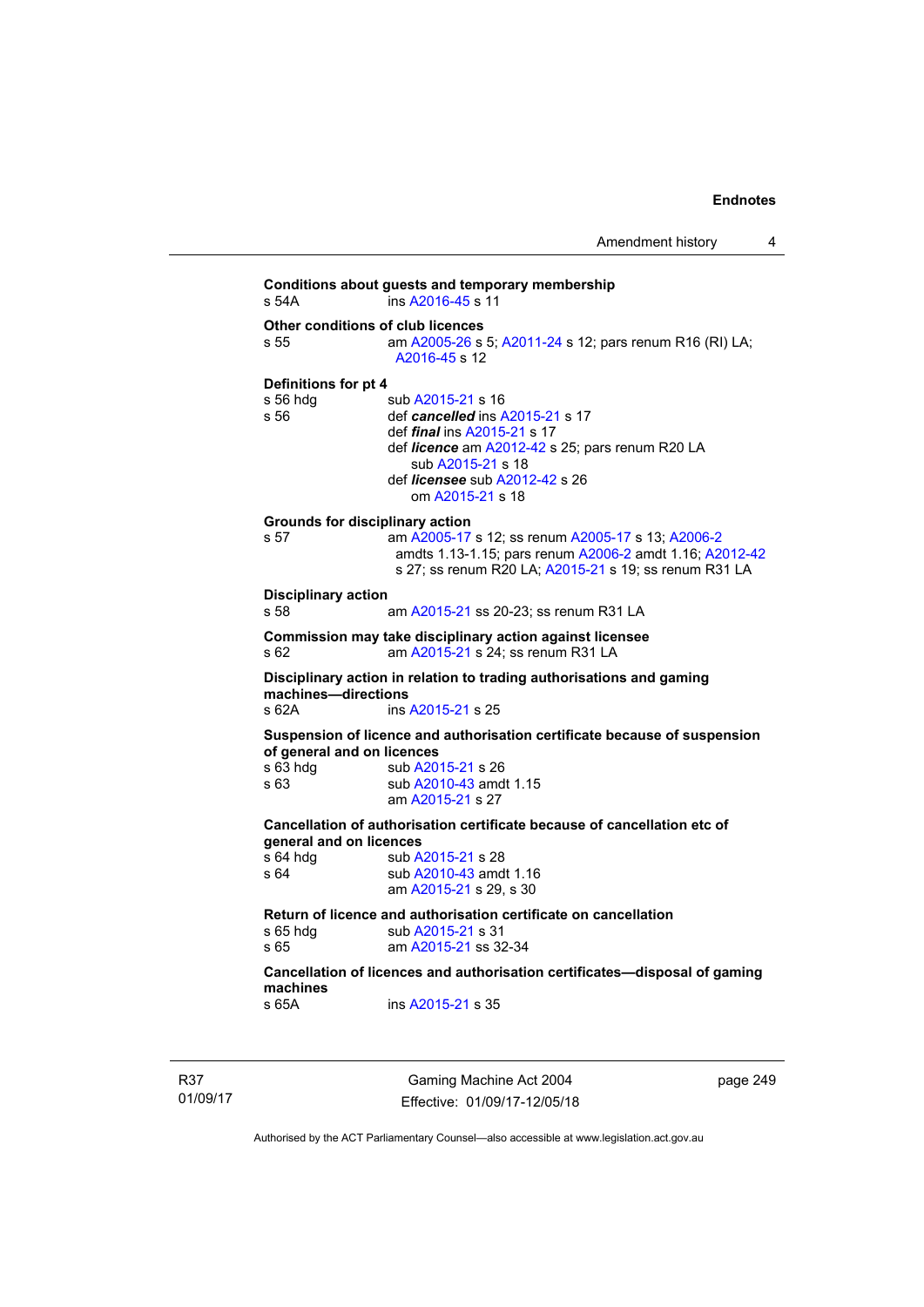| Amendment history<br>4 |  |
|------------------------|--|
|------------------------|--|

```
Meaning of centralised monitoring system
s 66 am A2011-3 amdt 3.211; A2013-19 amdt 3.175 
Regulations about CMS 
                A2015-21 s 93
Approval of gaming machines, peripherals, suppliers and technicians 
A2014-56 s 12
Approval of gaming machines and peripheral equipment 
s 69 am A2007-40 s 11; A2011-3 amdt 3.212; A2013-9 s 4, s 5; 
                 ss renum R21 LA
Cancellation or suspension of gaming machine and peripheral equipment 
approval 
                A2011-3 A2015-21 s 93
Computer cabinet access register 
A2014-56 s 13
                 am A2015-21 s 36, s 92, s 93 
Application and approval as supplier 
s 72 am A2007-40 s 12 
Cancellation etc of supplier's approval 
s 73A ins A2007-40 s 13 
Approval of technicians 
s 75 am A2007-40 s 14; A2014-56 s 14 
Cancellation etc of technician's approval 
s 79 am A2005-17 s 14; ss renum A2005-17 s 15 
Approved attendants 
                A2014-56 s 15
Gaming machine dealings 
div 6.5 hdg renum as div 6A.1 hdg 
Repossession of gaming machines 
                renum as div 6A.2 hdg
Disposal of gaming machines 
div 6.7 hdg renum as div 6A.3 hdg 
Seizure of gaming machines<br>div 6.8 hdg<br>renum as c
                renum as div 6A.4 hdg
Installation and operation of gaming machines 
div 6.9 hdg renum as div 6A.5 hdg 
Trading of authorisations and gaming machines 
                renum as div 6A.6 hdg
```
page 250 Gaming Machine Act 2004 Effective: 01/09/17-12/05/18

R37 01/09/17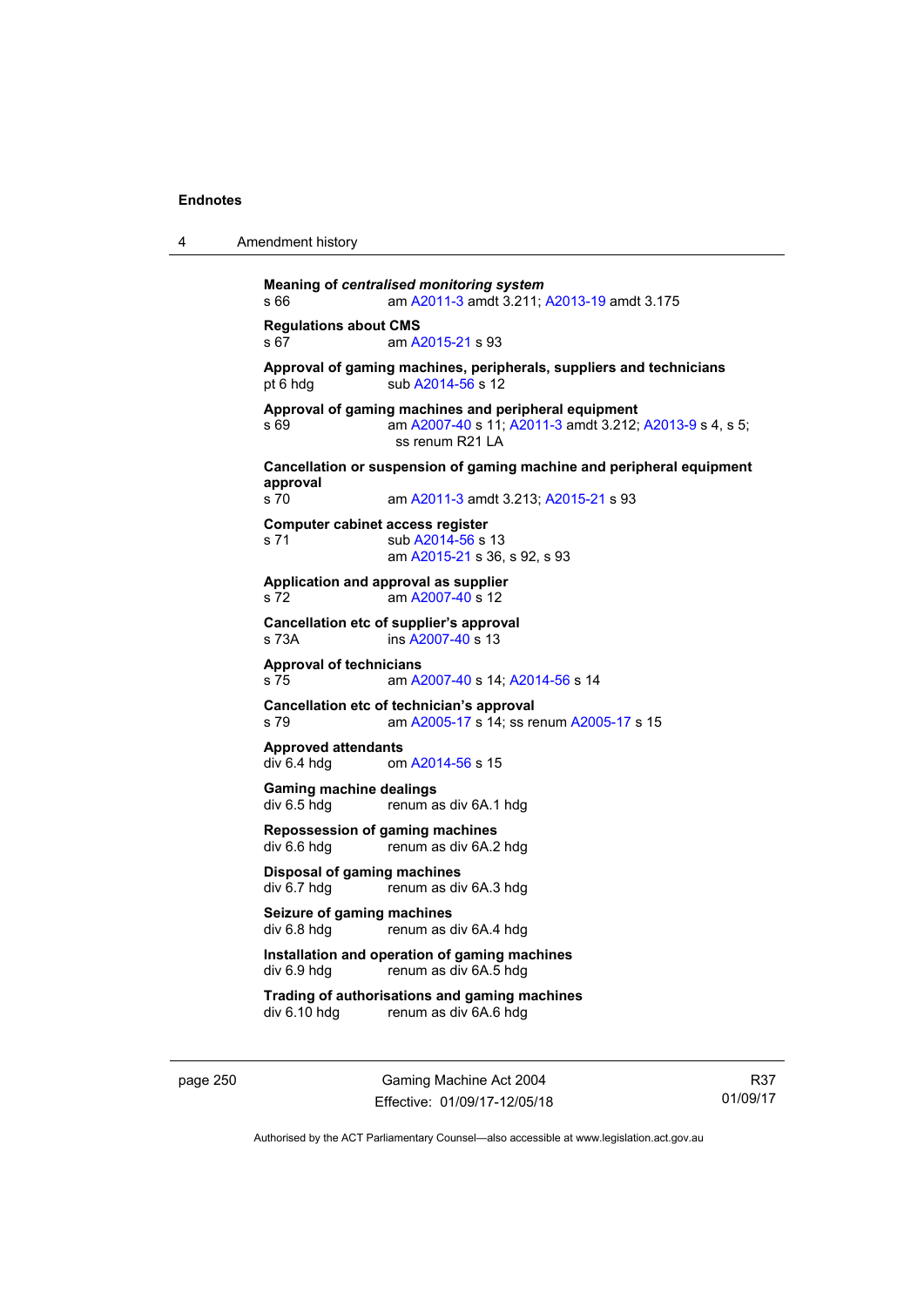**Preliminary**<br>sdiv 6.10.1 hdg renum as sdiv 6A.6.1 hdg **Trading class B authorisations**  sdiv 6.10.2 hdg renum as sdiv 6A.6.2 hdg **Trading class C authorisations and gaming machines**  renum as sdiv 6A.6.3 hdg **Trading authorisations and gaming machines—miscellaneous**  sdiv 6.10.4 hdg renum as sdiv 6A.6.4 hdg **Storage of authorisations and gaming machines**<br>div 6.11 hdg renum as div 6A.7 hdg renum as div 6A.7 hdg **Interpretation**  sdiv 6.11.1 hdg renum as sdiv 6A.7.1 hdg **Storage permits—application and decision**  sdiv 6.11.2 hdg renum as sdiv 6A.7.2 hdg **Quarantine permits**  sdiv 6.11.3 hdg renum as sdiv 6A.7.3 hdg **Permits—form**  sdiv 6.11.4 hdg renum as sdiv 6A.7.4 hdg **Permits—conditions**  sdiv 6.11.5 hdg renum as sdiv 6A.7.5 hdg **Permits—amendment**  sdiv 6.11.6 hdg renum as sdiv 6A.7.6 hdg **Permits—trading authorisations under permits**  sdiv 6.11.7 hdg renum as sdiv 6A.7.7 hdg **Permits—miscellaneous**  sdiv 6.11.8 hdg renum as sdiv 6A.7.8 hdg **Gaming machine dealings**  pt 6A hdg ins [A2015-21](http://www.legislation.act.gov.au/a/2015-21) s 37 **Gaming machine dealings**  div 6A.1 hdg (prev div 6.5 hdg) renum as div 6A.1 hdg  $A2015-21$  s 56 **Application for approval as attendant**  s 85 om [A2014-56](http://www.legislation.act.gov.au/a/2014-56) s 15 **Approval of attendants**  s 86 am [A2007-40](http://www.legislation.act.gov.au/a/2007-40) s 15 om [A2014-56](http://www.legislation.act.gov.au/a/2014-56) s 15 **Short-term approval of attendants**  s 87 om [A2014-56](http://www.legislation.act.gov.au/a/2014-56) s 15

R37 01/09/17

Gaming Machine Act 2004 Effective: 01/09/17-12/05/18 page 251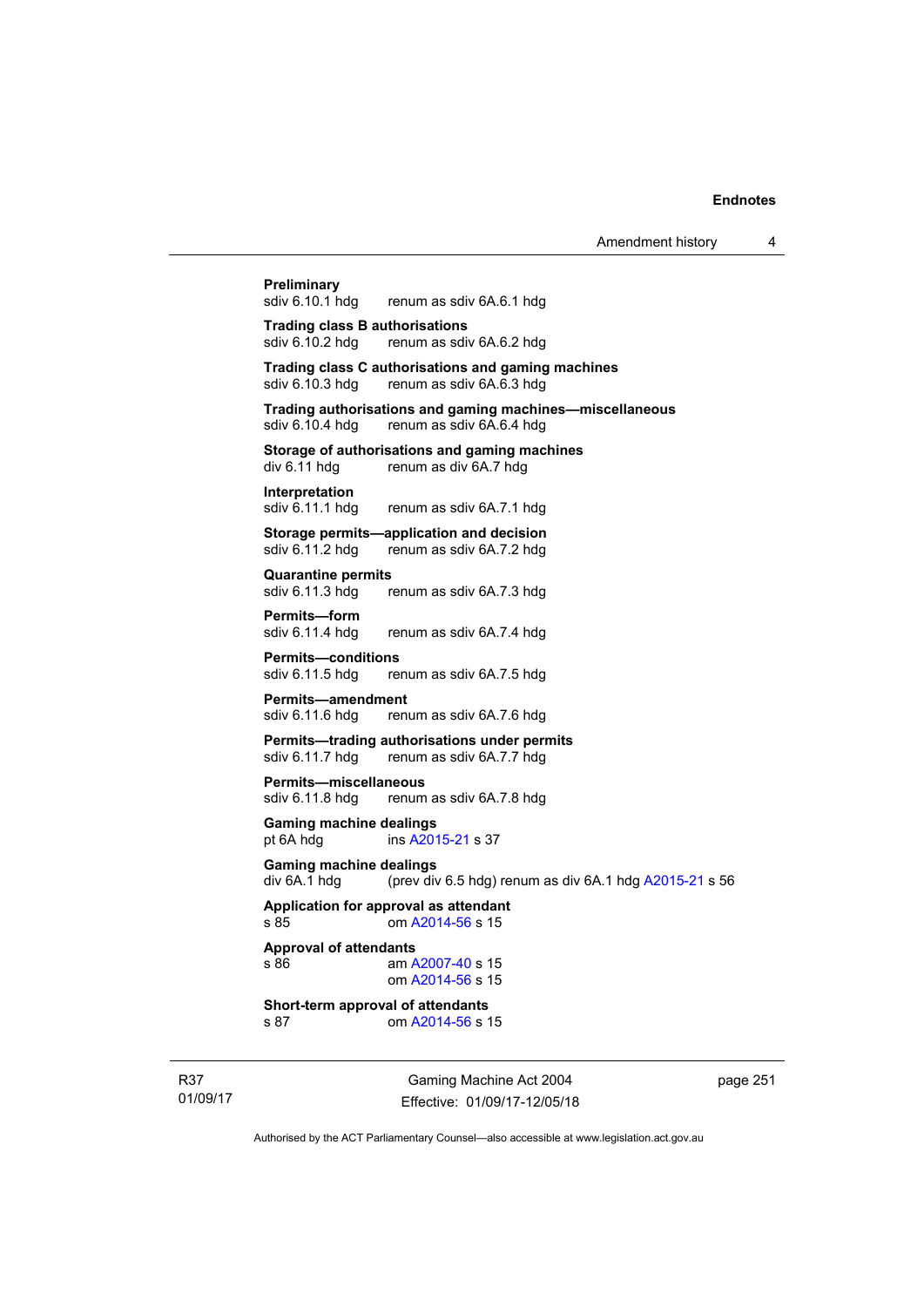4 Amendment history

| <b>Ending short-term approvals</b><br>s 88                       | om A2014-56 s 15                                                                                                                                                                                                              |  |  |  |  |
|------------------------------------------------------------------|-------------------------------------------------------------------------------------------------------------------------------------------------------------------------------------------------------------------------------|--|--|--|--|
| Transfer etc of attendant's approval<br>om A2014-56 s 15<br>s 89 |                                                                                                                                                                                                                               |  |  |  |  |
| s.90                                                             | Suspension of attendant's approval for short-term unemployment<br>om A2014-56 s 15                                                                                                                                            |  |  |  |  |
| s 91                                                             | Cancellation etc of attendant's approval<br>am A2005-17 s 16; ss renum A2005-17 s 17<br>om A2014-56 s 15                                                                                                                      |  |  |  |  |
| s 92                                                             | <b>Certificates for approved attendants</b><br>om A2014-56 s 15                                                                                                                                                               |  |  |  |  |
| s 93                                                             | Giving copy of certificate about approved attendant<br>om A2014-56 s 15                                                                                                                                                       |  |  |  |  |
| s 94                                                             | Notice by licensee if attendant no longer employed<br>om A2014-56 s 15                                                                                                                                                        |  |  |  |  |
| s 95                                                             | Return of approval certificates for approved attendants<br>om A2014-56 s 15                                                                                                                                                   |  |  |  |  |
| Renewal of attendant's approval<br>s 96                          | om A2014-56 s 15                                                                                                                                                                                                              |  |  |  |  |
| s 98                                                             | Acquisition of gaming machines and peripheral equipment-general<br>sub A2015-21 s 38                                                                                                                                          |  |  |  |  |
| s 99                                                             | Acquisition of authorisations and gaming machines-notification<br>sub A2015-21 s 38                                                                                                                                           |  |  |  |  |
| s 100                                                            | Acquisition of gaming machines-amendment of authorisation schedule etc<br>am A2014-5 s 4<br>sub A2015-21 s 38<br>(3), (5) exp on the commencement of Gaming Machine<br>(Reform) Amendment Act 2015 A2015-21 sch 1 (s 100 (5)) |  |  |  |  |
| s 101                                                            | Application and approval of financial arrangements<br>om A2014-5 s 5                                                                                                                                                          |  |  |  |  |
| s 102                                                            | Decision on application for approval of financial arrangements<br>om A2014-5 s 5                                                                                                                                              |  |  |  |  |
| s 103                                                            | Possession and operation of gaming machines<br>am A2015-21 s 39, s 40, s 93                                                                                                                                                   |  |  |  |  |
| s 104 hdg<br>s 104                                               | Offence-operating unauthorised, stored or quarantined gaming machines<br>sub A2016-45 s 13<br>sub A2015-21 s 41<br>am A2016-45 s 14                                                                                           |  |  |  |  |

page 252 Gaming Machine Act 2004 Effective: 01/09/17-12/05/18

R37 01/09/17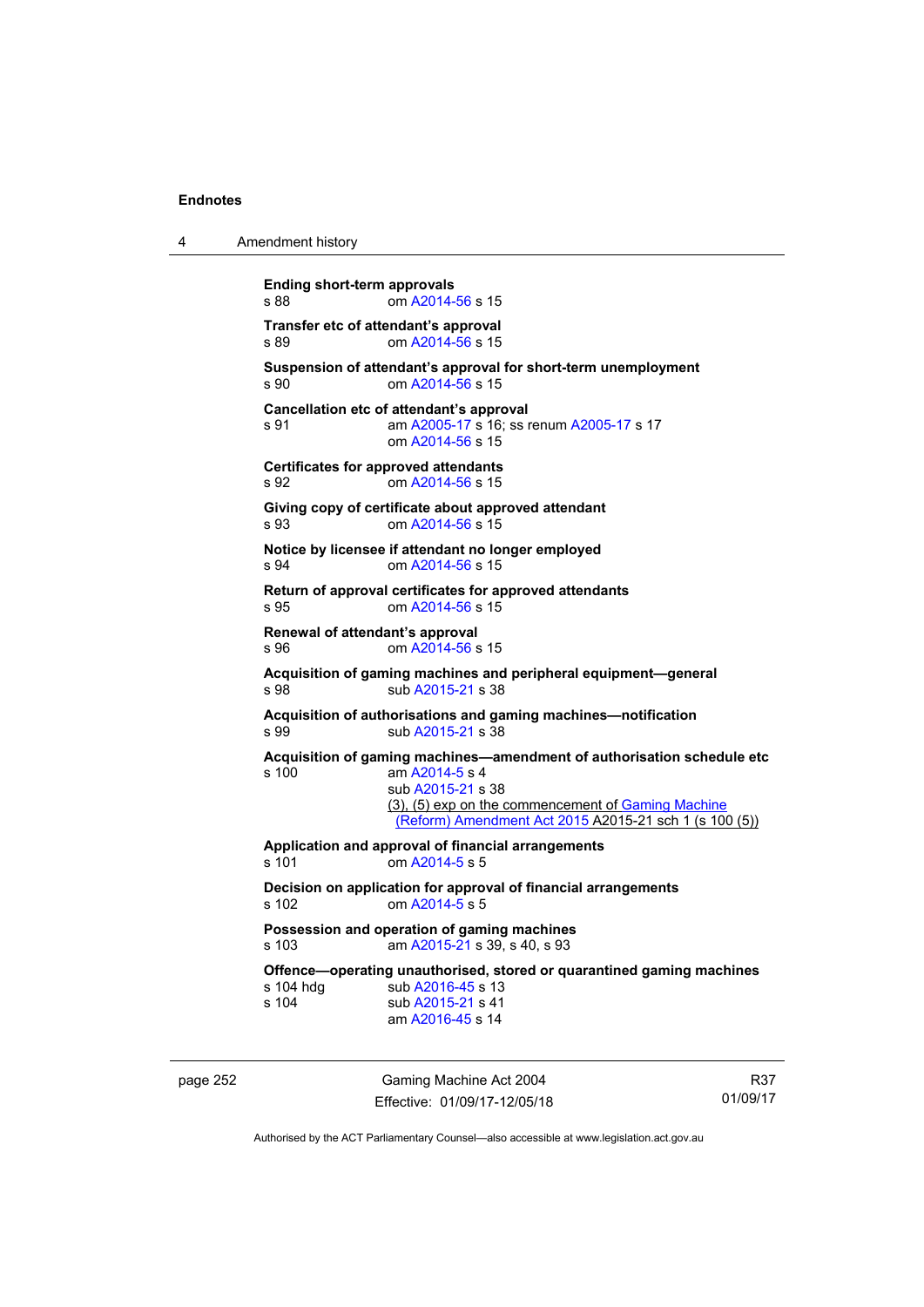**Operation of gaming machines other than in accordance with authorisations**  s 105 hdg sub [A2015-21](http://www.legislation.act.gov.au/a/2015-21) s 42 s 105 am [A2015-21](http://www.legislation.act.gov.au/a/2015-21) s 43, s 92 **Repossession of gaming machines**  div 6A.2 hdg (prev div 6.6 hdg) renum as div 6A.2 hdg [A2015-21](http://www.legislation.act.gov.au/a/2015-21) s 56 **Definitions—div 6A.2**  s 105A ins [A2015-21](http://www.legislation.act.gov.au/a/2015-21) s 44 def *approval* ins [A2015-21](http://www.legislation.act.gov.au/a/2015-21) s 44 def *external administrator* ins [A2015-21](http://www.legislation.act.gov.au/a/2015-21) s 44 **Approval for repossession—application**  s 107 sub [A2015-21](http://www.legislation.act.gov.au/a/2015-21) s 45 **Approval of repossession of gaming machines**  s 108 am [A2015-21](http://www.legislation.act.gov.au/a/2015-21) s 93 **Conditions on approval to repossess gaming machine**  s 109 am [A2015-21](http://www.legislation.act.gov.au/a/2015-21) s 93 **Repossessed gaming machines—amendment of authorisation schedule**  s 109A ins [A2015-21](http://www.legislation.act.gov.au/a/2015-21) s 46 **Appointment of external administrator**  s 110A ins [A2015-21](http://www.legislation.act.gov.au/a/2015-21) s 47 **Disposal of gaming machines**  div 6A.3 hdg (prev div 6.7 hdg) renum as div 6A.3 hdg [A2015-21](http://www.legislation.act.gov.au/a/2015-21) s 56 **Unapproved disposal of gaming machines**  s 111 am [A2015-21](http://www.legislation.act.gov.au/a/2015-21) s 48 **Application for approval for disposal of gaming machines**  s 112 am [A2015-21](http://www.legislation.act.gov.au/a/2015-21) s 49, s 50, s 93 **Approval of disposal of gaming machines**  s 113 am [A2015-21](http://www.legislation.act.gov.au/a/2015-21) s 51, 93 **Disposal of gaming machines—notifiable action**  s 113A ins [A2015-21](http://www.legislation.act.gov.au/a/2015-21) s 52 **Destruction of gaming machines—commission's attendance**  s 113B ins [A2015-21](http://www.legislation.act.gov.au/a/2015-21) s 52 am [A2016-45](http://www.legislation.act.gov.au/a/2016-45) s 15; ss renum R35 LA **Disposal of gaming machines—direction about manner of disposal**  s 113C ins [A2015-21](http://www.legislation.act.gov.au/a/2015-21) s 52 **Offence—failure to dispose of gaming machine within required time**  s 113D ins [A2015-21](http://www.legislation.act.gov.au/a/2015-21) s 52 **Seizure of gaming machines**   $div 6A.4 hdeg$  (prev div 6.8 hdg) renum as div 6A.4 hdg [A2015-21](http://www.legislation.act.gov.au/a/2015-21) s 56

R37 01/09/17

Gaming Machine Act 2004 Effective: 01/09/17-12/05/18 page 253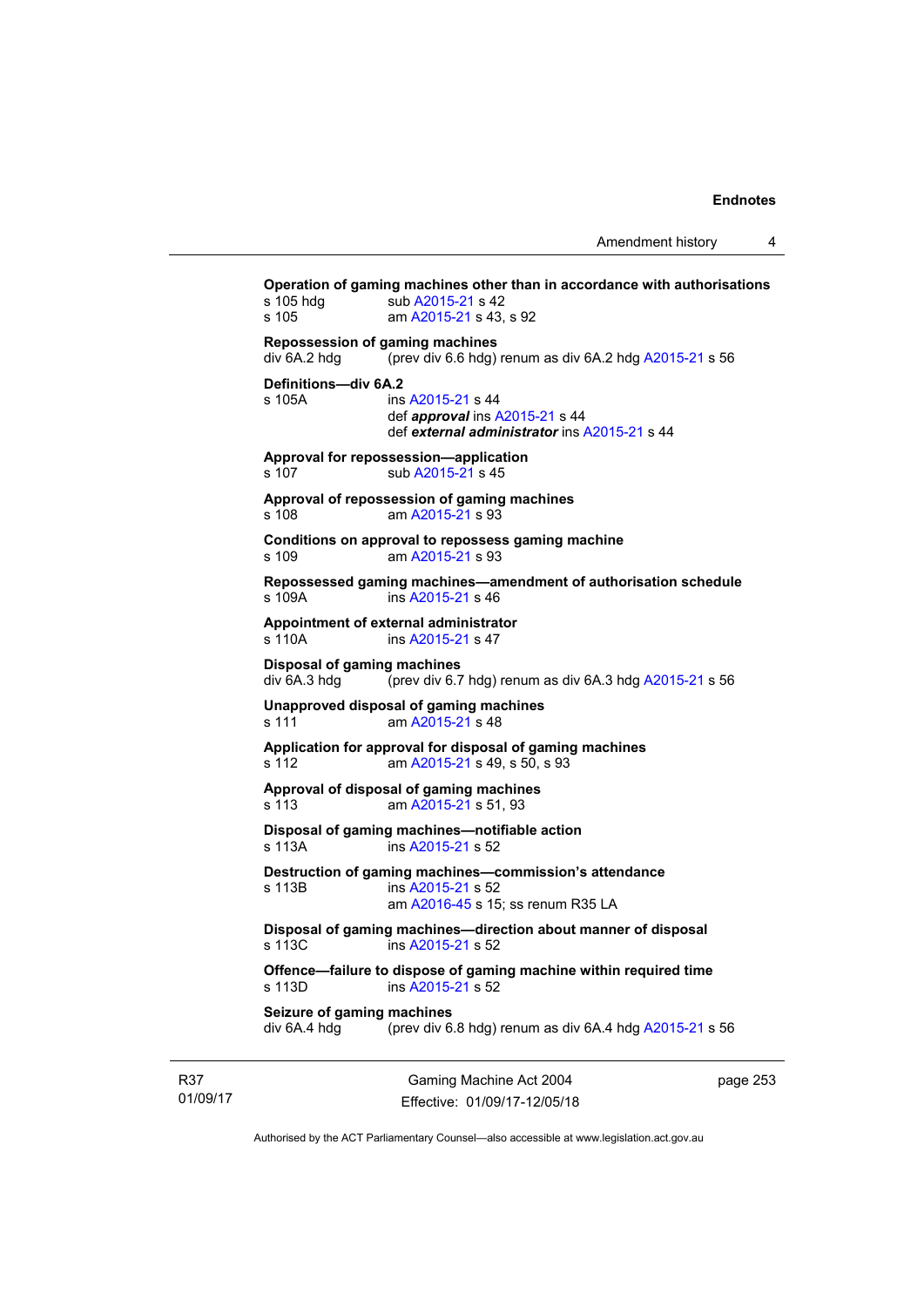```
Installation and operation of gaming machines 
div 6A.5 hdg \qquad A2015-21 s 56
Installation to be in accordance with approval of commission 
s 120 am A2015-21 s 92 
Offence to install gaming machines 
s 121  A2015-21 s 92
Certificate about meter readings 
s 122 am A2015-21 s 92 
Sealing computer cabinet 
s 123  A2014-56A2015-21 s 92
Commission may require information 
s 124 am A2015-21 s 92 
Operation to be subject to correct percentage payout 
s 125 am A2015-21 s 53, s 54 
Approval of statement for display on gaming machines 
s 126 am A2011-3 amdt 3.214 
                 sub A2016-45 s 16 
Trading of authorisations and gaming machines 
div 6A.6 hdg (prev div 6.10 hdg) ins A2015-21 s 55 
                renum as div 6A.6 hdg A2015-21 s 56 
Preliminary<br>sdiv 6A.6.1 hdg
                (prev sdiv 6.10.1 hdg) ins A2015-21 s 55
                renum as sdiv 6A.6.1 hdg A2015-21 s 56 
Objects—div 6A.6 
s 127A ins A2015-21 s 55 
Definitions—div 6A.6 
s 127B ins A2015-21 s 55 
                 def class B licensee ins A2015-21 s 55 
                 def class C licensee ins A2015-21 s 55 
Trading class B authorisations 
sdiv 6A.6.2 hdg (prev sdiv 6.10.2 hdg) ins A2015-21 s 55 
                renum as sdiv 6A.6.2 hdg A2015-21 s 56 
Selling class B authorisations 
s 127C ins A2015-21 s 55 
                (7), (8) exp on the commencement of Gaming Machine 
                 (Reform) Amendment Act 2015 A2015-21, sch 1 (s 127C (8))
Offence—selling class B gaming machines 
s 127D ins A2015-21 s 55
```
page 254 Gaming Machine Act 2004 Effective: 01/09/17-12/05/18

R37 01/09/17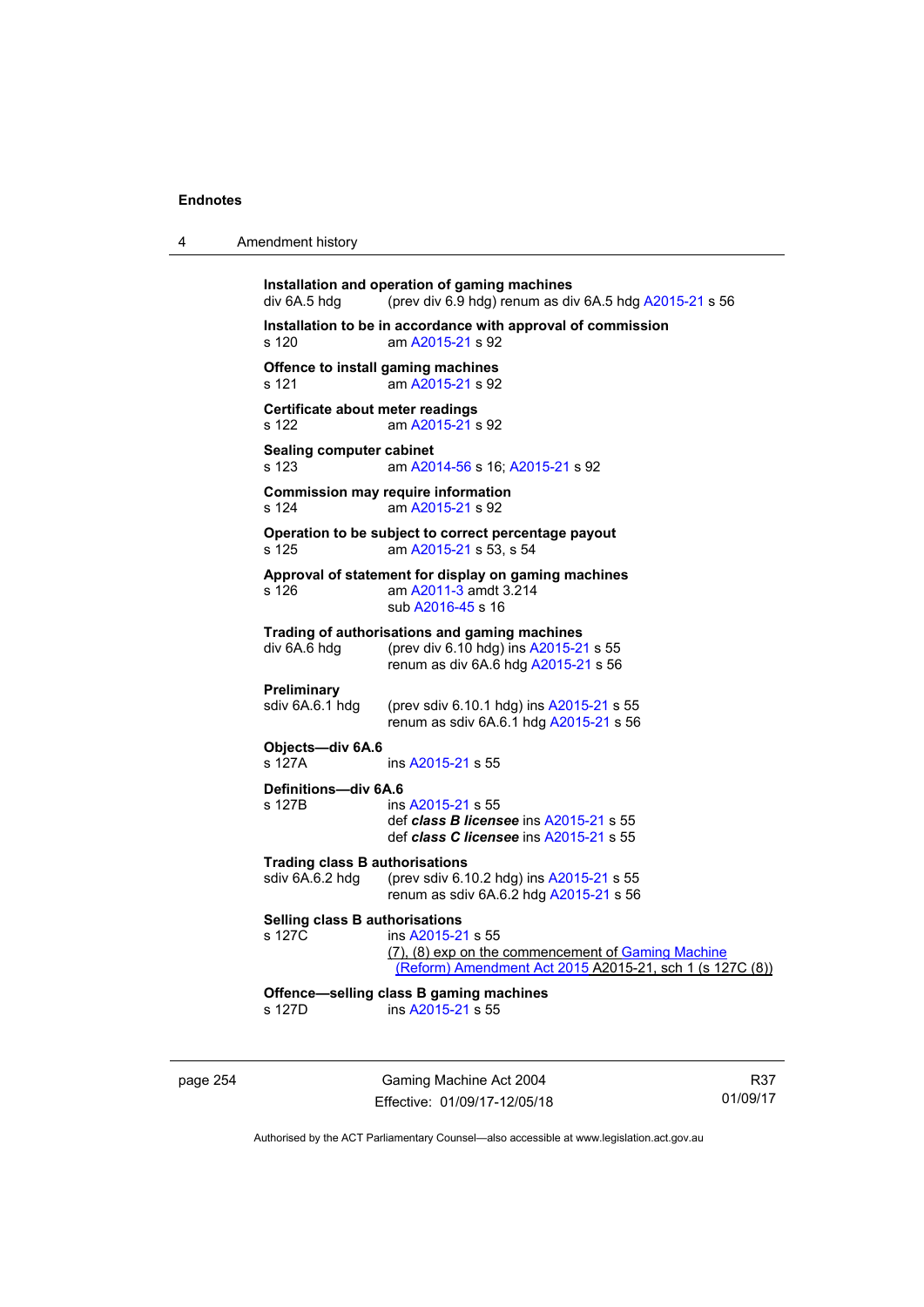| sdiv 6A.6.3 hdg                                                                     | Trading class C authorisations and gaming machines<br>(prev sdiv 6.10.3 hdg) ins A2015-21 s 55<br>renum as sdiv 6A.6.3 hdg A2015-21 s 56                                                                                                                                                     |  |  |
|-------------------------------------------------------------------------------------|----------------------------------------------------------------------------------------------------------------------------------------------------------------------------------------------------------------------------------------------------------------------------------------------|--|--|
| s 127E                                                                              | Trading class C authorisations and gaming machines<br>ins A2015-21 s 55<br>(4), (5) exp on the commencement of Gaming Machine<br>(Reform) Amendment Act 2015 A2015-21, sch 1 (s 127E (5))                                                                                                    |  |  |
| s 127F                                                                              | Trading authorisations--forfeiture requirement<br>ins A2015-21 s 55<br>exp on the commencement of Gaming Machine (Reform)<br>Amendment Act 2015 A2015-21, sch 1 (s 127F (6))                                                                                                                 |  |  |
| s 127G                                                                              | Offence-acquiring authorisations and gaming machines<br>ins A2015-21 s 55                                                                                                                                                                                                                    |  |  |
| Selling class C gaming machines<br>s 127H                                           | ins A2015-21 s 55                                                                                                                                                                                                                                                                            |  |  |
| Selling class C authorisations<br>s 1271                                            | ins A2015-21 s 55                                                                                                                                                                                                                                                                            |  |  |
| sdiv 6A.6.4 hdg                                                                     | Trading authorisations and gaming machines-miscellaneous<br>(prev sdiv 6.10.4 hdg) ins A2015-21 s 55<br>renum as sdiv 6A.6.4 hdg A2015-21 s 56                                                                                                                                               |  |  |
| s 127J                                                                              | Trading authorisations-disposal of gaming machines<br>ins A2015-21 s 55                                                                                                                                                                                                                      |  |  |
| Trading authorisations and gaming machines-regulations<br>ins A2015-21 s 55<br>127K |                                                                                                                                                                                                                                                                                              |  |  |
| div 6A.7 hdg                                                                        | Storage of authorisations and gaming machines<br>(prev div 6.11 hdg) ins A2015-21 s 55<br>renum as div 6A.7 hdg A2015-21 s 56                                                                                                                                                                |  |  |
| Interpretation<br>sdiv 6A.7.1 hdg                                                   | (prev sdiv 6.11.1 hdg) ins A2015-21 s 55<br>renum as sdiv 6A.7.1 hdg A2015-21 s 56                                                                                                                                                                                                           |  |  |
| Meaning of storage permit-Act<br>s 127L                                             | ins A2015-21 s 55                                                                                                                                                                                                                                                                            |  |  |
| Definitions-div 6A.7<br>s 127M                                                      | ins A2015-21 s 55<br>def general purpose ins A2015-21 s 55<br>def inspection notice ins A2015-21 s 55<br>def interim purpose ins A2015-21 s 55<br>def <i>permit</i> ins A2015-21 s 55<br>def quarantined authorisation ins A2015-21 s 55<br>def quarantined gaming machine ins A2015-21 s 55 |  |  |
|                                                                                     |                                                                                                                                                                                                                                                                                              |  |  |

R37 01/09/17

Gaming Machine Act 2004 Effective: 01/09/17-12/05/18

page 255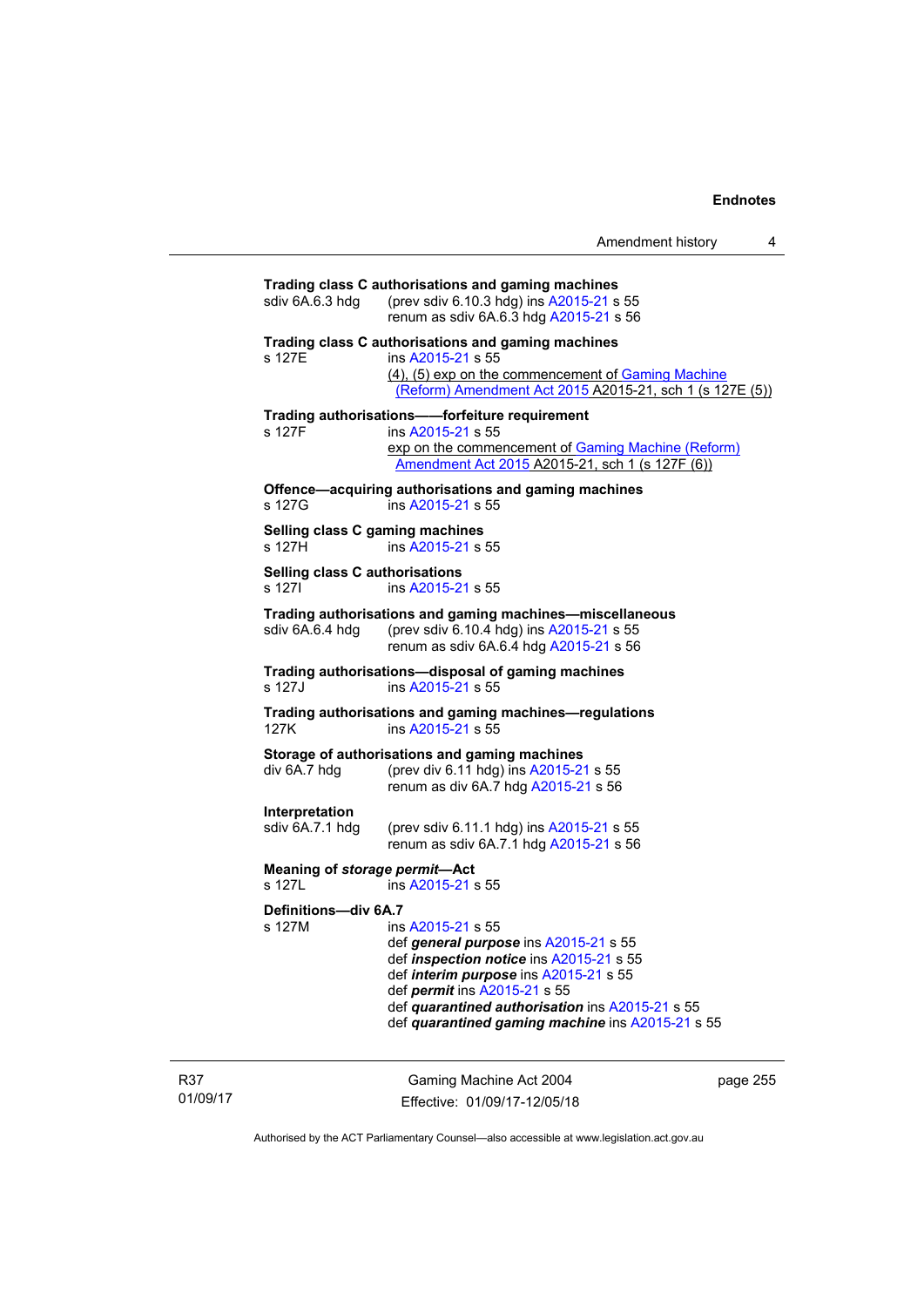4 Amendment history

|          |                                              | def quarantine period ins A2015-21 s 55<br>def quarantine permit ins A2015-21 s 55<br>def storage period ins A2015-21 s 55<br>def storage rules ins A2015-21 s 55<br>def stored authorisation ins A2015-21 s 55<br>def stored gaming machine ins A2015-21 s 55 |
|----------|----------------------------------------------|----------------------------------------------------------------------------------------------------------------------------------------------------------------------------------------------------------------------------------------------------------------|
|          | sdiv 6A.7.2 hdg                              | Storage permits-application and decision<br>(prev sdiv 6.11.2 hdg) ins A2015-21 s 55<br>renum as sdiv 6A.7.2 hdg A2015-21 s 56                                                                                                                                 |
|          | Storage permits-purpose<br>s 127N            | ins A2015-21 s 55                                                                                                                                                                                                                                              |
|          | Storage permit-application<br>s 1270         | ins A2015-21 s 55                                                                                                                                                                                                                                              |
|          | s 127P                                       | Storage permit-decision on application<br>ins A2015-21 s 55                                                                                                                                                                                                    |
|          | <b>Quarantine permits</b><br>sdiv 6A.7.3 hdg | (prev sdiv 6.11.3 hdg) ins A2015-21 s 55<br>renum as sdiv 6A.7.3 hdg A2015-21 s 56                                                                                                                                                                             |
|          | s 1270                                       | Quarantine permits-notification and issue<br>ins A2015-21 s 55<br>am A2016-45 s 17                                                                                                                                                                             |
|          | Quarantine permits-extension<br>s 127R       | ins A2015-21 s 55                                                                                                                                                                                                                                              |
|          | <b>Permits-form</b><br>sdiv 6A.7.4 hdg       | (prev sdiv 6.11.4 hdg) ins A2015-21 s 55<br>renum as sdiv 6A.7.4 hdg A2015-21 s 56                                                                                                                                                                             |
|          | Permit-form<br>s 127S                        | ins A2015-21 s 55<br>am A2015-50 amdt 3.110<br>sub A2016-45 s 18                                                                                                                                                                                               |
|          | <b>Permits-conditions</b>                    |                                                                                                                                                                                                                                                                |
|          | sdiv 6A.7.5 hdg                              | (prev sdiv 6.11.5 hdg) ins A2015-21 s 55<br>renum as sdiv 6A.7.5 hdg A2015-21 s 56                                                                                                                                                                             |
|          | <b>Permit-conditions</b><br>s 127T           | ins A2015-21 s 55<br>am A2016-45 s 19                                                                                                                                                                                                                          |
|          | Permit-term<br>s 127U                        | ins A2015-21 s 55                                                                                                                                                                                                                                              |
|          | s 127V                                       | Storage permit-application for extension<br>ins A2015-21 s 55                                                                                                                                                                                                  |
| page 256 |                                              | Gaming Machine Act 2004<br>Effective: 01/09/17-12/05/18                                                                                                                                                                                                        |

Authorised by the ACT Parliamentary Counsel—also accessible at www.legislation.act.gov.au

R37 01/09/17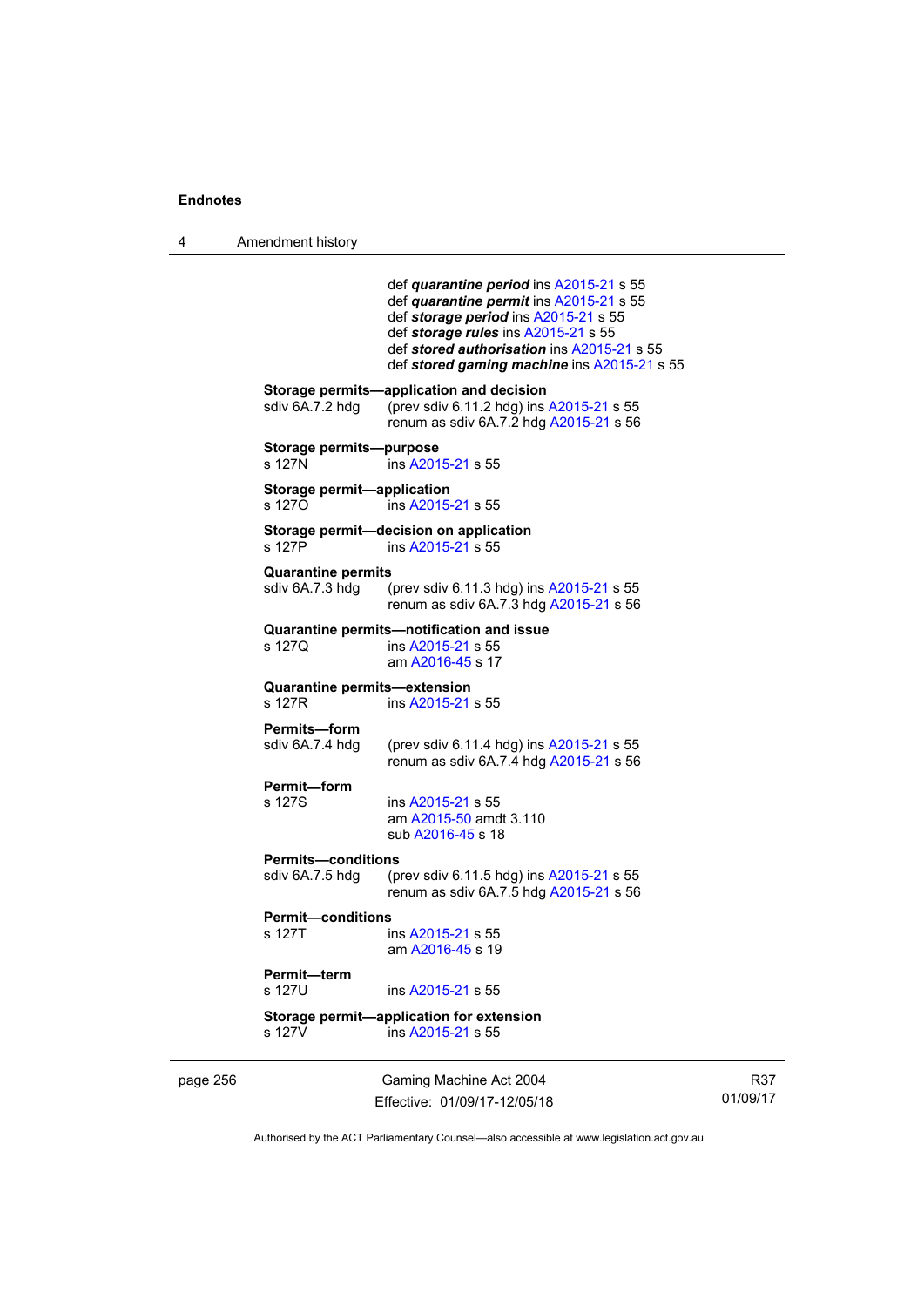Amendment history 4

**Storage permit—extension decision**<br>s 127W ins A2015-21 s 55 ins [A2015-21](http://www.legislation.act.gov.au/a/2015-21) s 55 **Permits—amendment**  sdiv 6A.7.6 hdg (prev sdiv 6.11.6 hdg) ins [A2015-21](http://www.legislation.act.gov.au/a/2015-21) s 55 renum as sdiv 6A.7.6 hdg [A2015-21](http://www.legislation.act.gov.au/a/2015-21) s 56 **Permit amendment—notification**  s 127X ins [A2015-21](http://www.legislation.act.gov.au/a/2015-21) s 55 am [A2016-45](http://www.legislation.act.gov.au/a/2016-45) s 20 **Permit amendment—decision**  s 127Y ins [A2015-21](http://www.legislation.act.gov.au/a/2015-21) s 55 sub [A2016-45](http://www.legislation.act.gov.au/a/2016-45) s 21 **Permit amendment—commission's own initiative**  s 127Z ins [A2015-21](http://www.legislation.act.gov.au/a/2015-21) s 55 **Permit amendment—reissue of permit**  s 127ZA ins [A2015-21](http://www.legislation.act.gov.au/a/2015-21) s 55 **Permits—trading authorisations under permits**  sdiv 6A.7.7 hdg (prev sdiv 6.11.7 hdg) ins [A2015-21](http://www.legislation.act.gov.au/a/2015-21) s 55 renum as sdiv 6A.7.7 hdg [A2015-21](http://www.legislation.act.gov.au/a/2015-21) s 56 **Trading authorisations under permits—procedure**  ins [A2015-21](http://www.legislation.act.gov.au/a/2015-21) s 55 am [A2016-45](http://www.legislation.act.gov.au/a/2016-45) s 22 **Trading authorisations under permits—decision on application by disposing licensee**  s 127ZC ins [A2015-21](http://www.legislation.act.gov.au/a/2015-21) s 55 **Trading authorisations under permits—issue of quarantine permit to acquiring licensee**  ins [A2015-21](http://www.legislation.act.gov.au/a/2015-21) s 55 sub [A2016-45](http://www.legislation.act.gov.au/a/2016-45) s 23 **Permits—miscellaneous**  sdiv 6A.7.8 hdg (prev sdiv 6.11.8 hdg) ins [A2015-21](http://www.legislation.act.gov.au/a/2015-21) s 55 renum as sdiv 6A.7.8 hdg [A2015-21](http://www.legislation.act.gov.au/a/2015-21) s 56 **Gaming machines and authorisations under permits—inspection**  s 127ZE ins [A2015-21](http://www.legislation.act.gov.au/a/2015-21) s 55 am [A2016-45](http://www.legislation.act.gov.au/a/2016-45) s 24 **Storage of gaming machines and authorisations—rules**  ins [A2015-21](http://www.legislation.act.gov.au/a/2015-21) s 55 **Machine access generally**  s 128 am [A2014-56](http://www.legislation.act.gov.au/a/2014-56) s 17; ss renum R27 LA; [A2015-21](http://www.legislation.act.gov.au/a/2015-21) s 92

R37 01/09/17

Gaming Machine Act 2004 Effective: 01/09/17-12/05/18 page 257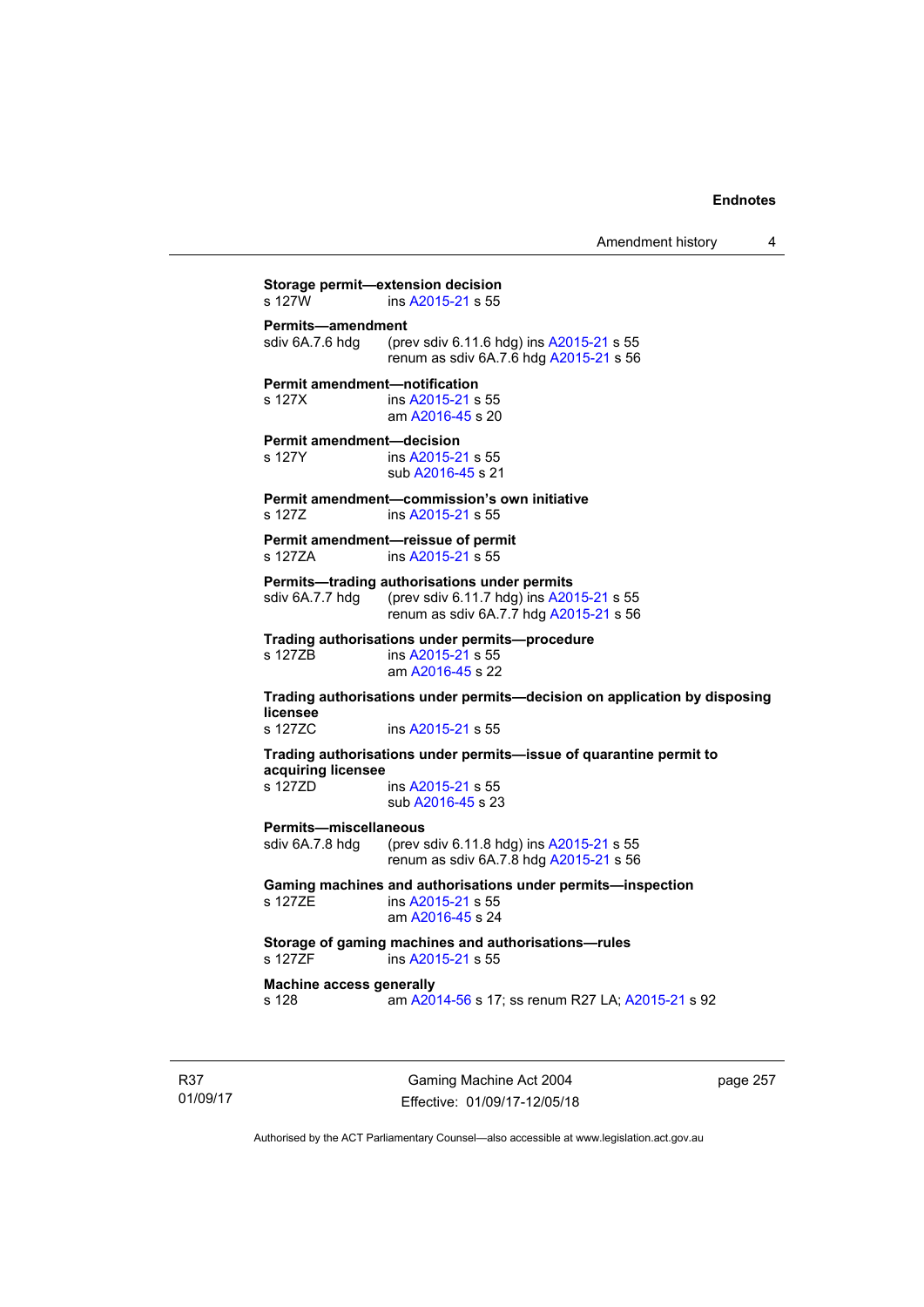| 4 | Amendment history |  |
|---|-------------------|--|
|---|-------------------|--|

**Rendering gaming machines inoperable on authorisation ceasing to be in force**  s 131 sub [A2015-21](http://www.legislation.act.gov.au/a/2015-21) s 57 **Removal of gaming machines from premises**  s 132 am [A2015-21](http://www.legislation.act.gov.au/a/2015-21) ss 58-61 **Operation of linked-jackpot arrangements**  s 133 am [A2015-21](http://www.legislation.act.gov.au/a/2015-21) s 62 **Single-user approval for linked-jackpot arrangements**  sub [A2015-21](http://www.legislation.act.gov.au/a/2015-21) s 63 s 134 am [A2015-21](http://www.legislation.act.gov.au/a/2015-21) ss 64-68, s 92, s 93 **Issue of multi-user permits**  s 135 am [A2015-21](http://www.legislation.act.gov.au/a/2015-21) s 69, s 92, s 93 **Conditions on multi-user permits**  s 136 am [A2015-21](http://www.legislation.act.gov.au/a/2015-21) s 92, s 93 **Amendment of multi-user permits in interest of users**  s 138 am [A2015-21](http://www.legislation.act.gov.au/a/2015-21) s 93 **Amendment of multi-user permit on request**  s 139 am [A2015-21](http://www.legislation.act.gov.au/a/2015-21) s 92, s 93 **Amendment of financial and operational aspects of multi-user permits**  s 140 am [A2015-21](http://www.legislation.act.gov.au/a/2015-21) s 93 **Unclaimed jackpots**  s 143 am [A2015-21](http://www.legislation.act.gov.au/a/2015-21) s 70, s 71 **Undisbursed jackpots**  s 144 am [A2014-5](http://www.legislation.act.gov.au/a/2014-5) ss 6-8; [A2015-21](http://www.legislation.act.gov.au/a/2015-21) ss 72-74 **Definitions—pt 9**  ins [A2011-24](http://www.legislation.act.gov.au/a/2011-24) s 13 def *associated organisation declaration* ins [A2011-24](http://www.legislation.act.gov.au/a/2011-24) s 13 def *warning notice* ins [A2011-24](http://www.legislation.act.gov.au/a/2011-24) s 13 **Eligible objects**  s 145 am [A2011-3](http://www.legislation.act.gov.au/a/2011-3) amdt 3.215 **Eligible clubs**  s 146 am [A2005-26](http://www.legislation.act.gov.au/a/2005-26) s 6; [A2015-21](http://www.legislation.act.gov.au/a/2015-21) s 75 **Associated organisations—declaration**  s 147 hdg sub [A2011-24](http://www.legislation.act.gov.au/a/2011-24) s 14 s 147 am [A2005-17](http://www.legislation.act.gov.au/a/2005-17) s 18, s 19; [A2011-24](http://www.legislation.act.gov.au/a/2011-24) ss 15-17; pars renum R16 (RI) LA **Associated organisation declaration—condition**  s 147A ins [A2011-24](http://www.legislation.act.gov.au/a/2011-24) s 18

page 258 Gaming Machine Act 2004 Effective: 01/09/17-12/05/18

R37 01/09/17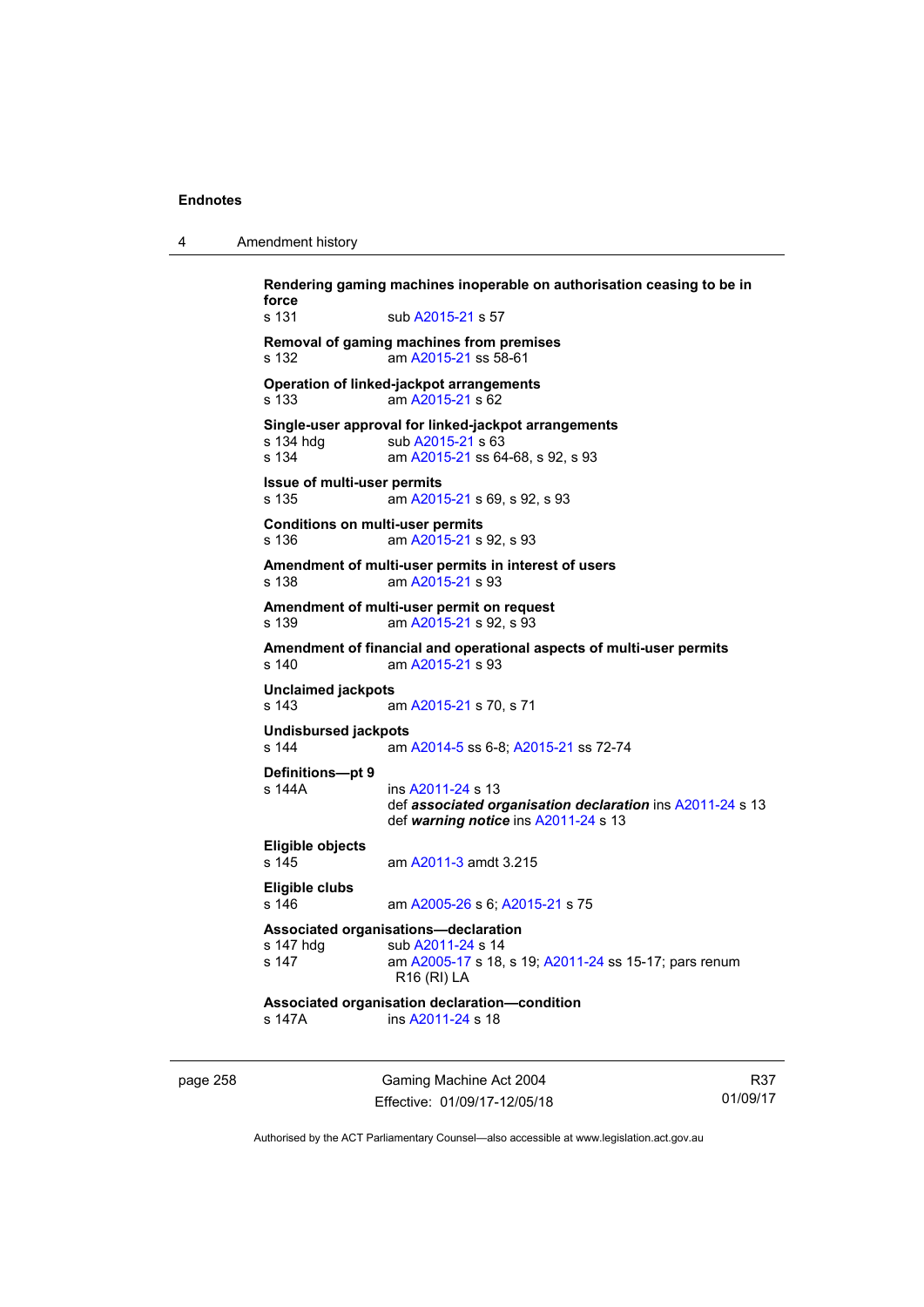**Associated organisation—warning notice**  s 147B ins [A2011-24](http://www.legislation.act.gov.au/a/2011-24) s 18 **Associated organisation declaration—suspension or repeal**  ins [A2011-24](http://www.legislation.act.gov.au/a/2011-24) s 18 **Club elections—election of board directors**  s 147D ins [A2011-24](http://www.legislation.act.gov.au/a/2011-24) s 18 **Club elections—record-keeping**  s 148 hdg sub [A2011-24](http://www.legislation.act.gov.au/a/2011-24) s 19<br>s 148 am A2015-21 s 76 am [A2015-21](http://www.legislation.act.gov.au/a/2015-21) s 76 **Club directors—acting in good faith**  s 148A ins [A2011-24](http://www.legislation.act.gov.au/a/2011-24) s 20 **Club constitution—consistency with gaming laws**  s 148B ins [A2011-24](http://www.legislation.act.gov.au/a/2011-24) s 21 am [A2015-21](http://www.legislation.act.gov.au/a/2015-21) s 77 **Power to require information about status of eligible clubs**  s 149 am [A2015-21](http://www.legislation.act.gov.au/a/2015-21) s 78 **Promoting responsible practices at authorised premises**  pt 10 hdg sub [A2012-42](http://www.legislation.act.gov.au/a/2012-42) s 28 am [A2015-21](http://www.legislation.act.gov.au/a/2015-21) s 92 **Warning notices**  s 151 am [A2011-3](http://www.legislation.act.gov.au/a/2011-3) amdt 3.216; [A2015-21](http://www.legislation.act.gov.au/a/2015-21) s 92 **External signs**  s 152 sub [A2007-40](http://www.legislation.act.gov.au/a/2007-40) s 16 am [A2012-2](http://www.legislation.act.gov.au/a/2012-2) amdt 2.5; [A2015-21](http://www.legislation.act.gov.au/a/2015-21) s 92; [A2016-18](http://www.legislation.act.gov.au/a/2016-18/default.asp) amdt 4.6, amdt 4.7 **External visibility of gaming machines**  s 152A ins [A2007-40](http://www.legislation.act.gov.au/a/2007-40) s 17 am [A2015-21](http://www.legislation.act.gov.au/a/2015-21) s 92 **Cash facilities**  s 153 am [A2015-21](http://www.legislation.act.gov.au/a/2015-21) s 92; [A2017-25](http://www.legislation.act.gov.au/a/2017-25/default.asp) s 4 **Offence—ATM allowing withdrawals exceeding \$250**  ins [A2012-42](http://www.legislation.act.gov.au/a/2012-42) s 29 am [A2012-50](http://www.legislation.act.gov.au/a/2012-50/default.asp) s 5; [A2015-21](http://www.legislation.act.gov.au/a/2015-21) s 79, s 80, s 92; [A2017-25](http://www.legislation.act.gov.au/a/2017-25/default.asp) s 5 **Lending or extending credit**  s 154 am [A2015-21](http://www.legislation.act.gov.au/a/2015-21) s 92 **Using false identification**  am [A2015-21](http://www.legislation.act.gov.au/a/2015-21) s 92

R37 01/09/17

Gaming Machine Act 2004 Effective: 01/09/17-12/05/18 page 259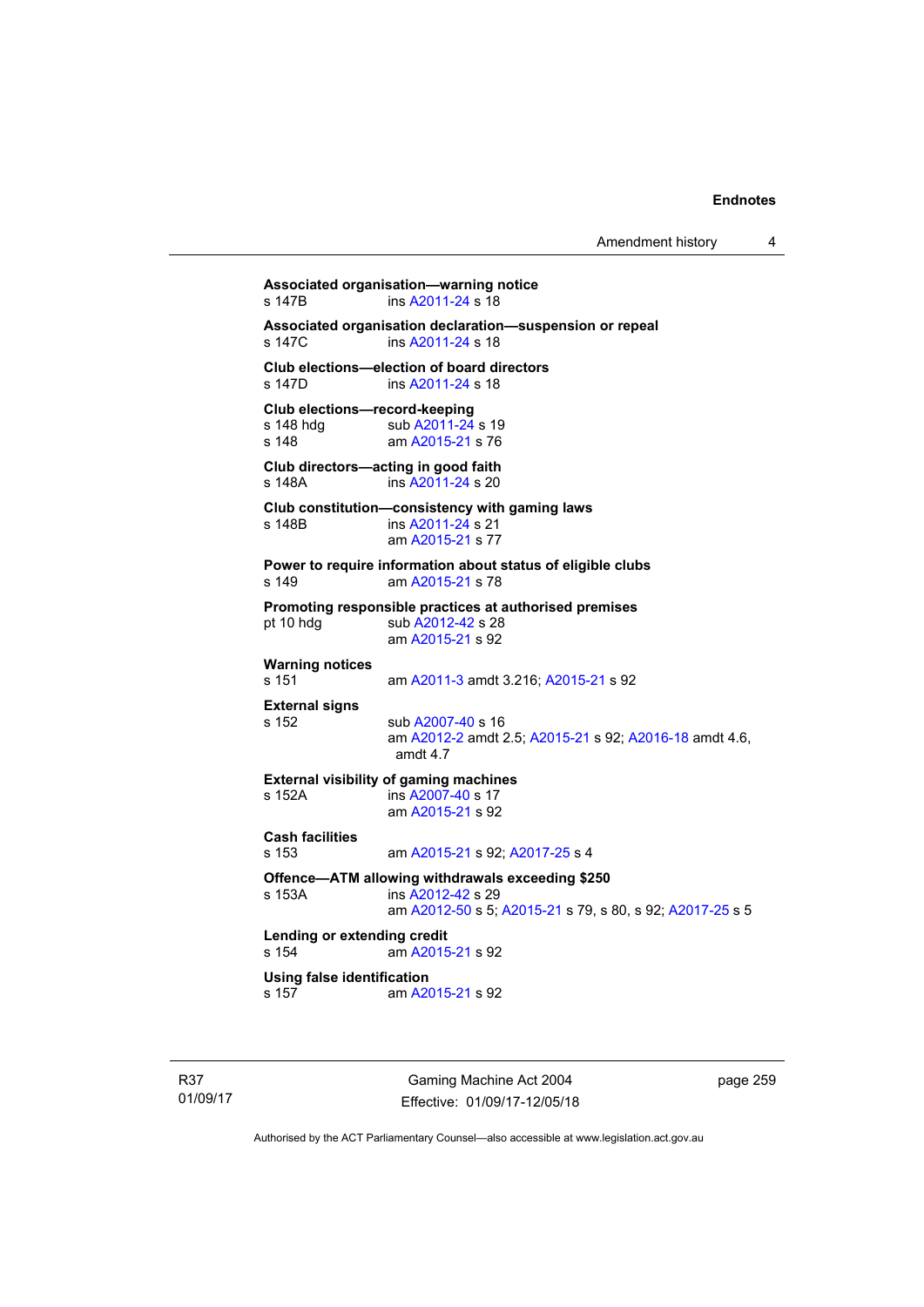4 Amendment history

```
Definitions—pt 11 
s 157A ins A2017-24 s 6
                 def GMT rebate ins A2017-24 s 6 
                 def small or medium club ins A2017-24 s 6 
                 def small or medium club group ins A2017-24 s 6 
                 def tax period ins A2017-24 s 6
Meaning of club group etc—pt 11 
s 157B ins A2017-24 s 6
Determination that licensee not part of club group 
s 157C ins A2017-24 s 6
Notice of change to club group status 
s 157D ins A2017-24 s 6
Audit of financial statements etc 
s 158 sub A2009-49 amdt 1.14 
                am A2013-19 amdt 3.176; A2016-45 s 25 
Gaming machine tax 
s 159 am A2005-26 s 7, s 8; A2015-21 s 81; A2015-50 amdt 3.111; 
                A2017-24 ss 7-9; ss renum R37 LA 
Tax adjustment in relation to GST for clubs 
s 160 am A2005-26 s 9 
                exp 1 February 2006 (s 160 (6)) 
Payment of gaming machine tax 
s 161 am A2015-21 s 93; A2017-24 s 10 
Payment of gaming machine tax—quarterly election 
 A2017-24 s 11
Gaming machine tax returns 
s 162 am A2011-3 amdt 3.217; A2015-21 s 82 
                sub A2017-24 s 12 
Gaming machine tax rebate—financial year 
s 162A  A2017-24 s 13
Gaming machine tax rebate—part financial year 
 A2017-24 s 13
Gaming machine tax rebate—claim 
A2017-24 s 13
Annual adjustment of gaming machine tax—GMT rebate 
s 162D ins A2017-24 s 13 
Problem gambling assistance fund 
A2010-52 s 4
```
page 260 Gaming Machine Act 2004 Effective: 01/09/17-12/05/18

R37 01/09/17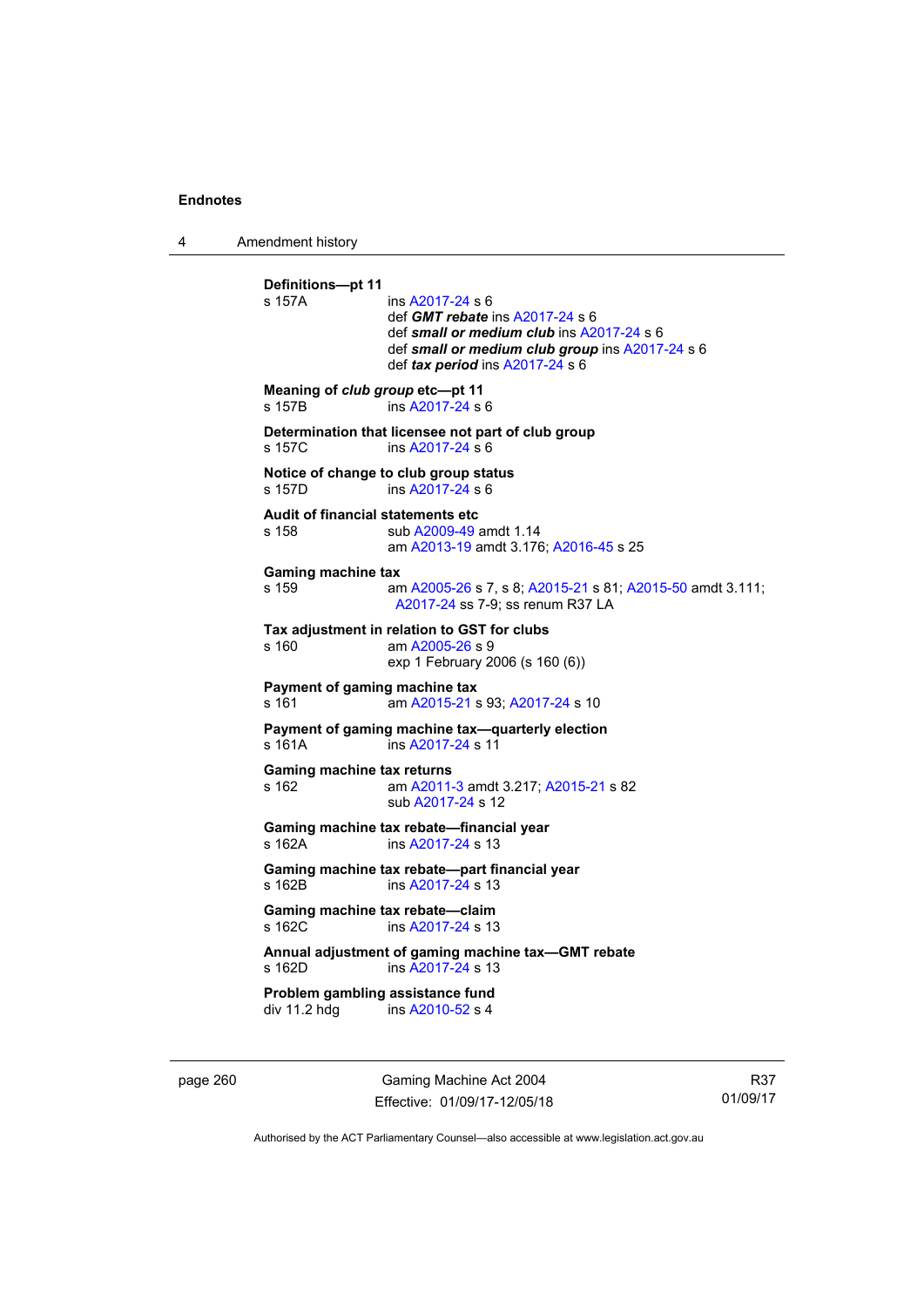**Required payment to problem gambling assistance fund**   $ins A2010-52 s 4$  $ins A2010-52 s 4$  $ins A2010-52 s 4$  am [A2014-56](http://www.legislation.act.gov.au/a/2014-56/default.asp) s 18; [A2017-14](http://www.legislation.act.gov.au/a/2017-14/default.asp) s 24; [A2017-24](http://www.legislation.act.gov.au/a/2017-24/default.asp) s 14, s 15 **Problem gambling assistance fund—annual payment option**  s 163AA ins [A2014-56](http://www.legislation.act.gov.au/a/2014-56/default.asp) s 19 am [A2017-24](http://www.legislation.act.gov.au/a/2017-24/default.asp) s 16, s 17 **Problem gambling assistance fund**  s 163B ins [A2010-52](http://www.legislation.act.gov.au/a/2010-52) s 4 **Annual reporting about problem gambling assistance fund**  s 163C ins [A2010-52](http://www.legislation.act.gov.au/a/2010-52) s 4 am [A2014-56](http://www.legislation.act.gov.au/a/2014-56) s 20; pars renum R27 LA om [A2015-16](http://www.legislation.act.gov.au/a/2015-16) amdt 1.17 **Approval of community contributions**  s 164 am [A2007-40](http://www.legislation.act.gov.au/a/2007-40) s 18; [A2011-24](http://www.legislation.act.gov.au/a/2011-24) s 22; [A2013-19](http://www.legislation.act.gov.au/a/2013-19) amdt 3.177 **Records of contributions**  s 165 am [A2015-21](http://www.legislation.act.gov.au/a/2015-21) s 92 **Required community contributions**  s 169 am [A2011-3](http://www.legislation.act.gov.au/a/2011-3) amdt 3.218; [A2011-24](http://www.legislation.act.gov.au/a/2011-24) s 23 **Corporations with gaming machines at multiple clubs**  s 170 sub [A2016-45](http://www.legislation.act.gov.au/a/2016-45) s 26 **Problem gambling community contributions**  s 171A ins [A2007-40](http://www.legislation.act.gov.au/a/2007-40) s 19 am [A2011-24](http://www.legislation.act.gov.au/a/2011-24) s 24; ss renum R16 (RI) LA **Notification and review of decisions**  pt 13 hdg sub [A2008-37](http://www.legislation.act.gov.au/a/2008-37) amdt 1.212 **Meaning of** *reviewable decision***—pt 13**  s 173 sub [A2008-37](http://www.legislation.act.gov.au/a/2008-37) amdt 1.212 **Reviewable decision notices**  s 173A ins [A2008-37](http://www.legislation.act.gov.au/a/2008-37) amdt 1.212 **Applications for review**  ins [A2008-37](http://www.legislation.act.gov.au/a/2008-37) amdt 1.212 **Notifiable actions**  pt 13A hdg ins [A2015-21](http://www.legislation.act.gov.au/a/2015-21) s 83 **Meaning of** *notifiable action* s 173C ins [A2015-21](http://www.legislation.act.gov.au/a/2015-21) s 83 **Notifiable actions**  s 173D ins [A2015-21](http://www.legislation.act.gov.au/a/2015-21) s 83

R37 01/09/17

Gaming Machine Act 2004 Effective: 01/09/17-12/05/18 page 261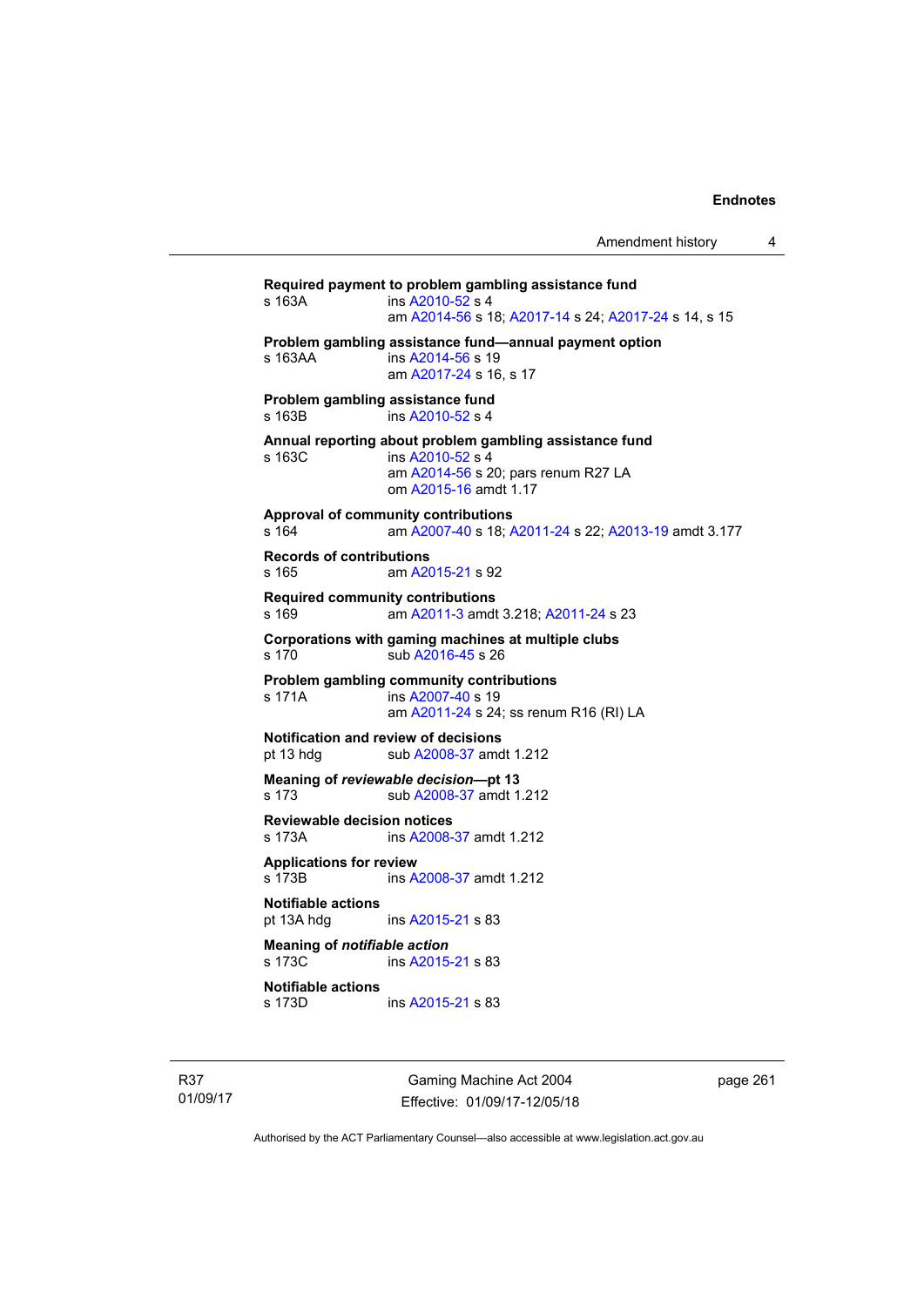4 Amendment history

```
Notifiable actions—date of effect 
s 173E ins A2015-21 s 83 
Notifiable actions—amendment or cancellation 
s 173F ins A2015-21 s 83 
Notifiable actions under s 37F 
s 173G ins A2015-21 s 83 
Notifiable actions under div 6.10—disposal of gaming machines 
A2015-21 s 83
Notifiable actions under div 6.10—trading of class B authorisations 
s 173I ins A2015-21 s 83 
Miscellaneous 
pt 14 hdg exp 1 November 2005 (s 189) 
                 ins A2008-37 amdt 1.212 
Licences and authorisations not personal property—PPS Act 
s 174A ins A2015-21 s 84 
Canberra Airport 
s 175 am A2015-21 s 85 
Evidentiary certificates 
s 176 am A2015-21 s 86 
Determination of fees 
s 177 am A2011-3 amdt 3.219 
Regulation-making power 
s 178 am A2017-25 s 6 
Review of amendments made by Gaming Machine (Reform) Amendment Act 
2015 
                om LA s 89 (3)
                 ins A2015-21 s 87 
                exp 31 August 2020 (s 179 (2))
Review of amendments made by Gaming Machine Amendment Act 2017 
s 179A ins A2017-24 s 18 
                exp 1 September 2021 (s 179A (2))
Definitions for pt 14 
s 180 exp 1 November 2005 (s 189) 
Licences 
s 181 exp 1 November 2005 (s 189) 
Clubs 
s 182 exp 1 November 2005 (s 189)
```
page 262 Gaming Machine Act 2004 Effective: 01/09/17-12/05/18

R37 01/09/17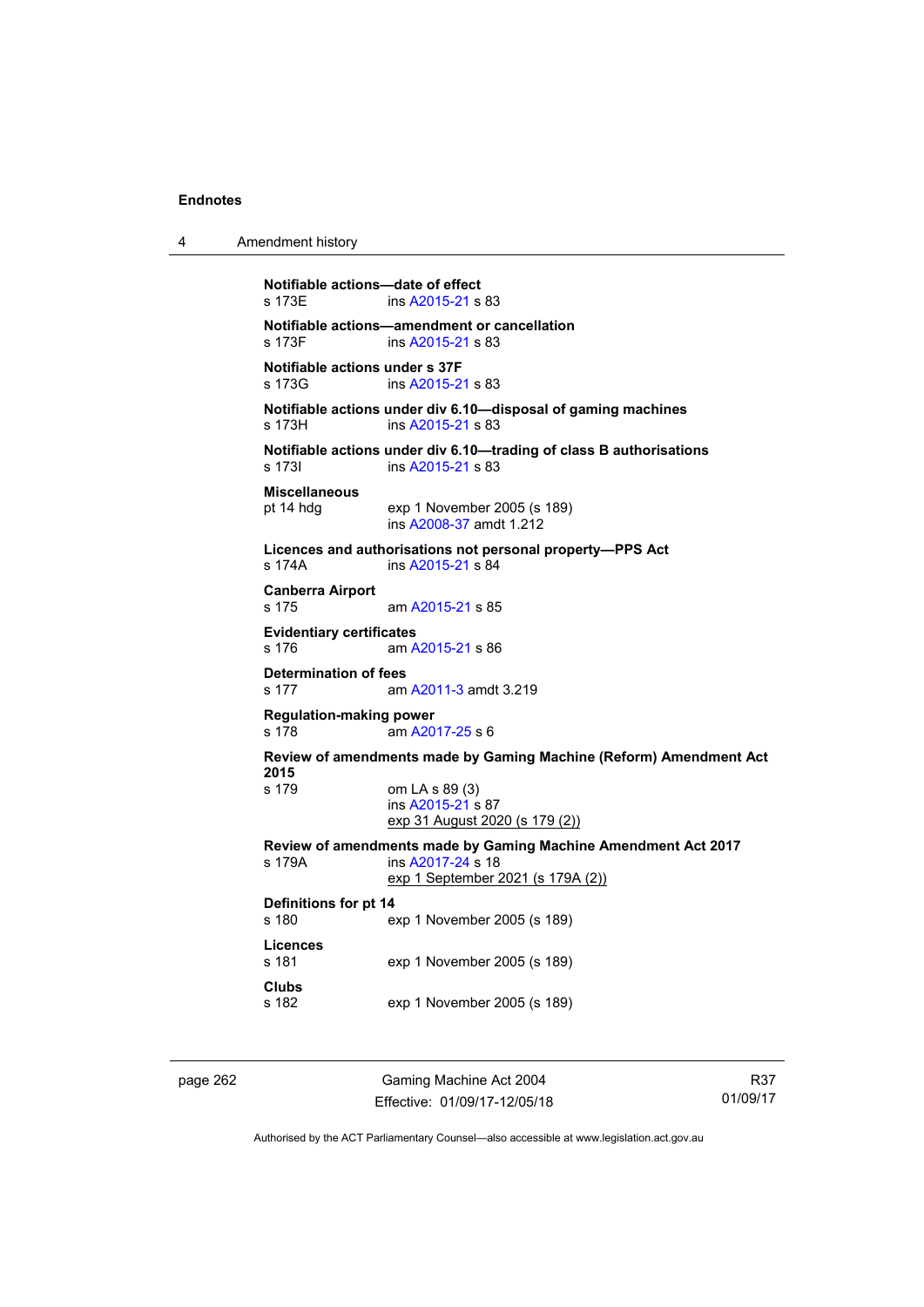**Rules and control procedures**  s 183 exp 1 November 2005 (s 189) **Disciplinary proceedings under former gaming Act**  s 184 exp 1 November 2005 (s 189) **Approvals under former gaming Act**  s 185 exp 1 November 2005 (s 189) **Linked-jackpot arrangements**  s 186 exp 1 November 2005 (s 189) **Clubs not required to be corporations for s 146**  s 187 exp 1 November 2005 (s 189) **Clubs with too many life members for s 146**  s 188 exp 1 November 2005 (s 189) **Expiry of pt 14**  s 189 exp 1 November 2005 (s 189) **Transitional—Gaming Machine (Reform) Amendment Act 2015**  pt 20 hdg ins [A2015-21](http://www.legislation.act.gov.au/a/2015-21) s 88 exp 31 August 2019 (s 311) **Definitions—pt 20**  s 300 ins [A2015-21](http://www.legislation.act.gov.au/a/2015-21) s 88 exp 31 August 2019 (s 311) def *commencement day* ins [A2015-21](http://www.legislation.act.gov.au/a/2015-21) s 55 exp 31 August 2019 (s 311) def *old licence* ins [A2015-21](http://www.legislation.act.gov.au/a/2015-21) s 55 exp 31 August 2019 (s 311) def *old licence application* ins [A2015-21](http://www.legislation.act.gov.au/a/2015-21) s 55 exp 31 August 2019 (s 311) **Old licences—class B gaming machines**  s 301 ins [A2015-21](http://www.legislation.act.gov.au/a/2015-21) s 88 exp 31 August 2019 (s 311) **Old licences—class C gaming machines**  s 302 ins [A2015-21](http://www.legislation.act.gov.au/a/2015-21) s 88 exp 31 August 2019 (s 311) **Class B gaming machines—application**  s 303 ins [A2015-21](http://www.legislation.act.gov.au/a/2015-21) s 88 exp 31 August 2019 (s 311) **Class C gaming machines—application**  s 304 ins [A2015-21](http://www.legislation.act.gov.au/a/2015-21) s 88 exp 31 August 2019 (s 311)

R37 01/09/17

Gaming Machine Act 2004 Effective: 01/09/17-12/05/18 page 263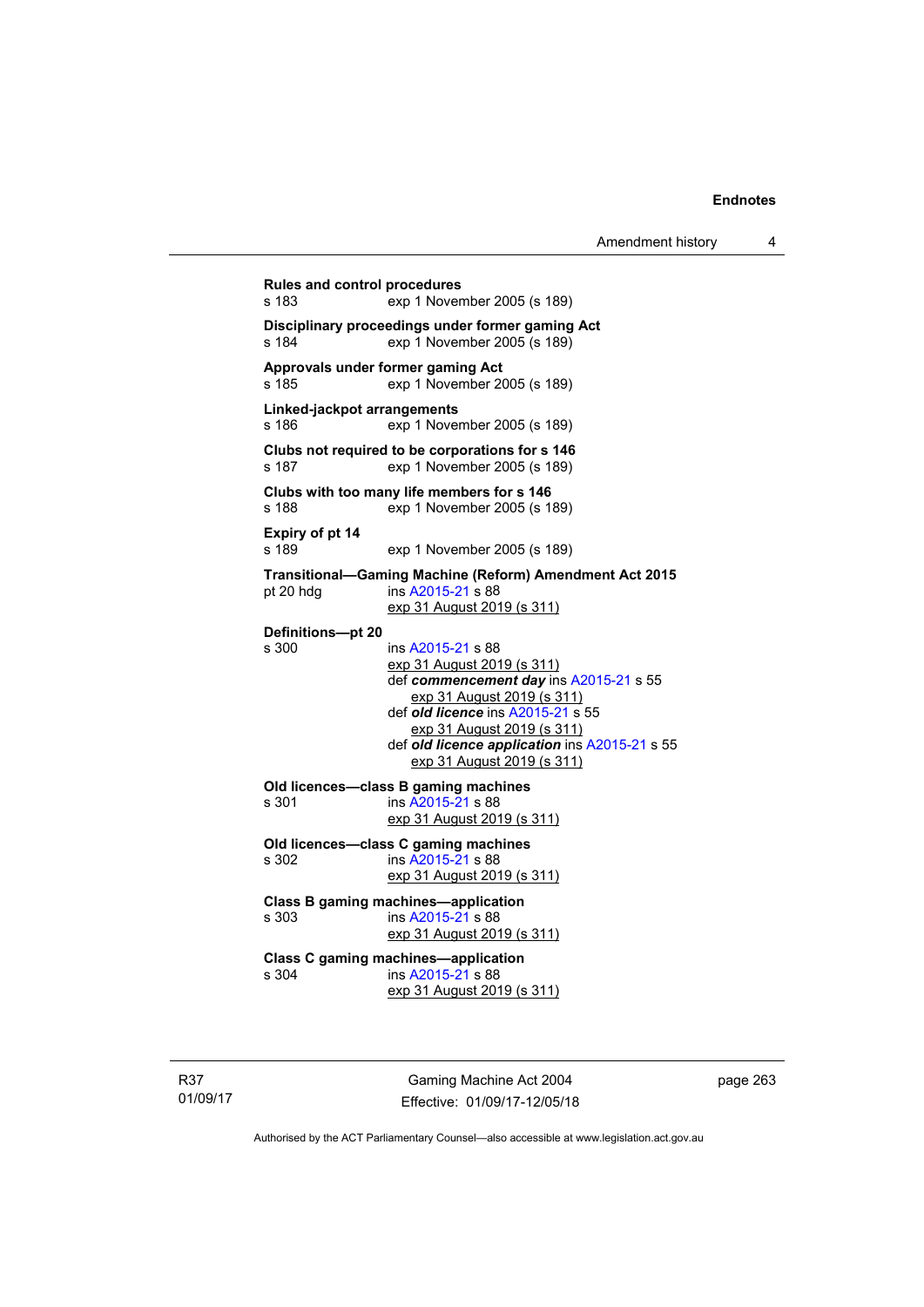4 Amendment history

| s 305                                      | Large-scale machine relocation amendment application<br>ins A2015-21 s 88<br>exp 31 August 2019 (s 311)                                                                                                                                                            |
|--------------------------------------------|--------------------------------------------------------------------------------------------------------------------------------------------------------------------------------------------------------------------------------------------------------------------|
| In-principle approval application<br>s 306 | ins A2015-21 s 88<br>exp 31 August 2019 (s 311)                                                                                                                                                                                                                    |
| s.307                                      | Application to transfer in-principle approval<br>ins A2015-21 s 88<br>exp 31 August 2019 (s 311)                                                                                                                                                                   |
| s 308                                      | Application for extension of in-principle approval<br>ins A2015-21 s 88<br>exp 31 August 2019 (s 311)                                                                                                                                                              |
| s 309                                      | Application to convert in-principle approval to licence<br>ins A2015-21 s 88<br>exp 31 August 2019 (s 311)                                                                                                                                                         |
| s 309A                                     | Application to convert in-principle approval to new venue amendment<br>ins as mod SL2004-30 mod 1.1 (as ins by SL2015-27 s 30)<br>mod lapsed 1 September 2016 (SL2004-30 mod 1.1 om by<br>A2016-45 s 33)<br>ins A2016-45 s 27<br><u>exp 31 August 2019 (s 311)</u> |
| s 309B                                     | Temporary storage amendment application<br>ins as mod SL2004-30 mod 1.1 (as ins by SL2015-27 s 30)<br>mod lapsed 1 September 2016 (SL2004-30 mod 1.1 om by<br>A2016-45 s 33)<br>ins A2016-45 s 27<br>exp 31 August 2019 (s 311)                                    |
| <b>Transitional regulations</b><br>s 310   | ins A2015-21 s 88<br>exp 31 August 2019 (s 311)                                                                                                                                                                                                                    |
| Expiry-pt 20<br>s 311                      | ins A2015-21 s 88<br>exp 31 August 2019 (s 311)                                                                                                                                                                                                                    |
| pt 21 hdg                                  | <b>Transitional-Gaming Machine Amendment Act 2017</b><br>ins A2017-24 s 19<br>exp 1 July 2018 (s 313)                                                                                                                                                              |
| <b>Application of GMT rebate</b><br>s 312  | ins A2017-24 s 19<br>exp 1 July 2018 (s 313)                                                                                                                                                                                                                       |

page 264 Gaming Machine Act 2004 Effective: 01/09/17-12/05/18

R37 01/09/17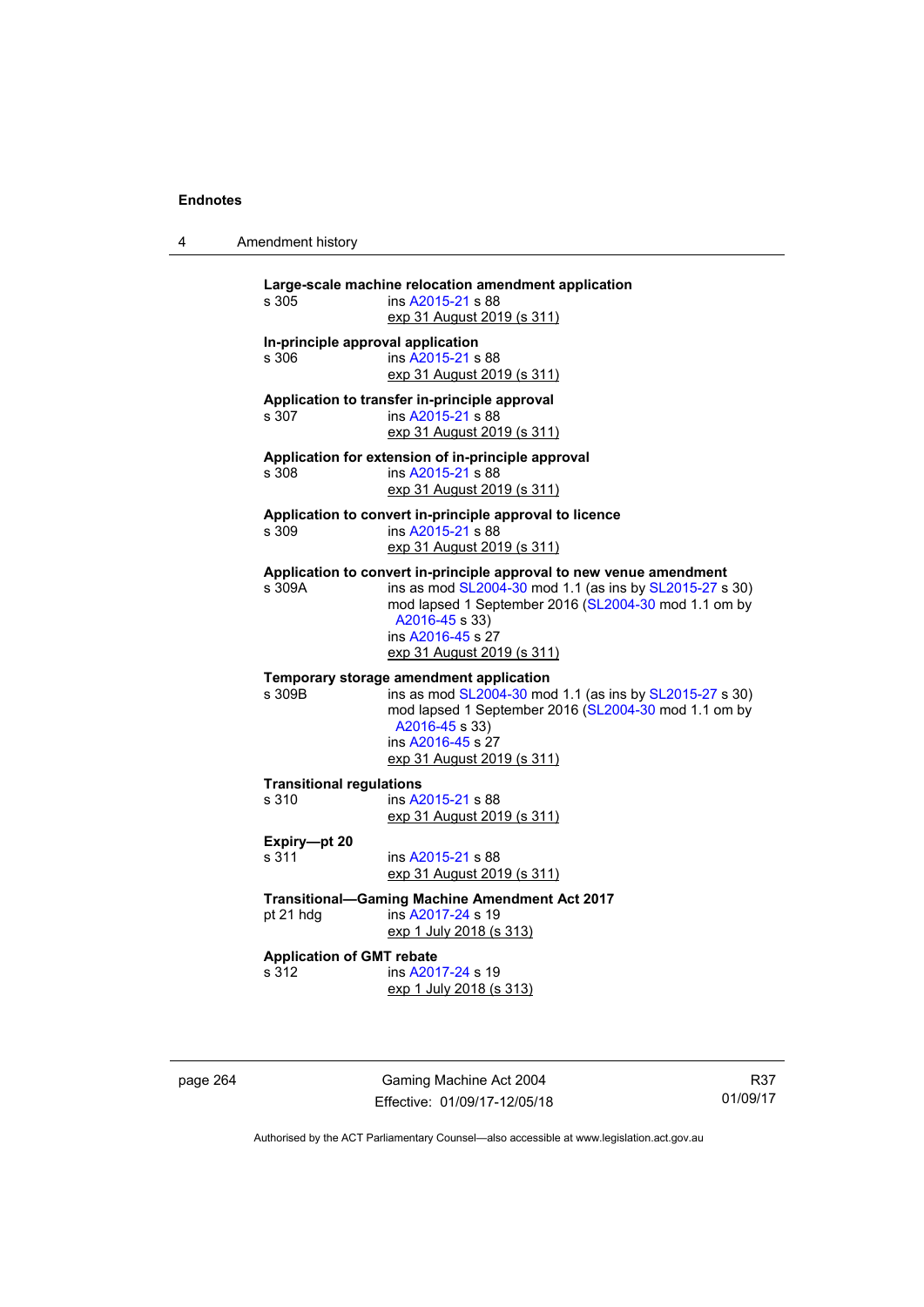| Expiry-pt 21                                                                |                                                                                                                                                                                                                                                                 |  |  |  |
|-----------------------------------------------------------------------------|-----------------------------------------------------------------------------------------------------------------------------------------------------------------------------------------------------------------------------------------------------------------|--|--|--|
| s 313                                                                       | ins A2017-24 s 19                                                                                                                                                                                                                                               |  |  |  |
|                                                                             | exp 1 July 2018 (s 313)                                                                                                                                                                                                                                         |  |  |  |
| <b>Reviewable decisions</b><br>sch 1<br>am A2007-40 s 20; items renum R9 LA |                                                                                                                                                                                                                                                                 |  |  |  |
|                                                                             | sub A2008-37 amdt 1.213                                                                                                                                                                                                                                         |  |  |  |
|                                                                             | am A2011-24 s 25; items renum R16 (RI) LA; A2011-24 s 26;<br>items renum R19 LA; A2012-42 s 30, s 31; items renum<br>R20 LA; A2014-5 s 9; items renum R25 LA; A2014-56 s 21;<br>items renum R27 LA<br>sub A2015-21 s 89<br>am A2017-24 s 20; items renum R37 LA |  |  |  |
| <b>Notifiable actions</b>                                                   |                                                                                                                                                                                                                                                                 |  |  |  |
| sch 2                                                                       | om LA s 89 (3)                                                                                                                                                                                                                                                  |  |  |  |
|                                                                             | ins A2015-21 s 90                                                                                                                                                                                                                                               |  |  |  |
| <b>Dictionary</b>                                                           |                                                                                                                                                                                                                                                                 |  |  |  |
| dict                                                                        | am A2008-37 amdt 1.214; amdt 1.215                                                                                                                                                                                                                              |  |  |  |
|                                                                             | sub A2015-21 s 91<br>am A2015-33 amdt 1.97                                                                                                                                                                                                                      |  |  |  |
|                                                                             | def acquire sub A2015-21 s 91                                                                                                                                                                                                                                   |  |  |  |
|                                                                             | def acquisition approval application om A2013-19<br>amdt 3.178                                                                                                                                                                                                  |  |  |  |
|                                                                             | def approval ins A2015-21 s 91                                                                                                                                                                                                                                  |  |  |  |
|                                                                             | def approval certificate sub A2014-56 s 22; A2015-21 s 91<br>def approval-holder ins A2012-42 s 32<br>sub A2015-21 s 91                                                                                                                                         |  |  |  |
|                                                                             | def approved attendant om A2014-56 s 23                                                                                                                                                                                                                         |  |  |  |
|                                                                             | def approved gaming machine om A2013-19 amdt 3.179                                                                                                                                                                                                              |  |  |  |
|                                                                             | def approved supplier sub A2015-21 s 91                                                                                                                                                                                                                         |  |  |  |
|                                                                             | def approved technician sub A2015-21 s 91                                                                                                                                                                                                                       |  |  |  |
|                                                                             | def associated entity om A2013-19 amdt 3.180                                                                                                                                                                                                                    |  |  |  |
|                                                                             | def associated organisation sub A2015-21 s 91<br>def associated organisation declaration ins A2011-24 s 27<br>sub A2015-21 s 91                                                                                                                                 |  |  |  |
|                                                                             | def association number ins A2015-21 s 91                                                                                                                                                                                                                        |  |  |  |
|                                                                             | def <i>authorisation</i> ins A2015-21 s 91                                                                                                                                                                                                                      |  |  |  |
|                                                                             | def authorisation certificate ins A2017-24 s 21                                                                                                                                                                                                                 |  |  |  |
|                                                                             | def authorisation certificate amendment application ins<br>A2015-21 s 91                                                                                                                                                                                        |  |  |  |
|                                                                             | def authorisation certificate application ins A2015-21 s 91                                                                                                                                                                                                     |  |  |  |
|                                                                             | def authorisation certificate number ins A2015-21 s 91<br>def <i>authorisation number</i> ins A2015-21 s 91                                                                                                                                                     |  |  |  |
|                                                                             | def <i>authorisation schedule</i> ins A2015-21 s 91                                                                                                                                                                                                             |  |  |  |
|                                                                             | def <i>authorised officer</i> sub A2015-21 s 91                                                                                                                                                                                                                 |  |  |  |
|                                                                             | def authorised premises ins A2015-21 s 91                                                                                                                                                                                                                       |  |  |  |
|                                                                             | def cancelled ins A2015-21 s 91                                                                                                                                                                                                                                 |  |  |  |
|                                                                             |                                                                                                                                                                                                                                                                 |  |  |  |

R37 01/09/17

Gaming Machine Act 2004 Effective: 01/09/17-12/05/18 page 265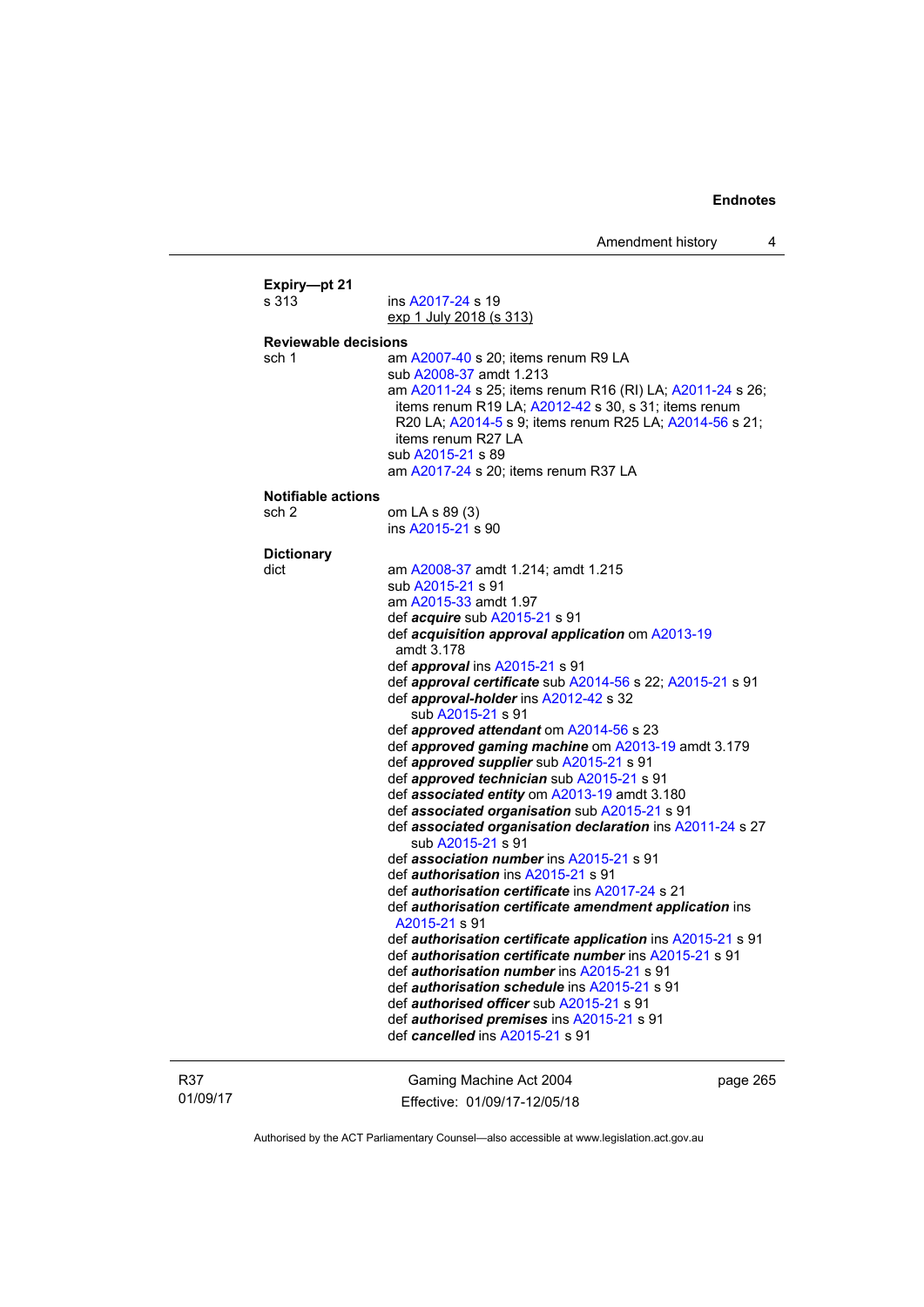4 Amendment history

```
 def cash facility ins A2017-25 s 7 
 def centralised monitoring system sub A2015-21 s 91 
 def certificate of suitability om A2015-21 s 91 
 def charitable organisation om A2013-19 amdt 3.181
 def class B gaming machine sub A2015-21 s 91 
 def class B licence ins A2015-21 s 91 
 def class B licence and authorisation certificate 
 application ins A2015-21 s 91 
 def class B licensee ins A2015-21 s 91 
 def class C gaming machine sub A2015-21 s 91 
 def class C licence ins A2015-21 s 91 
 def class C licence application ins A2015-21 s 91 
 def class C licensee ins A2015-21 s 91 
 def club sub A2015-21 s 91 
    am A2017-24 s 22 
 def club group ins A2017-24 s 23 
 def CMS sub A2015-21 s 91 
 def commission sub A2005-26 s 10; A2015-21 s 91 
 def community contribution sub A2015-21 s 91 
 def community contribution shortfall tax sub A2015-21 s 91 
 def computer cabinet sub A2015-21 s 91 
 def computer cabinet access register ins A2014-56 s 24 
    sub A2015-21 s 91 
 def constitution sub A2015-21 s 91 
 def contribution sub A2015-21 s 91 
 def Control Act sub A2015-21 s 91 
 def control procedures sub A2015-21 s 91 
 def corporation sub A2015-21 s 91 
 def current licensee om A2015-21 s 91 
 def decrease machines amendment ins A2012-42 s 33 
    om A2015-21 s 91 
 def disciplinary action sub A2013-19 amdt 3.182; A2015-21
 s 91 
 def disciplinary notice sub A2013-19 amdt 3.182; A2015-21
 s 91 
 def dispose of sub A2015-21 s 91 
 def eligible club sub A2015-21 s 91 
 def eligible object sub A2015-21 s 91 
 def eligible person sub A2015-21 s 91 
 def employ sub A2015-21 s 91 
 def executive officer sub A2015-21 s 91 
 def external administrator ins A2015-21 s 91 
 def final ins A2015-21 s 91 
 def financial arrangement am A2013-19 amdt 3.183 
    om A2014-5 s 10 
 def game sub A2015-21 s 91 
 def gaming area sub A2012-42 s 34; A2015-21 s 91
```
page 266 Gaming Machine Act 2004 Effective: 01/09/17-12/05/18

R37 01/09/17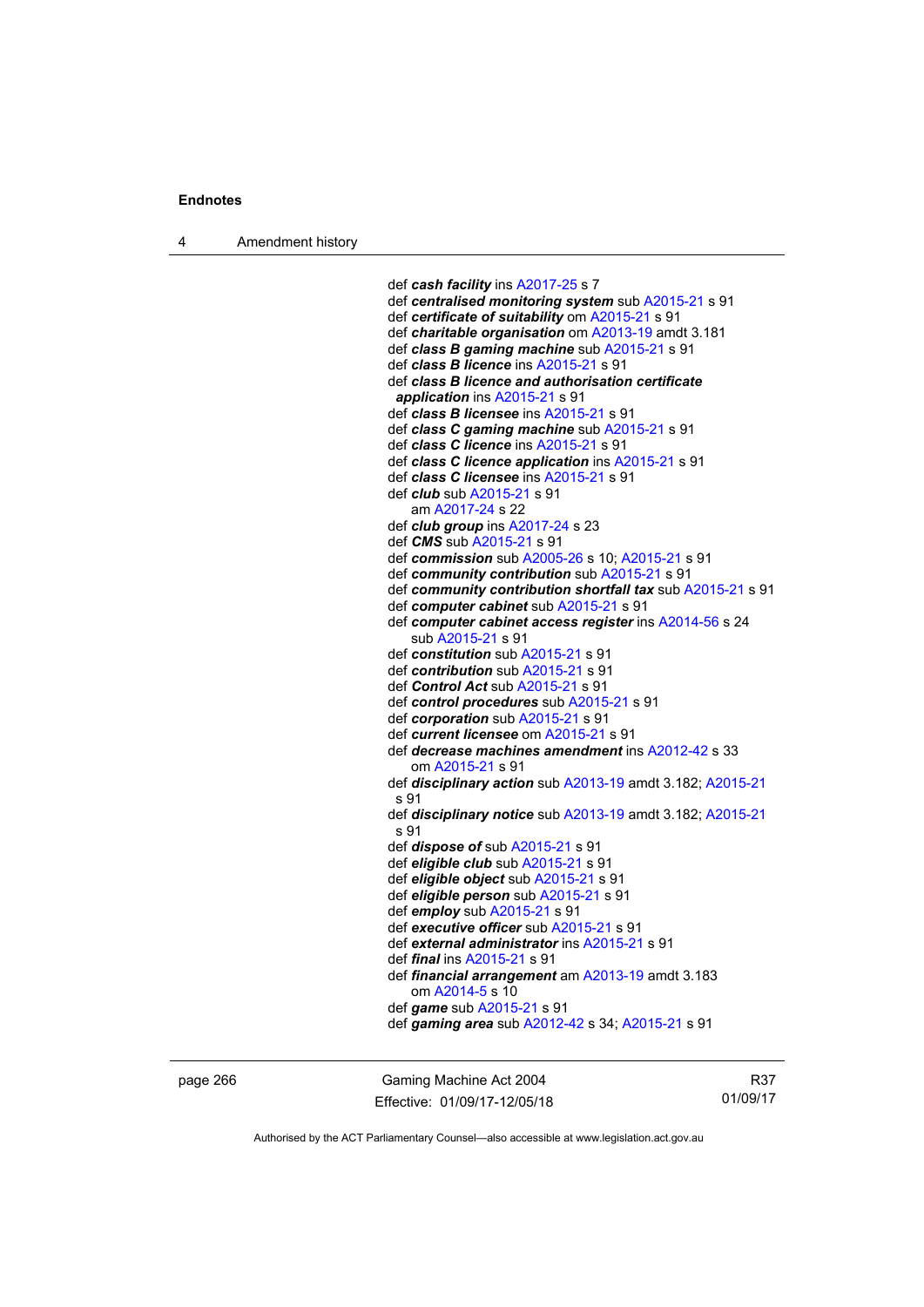def *gaming area amendment* ins [A2015-21](http://www.legislation.act.gov.au/a/2015-21) s 91 def *gaming law* ins [A2011-24](http://www.legislation.act.gov.au/a/2011-24) s 27 sub [A2015-21](http://www.legislation.act.gov.au/a/2015-21) s 91 def *gaming machine* pars renum R13 LA sub [A2015-21](http://www.legislation.act.gov.au/a/2015-21) s 91 def *gaming machine tax* sub [A2015-21](http://www.legislation.act.gov.au/a/2015-21) s 91 def *gaming rules* ins [A2015-21](http://www.legislation.act.gov.au/a/2015-21) s 91 def *general licence* sub [A2010-43](http://www.legislation.act.gov.au/a/2010-43) amdt 1.17; [A2015-21](http://www.legislation.act.gov.au/a/2015-21) s 91 def *general purpose* ins [A2015-21](http://www.legislation.act.gov.au/a/2015-21) s 91 def *GMT rebate* ins [A2017-24](http://www.legislation.act.gov.au/a/2017-24/default.asp) s 23 def *gross revenue* sub [A2015-21](http://www.legislation.act.gov.au/a/2015-21) s 91 def *ground for disciplinary action* sub [A2013-19](http://www.legislation.act.gov.au/a/2013-19) amdt 3.184; [A2015-21](http://www.legislation.act.gov.au/a/2015-21) s 91 def *incoming licensee* ins [A2015-21](http://www.legislation.act.gov.au/a/2015-21) s 91 def *incorporated association* sub [A2015-21](http://www.legislation.act.gov.au/a/2015-21) s 91 def *increase maximum amendment* ins [A2015-21](http://www.legislation.act.gov.au/a/2015-21) s 91 def *influential person* sub [A2015-21](http://www.legislation.act.gov.au/a/2015-21) s 91 def *initial licence application* sub [A2013-19](http://www.legislation.act.gov.au/a/2013-19) amdt 3.185 om [A2015-21](http://www.legislation.act.gov.au/a/2015-21) s 91 def *in-principle approval* ins [A2012-42](http://www.legislation.act.gov.au/a/2012-42) s 35 om [A2015-21](http://www.legislation.act.gov.au/a/2015-21) s 91 def *in-principle authorisation certificate* ins [A2015-21](http://www.legislation.act.gov.au/a/2015-21) s 91 def *inquiry* om [A2013-19](http://www.legislation.act.gov.au/a/2013-19) amdt 3.186 def *inspection notice* ins [A2015-21](http://www.legislation.act.gov.au/a/2015-21) s 91 def *interim purpose* ins [A2015-21](http://www.legislation.act.gov.au/a/2015-21) s 91 def *jackpot* sub [A2015-21](http://www.legislation.act.gov.au/a/2015-21) s 91 def *large-scale machine relocation amendment* ins [A2012-42](http://www.legislation.act.gov.au/a/2012-42) s 35 om [A2015-21](http://www.legislation.act.gov.au/a/2015-21) s 91 def *licence* am [A2013-19](http://www.legislation.act.gov.au/a/2013-19) amdt 3.187; pars renum R22 LA sub [A2015-21](http://www.legislation.act.gov.au/a/2015-21) s 91 def *licence amendment application* sub [A2013-19](http://www.legislation.act.gov.au/a/2013-19) amdt 3.188 om [A2015-21](http://www.legislation.act.gov.au/a/2015-21) s 91 def *licence amendment application* om [A2015-21](http://www.legislation.act.gov.au/a/2015-21) s 91 def *licence number* ins [A2015-21](http://www.legislation.act.gov.au/a/2015-21) s 91 def *licensed premises* om [A2015-21](http://www.legislation.act.gov.au/a/2015-21) s 91 def *licensee* om [A2015-21](http://www.legislation.act.gov.au/a/2015-21) s 91 def *licensee's name* ins [A2015-21](http://www.legislation.act.gov.au/a/2015-21) s 91 def *life member* sub [A2015-21](http://www.legislation.act.gov.au/a/2015-21) s 91 def *linked jackpot* sub [A2015-21](http://www.legislation.act.gov.au/a/2015-21) s 91 def *linked-jackpot arrangement* sub [A2015-21](http://www.legislation.act.gov.au/a/2015-21) s 91 def *local jurisdiction* sub [A2015-21](http://www.legislation.act.gov.au/a/2015-21) s 91 def *machine access register* om [A2014-56](http://www.legislation.act.gov.au/a/2014-56) s 25 def *maintain* sub [A2015-21](http://www.legislation.act.gov.au/a/2015-21) s 91 def *maximum number* ins [A2015-21](http://www.legislation.act.gov.au/a/2015-21) s 91 def *member* sub [A2015-21](http://www.legislation.act.gov.au/a/2015-21) s 91; [A2016-45](http://www.legislation.act.gov.au/a/2016-45) s 28

R37 01/09/17

Gaming Machine Act 2004 Effective: 01/09/17-12/05/18 page 267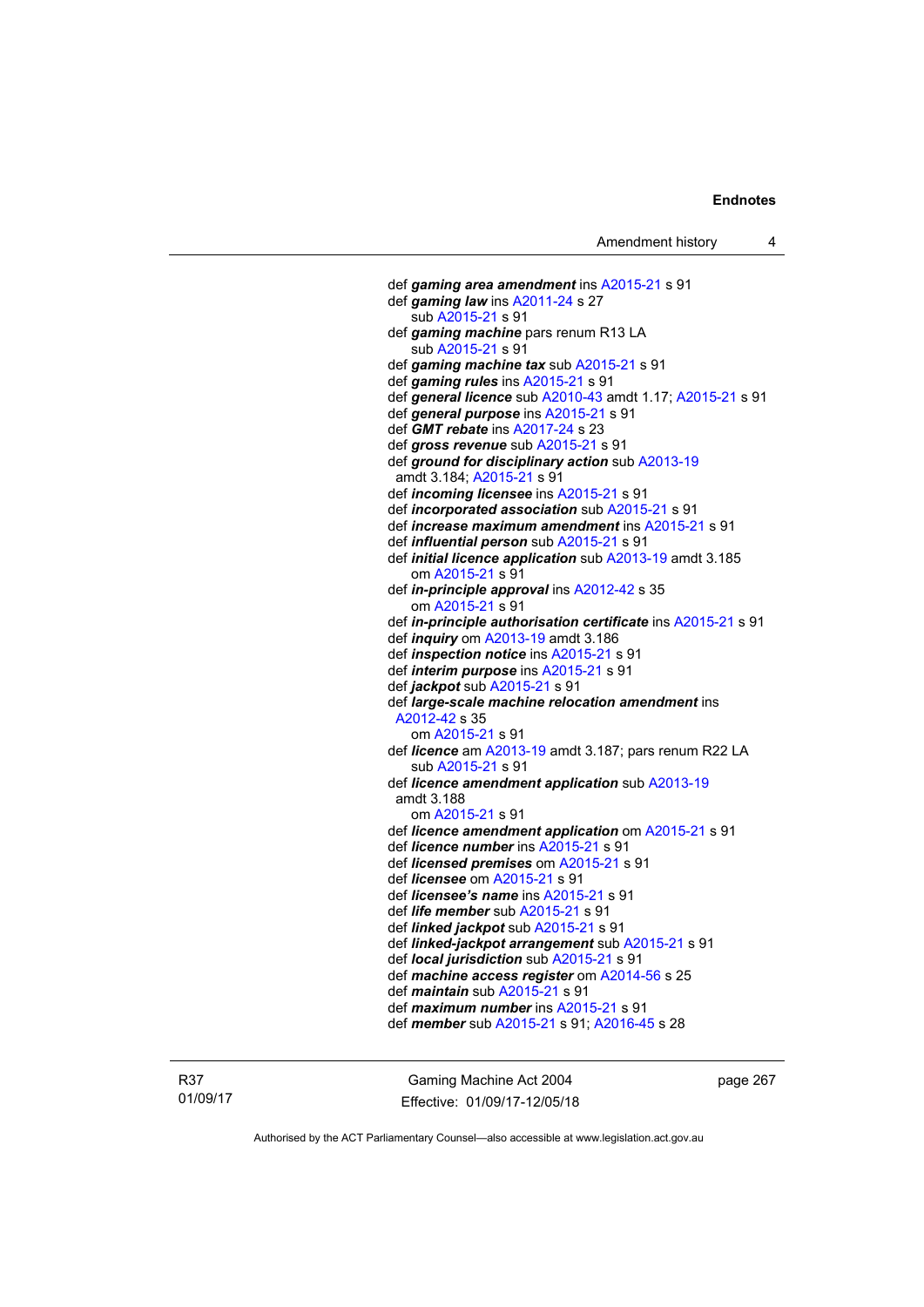4 Amendment history

 def *minor licence amendment application* ins [A2015-21](http://www.legislation.act.gov.au/a/2015-21) s 91 def *multi-user permit* sub [A2015-21](http://www.legislation.act.gov.au/a/2015-21) s 91 def *net revenue* am [A2005-26](http://www.legislation.act.gov.au/a/2005-26) s 11 sub [A2015-21](http://www.legislation.act.gov.au/a/2015-21) s 91 def *new venue amendment* ins [A2012-42](http://www.legislation.act.gov.au/a/2012-42) s 35 om [A2015-21](http://www.legislation.act.gov.au/a/2015-21) s 91 def *notifiable action* ins [A2015-21](http://www.legislation.act.gov.au/a/2015-21) s 91 def *officer* sub [A2015-21](http://www.legislation.act.gov.au/a/2015-21) s 91 def *on licence* sub [A2010-43](http://www.legislation.act.gov.au/a/2010-43) amdt 1.18; [A2015-21](http://www.legislation.act.gov.au/a/2015-21) s 91 def *operator* om [A2013-19](http://www.legislation.act.gov.au/a/2013-19) amdt 3.189 def *outgoing licensee* ins [A2015-21](http://www.legislation.act.gov.au/a/2015-21) s 91 def *percentage payout* sub [A2015-21](http://www.legislation.act.gov.au/a/2015-21) s 91 def *peripheral equipment* sub [A2015-21](http://www.legislation.act.gov.au/a/2015-21) s 91 def *permit* ins [A2015-21](http://www.legislation.act.gov.au/a/2015-21) s 91 def *permit-holder* sub [A2015-21](http://www.legislation.act.gov.au/a/2015-21) s 91 def *pool of available gaming machines* (or *pool*) ins [A2012-42](http://www.legislation.act.gov.au/a/2012-42) s 35 om [A2015-21](http://www.legislation.act.gov.au/a/2015-21) s 91 def *premises relocation amendment* ins [A2015-21](http://www.legislation.act.gov.au/a/2015-21) s 91 def *prescribed number of days* ins [A2015-21](http://www.legislation.act.gov.au/a/2015-21) s 91 def *problem gambling assistance fund* ins [A2010-52](http://www.legislation.act.gov.au/a/2010-52) s 5 sub [A2015-21](http://www.legislation.act.gov.au/a/2015-21) s 91 def *properly completed* ins [A2015-21](http://www.legislation.act.gov.au/a/2015-21) s 91 def *proposed gaming area* am [A2012-42](http://www.legislation.act.gov.au/a/2012-42) s 36 sub [A2015-21](http://www.legislation.act.gov.au/a/2015-21) s 91 def *prospective licensee* om [A2015-21](http://www.legislation.act.gov.au/a/2015-21) s 91 def *qualified accountant* am [A2011-27](http://www.legislation.act.gov.au/a/2011-27) amdt 1.10 om [A2013-19](http://www.legislation.act.gov.au/a/2013-19) amdt 3.190 def *quarantined authorisation* ins [A2015-21](http://www.legislation.act.gov.au/a/2015-21) s 91 def *quarantined gaming machine* ins [A2015-21](http://www.legislation.act.gov.au/a/2015-21) s 91 def *quarantine period* ins [A2015-21](http://www.legislation.act.gov.au/a/2015-21) s 91 def *quarantine permit* ins [A2015-21](http://www.legislation.act.gov.au/a/2015-21) s 91 def *registered party* sub [A2015-21](http://www.legislation.act.gov.au/a/2015-21) s 91 def *relevant premises* om [A2013-19](http://www.legislation.act.gov.au/a/2013-19) amdt 3.191 def *repossession* sub [A2015-21](http://www.legislation.act.gov.au/a/2015-21) s 91 def *required community contribution* sub [A2015-21](http://www.legislation.act.gov.au/a/2015-21) s 91 def *required documents* ins [A2015-21](http://www.legislation.act.gov.au/a/2015-21) s 91 def *reviewable decision* ins [A2008-37](http://www.legislation.act.gov.au/a/2008-37) amdt 1.216 sub [A2015-21](http://www.legislation.act.gov.au/a/2015-21) s 91 def *rules* om [A2015-21](http://www.legislation.act.gov.au/a/2015-21) s 91 def *secretary* sub [A2015-21](http://www.legislation.act.gov.au/a/2015-21) s 91 def *short-term approval* sub [A2014-56](http://www.legislation.act.gov.au/a/2014-56) s 26; [A2015-21](http://www.legislation.act.gov.au/a/2015-21) s 91 def *signed-in guest* ins [A2016-45](http://www.legislation.act.gov.au/a/2016-45) s 29 def *small or medium club* ins [A2017-24](http://www.legislation.act.gov.au/a/2017-24/default.asp) s 23 def *small or medium club group* ins [A2017-24](http://www.legislation.act.gov.au/a/2017-24/default.asp) s 23

page 268 Gaming Machine Act 2004 Effective: 01/09/17-12/05/18

R37 01/09/17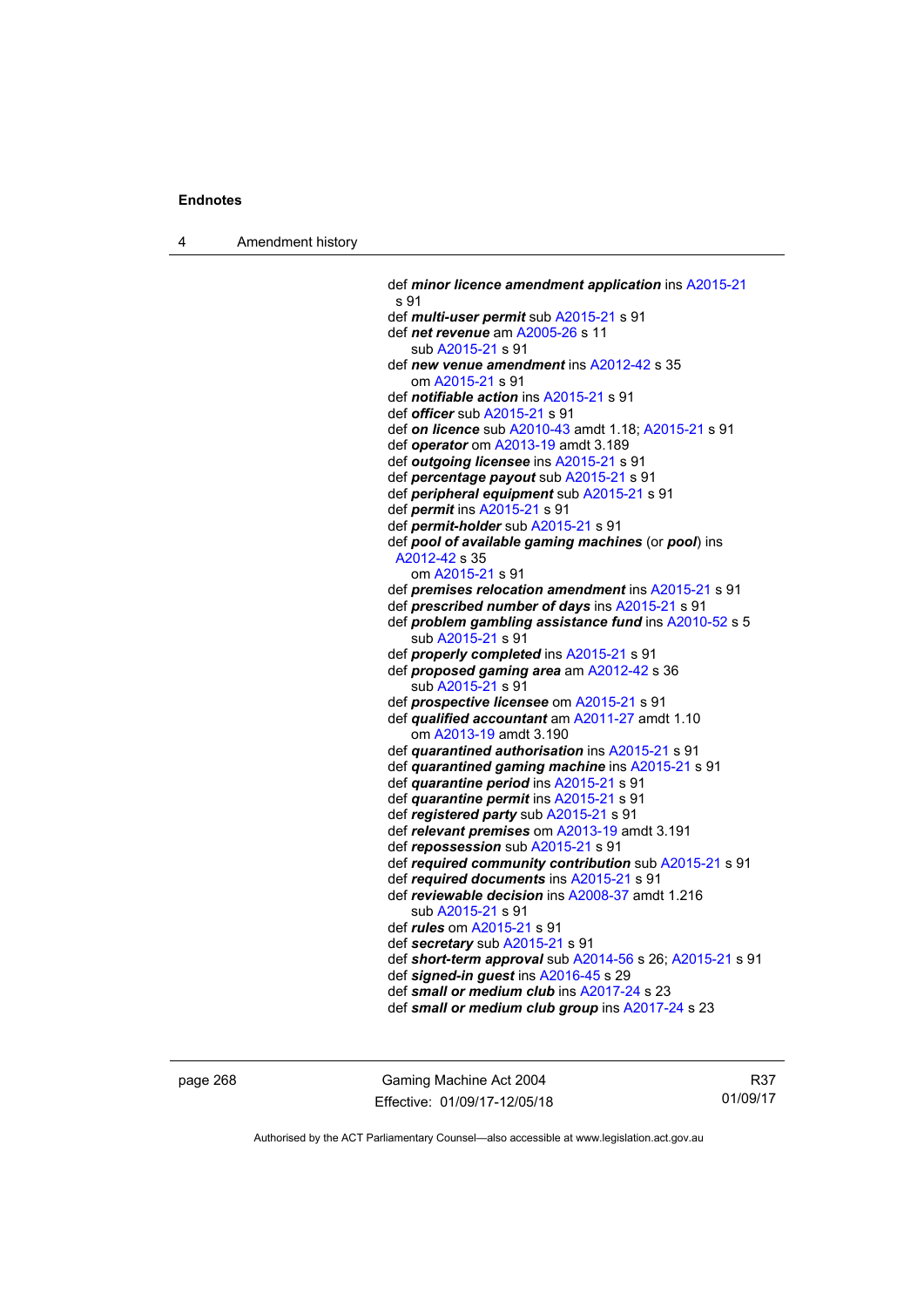def *small-scale machine relocation amendment* ins [A2012-42](http://www.legislation.act.gov.au/a/2012-42) s 35 om [A2015-21](http://www.legislation.act.gov.au/a/2015-21) s 91 def *social impact assessment* sub [A2015-21](http://www.legislation.act.gov.au/a/2015-21) s 91 def *statement of objects* sub [A2015-21](http://www.legislation.act.gov.au/a/2015-21) s 91 def *storage period* ins [A2015-21](http://www.legislation.act.gov.au/a/2015-21) s 91 def *storage permit* ins [A2015-21](http://www.legislation.act.gov.au/a/2015-21) s 91 def *storage rules* ins [A2015-21](http://www.legislation.act.gov.au/a/2015-21) s 91 def *stored authorisation* ins [A2015-21](http://www.legislation.act.gov.au/a/2015-21) s 91 def *stored gaming machine* ins [A2015-21](http://www.legislation.act.gov.au/a/2015-21) s 91 def *structural change amendment* ins [A2012-42](http://www.legislation.act.gov.au/a/2012-42) s 35 om [A2015-21](http://www.legislation.act.gov.au/a/2015-21) s 91 def *tax law* ins [A2015-21](http://www.legislation.act.gov.au/a/2015-21) s 91 om [A2017-24](http://www.legislation.act.gov.au/a/2017-24/default.asp) s 24 def *tax period* ins [A2017-24](http://www.legislation.act.gov.au/a/2017-24/default.asp) s 25 def *technical amendment* ins [A2012-42](http://www.legislation.act.gov.au/a/2012-42) s 35 sub [A2015-21](http://www.legislation.act.gov.au/a/2015-21) s 91 def *technical evaluation* sub [A2015-21](http://www.legislation.act.gov.au/a/2015-21) s 91 def *temporary member* ins [A2016-45](http://www.legislation.act.gov.au/a/2016-45) s 29 def *temporary storage amendment* ins [A2012-42](http://www.legislation.act.gov.au/a/2012-42) s 35 om [A2015-21](http://www.legislation.act.gov.au/a/2015-21) s 91 def *venue relocation amendment* ins [A2012-42](http://www.legislation.act.gov.au/a/2012-42) s 35 om [A2015-21](http://www.legislation.act.gov.au/a/2015-21) s 91 def *warning notice* ins [A2011-24](http://www.legislation.act.gov.au/a/2011-24) s 27 sub [A2013-19](http://www.legislation.act.gov.au/a/2013-19) amdt 3.192; [A2015-21](http://www.legislation.act.gov.au/a/2015-21) s 91

R37 01/09/17

Gaming Machine Act 2004 Effective: 01/09/17-12/05/18 page 269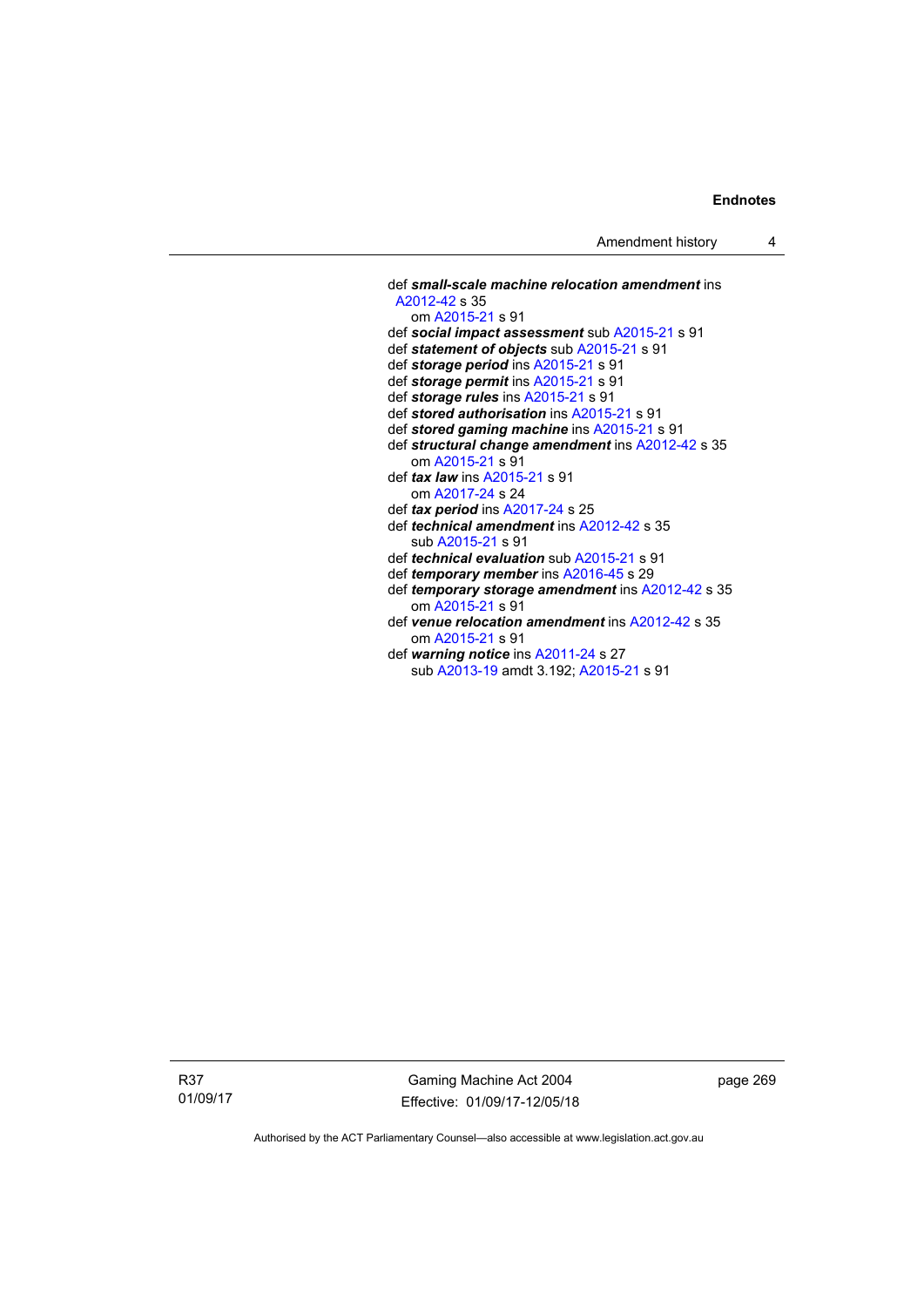### 5 Earlier republications

## **5 Earlier republications**

Some earlier republications were not numbered. The number in column 1 refers to the publication order.

Since 12 September 2001 every authorised republication has been published in electronic pdf format on the ACT legislation register. A selection of authorised republications have also been published in printed format. These republications are marked with an asterisk (\*) in column 1. Electronic and printed versions of an authorised republication are identical.

| <b>Effective</b>             | Last<br>amendment<br>made by | <b>Republication</b><br>for |
|------------------------------|------------------------------|-----------------------------|
| 1 Nov 2004-<br>13 Apr 2005   | not amended                  | new Act                     |
| 14 Apr 2005-<br>30 June 2005 | A2005-17                     | amendments by<br>A2005-17   |
| 1 July 2005-<br>1 Nov 2005   | A2005-26                     | amendments by<br>A2005-26   |
| 2 Nov 2005-<br>1 Feb 2006    | A2005-26                     | commenced<br>expiry         |
| 2 Feb 2006-<br>30 Apr 2006   | A2005-26                     | commenced<br>expiry         |
| 1 May 2006-<br>31 May 2007   | A2006-2                      | amendments by<br>A2006-2    |
| 1 June 2007-<br>30 June 2007 | A2007-14                     | amendments by<br>A2007-14   |
| 1 July 2007-<br>4 Dec 2007   | A2007-14                     | amendments by<br>A2005-26   |
| 5 Dec 2007-<br>3 June 2008   | A2007-40                     | amendments by<br>A2007-40   |
| 4 June 2008-<br>25 Aug 2008  | A2007-40                     | amendments by<br>A2007-40   |
| 26 Aug 2008-<br>1 Feb 2009   | A2008-28                     | amendments by<br>A2008-28   |
| 2 Feb 2009-<br>16 Dec 2009   | A2008-37                     | amendments by<br>A2008-37   |
|                              |                              |                             |

page 270 Gaming Machine Act 2004 Effective: 01/09/17-12/05/18

R37 01/09/17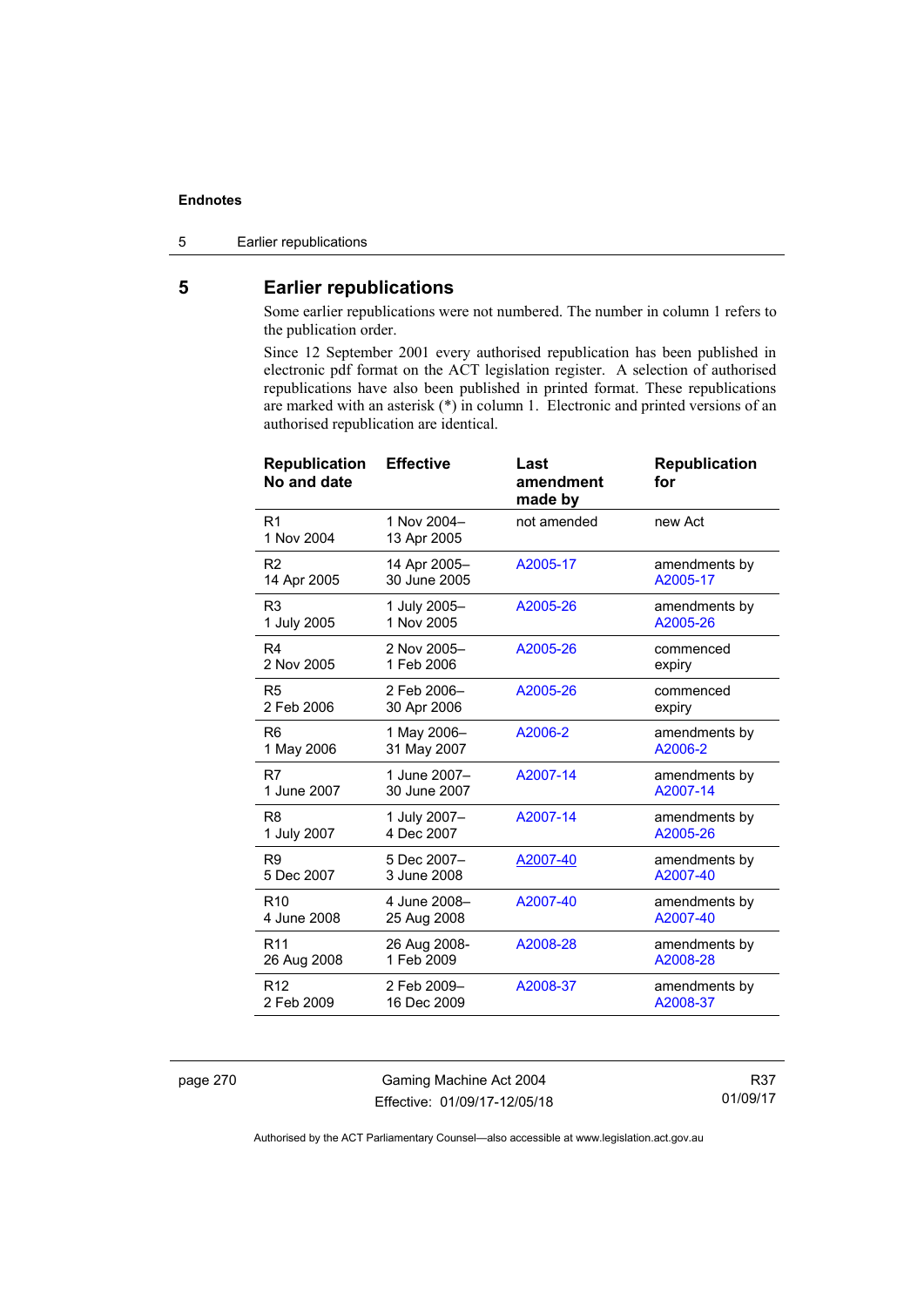### Earlier republications 5

| <b>Republication</b><br>No and date | <b>Effective</b>             | Last<br>amendment<br>made by | Republication<br>for                                                         |
|-------------------------------------|------------------------------|------------------------------|------------------------------------------------------------------------------|
| R <sub>13</sub>                     | 17 Dec 2009-                 | A2009-49                     | amendments by                                                                |
| 17 Dec 2009                         | 30 Nov 2010                  |                              | A2009-49                                                                     |
| R <sub>14</sub>                     | 1 Dec 2010-                  | A2010-43                     | amendments by                                                                |
| 1 Dec 2010                          | 28 Feb 2011                  |                              | A2010-43                                                                     |
| R <sub>15</sub>                     | 1 Mar 2011-                  | A2011-3                      | amendments by                                                                |
| 1 Mar 2011                          | 30 June 2011                 |                              | A2011-3                                                                      |
| R <sub>16</sub>                     | 1 July 2011-                 | A2011-3                      | amendments by                                                                |
| 1 July 2011                         | 12 Sept 2011                 |                              | A2010-52                                                                     |
| R <sub>16</sub> (RI)<br>7 July 2011 | 1 July 2011-<br>12 Sept 2011 | A2011-3                      | reissued for<br>retrospective<br>amendments by<br>A2011-24                   |
| <b>R17</b>                          | 13 Sept 2011-                | A2011-27                     | amendments by                                                                |
| 13 Sept 2011                        | 27 May 2012                  |                              | A2011-27                                                                     |
| R <sub>18</sub>                     | 28 May 2012-                 | A2012-2                      | amendments by                                                                |
| 28 May 2012                         | 30 June 2012                 |                              | A2012-2                                                                      |
| R <sub>19</sub>                     | 1 July 2012-                 | A2012-2                      | amendments by                                                                |
| 1 July 2012                         | 31 Dec 2012                  |                              | A2011-24                                                                     |
| R <sub>20</sub><br>1 Jan 2013       | 1 Jan 2013–<br>27 Mar 2013   | A2012-50                     | amendments by<br>A2012-42 and<br>A2012-50                                    |
| R <sub>21</sub>                     | 28 Mar 2013-                 | A2013-9                      | amendment by                                                                 |
| 28 Mar 2013                         | 13 June 2013                 |                              | A2013-9                                                                      |
| R22                                 | 14 June 2013-                | A2013-19                     | amendments by                                                                |
| 14 June 2013                        | 21 Aug 2013                  |                              | A2013-19                                                                     |
| R <sub>23</sub><br>22 Aug 2013      | 22 Aug 2013-<br>31 Jan 2014  | A2013-29                     | republication for<br>updated endnotes<br>as amended by<br>A2013-29           |
| R <sub>24</sub><br>1 Feb 2014       | 1 Feb 2014-<br>27 March 2014 | A2013-29                     | amendments by<br>A2012-42<br>(as amended by<br>A2013-29 s 4) and<br>A2012-50 |

Gaming Machine Act 2004 Effective: 01/09/17-12/05/18 page 271